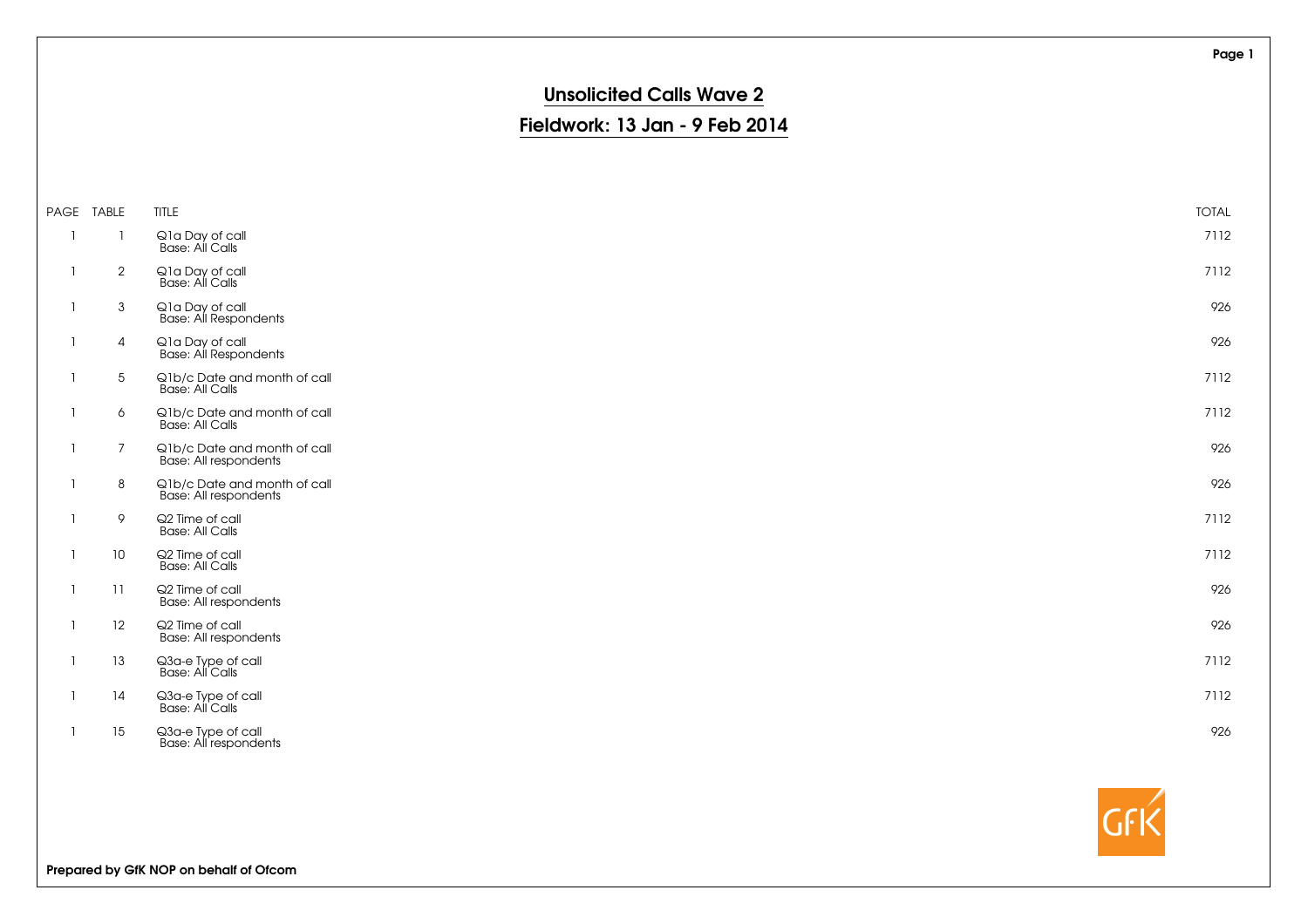| PAGE TABLE | <b>TITLE</b>                                                                            | <b>TOTAL</b> |
|------------|-----------------------------------------------------------------------------------------|--------------|
| 16         | Q3a-e Type of call<br>Base: All respondents                                             | 926          |
| 17         | Q3a Number of live sales calls<br><b>Base: All respondents</b>                          | 926          |
| 18         | Q3a Number of live sales calls<br><b>Base: All respondents</b>                          | 926          |
| 19         | Q3b Number of recorded sales calls<br><b>Base: All respondents</b>                      | 926          |
| 20         | Q3b Number of recorded sales calls<br><b>Base: All respondents</b>                      | 926          |
| 21         | Q3c Number of recorded messages<br><b>Base: All respondents</b>                         | 926          |
| 22         | Q3c Number of recorded messages<br><b>Base: All respondents</b>                         | 926          |
| 23         | Q3d Number of silent calls<br><b>Base: All respondents</b>                              | 926          |
| 24         | Q3d Number of silent calls<br><b>Base: All respondents</b>                              | 926          |
| 25         | Q3e12 Number of Other calls (Net)<br><b>Base: All respondents</b>                       | 926          |
| 26         | Q3e12 Number of Other calls (Net)<br><b>Base: All respondents</b>                       | 926          |
| 27         | Q3net Number of Unwanted calls (Net)<br><b>Base: All respondents</b>                    | 926          |
| 28         | Q3net Number of Unwanted calls (Net)<br><b>Base: All respondents</b>                    | 926          |
| 29         | Q3a Number of live sales calls<br>Base: All respondents who received (live sales calls) | 641          |
| 30         | Q3a Number of live sales calls<br>Base: All respondents who received (live sales calls) | 641          |
|            |                                                                                         | - 13         |

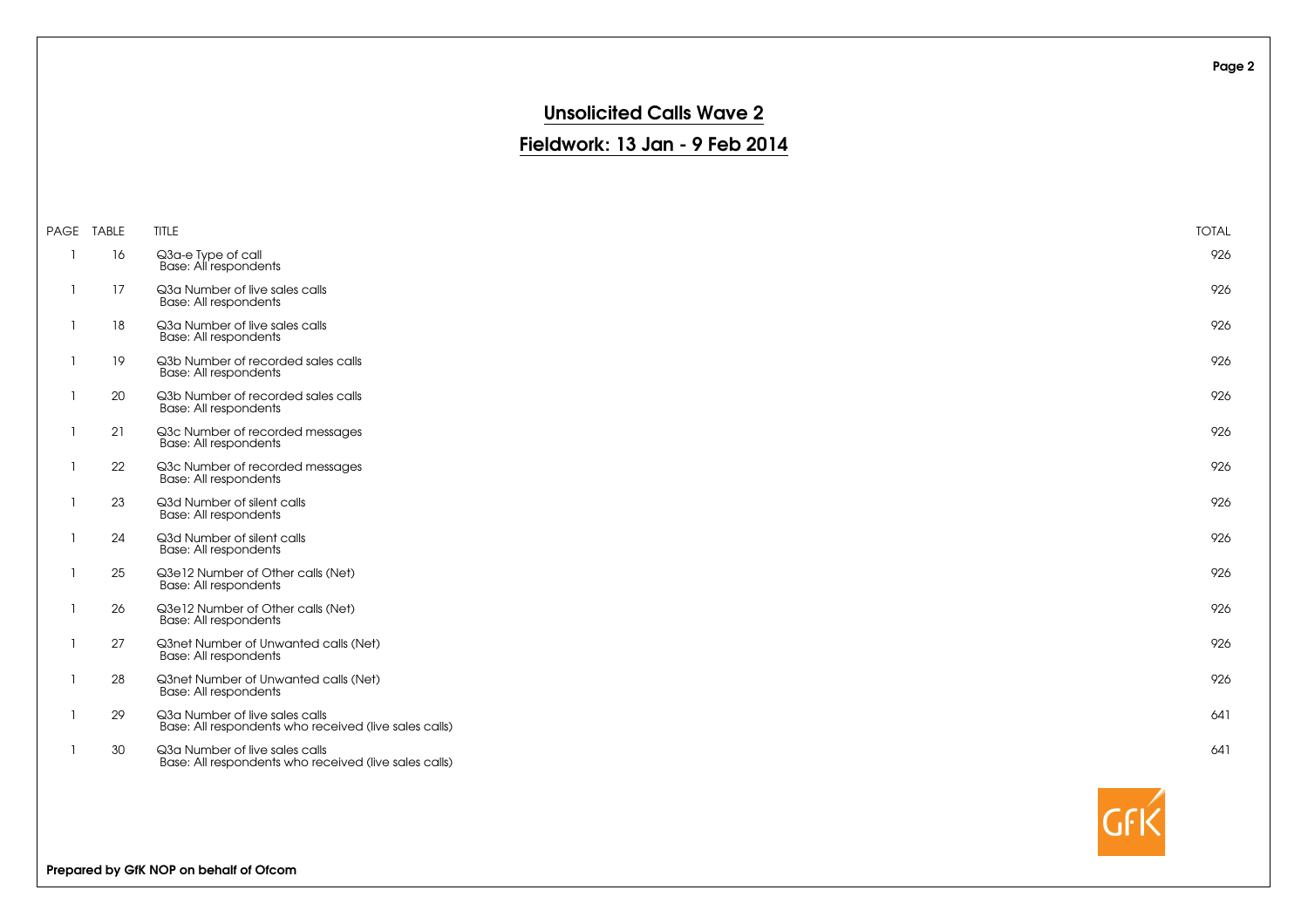| PAGE TABLE | <b>TITLE</b>                                                                                      | <b>TOTAL</b> |
|------------|---------------------------------------------------------------------------------------------------|--------------|
| 31         | Q3b Number of recorded sales calls<br>Base: All respondents who received (recorded sales calls)   | 357          |
| 32         | Q3b Number of recorded sales calls<br>Base: All respondents who received (recorded sales calls)   | 357          |
| 33         | Q3c Number of recorded messages<br>Base: All respondents who received (recorded messages)         | 126          |
| 34         | Q3c Number of recorded messages<br>Base: All respondents who received (recorded messages)         | 126          |
| 35         | Q3d Number of silent calls<br>Base: All respondents who received (silent calls)                   | 581          |
| 36         | Q3d Number of silent calls<br>Base: All respondents who received (silent calls)                   | 581          |
| 37         | Q3e12 Number of Other calls (Net)<br>Base: All respondents who received (Other calls (Net))       | 274          |
| 38         | Q3e12 Number of Other calls (Net)<br>Base: All respondents who received (Other calls (Net))       | 274          |
| 39         | Q3net Number of Unwanted calls (Net)<br>Base: All respondents who received (Unwanted calls (Net)) | 790          |
| 40         | Q3net Number of Unwanted calls (Net)<br>Base: All respondents who received (Unwanted calls (Net)) | 790          |
| 41         | Q4 Product/service promoted<br>Base: All Calls aware of product/service                           | 3220         |
| 42         | Q4 Product/service promoted<br>Base: All Calls aware of product/service                           | 3220         |
| 43         | Q5 Name of company calling<br><b>Base: All Calls</b>                                              | 7112         |
| 44         | Q5 Name of company calling<br><b>Base: All Calls</b>                                              | 7112         |
| 45         | Q5 Name of company calling<br>Base: All respondents                                               | 926          |
|            |                                                                                                   |              |

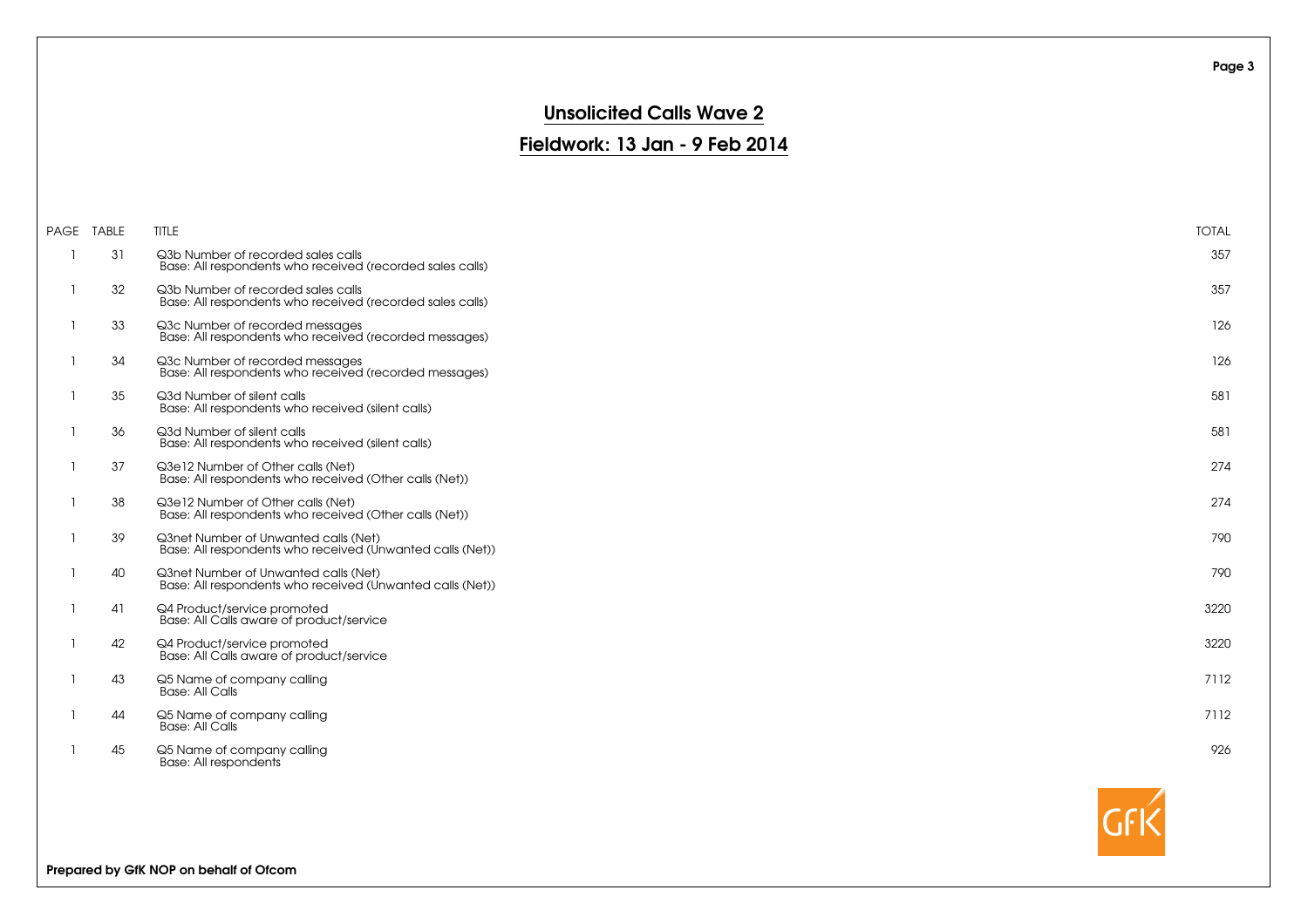| PAGE TABLE | <b>TITLE</b>                                                                            | <b>TOTAL</b> |
|------------|-----------------------------------------------------------------------------------------|--------------|
| 46         | Q5 Name of company calling<br>Base: All respondents                                     | 926          |
| 47         | Q6 Phone number of caller<br><b>Base: All Calls</b>                                     | 7112         |
| 48         | Q6 Phone number of caller<br><b>Base: All Calls</b>                                     | 7112         |
| 49         | Q7a Dealt with coy before<br>Base: All calls where name of company known (Q5 not DK)    | 2143         |
| 50         | Q7a Dealt with coy before<br>Base: All calls where name of company known (Q5 not DK)    | 2143         |
| 51         | Q7b Given permission to call<br>Base: All calls where name of company known (Q5 not DK) | 2143         |
| 52         | Q7b Given permission to call<br>Base: All calls where name of company known (Q5 not DK) | 2143         |
| 53         | Q8 Feeling about calls<br>Base: All calls                                               | 7112         |
| 54         | Q8 Feeling about calls<br>Base: All calls                                               | 7112         |
| 55         | Q9 Other comments<br><b>Base: All respondents</b>                                       | 926          |
| 56         | Q9 Other comments<br><b>Base: All respondents</b>                                       | 926          |
| 57         | Q9 Other comments<br><b>Base: All Calls</b>                                             | 7112         |
| 58         | Q9 Other comments<br><b>Base: All Calls</b>                                             | 7112         |
|            |                                                                                         |              |

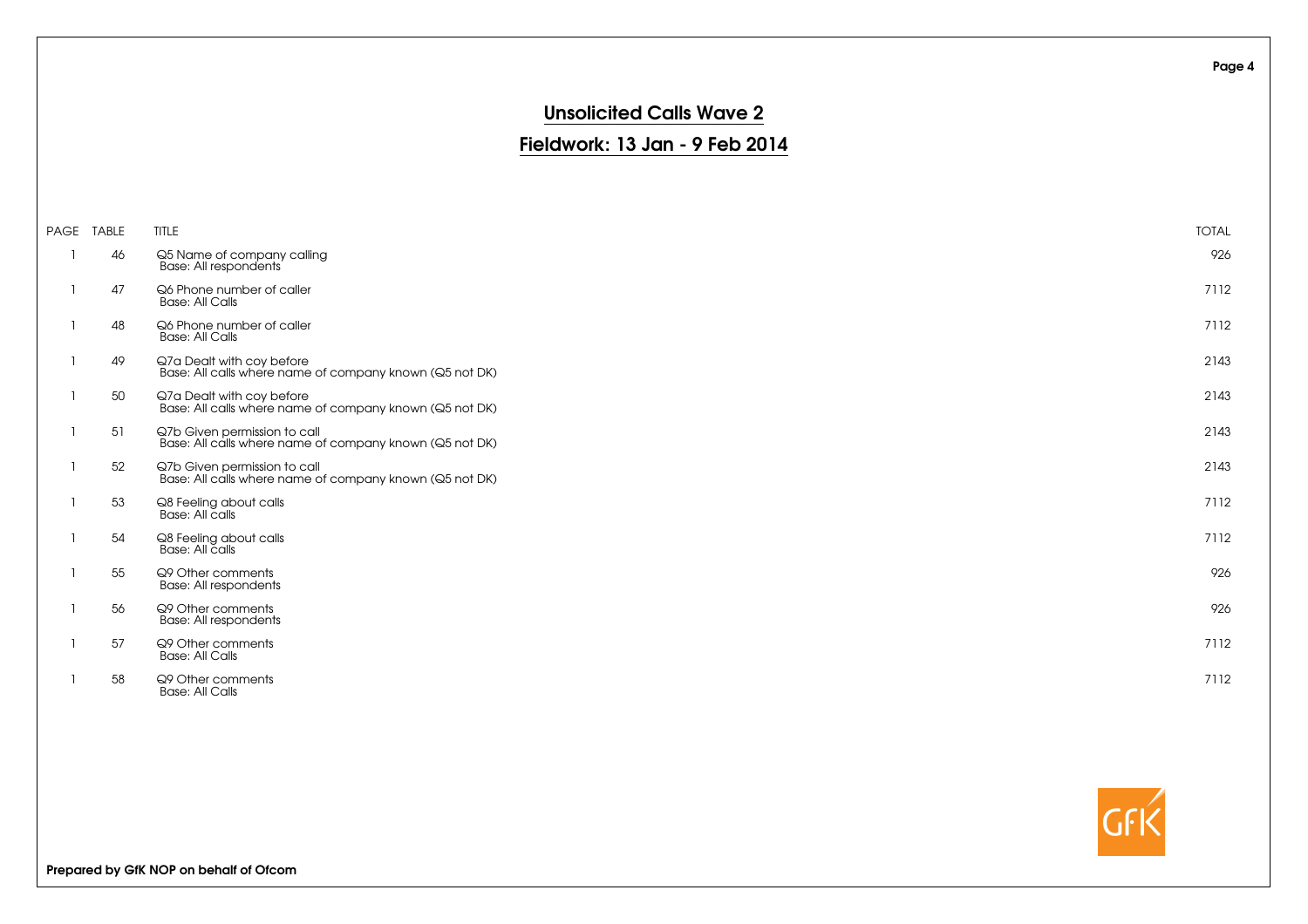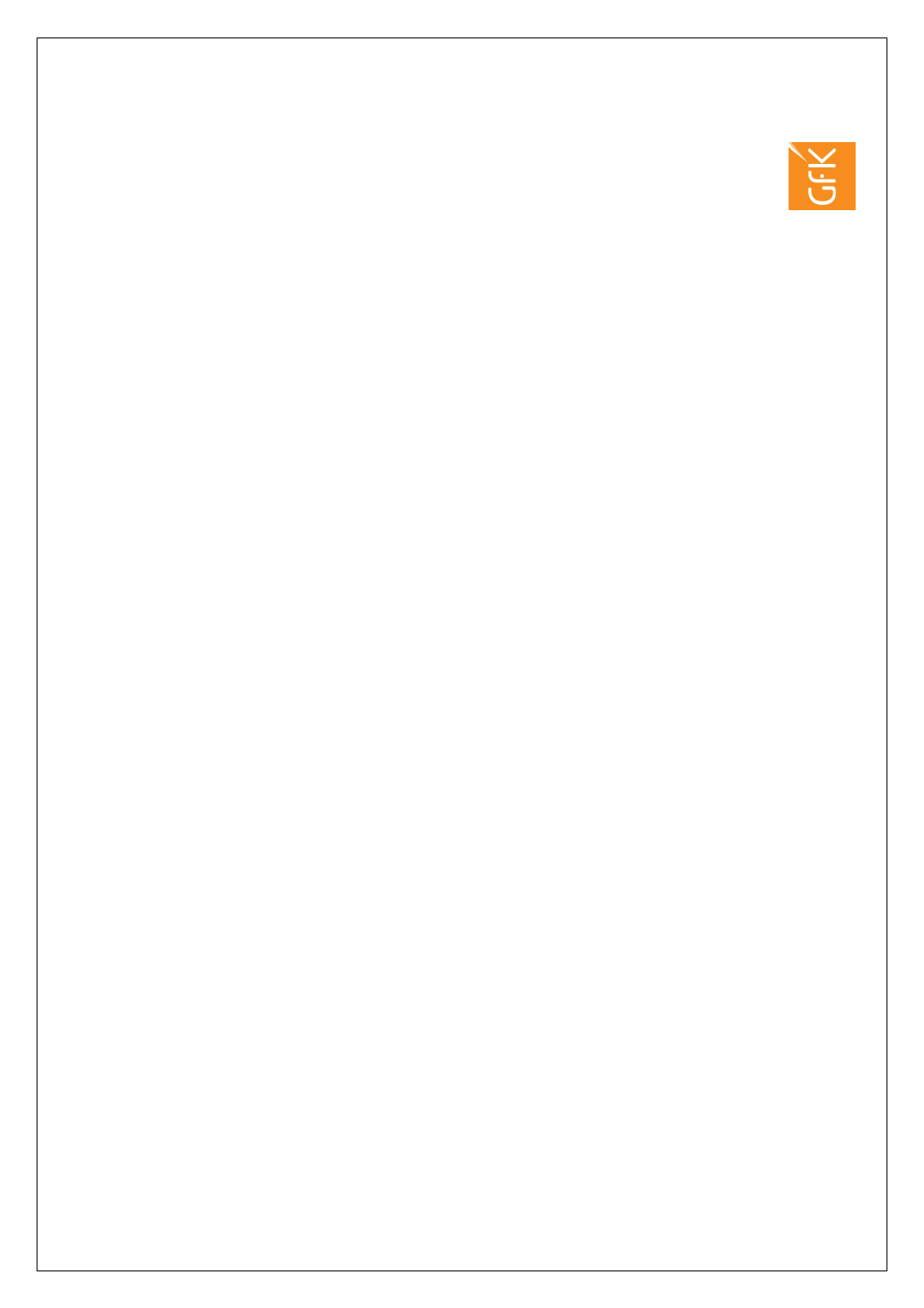Fieldwork: 13 Jan - 9 Feb 2014

### Table 1

### Q1a Day of call

### Base: All Calls

|                        |                     |                    |                 | Age                        |                 |                          |                      |                                                 | <b>Grouped Age</b>         |                                   | Gender             |                    | <b>Working status</b>    |                     |                                            |                   |                               |                    | Grouped working<br>status                  |                                            |  |
|------------------------|---------------------|--------------------|-----------------|----------------------------|-----------------|--------------------------|----------------------|-------------------------------------------------|----------------------------|-----------------------------------|--------------------|--------------------|--------------------------|---------------------|--------------------------------------------|-------------------|-------------------------------|--------------------|--------------------------------------------|--------------------------------------------|--|
|                        | Total               | 16-24<br>(a)       | 25-34<br>(b)    | 35-44<br>(c)               | 45-54<br>(d)    | 55-64<br>(e)             | $65+$<br>(f)         | 16-34<br>(h)                                    | 35-54<br>(i)               | $55+$<br>(i)                      | Male<br>(k)        | Female<br>(1)      | Full<br>time<br>(m)      | Part<br>time<br>(n) | Homemaker<br>(0)                           | Student<br>(p)    | Temp<br>not<br>working<br>(q) | Retired<br>(r)     | Working<br>(s)                             | Not<br>working<br>(t)                      |  |
| <b>Unweighted Base</b> | 7112                | 326                | 666             | 1231                       | 1355            | 1575                     | 1959                 | 992                                             | 2586                       | 3534                              | 3573               | 3539               | 2256                     | 1127                | 862                                        | 274               | 412                           | 2181               | 3383                                       | 3729                                       |  |
| Weighted Base          | 6802                | 487                | 591             | 1141                       | 1154            | 1496                     | 1933                 | 1078                                            | 2295                       | 3429                              | 3393               | 3409               | 2216                     | 1154                | 788                                        | 286               | 268                           | 2089               | 3370                                       | 3432                                       |  |
| Monday                 | 1351<br>20%         | 87<br>18%          | $^{127}_{22\%}$ | $^{228}_{20\%}$            | $^{221}_{19\%}$ | $^{292}_{20\%}$          | 396<br>20%           | $^{214}_{20\%}$                                 | 449<br>20%                 | 688<br>20%                        | 680<br>20%         | 672<br>20%         | 424<br>79%               | $^{232}_{20\%}$     | $\begin{array}{c} 140 \\ 18\% \end{array}$ | 59<br>20%         | $^{63}_{24\%}$                | $^{434}_{21\%}$    | 656<br>19%                                 | 695<br>20%                                 |  |
| Tuesday                | 1318<br>19%         | 103<br>21%         | 109<br>18%      | $^{230}_{\phantom{1}20\%}$ | 201<br>17%      | $\substack{303 \\ 20\%}$ | $\frac{373}{19\%}$   | 212<br>20%                                      | 431<br><i>19</i> %         | 675<br>20%                        | 636<br>19%         | 682<br>20%         | 412<br>19%               | 214<br>19%          | 157<br>20%                                 | 58<br>20%         | $\frac{57}{21\%}$             | 421<br>20%         | 625<br>19%                                 | 693<br>20%                                 |  |
| Wednesdav              | 1204<br>18%         | 95<br>19%          | 93<br>16%       | 199<br>17%                 | $^{211}_{18\%}$ | $^{288}_{19\%}$          | $\frac{318}{16\%}$   | $\frac{188}{17\%}$                              | $^{410}_{\phantom{1}18\%}$ | 606<br><i>18%</i>                 | 586<br>17%         | $^{618}_{18\%}$    | $\frac{381}{17\%}$       | 211<br>18%          | $\frac{163}{21\%}$                         | 47<br>16%         | 55<br>20%                     | $\frac{348}{17\%}$ | $\frac{592}{18\%}$                         | $^{612}_{18\%}$                            |  |
| Thursday               | $\frac{1167}{17\%}$ | $\frac{103}{21\%}$ | 86<br>15%       | 198<br>17%                 | $^{203}_{18\%}$ | $\frac{247}{16\%}$       | 331<br>17%           | $\begin{array}{c} 189 \\ 18\% \end{array}$<br>b | $^{401}_{17\%}$            | $\frac{577}{17\%}$                | $\frac{582}{17\%}$ | $\frac{585}{17\%}$ | $\frac{365}{16\%}$       | $^{210}_{18\%}$     | $\begin{array}{c} 143 \\ 18\% \end{array}$ | $\frac{58}{20\%}$ | $\frac{34}{13\%}$             | $\frac{356}{17\%}$ | $\begin{array}{c} 576 \\ 17\% \end{array}$ | $\begin{array}{c} 591 \\ 17\% \end{array}$ |  |
| Friday                 | 1112<br>16%         | 58<br>12%          | 99<br>17%       | 181<br>16%                 | 206<br>18%      | $^{219}_{15\%}$          | 348<br>18%<br>ae     | $\begin{array}{c} 158 \\ 15\% \end{array}$      | $\frac{387}{17\%}$         | $\frac{567}{17\%}$<br>$\mathbf e$ | 572<br>17%         | 540<br>16%         | 373<br>17%               | 189<br>16%          | 118<br>15%                                 | $^{43}_{15\%}$    | $\frac{33}{12\%}$             | $\frac{356}{17\%}$ | 561<br>77%                                 | $\frac{550}{16\%}$                         |  |
| Saturday               | 450<br>7%           | 28<br>6%           | 48<br>8%        | 68<br>6%                   | 75<br>6%        | 108<br>7%                | 123<br>6%            | 76<br>7%                                        | 143<br>6%                  | 231<br>7%                         | 224<br>7%          | 225<br>7%          | 169<br>8%                | $\frac{76}{7%}$     | 43<br>6%                                   | 13<br>5%          | $\frac{18}{7%}$               | 130<br>6%          | 246<br>7%                                  | 204<br>6%                                  |  |
| Sunday                 | 197<br>3%           | 14<br>3%           | $^{28}_{\ 5\%}$ | 37<br>3%                   | 37<br>3%        | $^{40}_{3\%}$            | 42<br>2%             | 42<br>4%                                        | 74<br>3%                   | $\frac{82}{2\%}$                  | 113<br>3%          | $\frac{85}{2\%}$   | $\frac{92}{4\%}$<br>nrst | $^{23}_{2\%}$       | $^{23}_{\bf 3\%}$                          | $\frac{10}{3\%}$  | 9<br>3%                       | 42<br>2%           | 114<br>3%<br>nr                            | $\frac{83}{2\%}$                           |  |
| Not stated             | $\overline{2}$      |                    |                 |                            |                 | $\sim$                   | $\frac{2}{\epsilon}$ |                                                 |                            | $\frac{2}{x}$                     |                    |                    |                          |                     |                                            |                   |                               | $\frac{2}{x}$      |                                            | $\frac{2}{1}$                              |  |



Proportions/Means: Columns Tested (1% risk level) - a/b/c/d/e/f/h/i/j - k/l - m/n/o/p/q/r/s/t - u/v/w/x/y/z - A/B/C/D/E/F/G - H/I/J/K/L<br>Overlap formulae used.<br>Prepared by GfK NOP on behalf of Ofcom

en de la provincia de la provincia de la provincia de la provincia de la provincia de la provincia de la provi<br>1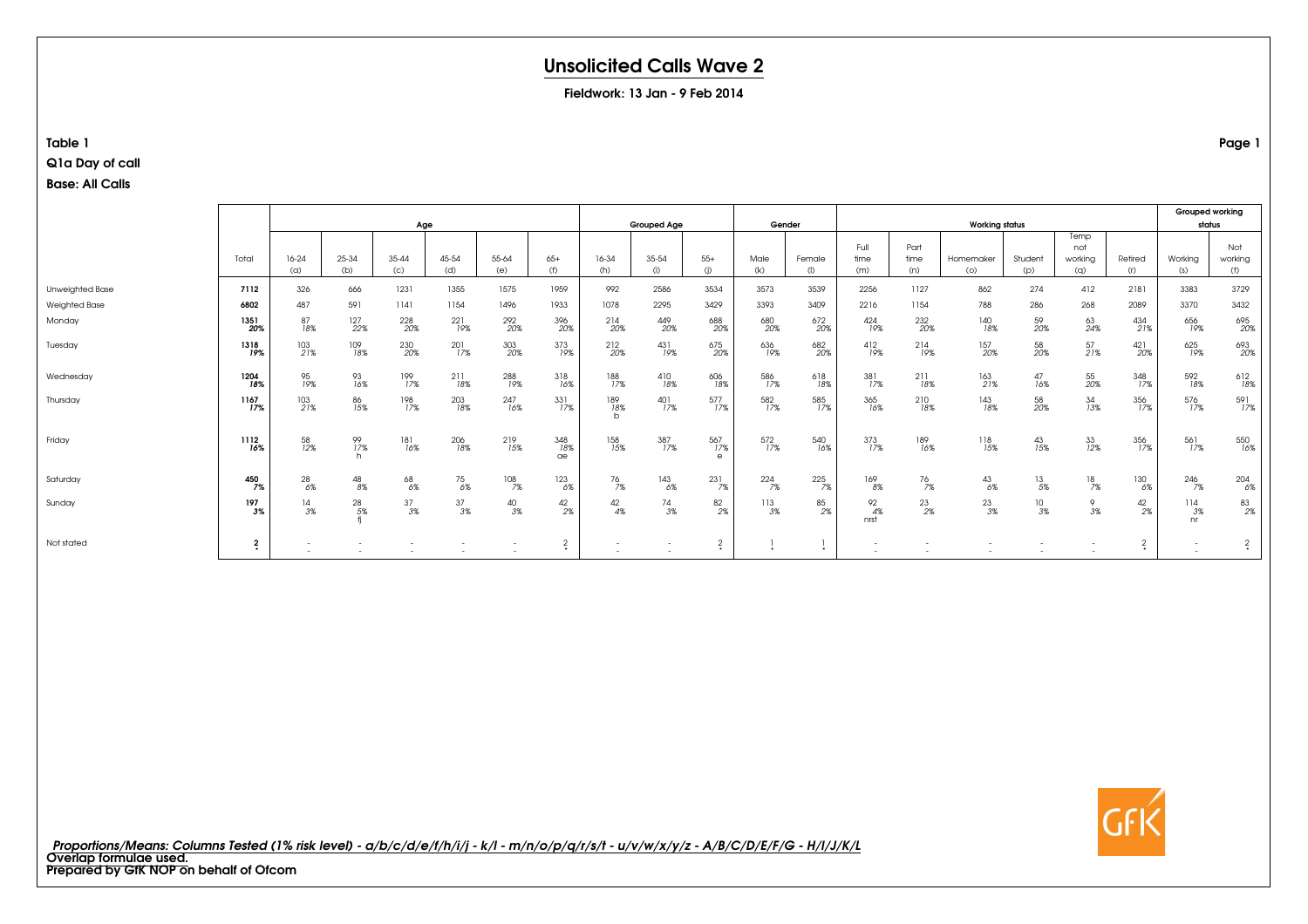Fieldwork: 13 Jan - 9 Feb 2014

### Table 1

### Q1a Day of call

### Base: All Calls

|                      |                     |                          | SEG                                       |                            |                           | Grouped SEG            |                                            | Region                           |                    |                                              |                            |                         |                                            |                                               |  |  |
|----------------------|---------------------|--------------------------|-------------------------------------------|----------------------------|---------------------------|------------------------|--------------------------------------------|----------------------------------|--------------------|----------------------------------------------|----------------------------|-------------------------|--------------------------------------------|-----------------------------------------------|--|--|
|                      | Total               | AB<br>(u)                | C1<br>(v)                                 | C2<br>(w)                  | DE<br>(x)                 | ABC1<br>(y)            | C <sub>2</sub> DE<br>(z)                   | Scotland<br>/NI/<br>Wales<br>(A) | North<br>(B)       | Mid<br>(C)                                   | South<br>(D)               | Total<br>England<br>(E) | England<br>excl.<br>London<br>(F)          | London<br>(G)                                 |  |  |
| Unweighted Base      | 7112                | 2063                     | 2073                                      | 1370                       | 1606                      | 4136                   | 2976                                       | 1205                             | 1440               | 2086                                         | 2381                       | 5907                    | 5173                                       | 734                                           |  |  |
| <b>Weighted Base</b> | 6802                | 1918                     | 1902                                      | 1377                       | 1605                      | 3820                   | 2982                                       | 1225                             | 1340               | 1865                                         | 2372                       | 5577                    | 4835                                       | 743                                           |  |  |
| Monday               | 1351<br>20%         | 379<br>20%               | 356<br>19%                                | $\frac{295}{21\%}$         | 322<br>20%                | $\frac{735}{19\%}$     | 616<br>21%                                 | 249<br>20%                       | 274<br>20%         | $\frac{339}{18\%}$                           | $^{488}_{\phantom{1}21\%}$ | 1102<br>20%             | 936<br>19%                                 | 166<br>22%                                    |  |  |
| Tuesday              | 1318<br>19%         | 395<br>21%               |                                           | 259<br>19%                 | $\frac{310}{19\%}$        | 749<br>20%             | 569<br>19%                                 | $^{235}_{19\%}$                  | $\frac{243}{18\%}$ | $\frac{399}{21\%}$                           | 441<br>19%                 | 1084<br>19%             | 948<br>20%                                 | $\begin{array}{c} 135 \\ 18\% \end{array}$    |  |  |
| Wednesday            | 1204<br>18%         | $\frac{345}{18\%}$       | 330<br>17%                                | $\frac{237}{17\%}$         | 291<br>18%                | 676<br>18%             | 529<br>78%                                 | 194<br>16%                       | 228<br>17%         | $\frac{358}{19\%}$                           | $^{425}_{18\%}$            | 1011<br>18%             | $\begin{array}{c} 887 \\ 18\% \end{array}$ | $\begin{array}{c}\n123 \\ 17\% \n\end{array}$ |  |  |
| Thursday             | $\frac{1167}{17\%}$ | $\frac{326}{17%}$        | $\frac{335}{18\%}$                        | $^{210}_{\phantom{1}15\%}$ | $\frac{296}{18\%}$        | 660<br>17%             | $\begin{array}{c} 507 \\ 17\% \end{array}$ | $^{204}_{17\%}$                  | $^{245}_{18\%}$    | $\begin{array}{c}\n318 \\ 17\%\n\end{array}$ | $^{400}_{17\%}$            | 963<br>17%              | 843<br>17%                                 | $\begin{array}{c} 121 \\ 16\% \end{array}$    |  |  |
| Friday               | $\frac{1112}{16\%}$ | $\frac{303}{16\%}$       | $\frac{328}{17\%}$                        | $\underset{17}{240}$       | $\underset{15\%}{^{240}}$ | $^{631}_{17\%}$        | $\frac{481}{16\%}$                         | $^{220}_{\phantom{1}18\%}$       | $\frac{203}{15\%}$ | 294<br>16%                                   | 394<br>17%                 | 891<br>16%              | 767<br>16%                                 | $\begin{array}{c}\n124 \\ 17\%\n\end{array}$  |  |  |
| Saturday             | 450<br>7%           | $\frac{116}{6\%}$        | $\begin{array}{c} 140 \\ 7\% \end{array}$ | 99<br>7%                   | $\frac{95}{6\%}$          | $^{256}$ <sub>7%</sub> | 194<br>6%                                  | 84<br>7%                         | $\frac{103}{8\%}$  | $\frac{108}{6\%}$                            | $\frac{155}{7\%}$          | 366<br>7%               | $316$ <sub>7%</sub>                        | $^{50}_{7\%}$                                 |  |  |
| Sunday               | 197<br>3%           | $^{54}_{\phantom{1}3\%}$ | $\frac{59}{3\%}$                          | $\frac{35}{3\%}$           | $^{50}_{3\%}$             | $\frac{113}{3\%}$      | $\frac{85}{3\%}$                           | $\frac{39}{3\%}$                 | $\frac{43}{3\%}$   | $\substack{49 \\ 3\%}$                       | 66<br>3%                   | $\frac{158}{3%}$        | $\frac{135}{3\%}$                          | $\frac{24}{3\%}$                              |  |  |
| Not stated           | $\overline{2}$      |                          | $\sim$                                    | $\bullet$                  | $\sim$<br>$\sim$          | ٠                      | $\bullet$                                  | $\sim$                           | ٠                  | $\sim$                                       |                            | $\frac{2}{1}$           | $\frac{2}{3}$                              | $\sim$<br>$\sim$                              |  |  |

Proportions/Means: Columns Tested (1% risk level) - a/b/c/d/e/f/h/i/j - k/l - m/n/o/p/q/r/s/t - u/v/w/x/y/z - A/B/C/D/E/F/G - H/l/J/K/L<br>Overlap formulae used.<br>Prepared by GfK NOP on behalf of Ofcom



### en al de la construction de la construction de la construction de la construction de la construction de la construction de la construction de la construction de la construction de la construction de la construction de la c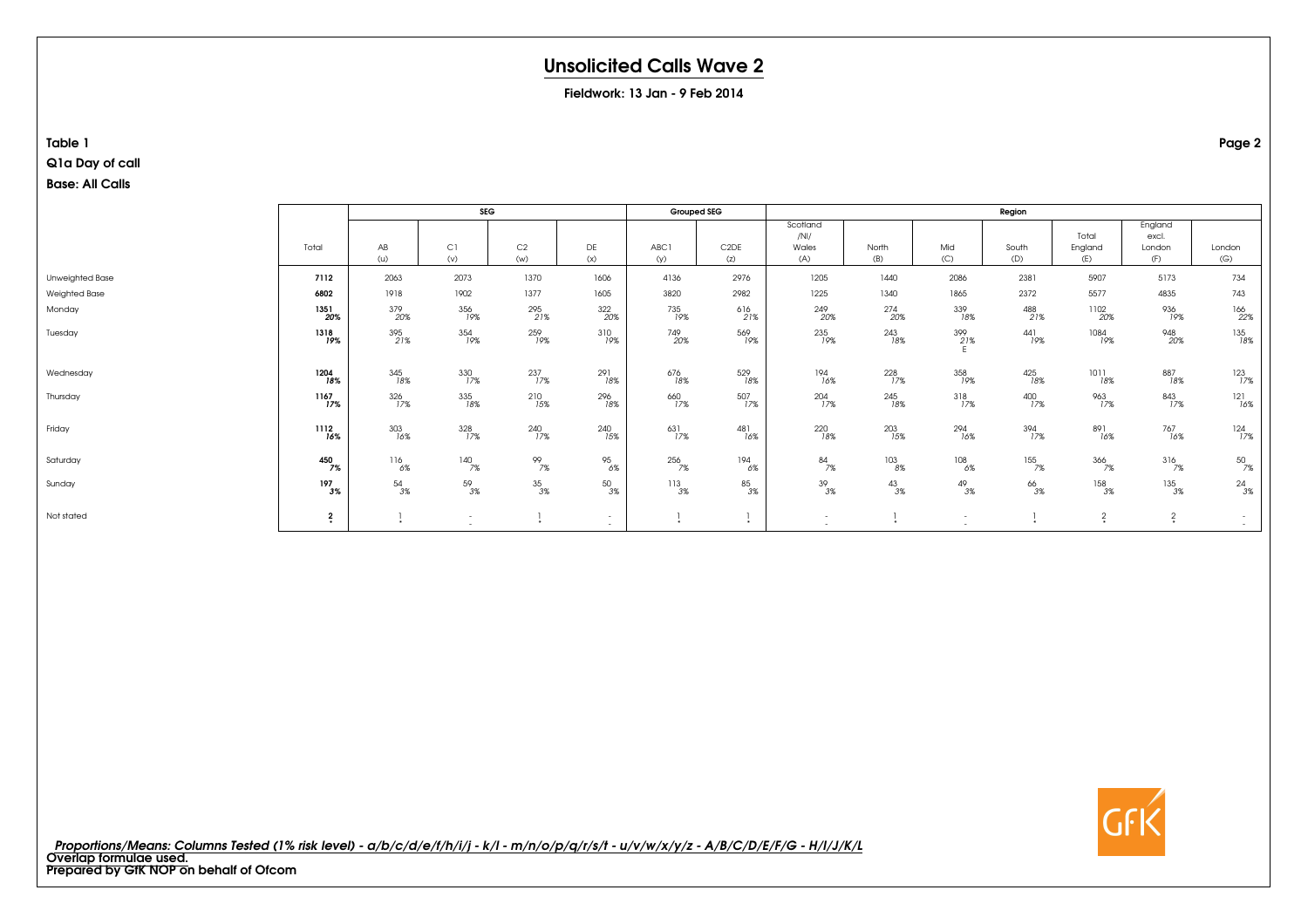Fieldwork: 13 Jan - 9 Feb 2014

Table 2

Q1a Day of call

Base: All Calls

Unweighted Base

Weighted Base

Wednesday

Thursday

Saturday

Not stated

|                 |                             | Type of call           |                                       |                                            |                           |                            |  |  |  |  |  |  |  |  |
|-----------------|-----------------------------|------------------------|---------------------------------------|--------------------------------------------|---------------------------|----------------------------|--|--|--|--|--|--|--|--|
|                 | Total                       | Silent<br>(A)          | Abandoned<br>Call<br>(B)              | Recorded<br>sales<br>message<br>(C)        | Live sales<br>(D)         | Other<br>(E)               |  |  |  |  |  |  |  |  |
| Unweighted Base | 7112                        | 2668                   | 196                                   | 852                                        | 2698                      | 663                        |  |  |  |  |  |  |  |  |
| Weighted Base   | 6802                        | 2536                   | 192                                   | 816                                        | 2578                      | 633                        |  |  |  |  |  |  |  |  |
| Monday          | 1351<br>20%                 | 486<br>19%             | $^{28}_{\phantom{1}15\%}$             | 185<br>23%                                 | $522 \atop 20\%$          | $\frac{123}{19\%}$         |  |  |  |  |  |  |  |  |
| Tuesday         | 1318<br><i>19%</i>          | 493<br>19%             | $\frac{30}{16\%}$                     | $\begin{array}{c} 149 \\ 18\% \end{array}$ | 522<br>20%                | $^{119}_{\phantom{1}79\%}$ |  |  |  |  |  |  |  |  |
| Wednesday       | 1204<br><i>18%</i>          | $423$ <sub>17%</sub>   | $^{42}_{22\%}$                        | $\begin{array}{c} 138 \\ 17\% \end{array}$ | 483<br>19%                | $^{114}_{\phantom{1}18\%}$ |  |  |  |  |  |  |  |  |
| Thursday        | 1167<br>17%                 | $\frac{406}{16\%}$     | $^{42}_{22\%}$                        | $\frac{130}{16\%}$                         | $rac{452}{18\%}$          | 126<br>20%                 |  |  |  |  |  |  |  |  |
| Friday          | $\frac{1112}{16\%}$         | 446<br>18%             | $^{25}_{\phantom{1} \overline{1}3\%}$ | $\begin{array}{c} 113 \\ 14\% \end{array}$ | $417$<br>$16\%$           | $\frac{97}{15\%}$          |  |  |  |  |  |  |  |  |
| Saturday        | 450<br>7%                   | $\frac{184}{7\%}$<br>D | $\frac{16}{8\%}$                      | 71<br>9%<br>D                              | $^{137}_{\phantom{1}5\%}$ | $35\atop{6\%}$             |  |  |  |  |  |  |  |  |
| Sunday          | $\frac{197}{3\%}$           | $\frac{96}{4\%}$<br>D  | $\ensuremath{\mathcal{P}_{\rm 4\%}}$  | $^{28}_{\phantom{1}3\%}$<br>D              | $^{45}_{2\%}$             | $\frac{19}{3\%}$           |  |  |  |  |  |  |  |  |
| Not stated      | $\overline{2}$<br>$\bullet$ |                        |                                       |                                            |                           | $\sim$                     |  |  |  |  |  |  |  |  |
|                 |                             |                        |                                       |                                            |                           |                            |  |  |  |  |  |  |  |  |



Proportions/Means: Columns Tested (1% risk level) - A/B/C/D/E Overlap formulae used. Prepared by GfK NOP on behalf of Ofcom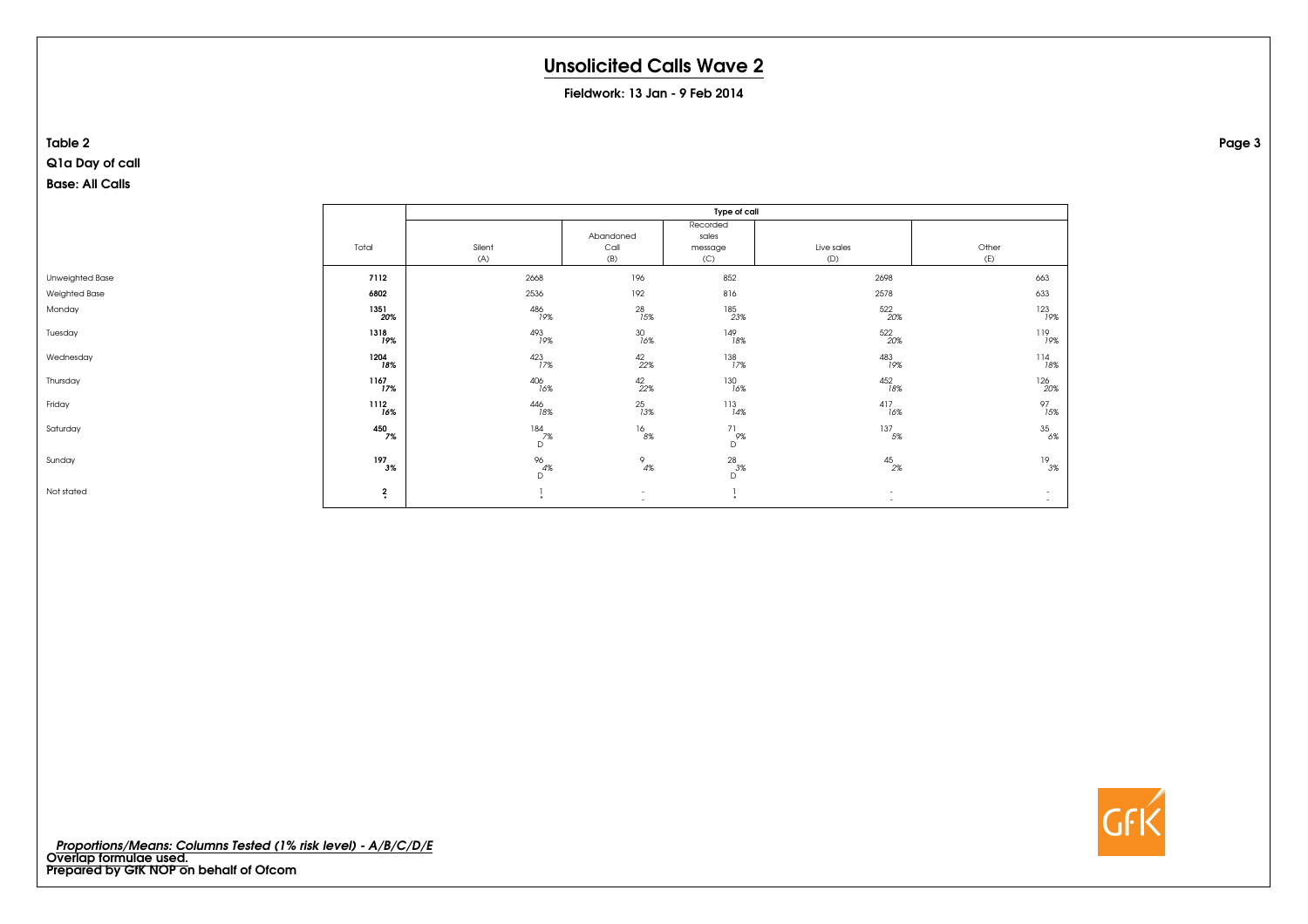Fieldwork: 13 Jan - 9 Feb 2014

#### Table 3

Q1a Day of call

### Base: All Respondents

|                      |                                            |                   |                   | Age                                                      |                         |                    |                                                       |                         | <b>Grouped Age</b>         |                                                    | Gender          |                   | <b>Working status</b> |                            |                                   |                   |                            |                           | Grouped working<br>status |                                            |  |
|----------------------|--------------------------------------------|-------------------|-------------------|----------------------------------------------------------|-------------------------|--------------------|-------------------------------------------------------|-------------------------|----------------------------|----------------------------------------------------|-----------------|-------------------|-----------------------|----------------------------|-----------------------------------|-------------------|----------------------------|---------------------------|---------------------------|--------------------------------------------|--|
|                      |                                            |                   |                   |                                                          |                         |                    |                                                       |                         |                            |                                                    |                 |                   |                       |                            |                                   |                   | Temp                       |                           |                           |                                            |  |
|                      |                                            |                   |                   |                                                          |                         |                    |                                                       |                         |                            |                                                    |                 |                   | Full                  | Part                       |                                   |                   | not                        |                           |                           | Not                                        |  |
|                      | Total                                      | 16-24<br>(a)      | 25-34<br>(b)      | 35-44<br>(c)                                             | 45-54<br>(d)            | 55-64<br>(e)       | $65+$<br>(f)                                          | 16-34<br>(h)            | 35-54<br>(i)               | $55+$<br>(i)                                       | Male<br>(k)     | Female<br>(1)     | time<br>(m)           | time<br>(n)                | Homemaker<br>(0)                  | Student<br>(p)    | working<br>$\mathsf{q}$    | Retired<br>(r)            | Working<br>(s)            | working<br>(t)                             |  |
|                      |                                            |                   |                   |                                                          |                         |                    |                                                       |                         |                            |                                                    |                 |                   |                       |                            |                                   |                   |                            |                           |                           |                                            |  |
| Unweighted Base      | 926                                        | 67                | 161               | 201                                                      | 164                     | 151                | 182                                                   | 228                     | 365                        | 333                                                | 454             | 472               | 372                   | 148                        | 96                                | 46                | 54                         | 210                       | 520                       | 406                                        |  |
| <b>Weighted Base</b> | 926                                        | $106*$            | 147               | 189                                                      | 144                     | 153                | 186                                                   | 253                     | 334                        | 339                                                | 440             | 486               | 379                   | 159                        | 90*                               | 48*               | $39*$                      | 210                       | 539                       | 387                                        |  |
| Monday               | 557<br>60%                                 | 51<br>48%         | $\frac{66}{45\%}$ | 104<br>55%                                               | $\frac{90}{62\%}$<br>bh | 107<br>70%<br>abch | 139<br>75%<br>abch                                    | 117<br>46%              | 194<br>58%<br>bh           | 246<br>73%<br>abch                                 | $^{261}_{59\%}$ | $^{296}_{61\%}$   | 197<br>52%            | 100<br>63%                 | $\frac{58}{65\%}$                 | 24<br>49%         | $^{27}_{68\%}$             | $\frac{152}{72\%}$<br>mps | 296<br>55%<br>m           | $\frac{261}{67\%}$<br>mps                  |  |
| Tuesday              | 520<br>56%                                 | $^{44}_{42\%}$    | $\frac{55}{37%}$  | 103<br>54%<br>bh                                         | 86<br>60%<br>abh        | 102<br>67%<br>abh  | 129<br>69%<br>abch                                    | 99<br>39%               | 189<br>57%<br>bh           | $^{231}_{68\%}$<br>abch                            | $^{253}_{57\%}$ | 267<br>55%        | 191<br>50%            | 85/53%                     | $^{55}_{61\%}$                    | $^{20}_{42\%}$    | $^{24}_{62\%}$             | 145<br>69%<br>mnps        | $^{275}_{51\%}$           | 245<br>63%<br>mps                          |  |
| Wednesday            | $518$<br>$56\%$                            | $\frac{52}{49\%}$ | $^{60}_{41\%}$    | $^{101}_{54\%}$<br>b                                     | 86<br>59%<br>bh         | 100<br>65%<br>bh   | 119<br>64%<br>bh                                      | 113<br>44%              | 187<br>56%<br>bh           | 219<br>64%<br>bch                                  | 243<br>55%      | $^{275}_{57\%}$   | 190<br>50%            | $^{98}_{61\%}$<br><b>p</b> | 60<br>67%<br>mp                   | $\frac{18}{38\%}$ | $^{27}_{68\%}$<br><b>p</b> | 126<br>60%<br>$\circ$     | 288<br>53%<br>m           | $\frac{231}{60\%}$<br>mp                   |  |
| Thursday             | 504<br>54%                                 | $^{56}_{53\%}$    | 53<br>36%         | $\frac{102}{54\%}$<br>b                                  | $^{80}_{55\%}$<br>b     | 92<br>60%<br>bh    | 121<br>65%<br>bh                                      | 110<br>43%<br>b         | 182<br>54%<br>bh           | 213<br>63%<br>bh                                   | 245<br>56%      | 260<br>53%        | 174<br>46%            | 90<br>56%                  | $^{63}_{70\%}$<br>mps             | $^{23}_{48\%}$    | $^{20}_{52\%}$             | 135<br>64%<br>ms          | 263<br>49%<br>m           | $^{241}_{62\%}$<br>ms                      |  |
| Friday               | $\begin{array}{c} 474 \\ 51\% \end{array}$ | $^{29}_{27\%}$    | 54<br>37%<br>h    | $\begin{array}{c} 91 \\ 48\% \\ \mathrm{dh} \end{array}$ | 91<br>63%<br>abch       | 86<br>56%<br>abh   | $\begin{array}{c}\n124 \\ 67\% \n\end{array}$<br>abch | $\substack{83 \\ 33\%}$ | $\frac{181}{54\%}$<br>abch | $^{210}_{62\%}$<br>abch                            | 238<br>54%      | 236<br>48%        | 187<br>49%            | $\frac{75}{47%}$           | $\frac{55}{61\%}$<br>$\mathsf{D}$ | $\frac{15}{32\%}$ | $\frac{17}{45\%}$          | 125<br>59%<br><b>ps</b>   | 262<br>49%                | $^{212}_{55\%}$<br><b>p</b>                |  |
| Saturday             | 264<br>28%                                 | 18<br>17%         | $\frac{35}{24\%}$ | $^{42}_{22\%}$                                           | 44<br>31%               | 59<br>38%<br>abch  | 67<br>36%<br>ach                                      | 53<br>21%               | 86<br>26%                  | $\begin{array}{c} 125 \\ 37\% \end{array}$<br>abch | 135<br>31%      | 129<br>27%        | 101<br>27%            | 44<br>28%                  | $\frac{29}{32\%}$                 | 11<br>23%         | 10 <sup>°</sup><br>26%     | 68<br>32%                 | 146<br>27%                | $\begin{array}{c} 118 \\ 30\% \end{array}$ |  |
| Sunday               | 140<br>15%                                 | $\frac{10}{9\%}$  | $^{21}_{14\%}$    | $^{25}_{13\%}$                                           | $^{29}_{20\%}$          | 24<br>16%          | $\frac{32}{17\%}$                                     | 31<br>12%               | 54<br>16%                  | 56<br>16%                                          | 81<br>18%       | $\frac{59}{12\%}$ | $^{63}_{17\%}$        | $\frac{15}{9\%}$           | 15<br>17%                         | 15%               | 18%                        | 33<br>16%                 | 78<br>14%                 | $^{62}_{16\%}$                             |  |
| Not stated           | $\overline{2}$<br>$\bullet$                |                   |                   |                                                          |                         |                    | $\frac{2}{1\%}$                                       |                         | $\overline{\phantom{a}}$   | $\frac{2}{x}$                                      |                 | $\cdot$           |                       |                            |                                   |                   |                            | $\frac{2}{1\%}$           |                           | $\frac{2}{\ast}$                           |  |

Proportions/Means: Columns Tested (1% risk level) - a/b/c/d/e/f/h/i/j - k/l - m/n/o/p/q/r/s/t - u/v/w/x/y/z - A/B/C/D/E/F/G - H/I/J/K/L<br>Overlap formulae used. \* small base<br>Prepared by GfK NOP on behalf of Ofcom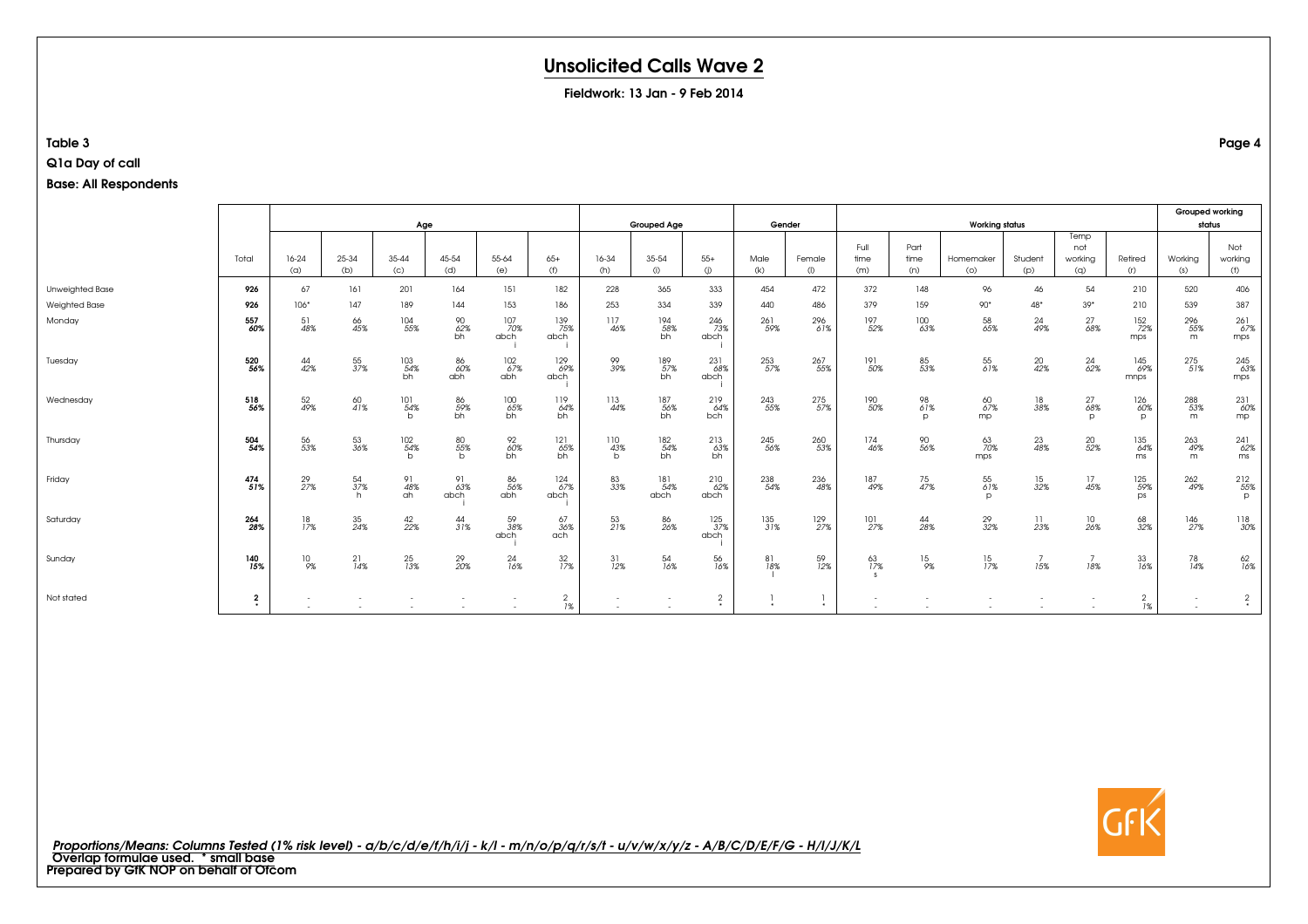Fieldwork: 13 Jan - 9 Feb 2014

#### Table 3

Q1a Day of call

### Base: All Respondents

|                      |                                            |                                            | <b>SEG</b>                                 |                    |                    | Grouped SEG                                |                                            |                                  |                                            |                                            | Region                  |                                            |                                                      |                         |
|----------------------|--------------------------------------------|--------------------------------------------|--------------------------------------------|--------------------|--------------------|--------------------------------------------|--------------------------------------------|----------------------------------|--------------------------------------------|--------------------------------------------|-------------------------|--------------------------------------------|------------------------------------------------------|-------------------------|
|                      | Total                                      | AB<br>(u)                                  | C1<br>(v)                                  | C2<br>(w)          | DE<br>(x)          | ABC1<br>(y)                                | C <sub>2</sub> DE<br>(z)                   | Scotland<br>/NI/<br>Wales<br>(A) | North<br>(B)                               | Mid<br>(C)                                 | South<br>(D)            | Total<br>England<br>(E)                    | England<br>excl.<br>London<br>(F)                    | London<br>(G)           |
| Unweighted Base      | 926                                        | 272                                        | 283                                        | 172                | 199                | 555                                        | 371                                        | 150                              | 210                                        | 244                                        | 322                     | 776                                        | 675                                                  | 101                     |
| <b>Weighted Base</b> | 926                                        | 262                                        | 281                                        | 174                | 209                | 543                                        | 383                                        | 150                              | 199                                        | 235                                        | 342                     | 776                                        | 664                                                  | 112                     |
| Monday               | 557<br>60%                                 | $^{158}_{60\%}$                            | $\underset{56\%}{^{157}}$                  | $\frac{105}{60\%}$ | 137<br>66%         | $\begin{array}{c} 314 \\ 58\% \end{array}$ | 242<br>63%                                 | 96<br>64%                        | $\begin{array}{c} 117 \\ 59\% \end{array}$ | 138<br>59%                                 | 206<br>60%              | 461<br>59%                                 | 399<br>60%                                           | 62<br>56%               |
| Tuesday              | 520<br>56%                                 | 149<br>57%                                 | $^{143}_{\phantom{1}51\%}$                 | 102<br>59%         | $\frac{126}{60\%}$ | 292<br>54%                                 | 228<br>60%                                 | 94<br>63%<br>G                   | 102<br>52%                                 | 139<br>59%<br>G                            | $\frac{184}{54\%}$<br>G | 426<br>55%<br>G                            | $\underset{\text{EG}}{378}$                          | $\substack{48 \\ 43\%}$ |
| Wednesday            | 518<br>56%                                 | $\frac{157}{60\%}$                         | 149<br>53%                                 | 97<br>56%          | 116<br>55%         | 306<br>56%                                 | $^{213}_{56\%}$                            | 84<br>56%                        | $\frac{107}{54\%}$                         | $^{140}_{60\%}$                            | 186<br>54%              | $434\n56%$                                 | $\frac{376}{57\%}$                                   | $\frac{58}{52\%}$       |
| Thursday             | 504<br>54%                                 | $\underset{53\%}{^{138}}$                  | $\underset{53\%}{^{148}}$                  | 94<br>54%          | 123<br>59%         | 287<br>53%                                 | $\begin{array}{c} 218 \\ 57\% \end{array}$ | $81 \over 54\%$                  | 105<br>53%                                 | $\begin{array}{c} 135 \\ 57\% \end{array}$ | $\frac{185}{54\%}$      | 424<br>55%                                 | $\begin{array}{r} 375 \\ 56\% \\ \hline \end{array}$ | $\frac{49}{44\%}$       |
| Friday               | $\begin{array}{c} 474 \\ 51\% \end{array}$ | $\begin{array}{c} 133 \\ 51\% \end{array}$ | $\begin{array}{c} 143 \\ 51\% \end{array}$ | 95<br>54%          | $\frac{103}{49\%}$ | $^{276}_{51\%}$                            | 198<br>52%                                 | $^{91}_{61\%}$ BE                | 87<br>44%                                  | $\begin{array}{c} 118 \\ 50\% \end{array}$ | 178<br>52%              | 383<br>49%                                 | $332\phantom{00}50\%$                                | $\underset{45\%}{51}$   |
| Saturday             | 264<br>28%                                 | 74<br>28%                                  | $\substack{80 \\ 28\%}$                    | $\frac{46}{26\%}$  | $^{64}_{31\%}$     | 154<br>28%                                 | 110<br>29%                                 | $\frac{50}{34\%}$                | $\frac{57}{29\%}$                          | $^{61}_{26\%}$                             | 95<br>28%               | $\begin{array}{c} 213 \\ 27\% \end{array}$ | 182<br>27%                                           | $\frac{32}{28\%}$       |
| Sunday               | 140<br>75%                                 | $\frac{43}{16\%}$                          | $^{37}_{13\%}$                             | $^{27}_{16\%}$     | $\frac{33}{16\%}$  | 80<br>15%                                  | $\frac{60}{16\%}$                          | $\frac{30}{20\%}$                | $\frac{32}{16\%}$                          | $\frac{33}{14\%}$                          | $\frac{44}{13\%}$       | $\frac{109}{14\%}$                         | 92<br>14%                                            | $^{17}_{15\%}$          |
| Not stated           | $\overline{\mathbf{2}}$                    | ٠                                          | $\sim$<br>$\sim$                           | 7%                 | $\sim$             | $\bullet$                                  | $\ddot{ }$                                 | $\sim$<br>$\sim$                 | $\bullet$                                  | $\sim$                                     |                         | $\frac{2}{3}$                              | $\frac{2}{1}$                                        | $\sim$<br>$\sim$        |



Proportions/Means: Columns Tested (1% risk level) - a/b/c/d/e/f/h/i/j - k/l - m/n/o/p/q/r/s/t - u/v/w/x/y/z - A/B/C/D/E/F/G - H/l/J/K/L<br>Overlap formulae used. \* small base<br>Prepared by GfK NOP on behalf of Ofcom

en and the set of the set of the set of the set of the set of the set of the set of the set of the set of the set of the set of the set of the set of the set of the set of the set of the set of the set of the set of the se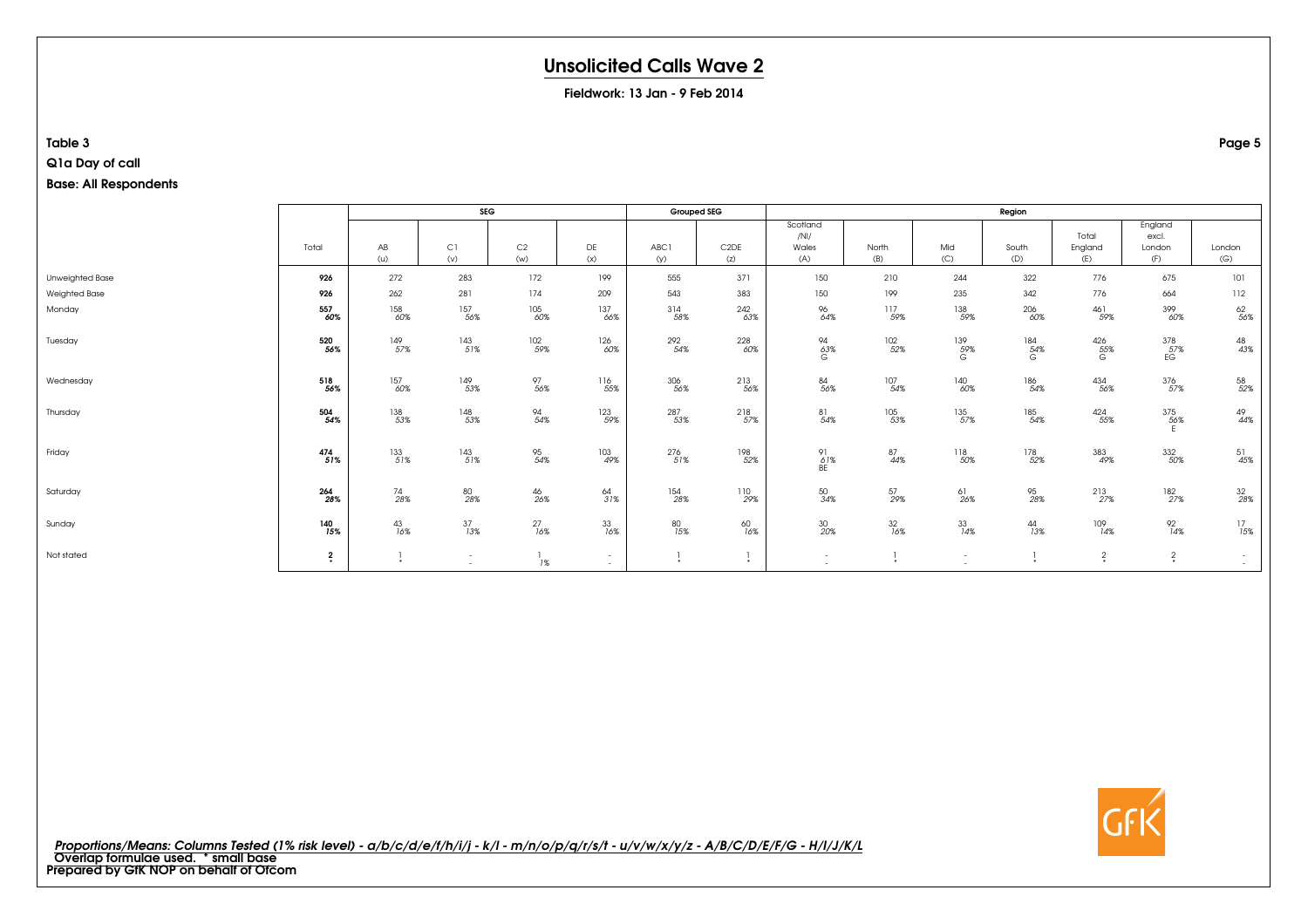Fieldwork: 13 Jan - 9 Feb 2014

#### Table 4

Q1a Day of call

### Base: All Respondents

|                      |                    | Type of call                                    |                                                       |                                                          |                               |                                            |  |  |  |  |  |  |  |  |
|----------------------|--------------------|-------------------------------------------------|-------------------------------------------------------|----------------------------------------------------------|-------------------------------|--------------------------------------------|--|--|--|--|--|--|--|--|
|                      | Total              | Silent<br>(A)                                   | Abandoned<br>Call<br>(B)                              | Recorded<br>sales<br>message<br>(C)                      | Live sales<br>(D)             | Other<br>(E)                               |  |  |  |  |  |  |  |  |
| Unweighted Base      | 926                | 581                                             | 126                                                   | 357                                                      | 641                           | 274                                        |  |  |  |  |  |  |  |  |
| <b>Weighted Base</b> | 926                | 564                                             | 125                                                   | 346                                                      | 624                           | 260                                        |  |  |  |  |  |  |  |  |
| Monday               | 557<br>60%         | 440<br>78%                                      | $\underset{83\%}{^{104}}$                             | $\overset{290}{\underset{\text{AD}}{\scriptstyle 84\%}}$ | 474<br>76%                    | $\overset{215}{\underset{\text{D}}{83\%}}$ |  |  |  |  |  |  |  |  |
| Tuesday              | 520<br>56%         | $^{418}_{74\%}$                                 | $\frac{92}{73\%}$                                     | 268<br>77%                                               | 454<br>73%                    | 205<br>79%<br>D                            |  |  |  |  |  |  |  |  |
| Wednesday            | $\frac{518}{56\%}$ | $\begin{array}{c} 421 \\ 75\% \\ D \end{array}$ | $\frac{102}{81\%}$                                    | $\begin{array}{c} 271 \\ 78\% \\ D \end{array}$          | 445<br>71%                    | 205<br>79%<br>D                            |  |  |  |  |  |  |  |  |
| Thursday             | 504<br>54%         | $^{413}_{73\%}$ D                               | $\frac{104}{83\%}$<br>D                               | 255<br>74%                                               | 437<br>70%                    | $\frac{200}{77\%}$<br>D                    |  |  |  |  |  |  |  |  |
| Friday               | $^{474}_{51\%}$    | $\frac{403}{71\%}$                              | $\substack{88 \\ 70\%}$                               | 229<br>66%                                               | $^{404}_{65\%}$               | $\frac{192}{74\%}$<br>D                    |  |  |  |  |  |  |  |  |
| Saturday             | 264<br>28%         | $\overset{231}{\underset{\text{D}}{41\%}}$      | $\overset{54}{\underset{43\%}{\cancel{}}\phantom{0}}$ | 145<br>42%                                               | 230<br>37%                    | $\begin{array}{c} 111 \\ 43\% \end{array}$ |  |  |  |  |  |  |  |  |
| Sunday               | $\frac{140}{15\%}$ | $\frac{122}{22\%}$                              | $^{35}_{\phantom{1}28\%}$                             | 83<br>24%                                                | <sup>124</sup> <sub>20%</sub> | 60<br>23%                                  |  |  |  |  |  |  |  |  |
| Not stated           | $\frac{2}{x}$      | $\frac{2}{\epsilon}$                            | $\sim$<br>$\sim$                                      | $\cdot$                                                  | $\bullet$                     | $\cdot$                                    |  |  |  |  |  |  |  |  |

en and the set of the set of the set of the set of the set of the set of the set of the set of the set of the set of the set of the set of the set of the set of the set of the set of the set of the set of the set of the se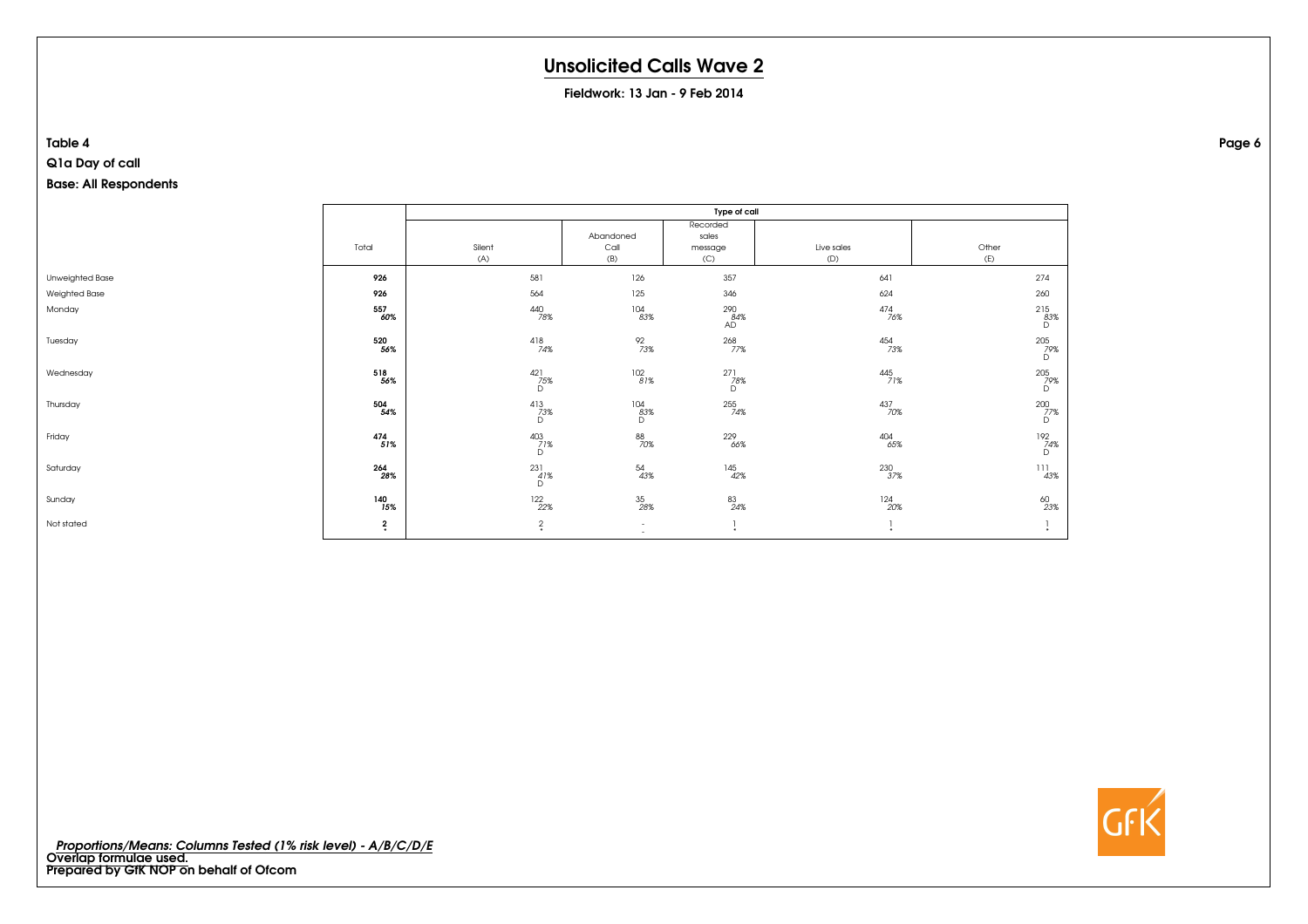Fieldwork: 13 Jan - 9 Feb 2014

#### Table 5

#### Q1b/c Date and month of call

#### Base: All Calls

|                        |                   |                      |                          |                      |                                   |               |                          |                | Gender             |                  |                                           |                   | <b>Working status</b> |                  |                 |                  |                       |                                           | Grouped working   |                   |  |
|------------------------|-------------------|----------------------|--------------------------|----------------------|-----------------------------------|---------------|--------------------------|----------------|--------------------|------------------|-------------------------------------------|-------------------|-----------------------|------------------|-----------------|------------------|-----------------------|-------------------------------------------|-------------------|-------------------|--|
|                        |                   |                      |                          | Age                  |                                   |               |                          |                | <b>Grouped Age</b> |                  |                                           |                   |                       |                  |                 |                  |                       |                                           | status            |                   |  |
|                        |                   |                      |                          |                      |                                   |               |                          |                |                    |                  |                                           |                   | Full                  | Part             |                 |                  | Temp<br>not           |                                           |                   | Not               |  |
|                        | Total             | 16-24                | 25-34                    | 35-44                | 45-54                             | 55-64         | $65+$                    | 16-34          | 35-54              | $55+$            | Male                                      | Female            | time                  | time             | Homemaker       | Student          | working               | Retired                                   | Working           | working           |  |
|                        |                   | (a)                  | (b)                      | (c)                  | (d)                               | (e)           | (f)                      | (h)            | (i)                | (j)              | (k)                                       | (1)               | (m)                   | (n)              | (0)             | (p)              | (q)                   | (r)                                       | (s)               | (t)               |  |
| <b>Unweighted Base</b> | 7112              | 326                  | 666                      | 1231                 | 1355                              | 1575          | 1959                     | 992            | 2586               | 3534             | 3573                                      | 3539              | 2256                  | 1127             | 862             | 274              | 412                   | 2181                                      | 3383              | 3729              |  |
| Weighted Base          | 6802              | 487                  | 591                      | 1141                 | 1154                              | 1496          | 1933                     | 1078           | 2295               | 3429             | 3393                                      | 3409              | 2216                  | 1154             | 788             | 286              | 268                   | 2089                                      | 3370              | 3432              |  |
| 13-Jan                 | 438<br>6%         | 28<br>6%             | 46<br>8%                 | $^{74}_{7\%}$        | 70<br>6%                          | 95<br>6%      | 125<br>6%                | $^{74}$ 7%     | 144<br>6%          | 220<br>6%        | 211<br>6%                                 | $^{228}_{7%}$     | 137<br>6%             | $\frac{79}{7\%}$ | 50<br>6%        | 19<br>7%         | $^{20}_{7\%}$         | 134<br>6%                                 | 216<br>6%         | $\frac{223}{6\%}$ |  |
| 14-Jan                 | 409<br>6%         | $\frac{38}{8\%}$     | $^{29}_{\phantom{1}5\%}$ | $\frac{84}{7%}$      | $\substack{58 \\ 5\%}$            | 88<br>6%      | 113<br>6%                | 67<br>6%<br>b. | 142<br>6%          | 201<br>6%        | $\begin{array}{c} 182 \\ 5\% \end{array}$ | $^{228}_{7\%}$    | 122<br>6%             | $\frac{81}{7\%}$ | $\frac{58}{7%}$ | 20<br>7%         | 15<br>6%              | $\begin{array}{c} 113 \\ 5\% \end{array}$ | 203<br>6%         | 207<br>6%         |  |
| 15-Jan                 | 349<br>5%         | 20<br>4%             | 29<br>5%                 | 57<br>5%             | 59<br>5%                          | 92<br>6%      | 92<br>5%                 | 49<br>5%       | 116<br>5%          | 185<br>5%        | 179<br>5%                                 | 170<br>5%         | 114<br>5%             | 63<br>5%         | 53<br>7%        | $\circ$<br>3%    | 13<br>5%              | 97<br>5%                                  | 177<br>5%         | 172<br>5%         |  |
| 16-Jan                 | 333<br>5%         | 23<br>5%             | 22<br>4%                 | 59<br>5%             | 54<br>5%                          | 80<br>5%      | 95<br>5%                 | 45<br>4%       | 113<br>5%          | 175<br>5%        | 166<br>5%                                 | 166<br>5%         | 99<br>4%              | 68<br>6%         | 37<br>5%        | 14<br>5%         | 11<br>4%              | 105<br>5%                                 | 166<br>5%         | $\frac{166}{5\%}$ |  |
| 17-Jan                 | 316<br>5%         | 23<br>5%             | 34<br>6%                 | 48<br>4%             | 55<br>5%                          | 64<br>4%      | 90<br>5%                 | 57<br>5%       | 104<br>5%          | 155<br>5%        | 147<br>4%                                 | 169<br>5%         | 101<br>5%             | 63<br>5%         | 31<br>4%        | 14<br>5%         | 10 <sup>°</sup><br>4% | 97<br>5%                                  | 164<br>5%         | 152<br>4%         |  |
| 18-Jan                 | $\frac{142}{2\%}$ | $^{10}_{2\%}$        | 13<br>2%                 | $^{22}_{2\%}$        | $^{25}_{\phantom{2}\mathbf{2}\%}$ | 34<br>2%      | $^{40}_{\phantom{1}2\%}$ | $^{23}_{2\%}$  | $^{46}_{2\%}$      | $^{73}_{\ 2\%}$  | 63<br>2%                                  | 79<br>2%          | 54<br>2%              | $^{23}_{2\%}$    | $^{16}_{2\%}$   | 2%               | 6<br>2%               | 37<br>2%                                  | 77<br>2%          | $^{66}_{2\%}$     |  |
| 19-Jan                 | 43<br>1%          | $\overline{A}$<br>1% | 6<br>1%                  | $\overline{7}$<br>1% | 8<br>1%                           | $\cdot$       | 11<br>1%                 | $10-10$<br>1%  | 15<br>1%           | $\frac{18}{1\%}$ | 29<br>1%                                  | $\frac{14}{1}$    | 21<br>1%              | 3<br>۰           | 6<br>1%         |                  | $\star$<br>$\cdot$    | $\overline{11}$<br>1%                     | 24<br>1%          | $\frac{19}{1\%}$  |  |
| $20 - Jan$             | 367<br>5%         | 24<br>5%             | 38<br>6%                 | 56<br>5%             | 56<br>5%                          | 81<br>5%      | 113<br>6%                | 61<br>6%       | 112<br>5%          | 194<br>6%        | 195<br>6%                                 | 172<br>5%         | 111<br>5%             | 63<br>5%         | 43<br>5%        | 17<br>6%         | 12<br>4%              | 122<br>6%                                 | 174<br>5%         | 193<br>6%         |  |
| $21$ -Jan              | 321<br>5%         | 24<br>5%             | 22<br>4%                 | 53<br>5%             | 51<br>4%                          | 81<br>5%      | 89<br>5%                 | 47<br>4%       | 104<br>5%          | 170<br>5%        | 164<br>5%                                 | 157<br>5%         | 94<br>4%              | 55<br>5%         | 34<br>4%        | 20<br>7%         | 11<br>4%              | 107<br>5%                                 | 149<br>4%         | $^{172}_{-5\%}$   |  |
| 22-Jan                 | 312<br>5%         | 29<br>6%             | 25<br>4%                 | 43<br>4%             | 67<br>6%                          | 74<br>5%      | 74<br>4%                 | 55<br>5%       | 110<br>5%          | 148<br>4%        | 159<br>5%                                 | 153<br>4%         | 101<br>5%             | 57<br>5%         | 40<br>5%        | 16<br>6%         | 13<br>5%              | 84<br>4%                                  | 158<br>5%         | 154<br>4%         |  |
| 23-Jan                 | 321<br>5%         | 37<br>8%             | $\frac{26}{4\%}$         | $^{52}_{\,5\%}$      | 49<br>4%                          | 66<br>4%      | $^{90}_{\phantom{1}5\%}$ | 63<br>6%<br>b. | $\frac{102}{4\%}$  | 156<br>5%        | 169<br>5%                                 | 152<br>4%         | 106<br>5%             | $^{55}_{\ 5\%}$  | 37<br>5%        | $\frac{18}{6\%}$ | 11<br>4%              | 94<br>4%                                  | 161<br>5%         | $\frac{160}{5\%}$ |  |
| 24-Jan                 | $\frac{278}{4\%}$ | 17<br>4%             | $\frac{25}{4\%}$         | 47<br>4%             | $^{58}_{\phantom{1}5\%}$          | $^{50}_{3\%}$ | $\overset{80}{_{4\%}}$   | 42<br>4%       | $\frac{106}{5\%}$  | 131<br>4%        | $\frac{153}{5\%}$                         | $\frac{125}{4\%}$ | 100<br>4%             | $\frac{46}{4\%}$ | $^{29}_{4\%}$   | $\frac{16}{6\%}$ | 9<br>4%               | $\frac{78}{4\%}$                          | $\frac{146}{4\%}$ | $\frac{132}{4\%}$ |  |



Proportions/Means: Columns Tested (1% risk level) - a/b/c/d/e/f/h/i/j - k/l - m/n/o/p/q/r/s/t - u/v/w/x/y/z - A/B/C/D/E/F/G - H/I/J/K/L<br>Overlap formulae used.<br>Prepared by GfK NOP on behalf of Ofcom

Page 7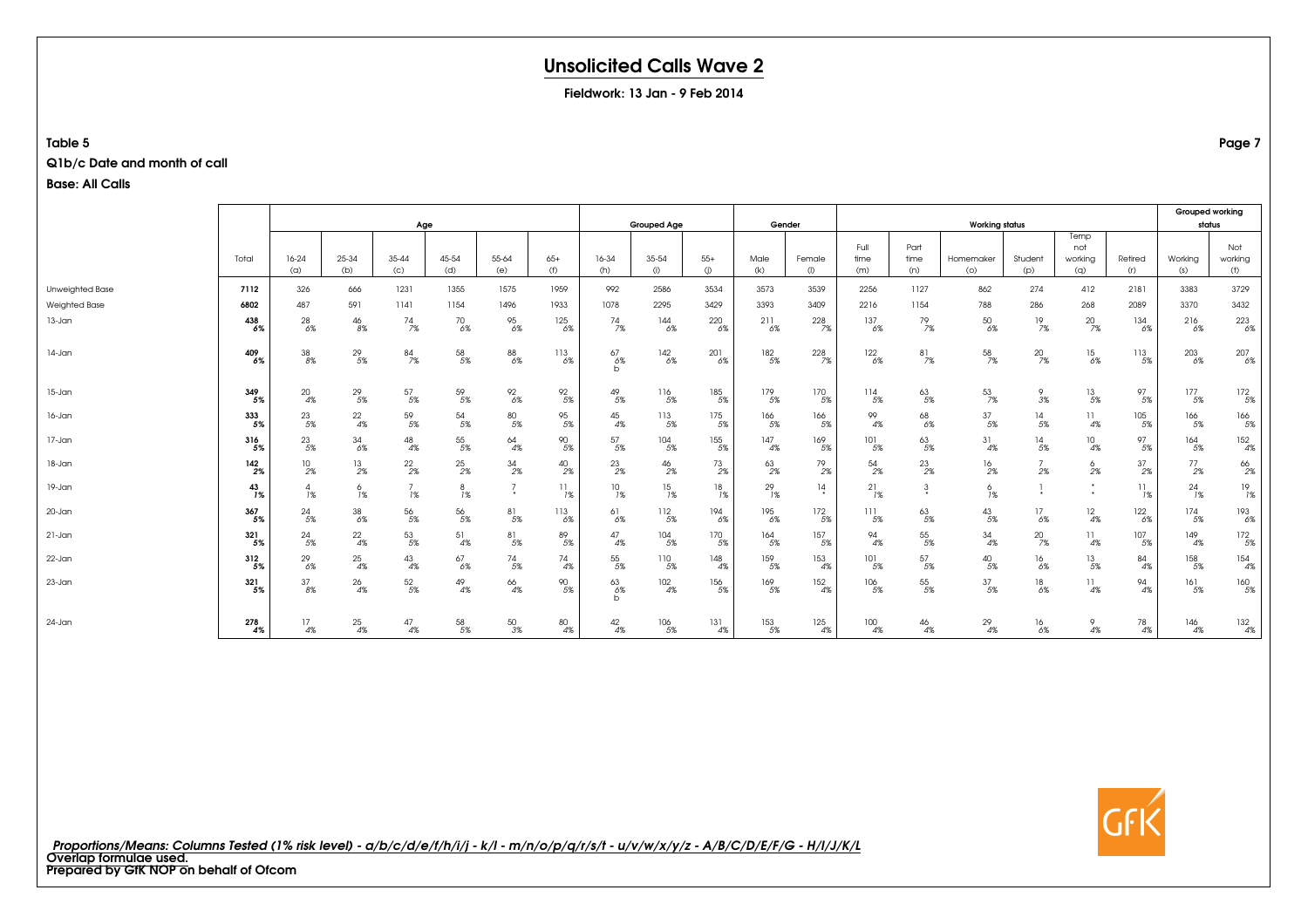Fieldwork: 13 Jan - 9 Feb 2014

#### Table 5Page 8

Q1b/c Date and month of call

### Base: All Calls

|                      |           | Age                    |                          |                            |                          |                |                           |                                                   | Grouped Age<br>Gender |                          |                                           |             | <b>Working status</b> |                        |                        |                      |                               |                  |                   | Grouped working<br>status                  |  |  |
|----------------------|-----------|------------------------|--------------------------|----------------------------|--------------------------|----------------|---------------------------|---------------------------------------------------|-----------------------|--------------------------|-------------------------------------------|-------------|-----------------------|------------------------|------------------------|----------------------|-------------------------------|------------------|-------------------|--------------------------------------------|--|--|
|                      | Total     | 16-24<br>(a)           | 25-34<br>(b)             | 35-44<br>$\left( c\right)$ | 45-54<br>(d)             | 55-64<br>(e)   | $65+$<br>(f)              | 16-34<br>(h)                                      | 35-54<br>(i)          | $55+$<br>(i)             | Male<br>(k)                               | Female<br>( | Full<br>time<br>(m)   | Part<br>time<br>(n)    | Homemaker<br>(0)       | Student<br>(p)       | Temp<br>not<br>working<br>(q) | Retired<br>(r)   | Working<br>(s)    | Not<br>working<br>(t)                      |  |  |
| <b>Weighted Base</b> | 6802      | 487                    | 591                      | 1141                       | 1154                     | 1496           | 1933                      | 1078                                              | 2295                  | 3429                     | 3393                                      | 3409        | 2216                  | 1154                   | 788                    | 286                  | 268                           | 2089             | 3370              | 3432                                       |  |  |
| $25 - Jan$           | 104<br>2% | 3<br>1%                | 17<br>3%<br>fhi          | 22<br>2%                   | 15<br>1%                 | 23<br>2%       | 23<br>1%                  | $^{20}_{\phantom{1}2\%}$                          | 38<br>2%              | 46<br>1%                 | 50<br>1%                                  | 53<br>2%    | 41<br>2%              | 26<br>2%<br>ot         | -5<br>1%               | $\sim$               | $\frac{5}{2\%}$               | 26<br>1%         | 67<br>2%<br>ot    | 36<br>$1\%$                                |  |  |
| $26 - Jan$           | 50<br>1%  | 4<br>$1\%$             | $\frac{5}{1\%}$          | $11 -$<br>1%               | 14<br>1%                 | 8<br>7%        | $\overline{7}$<br>$\cdot$ | $^{10}_{\hphantom{1}\hphantom{1}\hphantom{1}7\%}$ | 25<br>7%              | 15<br>$\cdot$            | $^{23}_{\hbox{1\%}}$                      | 27<br>1%    | $\frac{22}{1\%}$      | $\frac{3}{4}$          | 9<br>1%                | 3<br>7%              | $\frac{3}{1\%}$               | 9                | 25<br>1%          | $\frac{25}{1\%}$                           |  |  |
| 27-Jan               | 299<br>4% | $\frac{16}{3\%}$       | 23<br>4%                 | 63<br>6%                   | 49<br>4%                 | 60<br>4%       | 88<br>5%                  | 39<br>4%                                          | $^{112}_{-5\%}$       | 148<br>4%                | 147<br>4%                                 | 152<br>4%   | 91<br>4%              | 57<br>5%               | $^{26}_{\,\,3\%}$      | $\circ$<br>$3\%$     | $^{18}_{7\%}$                 | $\frac{99}{5\%}$ | 147<br>4%         | 151<br>4%                                  |  |  |
| 28-Jan               | 285<br>4% | $\frac{16}{3\%}$       | 29<br>5%                 | 42<br>4%                   | $\frac{52}{4\%}$         | 67<br>4%       | 79<br>4%                  | 45<br>4%                                          | 94<br>$4\%$           | 145<br>4%                | 131<br>4%                                 | 153<br>5%   | 87<br>4%              | 43<br>4%               | 37<br>5%               | 6<br>2%              | 15<br>6%                      | $\frac{96}{5\%}$ | 131<br>4%         | 154<br>4%                                  |  |  |
| 29-Jan               | 273<br>4% | $^{25}_{\ 5\%}$        | 24<br>4%                 | 47<br>4%                   | $\substack{48 \\ 4\%}$   | 53<br>4%       | 74<br>4%                  | 49<br>5%                                          | 96<br>4%              | $\frac{128}{4\%}$        | $\begin{array}{c} 121 \\ 4\% \end{array}$ | 151<br>4%   | $\frac{86}{4\%}$      | $\frac{43}{4\%}$       | 31<br>4%               | $\frac{12}{4\%}$     | $\frac{15}{6\%}$              | $\frac{86}{4\%}$ | $\frac{128}{4\%}$ | $\begin{array}{c}\n144 \\ 4\% \end{array}$ |  |  |
| 30-Jan               | 272<br>4% | 28<br>6%               | 18<br>3%                 | 48<br>4%                   | 53<br>5%                 | 56<br>4%       | 69<br>4%                  | 47<br>4%<br>b                                     | 101<br>4%             | 125<br>4%                | 131<br>4%                                 | 142<br>4%   | 80<br>4%              | 49<br>4%               | $\substack{38 \\ 5\%}$ | 20<br>7%<br>mq       | $^6_{2\%}$                    | 78<br>4%         | 129<br>4%         | $\frac{143}{4\%}$                          |  |  |
| $31-Jan$             | 252<br>4% | $\frac{14}{3\%}$       | $^{20}_{\phantom{1}3\%}$ | 42<br>$4\%$                | $\frac{46}{4\%}$         | 40<br>3%       | 91<br>5%<br>ej            | $\frac{34}{3\%}$                                  | 88<br>4%              | 131<br>4%<br>$\mathbf e$ | $\frac{136}{4\%}$                         | 116<br>3%   | 83<br>4%              | $\substack{40 \\ 3\%}$ | $\frac{25}{3\%}$       | 8<br>3%              | $\frac{8}{3\%}$               | 89<br>4%         | $\frac{123}{4\%}$ | 129<br>$4\%$                               |  |  |
| 1-Feb                | 115<br>2% | $\circ$<br>2%          | 13<br>2%                 | $\frac{12}{1\%}$           | $^{21}_{\phantom{1}2\%}$ | 25<br>2%       | 37<br>2%                  | $^{21}_{\phantom{1}2\%}$                          | 32<br>1%              | 61<br>2%                 | 61<br>2%                                  | 54<br>2%    | 43<br>2%              | 10<br>1%               | $^{12}_{\ 2\%}$        | $\overline{A}$<br>1% | $\frac{3}{1\%}$               | 43<br>2%         | 53<br>2%          | $^{62}_{2\%}$                              |  |  |
| 2-Feb                | 25        |                        | 1%<br>cdefi              | $\frac{2}{\ast}$           | $\frac{2}{\epsilon}$     | $\overline{5}$ | 6                         | 10<br>1%                                          | $\overline{4}$        | 11                       | 14                                        | 11          | 11                    | $\overline{4}$         | $\overline{2}$         |                      | 1%                            | 6                | 15                | $\frac{10}{15}$                            |  |  |
| 3-Feb                | 247<br>4% | 19<br>4%               | 21<br>4%                 | 34<br>3%                   | 46<br>4%                 | 56<br>4%       | 70<br>4%                  | 40<br>4%                                          | 80<br>4%              | 127<br>4%                | 126<br>4%                                 | 121<br>4%   | 86<br>4%              | $\frac{33}{3\%}$       | $^{21}_{\bf 3\%}$      | 13<br>5%             | 14<br>5%                      | 79<br>4%         | 119<br>4%         | $\begin{array}{c} 128 \\ 4\% \end{array}$  |  |  |
| 4-Feb                | 303<br>4% | $\substack{25 \\ 5\%}$ | 29<br>5%                 | $\frac{51}{4\%}$           | 40<br>3%                 | 67<br>4%       | $\frac{92}{5\%}$          | 54<br>5%                                          | 90<br>4%              | 159<br>5%                | 160<br>5%                                 | 143<br>4%   | 108<br>5%             | 35<br>3%               | 28<br>4%               | 12<br>4%             | 16<br>6%                      | 105<br>5%        | 143<br>4%         | $\frac{160}{5\%}$                          |  |  |

Proportions/Means: Columns Tested (1% risk level) - a/b/c/d/e/f/h/i/j - k/l - m/n/o/p/q/r/s/t - u/v/w/x/y/z - A/B/C/D/E/F/G - H/I/J/K/L<br>Overlap formulae used.<br>Prepared by GfK NOP on behalf of Ofcom

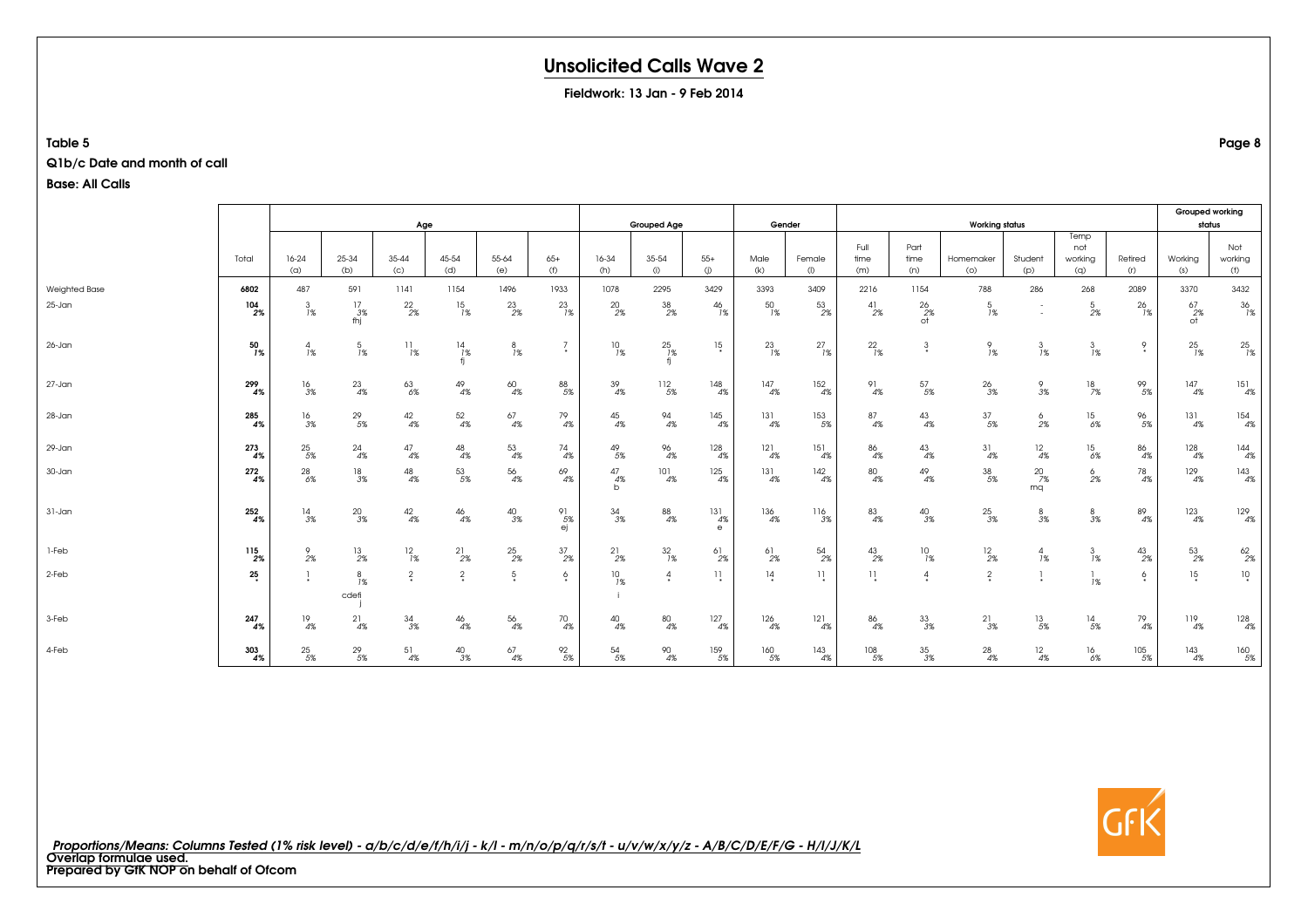Fieldwork: 13 Jan - 9 Feb 2014

#### Table 5

Q1b/c Date and month of call

### Base: All Calls

|               |           |                        |              | Age                |                       |                      |                |                          | <b>Grouped Age</b>           |                                                 | Gender            |               |                     |                     | <b>Working status</b>  |                       |                                    |                | Grouped working<br>status |                           |
|---------------|-----------|------------------------|--------------|--------------------|-----------------------|----------------------|----------------|--------------------------|------------------------------|-------------------------------------------------|-------------------|---------------|---------------------|---------------------|------------------------|-----------------------|------------------------------------|----------------|---------------------------|---------------------------|
|               | Total     | 16-24<br>(a)           | 25-34<br>(b) | 35-44<br>(c)       | 45-54<br>(d)          | 55-64<br>(e)         | $65+$<br>(f)   | 16-34<br>(h)             | 35-54                        | $55+$<br>(i)                                    | Male<br>(k)       | Female<br>(1) | Full<br>time<br>(m) | Part<br>time<br>(n) | Homemaker<br>(0)       | Student<br>(p)        | Temp<br>not<br>working<br>(a)      | Retired<br>(r) | Working<br>(s)            | Not<br>working<br>(t)     |
| Weighted Base | 6802      | 487                    | 591          | 1141               | 1154                  | 1496                 | 1933           | 1078                     | 2295                         | 3429                                            | 3393              | 3409          | 2216                | 1154                | 788                    | 286                   | 268                                | 2089           | 3370                      | 3432                      |
| 5-Feb         | 271<br>4% | $\substack{20 \\ 4\%}$ | 15<br>2%     | $52\phantom{1}5\%$ | 37<br>3%              | 68<br>5%             | 78<br>4%       | $\frac{35}{3\%}$         | $\frac{90}{4\%}$             | $\frac{146}{4%}$                                | 127<br>4%         | 143<br>4%     | 81<br>4%            | 47<br>4%            | $\substack{38 \\ 5\%}$ | $\circ$<br>3%         | $^{14}_{\phantom{1}5\%}$           | 81<br>4%       | 128<br>4%                 | $\frac{142}{4\%}$         |
| 6-Feb         | 241<br>4% | $\frac{14}{3\%}$       | 19<br>3%     | $\frac{38}{3\%}$   | 48<br>4%              | 45<br>3%             | 77<br>4%       | $\frac{33}{3\%}$         | $\frac{85}{4\%}$             | 122<br>4%                                       | 116<br>3%         | 125<br>4%     | 81<br>4%            | $\frac{38}{3\%}$    | 31<br>4%               | 6<br>2%               | $\frac{6}{2\%}$                    | 80<br>4%       | 119<br>4%                 | 122<br>4%                 |
| 7-Feb         | 266<br>4% | 5<br>1%                | 21<br>4%     | 43<br>4%<br>a      | 47<br>4%<br>$\Omega$  | 64<br>4%<br>$\Omega$ | 87<br>4%<br>ah | $^{25}_{2\%}$            | $\frac{90}{4\%}$<br>$\alpha$ | $\begin{array}{c} 150 \\ 4\% \end{array}$<br>ah | $\frac{135}{4\%}$ | 131<br>4%     | 89<br>4%            | 39<br>3%            | $35\,$<br>4%           | 5<br>2%               | $\frac{6}{2\%}$                    | 91<br>4%       | $\frac{128}{4\%}$         | $\frac{137}{4\%}$         |
| 8-Feb         | 89<br>1%  | Ó<br>1%                | 1%           | 13<br>1%           | $\overline{14}$<br>1% | 27<br>2%             | 23<br>1%       | 12<br>1%                 | $\frac{27}{1\%}$             | 50<br>1%                                        | $\frac{50}{1\%}$  | 39<br>1%      | 32<br>1%            | 17<br>1%            | 11<br>1%               | $\sqrt{2}$<br>∠<br>1% | 3<br>1%                            | 24<br>1%       | 49<br>1%                  | $\frac{40}{1\%}$          |
| 9-Feb         | 79<br>1%  | 4<br>1%                | 1%           | 18<br>2%           | 12<br>1%              | 20<br>1%             | 17<br>1%       | 12<br>1%                 | 30<br>1%                     | 37<br>1%                                        | 47<br>1%          | 33<br>1%      | 37<br>2%            | 13<br>1%            | 1%                     | 2%                    | 4<br>1%                            | 15<br>1%       | 50<br>1%                  | 29<br>1%                  |
| Not stated    | ∠         |                        |              |                    |                       | $\sim$               | $\overline{2}$ | $\overline{\phantom{a}}$ | $\sim$                       | $\overline{2}$                                  |                   |               |                     |                     |                        |                       | $\overline{\phantom{a}}$<br>$\sim$ | $\overline{2}$ | $\sim$                    | $\overline{2}$<br>$\cdot$ |

Proportions/Means: Columns Tested (1% risk level) - a/b/c/d/e/f/h/i/j - k/l - m/n/o/p/q/r/s/t - u/v/w/x/y/z - A/B/C/D/E/F/G - H/I/J/K/L<br>Overlap formulae used.<br>Prepared by GfK NOP on behalf of Ofcom



Page 9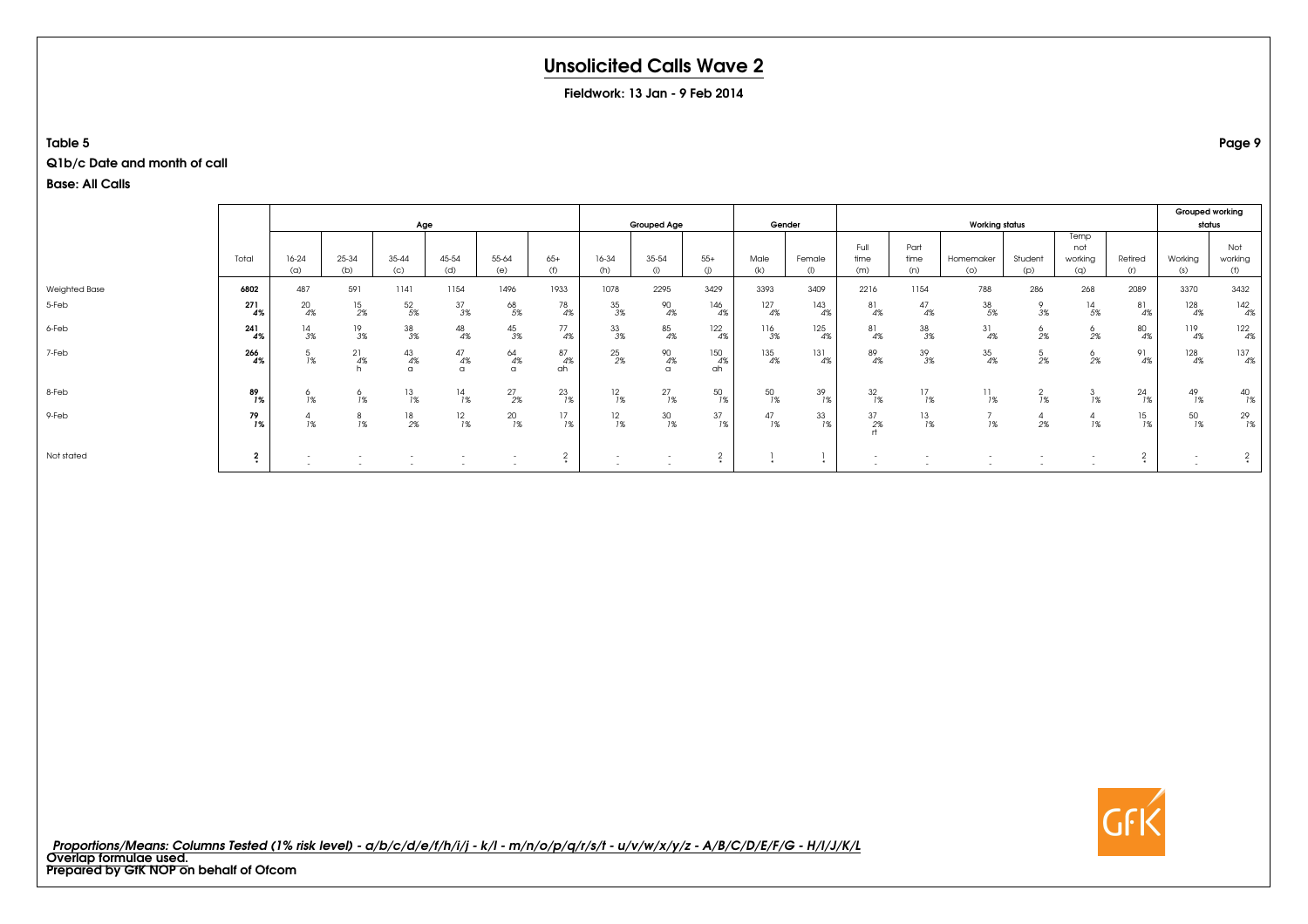Fieldwork: 13 Jan - 9 Feb 2014

#### Table 5

#### Q1b/c Date and month of call

#### Base: All Calls

|                      |                                           |                              | <b>SEG</b>                     |                  |                                                     | <b>Grouped SEG</b>                        |                           |                                  |                                           |                                           | Region                                       |                                           |                                           |                                          |
|----------------------|-------------------------------------------|------------------------------|--------------------------------|------------------|-----------------------------------------------------|-------------------------------------------|---------------------------|----------------------------------|-------------------------------------------|-------------------------------------------|----------------------------------------------|-------------------------------------------|-------------------------------------------|------------------------------------------|
|                      | Total                                     | AB<br>(u)                    | C1<br>(v)                      | C2<br>(w)        | DE<br>(x)                                           | ABC1<br>(y)                               | C <sub>2</sub> DE<br>(z)  | Scotland<br>/NI/<br>Wales<br>(A) | North<br>(B)                              | Mid<br>(C)                                | South<br>(D)                                 | Total<br>England<br>(E)                   | England<br>excl.<br>London<br>(F)         | London<br>(G)                            |
| Unweighted Base      | 7112                                      | 2063                         | 2073                           | 1370             | 1606                                                | 4136                                      | 2976                      | 1205                             | 1440                                      | 2086                                      | 2381                                         | 5907                                      | 5173                                      | 734                                      |
| <b>Weighted Base</b> | 6802                                      | 1918                         | 1902                           | 1377             | 1605                                                | 3820                                      | 2982                      | 1225                             | 1340                                      | 1865                                      | 2372                                         | 5577                                      | 4835                                      | 743                                      |
| 13-Jan               | 438<br>6%                                 | 128<br>7%                    | $\overset{93}{\phantom{1}5\%}$ | $\frac{95}{7\%}$ | $\begin{array}{c} 123 \\ 8\% \end{array}$<br>$\vee$ | 221<br>6%                                 | 218<br>7%<br>$\vee$       | $^{60}_{-5\%}$                   | $\begin{array}{c} 100 \\ 7\% \end{array}$ | $\begin{array}{c} 118 \\ 6\% \end{array}$ | 161<br>7%                                    | $\frac{378}{7%}$                          | 318<br>7%                                 | $^{60}_{8\%}$<br>A                       |
| 14-Jan               | 409<br>6%                                 | 128<br>7%                    | 107<br>6%                      | $\frac{95}{7\%}$ | 79<br>5%                                            | 235<br>6%                                 | 174<br>6%                 | 75<br>6%                         | 74<br>6%                                  | 117<br>6%                                 | 143<br>6%                                    | 334<br>6%                                 | 278<br>6%                                 | $56$ $8\%$                               |
| 15-Jan               | $\begin{array}{c} 349 \\ 5\% \end{array}$ | $\overset{\mathbf{98}}{5\%}$ | $90\n5%$                       | $\frac{80}{6\%}$ | $80$ $5\%$                                          | $\begin{array}{c} 189 \\ 5\% \end{array}$ | $\frac{160}{5\%}$         | $45$<br>$4%$                     | $^{68}_{-5\%}$                            | $\frac{103}{6\%}$                         | $\begin{array}{c}\n132 \\ 6\% \n\end{array}$ | $304 \over 5\%$                           | $^{261}_{-5\%}$                           | $^{43}_{6\%}$                            |
| 16-Jan               | $\begin{array}{c} 333 \\ 5\% \end{array}$ | 107<br>6%                    | $^{94}_{\phantom{1}5\%}$       | 57<br>4%         | $^{74}_{\phantom{1}5\%}$                            | $\underset{5\%}{^{201}}$                  | 131<br>4%                 | $58$ $5\%$                       | 64<br>5%                                  | 86<br>5%                                  | 124<br>5%                                    | $\begin{array}{c} 274 \\ 5\% \end{array}$ | 238<br>5%                                 | $\begin{array}{c} 36 \\ 5\% \end{array}$ |
| 17-Jan               | $\begin{array}{c} 316 \\ 5\% \end{array}$ | 96<br>5%                     | $^{94}_{\phantom{1}5\%}$       | 68<br>5%         | 57<br>4%                                            | 191<br>5%                                 | 125<br>4%                 | 48<br>4%                         | 53<br>4%                                  | $\frac{86}{5\%}$                          | 129<br>5%                                    | 268<br>5%                                 | 232<br>5%                                 | $35$ $5\%$                               |
| 18-Jan               | $\begin{array}{c} 142 \\ 2\% \end{array}$ | 41<br>2%                     | $^{44}_{2\%}$                  | $\frac{35}{3\%}$ | $^{22}$ <sub>1%</sub>                               | $\frac{85}{2\%}$                          | 57<br>2%                  | 31<br>3%                         | 31<br>2%                                  | $^{41}_{2\%}$                             | 40<br>2%                                     | $\begin{array}{c} 112 \\ 2\% \end{array}$ | $\frac{95}{2\%}$                          | $^{17}_{\phantom{1}2\%}$                 |
| 19-Jan               | 43<br>7%                                  | $\circ$                      | $\frac{15}{1\%}$               | $\frac{8}{1\%}$  | $\frac{12}{1\%}$                                    | $^{23}$ <sub>1%</sub>                     | $\frac{20}{1\%}$          | $\overline{4}$<br>$\bullet$      | $\frac{11}{1\%}$                          | $\frac{15}{1\%}$                          | $\frac{13}{1\%}$                             | $\frac{39}{1\%}$                          | $\frac{36}{1\%}$                          | $\frac{3}{x}$                            |
| 20-Jan               | $\frac{367}{5\%}$                         | 101<br>5%                    | $\frac{108}{6\%}$              | $^{71}_{5\%}$    | 87<br>5%                                            | $\begin{array}{c} 209 \\ 5\% \end{array}$ | $^{159}_{\phantom{1}5\%}$ | 69<br>6%                         | 86<br>6%                                  | $\frac{96}{5\%}$                          | $^{117}_{\phantom{1}5\%}$                    | $\begin{array}{l} 298 \\ 5\% \end{array}$ | $\begin{array}{c} 258 \\ 5\% \end{array}$ | $^{41}_{\,5\%}$                          |
| $21$ -Jan            | 321<br>$5\%$                              | 95<br>5%                     | 86<br>5%                       | 55<br>4%         | 85<br>5%                                            | 181<br>5%                                 | 140<br>5%                 | 53<br>4%                         | 57<br>4%                                  | 100<br>5%                                 | 111<br>5%                                    | $\begin{array}{c} 268 \\ 5\% \end{array}$ | 240<br>5%                                 | $^{28}_{4\%}$                            |
| 22-Jan               | $\begin{array}{c} 312 \\ 5\% \end{array}$ | 84<br>4%                     | 90<br>5%                       | 53<br>4%         | 86<br>5%                                            | $\begin{array}{c} 174 \\ 5\% \end{array}$ | 138<br>5%                 | 52<br>4%                         | 68<br>5%                                  | $\overset{\mathtt{97}}{\mathbf{5\%}}$     | 95<br>4%                                     | $\begin{array}{c} 260 \\ 5\% \end{array}$ | 234<br>5%                                 | $\frac{27}{4\%}$                         |
| $23$ -Jan            | 321<br>$5\%$                              | 73<br>4%                     | 103<br>5%                      | 59<br>4%         | 86<br>5%                                            | $\begin{array}{c} 176 \\ 5\% \end{array}$ | 145<br>5%                 | 47<br>4%                         | 75<br>6%                                  | $\overset{\mathbf{98}}{5\%}$              | 101<br>4%                                    | $\begin{array}{c} 274 \\ 5\% \end{array}$ | 237<br>5%                                 | $\frac{37}{5\%}$                         |
| 24-Jan               | 278<br>4%                                 | 65<br>3%                     | 86<br>5%                       | 68<br>5%         | 59<br>4%                                            | 151<br>4%                                 | 127<br>4%                 | $58$ $5\%$                       | 49<br>4%                                  | $\frac{70}{4\%}$                          | 100<br>4%                                    | 220<br>4%                                 | 182<br>4%                                 | $\begin{array}{c} 38 \\ 5\% \end{array}$ |

Proportions/Means: Columns Tested (1% risk level) - a/b/c/d/e/f/h/i/j - k/l - m/n/o/p/q/r/s/t - u/v/w/x/y/z - A/B/C/D/E/F/G - H/l/J/K/L<br>Overlap formulae used.<br>Prepared by GfK NOP on behalf of Ofcom

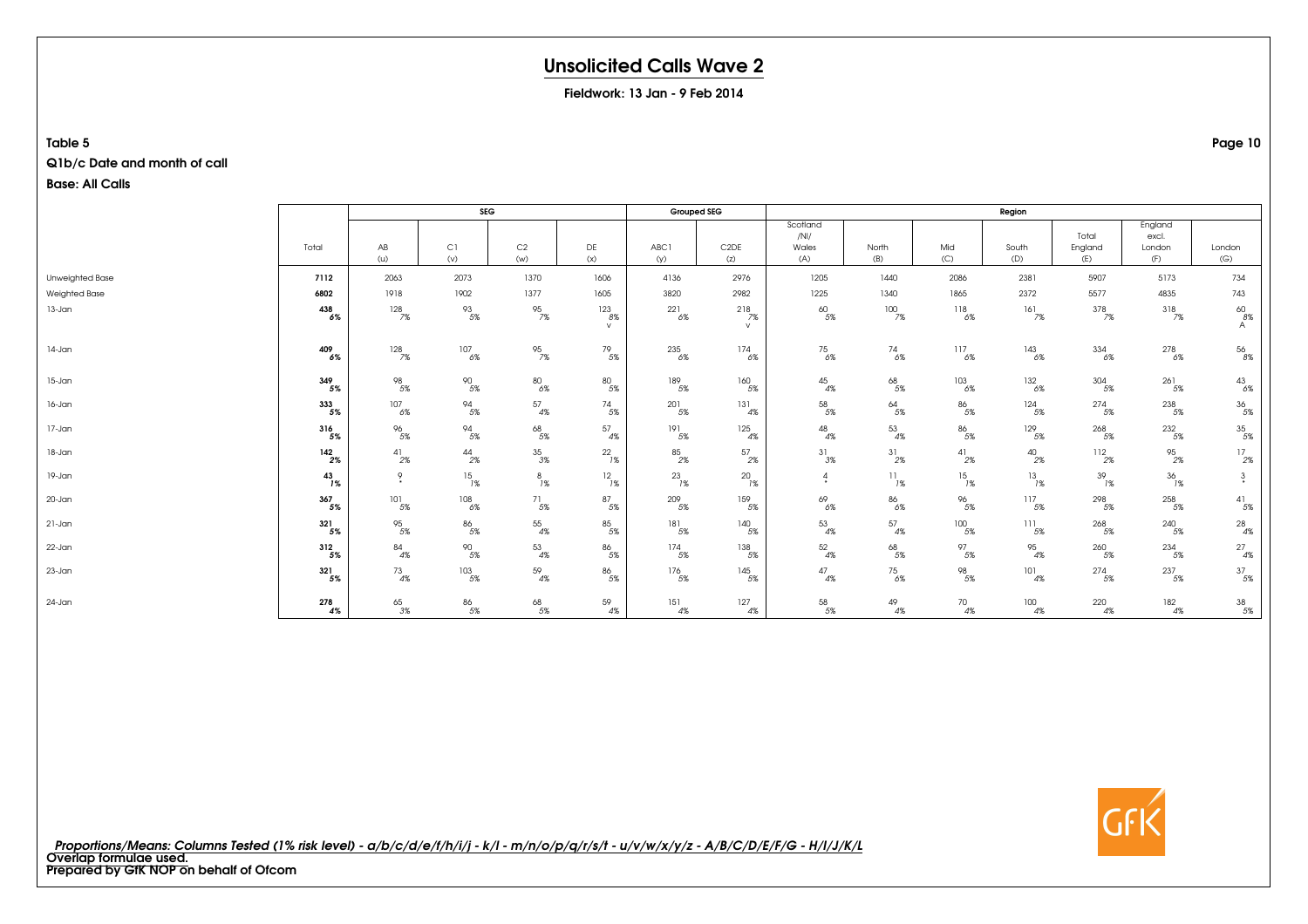Fieldwork: 13 Jan - 9 Feb 2014

#### Table 5

Q1b/c Date and month of call

#### Base: All Calls

|               |                                           |                   | <b>SEG</b>         |                     |                                                                                         | Grouped SEG                               |                                           |                                        |                                          |                         | Region                                             |                                           |                                           |                                          |
|---------------|-------------------------------------------|-------------------|--------------------|---------------------|-----------------------------------------------------------------------------------------|-------------------------------------------|-------------------------------------------|----------------------------------------|------------------------------------------|-------------------------|----------------------------------------------------|-------------------------------------------|-------------------------------------------|------------------------------------------|
|               | Total                                     | ${\sf AB}$<br>(u) | C1<br>(v)          | C2<br>(w)           | DE<br>(x)                                                                               | ABC1<br>(y)                               | C <sub>2</sub> DE<br>(z)                  | Scotland<br>$/$ NI $/$<br>Wales<br>(A) | North<br>(B)                             | Mid<br>(C)              | South<br>(D)                                       | Total<br>England<br>(E)                   | England<br>excl.<br>London<br>(F)         | London<br>(G)                            |
| Weighted Base | 6802                                      | 1918              | 1902               | 1377                | 1605                                                                                    | 3820                                      | 2982                                      | 1225                                   | 1340                                     | 1865                    | 2372                                               | 5577                                      | 4835                                      | 743                                      |
| $25 - Jan$    | $\frac{104}{2\%}$                         | $27$ $_{\rm 1\%}$ | $\frac{35}{2\%}$   | $^{21}_{2\%}$       | $21$<br>$_{\rm 1\%}$                                                                    | $62 \atop 2\%$                            | $\begin{array}{cc} 42 \\ 1\% \end{array}$ | $\frac{18}{1\%}$                       | $^{24}_{2\%}$                            | $\frac{18}{1\%}$        | $^{44}_{2\%}$                                      | $85 \atop C^2\%$                          | $69$ <sub>1%</sub>                        | $\frac{16}{2\%}$                         |
| 26-Jan        | $\frac{50}{1\%}$                          | $\frac{12}{1\%}$  | $\frac{13}{1\%}$   | $\frac{10}{1\%}$    | $^{15}_{\phantom{1}\phantom{1}\phantom{1}\phantom{1}\phantom{1}\phantom{1}\phantom{1}}$ | $^{25}$ <sub>1%</sub>                     | $^{25}_{\hbox{{\it 1\%}}}$                | $^{10}$ $_{1\%}$                       | $\frac{12}{1\%}$                         | $\frac{11}{1\%}$        | $\frac{17}{1\%}$                                   | $^{40}$ <sub>1%</sub>                     | $\frac{30}{1\%}$                          | $\frac{10}{1\%}$                         |
| 27-Jan        | 299<br>4%                                 | $^{78}_{4\%}$     | $\frac{79}{4\%}$   | $\frac{73}{5\%}$    | 68<br>4%                                                                                | $\begin{array}{c} 157 \\ 4\% \end{array}$ | $\begin{array}{c} 141 \\ 5\% \end{array}$ | $^{54}_{\ 4\%}$                        | $\frac{52}{4\%}$                         | 66<br>4%                | $\begin{array}{c}\n127 \\ 5\% \n\end{array}$<br>CE | $\overset{245}{_{4\%}}$                   | $\overset{210}{_{4\%}}$                   | $\begin{array}{c} 35 \\ 5\% \end{array}$ |
| 28-Jan        | 285<br>4%                                 | $\frac{83}{4\%}$  | $\frac{72}{4\%}$   | $\frac{57}{4\%}$    | $^{72}_{\phantom{1}5\%}$                                                                | $\underset{4\%}{^{155}}$                  | 129<br>4%                                 | $^{65}_{\phantom{1}5\%}$<br>B          | $\begin{array}{c} 38 \\ 3\% \end{array}$ | $88\phantom{1}5\%$<br>B | $\frac{93}{4\%}$                                   | $\overset{220}{_{4\%}}$                   | $\begin{array}{c} 195 \\ 4\% \end{array}$ | $\frac{25}{3\%}$                         |
| 29-Jan        | 273<br>4%                                 | $87 \over 5\%$    | $\frac{71}{4\%}$   | $58 \atop 4\%$      | 56<br>4%                                                                                | $\begin{array}{c} 159 \\ 4\% \end{array}$ | 114<br>4%                                 | $49$<br>$4\%$                          | $\frac{39}{3\%}$                         | 86<br>5%                | 98<br>4%                                           | $\overset{223}{_{4\%}}$                   | $\begin{array}{c} 196 \\ 4\% \end{array}$ | $^{28}_{\  \, 4\%}$                      |
| 30-Jan        | 272<br>4%                                 | $\frac{73}{4\%}$  | 77<br>$4\%$        | $\frac{56}{4\%}$    | 67<br>4%                                                                                | 149<br>$4\%$                              | 123<br>4%                                 | 48<br>4%                               | 51<br>$4\%$                              | 68<br>4%                | $\frac{106}{4\%}$                                  | 224<br>4%                                 | $\overset{200}{_{4\%}}$                   | $\frac{25}{3\%}$                         |
| 31-Jan        | $\overset{252}{_{4\%}}$                   | 66<br>3%          | $^{76}_{4\%}$      | $^{53}_{\  \, 4\%}$ | 57<br>4%                                                                                | $\frac{143}{4\%}$                         | $\begin{array}{c} 110 \\ 4\% \end{array}$ | 67<br>5%<br><b>BCDEF</b>               | $^{41}_{3\%}$                            | $^{62}_{3%}$            | $\frac{83}{4\%}$                                   | $^{185}_{\phantom{1}3\%}$                 | $\begin{array}{c} 161 \\ 3\% \end{array}$ | $^{24}$ 3%                               |
| 1-Feb         | $\begin{array}{c} 115 \\ 2\% \end{array}$ | $27$ $_{\rm 1\%}$ | $^{40}_{2\%}$      | $^{25}_{2\%}$       | $^{24}_{\phantom{1}\phantom{1}\phantom{1}\phantom{1}\phantom{1}\!\!}$                   | <sup>66</sup> <sub>2%</sub>               | $49 \atop 2\%$                            | $\frac{16}{1\%}$                       | $\frac{30}{2\%}$                         | $25$ $_{\rm J\%}$       | $^{43}_{2\%}$                                      | $^{98}_{2\%}$                             | $\frac{90}{2\%}$                          | $\frac{9}{1\%}$                          |
| 2-Feb         | $25 \overline{.}$                         | $\frac{11}{1\%}$  | 8                  | $\frac{5}{\ast}$    | $\frac{2}{\pi}$                                                                         | $\frac{18}{1}$                            | $\overline{7}$<br>$\star$                 | $\frac{7}{1\%}$                        | 6<br>$\cdot$                             | $\mathbf{3}$            | 9                                                  | $\frac{18}{15}$                           | $\frac{15}{15}$                           | $\frac{3}{\pi}$                          |
| 3-Feb         | $\frac{247}{4\%}$                         | $^{72}_{4\%}$     | $^{76}_{4\%}$      | $55$ $4\%$          | $\overset{44}{_{3\%}}$                                                                  | $\begin{array}{c} 148 \\ 4\% \end{array}$ | 99<br>3%                                  | $^{67}_{-5\%}$<br><b>BCDEF</b>         | $\frac{36}{3%}$                          | $59$ $3\%$              | $^{84}_{\ 4\%}$                                    | $\begin{array}{c} 180 \\ 3\% \end{array}$ | $^{150}_{\phantom{1}3\%}$                 | $\frac{30}{4\%}$                         |
| 4-Feb         | $\begin{array}{c} 303 \\ 4\% \end{array}$ | $89\atop-5\%$     | $88\phantom{1}5\%$ | $\frac{53}{4\%}$    | $\begin{array}{c} 73 \\ 5\% \end{array}$                                                | $^{177}_{-5\%}$                           | $\begin{array}{c} 126 \\ 4\% \end{array}$ | $^{42}_{3\%}$                          | $\frac{74}{6\%}$                         | $\frac{93}{5\%}$        | $\frac{94}{4\%}$                                   | $^{261}_{5\%}$                            | $\substack{235 \\ 5\%}$                   | $\frac{26}{4\%}$                         |

Proportions/Means: Columns Tested (1% risk level) - a/b/c/d/e/f/h/i/j - k/l - m/n/o/p/q/r/s/t - u/v/w/x/y/z - A/B/C/D/E/F/G - H/I/J/K/L

Overlap formulae used. Prepared by GfK NOP on behalf of Ofcom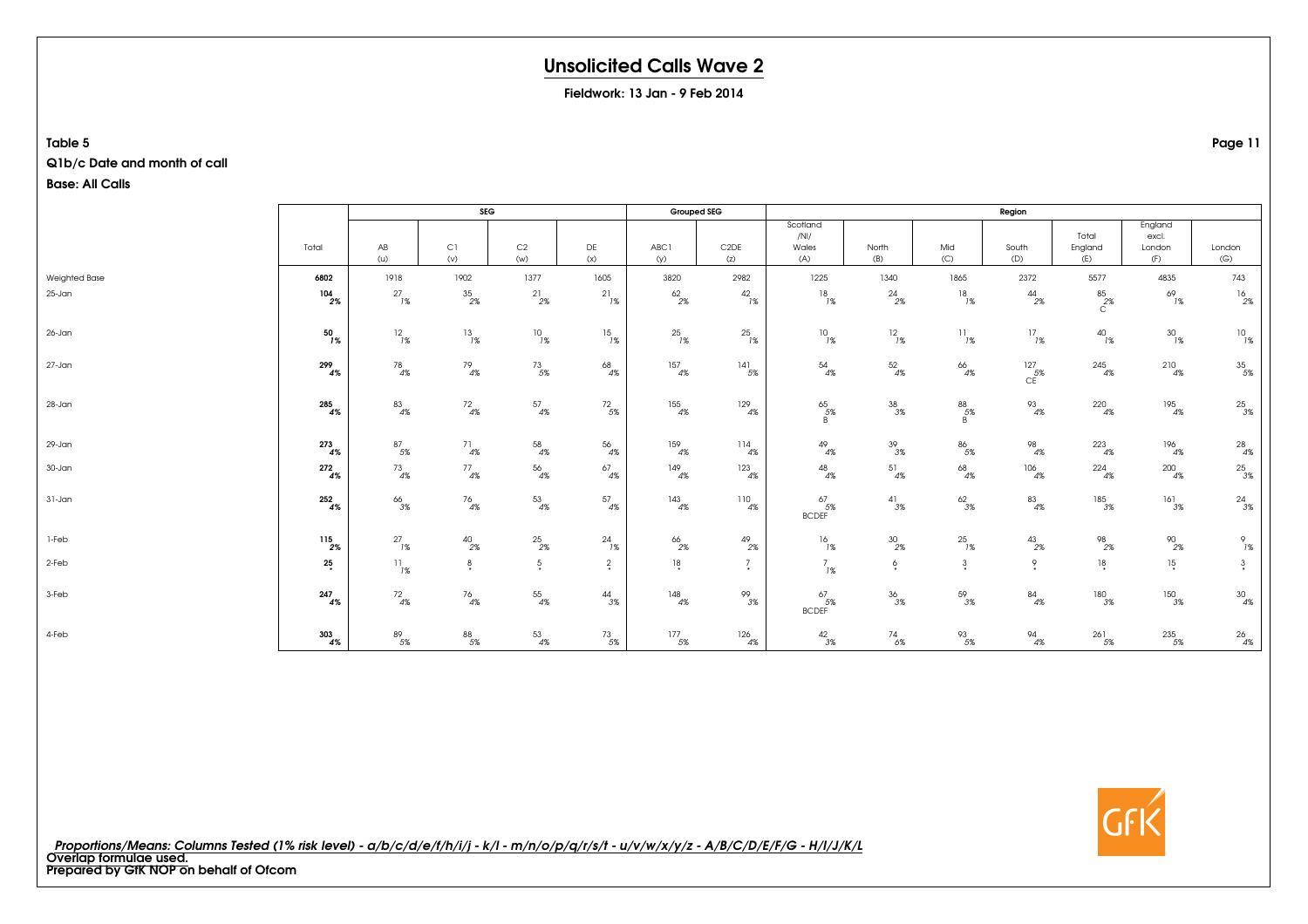Fieldwork: 13 Jan - 9 Feb 2014

#### Table 5

Q1b/c Date and month of call

### Base: All Calls

|               |           |                  |                       | SEG              |                  | <b>Grouped SEG</b> |                          |                                  |                  |                       | Region       |                         |                                   |                  |
|---------------|-----------|------------------|-----------------------|------------------|------------------|--------------------|--------------------------|----------------------------------|------------------|-----------------------|--------------|-------------------------|-----------------------------------|------------------|
|               | Total     | AB<br>(u)        | C1<br>(v)             | C2<br>(w)        | DE<br>(x)        | ABC1<br>(y)        | C <sub>2</sub> DE<br>(z) | Scotland<br>/NI/<br>Wales<br>(A) | North<br>(B)     | Mid<br>(C)            | South<br>(D) | Total<br>England<br>(E) | England<br>excl.<br>London<br>(F) | London<br>(G)    |
| Weighted Base | 6802      | 1918             | 1902                  | 1377             | 1605             | 3820               | 2982                     | 1225                             | 1340             | 1865                  | 2372         | 5577                    | 4835                              | 743              |
| 5-Feb         | 271<br>4% | $\frac{76}{4\%}$ | $\frac{78}{4\%}$      | $^{47}_{3\%}$    | 69<br>4%         | 155<br>4%          | $\frac{116}{4\%}$        | 48<br>4%                         | $\frac{53}{4\%}$ | $^{71}_{4\%}$         | 99<br>4%     | 223<br>4%               | $\frac{197}{4\%}$                 | $\frac{26}{3\%}$ |
| 6-Feb         | 241<br>4% | 72<br>4%         | $^{61}_{3\%}$         | $\frac{39}{3\%}$ | 69<br>4%         | $\frac{133}{3\%}$  | $\frac{108}{4\%}$        | 50<br>4%                         | $\frac{55}{4\%}$ | $^{67}_{4\%}$         | 70<br>3%     | 191<br>3%               | $\frac{168}{3%}$                  | $^{23}$ 3%       |
| 7-Feb         | 266<br>4% | 75<br>4%         | 72<br>4%              | $\frac{52}{4\%}$ | 67<br>4%         | 147<br>4%          | 119<br>4%                | 47<br>4%                         | 60<br>4%         | 77<br>4%              | 82<br>3%     | 219<br>4%               | 192<br>4%                         | 27<br>4%         |
| 8-Feb         | 89<br>1%  | 21<br>1%         | $^{22}$ <sub>1%</sub> | $\frac{18}{1\%}$ | $\frac{28}{2\%}$ | 43<br>1%           | $^{46}_{2\%}$            | $\frac{19}{2\%}$                 | 19<br>1%         | 24<br>1%              | 28<br>1%     | $\frac{70}{1\%}$        | $rac{62}{1%}$                     | 1%               |
| 9-Feb         | 79<br>1%  | 22<br>1%         | 24<br>1%              | $\frac{12}{1\%}$ | 21<br>7%         | 46<br>7%           | $\frac{33}{1\%}$         | 18<br>1%                         | 14<br>1%         | $^{20}$ <sub>1%</sub> | 28<br>1%     | $62$ <sub>1%</sub>      | $\frac{54}{1\%}$                  | 1%               |
| Not stated    |           |                  | $\sim$                |                  | $\sim$<br>$\sim$ |                    |                          | $\sim$                           |                  | $\sim$                |              |                         | $\sim$<br>∠                       | $\sim$           |



Proportions/Means: Columns Tested (1% risk level) - a/b/c/d/e/f/h/i/j - k/l - m/n/o/p/q/r/s/t - u/v/w/x/y/z - A/B/C/D/E/F/G - H/I/J/K/L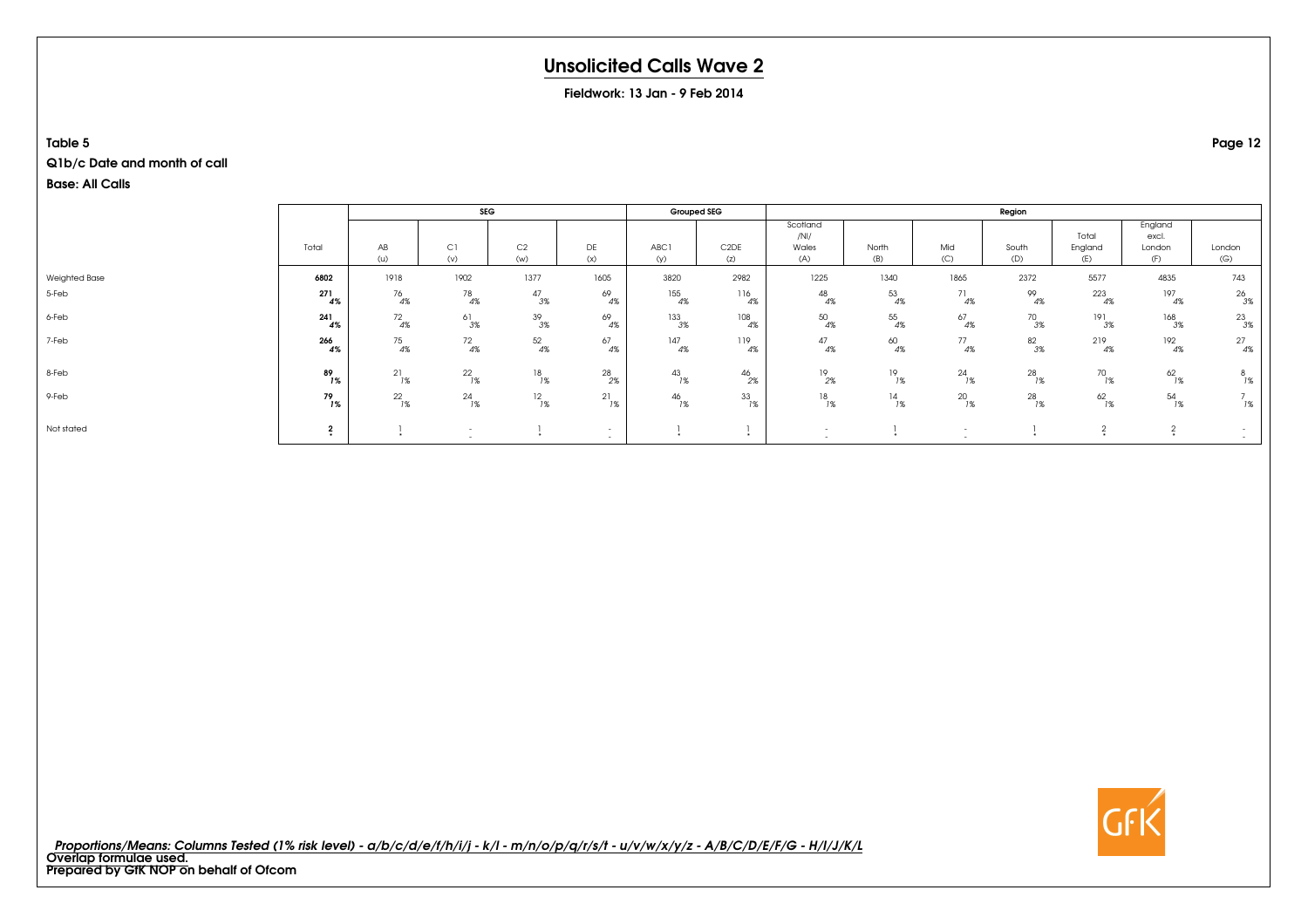Fieldwork: 13 Jan - 9 Feb 2014

#### Table 6

Q1b/c Date and month of call

### Base: All Calls

|                 |                                           |                                              |                                              | Type of call                        |                                              |                                          |
|-----------------|-------------------------------------------|----------------------------------------------|----------------------------------------------|-------------------------------------|----------------------------------------------|------------------------------------------|
|                 | Total                                     | Silent<br>(A)                                | Abandoned<br>Call<br>(B)                     | Recorded<br>sales<br>message<br>(C) | Live sales<br>(D)                            | Other<br>(E)                             |
| Unweighted Base | 7112                                      | 2668                                         | 196                                          | 852                                 | 2698                                         | 663                                      |
| Weighted Base   | 6802                                      | 2536                                         | 192                                          | 816                                 | 2578                                         | 633                                      |
| 13-Jan          | $\begin{array}{c} 438 \\ 6\% \end{array}$ | $\begin{array}{c}\n153 \\ 6\% \n\end{array}$ | $^{10}_{\phantom{1}5\%}$                     | $\frac{58}{7\%}$                    | $\begin{array}{c}\n165 \\ 6\% \n\end{array}$ | $47$ $_{7\%}$                            |
| 14-Jan          | $\frac{409}{6\%}$                         | $\frac{162}{6\%}$<br>B                       | $\frac{3}{1\%}$                              | $^{45}_{6\%}$                       | $\frac{163}{9}6\%$<br>B                      | $\frac{36}{6\%}$                         |
| $15 - Jan$      | $\begin{array}{c} 349 \\ 5\% \end{array}$ | $^{124}_{\phantom{1}5\%}$                    | $^{11}_{\phantom{1}6\%}$                     | $\frac{35}{4\%}$                    | $\begin{array}{c} 150 \\ 6\% \end{array}$    | $^{28}_{\ \ \ \ 4\%}$                    |
| 16-Jan          | $\begin{array}{c} 333 \\ 5\% \end{array}$ | $\begin{array}{c} 113 \\ 4\% \end{array}$    | $\overset{16}{\underset{\text{C}}{\circ\%}}$ | $\overset{30}{_{4\%}}$              | $\begin{array}{c} 134 \\ 5\% \end{array}$    | $\begin{array}{c}\n36 \\ 6\n\end{array}$ |
| $17 - Jan$      | $\begin{array}{c} 316 \\ 5\% \end{array}$ | $^{121}_{-5\%}$                              | $\overset{8}{4}\%$                           | $\frac{32}{4\%}$                    | $^{127}_{\phantom{1}5\%}$                    | $^{27}_{\rm -4\%}$                       |
| $18 - Jan$      | $\begin{array}{c} 142 \\ 2\% \end{array}$ | $54$ $_{\rm 2\%}$                            | $3$ 2%                                       | $\frac{31}{4\%}$<br>DE              | $^{46}_{2\%}$                                | $8\atop 1\%$                             |
| 19-Jan          | $1\%$                                     | $^{22}$ $_{\rm 1\%}$                         | $^2_{\phantom{1}\! \gamma\! \rm g}$          | $^{6}$ $_{1\%}$                     | ě                                            | $\sqrt[4]{1\%}$                          |
| 20-Jan          | $\begin{array}{c} 367 \\ 5\% \end{array}$ | $^{129}_{\phantom{1}5\%}$                    | $\overset{8}{4}\%$                           | $^{48}_{6\%}$                       | $\begin{array}{c} 152 \\ 6\% \end{array}$    | $^{28}_{\  \  \, 4\%}$                   |
| 21-Jan          | $\begin{array}{c} 321 \\ 5\% \end{array}$ | $^{117}_{\phantom{1}5\%}$                    | $^{10}_{\phantom{1}5\%}$                     | $^{27}_{\phantom{1}3\%}$            | $\begin{array}{c} 132 \\ 5\% \end{array}$    | 31<br>5%                                 |
| 22-Jan          | $\begin{array}{c} 312 \\ 5\% \end{array}$ | $^{112}_{\phantom{1}4\%}$                    | $^{13}$ 7%                                   | $\frac{26}{3\%}$                    | $\begin{array}{c} 126 \\ 5\% \end{array}$    | $35\atop -5\%$                           |
| 23-Jan          | $\begin{array}{c} 321 \\ 5\% \end{array}$ | $^{125}_{\phantom{1}5\%}$                    | $^{10}_{\phantom{1}5\%}$                     | $\frac{36}{4\%}$                    | $\begin{array}{c} 120 \\ 5\% \end{array}$    | $\begin{array}{c} 30 \\ 5\% \end{array}$ |
| 24-Jan          | $\begin{array}{c} 278 \\ 4\% \end{array}$ | $\begin{array}{c} 118 \\ 5\% \end{array}$    | $^6_{3\%}$                                   | $^{25}_{\phantom{1}3\%}$            | $^{101}_{\phantom{1}4\%}$                    | $^{25}_{\  \  \, 4\%}$                   |
| 25-Jan          | $\begin{array}{c} 104 \\ 2\% \end{array}$ | $47_{\scriptstyle 2\%}$                      | $\frac{8}{4\%}$<br>CDE                       | $\ensuremath{^\circ_{1\%}}$         | $33$ <sub>1%</sub>                           | $^{6}$ $^{1\%}$                          |

Proportions/Means: Columns Tested (1% risk level) - A/B/C/D/E Overlap formulae used. Prepared by GfK NOP on behalf of Ofcom

Page 13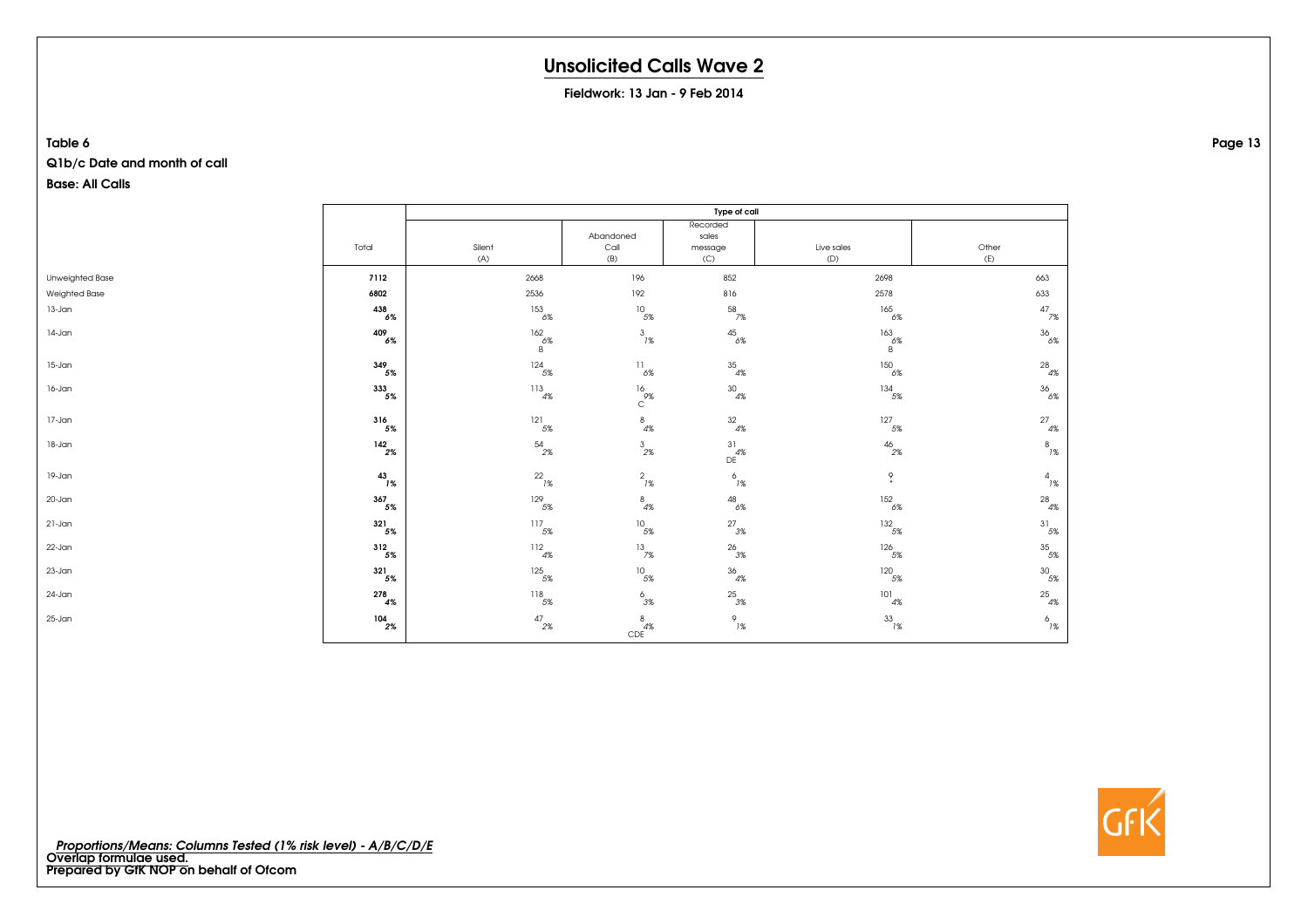Fieldwork: 13 Jan - 9 Feb 2014

#### Table 6

Weighted Base

Q1b/c Date and month of call

### Base: All Calls

|                      |                                           |                                            |                                         | Type of call                                              |                                           |                                          |
|----------------------|-------------------------------------------|--------------------------------------------|-----------------------------------------|-----------------------------------------------------------|-------------------------------------------|------------------------------------------|
|                      | Total                                     | Silent<br>(A)                              | Abandoned<br>Call<br>(B)                | Recorded<br>sales<br>message<br>$\left(\mathrm{C}\right)$ | Live sales<br>(D)                         | Other<br>(E)                             |
| <b>Weighted Base</b> | 6802                                      | 2536                                       | 192                                     | 816                                                       | 2578                                      | 633                                      |
| 26-Jan               | $\frac{50}{1\%}$                          | $^{21}_{\phantom{1}\mathbf{7}\mathbf{\%}}$ | $\frac{1}{1\%}$                         | $^{11}\prime\%$                                           | $\frac{13}{1\%}$                          | $\sqrt[4]{1\%}$                          |
| 27-Jan               | 299<br>4%                                 | $\begin{array}{c} 111 \\ 4\% \end{array}$  | $^9$ 5%                                 | $^{49}_{6\%}$                                             | $^{102}_{-4\%}$                           | $^{29}_{\phantom{1}5\%}$                 |
| 28-Jan               | $\overset{285}{_{4\%}}$                   | $97$ $4\%$                                 | $^9_{\phantom{1}5\%}$                   | $\frac{34}{4\%}$                                          | $\begin{array}{c} 116 \\ 4\% \end{array}$ | $\begin{array}{c} 29 \\ 5\% \end{array}$ |
| 29-Jan               | $\overset{273}{_{4\%}}$                   | $^{106}_{-4\%}$                            | $^9_{4\%}$                              | $39$ $5\%$                                                | $^{94}_{\phantom{1}4\%}$                  | $\overset{25}{_{4\%}}$                   |
| 30-Jan               | $\overset{272}{_{4\%}}$                   | $^{94}_{\phantom{1}4\%}$                   | $\begin{array}{c} 8 \\ 4\% \end{array}$ | $\overset{35}{_{4\%}}$                                    | $^{104}_{\phantom{1}4\%}$                 | $\begin{array}{c} 30 \\ 5\% \end{array}$ |
| 31-Jan               | $\overset{252}{_{4\%}}$                   | $\begin{array}{c} 90 \\ 4\% \end{array}$   | $^6_{3\%}$                              | $\frac{34}{4\%}$                                          | $\begin{array}{c} 99 \\ 4\% \end{array}$  | $\frac{18}{3\%}$                         |
| 1-Feb                | $\begin{array}{c} 115 \\ 2\% \end{array}$ | $^{46}_{2\%}$                              | $\sqrt{2}_{1\%}$                        | $^{17}$ $^{2\%}$                                          | $33$ <sub>1%</sub>                        | $\frac{14}{2\%}$                         |
| 2-Feb                | $25 \overline{ }$                         | $^{15}$ $_{l\%}$                           | $\frac{2}{1\%}$<br>C                    | $\overline{\phantom{a}}$<br>$\sim$                        | $\frac{6}{\pi}$                           | $\frac{3}{4}$                            |
| 3-Feb                | 247<br>4%                                 | $\frac{93}{4\%}$                           | $\sqrt{2}_{1\%}$                        | $\frac{30}{4\%}$                                          | $^{103}_{\phantom{1}4\%}$                 | $\frac{18}{3\%}$                         |
| 4-Feb                | $\begin{array}{c} 303 \\ 4\% \end{array}$ | $^{116}_{-5\%}$                            | $\overset{8}{4}\%$                      | $^{43}_{\,\,5\%}$                                         | $^{111}_{\phantom{1}4\%}$                 | $^{23}_{\ \ \ \ 4\%}$                    |
| 5-Feb                | $^{271}_{4\%}$                            | $^{82}_{\phantom{1}3\%}$                   | $^{10}_{\phantom{1}5\%}$                | $38\phantom{1}5\%$                                        | $^{112}_{\phantom{1}4\%}$                 | $^{26}_{4\%}$                            |
| 6-Feb                | $\frac{241}{4\%}$                         | $^{74}_{3\%}$                              | $\begin{array}{c} 8 \\ 4\% \end{array}$ | $^{28}_{\phantom{1}3\%}$                                  | $\frac{93}{4\%}$                          | $\begin{array}{c} 31 \\ 5\% \end{array}$ |
| 7-Feb                | 266<br>4%                                 | $^{117}_{\phantom{1}5\%}$                  | $^4_{\phantom{1}2\%}$                   | $^{22}_{\phantom{2}3\%}$                                  | 91<br>4%                                  | 27<br>4%                                 |
| 8-Feb                | $\frac{89}{1\%}$                          | 37<br>1%                                   | $3$ $_{1\%}$                            | $\frac{14}{2\%}$                                          | $\frac{25}{1\%}$                          | $7^{\circ}$<br>1%                        |

Proportions/Means: Columns Tested (1% risk level) - A/B/C/D/EOverlap formulae used. Prepared by GfK NOP on behalf of Ofcom



Page 14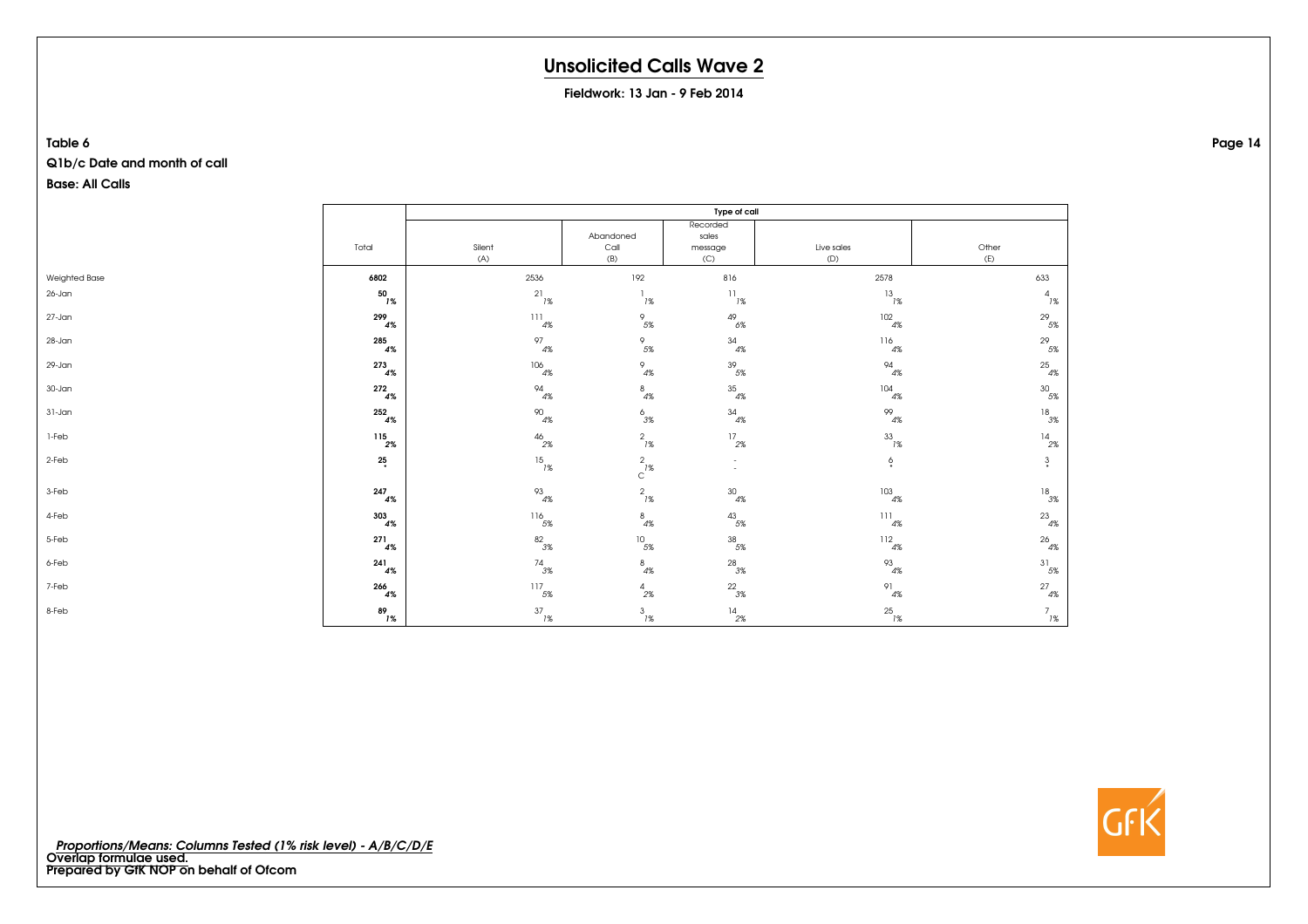Fieldwork: 13 Jan - 9 Feb 2014

#### Table 6

Q1b/c Date and month of call

Base: All Calls

|               |          |               |           | Type of call          |            |                |
|---------------|----------|---------------|-----------|-----------------------|------------|----------------|
|               |          |               |           | Recorded              |            |                |
|               |          |               | Abandoned | sales                 |            |                |
|               | Total    | Silent        | Call      | message               | Live sales | Other          |
|               |          | (A)           | (B)       | (C)                   | (D)        | (E)            |
| Weighted Base | 6802     | 2536          | 192       | 816                   | 2578       | 633            |
| 9-Feb         | 79<br>1% | 39<br>2%<br>D | 2%        | $\overline{11}$<br>1% | 17<br>1%   | $\Omega$<br>1% |
| Not stated    |          |               |           |                       |            | $\sim$         |

Weighted Base

Not stated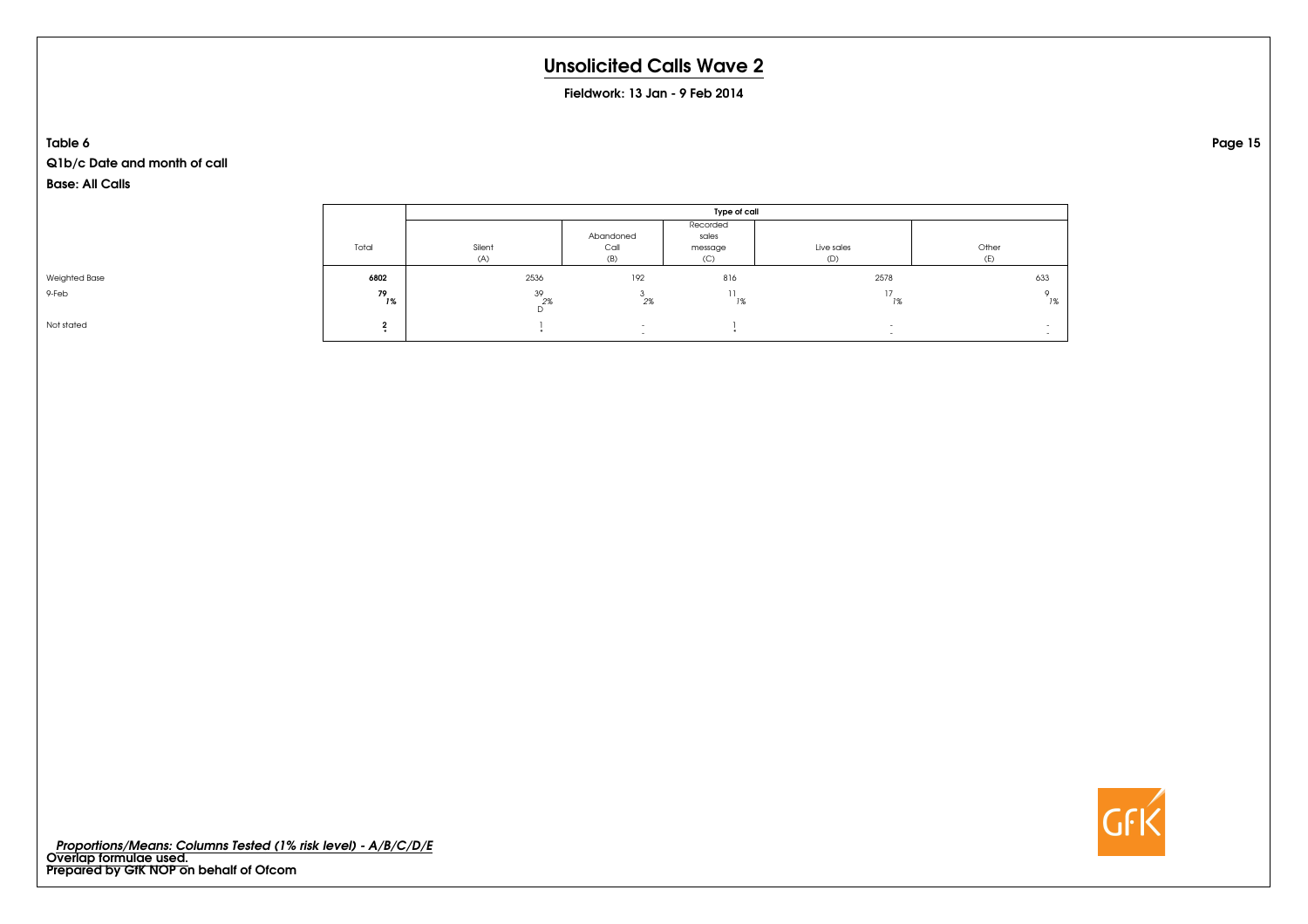Fieldwork: 13 Jan - 9 Feb 2014

#### Table 7

Q1b/c Date and month of call

#### Base: All respondents

|                        |                          |                    |                       | Age                    |                                                      |                           |                         |                | <b>Grouped Age</b>        |                            | Gender         |                               |                     |                     | <b>Working status</b>   |                   |                               |                   | Grouped working<br>status                  |                                                  |
|------------------------|--------------------------|--------------------|-----------------------|------------------------|------------------------------------------------------|---------------------------|-------------------------|----------------|---------------------------|----------------------------|----------------|-------------------------------|---------------------|---------------------|-------------------------|-------------------|-------------------------------|-------------------|--------------------------------------------|--------------------------------------------------|
|                        | Total                    | 16-24<br>(a)       | 25-34<br>(b)          | 35-44<br>(c)           | 45-54<br>(d)                                         | 55-64<br>(e)              | $65+$<br>(f)            | 16-34<br>(h)   | 35-54<br>(i)              | $55+$<br>(i)               | Male<br>(k)    | Female<br>$($ l               | Full<br>time<br>(m) | Part<br>time<br>(n) | Homemaker<br>(0)        | Student<br>(p)    | Temp<br>not<br>working<br>(q) | Retired<br>(r)    | Working<br>(s)                             | Not<br>working<br>$(+)$                          |
| <b>Unweighted Base</b> | 926                      | 67                 | 161                   | 201                    | 164                                                  | 151                       | 182                     | 228            | 365                       | 333                        | 454            | 472                           | 372                 | 148                 | 96                      | 46                | 54                            | 210               | 520                                        | 406                                              |
| <b>Weighted Base</b>   | 926                      | $106*$             | 147                   | 189                    | 144                                                  | 153                       | 186                     | 253            | 334                       | 339                        | 440            | 486                           | 379                 | 159                 | 90*                     | 48*               | $39*$                         | 210               | 539                                        | 387                                              |
| $13 - Jan$             | 311<br>34%               | 27<br>26%          | 37<br>25%             | $^{49}_{26\%}$         | $\frac{53}{37\%}$<br>h.                              | 67<br>44%<br>abch         | 77<br>41%<br>bch        | 64<br>25%      | $\frac{103}{31\%}$        | $\frac{144}{42\%}$<br>abch | 148<br>34%     | $\frac{163}{34\%}$            | 109<br>29%          | 53<br>33%           | 39<br>44%<br>ms         | 12<br>25%         | $\frac{14}{37%}$              | 83<br>39%<br>m    | $\frac{162}{30\%}$                         | $\begin{array}{c} 149 \\ 38\% \end{array}$<br>ms |
| 14-Jan                 | 268<br>29%               | $^{24}_{22\%}$     | $^{25}_{17\%}$        | $\frac{52}{28\%}$<br>b | $^{41}_{28\%}$<br>$\mathbf{b}$                       | 55<br>36%<br>bh           | $\frac{71}{38\%}$<br>bh | 49<br>19%      | 93<br>28%<br>b            | $\frac{126}{37%}$<br>bhi   | 127<br>29%     | $^{141}_{29\%}$               | 87<br>23%           | $\frac{53}{33\%}$   | $\frac{30}{34\%}$       | $\frac{10}{20\%}$ | $^{12}_{32\%}$                | 75<br>36%<br>m    | 140<br>26%<br>m                            | $^{128}_{33\%}$<br>m                             |
| 15-Jan                 | 249<br>27%               | 15<br><i>14</i> %  | $^{28}_{19\%}$        | 43<br>23%              | $^{41}_{28\%}$<br>h.                                 | 58<br>38%<br>abch         | 64<br>34%<br>abh        | 43<br>17%      | $\substack{84 \\ 25\%}$   | 121<br>36%<br>abch         | 129<br>29%     | <sup>120</sup> <sub>25%</sub> | $\frac{86}{23\%}$   | 47<br>29%           | $\frac{31}{34\%}$       | $\frac{7}{15\%}$  | $^{10}_{26\%}$                | 67<br>32%         | <sup>133</sup> <sub>25%</sub>              | $^{116}_{30\%}$<br><b>p</b>                      |
| 16-Jan                 | 243<br>26%               | 17<br>16%          | 18<br>12%             | 49<br>26%<br>bh        | 40<br>27%<br>bh                                      | 58<br>38%<br>abch         | 62<br>33%<br>abh        | 35<br>14%      | 88<br>26%<br>bh           | 120<br>35%<br>abhi         | 121<br>27%     | 122<br>25%                    | 78<br>21%           | 47<br>30%           | 27<br>30%               | $11 -$<br>22%     | 9<br>23%                      | 71<br>34%<br>ms   | 125<br>23%<br>m                            | $^{118}_{30\%}$<br>m                             |
| 17-Jan                 | 236<br>25%               | $\frac{19}{18\%}$  | $\frac{31}{21\%}$     | 40<br>21%              | 38<br>26%                                            | 51<br>33%<br>abch         | 57<br>30%               | 50<br>20%      | 78<br>23%                 | $\frac{108}{32\%}$<br>bch  | 119<br>27%     | 117<br>24%                    | 89<br>24%           | 45<br>28%           | $\frac{23}{26\%}$       | 8<br>17%          | $\overline{7}$<br>19%         | $\frac{62}{30\%}$ | $^{135}_{\phantom{1}25\%}$                 | $^{101}_{\phantom{1}26\%}$                       |
| 18-Jan                 | 105<br>$\overline{11}\%$ | 9<br>8%            | $\frac{12}{8\%}$      | 17<br>9%               | $^{20}_{14\%}$                                       | 25<br>16%<br>h.           | 24<br>13%               | 20<br>8%       | 36<br>11%                 | 49<br>14%                  | $^{51}_{12\%}$ | 55<br>11%                     | $^{45}_{12\%}$      | 16<br>10%           | $\frac{12}{14\%}$       | 6<br>12%          | $\overline{4}$<br>11%         | 21<br>10%         | $^{62}_{11\%}$                             | $^{44}_{\phantom{1}11\%}$                        |
| 19-Jan                 | 36<br>4%                 | $\mathbf{3}$<br>3% | $5\overline{)}$<br>4% | $\overline{7}$<br>4%   | 6<br>4%                                              | 4%                        | 9<br>5%                 | 8<br>3%        | 13<br>4%                  | 15<br>5%                   | 25<br>6%       | 11<br>2%                      | 19<br>5%            | 3<br>2%             | $\overline{4}$<br>4%    | 3%                | $\star$<br>1%                 | 9<br>4%           | 22<br>4%                                   | $\frac{14}{4\%}$                                 |
| 20-Jan                 | 259<br>28%               | 19<br>18%          | $\frac{31}{21\%}$     | $^{43}_{23\%}$         | $\frac{39}{27\%}$                                    | $\frac{57}{37\%}$<br>abch | 70<br>37%<br>abch       | 50<br>20%      | $\frac{83}{25\%}$         | 126<br>37%<br>abch         | 127<br>29%     | 132<br>27%                    | 89<br>23%           | 46<br>29%           | $\frac{27}{30\%}$       | $^{12}_{25\%}$    | $^{8}_{21\%}$                 | 76<br>36%<br>ms   | $\begin{array}{c} 135 \\ 25\% \end{array}$ | $^{124}_{32\%}$<br>m                             |
| $21$ -Jan              | 232<br>25%               | $\frac{18}{17\%}$  | 20<br>74%             | 39<br>21%              | $\begin{array}{c} 42 \\ 29\% \\ \rm{bh} \end{array}$ | 56<br>36%<br>abch         | 57<br>31%<br>bh         | 38<br>15%      | 81<br>24%<br>bh           | 113<br>33%<br>abch         | 117<br>27%     | 115<br>24%                    | $^{75}_{20\%}$      | 36<br>23%           | $\frac{30}{34\%}$<br>ms | 13<br>28%         | $^{8}_{21\%}$                 | 68<br>32%<br>ms   | $\begin{array}{c} 112 \\ 21\% \end{array}$ | $\begin{array}{c} 120 \\ 31\% \end{array}$<br>ms |
| $22$ -Jan              | 223<br>24%               | 24<br>23%          | 23<br>15%             | $\frac{32}{17\%}$      | 48<br>33%<br>bchi                                    | 46<br>30%<br>bch          | 50<br>27%<br>b          | 47<br>19%<br>b | 80<br>24%<br>$\mathbf{C}$ | 96<br>28%<br>bch           | 119<br>27%     | 104<br>21%                    | 88<br>23%           | 40<br>25%           | 25<br>28%               | 11<br>23%         | 9<br>24%                      | 50<br>24%         | 128<br>24%                                 | $\frac{96}{25\%}$                                |



Proportions/Means: Columns Tested (1% risk level) - a/b/c/d/e/f/h/i/j - k/l - m/n/o/p/q/r/s/t - u/v/w/x/y/z - A/B/C/D/E/F/G - H/I/J/K/L<br>Overlap formulae used. \* small base<br>Prepared by GfK NOP on behalf of Ofcom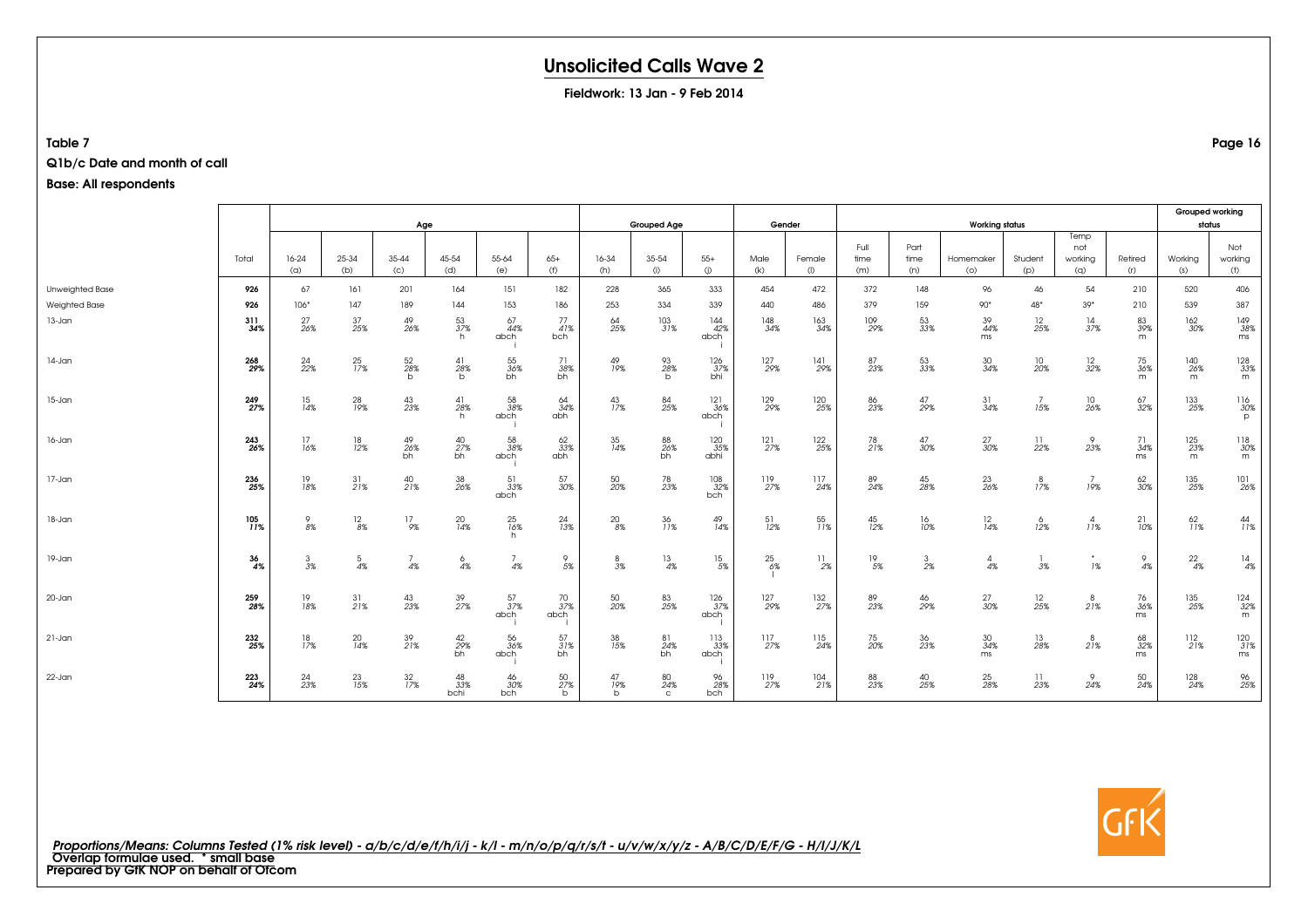Fieldwork: 13 Jan - 9 Feb 2014

#### Table 7Page 17

Q1b/c Date and month of call

#### Base: All respondents

|                      |                 |                        |                | Age               |                                                      |                                |                                  |                     | <b>Grouped Age</b>                |                                                    | Gender                                     |                                            |                     |                                | <b>Working status</b> |                       |                                             |                           | Grouped working<br>status                  |                                                  |
|----------------------|-----------------|------------------------|----------------|-------------------|------------------------------------------------------|--------------------------------|----------------------------------|---------------------|-----------------------------------|----------------------------------------------------|--------------------------------------------|--------------------------------------------|---------------------|--------------------------------|-----------------------|-----------------------|---------------------------------------------|---------------------------|--------------------------------------------|--------------------------------------------------|
|                      | Total           | 16-24<br>(a)           | 25-34<br>(b)   | 35-44<br>(c)      | 45-54<br>(d)                                         | 55-64<br>(e)                   | $65+$<br>(f)                     | 16-34<br>(h)        | 35-54<br>(i)                      | $55+$<br>(j)                                       | Male<br>(k)                                | Female<br>(1)                              | Full<br>time<br>(m) | Part<br>time<br>(n)            | Homemaker<br>(0)      | Student<br>(p)        | Temp<br>not<br>working<br>$\left( q\right)$ | Retired<br>(r)            | Working<br>(s)                             | Not<br>working<br>(t)                            |
| <b>Weighted Base</b> | 926             | $106*$                 | 147            | 189               | 144                                                  | 153                            | 186                              | 253                 | 334                               | 339                                                | 440                                        | 486                                        | 379                 | 159                            | 90*                   | 48*                   | $39*$                                       | 210                       | 539                                        | 387                                              |
| $23 - Jan$           | 239<br>26%      | $\frac{32}{30\%}$<br>b | $^{21}_{15\%}$ | $^{40}_{21\%}$    | 34<br>24%                                            | 47<br>31%<br>b                 | 65<br>35%<br>bchi                | 53<br>21%<br>b      | 74<br>22%                         | 112<br>33%<br>bchi                                 | <sup>125</sup><br>28%                      | 114<br>23%                                 | 78<br>21%           | $^{43}_{27\%}$                 | 28<br>31%             | $\frac{13}{27\%}$     | $\frac{10}{27\%}$                           | 67<br>32%<br>ms           | $\begin{array}{c} 121 \\ 23\% \end{array}$ | $\begin{array}{c} 118 \\ 30\% \end{array}$<br>ms |
| 24-Jan               | 211<br>23%      | 8<br>7%                | 22<br>15%<br>h | 40<br>21%<br>ah   | 44<br>30%<br>abh                                     | 41<br>27%<br>abh               | 56<br>30%<br>abh                 | $^{29}_{12\%}$      | 84<br>25%<br>abh                  | 97<br>29%<br>abh                                   | $\begin{array}{c} 115 \\ 26\% \end{array}$ | 95<br>20%                                  | $\frac{83}{22\%}$   | $\frac{36}{23\%}$              | 23<br>25%             | 6<br>12%              | 8<br>21%                                    | 55<br>26%                 | $\begin{array}{c} 119 \\ 22\% \end{array}$ | $\frac{91}{24\%}$                                |
| 25-Jan               | 91<br>10%       | 3<br>3%                | 15<br>10%      | $^{20}_{11\%}$    | 11<br>8%                                             | 20<br>13%                      | 21<br>11%                        | $\frac{18}{7%}$     | 31<br>9%                          | 41<br>12%                                          | $\frac{44}{10\%}$                          | 47<br>10%                                  | $\frac{36}{10\%}$   | $^{21}_{13\%}$<br><sub>p</sub> | $5\over 5\%$          |                       | 5<br>13%<br>p                               | $^{24}_{12\%}$<br>$\circ$ | $\frac{57}{11\%}$                          | $\substack{34 \\ 9\%}$                           |
| 26-Jan               | $^{46}_{\ 5\%}$ | $\overline{4}$<br>4%   | $\frac{5}{4%}$ | $\frac{9}{5\%}$   | $^{13}_{9\%}$                                        | 7<br>5%                        | $\frac{7}{4\%}$                  | $\frac{10}{4\%}$    | $^{22}_{7\%}$                     | 14<br>4%                                           | $^{22}_{\,5\%}$                            | $^{24}_{\,\,5\%}$                          | $^{21}_{\,\,6\%}$   | $_{2\%}^3$                     | $^8_{9\%}$<br>n       | $\frac{3}{7\%}$       | $_{\rm 6\%}^2$                              | $\frac{8}{4\%}$           | $^{24}_{\ 4\%}$                            | $\frac{22}{6\%}$                                 |
| 27-Jan               | 220<br>24%      | $\frac{15}{14\%}$      | $^{21}_{14\%}$ | $^{43}_{23\%}$    | $\begin{array}{c} 37 \\ 26\% \\ \rm{bh} \end{array}$ | 46<br>30%<br>abh               | $\frac{57}{31\%}$<br>abh         | $\frac{36}{14\%}$   | $\frac{81}{24\%}$<br>bh           | $^{103}_{30\%}$<br>abh                             | $\begin{array}{c} 117 \\ 27\% \end{array}$ | $^{103}_{21\%}$                            | 75<br>20%           | $^{45}_{28\%}$                 | $^{18}_{21\%}$        | $^{8}_{16\%}$         | $^{12}_{32\%}$                              | 62<br>29%<br>m            | $^{120}_{22\%}$                            | $^{100}_{26\%}$                                  |
| 28-Jan               | 215<br>23%      | $^{14}_{13\%}$         | $^{24}_{17\%}$ | $^{33}_{18\%}$    | $^{40}_{27\%}$<br>abh                                | $\frac{47}{31\%}$<br>abch      | 56<br>30%<br>abch                | $\frac{38}{15\%}$   | $^{73}_{22\%}$                    | $\begin{array}{c} 103 \\ 31\% \end{array}$<br>abch | $^{102}_{23\%}$                            | $\begin{array}{c} 112 \\ 23\% \end{array}$ | 74<br>19%           | $\frac{31}{20\%}$              | $^{26}_{29\%}$        | $\frac{5}{11\%}$      | $^{8}_{21\%}$                               | 69<br>33%<br>mnps         | $^{105}_{20\%}$                            | 109<br>28%<br>mps                                |
| 29-Jan               | 206<br>22%      | $^{20}_{18\%}$         | $^{21}_{14\%}$ | $^{40}_{21\%}$    | $\frac{36}{25\%}$<br>b.                              | $\frac{36}{23\%}$              | 54<br>29%<br>bh                  | 40<br>16%           | 76<br>23%<br>b                    | 89<br>26%<br>bh                                    | $\frac{95}{22\%}$                          | 111<br>23%                                 | 73<br>19%           | $\frac{31}{20\%}$              | $^{22}_{25\%}$        | $\overline{7}$<br>16% | $^{11}_{28\%}$                              | $^{61}_{29\%}$<br>ms      | $^{104}_{19\%}$                            | $^{102}_{26\%}$                                  |
| 30-Jan               | 199<br>22%      | $^{23}_{22\%}$         | $^{18}_{12\%}$ | $\frac{35}{19\%}$ | $\frac{35}{24\%}$<br>b                               | $^{40}_{26\%}$<br>bh           | $^{48}_{26\%}$<br>b              | $^{41}_{16\%}$<br>b | $^{70}_{21\%}$<br>b               | 88<br>26%<br>bh                                    | 96<br>22%                                  | $^{104}_{21\%}$                            | $^{64}_{17\%}$      | $\frac{38}{24\%}$              | $^{26}_{29\%}$<br>m   | 14<br>29%             | $\frac{5}{13\%}$                            | 53<br>25%                 | $^{101}_{19\%}$                            | $\frac{98}{25\%}$<br>m                           |
| $31-Jan$             | 188<br>20%      | $^{13}_{12\%}$         | $^{16}_{11\%}$ | $^{34}_{18\%}$    | $\frac{38}{26\%}$<br>abh                             | $^{29}_{19\%}$                 | 59<br>31%<br>abch                | $^{29}_{11\%}$      | $^{71}_{21\%}$<br>bh              | 88<br>26%<br>abeh                                  | $^{101}_{23\%}$                            | $\substack{87 \\ 18\%}$                    | $^{71}_{19\%}$      | $\frac{31}{19\%}$              | $\substack{20\\23\%}$ | 14%                   | $\frac{5}{12\%}$                            | 54<br>26%                 | $\frac{102}{19\%}$                         | $\frac{86}{22\%}$                                |
| 1-Feb                | 94<br>10%       | $\circ$<br>8%          | $^{10}_{7\%}$  | $^{10}_{\,5\%}$   | 17<br>12%                                            | $^{20}_{13\%}$<br>$\mathbf{C}$ | $^{28}_{\,15\%}$<br>$\mathbf{C}$ | $\frac{19}{7\%}$    | $^{27}_{\,\,8\%}$<br>$\mathbf{C}$ | 49<br>14%<br>bchi                                  | $^{51}_{12\%}$                             | $^{43}_{9\%}$                              | $^{38}_{10\%}$      | 9<br>6%                        | 9<br>10%              | 4<br>8%               | $\frac{3}{8\%}$                             | $\frac{31}{15\%}$<br>n    | 47<br>9%                                   | $^{47}_{12\%}$                                   |

Proportions/Means: Columns Tested (1% risk level) - a/b/c/d/e/f/h/i/j - k/l - m/n/o/p/q/r/s/t - u/v/w/x/y/z - A/B/C/D/E/F/G - H/I/J/K/L<br>Overlap formulae used. \* small base<br>Prepared by GfK NOP on behalf of Ofcom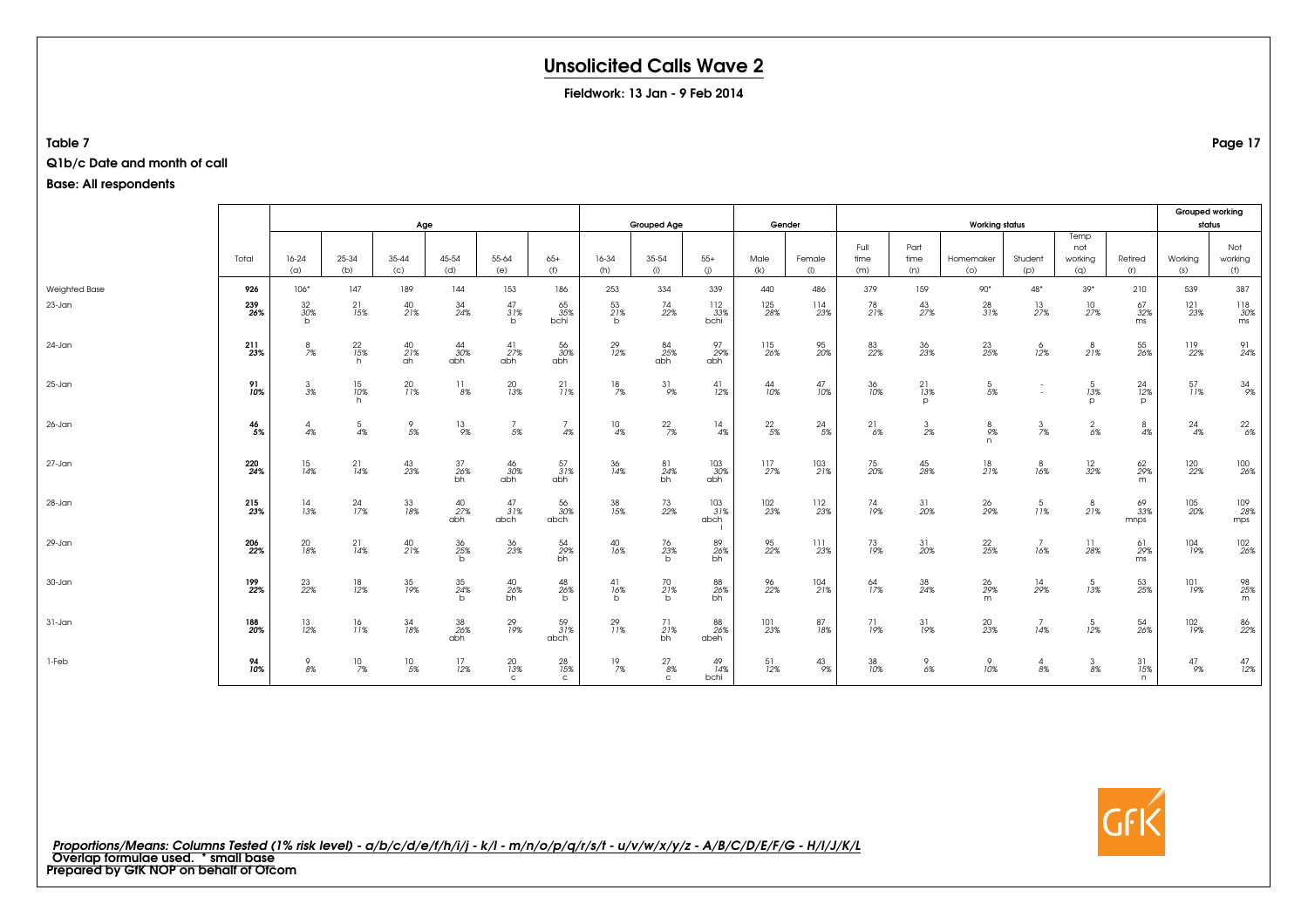Fieldwork: 13 Jan - 9 Feb 2014

#### Table 7

Q1b/c Date and month of call

#### Base: All respondents

|               |                                      |                      |                      | Age                     |                         |                          |                                  |                        | Grouped Age                     |                                                   | Gender         |                  |                        |                        | <b>Working status</b> |                  |                               |                  | Grouped working<br>status |                         |
|---------------|--------------------------------------|----------------------|----------------------|-------------------------|-------------------------|--------------------------|----------------------------------|------------------------|---------------------------------|---------------------------------------------------|----------------|------------------|------------------------|------------------------|-----------------------|------------------|-------------------------------|------------------|---------------------------|-------------------------|
|               | Total                                | 16-24<br>(a)         | 25-34<br>(b)         | 35-44<br>(c)            | 45-54<br>(d)            | 55-64<br>(e)             | $65+$<br>(f)                     | 16-34<br>(h)           | 35-54<br>(i)                    | $55+$<br>(i)                                      | Male<br>(k)    | Female<br>(1)    | Full<br>time<br>(m)    | Part<br>time<br>(n)    | Homemaker<br>(0)      | Student<br>(p)   | Temp<br>not<br>working<br>(q) | Retired<br>(r)   | Working<br>(s)            | Not<br>working<br>(t)   |
| Weighted Base | 926                                  | $106*$               | 147                  | 189                     | 144                     | 153                      | 186                              | 253                    | 334                             | 339                                               | 440            | 486              | 379                    | 159                    | 90*                   | 48*              | $39*$                         | 210              | 539                       | 387                     |
| 2-Feb         | 25<br>3%                             | 1%                   | 8<br>6%<br>chi       | $\overline{2}$<br>1%    | $\overline{2}$<br>2%    | 5<br>3%                  | 6<br>3%                          | 10 <sup>°</sup><br>4%  | $^4_{\hbox{{\scriptsize 1\%}}}$ | $\overline{11}$<br>3%                             | 14<br>3%       | 11<br>2%         | 11<br>3%               | $\overline{4}$<br>3%   | $^2_{2\%}$            | 1%               | 4%                            | 6<br>3%          | 15<br>3%                  | $^{10}_{3\%}$           |
| 3-Feb         | 196<br>21%                           | 17<br>16%            | 20<br>14%            | 28<br>15%               | 36<br>25%<br>bh         | 41<br>27%<br>bch         | 54<br>29%<br>bch                 | 37<br>15%              | 64<br>19%                       | 94<br>28%<br>bchi                                 | 98<br>22%      | 98<br>20%        | 70<br>18%              | 24<br>15%              | 18<br>20%             | 13<br>28%        | 10<br>26%                     | 60<br>28%<br>mns | 95<br>18%                 | 101<br>26%<br>mns       |
| 4-Feb         | 224<br>24%                           | 23<br>22%            | $^{22}_{15\%}$       | $\frac{44}{23\%}$       | $\frac{32}{22\%}$       | $^{45}_{29\%}$<br>bh     | 58<br>31%<br>bh                  | 45<br>18%              | $\frac{76}{23\%}$               | 103<br>30%<br>bh                                  | 113<br>26%     | 111<br>23%       | 85<br>22%              | 27<br>17%              | 23<br>26%             | 11<br>23%        | $\frac{13}{35\%}$             | 64<br>30%<br>ns  | 113<br>21%                | 112<br>29%<br>ns        |
| 5-Feb         | $^{212}_{23\%}$                      | $^{20}_{19\%}$       | $^{15}_{10\%}$       | $^{42}_{22\%}$<br>b     | $\frac{30}{21\%}$<br>b  | $\frac{50}{33\%}$<br>bhi | 55<br>29%<br>bh                  | $\frac{35}{14\%}$<br>b | $^{72}_{22\%}$<br>bh            | $\begin{array}{c} 105 \\ 31\% \end{array}$<br>bhi | 93<br>21%      | 119<br>24%       | 69<br>18%              | $\frac{38}{24%}$       | 30<br>33%<br>ms       | 9<br>20%         | $^{11}_{29\%}$                | $^{54}_{26\%}$   | $^{107}_{20\%}$           | 105<br>27%<br>ms        |
| 6-Feb         | 182<br>20%                           | $^{14}_{13\%}$       | $^{15}_{10\%}$       | $\frac{32}{17\%}$       | $\frac{32}{22\%}$<br>bh | $\frac{33}{22\%}$<br>bh  | 56<br>30%<br>abch                | $^{29}_{11\%}$         | 64<br>19%<br>bh                 | 89<br>26%<br>bch                                  | 88<br>20%      | 95<br>19%        | 61<br>16%              | $^{29}_{18\%}$         | $^{22}_{24\%}$        | 6<br>13%         | $\frac{5}{12\%}$              | 59<br>28%<br>ms  | 90<br>17%                 | $\frac{92}{24\%}$<br>ms |
| 7-Feb         | 190<br>20%                           | $\frac{5}{4\%}$      | $^{18}_{12\%}$<br>h. | $\frac{33}{17\%}$<br>ah | $^{40}_{28\%}$<br>abch  | 41<br>27%<br>abh         | 54<br>29%<br>abch                | $^{22}_{\rm 9\%}$      | $^{73}_{22\%}$<br>abch          | 95<br>28%<br>abch                                 | 93<br>21%      | 96<br>20%        | 69<br>18%              | $^{26}_{17\%}$         | 27<br>30%<br>ps       | $\frac{5}{11\%}$ | $\frac{5}{13\%}$              | 57<br>27%<br>- S | 95<br>18%                 | $\frac{94}{24\%}$<br>p  |
| 8-Feb         | 75<br>8%                             | $^6_{5\%}$           | $\frac{5}{4\%}$      | $\frac{13}{7\%}$        | $\frac{12}{8\%}$        | 20<br>13%<br>bh          | $20\degree$<br>$\overline{11}\%$ | $\frac{11}{4\%}$       | $^{25}_{7\%}$                   | 39<br>12%<br>bh                                   | $^{42}_{10\%}$ | $\frac{33}{7\%}$ | $\substack{30 \\ 8\%}$ | $^{14}_{9\%}$          | $\overline{7}$<br>8%  | $^2_{5\%}$       | $\frac{3}{7\%}$               | 19<br>9%         | $\substack{44 \\ 8\%}$    | $\frac{31}{8\%}$        |
| 9-Feb         | 66<br>7%                             | $\overline{A}$<br>4% | $^{\rm 6}_{\rm 4\%}$ | $^{14}_{7\%}$           | $\frac{12}{8\%}$        | $\frac{16}{10\%}$        | $\frac{14}{8\%}$                 | 10 <sup>°</sup><br>4%  | $^{26}_{\,\,8\%}$               | 30 <sup>°</sup><br>9%                             | 38<br>9%       | 29<br>6%         | $\frac{31}{8\%}$       | 10 <sup>10</sup><br>6% | $\frac{5}{5\%}$       | $\frac{3}{7\%}$  | 4<br>9%                       | 14<br>7%         | 41<br>8%                  | $^{25}_{7\%}$           |
| Not stated    | $\overline{\mathbf{2}}$<br>$\bullet$ |                      | $\sim$               |                         |                         | $\sim$<br>$\sim$         | $\frac{2}{1\%}$                  |                        | $\sim$                          | $\overline{2}$<br>$\bullet$                       | $\bullet$      | $\cdot$          | $\sim$                 |                        |                       |                  | $\overline{a}$<br>$\sim$      | $\frac{2}{1\%}$  |                           | $\frac{2}{\epsilon}$    |

Proportions/Means: Columns Tested (1% risk level) - a/b/c/d/e/f/h/i/j - k/l - m/n/o/p/q/r/s/t - u/v/w/x/y/z - A/B/C/D/E/F/G - H/I/J/K/L<br>Overlap formulae used. \* small base<br>Prepared by GfK NOP on behalf of Ofcom

7 August 2014 and 2014 and 2014 and 2014 and 2014 and 2014 and 2014 and 2014 and 2014 and 2014 and 2014 and 20<br>The contract of the contract of the contract of the contract of the contract of the contract of the contract o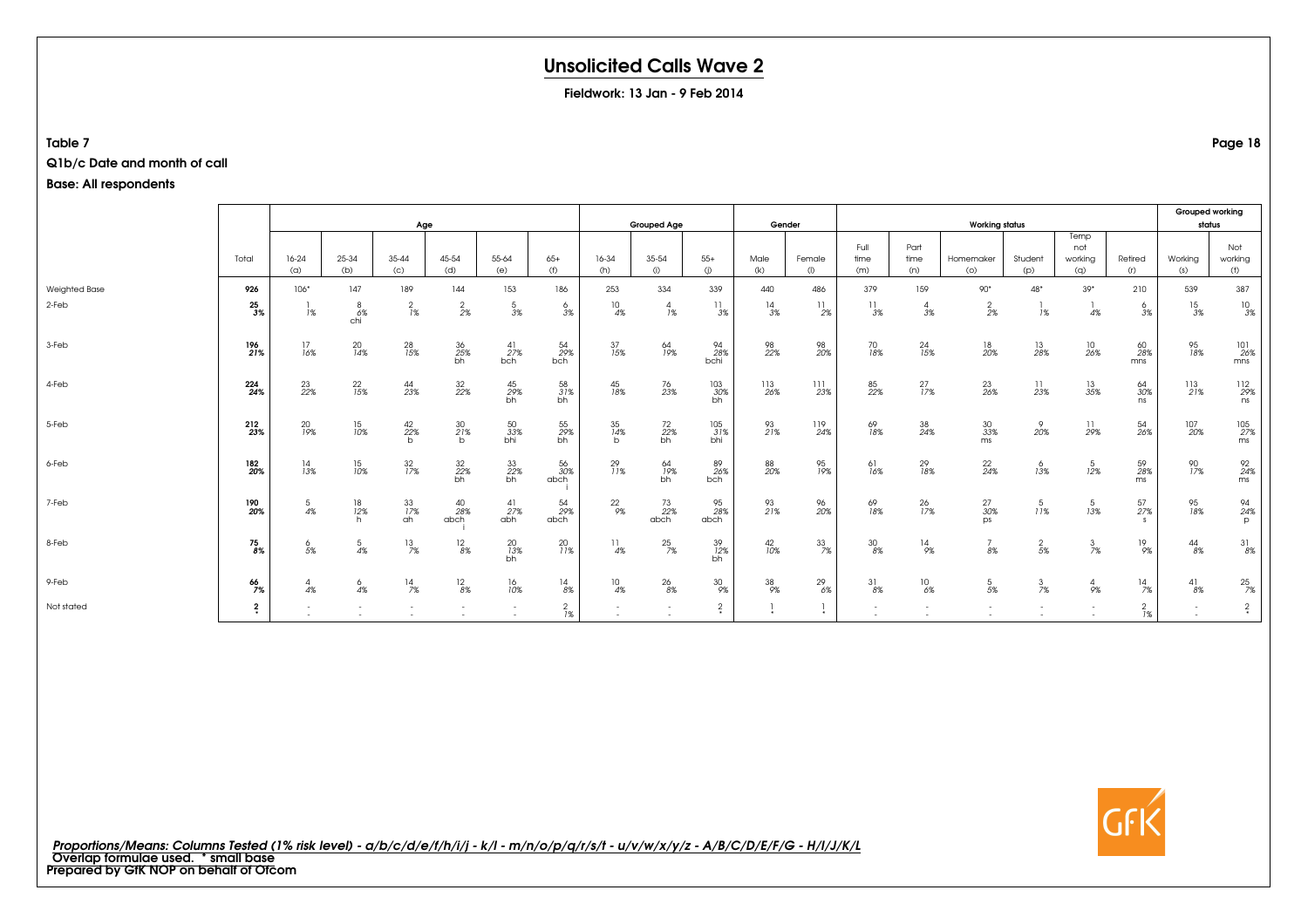Fieldwork: 13 Jan - 9 Feb 2014

#### Table 7

Q1b/c Date and month of call

#### Base: All respondents

|                        |                    |                   | SEG               |                         |                          | Grouped SEG                                |                                            |                                  |                         |                  | Region            |                                            |                                            |                           |
|------------------------|--------------------|-------------------|-------------------|-------------------------|--------------------------|--------------------------------------------|--------------------------------------------|----------------------------------|-------------------------|------------------|-------------------|--------------------------------------------|--------------------------------------------|---------------------------|
|                        | Total              | AB<br>(u)         | C1<br>(v)         | $\mathbb{C}2$<br>(w)    | DE<br>(x)                | ABC1<br>(y)                                | C <sub>2</sub> DE<br>(z)                   | Scotland<br>/NI/<br>Wales<br>(A) | North<br>(B)            | Mid<br>(C)       | South<br>(D)      | Total<br>England<br>(E)                    | England<br>excl.<br>London<br>(F)          | London<br>(G)             |
| <b>Unweighted Base</b> | 926                | 272               | 283               | 172                     | 199                      | 555                                        | 371                                        | 150                              | 210                     | 244              | 322               | 776                                        | 675                                        | 101                       |
| <b>Weighted Base</b>   | 926                | 262               | 281               | 174                     | 209                      | 543                                        | 383                                        | 150                              | 199                     | 235              | 342               | 776                                        | 664                                        | 112                       |
| $13 - Jan$             | 311<br>34%         | 86<br>33%         | $^{77}_{27\%}$    | $^{64}_{37\%}$          | 84<br>40%<br>vy          | $\frac{162}{30\%}$                         | 148<br>39%<br>vy                           | $^{42}_{\ 28\%}$                 | 64<br>32%               | 85<br>36%        | 120<br>35%        | 269<br>35%                                 | $\frac{224}{34\%}$                         | $^{45}_{\,41\%}$          |
| 14-Jan                 | 268<br>29%         | $\frac{81}{31\%}$ | $\frac{72}{26\%}$ | $\frac{58}{33\%}$       | $\frac{56}{27\%}$        | 153<br>28%                                 | $^{115}_{\phantom{1}30\%}$                 | 50<br>33%                        | $^{53}_{\,26\%}$        | 69<br>29%        | 96<br>28%         | $\begin{array}{c} 218 \\ 28\% \end{array}$ | $\begin{array}{c} 187 \\ 28\% \end{array}$ | $\frac{31}{28\%}$         |
| 15-Jan                 | 249<br>27%         | 74<br>28%         | $\frac{71}{25\%}$ | $^{52}_{30\%}$          | $\frac{52}{25\%}$        | $\begin{array}{c} 145 \\ 27\% \end{array}$ | $\begin{array}{c} 104 \\ 27\% \end{array}$ | $\frac{37}{24\%}$                | $\substack{49 \\ 25\%}$ | 68<br>29%        | 96<br>28%         | $^{212}_{27\%}$                            | 180<br>27%                                 | $\frac{32}{29\%}$         |
| 16-Jan                 | 243<br>26%         | $^{75}_{28\%}$    | $^{68}_{24\%}$    | $\substack{45 \\ 26\%}$ | 55<br>26%                | $\begin{array}{c} 143 \\ 26\% \end{array}$ | $\begin{array}{c} 100 \\ 26\% \end{array}$ | 44<br>29%                        | $\frac{45}{23\%}$       | $^{62}_{26\%}$   | $\frac{92}{27\%}$ | 199<br>26%                                 | $\begin{array}{c} 177 \\ 27\% \end{array}$ | $^{22}_{\ 20\%}$          |
| 17-Jan                 | 236<br>25%         | $^{73}_{28\%}$    | $\frac{76}{27\%}$ | $^{42}_{24\%}$          | 45<br>21%                | 149<br>27%                                 | 87<br>23%                                  | $^{43}_{29\%}$                   | 39<br>19%               | $^{62}_{26\%}$   | 93<br>27%         | 193<br>25%                                 | 169<br>25%                                 | $^{24}_{22\%}$            |
| 18-Jan                 | $\frac{105}{11\%}$ | $\frac{33}{13\%}$ | $\frac{34}{12\%}$ | $^{19}_{11\%}$          | $^{20}_{\mathcal{9\%}}$  | 67<br>12%                                  | $\frac{39}{10\%}$                          | $^{21}_{14\%}$                   | $^{24}_{12\%}$          | $^{27}_{11\%}$   | $\frac{33}{10\%}$ | $^{84}_{11\%}$                             | $^{70}_{11\%}$                             | $^{14}_{\phantom{1}12\%}$ |
| 19-Jan                 | 36<br>4%           | 9<br>3%           | $\frac{12}{4\%}$  | $7^{\circ}$<br>$4\%$    | 9<br>$4\%$               | $^{21}_{4\%}$                              | $\frac{16}{4\%}$                           | $\frac{4}{3\%}$                  | $\frac{9}{5\%}$         | $\frac{12}{5\%}$ | $\frac{12}{3\%}$  | $\frac{32}{4\%}$                           | $\substack{29 \\ 4\%}$                     | $3\over 3\%$              |
| 20-Jan                 | 259<br>28%         | 76<br>29%         | $^{77}_{27\%}$    | $^{46}_{27\%}$          | 59<br>28%                | <sup>153</sup> <sub>28%</sub>              | 106<br>28%                                 | $\frac{48}{32\%}$                | 59<br>30%               | 64<br>27%        | 87<br>26%         | $^{210}_{27\%}$                            | 179<br>27%                                 | $^{32}_{\ 28\%}$          |
| $21$ -Jan              | 232<br>25%         | 66<br>25%         | $^{60}_{\,21\%}$  | $^{38}_{\ 22\%}$        | $^{67}_{32\%}$<br>$\vee$ | $\begin{array}{c} 127 \\ 23\% \end{array}$ | $^{105}_{\phantom{1}28\%}$<br>W            | 39<br>26%                        | $^{42}_{\ 21\%}$        | 65<br>28%        | 85<br>25%         | 192<br>25%                                 | 168<br>25%                                 | $^{25}_{\  \, 22\%}$      |
| 22-Jan                 | 223<br>24%         | $^{60}_{23\%}$    | $^{68}_{24\%}$    | 36<br>20%               | 59<br>28%                | 128<br>24%                                 | 95<br>25%                                  | $^{41}_{\ 28\%}$                 | 50<br>25%               | 59<br>25%        | $\frac{72}{21\%}$ | 182<br>23%                                 | 158<br>24%                                 | $^{24}_{\rm 21\%}$        |

Proportions/Means: Columns Tested (1% risk level) - a/b/c/d/e/f/h/i/j - k/l - m/n/o/p/q/r/s/t - u/v/w/x/y/z - A/B/C/D/E/F/G - H/l/J/K/L<br>Overlap formulae used. \* small base<br>Prepared by GfK NOP on behalf of Ofcom

7 and the contract of the contract of the contract of the contract of the contract of the contract of the contract of the contract of the contract of the contract of the contract of the contract of the contract of the cont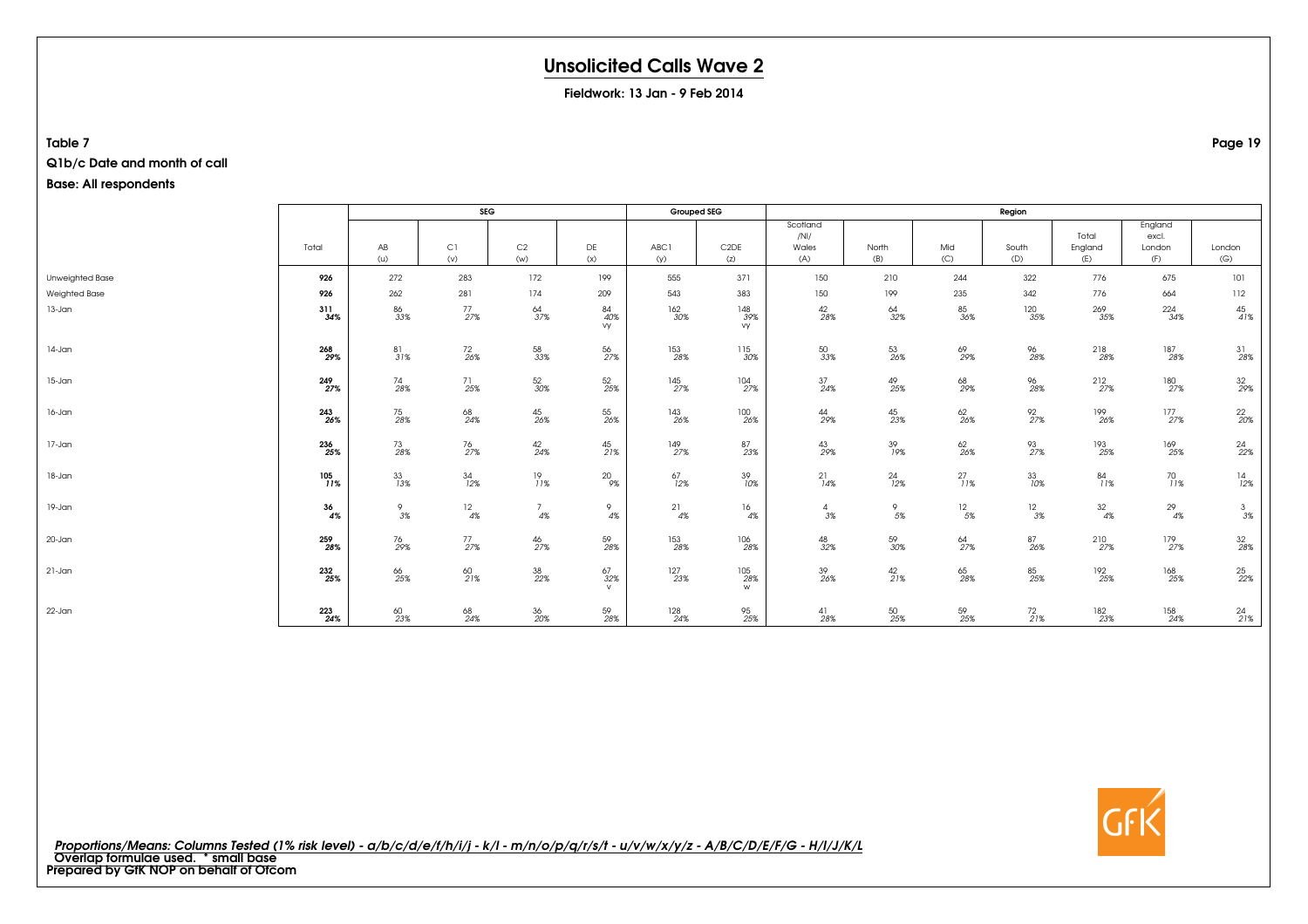Fieldwork: 13 Jan - 9 Feb 2014

#### Table 7

Q1b/c Date and month of call

#### Base: All respondents

|                      |                  |                           |                   | <b>SEG</b>              |                   | Grouped SEG                                |                                            |                                                |                         |                                                 | Region            |                           |                                                      |                   |
|----------------------|------------------|---------------------------|-------------------|-------------------------|-------------------|--------------------------------------------|--------------------------------------------|------------------------------------------------|-------------------------|-------------------------------------------------|-------------------|---------------------------|------------------------------------------------------|-------------------|
|                      | Total            | AB<br>(u)                 | C1<br>(v)         | C2<br>(w)               | DE<br>(x)         | ABC1<br>(y)                                | C <sub>2</sub> DE<br>(z)                   | Scotland<br>/NI/<br>Wales<br>(A)               | North<br>(B)            | Mid<br>(C)                                      | South<br>(D)      | Total<br>England<br>(E)   | England<br>excl.<br>London<br>(F)                    | London<br>(G)     |
| <b>Weighted Base</b> | 926              | 262                       | 281               | 174                     | 209               | 543                                        | 383                                        | 150                                            | 199                     | 235                                             | 342               | 776                       | 664                                                  | 112               |
| $23$ -Jan            | 239<br>26%       | $^{60}_{23\%}$            | $^{75}_{27\%}$    | $^{42}_{24\%}$          | $\frac{62}{30\%}$ | $\begin{array}{c} 135 \\ 25\% \end{array}$ | $\begin{array}{c} 104 \\ 27\% \end{array}$ | $\frac{34}{23\%}$                              | $\frac{55}{28\%}$       | 67<br>29%                                       | 83<br>24%         | $\underset{26\%}{^{205}}$ | $\begin{array}{c} 180 \\ 27\% \end{array}$           | $^{25}_{23\%}$    |
| 24-Jan               | 211<br>23%       | $^{52}_{\ 20\%}$          | $^{65}_{23\%}$    | $\substack{49 \\ 28\%}$ | $\frac{45}{22\%}$ | 117<br>22%                                 | 94<br>25%                                  | $^{41}_{\ 27\%}$                               | 39<br>19%               | $^{49}_{21\%}$                                  | 82<br>24%         | 170<br>22%                | $\begin{array}{c} 141 \\ 21\% \end{array}$           | $\frac{30}{26\%}$ |
| 25-Jan               | 91<br>10%        | $^{25}_{10\%}$            | $^{28}_{10\%}$    | $^{19}_{11\%}$          | $\frac{18}{9\%}$  | $\frac{53}{10\%}$                          | $\frac{37}{10\%}$                          | $^{18}_{12\%}$                                 | $^{20}_{10\%}$          | $\frac{16}{7%}$                                 | $\frac{36}{11\%}$ | $^{73}$ %                 | $^{59}_{9\%}$                                        | $\frac{13}{12\%}$ |
| 26-Jan               | $\frac{46}{5\%}$ | $^{11}_{\hphantom{1}4\%}$ | $\frac{12}{4\%}$  | $^9_{5\%}$              | $\frac{14}{7\%}$  | $^{23}_{4\%}$                              | $\frac{23}{6\%}$                           | $\frac{8}{6\%}$                                | $\frac{12}{6\%}$        | $^{10}_{\phantom{1}4\%}$                        | $\frac{15}{5\%}$  | $37$ $5\%$                | $^{28}_{\ \ 4\%}$                                    | $^{\rm o}_{s\%}$  |
| 27-Jan               | 220<br>24%       | $\frac{53}{20\%}$         | $^{68}_{24\%}$    | $^{49}_{28\%}$          | $\frac{50}{24\%}$ | $\begin{array}{c} 121 \\ 22\% \end{array}$ | $\begin{array}{c} 100 \\ 26\% \end{array}$ | $^{41}_{27\%}$                                 | 39<br>20%               | $^{50}_{21\%}$                                  | 90<br>26%         | 179<br>23%                | <sup>153</sup> <sub>23%</sub>                        | $^{27}_{24\%}$    |
| 28-Jan               | 215<br>23%       | $^{64}_{24\%}$            | $\frac{57}{20\%}$ | $\frac{39}{23\%}$       | 54<br>26%         | $\begin{array}{c} 121 \\ 22\% \end{array}$ | 94<br>24%                                  | $\frac{46}{30\%}$<br>B.                        | $\frac{33}{16\%}$       | $^{63}_{\substack{27}{\scriptstyle\mathrm{B}}}$ | $\frac{73}{21\%}$ | 169<br>22%                | $\begin{array}{c} 149 \\ 22\% \\ \hline \end{array}$ | $^{20}_{18\%}$    |
| 29-Jan               | 206<br>22%       | $^{67}_{26\%}$            | $^{57}_{20\%}$    | $\substack{43 \\ 25\%}$ | $^{40}_{19\%}$    | 123<br>23%                                 | 82<br>22%                                  | $\frac{38}{25\%}$                              | $\frac{34}{17\%}$       | 59<br>25%                                       | $\frac{75}{22\%}$ | 168<br>22%                | 146<br>22%                                           | $^{22}_{20\%}$    |
| 30-Jan               | 199<br>22%       | 52<br>20%                 | $^{58}_{21\%}$    | $\substack{43 \\ 25\%}$ | $^{47}_{22\%}$    | 110<br>20%                                 | 89<br>23%                                  | $^{34}_{22\%}$                                 | $\substack{39 \\ 20\%}$ | $^{50}_{21\%}$                                  | 76<br>22%         | $\frac{166}{21\%}$        | 148<br>22%                                           | $^{17}_{16\%}$    |
| 31-Jan               | 188<br>20%       | $^{54}_{21\%}$            | $^{57}_{20\%}$    | $\frac{37}{21\%}$       | $^{40}_{19\%}$    | $\begin{array}{c} 111 \\ 21\% \end{array}$ | 76<br>20%                                  | $\begin{array}{c} 43 \\ 29\% \end{array}$ BDEF | $\frac{34}{17\%}$       | $^{47}_{20\%}$                                  | 63<br>79%         | 144<br><i>19</i> %        | $\frac{123}{19\%}$                                   | $^{21}_{19\%}$    |
| 1-Feb                | 94<br>10%        | $^{21}_{8\%}$             | $\frac{34}{12\%}$ | $\frac{18}{10\%}$       | $^{21}_{10\%}$    | $\frac{55}{10\%}$                          | $\frac{39}{10\%}$                          | $\frac{12}{8\%}$                               | $^{24}_{12\%}$          | $^{21}_{9\%}$                                   | $\frac{38}{11\%}$ | $^{83}_{11\%}$            | $^{75}_{11\%}$                                       | $\frac{7}{7\%}$   |



Proportions/Means: Columns Tested (1% risk level) - a/b/c/d/e/f/h/i/j - k/l - m/n/o/p/q/r/s/t - u/v/w/x/y/z - A/B/C/D/E/F/G - H/l/J/K/L<br>Overlap formulae used. \* small base<br>Prepared by GfK NOP on behalf of Ofcom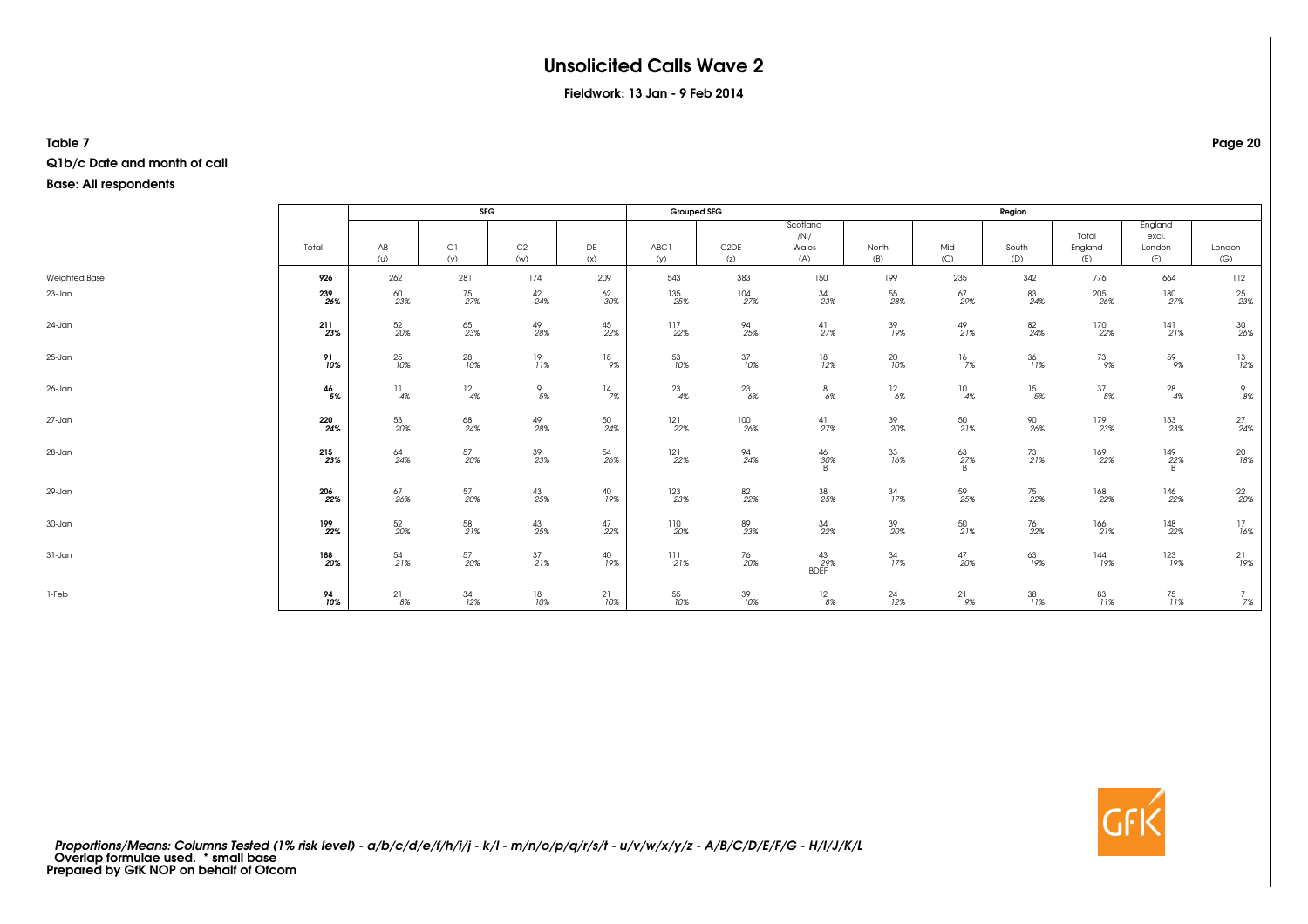Fieldwork: 13 Jan - 9 Feb 2014

#### Table 7

Q1b/c Date and month of call

#### Base: All respondents

|                      |                         | SEG               |                                            |                           |                                      | <b>Grouped SEG</b>                         |                          |                                        |                          |                   | Region                |                          |                                            |                          |
|----------------------|-------------------------|-------------------|--------------------------------------------|---------------------------|--------------------------------------|--------------------------------------------|--------------------------|----------------------------------------|--------------------------|-------------------|-----------------------|--------------------------|--------------------------------------------|--------------------------|
|                      | Total                   | AB<br>(u)         | C1<br>(v)                                  | C2<br>(w)                 | DE<br>(x)                            | ABC1<br>(y)                                | C <sub>2</sub> DE<br>(z) | Scotland<br>$/$ NI $/$<br>Wales<br>(A) | North<br>(B)             | Mid<br>(C)        | South<br>(D)          | Total<br>England<br>(E)  | England<br>excl.<br>London<br>(F)          | London<br>(G)            |
| <b>Weighted Base</b> | 926                     | 262               | 281                                        | 174                       | 209                                  | 543                                        | 383                      | 150                                    | 199                      | 235               | 342                   | 776                      | 664                                        | 112                      |
| 2-Feb                | $\frac{25}{3\%}$        | 11<br>4%          | $\frac{8}{3\%}$                            | $^5_{3\%}$                | $2\phantom{12}\phantom{12}\!\!\!7\%$ | $\frac{18}{3\%}$                           | $7\over 2\%$             | 5%                                     | $^6_{3\%}$               | $\frac{3}{1\%}$   | $\frac{9}{3\%}$       | $\frac{18}{2\%}$         | $\frac{15}{2\%}$                           | $_{\rm 3\%}^{\rm 3}$     |
| 3-Feb                | 196<br>21%              | $\frac{58}{22\%}$ | $^{63}_{22\%}$                             | $\frac{39}{22\%}$         | $\frac{36}{17\%}$                    | $\begin{array}{c} 120 \\ 22\% \end{array}$ | 75<br>20%                | 47<br>$\frac{37}{37}$ %                | $\frac{31}{16\%}$        | $^{48}_{\ 20\%}$  | 70<br>20%             | 149<br><i>19%</i>        | $\frac{125}{19\%}$                         | $^{24}_{22\%}$           |
| 4-Feb                | 224<br>24%              | 63<br>24%         | $^{63}_{22\%}$                             | $\frac{44}{25\%}$         | 55<br>26%                            | $\begin{array}{c} 125 \\ 23\% \end{array}$ | 99<br>26%                | $\frac{31}{20\%}$                      | $^{53}_{26\%}$           | 66<br>28%         | $\frac{74}{22\%}$     | 193<br>25%               | 173<br>26%                                 | $^{20}_{18\%}$           |
| 5-Feb                | 212<br>23%              | 59<br>23%         | $^{62}_{22\%}$                             | $\frac{39}{22\%}$         | $\frac{52}{25\%}$                    | $\begin{array}{c} 121 \\ 22\% \end{array}$ | $\frac{91}{24\%}$        | $\frac{37}{25\%}$                      | $^{44}_{22\%}$           | $\frac{52}{22\%}$ | 79<br>23%             | 175<br>23%               | $\begin{array}{c} 151 \\ 23\% \end{array}$ | $^{24}_{21\%}$           |
| 6-Feb                | 182<br>20%              | $^{54}_{21\%}$    | $^{51}_{18\%}$                             | $^{25}_{\phantom{1}75\%}$ | $\frac{52}{25\%}$                    | $\frac{105}{19\%}$                         | 77<br>20%<br>W           | 35<br>24%                              | 39<br>20%                | $\frac{52}{22\%}$ | 56<br>16%             | 147<br><i>19</i> %       | $\frac{128}{19\%}$                         | $^{19}_{17\%}$           |
| 7-Feb                | 190<br>20%              | $\frac{49}{19\%}$ | $\frac{53}{19\%}$                          | $\frac{38}{22\%}$         | $\frac{50}{24\%}$                    | $\frac{102}{19\%}$                         | 88<br>23%                | 36<br>24%                              | $^{40}_{\,20\%}$         | $\frac{51}{22\%}$ | $^{63}_{18\%}$        | 154<br>20%               | 133<br>20%                                 | $^{21}_{19\%}$           |
| 8-Feb                | $\frac{75}{8\%}$        | $\frac{19}{7\%}$  | $^{20}$ 7%                                 | $\frac{15}{9\%}$          | $^{22}_{11\%}$                       | $\frac{38}{7\%}$                           | $\frac{37}{10\%}$        | $^{17}_{11\%}$                         | $\frac{15}{7\%}$         | $^{20}_{9\%}$     | $^{24}$ <sub>7%</sub> | $^{59}_{\phantom{1}8\%}$ | $52\phantom{1}8\%$                         | $^6_{6\%}$               |
| 9-Feb                | 66<br>7%                | $\frac{19}{7\%}$  | $^{20}_{\phantom{1}\mathbf{7}\mathbf{\%}}$ | $\frac{10}{6\%}$          | $^{17}_{\phantom{1}8\%}$             | $\begin{array}{c} 39 \\ 7\% \end{array}$   | 27<br>7%                 | $^{15}_{10\%}$                         | $^{10}_{\phantom{1}5\%}$ | $\frac{18}{8\%}$  | $^{23}$ <sub>7%</sub> | $\frac{51}{7\%}$         | $\frac{45}{7\%}$                           | $^6_{5\%}$               |
| Not stated           | $\overline{\mathbf{2}}$ | $\bullet$         | $\sim$<br>$\sim$                           | 1%                        | $\sim$<br>$\sim$ 10 $\pm$            |                                            |                          | $\sim$<br>$\sim$                       |                          | $\sim$<br>$\sim$  |                       | $\frac{2}{1}$            | $\frac{2}{3}$                              | <b>Section</b><br>$\sim$ |



Proportions/Means: Columns Tested (1% risk level) - a/b/c/d/e/f/h/i/j - k/l - m/n/o/p/q/r/s/t - u/v/w/x/y/z - A/B/C/D/E/F/G - H/l/J/K/L<br>Overlap formulae used. \* small base<br>Prepared by GfK NOP on behalf of Ofcom

7 and the contract of the contract of the contract of the contract of the contract of the contract of the contract of the contract of the contract of the contract of the contract of the contract of the contract of the cont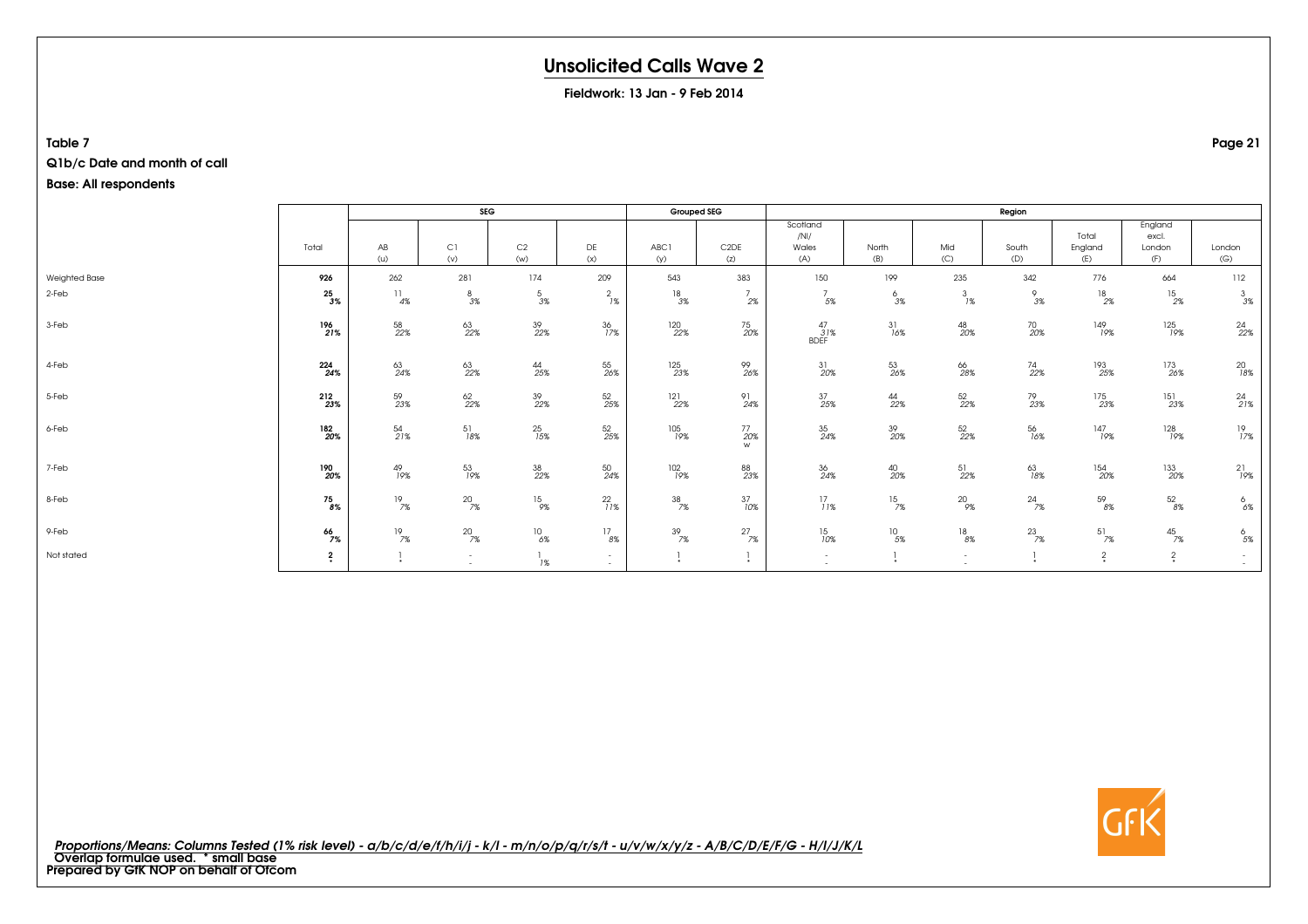Fieldwork: 13 Jan - 9 Feb 2014

#### Table 8

Q1b/c Date and month of call

#### Base: All respondents

|                 |                                            | Type of call                       |                                                                                    |                                            |                           |                                                        |  |  |  |  |  |  |
|-----------------|--------------------------------------------|------------------------------------|------------------------------------------------------------------------------------|--------------------------------------------|---------------------------|--------------------------------------------------------|--|--|--|--|--|--|
|                 | Total                                      | Silent<br>(A)                      | Abandoned<br>Call<br>(B)                                                           | Recorded<br>sales<br>message<br>(C)        | Live sales<br>(D)         | Other<br>(E)                                           |  |  |  |  |  |  |
| Unweighted Base | 926                                        | 581                                | 126                                                                                | 357                                        | 641                       | 274                                                    |  |  |  |  |  |  |
| Weighted Base   | 926                                        | 564                                | 125                                                                                | 346                                        | 624                       | 260                                                    |  |  |  |  |  |  |
| 13-Jan          | $\begin{array}{c} 311 \\ 34\% \end{array}$ | 258<br>46%                         | $^{64}_{51\%}$                                                                     | 167<br>48%                                 | 267<br>43%                | $\underset{\begin{array}{c} 130\\ D \end{array}}{130}$ |  |  |  |  |  |  |
| 14-Jan          | 268<br>29%                                 | $\overset{233}{\underset{41\%}{}}$ | $^{61}_{49\%}$                                                                     | 153<br>44%                                 | 243<br>39%                | $\begin{array}{c} 113 \\ 43\% \end{array}$             |  |  |  |  |  |  |
| 15-Jan          | 249<br>27%                                 | $\overset{214}{_{38\%}}$           | $\substack{48 \\ 38\%}$                                                            | 139<br>40%                                 | 223<br>36%                | $\begin{array}{c} 106 \\ 41\% \end{array}$             |  |  |  |  |  |  |
| 16-Jan          | 243<br>26%                                 | $^{216}_{38\%}$                    | $\overset{54}{\mathbf{43\%}}$                                                      | $\begin{array}{c} 121 \\ 35\% \end{array}$ | $\underset{36\%}{^{223}}$ | $\frac{109}{42\%}$                                     |  |  |  |  |  |  |
| $17 - Jan$      | 236<br>25%                                 | $\overset{207}{_{37\%}}$           | $\substack{46 \\ 37\%}$                                                            | $\begin{array}{c} 118 \\ 34\% \end{array}$ | $\underset{34\%}{^{210}}$ | 104<br>40%<br>D                                        |  |  |  |  |  |  |
| $18 - Jan$      | $\frac{105}{11\%}$                         | $\frac{93}{17\%}$                  | $^{20}_{\phantom{1} \phantom{1} \phantom{1} \phantom{1} \phantom{1} \phantom{1} }$ | $^{62}_{18\%}$                             | $^{94}_{\phantom{1}15\%}$ | $\underset{19\%}{^{48}}$                               |  |  |  |  |  |  |
| 19-Jan          | $\frac{36}{4\%}$                           | $\frac{32}{6\%}$                   | $\frac{9}{7\%}$                                                                    | $\frac{22}{6\%}$                           | $\frac{31}{5\%}$          | 16<br>6%                                               |  |  |  |  |  |  |
| 20-Jan          | 259<br>28%                                 | $\overset{216}{_{38\%}}$           | $\frac{59}{47\%}$                                                                  | 149<br>43%<br>D                            | 230<br>37%                | 102<br>39%                                             |  |  |  |  |  |  |
| 21-Jan          | 232<br>25%                                 | 201<br>36%                         | $\frac{44}{35\%}$                                                                  | $\begin{array}{c} 131 \\ 38\% \end{array}$ | $\overset{212}{_{34\%}}$  | $\frac{110}{42\%}$<br>D                                |  |  |  |  |  |  |
| 22-Jan          | 223<br>24%                                 | 199<br>35%<br>D                    | $^{51}_{\ 41\%}$                                                                   | $^{117}_{\phantom{1}34\%}$                 | 197<br>32%                | $\frac{110}{42\%}$<br>ACD                              |  |  |  |  |  |  |
| 23-Jan          | 239<br>26%                                 | $\overset{207}{_{37\%}}$           | $\substack{48 \\ 38\%}$                                                            | 136<br>39%<br>D                            | $\underset{33\%}{^{208}}$ | $\begin{array}{c}\n110 \\ 42\% \\ D\n\end{array}$      |  |  |  |  |  |  |
| 24-Jan          | $\frac{211}{23\%}$                         | 182<br>32%                         | $\frac{46}{37\%}$                                                                  | $\begin{array}{c} 114 \\ 33\% \end{array}$ | 186<br>30%                | $\frac{96}{37\%}$<br>D                                 |  |  |  |  |  |  |
| 25-Jan          | 91<br>10%                                  | $80 \atop 14\%$                    | $\underset{14\%}{^{18}}$                                                           | $^{47}_{\phantom{1}14\%}$                  | $\underset{13\%}{80}$     | $\frac{38}{15\%}$                                      |  |  |  |  |  |  |



Page 22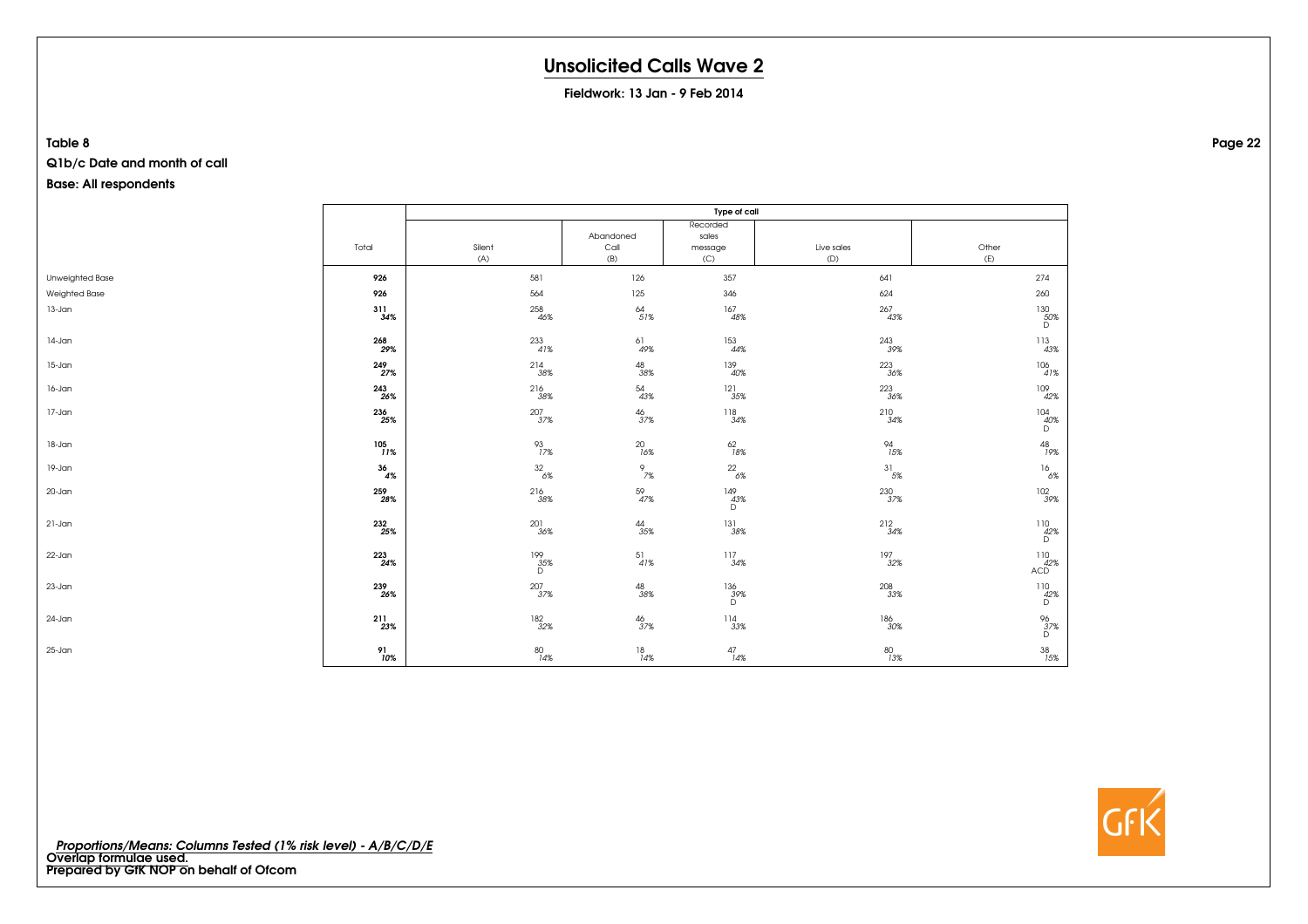Fieldwork: 13 Jan - 9 Feb 2014

#### Table 8Page 23

Q1b/c Date and month of call

#### Base: All respondents

|               |                  | Type of call                               |                                   |                                                               |                                            |                                           |  |  |  |  |  |  |
|---------------|------------------|--------------------------------------------|-----------------------------------|---------------------------------------------------------------|--------------------------------------------|-------------------------------------------|--|--|--|--|--|--|
|               | Total            | Silent<br>(A)                              | Abandoned<br>Call<br>(B)          | Recorded<br>sales<br>message<br>(C)                           | Live sales<br>(D)                          | Other<br>(E)                              |  |  |  |  |  |  |
| Weighted Base | 926              | 564                                        | 125                               | 346                                                           | 624                                        | 260                                       |  |  |  |  |  |  |
| 26-Jan        | 46/5%            | $^{40}$ <sub>7%</sub>                      | $^{12}_{\hbox{10\%}}$             | $31_{9\%}$                                                    | $^{40}_{6\%}$                              | $^{22}_{\vphantom{1}9\%}$                 |  |  |  |  |  |  |
| 27-Jan        | 220<br>24%       | 186<br>33%                                 | $\frac{38}{31\%}$                 | $\begin{array}{c} 124 \\ 36\% \end{array}$                    | $\frac{196}{31\%}$                         | $\frac{97}{37\%}$                         |  |  |  |  |  |  |
| 28-Jan        | 215<br>23%       | 178<br>32%                                 | $^{37}_{\ 29\%}$                  | $\begin{array}{c} 122 \\ 35\% \end{array}$                    | $\begin{array}{c} 192 \\ 31\% \end{array}$ | $\substack{92 \\ 35\%}$                   |  |  |  |  |  |  |
| 29-Jan        | 206<br>22%       | $\begin{array}{c} 173 \\ 31\% \end{array}$ | $\substack{46 \\ 36\%}$           | $\underset{\begin{array}{c}\n0.95 \\ 0.95\n\end{array}}{122}$ | 184<br>29%                                 | $\frac{92}{36\%}$                         |  |  |  |  |  |  |
| 30-Jan        | 199<br>22%       | $\frac{167}{30\%}$                         | $\frac{46}{37%}$                  | $\begin{array}{c} 113 \\ 32\% \end{array}$                    | 179<br>29%                                 | $\substack{80\\31\%}$                     |  |  |  |  |  |  |
| 31-Jan        | 188<br>20%       | $\begin{array}{c} 160 \\ 28\% \end{array}$ | $\substack{40 \\ 32\%}$           | $^{103}_{30\%}$                                               | 163<br>26%                                 | $^{78}_{\ 30\%}$                          |  |  |  |  |  |  |
| 1-Feb         | 94<br>10%        | $80 \atop 14\%$                            | $^{21}_{\hbox{\scriptsize 17\%}}$ | $\frac{55}{16\%}$                                             | $\underset{13\%}{^{83}}$                   | $\frac{43}{16\%}$                         |  |  |  |  |  |  |
| 2-Feb         | $\frac{25}{3\%}$ | $^{20}_{\phantom{1}3\%}$                   | $5$ $4\%$                         | $\frac{11}{3\%}$                                              | $^{20}_{\phantom{1}3\%}$                   | $7\over 3\%$                              |  |  |  |  |  |  |
| 3-Feb         | 196<br>21%       | $^{172}_{\phantom{1}31\%}$                 | $\substack{38 \\ 30\%}$           | 115<br>33%<br>D                                               | 172<br>27%                                 | 86<br>33%                                 |  |  |  |  |  |  |
| 4-Feb         | 224<br>24%       | 187<br>33%                                 | $\substack{45 \\ 36\%}$           | 126<br>36%                                                    | 197<br>32%                                 | $\underset{33\%}{^{85}}$                  |  |  |  |  |  |  |
| 5-Feb         | 212<br>23%       | $\begin{array}{c} 181 \\ 32\% \end{array}$ | $\substack{46 \\ 37\%}$           | $^{120}_{35\%}$                                               | 190<br>30%                                 | $\underset{33\%}{^{85}}$                  |  |  |  |  |  |  |
| 6-Feb         | 182<br>20%       | 160<br>28%                                 | $^{31}_{25\%}$                    | $^{97}_{28\%}$                                                | 163<br>26%                                 | 88<br>34%<br>D                            |  |  |  |  |  |  |
| 7-Feb         | 190<br>20%       | 167<br>30%                                 | $\frac{32}{26\%}$                 | $\frac{94}{27\%}$                                             | 168<br>27%                                 | $\underset{32\%}{^{84}}$                  |  |  |  |  |  |  |
| 8-Feb         | $\frac{75}{8\%}$ | $\frac{70}{12\%}$                          | $^{17}_{\phantom{1}13\%}$         | $\frac{44}{13\%}$                                             | $^{68}_{\phantom{1}11\%}$                  | $\begin{array}{c} 33 \\ 13\% \end{array}$ |  |  |  |  |  |  |



Proportions/Means: Columns Tested (1% risk level) - A/B/C/D/E Overlap formulae used. Prepared by GfK NOP on behalf of Ofcom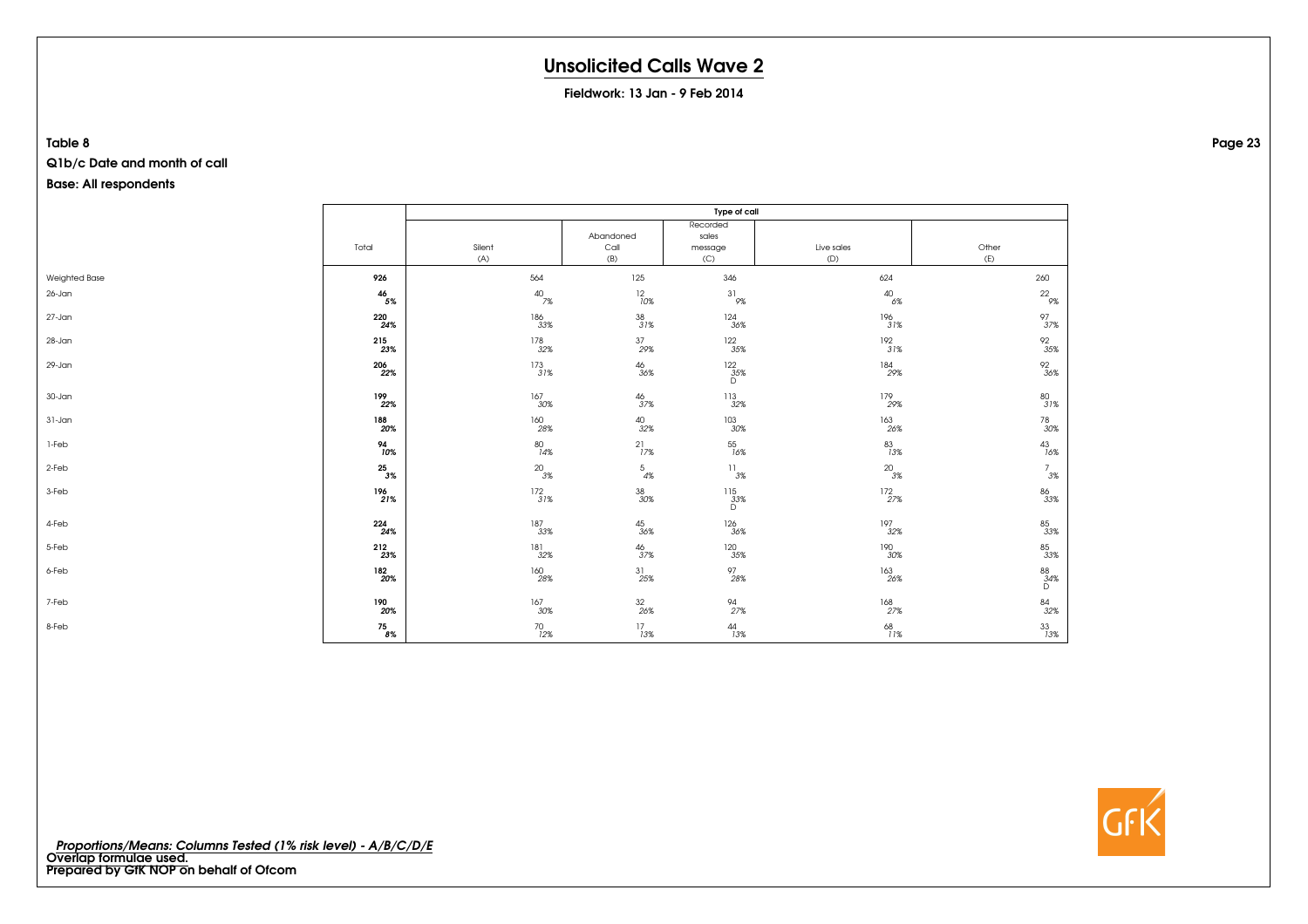Fieldwork: 13 Jan - 9 Feb 2014

#### Table 8

Q1b/c Date and month of call

#### Base: All respondents

|                      |          |                | Type of call |           |                  |                   |
|----------------------|----------|----------------|--------------|-----------|------------------|-------------------|
|                      |          |                |              | Recorded  |                  |                   |
|                      |          |                | Abandoned    | sales     |                  |                   |
|                      | Total    | Silent         | Call         | message   | Live sales       | Other             |
|                      |          | (A)            | (B)          | (C)       | (D)              | (E)               |
| <b>Weighted Base</b> | 926      | 564            | 125          | 346       | 624              | 260               |
| 9-Feb                | 66<br>7% | $^{62}_{11\%}$ | 19<br>15%    | 34<br>10% | 60<br><i>10%</i> | $\frac{32}{12\%}$ |
| Not stated           |          |                |              |           |                  |                   |
|                      |          |                |              |           |                  |                   |

Weighted Base

Not stated 2

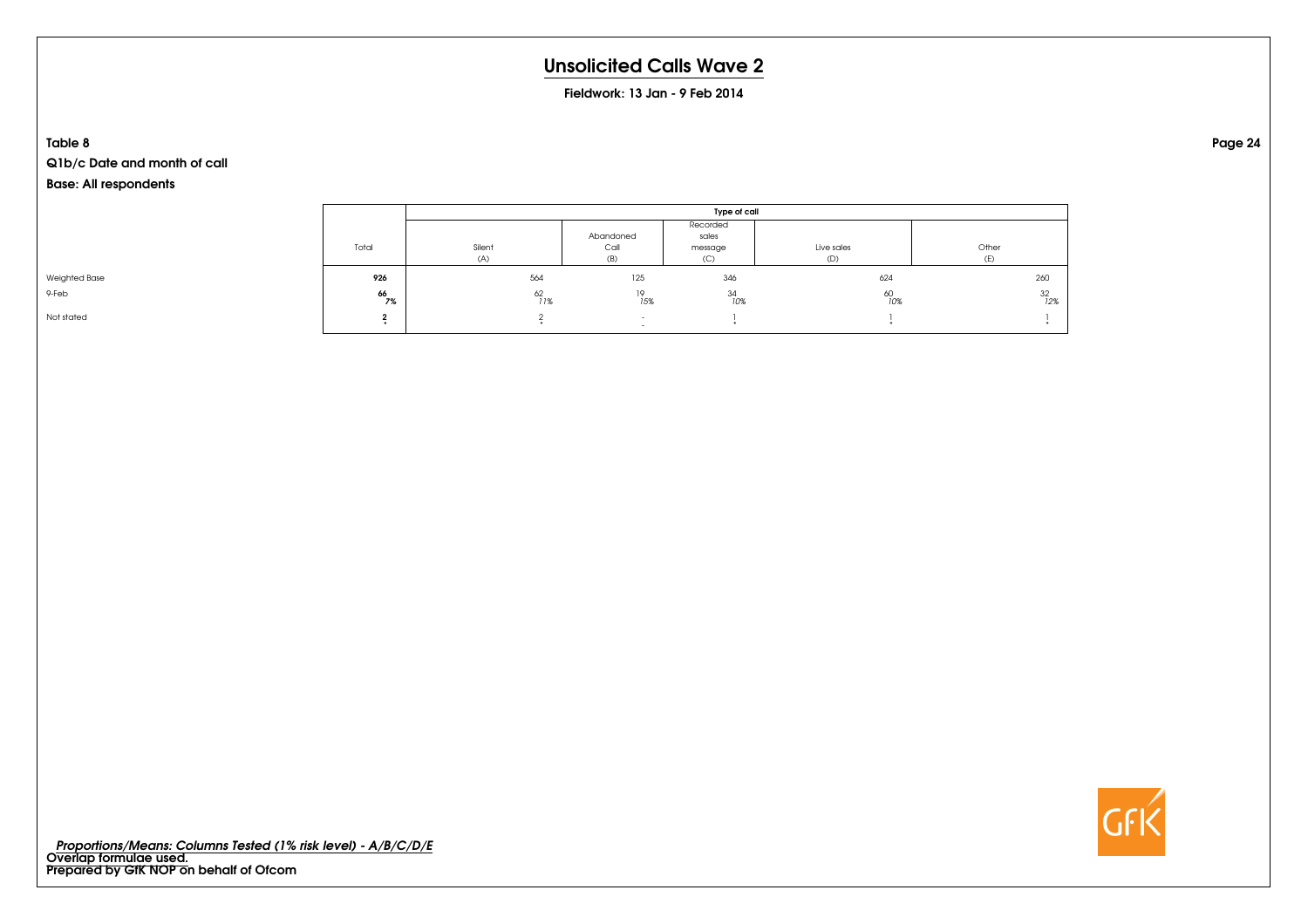Fieldwork: 13 Jan - 9 Feb 2014

### Table 9

# Q2 Time of call

### Base: All Calls

|                        |                     |                                            | Age                                        |                                                   |                 |                          |                                             |                         | <b>Grouped Age</b>       |                                            |                    | Gender          | <b>Working status</b> |                     |                      |                |                               |                      | Grouped working<br>status |                    |
|------------------------|---------------------|--------------------------------------------|--------------------------------------------|---------------------------------------------------|-----------------|--------------------------|---------------------------------------------|-------------------------|--------------------------|--------------------------------------------|--------------------|-----------------|-----------------------|---------------------|----------------------|----------------|-------------------------------|----------------------|---------------------------|--------------------|
|                        | Total               | 16-24<br>(a)                               | 25-34<br>(b)                               | 35-44<br>(c)                                      | 45-54<br>(d)    | 55-64<br>(e)             | $65+$<br>(f)                                | 16-34<br>(h)            | 35-54                    | $55+$<br>(i)                               | Male<br>(k)        | Female<br>(1)   | Full<br>time<br>(m)   | Part<br>time<br>(n) | Homemaker<br>$\circ$ | Student<br>(p) | Temp<br>not<br>working<br>(a) | Retired<br>(r)       | Working<br>(s)            | Not<br>working     |
| <b>Unweighted Base</b> | 7112                | 326                                        | 666                                        | 1231                                              | 1355            | 1575                     | 1959                                        | 992                     | 2586                     | 3534                                       | 3573               | 3539            | 2256                  | 1127                | 862                  | 274            | 412                           | 2181                 | 3383                      | 3729               |
| Weighted Base          | 6802                | 487                                        | 591                                        | 1141                                              | 1154            | 1496                     | 1933                                        | 1078                    | 2295                     | 3429                                       | 3393               | 3409            | 2216                  | 1154                | 788                  | 286            | 268                           | 2089                 | 3370                      | 3432               |
| 6am - 12pm             | 1839<br>27%         | $\begin{array}{c} 117 \\ 24\% \end{array}$ | <sup>166</sup> <sub>28%</sub>              | 289<br>25%                                        | 299<br>26%      | 429<br>29%               | 539<br>28%                                  | 284<br>26%              | 588<br>26%               | 968<br>28%                                 | $\frac{924}{27\%}$ | $^{915}_{27\%}$ | 550<br>25%            | 324<br>28%          | $^{215}_{27\%}$      | 76<br>27%      | 82<br>30%                     | 592<br>28%           | 874<br>26%                | 965<br>28%<br>m    |
| 12pm - 6pm             | 3744<br>55%         | $^{250}_{51\%}$                            | $\begin{array}{c} 313 \\ 53\% \end{array}$ | 608<br>53%                                        | 643<br>56%      | 812<br>54%               | $\begin{array}{r} 1118 \\ 58\% \end{array}$ | 563<br>52%              | 1251<br>55%              | 1930<br>56%                                | 1841<br>54%        | 1902<br>56%     | 1201<br>54%           | 626<br>54%          | 435<br>55%           | 148<br>52%     | <sup>142</sup> 53%            | 1192<br>57%          | 1827<br>54%               | 1917<br>56%        |
| ópm - óam              | $\frac{1198}{18\%}$ | $^{120}_{25\%}$                            | $\begin{array}{c} 112 \\ 19\% \end{array}$ | $\begin{array}{c} 244 \\ 21\% \end{array}$<br>efj | $^{211}_{18\%}$ | $^{255}_{17\%}$          | 256<br>13%                                  | $^{232}_{21\%}$<br>befj | $\substack{455 \\ 20\%}$ | $\begin{array}{c} 511 \\ 15\% \end{array}$ | $^{612}_{18\%}$    | 586<br>17%      | $\frac{465}{21\%}$    | 204<br>18%          | 136<br><i>17%</i>    | $62$<br>22%    | $^{45}_{17\%}$                | $^{285}_{14\%}$      | 669<br>20%                | $\frac{528}{15\%}$ |
| No answer              | 21                  |                                            |                                            |                                                   |                 | $\overline{\phantom{a}}$ | 20<br>1%<br>cdehi                           | $\sim$<br><b>.</b>      |                          | 20<br>1%<br>cei                            | 16<br>$\bullet$    | 5<br>$\bullet$  |                       |                     |                      |                | $\overline{\phantom{a}}$      | $20\,$<br>1%<br>mnst | $\sim$<br>$\overline{a}$  | 21<br>1%<br>mns    |

Proportions/Means: Columns Tested (1% risk level) - a/b/c/d/e/f/h/i/j - k/l - m/n/o/p/q/r/s/t - u/v/w/x/y/z - A/B/C/D/E/F/G - H/I/J/K/L

### en de la construction de la construction de la construction de la construction de la construction de la construction de la construction de la construction de la construction de la construction de la construction de la cons

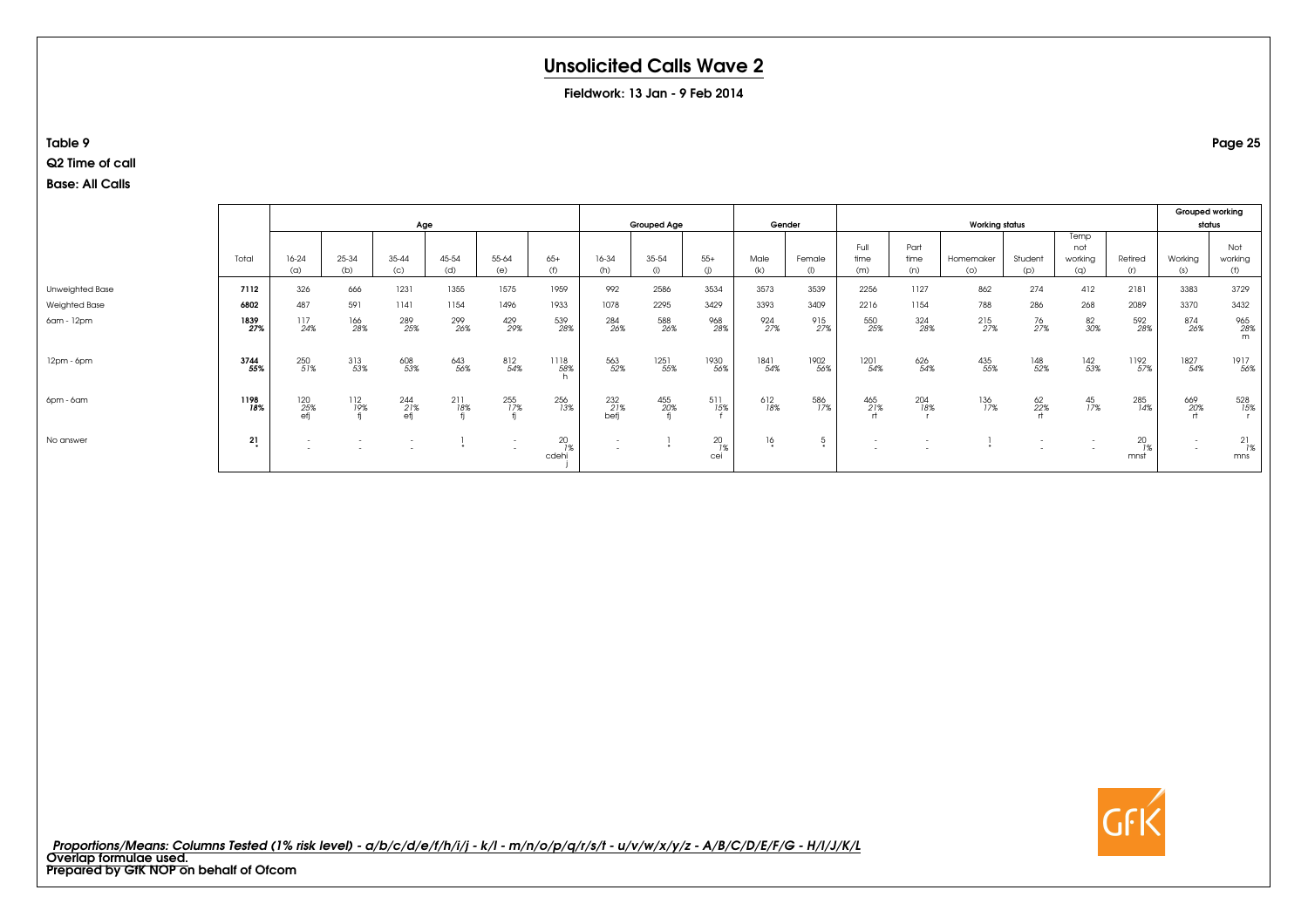Fieldwork: 13 Jan - 9 Feb 2014

Table 9

Q2 Time of call

Base: All Calls

|                 |             |                    | <b>SEG</b>                                   |                                                                                           |                    | Grouped SEG |                        |                   |              |                         | Region                                      |                     |             |                                            |
|-----------------|-------------|--------------------|----------------------------------------------|-------------------------------------------------------------------------------------------|--------------------|-------------|------------------------|-------------------|--------------|-------------------------|---------------------------------------------|---------------------|-------------|--------------------------------------------|
|                 | Total       | AB<br>(u)          | C1<br>(v)                                    | /NI/<br>C2<br>DE<br>C <sub>2</sub> DE<br>ABC1<br>Wales<br>(x)<br>(A)<br>(w)<br>(y)<br>(z) |                    | Scotland    | North<br>(B)           | Mid<br>(C)        | South<br>(D) | Total<br>England<br>(E) | England<br>excl.<br>London<br>(F)           | London<br>(G)       |             |                                            |
| Unweighted Base | 7112        | 2063               | 2073                                         | 1370                                                                                      | 1606               | 4136        | 2976                   | 1205              | 1440         | 2086                    | 2381                                        | 5907                | 5173        | 734                                        |
| Weighted Base   | 6802        | 1902<br>1918       |                                              | 1377                                                                                      | 1605               | 3820        | 2982                   | 1225              | 1340         | 1865                    | 2372                                        | 5577                | 4835        | 743                                        |
| 6am - 12pm      | 1839<br>27% | 505<br>26%         | $\underset{\mathsf{W}}{\overset{550}{29\%}}$ | 333<br>24%                                                                                | 452<br>28%         | 1054<br>28% | 785<br>26%             | 324<br>26%        | 343<br>26%   | 519<br>28%              | 654<br>28%                                  | 1516<br>27%         | 1292<br>27% | 223<br>30%                                 |
| 12pm - 6pm      | 3744<br>55% | 1104<br>58%        | 1018<br>54%                                  | 754<br>55%                                                                                | 867<br>54%         | 2122<br>56% | 1621<br>54%            | 687<br>56%        | 745<br>56%   | 994<br>53%              | $\begin{array}{r} 1318 \\ 56\% \end{array}$ | 3057<br>55%         | 2652<br>55% | 405<br>54%                                 |
| 6pm - 6am       | 1198<br>18% | $\frac{308}{16\%}$ | $\frac{332}{17\%}$                           | $\begin{array}{c} 279 \\ 20\% \\ \mathrm{uy} \end{array}$                                 | $\frac{278}{17\%}$ | 640<br>17%  | $\frac{558}{19\%}$     | 197<br>16%        | 249<br>19%   | 352<br>19%              | 399<br>17%                                  | $\frac{1000}{18\%}$ | 886<br>18%  | $\begin{array}{c} 114 \\ 15\% \end{array}$ |
| No answer       | 21          |                    | $\sim$<br>∠<br><b>ALC</b>                    | $\frac{10}{1\%}$<br>uvy                                                                   | $\bullet$          |             | $\frac{17}{1\%}$<br>uy | 17<br>1%<br>BCDEF | 3            | $\sim$                  |                                             |                     |             | $\sim$<br>$\sim$                           |

Proportions/Means: Columns Tested (1% risk level) - a/b/c/d/e/f/h/i/j - k/l - m/n/o/p/q/r/s/t - u/v/w/x/y/z - A/B/C/D/E/F/G - H/I/J/K/L

en de la provincia de la provincia de la provincia de la provincia de la provincia de la provincia de la provi<br>Page 26

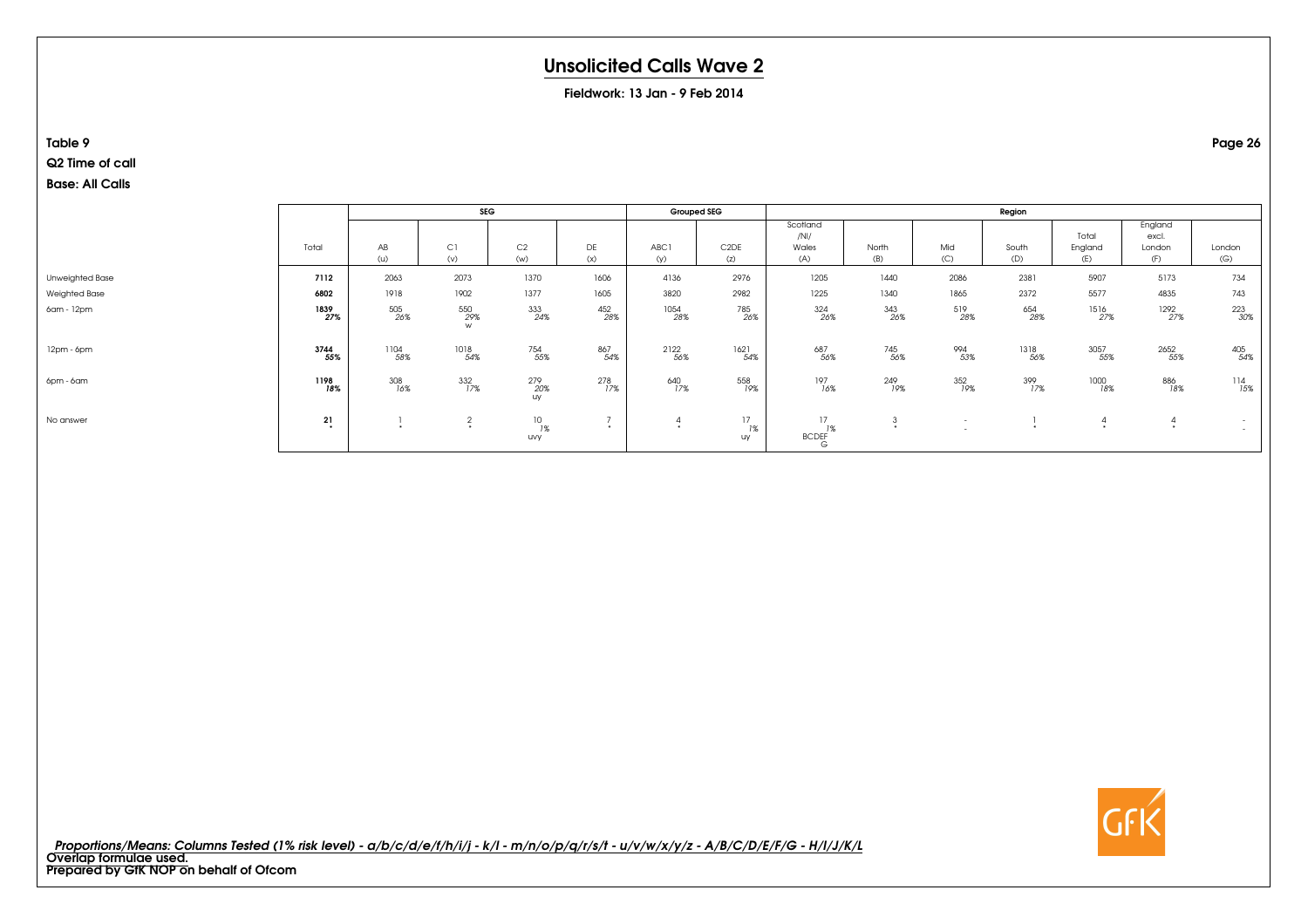Fieldwork: 13 Jan - 9 Feb 2014

Table 10

Q2 Time of call

Base: All Calls

Unweighted Base

Weighted Base

6am - 12pm 1839

12pm - 6pm 3744

6pm - 6am 1198

No answer

|                    |                   |                                            | Type of call                        |                   |                    |
|--------------------|-------------------|--------------------------------------------|-------------------------------------|-------------------|--------------------|
| Total              | Silent<br>(A)     | Abandoned<br>Call<br>(B)                   | Recorded<br>sales<br>message<br>(C) | Live sales<br>(D) | Other<br>(E)       |
| 7112               | 2668              | 196                                        | 852                                 | 2698              | 663                |
| 6802               | 2536              | 192                                        | 816                                 | 2578              | 633                |
| 1839<br>27%        | 692<br>27%        | $\frac{53}{28\%}$                          | 238<br>29%                          | 684<br>27%        | 161<br>26%         |
| 3744<br>55%        | 1308<br>52%       | $\begin{array}{c} 110 \\ 57\% \end{array}$ | 438<br>54%                          | 1488<br>58%<br>A  | 370<br>58%<br>Α    |
| 1198<br><i>18%</i> | 531<br>21%<br>CDE | $^{28}_{14\%}$                             | 135<br><i>17%</i>                   | 397<br>15%        | $\frac{101}{16\%}$ |
| 2!                 | b.<br>٠           | 1%                                         | 4<br>1%                             | 9                 | $\sim$             |

Page 27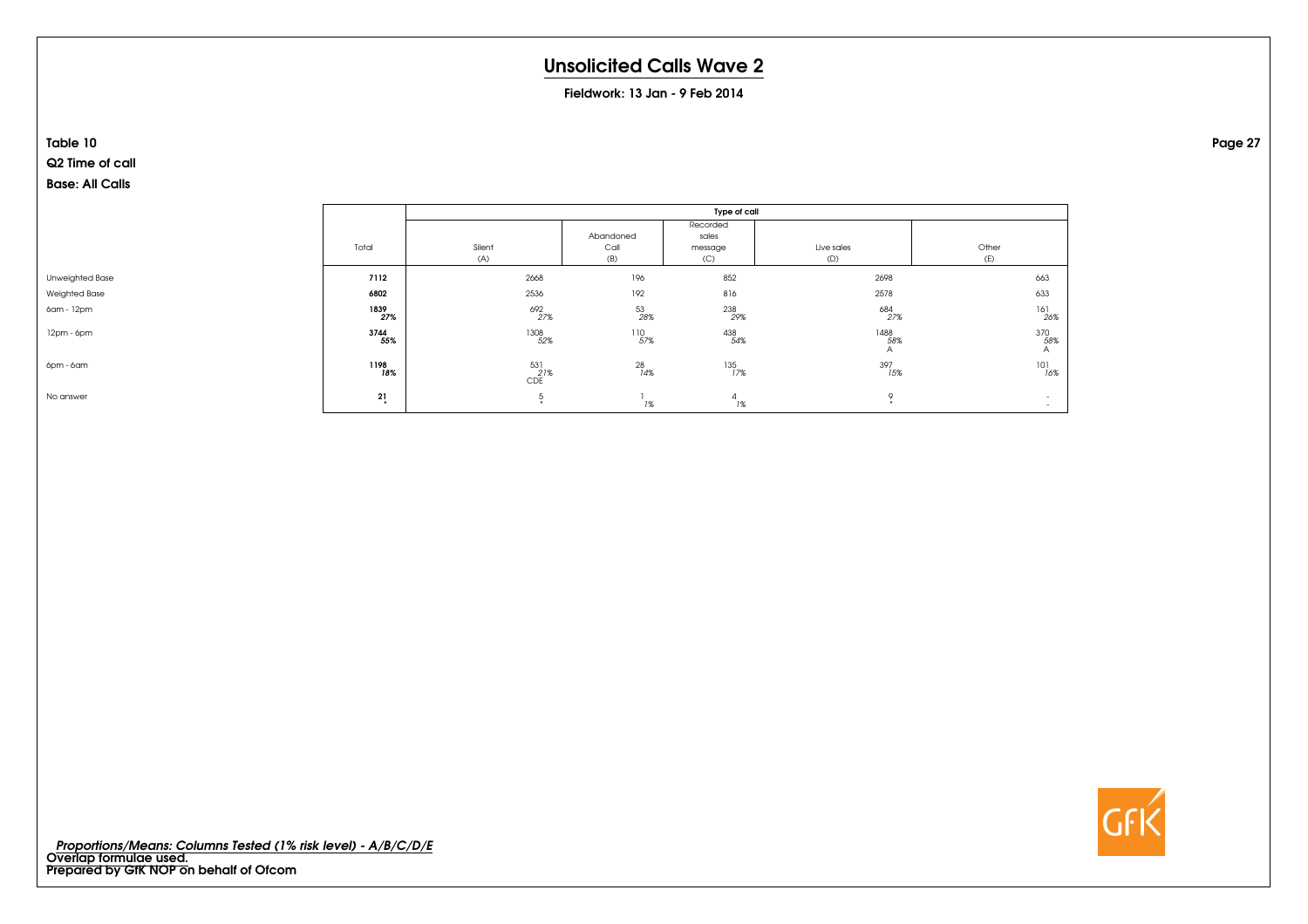Fieldwork: 13 Jan - 9 Feb 2014

Table 11

Q2 Time of call

### Base: All respondents

|                      |               |                | Age               |                       |                          |                                                         |                                   |                   | <b>Grouped Age</b>     |                               | Gender          |                           |                 |                           | <b>Working status</b> |                   |                                                      |                   | Grouped working<br>status |                                                  |  |
|----------------------|---------------|----------------|-------------------|-----------------------|--------------------------|---------------------------------------------------------|-----------------------------------|-------------------|------------------------|-------------------------------|-----------------|---------------------------|-----------------|---------------------------|-----------------------|-------------------|------------------------------------------------------|-------------------|---------------------------|--------------------------------------------------|--|
|                      | Total         | 16-24          | 25-34             | 35-44                 | 45-54                    | 55-64                                                   | $65+$                             | 16-34             | 35-54                  | $55+$                         | Male            | Female                    | Full<br>time    | Part<br>time              | Homemaker             | Student           | Temp<br>not<br>working                               | Retired           | Working                   | Not<br>working                                   |  |
|                      |               | (a)            | (b)               | (c)                   | (d)                      | (e)                                                     | (f)                               | (h)               | (i)                    | $\circ$                       | (k)             | (1)                       | (m)             | (n)                       | (0)                   | (p)               | $\left( q\right)$                                    | (r)               | (s)                       | (t)                                              |  |
| Unweighted Base      | 926           | 67             | 161               | 201                   | 164                      | 151                                                     | 182                               | 228               | 365                    | 333                           | 454             | 472                       | 372             | 148                       | 96                    | 46                | 54                                                   | 210               | 520                       | 406                                              |  |
| <b>Weighted Base</b> | 926           | $106*$         | 147               | 189                   | 144                      | 153                                                     | 186                               | 253               | 334                    | 339                           | 440             | 486                       | 379             | 159                       | 90*                   | 48*               | $39*$                                                | 210               | 539                       | 387                                              |  |
| 6am - 12pm           | 560<br>60%    | 46<br>43%      | 69<br>47%         | <sup>100</sup> 53%    | 89<br>62%<br>abh         | $\begin{array}{c} 115 \\ 76\% \end{array}$<br>abcd      | 141<br>76%<br>abcd<br>hi          | 115<br>45%        | 189<br>57%             | 257<br>76%<br>abcd<br>hi      | $^{268}_{61\%}$ | 292<br>60%                | $^{195}_{51\%}$ | $\frac{94}{59\%}$         | $^{65}_{72\%}$<br>ms  | $^{28}_{57\%}$    | $^{24}_{62\%}$                                       | 155<br>74%<br>mns | 288<br>54%                | 272<br>70%<br>ms                                 |  |
| 12pm - 6pm           | 714<br>77%    | $^{77}_{73\%}$ | $^{89}_{61\%}$    | $^{138}_{73\%}$<br>b. | $\frac{115}{80\%}$<br>bh | $\begin{array}{c} 124 \\ 81\% \\ \text{bh} \end{array}$ | $\frac{171}{92\%}$<br>abcd<br>ehi | 167<br>66%<br>b.  | $\frac{252}{76\%}$ bh  | $^{295}_{87\%}$<br>abce<br>hi | 332<br>75%      | 382<br>79%                | 252<br>66%      | $\frac{134}{84\%}$<br>mps | 79<br>87%<br>mps      | $\frac{31}{65\%}$ | $\frac{33}{84\%}$                                    | 186<br>88%<br>mps | 386<br>72%<br>m           | 328<br>85%<br>mps                                |  |
| 6pm - 6am            | 464<br>50%    | 36<br>34%      | $\frac{56}{38\%}$ | 94<br>50%<br>h        | 78<br>54%<br>abh         | $\frac{94}{62\%}$ abh                                   | 106<br>57%<br>abh                 | $\frac{92}{36\%}$ | $^{172}_{51\%}$<br>abh | 201<br>59%<br>abh             | 234<br>53%      | $\frac{231}{47\%}$        | 172<br>45%      | $^{81}_{51\%}$            | $\frac{53}{59\%}$     | 19<br>39%         | $^{21}_{54\%}$                                       | 119<br>57%<br>m.  | 253<br>47%                | $\begin{array}{c} 212 \\ 55\% \\ mp \end{array}$ |  |
| No answer            | $\circ$<br>1% |                |                   | $\sim$                | 1%                       | $\overline{\phantom{a}}$<br>. .                         | 8<br>4%<br>bchi                   |                   |                        | 8<br>2%                       | 2%              | $\overline{2}$<br>$\cdot$ |                 | $\overline{\phantom{a}}$  | 1%                    |                   | $\overline{\phantom{a}}$<br>$\overline{\phantom{a}}$ | 4%<br>ms          |                           | $\circ$<br>$2\%$<br>ms                           |  |



la a comparativa de la construction de la comparativa de la construction de la comparativa de la comparativa d<br>Page 28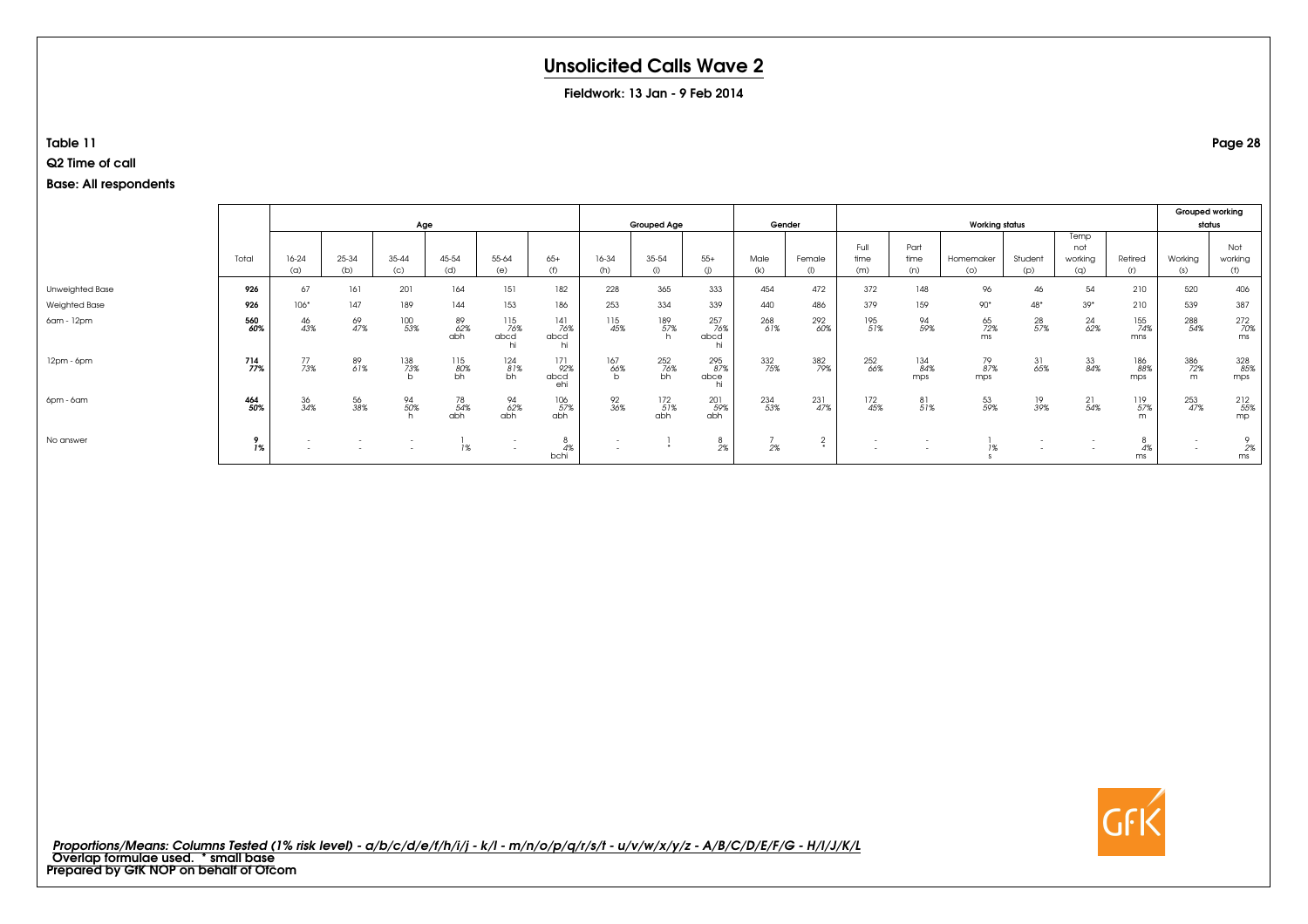Fieldwork: 13 Jan - 9 Feb 2014

Table 11

Q2 Time of call

#### Base: All respondents

|                      |            | $\sf{SEG}$                                    |                                            |            |                      | <b>Grouped SEG</b>    |                          |                                            |                 |                                            | Region       |                         |                                   |                                            |  |  |
|----------------------|------------|-----------------------------------------------|--------------------------------------------|------------|----------------------|-----------------------|--------------------------|--------------------------------------------|-----------------|--------------------------------------------|--------------|-------------------------|-----------------------------------|--------------------------------------------|--|--|
|                      | Total      | C1<br>AB<br>(u)<br>(v)                        |                                            | C2<br>(w)  | DE<br>(x)            |                       | C <sub>2</sub> DE<br>(z) | Scotland<br>/NI/<br>Wales<br>(A)           | North<br>(B)    | Mid<br>(C)                                 | South<br>(D) | Total<br>England<br>(E) | England<br>excl.<br>London<br>(F) | London<br>(G)                              |  |  |
| Unweighted Base      | 926        | 272                                           | 283                                        | 172        | 199                  | 555                   | 371                      | 150                                        | 210             | 244                                        | 322          | 776                     | 675                               | 101                                        |  |  |
| <b>Weighted Base</b> | 926        | 262                                           | 281                                        | 174        | 209                  | 543                   | 383                      | 150                                        | 199             | 235                                        | 342          | 776                     | 664                               | 112                                        |  |  |
| 6am - 12pm           | 560<br>60% | $\frac{158}{61\%}$                            | <sup>162</sup><br>58%                      | 110<br>63% | 129<br>62%           | 321<br>59%            | 239<br>62%               | $\begin{array}{c} 100 \\ 67\% \end{array}$ | 111<br>56%      | $\begin{array}{c} 147 \\ 62\% \end{array}$ | 203<br>59%   | 460<br>59%              | 395<br>60%                        | 64<br>58%                                  |  |  |
| 12pm - 6pm           | 714<br>77% | 203<br>77%                                    | 203<br>72%                                 | 135<br>78% | 173<br>83%<br>$\vee$ | 406<br>75%            | $\frac{308}{80\%}$       | $^{120}_{80\%}$                            | 151<br>76%      | 183<br>78%                                 | 261<br>76%   | 594<br>77%              | 519<br>78%                        | 75<br>67%                                  |  |  |
| ópm - 6am            | 464<br>50% | $\begin{array}{c}\n134 \\ 51\% \n\end{array}$ | $\begin{array}{c} 127 \\ 45\% \end{array}$ | 97<br>56%  | $\frac{106}{51\%}$   | 261<br>48%            | 203<br>53%               | $^{77}_{51\%}$                             | $^{102}_{51\%}$ | 129<br>55%                                 | 157<br>46%   | 387<br>50%              | $\frac{341}{51\%}$                | $\frac{46}{41\%}$                          |  |  |
| No answer            | 1%         |                                               | $\overline{2}$<br>1%                       | 3<br>2%    | $\frac{4}{2\%}$      | $\sim$<br>∠<br>$\sim$ | $\overline{ }$<br>$2\%$  | 4%<br><b>CDEF</b>                          | 3<br>2%         | $\sim$<br>$\sim$                           |              |                         | 1%                                | <b>Service</b><br><b>Contract Contract</b> |  |  |

Proportions/Means: Columns Tested (1% risk level) - a/b/c/d/e/f/h/i/j - k/l - m/n/o/p/q/r/s/t - u/v/w/x/y/z - A/B/C/D/E/F/G - H/l/J/K/L<br>Overlap formulae used. \* small base<br>Prepared by GfK NOP on behalf of Ofcom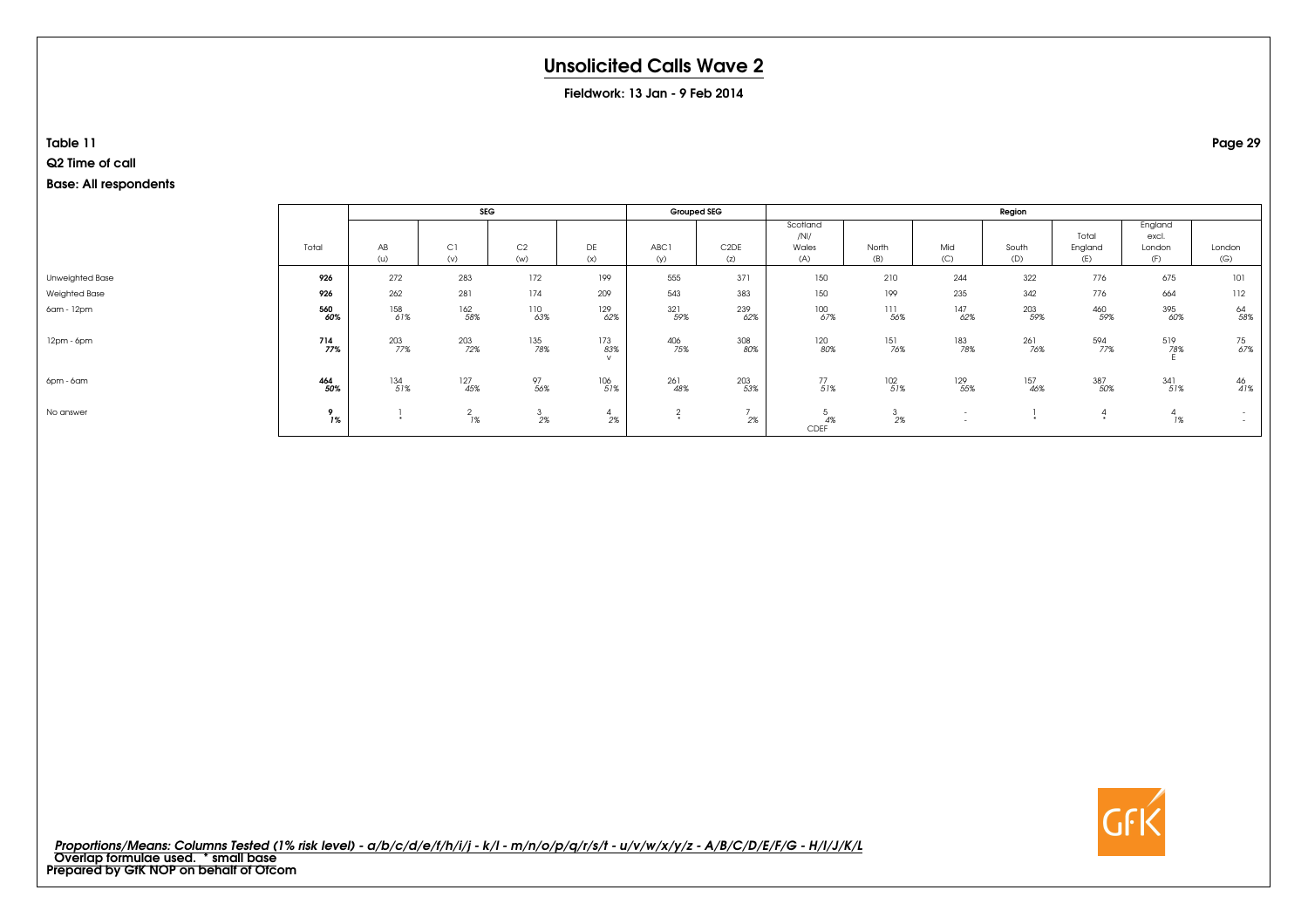Fieldwork: 13 Jan - 9 Feb 2014

Table 12

Unweighted Base

Weighted Base

6am - 12pm 560

12pm - 6pm

6pm - 6am 464

No answer

Q2 Time of call

### Base: All respondents

|                 |                 |                           | Type of call                 |               |                 |
|-----------------|-----------------|---------------------------|------------------------------|---------------|-----------------|
| Total           | Silent          | Abandoned<br>Call         | Recorded<br>sales<br>message | Live sales    | Other           |
|                 | (A)             | (B)                       | (C)                          | (D)           | (E)             |
| 926             | 581             | 126                       | 357                          | 641           | 274             |
| 926             | 564             | 125                       | 346                          | 624           | 260             |
| 560<br>60%      | 454<br>81%<br>D | $\frac{114}{91\%}$<br>ACD | 284<br>82%<br>D              | 473<br>76%    | 216<br>83%<br>D |
| 714<br>77%      | 536<br>95%      | 118<br>94%                | 330<br>95%                   | 595<br>95%    | 250<br>96%      |
| 464<br>50%      | 383<br>68%<br>D | 89<br>71%                 | 243<br>70%<br>D              | 394<br>63%    | 180<br>69%      |
| $\frac{9}{1\%}$ | $^9_{2\%}$      | 2<br>1%                   | 2%                           | $\circ$<br>1% | 3/26            |

en and the state of the state of the state of the state of the state of the state of the state of the state of the state of the state of the state of the state of the state of the state of the state of the state of the sta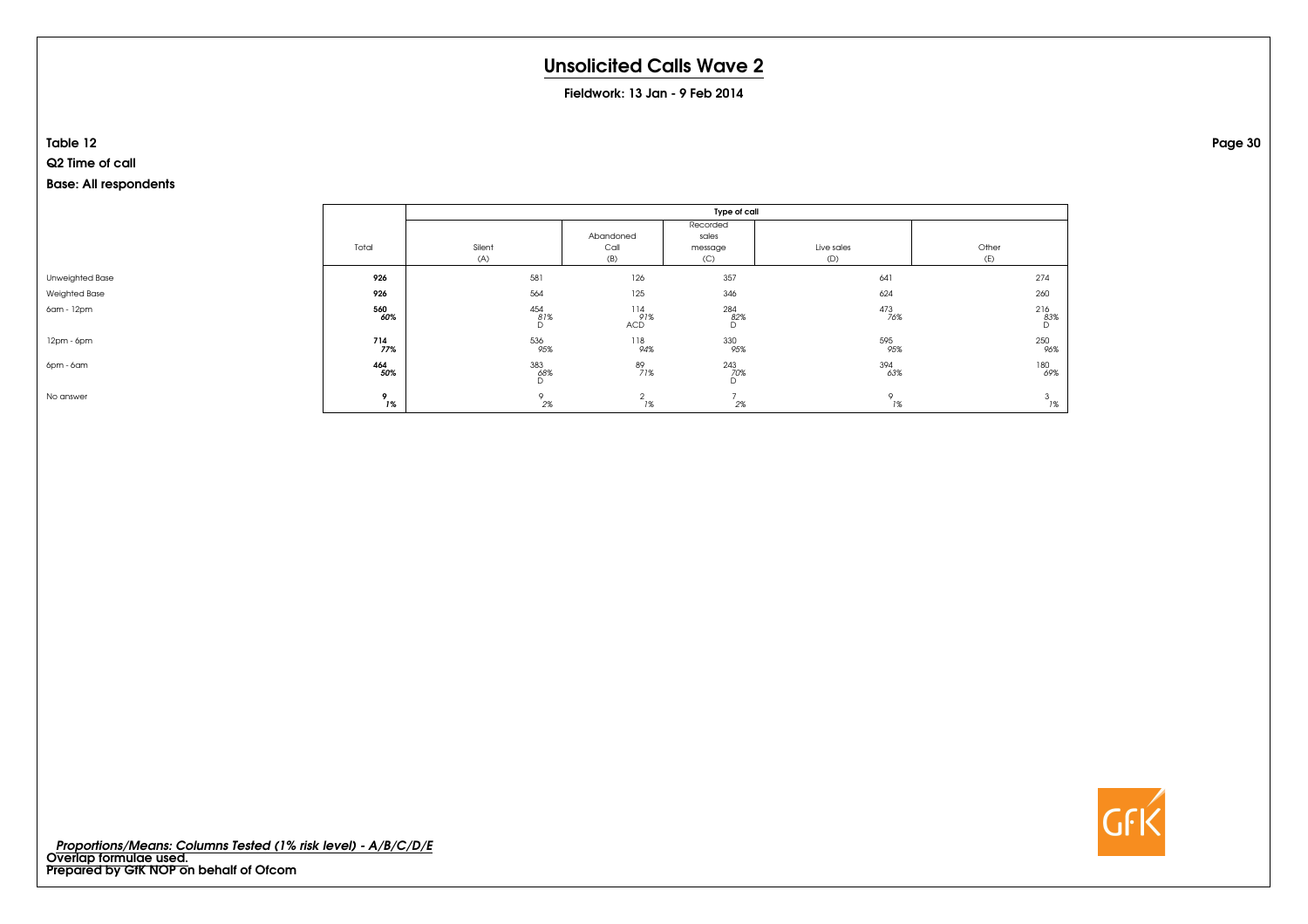Fieldwork: 13 Jan - 9 Feb 2014

#### Table 13en and the set of the set of the set of the set of the set of the set of the set of the set of the set of the set of the set of the set of the set of the set of the set of the set of the set of the set of the set of the se Q3a-e Type of call

Base: All Calls

|                                                                                      |                                            | Age                        |                            |                        |                         |                    |                           |                    | Grouped Age             |                           | Gender       |              | <b>Working status</b> |                         |                   |                   |                                    |                    | Grouped working<br>status |                                                   |
|--------------------------------------------------------------------------------------|--------------------------------------------|----------------------------|----------------------------|------------------------|-------------------------|--------------------|---------------------------|--------------------|-------------------------|---------------------------|--------------|--------------|-----------------------|-------------------------|-------------------|-------------------|------------------------------------|--------------------|---------------------------|---------------------------------------------------|
|                                                                                      | Total                                      | 16-24<br>(a)               | 25-34<br>(b)               | 35-44<br>(c)           | 45-54<br>(d)            | 55-64<br>(e)       | $65+$<br>(f)              | 16-34<br>(h)       | 35-54<br>(i)            | $55+$<br>(i)              | Male<br>(k)  | Female<br>(  | Full<br>time<br>(m)   | Part<br>time<br>(n)     | Homemaker<br>(0)  | Student<br>(p)    | Temp<br>not<br>working<br>$\alpha$ | Retired<br>(r)     | Working<br>(s)            | Not<br>working<br>(t)                             |
| <b>Unweighted Base</b>                                                               | 7112                                       | 326                        | 666                        | 1231                   | 1355                    | 1575               | 1959                      | 992                | 2586                    | 3534                      | 3573         | 3539         | 2256                  | 1127                    | 862               | 274               | 412                                | 2181               | 3383                      | 3729                                              |
| <b>Weighted Base</b>                                                                 | 6802                                       | 487                        | 591                        | 1141                   | 1154                    | 1496               | 1933                      | 1078               | 2295                    | 3429                      | 3393         | 3409         | 2216                  | 1154                    | 788               | 286               | 268                                | 2089               | 3370                      | 3432                                              |
| Live marketing or sales call                                                         | 2578<br>38%                                | 136<br>28%                 | 221<br>37%<br>αh           | 412<br>36%<br>$\alpha$ | 451<br>39%<br>αh        | 598<br>40%<br>ah   | 760<br>39%<br>ah          | 357<br>33%         | 863<br>38%<br>$\alpha$  | $\frac{1358}{40\%}$<br>ah | 1325<br>39%  | 1254<br>37%  | 783<br>35%            | 479<br>41%<br>mpgs      | 321<br>41%<br>mpg | 85<br>30%         | 77<br>29%                          | 834<br>40%<br>mpa  | 1262<br>37%<br>mq         | $\begin{array}{c} 1316 \\ 38\% \end{array}$<br>pq |
| Recorded marketing message/<br>sales message trying to<br>promote a product/ service | $\begin{array}{c} 816 \\ 12\% \end{array}$ | 64<br>73%                  | $\frac{114}{19\%}$<br>cdef | 141<br>12%             | $\frac{116}{10\%}$      | $\frac{151}{10\%}$ | $^{232}_{12\%}$           | 177<br>16%<br>cdef | $^{257}_{11\%}$         | $\frac{382}{11\%}$        | 430<br>13%   | 386<br>11%   | 287<br>13%<br>ns      | 106<br>-9%              | 91<br>12%         | 47<br>16%<br>n.   | 30<br>71%                          | $^{255}_{12\%}$    | $\frac{393}{12\%}$<br>n   | $^{423}_{12\%}$<br>$\mathsf{n}$                   |
| Recorded message saying a<br>company has tried to contact<br>you                     | 192<br>3%                                  | 28<br>6%<br>cefi           | 39<br>7%<br>cdefi          | 31<br>3%               | 37<br>3%                | $\frac{36}{2\%}$   | $^{21}_{1\%}$             | 67<br>6%<br>cdefi  | $^{68}_{3\%}$           | $\frac{57}{2\%}$          | 99<br>3%     | 93<br>3%     | 86<br>4%              | 30 <sup>°</sup><br>3%   | 24<br>3%          | 19<br>7%<br>norst | -8<br>3%                           | 25<br>1%           | 116<br>3%                 | $^{76}_{2\%}$<br>$\mathbf{r}$                     |
| Silent                                                                               | 2536<br>37%                                | 233<br>48%<br>bcde<br>fhij | 191<br>32%                 | 453<br>40%<br>bfj      | $\frac{451}{39%}$<br>bf | 581<br>39%<br>bfj  | 626<br>32%                | 425<br>39%<br>bf   | 904<br>39%<br>bfj       | 1207<br>$-35%$            | 1230<br>36%  | 1306<br>38%  | 899<br>41%            | 454<br>39%<br><b>rt</b> | 279<br>35%        | 118<br>41%        | 103<br>38%                         | 683<br>33%         | 1353<br>40%               | $\begin{array}{r} 1183 \\ 34\% \end{array}$       |
| Other e.g. market research<br>call (please write down)                               | 633<br>9%                                  | 27<br>5%                   | 26<br>4%                   | 104<br>9%<br>bh        | $\frac{96}{8\%}$<br>bh  | 129<br>9%<br>bh    | 250<br>13%<br>abcde<br>hi | $\frac{53}{5\%}$   | $\frac{201}{9\%}$<br>bh | 379<br>11%<br>abdeh       | 296<br>9%    | 336<br>10%   | 153<br>7%             | 86<br>7%                | 72<br>9%          | 17<br>6%          | 50<br>19%<br>mnop<br>rst           | 255<br>12%<br>mnps | 238<br>7%                 | 394<br>11%<br>mnps                                |
| No answer                                                                            | 47<br>1%                                   |                            |                            |                        | $\overline{2}$          |                    | 44<br>2%<br>abcde<br>hii  |                    |                         | 45<br>1%<br>bcdeh         | 13           | 34<br>1%     |                       |                         | $\sim$            |                   |                                    | 37<br>2%<br>mnost  |                           | 39<br>1%<br>mnos                                  |
| NET Any call type                                                                    | 6802<br>100%                               | 487<br>100%                | 591<br>100%                | 1141<br>100%           | 1154<br>100%            | 1496<br>100%       | 1933<br>100%              | 1078<br>100%       | 2295<br>700%            | 3429<br>100%              | 3393<br>100% | 3409<br>100% | 2216<br>100%          | 1154<br>100%            | 788<br>100%       | 286<br>100%       | 268<br>100%                        | 2089<br>100%       | 3370<br>100%              | 3432<br>100%                                      |

Proportions/Means: Columns Tested (1% risk level) - a/b/c/d/e/f/h/i/j - k/l - m/n/o/p/q/r/s/t - u/v/w/x/y/z - A/B/C/D/E/F/G - H/I/J/K/L

Overlap formulae used. Prepared by GfK NOP on behalf of Ofcom

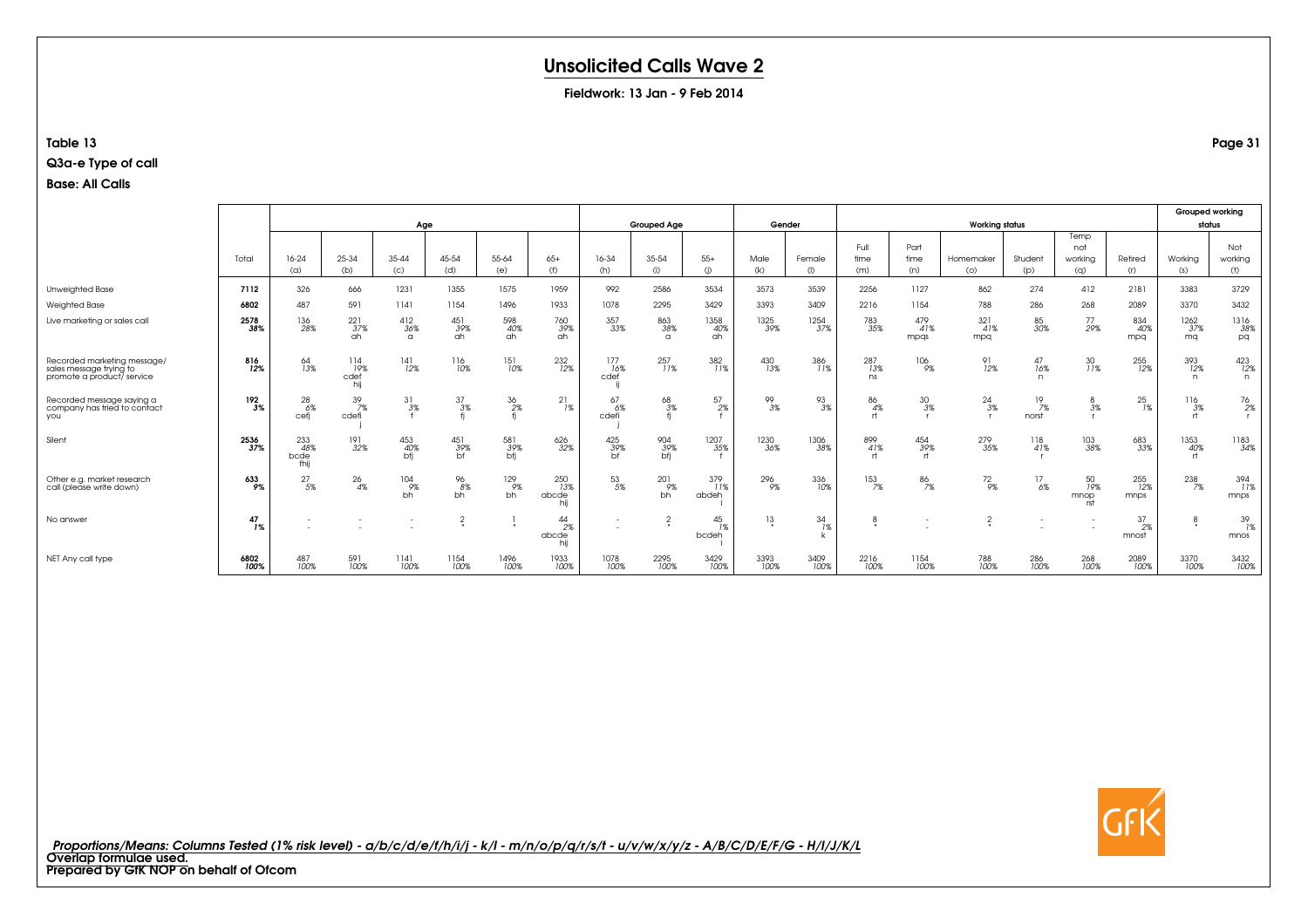Fieldwork: 13 Jan - 9 Feb 2014

#### Table 13en and the state of the state of the state of the state of the state of the state of the state of the state of the state of the state of the state of the state of the state of the state of the state of the state of the sta Q3a-e Type of call

#### Base: All Calls

|                                                                                     |                     |                            | <b>SEG</b><br>C2<br>AB<br>C1               |                                               |                           | <b>Grouped SEG</b>                        |                          |                                            |                                                   |                                            | Region                   |                          |                                                            |                                                           |
|-------------------------------------------------------------------------------------|---------------------|----------------------------|--------------------------------------------|-----------------------------------------------|---------------------------|-------------------------------------------|--------------------------|--------------------------------------------|---------------------------------------------------|--------------------------------------------|--------------------------|--------------------------|------------------------------------------------------------|-----------------------------------------------------------|
|                                                                                     | Total               | (u)                        | (v)                                        | (w)                                           | DE<br>(x)                 | ABC <sup>®</sup><br>(y)                   | C <sub>2</sub> DE<br>(z) | Scotland<br>/NI/<br>Wales<br>(A)           | North<br>(B)                                      | Mid<br>(C)                                 | South<br>(D)             | Total<br>England<br>(E)  | England<br>excl.<br>London<br>(F)                          | London<br>$\left( G\right)$                               |
| <b>Unweighted Base</b>                                                              | 7112                | 2063                       | 2073                                       | 1370                                          | 1606                      | 4136                                      | 2976                     | 1205                                       | 1440                                              | 2086                                       | 2381                     | 5907                     | 5173                                                       | 734                                                       |
| <b>Weighted Base</b>                                                                | 6802                | 1918                       | 1902                                       | 1377                                          | 1605                      | 3820                                      | 2982                     | 1225                                       | 1340                                              | 1865                                       | 2372                     | 5577                     | 4835                                                       | 743                                                       |
| Live marketing or sales call                                                        | 2578<br>38%         | $^{722}_{\phantom{2}38\%}$ | 710<br>37%                                 | 545<br>40%                                    | 600<br>37%                | 1432<br>37%                               | 1146<br>38%              | 494<br>40%                                 | 481<br>36%                                        | 715<br>38%                                 | 888<br>37%               | 2084<br>37%              | 1774<br>37%                                                | $\frac{310}{42\%}$<br>D                                   |
| Recorded marketing message/<br>sales message trying to<br>promote a product/service | 816<br>72%          | 264<br>14%<br>VV           | $\begin{array}{c} 195 \\ 10\% \end{array}$ | $\begin{array}{c}\n162 \\ 12\% \n\end{array}$ | 195<br><i>12%</i>         | 459<br>12%                                | 357<br>12%               | $\begin{array}{c} 152 \\ 12\% \end{array}$ | $^{201}_{15\%}$<br>CEF                            | 180<br><i>10%</i>                          | 284<br>12%               | 664<br>12%<br>CF         | $\begin{array}{c} 546 \\ l1\% \end{array}$<br>$\mathsf{C}$ | $\begin{array}{c} 118 \\ 16\% \\ \text{CDEF} \end{array}$ |
| Recorded message saying a<br>company has tried to contact<br>you                    | $\frac{192}{3\%}$   | 47<br>2%                   | $^{63}_{3\%}$                              | $^{41}_{3\%}$                                 | 41<br>3%                  | $\begin{array}{c} 110 \\ 3\% \end{array}$ | 82<br>3%                 | $^{24}_{2\%}$                              | $^{40}_{3\%}$                                     | $^{51}_{3\%}$                              | 77<br>3%                 | $\frac{168}{3%}$         | 129<br>3%                                                  | $40$ $5\%$<br>ABCDEF                                      |
| Silent                                                                              | 2536<br>37%         | 655<br>34%                 | 783<br>41%<br>uxyz                         | $^{530}_{\phantom{1}38\%}$                    | 568<br>35%                | 1438<br>38%<br>$\mathbf{U}$               | 1098<br>37%              | 444<br>36%<br>G                            | $\frac{498}{37\%}$                                | 765<br>41%<br><b>DEG</b>                   | 829<br>35%<br>G          | 2092<br>38%<br><b>DG</b> | 1883<br>_39%<br>DEG                                        | 209<br>28%                                                |
| Other e.g. market research<br>call (please write down)                              | $633$ $9\%$         | 220<br>11%<br><b>VWVZ</b>  | $^{148}_{-8\%}$                            | $\frac{95}{7\%}$                              | $\frac{170}{11\%}$<br>VWZ | $\frac{368}{10\%}$<br><b>VW</b>           | 265<br>9%<br>W           | 97<br>8%                                   | $\begin{array}{c} 91 \\ 7\% \end{array}$          | $\begin{array}{c} 154 \\ -8\% \end{array}$ | 290<br>12%<br>ABCE<br>FG | 535<br>10%               | $^{470}_{10\%}$<br>BC                                      | 66<br>9%                                                  |
| No answer                                                                           | 47<br>1%            | $\circ$                    | 4<br>$\bullet$                             | $\bullet$                                     | $\frac{30}{2\%}$<br>uvwyz | 13                                        | 34<br>1%<br><b>VWY</b>   | 14<br>1%<br>CDG                            | $\begin{array}{c} 30 \\ 2\% \end{array}$<br>CDEFG |                                            | 3                        | 33<br>1%<br>CD           | 33<br>1%<br>CD                                             | $\sim$<br>$\sim$ 10 $\pm$                                 |
| NET Any call type                                                                   | 6802<br><i>100%</i> | 1918<br><i>100%</i>        | 1902<br>700%                               | 1377<br>100%                                  | 1605<br>700%              | 3820<br><i>100%</i>                       | 2982<br>100%             | 1225<br>700%                               | 1340<br>700%                                      | 1865<br>700%                               | 2372<br>100%             | 5577<br>100%             | 4835<br><i>100%</i>                                        | 743<br>100%                                               |



Proportions/Means: Columns Tested (1% risk level) - a/b/c/d/e/f/h/i/j - k/l - m/n/o/p/q/r/s/t - u/v/w/x/y/z - A/B/C/D/E/F/G - H/I/J/K/L

Overlap formulae used. Prepared by GfK NOP on behalf of Ofcom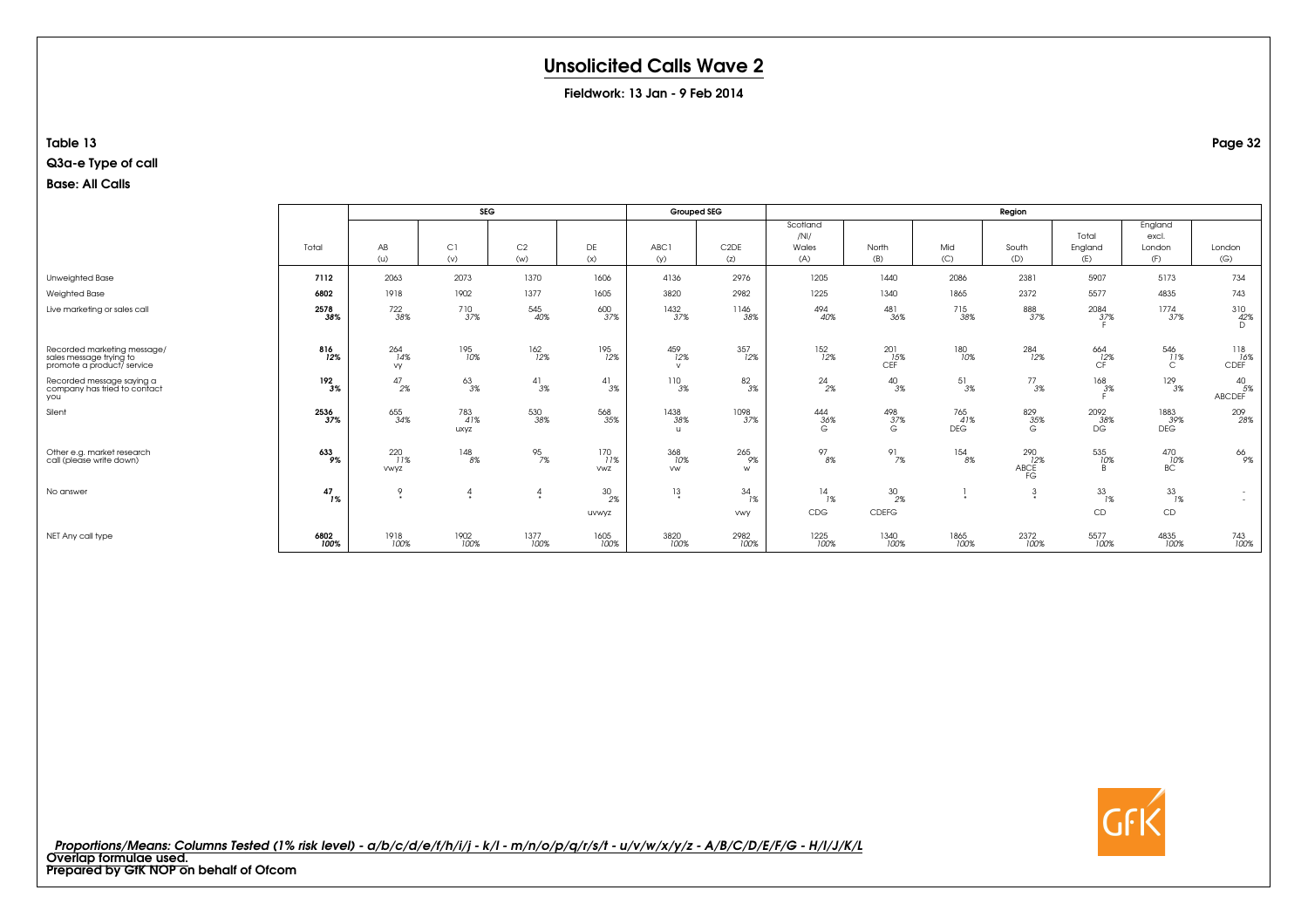Fieldwork: 13 Jan - 9 Feb 2014

### Table 14Q3a-e Type of call

Base: All Calls

|                                                                                                                 |                   |                                                      |                                    | Type of call                        |                      |                                                      |
|-----------------------------------------------------------------------------------------------------------------|-------------------|------------------------------------------------------|------------------------------------|-------------------------------------|----------------------|------------------------------------------------------|
|                                                                                                                 | Total             | Silent<br>(A)                                        | Abandoned<br>Call<br>(B)           | Recorded<br>sales<br>message<br>(C) | Live sales<br>(D)    | Other<br>(E)                                         |
| Unweighted Base                                                                                                 | 7112              | 2668                                                 | 196                                | 852                                 | 2698                 | 663                                                  |
| Weighted Base                                                                                                   | 6802              | 2536                                                 | 192                                | 816                                 | 2578                 | 633                                                  |
| Live marketing or sales call                                                                                    | 2578<br>38%       | $\overline{\phantom{a}}$<br>$\overline{\phantom{a}}$ | $\sim$<br>$\sim$                   | $\sim$<br>$\sim$                    | 2578<br>100%<br>ABCE | $\overline{\phantom{a}}$                             |
| Recorded marketing message/<br>sales message trying to<br>sales message trying to<br>promote a product/ service | 816<br><i>12%</i> |                                                      | $\overline{\phantom{a}}$           | 816<br>100%<br>ABDE                 | $\sim$<br>$\sim$     | $\sim$<br>$\sim$                                     |
| Recorded message saying a<br>company has tried to contact<br>you                                                | 192<br>3%         |                                                      | 192<br><i>100%</i><br>ACDE         |                                     |                      | $\overline{\phantom{a}}$<br>$\overline{\phantom{a}}$ |
| Silent                                                                                                          | 2536<br>37%       | 2536<br>100%<br><b>BCDE</b>                          | $\sim$<br>$\sim$                   |                                     |                      | $\sim$<br>$\sim$                                     |
| Other e.g. market research<br>call (please write down)                                                          | $633$ 9%          | $\overline{\phantom{a}}$<br>$\sim$                   | $\overline{\phantom{a}}$<br>$\sim$ | $\sim$                              | $\sim$<br>$\sim$     | 633<br>100%<br>ABCD                                  |
| No answer                                                                                                       | 47<br>1%          | $\overline{\phantom{a}}$                             | $\sim$<br>$\sim$                   | $\overline{\phantom{a}}$            | ۰.                   | $\overline{\phantom{a}}$                             |
| NET Any call type                                                                                               | 6802<br>700%      | 2536<br>700%                                         | 192<br><i>100%</i>                 | 816<br>700%                         | 2578<br>100%         | $\frac{633}{100\%}$                                  |

4 All the state of the state of the state of the state of the state of the state of the state of the state of the state of the state of the state of the state of the state of the state of the state of the state of the stat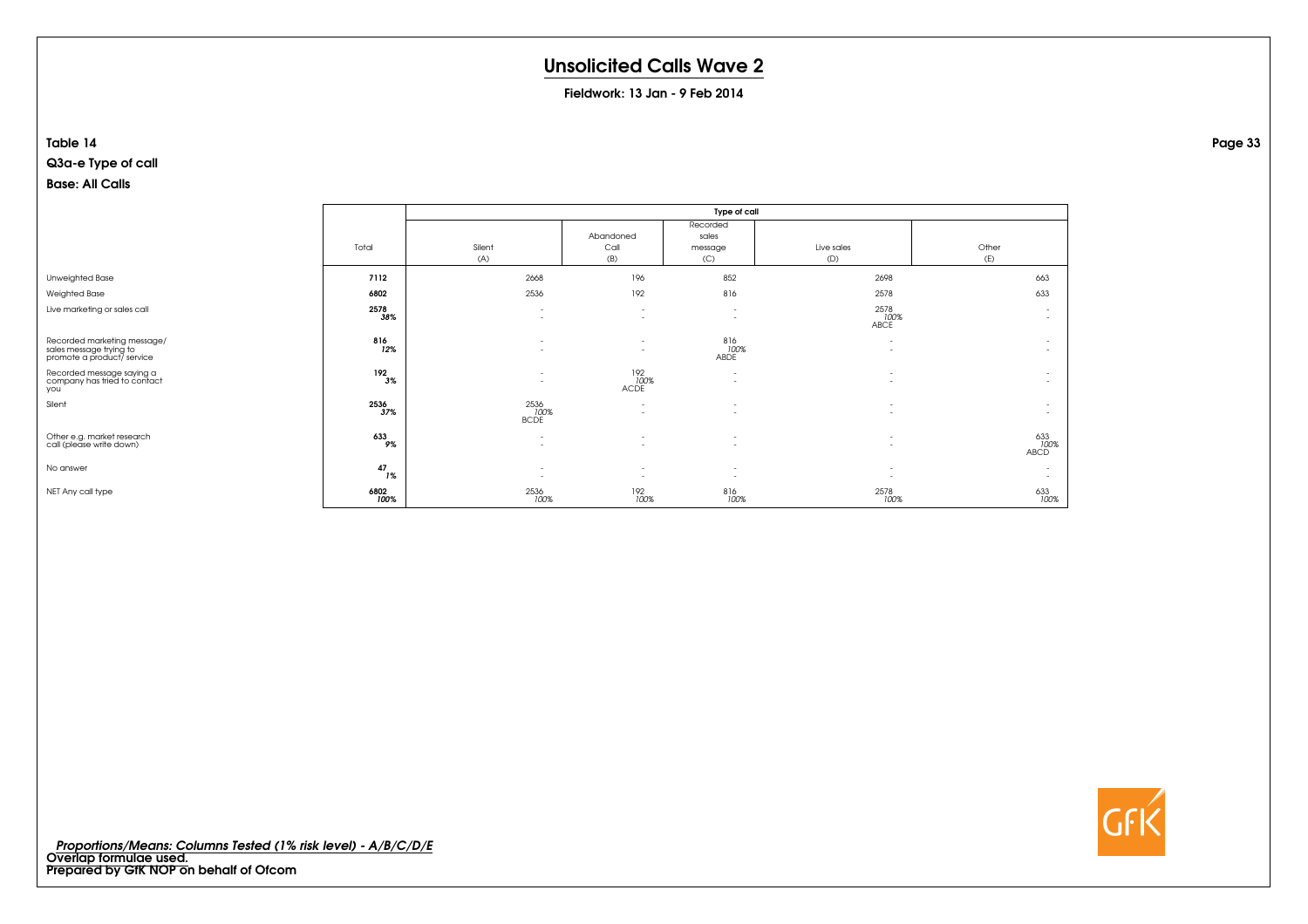Fieldwork: 13 Jan - 9 Feb 2014

#### Table 15

### Q3a-e Type of call

#### Base: All respondents

|                                                                                      |            |                   |              |                            |                    |                          |                            |                          |                                |                         |                          |                               |             |                            |                           |                   |                   |                    | Grouped working    |                           |
|--------------------------------------------------------------------------------------|------------|-------------------|--------------|----------------------------|--------------------|--------------------------|----------------------------|--------------------------|--------------------------------|-------------------------|--------------------------|-------------------------------|-------------|----------------------------|---------------------------|-------------------|-------------------|--------------------|--------------------|---------------------------|
|                                                                                      |            |                   |              | Age                        |                    |                          |                            |                          | Grouped Age                    |                         | Gender                   |                               |             |                            | <b>Working status</b>     |                   |                   |                    | status             |                           |
|                                                                                      |            |                   |              |                            |                    |                          |                            |                          |                                |                         |                          |                               | Full        | Part                       |                           |                   | Temp<br>not       |                    |                    | Not                       |
|                                                                                      | Total      | 16-24<br>(a)      | 25-34<br>(b) | 35-44<br>(c)               | 45-54<br>(d)       | 55-64<br>(e)             | $65+$<br>(f)               | 16-34<br>(h)             | 35-54<br>(i)                   | $55+$<br>(j)            | Male<br>(k)              | Female<br>(1)                 | time<br>(m) | time<br>(n)                | Homemaker<br>(0)          | Student<br>(p)    | working<br>(q)    | Retired<br>(r)     | Working<br>(s)     | working<br>(t)            |
| Unweighted Base                                                                      | 926        | 67                | 161          | 201                        | 164                | 151                      | 182                        | 228                      | 365                            | 333                     | 454                      | 472                           | 372         | 148                        | 96                        | 46                | 54                | 210                | 520                | 406                       |
| <b>Weighted Base</b>                                                                 | 926        | 106*              | 147          | 189                        | 144                | 153                      | 186                        | 253                      | 334                            | 339                     | 440                      | 486                           | 379         | 159                        | 90*                       | 48*               | $39*$             | 210                | 539                | 387                       |
| Live marketing or sales call                                                         | 624<br>67% | 53<br>50%         | 76<br>51%    | $\frac{117}{62\%}$         | 109<br>76%<br>abch | 116<br>76%<br>abch       | <sup>154</sup> 82%<br>abch | 129<br>51%               | 226<br>68%<br>abh              | 269<br>79%<br>abch      | 297<br>68%               | 327<br>67%                    | 217<br>57%  | $\frac{125}{78\%}$<br>mpgs | 68<br>76%<br>mp           | 22<br>46%         | $^{22}_{57\%}$    | 170<br>81%<br>mpgs | 342<br>64%<br>m    | $^{282}_{73\%}$<br>mps    |
| Recorded marketing message/<br>sales message trying to<br>promote a product/ service | 346<br>37% | $\frac{32}{30\%}$ | 58<br>39%    | 63<br>33%                  | 46<br>32%          | 66<br>43%                | 81<br>44%                  | 90<br>36%                | 109<br>33%                     | 147<br>43%              | 174<br>40%               | 172<br>35%                    | 129<br>34%  | 53<br>33%                  | 39<br>44%                 | 19<br>39%         | $\frac{16}{40\%}$ | 91<br>43%          | 182<br>34%         | $\frac{164}{42\%}$        |
| Recorded message saying a<br>company has tried to contact<br>you                     | 125<br>14% | 20<br>19%         | 21<br>15%    | 25<br>13%                  | 20<br>14%          | 26<br>17%                | 13<br>7%                   | 42<br>16%                | 45<br>13%                      | 39<br>11%               | 63<br>14%                | 63<br>13%                     | 51<br>13%   | 25<br>16%                  | 18<br>20%                 | 9<br>18%          | 19%               | 16<br>7%           | 76<br>14%          | $^{49}_{13\%}$            |
| Silent                                                                               | 564<br>61% | $\frac{55}{52\%}$ | 59<br>40%    | 109<br>57%<br>$\mathsf{b}$ | 96<br>66%<br>bh    | $\frac{109}{71\%}$<br>bh | 136<br>73%<br>abch         | 115<br>45%               | $^{205}_{61\%}$<br>bh          | $^{245}_{72\%}$<br>abch | 274<br>62%               | 290<br>60%                    | 210<br>55%  | 94<br>59%                  | 69<br>77%<br>mnps         | $^{22}_{45\%}$    | $^{24}_{62\%}$    | 145<br>69%<br>mps  | $\frac{304}{57\%}$ | 260<br>67%<br>mps         |
| Other e.g. market research<br>call (please write down)                               | 260<br>28% | 14<br>13%         | 19<br>13%    | 47<br>25%<br>bh            | 44<br>30%<br>abh   | 51<br>33%<br>abh         | 85<br>45%<br>abcd<br>hi    | 33<br>13%                | $\frac{91}{27\%}$<br>bh        | 136<br>40%<br>abch      | 128<br>29%               | <sup>132</sup> <sub>27%</sub> | 80<br>21%   | $\frac{36}{23\%}$          | 33<br>37%<br>ms           | 10<br>20%         | $\frac{13}{34\%}$ | 87<br>42%<br>mns   | $\frac{116}{22\%}$ | $\frac{144}{37\%}$<br>mns |
| No answer                                                                            | 19<br>2%   |                   |              | $\sim$                     | 1%                 | 1%                       | $\frac{16}{8\%}$<br>bcdeh  | $\overline{\phantom{a}}$ | $\frac{2}{1\%}$                | 17<br>5%<br>bcehi       | $\frac{8}{2\%}$          | 11<br>2%                      | 3<br>1%     | $\overline{\phantom{a}}$   | $\sim$<br>$\frac{2}{2}$ % |                   |                   | 14<br>7%<br>mns    | 3<br>7%            | $\frac{16}{4\%}$<br>ms    |
| NET Any call type                                                                    | 777<br>84% | 82<br>77%         | 107<br>73%   | $\frac{157}{83\%}$         | 125<br>87%<br>bh   | $\frac{133}{87\%}$<br>bh | 173<br>93%<br>abch         | 188<br>74%               | $\substack{282 \\ 85\%}$<br>bh | 306<br>90%<br>abh       | $\substack{365 \\ 83\%}$ | $^{412}_{85\%}$               | 294<br>78%  | 139<br>87%                 | 81<br>90%<br>m            | $\frac{36}{75\%}$ | $\frac{36}{92\%}$ | 190<br>90%<br>mps  | $^{434}_{81\%}$    | 343<br>89%<br>mps         |



Proportions/Means: Columns Tested (1% risk level) - a/b/c/d/e/f/h/i/j - k/l - m/n/o/p/q/r/s/t - u/v/w/x/y/z - A/B/C/D/E/F/G - H/I/J/K/L<br>Overlap formulae used. \* small base<br>Prepared by GfK NOP on behalf of Ofcom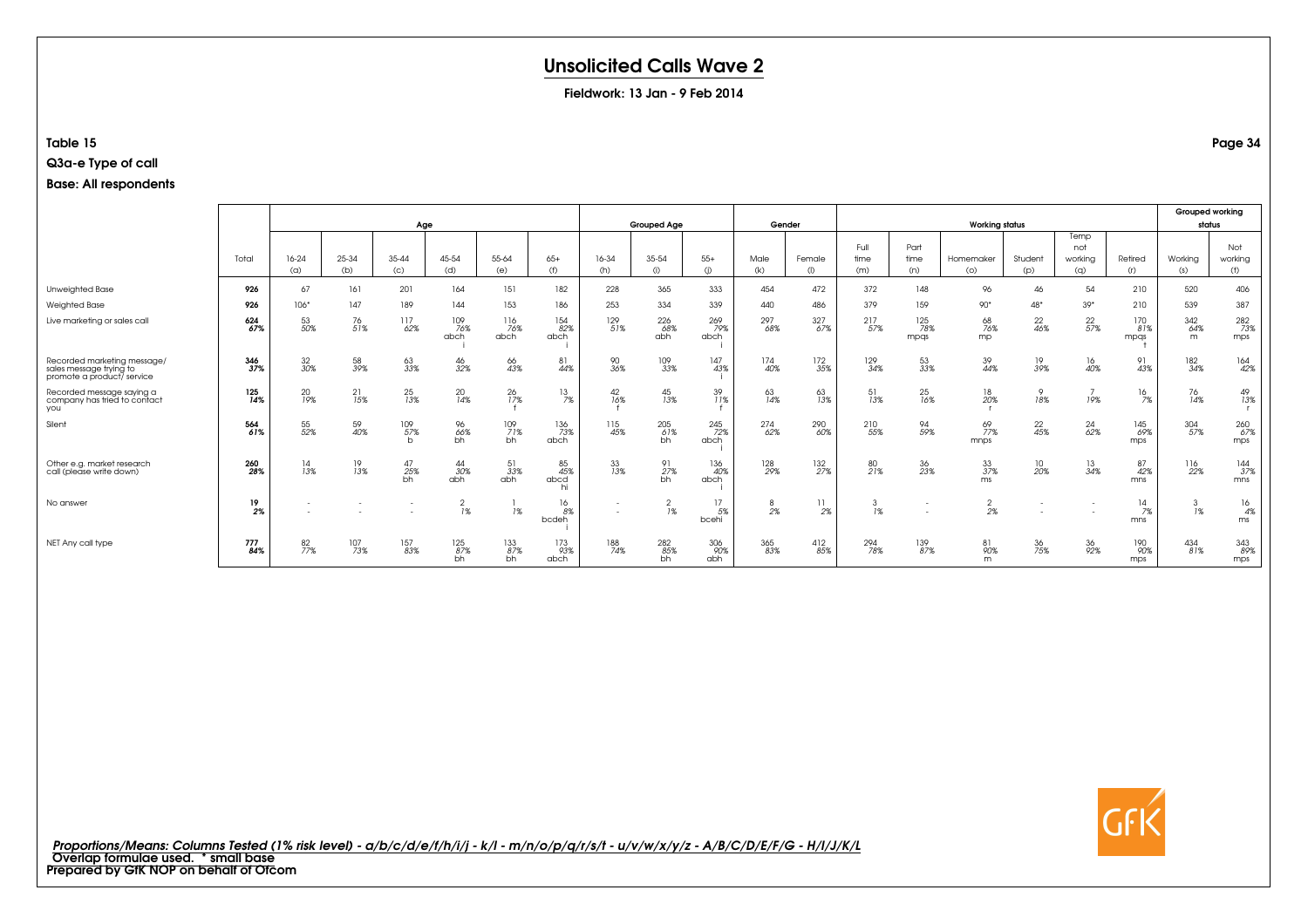Fieldwork: 13 Jan - 9 Feb 2014

#### Table 15

#### Q3a-e Type of call

#### Base: All respondents

|                                                                                      |            |                 | <b>SEG</b>        |                                            |                     | <b>Grouped SEG</b>                         |                          |                                            |                                            |                 | Region                                     |                         |                                   |                             |
|--------------------------------------------------------------------------------------|------------|-----------------|-------------------|--------------------------------------------|---------------------|--------------------------------------------|--------------------------|--------------------------------------------|--------------------------------------------|-----------------|--------------------------------------------|-------------------------|-----------------------------------|-----------------------------|
|                                                                                      | Total      | AB<br>(u)       | C1<br>(v)         | C2<br>(w)                                  | DE<br>(x)           | ABC1<br>(y)                                | C <sub>2</sub> DE<br>(z) | Scotland<br>/NI/<br>Wales<br>(A)           | North<br>(B)                               | Mid<br>(C)      | South<br>(D)                               | Total<br>England<br>(E) | England<br>excl.<br>London<br>(F) | London<br>(G)               |
| Unweighted Base                                                                      | 926        | 272             | 283               | 172                                        | 199                 | 555                                        | 371                      | 150                                        | 210                                        | 244             | 322                                        | 776                     | 675                               | 101                         |
| Weighted Base                                                                        | 926        | 262             | 281               | 174                                        | 209                 | 543                                        | 383                      | 150                                        | 199                                        | 235             | 342                                        | 776                     | 664                               | $112*$                      |
| Live marketing or sales call                                                         | 624<br>67% | 184<br>70%      | 171<br>61%        | 122<br>70%                                 | 147<br>70%          | 356<br>65%                                 | 269<br>70%               | 109<br>73%                                 | 128<br>64%                                 | 159<br>68%      | 229<br>67%                                 | 515<br>66%              | 444<br>67%                        | 71<br>64%                   |
| Recorded marketing message/<br>sales message trying to<br>promote a product/ service | 346<br>37% | 108<br>41%      | 89<br>31%         | 63<br>36%                                  | $\frac{86}{41\%}$   | 197<br>36%                                 | 149<br>39%               | 51<br>34%                                  | 84<br>42%                                  | 87<br>37%       | $\begin{array}{c} 124 \\ 36\% \end{array}$ | 295<br>38%              | $\underset{38\%}{^{250}}$         | $\substack{45 \\ 40\%}$     |
| Recorded message saying a<br>company has tried to contact<br>you                     | 125<br>14% | $^{40}_{15\%}$  | $\frac{33}{12\%}$ | $^{22}_{\phantom{2}13\%}$                  | $\frac{30}{14\%}$   | $\frac{73}{14\%}$                          | 52<br>14%                | $^{21}_{14\%}$                             | $^{29}_{15\%}$                             | $^{28}_{12\%}$  | 47<br>14%                                  | 104<br>13%              | 84<br>13%                         | $^{20}_{18\%}$              |
| Silent                                                                               | 564<br>61% | 154<br>59%      | 172<br>61%        | $\begin{array}{c} 113 \\ 65\% \end{array}$ | 126<br>60%          | 325<br>60%                                 | 239<br>62%               | 98<br>65%                                  | $\begin{array}{c} 114 \\ 57\% \end{array}$ | 146<br>62%      | 206<br>60%                                 | 466<br>60%              | 410<br>62%                        | $57 \over 50\%$             |
| Other e.g. market research<br>call (please write down)                               | 260<br>28% | 74<br>28%       | $\frac{74}{26\%}$ | $\frac{46}{26\%}$                          | 66<br>32%           | $\begin{array}{c} 148 \\ 27\% \end{array}$ | $^{112}_{29\%}$          | $^{40}_{27\%}$                             | $\frac{44}{22\%}$                          | 80<br>34%<br>B. | 95<br>28%                                  | 219<br>28%              | 194<br>29%                        | $\frac{25}{23\%}$           |
| No answer                                                                            | 19<br>2%   | $\frac{5}{2\%}$ | $^2_{1\%}$        | $^4_{2\%}$                                 | $\circ$<br>4%<br>vy | $^{6}$ 1%                                  | $\frac{13}{3\%}$         | 5%<br>CD                                   | $\circ$<br>4%<br><b>CDEF</b>               |                 | $\frac{3}{1\%}$                            | $\frac{12}{2\%}$        | $^{12}_{2\%}$                     | <b>Service</b><br>$\sim 10$ |
| NET Any call type                                                                    | 777<br>84% | $^{227}_{87\%}$ | 226<br>80%        | $\begin{array}{c} 144 \\ 82\% \end{array}$ | 180<br>86%          | $\begin{array}{c} 453 \\ 83\% \end{array}$ | 324<br>85%               | $\begin{array}{c} 125 \\ 83\% \end{array}$ | $\frac{163}{82\%}$                         | 199<br>85%      | 289<br>85%                                 | 652<br>84%              | 561<br>84%                        | $\frac{91}{81\%}$           |

# Proportions/Means: Columns Tested (1% risk level) - a/b/c/d/e/f/h/i/j - k/l - m/n/o/p/q/r/s/t - u/v/w/x/y/z - A/B/C/D/E/F/G - H/l/J/K/L<br>Overlap formulae used. \* small base<br>Prepared by GfK NOP on behalf of Ofcom



### Page 35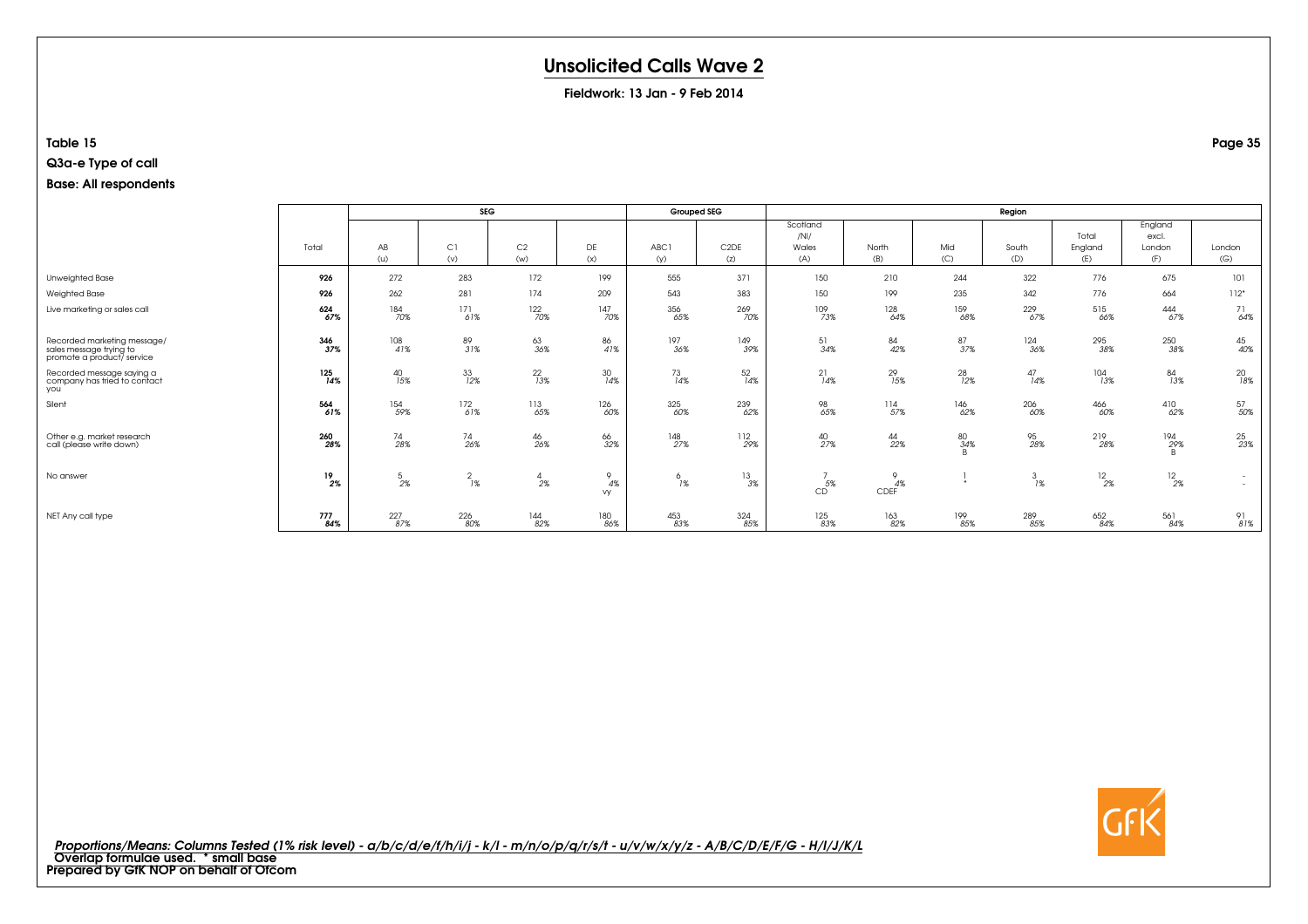Fieldwork: 13 Jan - 9 Feb 2014

#### Table 16

Q3a-e Type of call

### Base: All respondents

|                                                                                      |                   |                            |                                        | Type of call                               |                          |                                                 |
|--------------------------------------------------------------------------------------|-------------------|----------------------------|----------------------------------------|--------------------------------------------|--------------------------|-------------------------------------------------|
|                                                                                      | Total             | Silent<br>(A)              | Abandoned<br>Call<br>(B)               | Recorded<br>sales<br>message<br>(C)        | Live sales<br>(D)        | Other<br>(E)                                    |
| Unweighted Base                                                                      | 926               | 581                        | 126                                    | 357                                        | 641                      | 274                                             |
| Weighted Base                                                                        | 926               | 564                        | 125                                    | 346                                        | 624                      | 260                                             |
| Live marketing or sales call                                                         | 624<br>67%        | 451<br>80%                 | $^{100}_{80\%}$                        | $\underset{83\%}{^{287}}$                  | $624$<br>$100\%$<br>ABCE | $^{218}_{\phantom{1}84\%}$                      |
| Recorded marketing message/<br>sales message trying to<br>promote a product/ service | 346<br>37%        | 254<br>45%                 | 78<br>62%<br>ADE                       | 346<br>100%<br>ABDE                        | 287<br>46%               | 114<br>44%                                      |
| Recorded message saying a<br>company has tried to contact<br>you                     | 125<br><i>14%</i> | 101<br>18%                 | 125<br>$\frac{120}{100\%}$             | 78<br>22%<br>DE                            | $\frac{100}{16\%}$       | $\frac{34}{13\%}$                               |
| Silent                                                                               | 564<br>61%        | 564<br>100%<br><b>BCDE</b> | $\underset{\mathit{80\%}}{\text{101}}$ | 254<br>73%                                 | 451<br>72%               | $\begin{array}{c} 208 \\ 80\% \end{array}$<br>D |
| Other e.g. market research<br>call (please write down)                               | 260<br>28%        | 208<br>37%                 | $\frac{34}{27\%}$                      | $\begin{array}{c} 114 \\ 33\% \end{array}$ | $^{218}_{35\%}$          | 260<br>100%<br>ABCD                             |
| No answer                                                                            | 19<br>2%          | $\frac{16}{3\%}$           | 1%                                     | 9<br>3%                                    | $\frac{16}{2\%}$         | 5<br>2%                                         |
| NET Any call type                                                                    | 777<br>84%        | 564<br>100%                | 125<br><i>100</i> %                    | 346<br>100%                                | 624<br>100%              | 260<br>100%                                     |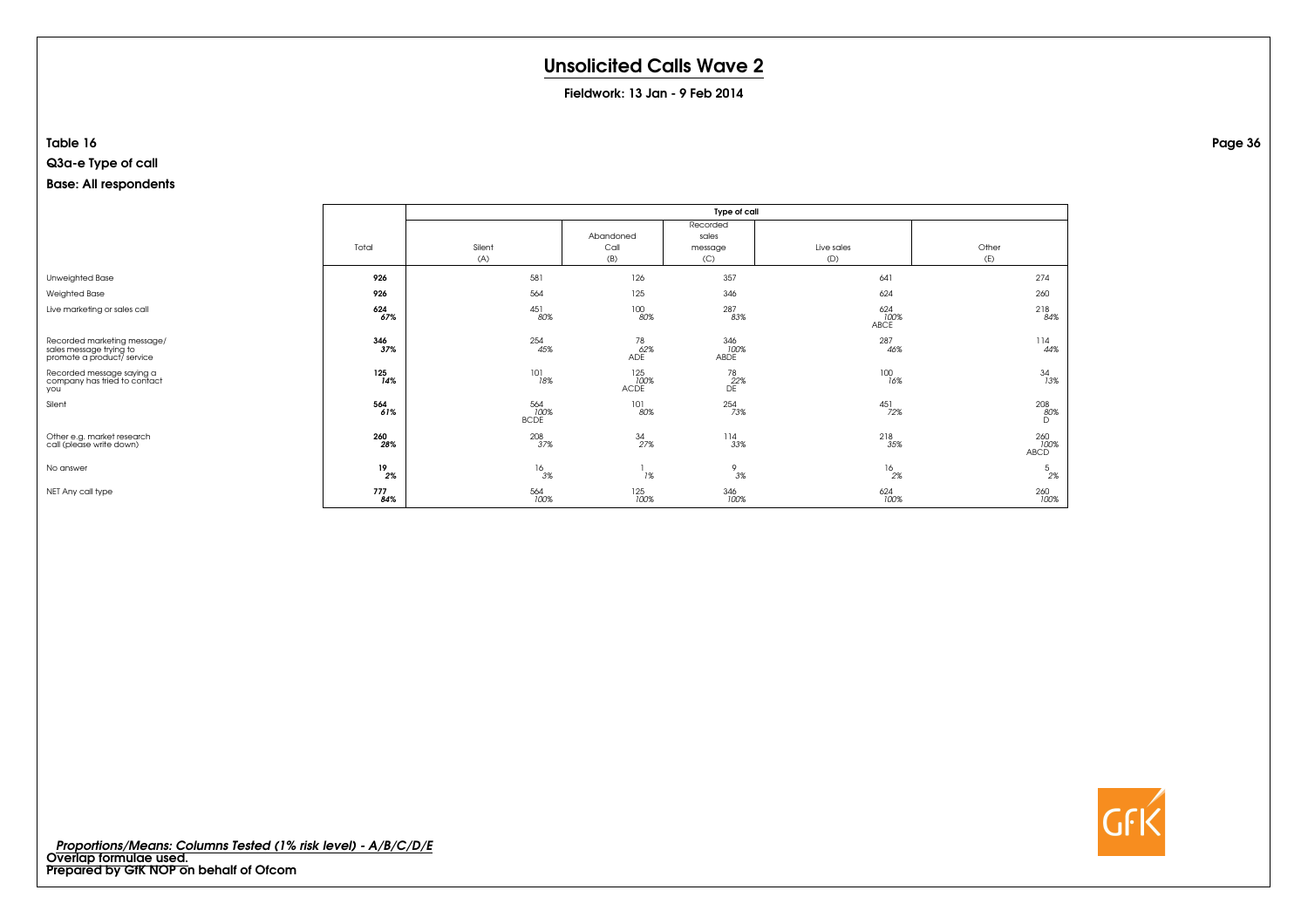Fieldwork: 13 Jan - 9 Feb 2014

#### Table 17

#### Q3a Number of live sales calls

#### Base: All respondents

|                            |            | Age                       |                   |                            |                   |                        |                         |                    | Grouped Age            |                   | Gender         |                    |                            |                           | <b>Working status</b>   |                        |                                             |                   | Grouped working<br>status |                                    |
|----------------------------|------------|---------------------------|-------------------|----------------------------|-------------------|------------------------|-------------------------|--------------------|------------------------|-------------------|----------------|--------------------|----------------------------|---------------------------|-------------------------|------------------------|---------------------------------------------|-------------------|---------------------------|------------------------------------|
|                            | Total      | 16-24<br>(a)              | 25-34<br>(b)      | 35-44<br>$\left( c\right)$ | 45-54<br>(d)      | 55-64<br>(e)           | $65+$<br>(f)            | 16-34<br>(h)       | 35-54<br>(i)           | $55+$<br>(i)      | Male<br>(k)    | Female<br>$($ l    | Full<br>time<br>(m)        | Part<br>time<br>(n)       | Homemaker<br>(0)        | Student<br>(p)         | Temp<br>not<br>working<br>$\left( q\right)$ | Retired<br>(r)    | Working<br>(s)            | Not<br>working<br>(t)              |
| <b>Unweighted Base</b>     | 926        | 67                        | 161               | 201                        | 164               | 151                    | 182                     | 228                | 365                    | 333               | 454            | 472                | 372                        | 148                       | 96                      | 46                     | 54                                          | 210               | 520                       | 406                                |
| <b>Weighted Base</b>       | 926        | $106*$                    | 147               | 189                        | 144               | 153                    | 186                     | 253                | 334                    | 339               | 440            | 486                | 379                        | 159                       | 90*                     | 48*                    | $39*$                                       | 210               | 539                       | 387                                |
| None                       | 295<br>32% | $\frac{53}{50\%}$<br>defi | 71<br>49%<br>defi | $\frac{72}{38\%}$<br>defi  | $\frac{32}{22\%}$ | 37<br>24%              | $\frac{30}{16\%}$       | 125<br>49%<br>defi | $^{104}_{31\%}$<br>dfj | 67<br>20%         | 143<br>32%     | $\frac{152}{31\%}$ | $\frac{162}{43\%}$<br>nors | $\frac{31}{19\%}$         | $^{22}_{24\%}$          | 26<br>54%<br>nort      | $\frac{17}{43\%}$<br>nrt                    | $\frac{38}{18\%}$ | 193<br>36%<br>nrt         | $^{102}_{26\%}$<br>$\mathsf{r}$    |
| $\mathbf{1}$               | 177<br>19% | $^{24}_{23\%}$            | 27<br>79%         | 40<br>21%                  | 31<br>21%         | $^{20}_{13\%}$         | $\frac{35}{19%}$        | $\frac{52}{21\%}$  | $^{71}_{21\%}$         | $\frac{54}{16\%}$ | $^{74}_{17\%}$ | $^{103}_{21\%}$    | 69<br>18%                  | 37<br>23%                 | 16<br>17%               | 10 <sup>°</sup><br>20% | $\frac{7}{17\%}$                            | $\frac{38}{18\%}$ | 107<br>20%                | 70<br>18%                          |
| $\overline{2}$             | 120<br>13% | 9<br>8%                   | 20<br>14%         | $^{20}_{10\%}$             | 20<br>14%         | 23<br>15%              | 29<br>16%               | 29<br>11%          | 40<br>12%              | $\frac{52}{15%}$  | 57<br>13%      | 64<br>13%          | 42<br>11%                  | 28<br>17%                 | 12<br>13%               | 3%                     | $\overline{4}$<br>10%                       | 33<br>16%         | 70<br>13%                 | $^{50}_{13\%}$                     |
| 3 to 5                     | 177<br>19% | 14<br>13%                 | 20<br>14%         | 36<br>19%                  | 32<br>22%         | 36<br>24%              | 39<br>21%               | 35<br>14%          | 67<br>20%              | 75<br>22%         | 89<br>20%      | 88<br>18%          | 67<br>18%                  | 33<br>21%                 | 21<br>23%               | 6<br>13%               | 6<br>17%                                    | 43<br>20%         | 101<br>19%                | 76<br>20%                          |
| 6 to 10                    | 102<br>11% | 4<br>4%                   | 5%                | 16<br>9%                   | 18<br>12%<br>h    | 24<br>16%<br>bh        | $\frac{33}{18%}$<br>abh | 11<br>4%           | 34<br>10%              | 57<br>17%<br>abh  | 51<br>12%      | 51<br>11%          | 26<br>7%                   | 19<br>12%                 | 13<br>14%               | 3<br>6%                | 5<br>12%                                    | 37<br>18%<br>ms   | 45<br>8%                  | $^{57}_{\scriptstyle{15\%}}$<br>ms |
| 11 to 20                   | 46<br>5%   | 1%                        |                   | $\frac{5}{2\%}$            | 9<br>6%<br>bh     | $\frac{13}{9\%}$<br>bh | 17<br>9%<br>bch         |                    | 14<br>4%<br>h          | 31<br>9%<br>bch   | 25<br>6%       | 21<br>4%           | 10<br>3%                   | 8<br>5%                   | $\overline{7}$<br>$8\%$ | $\overline{2}$<br>4%   | 1%                                          | 18<br>9%<br>ms    | 18<br>3%                  | $^{28}_{7\%}$<br>m                 |
| 21 or more                 | 3          |                           | 1%                |                            |                   |                        |                         |                    | ٠                      |                   | 3<br>1%        | $\sim$<br>$\sim$   | $\mathcal{P}$              |                           |                         |                        |                                             |                   | $\overline{2}$            | $\cdot$                            |
| Not stated                 | 6<br>1%    |                           |                   |                            | 4<br>2%           | ۰                      | $\mathbf{3}$<br>1%      |                    | $\overline{A}$<br>1%   | 3<br>1%           |                | 6<br>1%            |                            | $\overline{A}$<br>2%<br>m |                         |                        | $\overline{\phantom{a}}$                    | 3<br>1%           | 1%                        | $\mathbf{3}$<br>1%                 |
| Mean calls all respondents | 2.80       | 1.28                      | 1.51              | 2.17<br>h                  | 3.21<br>abc<br>hi | 3.91<br>abc<br>hi      | 4.14<br>abc<br>hi       | 1.41               | 2.61<br>abc<br>h.      | 4.04<br>abc<br>hi | 3.01           | 2.61               | 2.06                       | 3.07<br>ms                | 3.57<br>ms              | 1.76                   | 1.97                                        | 4.01<br>mpq       | 2.36<br>m                 | 3.42<br>mps                        |
| <b>Standard Deviation</b>  | 3.78       | 2.09                      | 2.76              | 3.09                       | 3.70              | 4.54                   | 4.45                    | 2.50               | 3.40                   | 4.48              | 4.00           | 3.56               | 3.20                       | 3.71                      | 4.18                    | 3.16                   | 2.92                                        | 4.48              | 3.38                      | 4.20                               |
| Mean calls all received    | 4.13       | 2.55                      | 2.93              | 3.51                       | 4.14<br>h         | 5.16<br>abc<br>hi      | 4.95<br>abc<br>hi       | 2.77               | 3.81<br>h              | 5.04<br>abc<br>hi | 4.46           | 3.83               | 3.61                       | 3.83                      | 4.70                    | 3.79                   | 3.48                                        | 4.92<br>ms        | 3.69                      | 4.66<br>ms                         |
| <b>Standard Deviation</b>  | 3.95       | 2.34                      | 3.27              | 3.28                       | 3.72              | 4.55                   | 4.43                    | 2.92               | 3.51                   | 4.48              | 4.15           | 3.73               | 3.51                       | 3.77                      | 4.20                    | 3.73                   | 3.13                                        | 4.49              | 3.60                      | 4.28                               |

Proportions/Means: Columns Tested (1% risk level) - a/b/c/d/e/f/h/i/j - k/l - m/n/o/p/q/r/s/t - u/v/w/x/y/z - A/B/C/D/E/F/G - H/I/J/K/L<br>Overlap formulae used. \* small base<br>Prepared by GfK NOP on behalf of Ofcom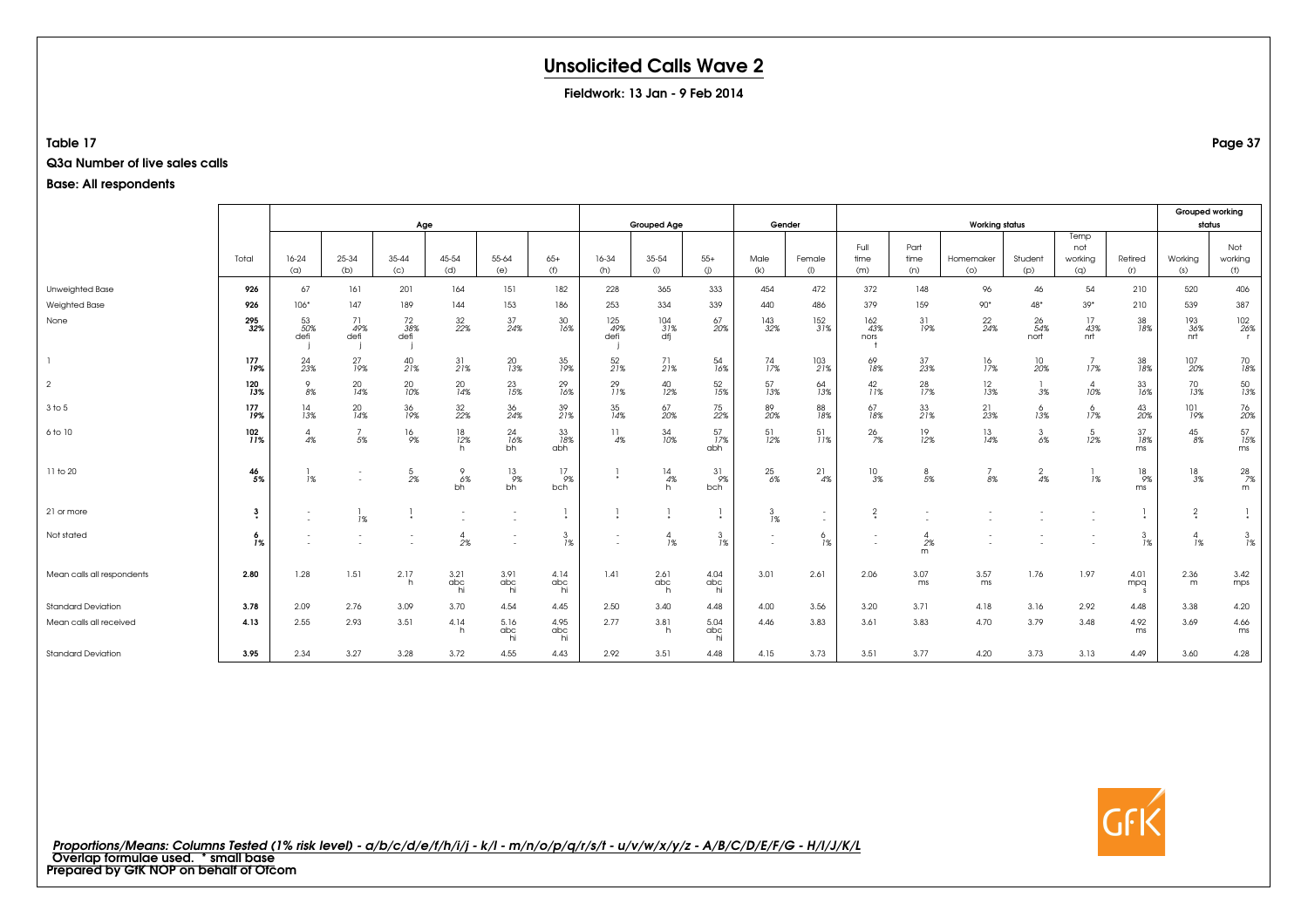Fieldwork: 13 Jan - 9 Feb 2014

#### Table 177 August 2014 and 2016 and 2017 and 2018 and 2018 and 2018 and 2018 and 2018 and 2018 and 2019 and 2019 and 20<br>The contract of the contract of the contract of the contract of the contract of the contract of the contract of

#### Q3a Number of live sales calls

#### Base: All respondents

|                            |                    |                      | <b>SEG</b>        |                                    |                  |                    | <b>Grouped SEG</b>       |                                        |                                    |                  | Region                                     |                                            |                                               |                                    |
|----------------------------|--------------------|----------------------|-------------------|------------------------------------|------------------|--------------------|--------------------------|----------------------------------------|------------------------------------|------------------|--------------------------------------------|--------------------------------------------|-----------------------------------------------|------------------------------------|
|                            | Total              | AB<br>(u)            | C1<br>(v)         | C2<br>(w)                          | DE<br>(x)        | ABC1<br>(y)        | C <sub>2</sub> DE<br>(z) | Scotland<br>$/$ NI $/$<br>Wales<br>(A) | North<br>(B)                       | Mid<br>(C)       | South<br>(D)                               | Total<br>England<br>(E)                    | England<br>excl.<br>London<br>(F)             | London<br>(G)                      |
| <b>Unweighted Base</b>     | 926                | 272                  | 283               | 172                                | 199              | 555                | 371                      | 150                                    | 210                                | 244              | 322                                        | 776                                        | 675                                           | 101                                |
| Weighted Base              | 926                | 262                  | 281               | 174                                | 209              | 543                | 383                      | 150                                    | 199                                | 235              | 342                                        | 776                                        | 664                                           | $112*$                             |
| None                       | 295<br>32%         | 77<br>29%            | $^{106}_{38\%}$   | $\frac{52}{30\%}$                  | 60<br>29%        | 183<br>34%         | 112<br>29%               | $^{40}_{27\%}$                         | 69<br>35%                          | 76<br>32%        | $\begin{array}{c} 110 \\ 32\% \end{array}$ | $\underset{33\%}{^{255}}$                  | $^{218}_{33\%}$                               | $\substack{37 \\ 33\%}$            |
|                            | 177<br>19%         | $\frac{51}{19\%}$    | $^{51}_{18\%}$    | $\frac{33}{19\%}$                  | $^{42}_{\ 20\%}$ | $\frac{102}{19\%}$ | $\frac{75}{20\%}$        | $^{26}_{17\%}$                         | $^{40}_{\,20\%}$                   | $^{48}_{20\%}$   | 63<br>18%                                  | $\begin{array}{c} 151 \\ 19\% \end{array}$ | 129<br><i>19%</i>                             | $^{22}_{\ 20\%}$                   |
| $\overline{2}$             | 120<br>73%         | 40<br>15%            | 31<br>11%         | $\frac{19}{11\%}$                  | 31<br>15%        | $\frac{71}{13\%}$  | $\frac{50}{13\%}$        | $^{26}_{18\%}$                         | $\frac{26}{13\%}$                  | $^{23}_{10\%}$   | 45<br>13%                                  | 94<br>12%                                  | $\frac{82}{12\%}$                             | $^{13}_{\hbox{\scriptsize{11}}\%}$ |
| $3$ to $5$                 | 177<br>19%         | $^{55}_{21\%}$       | 44<br>15%         | 37<br>21%                          | 41<br>20%        | 99<br>18%          | 78<br>20%                | $\frac{30}{20\%}$                      | $\frac{34}{17\%}$                  | 42<br>18%        | 70<br>21%                                  | 147<br>19%                                 | $\begin{array}{c}\n129 \\ 19\% \n\end{array}$ | $\frac{18}{16\%}$                  |
| 6 to 10                    | $\frac{102}{11\%}$ | 27<br>70%            | $\frac{33}{12\%}$ | $^{21}_{\phantom{1}12\%}$          | 21<br>70%        | 60<br>11%          | 42<br>11%                | $\frac{14}{9\%}$                       | $^{21}_{\hbox{\scriptsize{11}}\%}$ | $^{29}_{13\%}$   | 37<br>71%                                  | 88<br>11%                                  | $\frac{76}{11\%}$                             | $\frac{12}{11\%}$                  |
| 11 to 20                   | $\frac{46}{5\%}$   | $^{\rm 9}_{\rm 4\%}$ | 12<br>4%          | $\frac{12}{7\%}$                   | 12<br>6%         | $^{22}_{4\%}$      | 24<br>6%                 | $\frac{13}{9\%}$                       | $\frac{5}{3\%}$                    | $\frac{16}{7\%}$ | $\frac{12}{3\%}$                           | 33<br>4%                                   | $^{27}_{4\%}$                                 | $^6$ 5%                            |
| 21 or more                 | 3                  | $^2_{1\%}$           | $\star$           | $\sim$<br>$\sim$                   | $\sim$<br>$\sim$ | 3<br>÷             | $\sim$<br>$\sim$         | $\sim$                                 |                                    |                  |                                            | $\frac{3}{5}$                              | $\frac{2}{\ast}$                              | 7%                                 |
| Not stated                 | 6<br>1%            |                      | $\frac{4}{1\%}$   | $\overline{\phantom{a}}$<br>$\sim$ | $\frac{2}{1\%}$  | $\frac{4}{1\%}$    | $^2_{1\%}$               |                                        | $^2_{1\%}$                         | $\sim$           | $\overline{4}$<br>1%                       | $^{6}$ 1%<br>E.                            | $\frac{2}{1}$                                 | $\frac{4}{3\%}$ F                  |
| Mean calls all respondents | 2.80               | 2.77                 | 2.56              | 3.13                               | 2.90             | 2.66               | 3.01                     | 3.31                                   | 2.45                               | 3.04             | 2.62                                       | 2.70                                       | 2.68                                          | 2.86                               |
| <b>Standard Deviation</b>  | 3.78               | 3.73                 | 3.67              | 4.01                               | 3.80             | 3.70               | 3.89                     | 4.21                                   | 3.50                               | 4.13             | 3.45                                       | 3.69                                       | 3.60                                          | 4.22                               |
| Mean calls all received    | 4.13               | 3.92                 | 4.14              | 4.46                               | 4.10             | 4.03               | 4.26                     | 4.52                                   | 3.77                               | 4.49             | 3.88                                       | 4.05                                       | 4.00                                          | 4.34                               |
| <b>Standard Deviation</b>  | 3.95               | 3.90                 | 3.91              | 4.12                               | 3.93             | 3.90               | 4.01                     | 4.33                                   | 3.72                               | 4.33             | 3.58                                       | 3.86                                       | 3.75                                          | 4.54                               |

Proportions/Means: Columns Tested (1% risk level) - a/b/c/d/e/f/h/i/j - k/l - m/n/o/p/q/r/s/t - u/v/w/x/y/z - A/B/C/D/E/F/G - H/l/J/K/L<br>Overlap formulae used. \* small base<br>Prepared by GfK NOP on behalf of Ofcom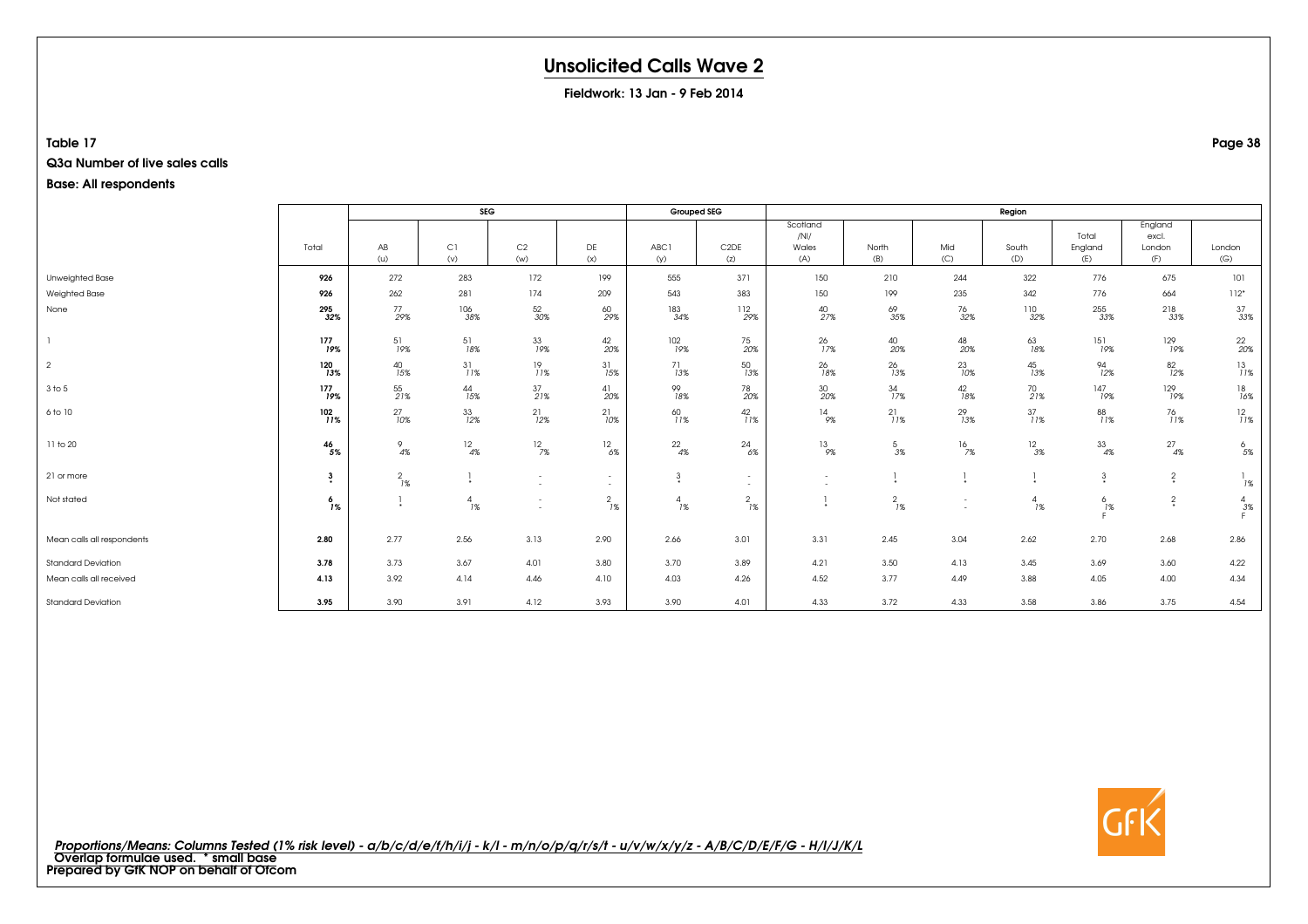Fieldwork: 13 Jan - 9 Feb 2014

#### Table 18

Q3a Number of live sales calls

#### Base: All respondents

|                            |                    |                                                 |                                             | Type of call                                     |                                                                                  |                                           |
|----------------------------|--------------------|-------------------------------------------------|---------------------------------------------|--------------------------------------------------|----------------------------------------------------------------------------------|-------------------------------------------|
|                            | Total              | Silent<br>(A)                                   | Abandoned<br>Call<br>(B)                    | Recorded<br>sales<br>message<br>(C)              | Live sales<br>(D)                                                                | Other<br>(E)                              |
| <b>Unweighted Base</b>     | 926                | 581                                             | 126                                         | 357                                              | 641                                                                              | 274                                       |
| Weighted Base              | 926                | 564                                             | 125                                         | 346                                              | 624                                                                              | 260                                       |
| None                       | 295<br>32%         | $\begin{array}{c} 113 \\ 20\% \\ D \end{array}$ | $\overset{25}{\underset{\mathsf{D}}{20\%}}$ | $\frac{59}{17\%}$<br>D                           | $\overline{\phantom{a}}$                                                         | $^{42}_{\hbox{\scriptsize l\acute{o}}\%}$ |
| $\mathbf{1}$               | 177<br>19%         | $^{104}_{\phantom{1}18\%}$                      | $^{16}_{12\%}$                              | $^{53}_{\phantom{1}75\%}$                        | $\begin{array}{c}\n 177 \\  \underline{28\%} \\  \underline{ABCE}\n \end{array}$ | $\frac{42}{16\%}$                         |
| $\overline{2}$             | 120<br><i>13%</i>  | $^{77}_{\phantom{1}14\%}$                       | $^{24}_{\phantom{1}19\%}$                   | $^{53}_{\phantom{1}75\%}$                        | $\frac{120}{19\%}$ AE                                                            | $\frac{32}{12\%}$                         |
| 3 to 5                     | 177<br>19%         | 135<br>24%                                      | $\frac{34}{27\%}$                           | 96<br>28%                                        | $\frac{177}{28\%}$<br>Α                                                          | $^{64}_{25\%}$                            |
| 6 to 10                    | $\frac{102}{11\%}$ | $\frac{89}{16\%}$                               | $^{18}_{15\%}$                              | $\frac{52}{15\%}$                                | $\frac{102}{16\%}$                                                               | $^{50}_{19\%}$                            |
| 11 to 20                   | $\frac{46}{5\%}$   | $^{44}_{\phantom{1}8\%}$                        | $^7_{\,5\%}$                                | $31_{9\%}$                                       | $^{46}$ <sub>7%</sub>                                                            | $^{28}_{\ \ \ \ 11\%}$                    |
| 21 or more                 | $\frac{3}{4}$      | $\frac{3}{\ast}$                                | 1%                                          | $\sqrt{2}_{1\%}$                                 | $\frac{3}{1}$                                                                    | $\sqrt{2}_{1\%}$                          |
| Not stated                 | $^{6}$ 1%          |                                                 | $\overline{\phantom{a}}$                    |                                                  |                                                                                  | $\sim$<br>$\overline{\phantom{a}}$        |
| Mean calls all respondents | 2.80               | 3.80                                            | 3.55                                        | 4.10                                             | $4.13$<br>A                                                                      | 4.44<br>$\overline{A}$                    |
| <b>Standard Deviation</b>  | 3.78               | 4.29                                            | 3.86                                        | 4.40                                             | 3.95                                                                             | 4.49                                      |
| Mean calls all received    | 4.13               | $4.75$ D                                        | 4.45                                        | $\overset{\textup{4.94}}{\phantom{0}\textup{D}}$ | 4.13                                                                             | $5.30$ D                                  |
| <b>Standard Deviation</b>  | 3.95               | 4.30                                            | 3.83                                        | 4.38                                             | 3.95                                                                             | 4.41                                      |



Page 39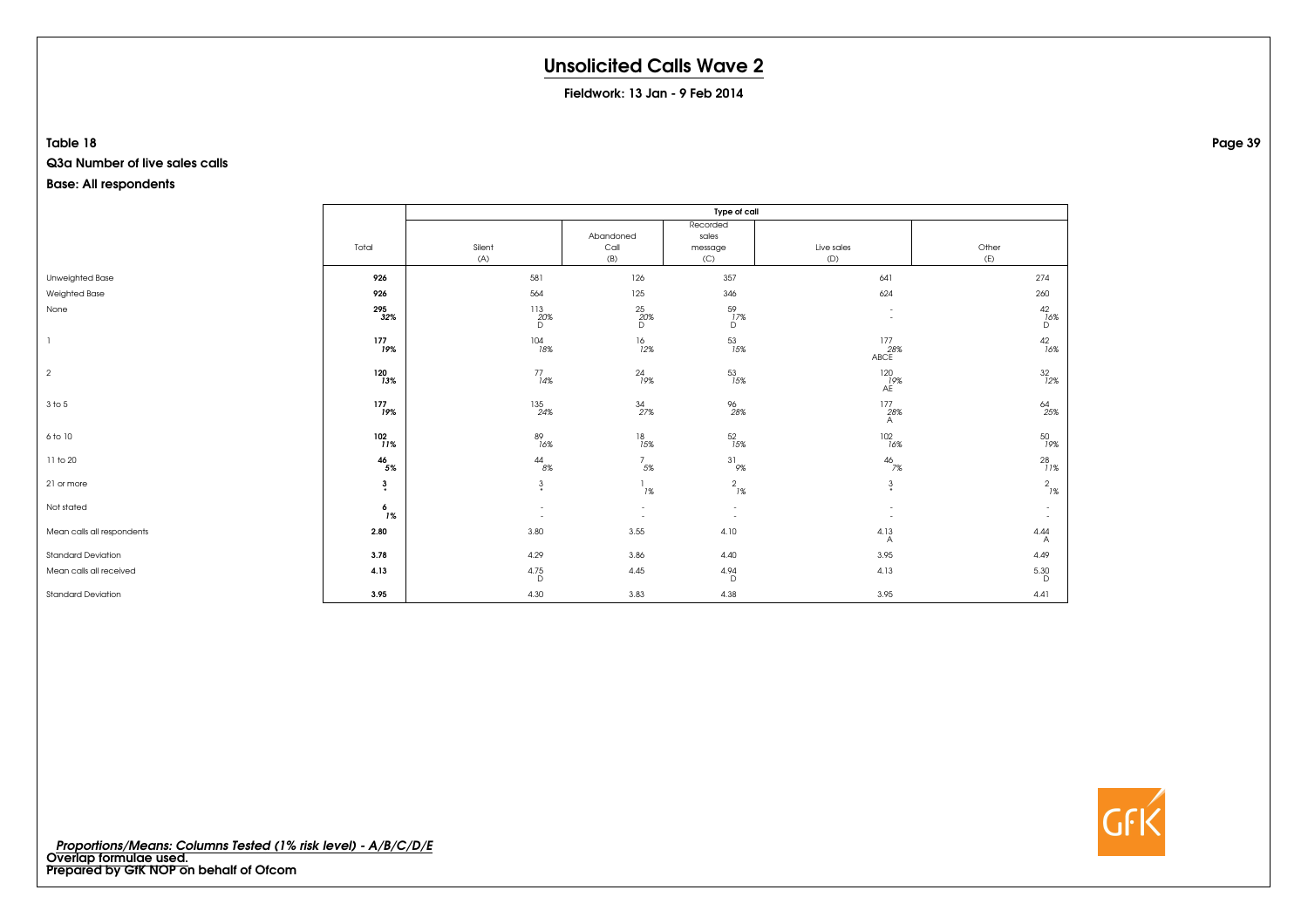Fieldwork: 13 Jan - 9 Feb 2014

#### Table 19

#### Q3b Number of recorded sales calls

#### Base: All respondents

|                            |                         |                          |                | Age                  |                   |                 |                      |                 | Grouped Age                   |                      | Gender                         |                  |                     |                     | <b>Working status</b> |                   |                                    |                      | Grouped working<br>status |                       |
|----------------------------|-------------------------|--------------------------|----------------|----------------------|-------------------|-----------------|----------------------|-----------------|-------------------------------|----------------------|--------------------------------|------------------|---------------------|---------------------|-----------------------|-------------------|------------------------------------|----------------------|---------------------------|-----------------------|
|                            | Total                   | 16-24<br>(a)             | 25-34<br>(b)   | 35-44<br>(c)         | 45-54<br>(d)      | 55-64<br>(e)    | $65+$<br>(f)         | 16-34<br>(h)    | 35-54<br>(i)                  | $55+$<br>(i)         | Male<br>(k)                    | Female<br>(1)    | Full<br>time<br>(m) | Part<br>time<br>(n) | Homemaker<br>(0)      | Student<br>(p)    | Temp<br>not<br>working<br>(q)      | Retired<br>(r)       | Working<br>(s)            | Not<br>working<br>(t) |
| <b>Unweighted Base</b>     | 926                     | 67                       | 161            | 201                  | 164               | 151             | 182                  | 228             | 365                           | 333                  | 454                            | 472              | 372                 | 148                 | 96                    | 46                | 54                                 | 210                  | 520                       | 406                   |
| <b>Weighted Base</b>       | 926                     | $106*$                   | 147            | 189                  | 144               | 153             | 186                  | 253             | 334                           | 339                  | 440                            | 486              | 379                 | 159                 | 90*                   | 48*               | $39*$                              | 210                  | 539                       | 387                   |
| None                       | 574<br>62%              | 74<br>70%                | $^{89}_{61\%}$ | 126<br>67%           | 95<br>66%         | 87<br>57%       | <sup>102</sup> 55%   | 163<br>64%      | 221<br>66%                    | 190<br>56%           | 266<br>60%                     | 307<br>63%       | 250<br>66%          | 103<br>65%          | $50\atop56\%$         | $\frac{30}{61\%}$ | $^{23}_{60\%}$                     | 117<br>56%           | 353<br>66%                | 220<br>57%            |
|                            | 150<br><i>16%</i>       | $^{18}_{17\%}$           | $^{24}_{16\%}$ | $\frac{31}{16\%}$    | $\frac{16}{11\%}$ | 30<br>20%       | $\frac{31}{17\%}$    | 41<br>16%       | $^{47}_{14\%}$                | $^{61}_{18\%}$       | $^{73}_{17\%}$                 | 77<br>16%        | 57<br>15%           | $^{27}_{17\%}$      | 15<br>17%             | 8<br>16%          | $^{10}_{25\%}$                     | $\frac{33}{16\%}$    | 84<br>16%                 | 66<br>17%             |
| $\overline{2}$             | 74<br>8%                | $_{8\%}^8$               | 17<br>11%      | $11 -$<br>6%         | 11<br>7%          | 16<br>11%       | 11<br>6%             | $^{25}_{10\%}$  | $^{22}_{7\%}$                 | 27<br>8%             | $\frac{33}{7\%}$               | $\frac{42}{9\%}$ | $^{29}_{\,\,8\%}$   | $\frac{12}{7\%}$    | 12<br><i>13%</i>      | 3<br>6%           | $\frac{3}{9\%}$                    | $\frac{15}{7\%}$     | 41<br>8%                  | $^{33}_{9\%}$         |
| 3 to 5                     | 100<br>11%              | $5\phantom{.0}$<br>5%    | 17<br>11%      | 17<br>9%             | 17<br>12%         | 15<br>10%       | 29<br>16%            | 22<br>9%        | $\frac{34}{10\%}$             | 44<br>13%            | 57<br>13%                      | 43<br>9%         | 36<br>9%            | 13<br>8%            | 10<br>11%             | 6<br>12%          | $\overline{2}$<br>$\overline{5}$ % | 34<br>16%<br>S.      | 49<br>9%                  | $\frac{52}{13\%}$     |
| 6 to 10                    | $^{20}_{2\%}$           | $\frac{2}{1\%}$          |                | $\overline{4}$<br>2% | $\frac{2}{2\%}$   | $\frac{5}{3\%}$ | $\frac{8}{4\%}$      | $\frac{2}{1\%}$ | $\frac{6}{2\%}$               | $\frac{13}{4\%}$     | $^{10}_{2\%}$                  | $^{10}_{2\%}$    | 2%                  | 1%                  | $\frac{3}{3\%}$       | $\frac{2}{5\%}$   | 1%                                 | $\frac{6}{3\%}$      | 2%                        | $^{12}_{3\%}$         |
| 11 to 20                   | $\overline{\mathbf{2}}$ | $\overline{\phantom{a}}$ |                |                      |                   | ۰<br>۰          | $\overline{2}$<br>1% | $\sim$          | $\sim$<br>$\sim$              | $\overline{2}$<br>1% | $\overline{2}$                 | $\sim$<br>$\sim$ |                     |                     |                       |                   | $\overline{\phantom{a}}$           | $\overline{2}$<br>1% |                           | $\frac{2}{\ast}$      |
| 21 or more                 | $\sim$                  |                          |                |                      |                   |                 | $\sim$               |                 | $\overline{\phantom{a}}$<br>٠ | $\sim$<br>$\sim$     | ٠.<br>$\overline{\phantom{a}}$ | $\sim$<br>$\sim$ |                     |                     |                       |                   |                                    | ٠                    |                           | $\sim$                |
| Not stated                 | 6<br>1%                 |                          |                |                      | 4<br>2%           | ٠               | $\frac{3}{1\%}$      |                 | $\frac{4}{1\%}$               | $\frac{3}{1\%}$      |                                | $\frac{6}{1\%}$  |                     | $\Delta$<br>2%<br>m |                       |                   | $\overline{\phantom{a}}$           | $\frac{3}{1\%}$      | 1%                        | $\frac{3}{1\%}$       |
| Mean calls all respondents | 0.89                    | 0.60                     | 0.77           | 0.74                 | 0.82              | 0.98            | 1.26<br>chi          | 0.70            | 0.78                          | 1.14<br>hi           | 0.98                           | 0.80             | 0.76                | 0.68                | 1.01                  | 0.98              | 0.78                               | 1.23<br>mns          | 0.73                      | $\frac{1.10}{ms}$     |
| <b>Standard Deviation</b>  | 1.59                    | 1.20                     | 1.15           | 1.42                 | 1.54              | 1.67            | 2.07                 | 1.17            | 1.47                          | 1.90                 | 1.69                           | 1.48             | 1.39                | 1.31                | 1.57                  | 1.64              | 1.50                               | 2.03                 | 1.36                      | 1.83                  |
| Mean calls all received    | 2.36                    | 1.97                     | 1.97           | 2.23                 | 2.50              | 2.29            | 2.85<br>bh           | 1.97            | 2.35                          | 2.60                 | 2.47                           | 2.24             | 2.23                | 1.99                | 2.31                  | 2.53              | 1.94                               | 2.81                 | 2.16                      | 2.58                  |
| <b>Standard Deviation</b>  | 1.80                    | 1.45                     | 1.01           | 1.66                 | 1.75              | 1.88            | 2.28                 | 1.18            | 1.70                          | 2.12                 | 1.88                           | 1.71             | 1.55                | 1.55                | 1.62                  | 1.75              | 1.85                               | 2.23                 | 1.55                      | 2.02                  |

Proportions/Means: Columns Tested (1% risk level) - a/b/c/d/e/f/h/i/j - k/l - m/n/o/p/q/r/s/t - u/v/w/x/y/z - A/B/C/D/E/F/G - H/I/J/K/L<br>Overlap formulae used. \* small base<br>Prepared by GfK NOP on behalf of Ofcom

en de la provincia de la provincia de la provincia de la provincia de la provincia de la provincia de la provi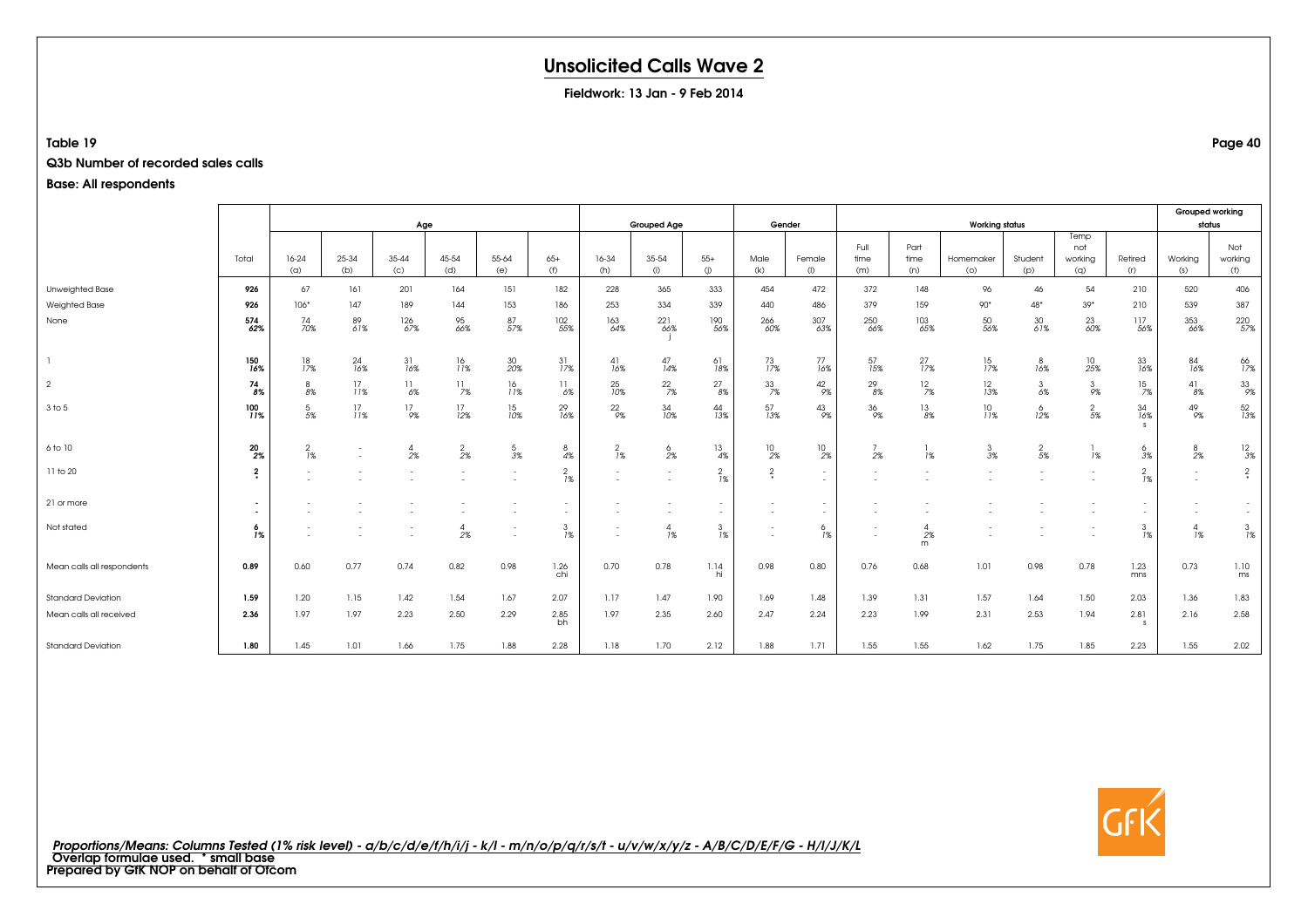Fieldwork: 13 Jan - 9 Feb 2014

#### Table 19en de la provincia de la provincia de la provincia de la provincia de la provincia de la provincia de la provi

Q3b Number of recorded sales calls

#### Base: All respondents

|                            |                          |                                                      | $\sf{SEG}$               |                                    |                      |                                          | <b>Grouped SEG</b>       |                                        |                                            |                      | Region                                     |                                            |                                   |                             |
|----------------------------|--------------------------|------------------------------------------------------|--------------------------|------------------------------------|----------------------|------------------------------------------|--------------------------|----------------------------------------|--------------------------------------------|----------------------|--------------------------------------------|--------------------------------------------|-----------------------------------|-----------------------------|
|                            | Total                    | AB<br>(u)                                            | C1<br>(v)                | C2<br>(w)                          | DE<br>(x)            | ABC1<br>(y)                              | C <sub>2</sub> DE<br>(z) | Scotland<br>$/$ NI $/$<br>Wales<br>(A) | North<br>(B)                               | Mid<br>(C)           | South<br>(D)                               | Total<br>England<br>(E)                    | England<br>excl.<br>London<br>(F) | London<br>$\left( G\right)$ |
| Unweighted Base            | 926                      | 272                                                  | 283                      | 172                                | 199                  | 555                                      | 371                      | 150                                    | 210                                        | 244                  | 322                                        | 776                                        | 675                               | 101                         |
| Weighted Base              | 926                      | 262                                                  | 281                      | 174                                | 209                  | 543                                      | 383                      | 150                                    | 199                                        | 235                  | 342                                        | 776                                        | 664                               | $112*$                      |
| None                       | 574<br>62%               | 153<br>58%                                           | 189<br>67%               | 111<br>64%                         | 120<br>58%           | 342<br>63%                               | 231<br>60%               | 98<br>65%                              | $\begin{array}{c} 113 \\ 57\% \end{array}$ | 148<br>63%           | $\begin{array}{c} 215 \\ 63\% \end{array}$ | $^{476}_{61\%}$                            | $^{412}_{62\%}$                   | $^{64}_{57\%}$              |
| $\mathbf{1}$               | 150<br>76%               | 41<br>16%                                            | $\underset{15\%}{^{41}}$ | 27<br>76%                          | $^{41}_{\ 20\%}$     | $\frac{82}{15\%}$                        | 68<br>18%                | $^{20}_{13\%}$                         | $\frac{31}{16\%}$                          | 47<br>20%            | $\frac{52}{15\%}$                          | $\begin{array}{c} 130 \\ 17\% \end{array}$ | 115<br>17%                        | $\frac{15}{13\%}$           |
| $\overline{2}$             | 74<br>8%                 | $^{27}_{10\%}$                                       | 19<br>7%                 | $\frac{13}{7\%}$                   | 16<br>8%             | $\begin{array}{c} 46 \\ 8\% \end{array}$ | $^{28}_{7\%}$            | 8<br>5%                                | 19<br>10%                                  | 15<br>6%             | $\frac{32}{9\%}$                           | $^{66}_{8\%}$                              | $^{56}_{\phantom{1}8\%}$          | $\frac{10}{9\%}$            |
| $3$ to $5$                 | 100<br>11%               | 31<br>12%                                            | $^{25}_{\phantom{1}9\%}$ | 18<br>11%                          | 26<br>12%            | $\frac{56}{10\%}$                        | 44<br>12%                | $^{17}_{\hphantom{1}11\%}$             | $^{29}_{15\%}$                             | $^{20}_{9\%}$        | 33<br>10%                                  | 83<br>11%                                  | 68<br>10%                         | $^{15}_{13\%}$              |
| 6 to 10                    | $^{20}_{\phantom{1}2\%}$ | $^{10}_{\phantom{1}4\%}$                             | $\frac{4}{1\%}$          | $_{2\%}^3$                         | $\overline{4}$<br>2% | $\frac{14}{2\%}$                         | $\frac{7}{2\%}$          | $\frac{5}{3\%}$                        | $\overline{4}$<br>2%                       | $\overline{4}$<br>2% | $\frac{7}{2\%}$                            | $\frac{16}{2\%}$                           | $\frac{11}{2\%}$                  | $\frac{4}{4\%}$             |
| 11 to 20                   | $\overline{2}$           | $\overline{\phantom{a}}$<br>$\sim$                   | $\sim$<br>$\sim$         | $^2_{1\%}$                         | $\sim$<br>$\sim$     | $\sim$<br>$\sim$                         | $\frac{2}{\ast}$         | $\frac{2}{1\%}$<br>EF <sup>1</sup>     | $\sim$<br>$\sim$                           | $\sim$<br>$\sim$     | $\overline{\phantom{a}}$<br>$\sim$         | $\sim$<br>$\sim$                           | $\sim$<br>$\sim$                  | $\sim$<br><b>Section</b>    |
| 21 or more                 | $\sim$<br>$\sim$         | $\overline{\phantom{a}}$<br>$\overline{\phantom{a}}$ | $\overline{\phantom{a}}$ | $\sim$<br>$\sim$                   | $\sim$<br>$\sim$     | $\sim$<br>$\sim$                         | $\sim$<br>$\sim$         |                                        |                                            |                      | $\overline{\phantom{a}}$                   |                                            | $\sim$<br>$\sim$                  | $\sim$                      |
| Not stated                 | 6<br>1%                  |                                                      | 4<br>1%                  | $\overline{\phantom{a}}$<br>$\sim$ | $\overline{2}$<br>1% | $\overline{4}$<br>1%                     | $\overline{2}$<br>1%     |                                        | $\frac{2}{1\%}$                            | $\sim$               | 4<br>1%                                    | 6<br>1%                                    | $\frac{2}{\epsilon}$              | $\frac{4}{3\%}$<br>F.       |
| Mean calls all respondents | 0.89                     | 1.01                                                 | 0.70                     | 0.93                               | 0.94                 | 0.85                                     | 0.94                     | 1.02                                   | 1.02                                       | 0.76                 | 0.84                                       | 0.86                                       | 0.82                              | 1.09                        |
| <b>Standard Deviation</b>  | 1.59                     | 1.60                                                 | 1.39                     | 1.88                               | 1.54                 | 1.50                                     | 1.70                     | 2.08                                   | 1.53                                       | 1.41                 | 1.48                                       | 1.47                                       | 1.42                              | 1.76                        |
| Mean calls all received    | 2.36                     | 2.44                                                 | 2.20                     | 2.58                               | 2.25                 | 2.33                                     | 2.39                     | 2.97                                   | 2.39                                       | 2.07                 | 2.29                                       | 2.25                                       | 2.18                              | 2.64                        |
| <b>Standard Deviation</b>  | 1.80                     | 1.64                                                 | 1.66                     | 2.36                               | 1.65                 | 1.65                                     | 1.98                     | 2.63                                   | 1.49                                       | 1.63                 | 1.63                                       | 1.59                                       | 1.54                              | 1.85                        |

Proportions/Means: Columns Tested (1% risk level) - a/b/c/d/e/f/h/i/j - k/l - m/n/o/p/q/r/s/t - u/v/w/x/y/z - A/B/C/D/E/F/G - H/l/J/K/L<br>Overlap formulae used. \* small base<br>Prepared by GfK NOP on behalf of Ofcom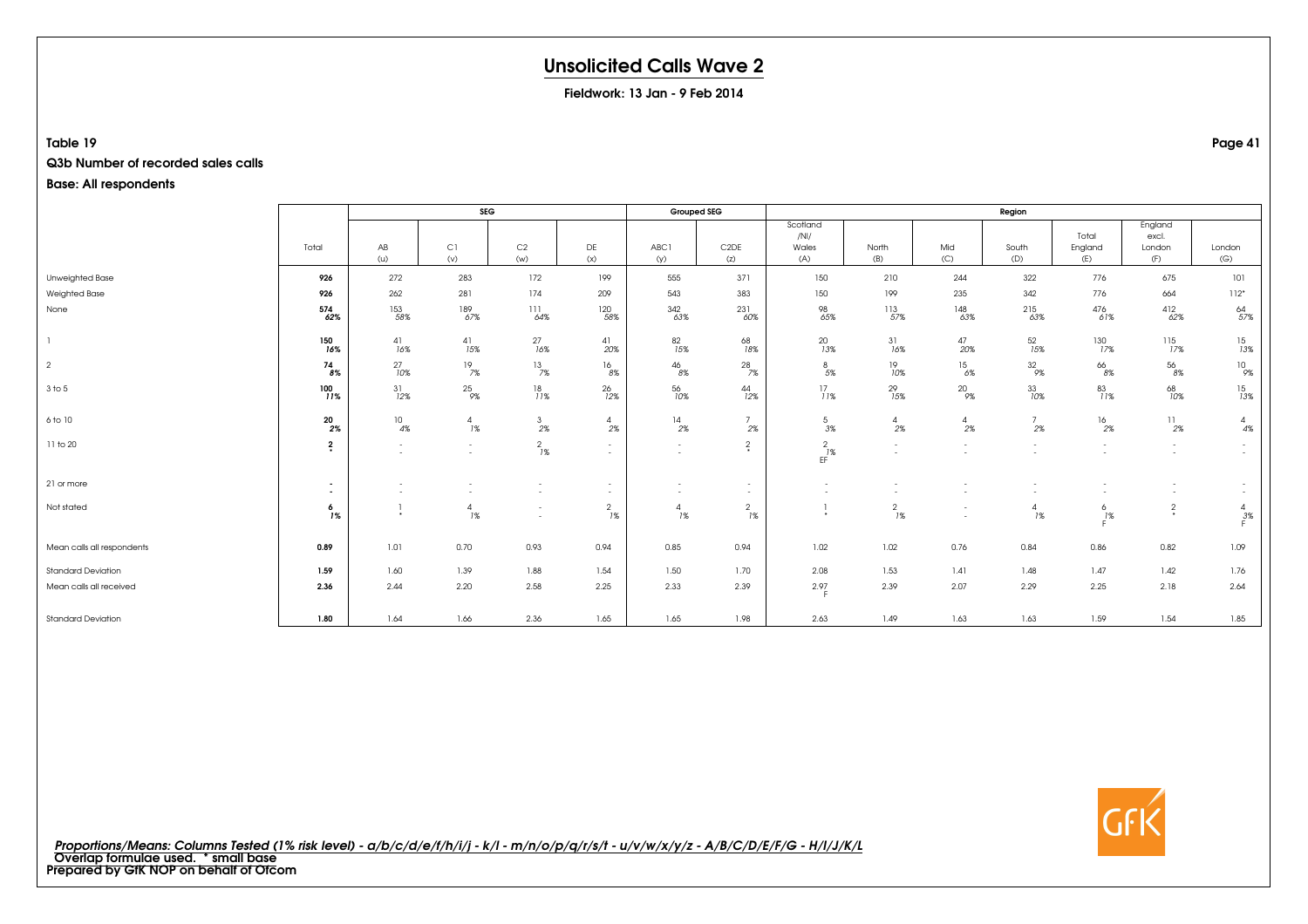Fieldwork: 13 Jan - 9 Feb 2014

#### Table 20

Q3b Number of recorded sales calls

#### Base: All respondents

|                            |                               |                                            |                                                                                    | Type of call                                            |                                                    |                                          |
|----------------------------|-------------------------------|--------------------------------------------|------------------------------------------------------------------------------------|---------------------------------------------------------|----------------------------------------------------|------------------------------------------|
|                            | Total                         | Silent<br>(A)                              | Abandoned<br>$C$ all<br>(B)                                                        | Recorded<br>sales<br>message<br>(C)                     | Live sales<br>(D)                                  | Other<br>(E)                             |
| <b>Unweighted Base</b>     | 926                           | 581                                        | 126                                                                                | 357                                                     | 641                                                | 274                                      |
| Weighted Base              | 926                           | 564                                        | 125                                                                                | 346                                                     | 624                                                | 260                                      |
| None                       | 574<br>62%                    | $\underset{\text{BC}}{310}$                | $^{48}_{38\%}$ C                                                                   | $\overline{\phantom{a}}$<br>$\sim$                      | $\overset{337}{\underset{\text{BC}}{\text{54\%}}}$ | 146<br>56%<br>BC                         |
| $\mathbf{1}$               | 150<br><i>16%</i>             | $\begin{array}{c} 110 \\ 20\% \end{array}$ | $\substack{29 \\ 23\%}$                                                            | 150<br>43%<br>ABDE                                      | $\frac{120}{19\%}$                                 | $^{47}_{\phantom{1}18\%}$                |
| $\overline{2}$             | $\frac{74}{8\%}$              | $^{54}_{10\%}$                             | $\begin{array}{c}\n 26 \\  21\% \\  \text{ADE}\n \end{array}$                      | $\begin{array}{c} 74 \\ 21\% \\ \text{ADE} \end{array}$ | $^{59}_{9\%}$                                      | $^{26}_{10\%}$                           |
| $3$ to $5$                 | $\frac{100}{11\%}$            | $^{71}_{\hphantom{1}13\%}$                 | $^{20}_{\phantom{1} \phantom{1} \phantom{1} \phantom{1} \phantom{1} \phantom{1} }$ | $\begin{array}{c}\n100 \\ 29\% \\ \end{array}$ ABDE     | $\frac{88}{14\%}$                                  | $\frac{30}{12\%}$                        |
| 6 to 10                    | $^{20}_{2\%}$                 | $^{17}_{\phantom{1}3\%}$                   | $^3_{\phantom{1}2\%}$                                                              | 20 <sub>2</sub><br>6%<br>AD.                            | $\frac{19}{3\%}$                                   | $\begin{array}{c} 10 \\ 4\% \end{array}$ |
| 11 to 20                   | $\frac{2}{x}$                 | $\frac{2}{\epsilon}$                       |                                                                                    | $^2_{\phantom{1}\! \gamma\! \! \gamma}$                 | $\frac{2}{\pi}$                                    | $\sim$<br>$\sim$                         |
| 21 or more                 | $\overline{\phantom{a}}$<br>٠ |                                            |                                                                                    | $\sim$                                                  |                                                    | $\sim$<br>$\sim$                         |
| Not stated                 | $^{6}$ 1%                     | <b>.</b>                                   | $\sim$                                                                             | $\sim$                                                  | $\overline{\phantom{a}}$<br>$\sim$                 | $\sim$<br>$\sim$                         |
| Mean calls all respondents | 0.89                          | 1.07                                       | 1.36                                                                               | $2.36$<br>ABDE                                          | 1.13                                               | 1.02                                     |
| <b>Standard Deviation</b>  | 1.59                          | 1.73                                       | 1.55                                                                               | 1.80                                                    | 1.77                                               | 1.60                                     |
| Mean calls all received    | 2.36                          | 2.37                                       | 2.19                                                                               | 2.36                                                    | 2.45                                               | 2.34                                     |
| <b>Standard Deviation</b>  | 1.80                          | 1.89                                       | 1.43                                                                               | 1.80                                                    | 1.88                                               | 1.67                                     |

Proportions/Means: Columns Tested (1% risk level) - A/B/C/D/E Overlap formulae used. Prepared by GfK NOP on behalf of Ofcom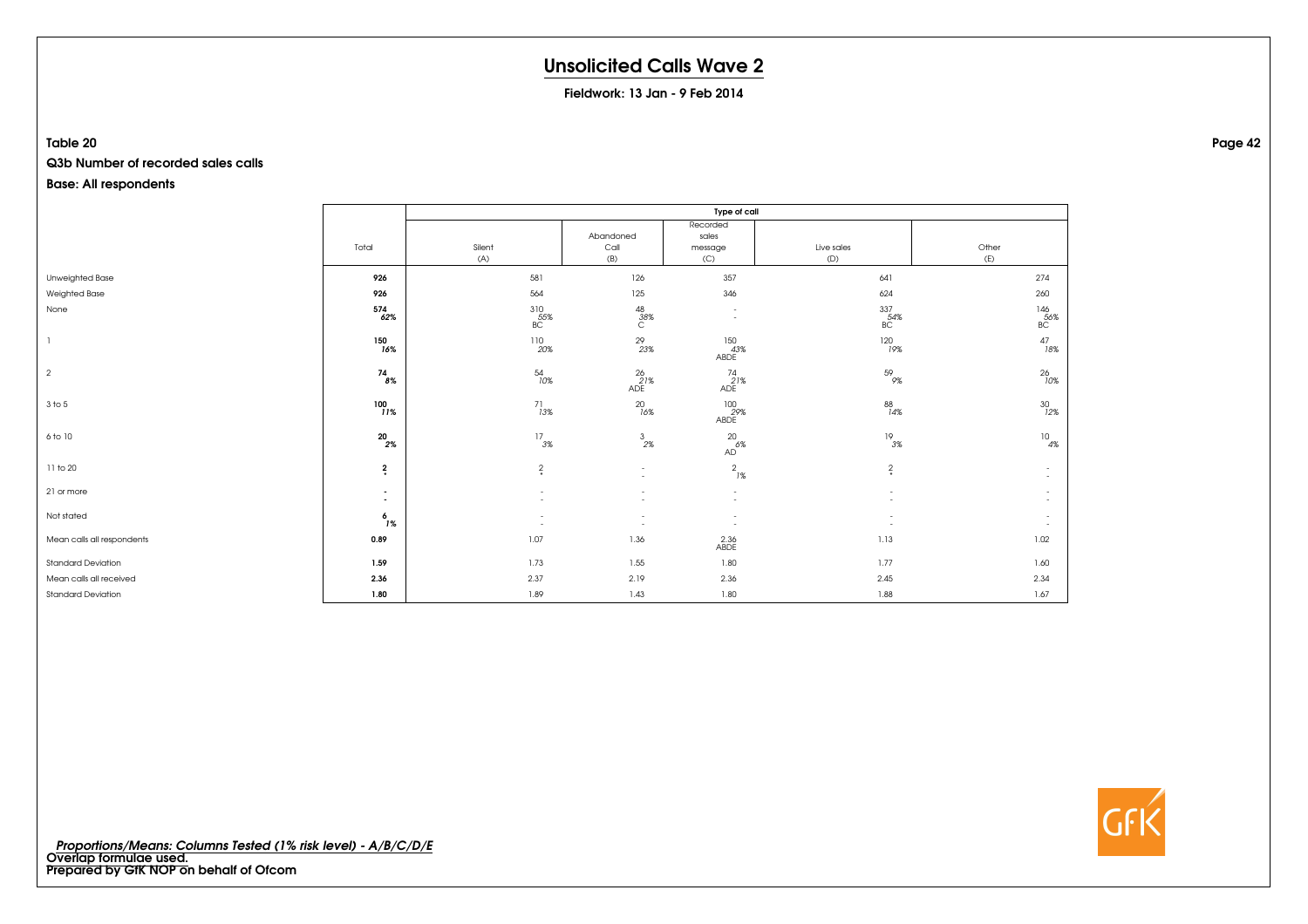Fieldwork: 13 Jan - 9 Feb 2014

#### Table 21

#### Q3c Number of recorded messages

#### Base: All respondents

|                            |                  |                          |                      | Age                                        |                    |                                            |                    |                      | <b>Grouped Age</b>       |                      | Gender                             |                            |                    |                                | <b>Working status</b>     |                      |                                    |                          | Grouped working<br>status |                                  |
|----------------------------|------------------|--------------------------|----------------------|--------------------------------------------|--------------------|--------------------------------------------|--------------------|----------------------|--------------------------|----------------------|------------------------------------|----------------------------|--------------------|--------------------------------|---------------------------|----------------------|------------------------------------|--------------------------|---------------------------|----------------------------------|
|                            | Total            | 16-24                    | 25-34                | 35-44                                      | 45-54              | 55-64                                      | $65+$              | 16-34                | 35-54                    | $55+$                | Male                               | Female                     | Full<br>time       | Part<br>time                   | Homemaker                 | Student              | Temp<br>not<br>working             | Retired                  | Working                   | Not<br>working                   |
| Unweighted Base            | 926              | (a)<br>67                | (b)<br>161           | $\left( c\right)$<br>201                   | (d)<br>164         | (e)<br>151                                 | (f)<br>182         | (h)<br>228           | (i)<br>365               | (j)<br>333           | (k)<br>454                         | (<br>472                   | (m)<br>372         | (n)<br>148                     | (0)<br>96                 | (p)<br>46            | (q)<br>54                          | (r)<br>210               | (s)<br>520                | (t)<br>406                       |
| <b>Weighted Base</b>       | 926              | $106*$                   | 147                  | 189                                        | 144                | 153                                        | 186                | 253                  | 334                      | 339                  | 440                                | 486                        | 379                | 159                            | 90*                       | 48*                  | $39*$                              | 210                      | 539                       | 387                              |
| None                       | 795<br>86%       | $\underset{81\%}{^{86}}$ | <sup>126</sup> 85%   | $\begin{array}{c} 165 \\ 87\% \end{array}$ | $\frac{120}{83\%}$ | $\begin{array}{c} 127 \\ 83\% \end{array}$ | 171<br>92%         | $^{212}_{84\%}$      | $\substack{285 \\ 85\%}$ | 298<br>$-88%$        | 378<br>86%                         | 417<br>86%                 | $\frac{328}{87\%}$ | $^{131}_{82\%}$                | $\frac{72}{80\%}$         | 40<br>82%            | $\frac{32}{81}\%$                  | $\frac{192}{91\%}$<br>ot | $\substack{459 \\ 85\%}$  | $\frac{335}{87\%}$               |
| $\mathbf{1}$               | 89<br>10%        | $\frac{16}{15\%}$        | $\frac{13}{9\%}$     | $^{20}_{10\%}$                             | $\frac{12}{8\%}$   | $^{20}_{13\%}$                             | $\frac{8}{5\%}$    | $\frac{30}{12\%}$    | $\frac{31}{9\%}$         | $^{28}_{\,\,8\%}$    | $^{44}_{10\%}$                     | $^{45}_{\phantom{1}\!9\%}$ | $\frac{32}{8\%}$   | $^{22}_{14\%}$<br>$\mathsf{r}$ | 14<br>16%<br>$\mathbf{r}$ | $\overline{4}$<br>8% | 17%                                | $\frac{10}{5\%}$         | $\frac{54}{10\%}$         | $\frac{35}{9\%}$<br>$\mathbf{r}$ |
| $\overline{2}$             | $\frac{18}{2\%}$ | 1%                       | $\overline{4}$<br>3% | $\overline{4}$<br>2%                       | $_{2\%}^3$         | $\frac{3}{2\%}$                            | 1%                 | $\frac{6}{2\%}$      | $_{2\%}^8$               | $\overline{4}$<br>1% | $\circ$<br>$2\%$                   | $\frac{8}{2\%}$            | 9<br>2%            | $\frac{2}{1\%}$                | $_{\rm 3\%}^2$            | 3%                   | 2%                                 | $\frac{2}{1\%}$          | $^{11}_{2\%}$             | $^6_{2\%}$                       |
| 3 to 5                     | 17<br>2%         | $\mathbf{3}$<br>3%       | $\overline{2}$<br>1% | 1%                                         | 5<br>4%            | 2%                                         | $\mathbf{3}$<br>2% | 5<br>2%              | 6<br>2%                  | 6<br>2%              | $\circ$<br>2%                      | 9<br>2%                    | $\circ$<br>2%      | 1%                             | $\overline{2}$<br>$2\%$   | 3<br>6%              | $\overline{\phantom{a}}$<br>$\sim$ | 3<br>2%                  | $\circ$<br>2%             | $\frac{8}{2\%}$                  |
| 6 to 10                    | $\overline{2}$   | $\sim$<br>÷.             | 2<br>1%              |                                            |                    |                                            | $\sim$<br>$\sim$   | $\overline{2}$<br>1% | $\sim$<br>$\sim$         | $\sim$<br>$\sim$     | $\bullet$                          | $\star$                    |                    |                                |                           | 1%                   | $\overline{\phantom{a}}$<br>$\sim$ | $\sim$                   | $\bullet$                 | $\cdot$                          |
| 11 to 20                   |                  |                          |                      |                                            |                    |                                            |                    |                      |                          | $\sim$<br>$\sim$     |                                    | $\sim$<br>$\sim$           |                    |                                |                           |                      |                                    | $\sim$                   |                           | $\sim$<br>$\sim$                 |
| 21 or more                 | $\sim$           |                          |                      |                                            |                    |                                            |                    |                      | $\overline{\phantom{a}}$ | $\sim$<br>$\sim$     |                                    | $\sim$<br>$\sim$           |                    |                                |                           |                      |                                    | $\sim$<br>$\sim$         |                           | $\sim$<br>$\sim$                 |
| Not stated                 | 6<br>1%          |                          |                      |                                            | 4<br>2%            |                                            | $\mathbf{3}$<br>7% |                      | $\overline{A}$<br>1%     | 3<br>1%              | $\overline{\phantom{a}}$<br>$\sim$ | 6<br>1%                    |                    | $\overline{A}$<br>2%<br>m      |                           |                      | $\sim$                             | 1%                       | $\overline{A}$<br>1%      | $\frac{3}{1\%}$                  |
| Mean calls all respondents | 0.21             | 0.27                     | 0.26                 | 0.16                                       | 0.27               | 0.24                                       | 0.11               | 0.26                 | 0.21                     | 0.17                 | 0.23                               | 0.19                       | 0.23               | 0.19                           | 0.26                      | 0.40                 | 0.21                               | 0.12                     | 0.22                      | 0.20                             |
| <b>Standard Deviation</b>  | 0.65             | 0.67                     | 0.87                 | 0.46                                       | 0.77               | 0.61                                       | 0.50               | 0.79                 | 0.61                     | 0.55                 | 0.70                               | 0.60                       | 0.72               | 0.50                           | 0.60                      | 1.08                 | 0.45                               | 0.49                     | 0.67                      | 0.62                             |
| Mean calls all received    | 1.53             | 1.40                     | 1.81                 | 1.25                                       | 1.84               | 1.38                                       | 1.66               | 1.61                 | 1.51                     | 1.47                 | 1.59                               | 1.48                       | 1.70               | 1.19                           | 1.31                      | 2.27                 | 1.09                               | 1.60                     | 1.53                      | 1.54                             |
| <b>Standard Deviation</b>  | 1.03             | 0.88                     | 1.57                 | 0.53                                       | 1.13               | 0.78                                       | 1.05               | 1.29                 | 0.90                     | 0.87                 | 1.14                               | 0.91                       | 1.20               | 0.62                           | 0.65                      | 1.56                 | 0.31                               | 0.97                     | 1.06                      | 0.98                             |

Proportions/Means: Columns Tested (1% risk level) - a/b/c/d/e/f/h/i/j - k/l - m/n/o/p/q/r/s/t - u/v/w/x/y/z - A/B/C/D/E/F/G - H/I/J/K/L<br>Overlap formulae used. \* small base<br>Prepared by GfK NOP on behalf of Ofcom

la and the contract of the contract of the contract of the contract of the contract of the contract of the contract of the contract of the contract of the contract of the contract of the contract of the contract of the con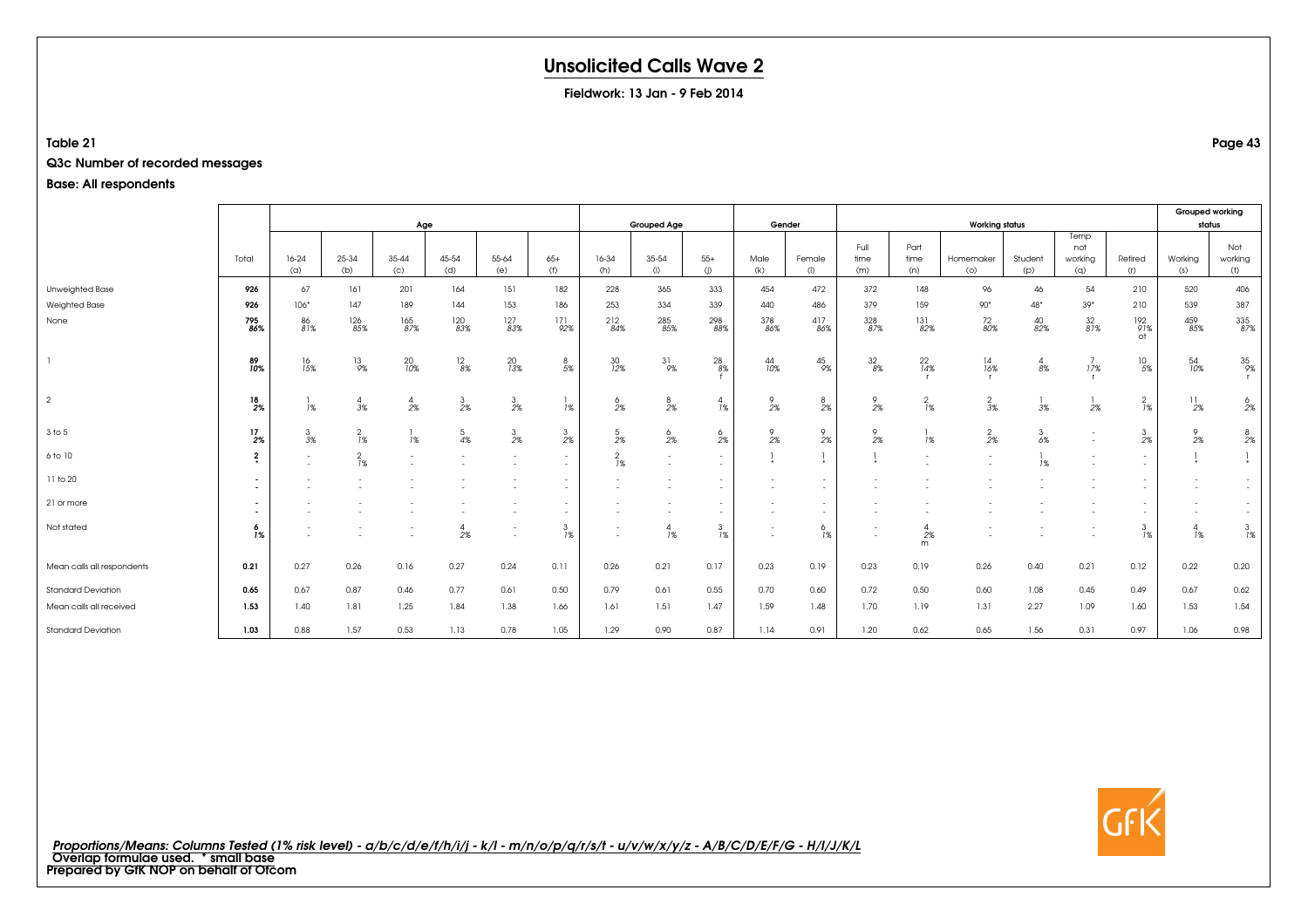Fieldwork: 13 Jan - 9 Feb 2014

#### Table 21

#### Q3c Number of recorded messages

#### Base: All respondents

|                            |                                                      |                                    | SEG                      |                   |                           | <b>Grouped SEG</b>                         |                                     |                                            |                                    |                                            | Region               |                                                      |                                                      |                          |
|----------------------------|------------------------------------------------------|------------------------------------|--------------------------|-------------------|---------------------------|--------------------------------------------|-------------------------------------|--------------------------------------------|------------------------------------|--------------------------------------------|----------------------|------------------------------------------------------|------------------------------------------------------|--------------------------|
|                            | Total                                                | AB<br>(u)                          | C1<br>(v)                | C2<br>(w)         | DE<br>(x)                 | ABC1<br>(y)                                | C <sub>2</sub> DE<br>(z)            | Scotland<br>/NI/<br>Wales<br>(A)           | North<br>(B)                       | Mid<br>(C)                                 | South<br>(D)         | Total<br>England<br>(E)                              | England<br>excl.<br>London<br>(F)                    | London<br>(G)            |
| Unweighted Base            | 926                                                  | 272                                | 283                      | 172               | 199                       | 555                                        | 371                                 | 150                                        | 210                                | 244                                        | 322                  | 776                                                  | 675                                                  | 101                      |
| <b>Weighted Base</b>       | 926                                                  | 262                                | 281                      | 174               | 209                       | 543                                        | 383                                 | 150                                        | 199                                | 235                                        | 342                  | 776                                                  | 664                                                  | $112*$                   |
| None                       | 795<br>86%                                           | $\frac{221}{84\%}$                 | $\substack{245 \\ 87\%}$ | $\frac{152}{87%}$ | 177<br>85%                | $\begin{array}{c} 466 \\ 86\% \end{array}$ | 329<br>86%                          | $\begin{array}{c} 128 \\ 86\% \end{array}$ | 168<br>84%                         | $\begin{array}{c} 207 \\ 88\% \end{array}$ | 292<br>85%           | 666<br>86%                                           | $\underset{\mathbf{87\%}}{578}$                      | 89<br>79%                |
| $\mathbf{1}$               | 89<br>10%                                            | $\frac{35}{13\%}$                  | $\frac{19}{7\%}$         | $\frac{13}{7\%}$  | $^{22}_{\phantom{2}11\%}$ | $^{54}_{10\%}$                             | $\overset{35}{\circ}_{\!\!9\rm{%}}$ | $^{18}_{12\%}$                             | $^{22}_{\hbox{\scriptsize{11}}\%}$ | $\frac{18}{8\%}$                           | 31<br>9%             | $\frac{71}{9\%}$                                     | $^{61}_{9\%}$                                        | $\frac{10}{9\%}$         |
| $\overline{2}$             | $\frac{18}{2\%}$                                     | $\frac{5}{2\%}$                    | $\frac{7}{2\%}$          | $\frac{3}{2\%}$   | $\mathbf{3}$<br>2%        | $\frac{11}{2\%}$                           | 6<br>2%                             | $\frac{3}{2\%}$                            | $\frac{5}{2\%}$                    | $\frac{2}{1\%}$                            | 8<br>2%              | $\begin{array}{c} 15 \\ 2\% \\ \text{F} \end{array}$ | $\frac{9}{1\%}$                                      | $^6_{5\%}$               |
| 3 to 5                     | $\frac{17}{2\%}$                                     | $\cdot$                            | $^6_{2\%}$               | $^6_{4\%}$        | $\overline{4}$<br>$2\%$   | $7^{\circ}$<br>1%                          | $^{11}_{3\%}$                       | $\sim$                                     | $\frac{3}{1\%}$                    | 7<br>3%                                    | 2%                   | $^{17}_{\phantom{1}2\%}$                             | $^{14}_{\phantom{1}2\%}$                             | $\frac{3}{3\%}$          |
| 6 to 10                    | $\frac{2}{x}$                                        | $\sim$<br>$\overline{\phantom{a}}$ | $^2_{1\%}$               | $\sim$<br>$\sim$  | $\sim$<br>$\sim$          | $\frac{2}{\epsilon}$                       | $\sim$<br>$\sim$                    |                                            | $\sim$                             |                                            |                      | $\frac{2}{\pi}$                                      | $\cdot$                                              | $\frac{1}{1\%}$          |
| 11 to 20                   | $\overline{\phantom{a}}$<br>$\sim$                   | $\overline{\phantom{a}}$           | $\sim$                   | $\sim$<br>$\sim$  | $\sim$<br>$\sim$          | $\sim$<br>$\sim$                           | $\sim$<br>$\sim$                    |                                            |                                    |                                            |                      |                                                      | $\overline{\phantom{a}}$<br>$\overline{\phantom{a}}$ | $\sim$<br>$\sim$         |
| 21 or more                 | $\overline{\phantom{a}}$<br>$\overline{\phantom{a}}$ | $\overline{\phantom{a}}$           |                          | $\sim$<br>$\sim$  | $\sim$<br>$\sim$          | $\sim$<br>$\sim$                           | $\sim$<br>$\sim$                    |                                            |                                    |                                            |                      |                                                      | $\overline{\phantom{a}}$<br>$\sim$                   | $\sim$<br><b>Section</b> |
| Not stated                 | 6<br>1%                                              | $\bullet$                          | 4<br>1%                  | $\sim$<br>$\sim$  | $\overline{2}$<br>1%      | $\overline{4}$<br>1%                       | $\overline{2}$<br>1%                |                                            | $\frac{2}{1\%}$                    | $\sim$                                     | $\overline{A}$<br>1% | 6<br>1%<br>F.                                        | $\frac{2}{\epsilon}$                                 | $\frac{4}{3\%}$          |
| Mean calls all respondents | 0.21                                                 | 0.18                               | 0.23                     | 0.23              | 0.20                      | 0.20                                       | 0.22                                | 0.16                                       | 0.20                               | 0.22                                       | 0.23                 | 0.22                                                 | 0.19                                                 | 0.37                     |
| <b>Standard Deviation</b>  | 0.65                                                 | 0.45                               | 0.79                     | 0.73              | 0.56                      | 0.65                                       | 0.64                                | 0.41                                       | 0.56                               | 0.72                                       | 0.72                 | 0.68                                                 | 0.61                                                 | 1.01                     |
| Mean calls all received    | 1.53                                                 | 1.16                               | 1.90<br>$\cup$           | 1.83              | 1.40                      | 1.50<br>$\cup$                             | 1.58                                | 1.13                                       | 1.37                               | 1.80                                       | 1.65                 | 1.61                                                 | 1.52                                                 | 2.00                     |
| <b>Standard Deviation</b>  | 1.03                                                 | 0.44                               | 1.46                     | 1.13              | 0.74                      | 1.09                                       | 0.94                                | 0.35                                       | 0.73                               | 1.24                                       | 1.19                 | 1.10                                                 | 0.95                                                 | 1.55                     |

Proportions/Means: Columns Tested (1% risk level) - a/b/c/d/e/f/h/i/j - k/l - m/n/o/p/q/r/s/t - u/v/w/x/y/z - A/B/C/D/E/F/G - H/l/J/K/L<br>Overlap formulae used. \* small base<br>Prepared by GfK NOP on behalf of Ofcom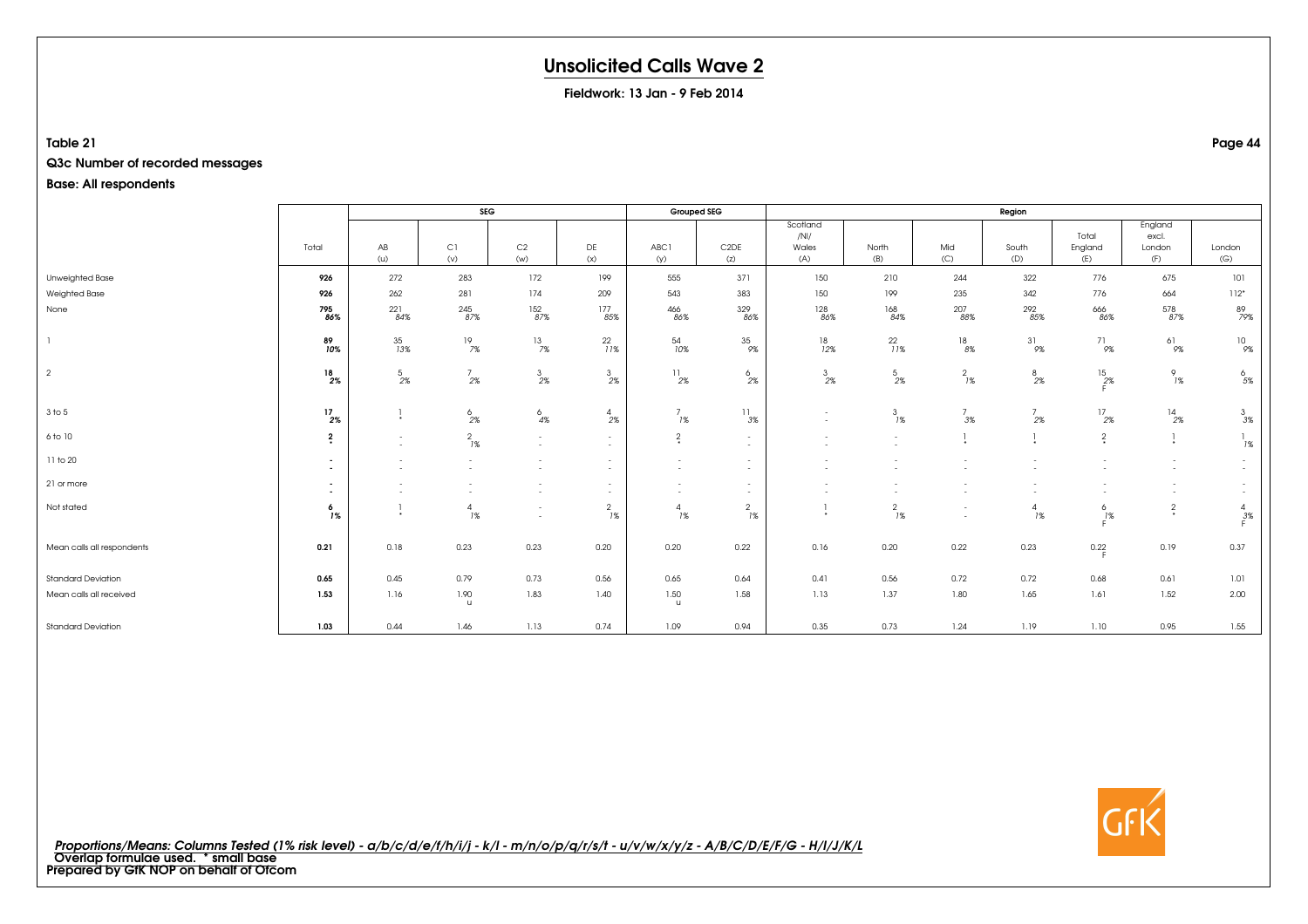Fieldwork: 13 Jan - 9 Feb 2014

#### Table 22

Q3c Number of recorded messages

#### Base: All respondents

|                            |                               |                                                      |                                                                | Type of call                        |                                                    |                                                    |
|----------------------------|-------------------------------|------------------------------------------------------|----------------------------------------------------------------|-------------------------------------|----------------------------------------------------|----------------------------------------------------|
|                            | Total                         | Silent<br>(A)                                        | Abandoned<br>Call<br>(B)                                       | Recorded<br>sales<br>message<br>(C) | Live sales<br>(D)                                  | Other<br>(E)                                       |
| Unweighted Base            | 926                           | 581                                                  | 126                                                            | 357                                 | 641                                                | 274                                                |
| Weighted Base              | 926                           | 564                                                  | 125                                                            | 346                                 | 624                                                | 260                                                |
| None                       | 795<br>86%                    | $\begin{array}{r} 463 \\ 82\% \\ \hline \end{array}$ | $\overline{\phantom{a}}$<br>$\sim$                             | $\frac{269}{78\%}$ B                | $\overset{525}{\underset{\text{BC}}{\text{84\%}}}$ | $\overset{226}{\underset{\text{BC}}{\text{87\%}}}$ |
| $\mathbf{1}$               | 89<br>10%                     | $^{68}_{12\%}$                                       | $\begin{array}{c}\n 89 \\  71\% \\  \text{ACDE}\n \end{array}$ | $\frac{53}{15\%}$                   | $\frac{73}{12\%}$                                  | $^{22}_{\mathcal{\%}}$                             |
| $\overline{2}$             | $\frac{18}{2\%}$              | $\frac{14}{2\%}$                                     | $\begin{array}{c}\n 18 \\  14\% \\  \text{ACDE}\n \end{array}$ | $\frac{11}{3\%}$                    | $\frac{13}{2\%}$                                   | $7\over 3\%$                                       |
| $3$ to $5$                 | $\frac{17}{2\%}$              | $^{17}_{\phantom{1}3\%}$                             | $17\,$<br>14%<br><b>ACDE</b>                                   | $^{12}_{3\%}$                       | $^{13}_{\phantom{1}2\%}$                           | $5\atop 2\%$                                       |
| 6 to 10                    | $\frac{2}{x}$                 | $\frac{2}{\ast}$                                     | $2_{1\%}$                                                      | $\frac{2}{\ast}$                    |                                                    | $\sim$<br>$\sim$                                   |
| 11 to 20                   | ٠<br>٠                        | $\overline{\phantom{a}}$                             | $\overline{\phantom{a}}$<br>٠                                  |                                     |                                                    | $\sim$<br>$\sim$                                   |
| 21 or more                 | ٠<br>$\overline{\phantom{a}}$ |                                                      |                                                                |                                     |                                                    | $\sim$<br>$\sim$                                   |
| Not stated                 | $^{6}$ 1%                     |                                                      |                                                                |                                     |                                                    | $\overline{\phantom{a}}$                           |
| Mean calls all respondents | 0.21                          | $0.29$ D                                             | $1.53$<br>ACDE                                                 | $0.37$ DE                           | 0.23                                               | 0.21                                               |
| <b>Standard Deviation</b>  | 0.65                          | 0.78                                                 | 1.03                                                           | 0.87                                | 0.64                                               | 0.62                                               |
| Mean calls all received    | 1.53                          | $1.62$<br>D                                          | 1.53                                                           | 1.63                                | 1.45                                               | 1.56                                               |
| <b>Standard Deviation</b>  | 1.03                          | 1.11                                                 | 1.03                                                           | 1.16                                | 0.88                                               | 0.91                                               |

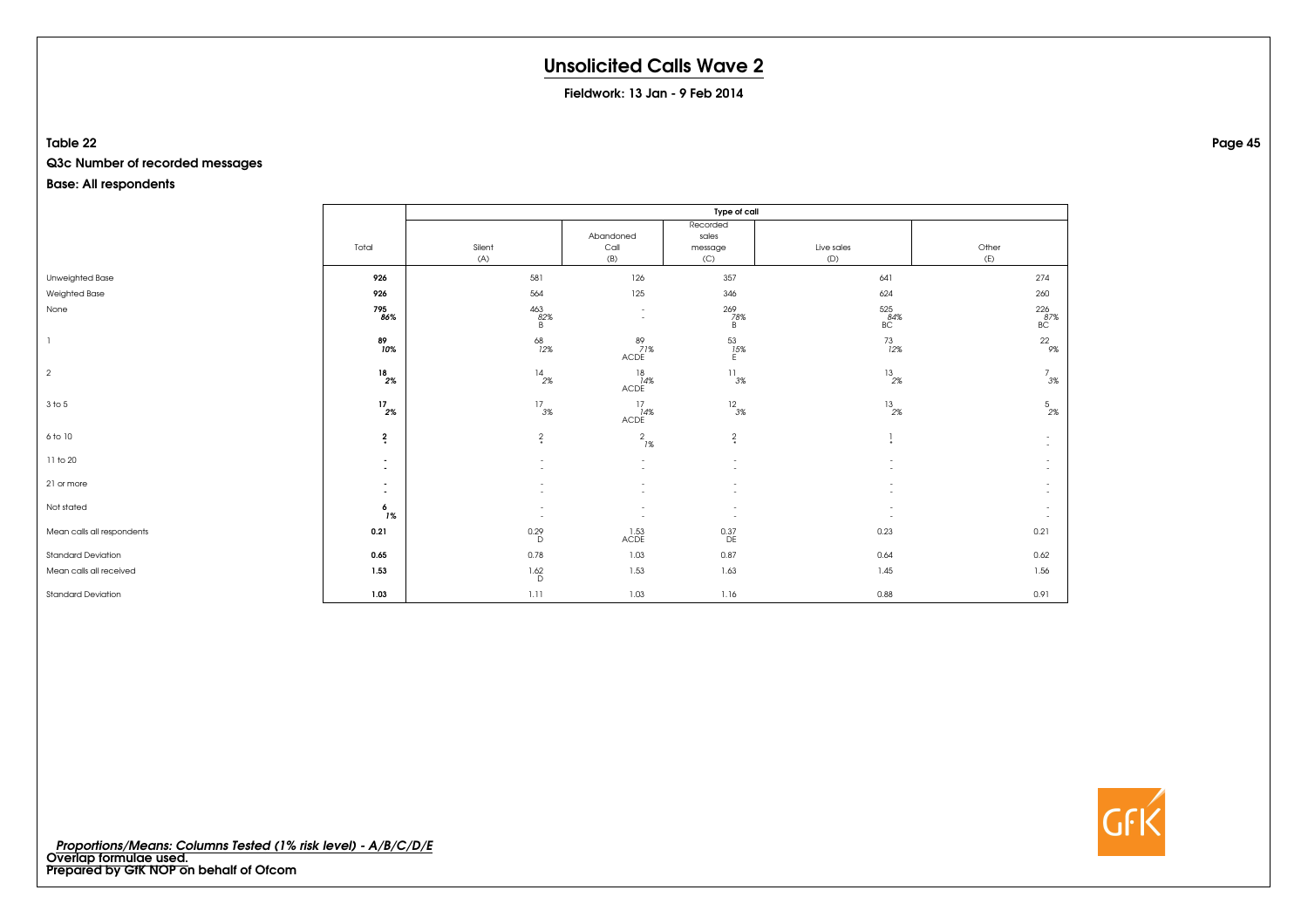Fieldwork: 13 Jan - 9 Feb 2014

#### Table 23

#### Q3d Number of silent calls

#### Base: All respondents

|                            |                       |                      |                        | Age                        |                             |                        |                       |                            | Grouped Age                     |                                                      | Gender           |                   |                     |                           | <b>Working status</b>   |                       |                                    |                   | Grouped working<br>status |                       |
|----------------------------|-----------------------|----------------------|------------------------|----------------------------|-----------------------------|------------------------|-----------------------|----------------------------|---------------------------------|------------------------------------------------------|------------------|-------------------|---------------------|---------------------------|-------------------------|-----------------------|------------------------------------|-------------------|---------------------------|-----------------------|
|                            | Total                 | 16-24<br>(a)         | 25-34<br>(b)           | 35-44<br>$\left( c\right)$ | 45-54<br>(d)                | 55-64<br>(e)           | $65+$<br>(f)          | 16-34<br>(h)               | 35-54<br>(i)                    | $55+$<br>(i)                                         | Male<br>(k)      | Female<br>(1)     | Full<br>time<br>(m) | Part<br>time<br>(n)       | Homemaker<br>(0)        | Student<br>(p)        | Temp<br>not<br>working<br>(q)      | Retired<br>(r)    | Working<br>(s)            | Not<br>working<br>(t) |
| <b>Unweighted Base</b>     | 926                   | 67                   | 161                    | 201                        | 164                         | 151                    | 182                   | 228                        | 365                             | 333                                                  | 454              | 472               | 372                 | 148                       | 96                      | 46                    | 54                                 | 210               | 520                       | 406                   |
| Weighted Base              | 926                   | $106*$               | 147                    | 189                        | 144                         | 153                    | 186                   | 253                        | 334                             | 339                                                  | 440              | 486               | 379                 | 159                       | 90*                     | 48*                   | $39*$                              | 210               | 539                       | 387                   |
| None                       | 356<br>38%            | $^{51}_{48\%}$<br>fi | 87<br>60%<br>cdef      | $\frac{81}{43\%}$          | $^{45}_{31\%}$              | $^{44}_{29\%}$         | $^{48}_{26\%}$        | <sup>138</sup> 55%<br>defi | $^{126}_{38\%}$<br>fi           | $\frac{92}{27\%}$                                    | 166<br>38%       | 190<br>39%        | 169<br>45%<br>ort   | $\frac{62}{39%}$          | $^{21}_{23\%}$          | $^{27}_{55\%}$<br>ort | $\frac{15}{38\%}$                  | $\frac{63}{30\%}$ | $^{231}_{43\%}$<br>ort    | <sup>125</sup> 32%    |
|                            | 139<br>15%            | $^{24}_{23\%}$       | $^{17}_{12\%}$         | 36<br>19%                  | $^{26}_{18\%}$              | $^{15}_{10\%}$         | $^{21}_{11\%}$        | 41<br>16%<br>b             | 62<br>19%                       | $\frac{36}{11\%}$                                    | $^{62}_{14\%}$   | 77<br>16%         | 67<br>18%           | $^{19}_{12\%}$            | $\frac{18}{20\%}$       | 3<br>6%               | 9<br>24%                           | $^{23}_{11\%}$    | 86<br>16%                 | $\frac{54}{14\%}$     |
| $\overline{2}$             | $\frac{102}{11\%}$    | $\frac{8}{8\%}$      | $\overline{14}$<br>10% | $^{17}_{9\%}$              | $^{15}_{10\%}$              | $^{22}_{15\%}$         | $\frac{26}{14\%}$     | $^{22}_{9\%}$              | $31_{9\%}$                      | $\frac{48}{14\%}$                                    | 47<br>11%        | $\frac{55}{11\%}$ | $\frac{31}{8\%}$    | $^{20}_{13\%}$            | $\frac{18}{20\%}$<br>ms | $\frac{3}{7\%}$       | $\frac{3}{7\%}$                    | $^{27}_{13\%}$    | $^{51}_{9\%}$             | $^{51}_{13\%}$        |
| $3$ to $5$                 | 167<br>18%            | 12<br>11%            | 18<br>12%              | 31<br>16%                  | 24<br>17%                   | $\frac{33}{22\%}$      | 48<br>26%<br>bh       | $\frac{30}{12\%}$          | $\frac{55}{17\%}$               | $\begin{array}{c} 82 \\ 24\% \\ \rm{bh} \end{array}$ | 86<br>19%        | $\frac{82}{17\%}$ | $\frac{58}{15\%}$   | 29<br>78%                 | 15<br>17%               | 8<br>17%              | $\overline{7}$<br>19%              | 49<br>23%         | 87<br>16%                 | $^{80}_{\,21\%}$      |
| 6 to 10                    | 107<br>12%            | 9<br>8%              | $^{10}_{7\%}$          | $\frac{15}{8\%}$           | 21<br>15%                   | $\frac{25}{16\%}$<br>h | $^{27}_{15\%}$        | 18<br>7%                   | $\frac{36}{11\%}$               | $\frac{52}{15\%}$<br>h                               | 58<br>13%        | 49<br>10%         | $^{42}_{11\%}$      | 14<br>9%                  | $11 -$<br>12%           | 6<br>12%              | $\overline{4}$<br>11%              | 31<br>15%         | 56<br>10%                 | $^{51}_{13\%}$        |
| 11 to 20                   | 44<br>5%              |                      |                        | 9<br>5%<br>bh              | 10 <sup>°</sup><br>7%<br>bh | $\frac{13}{8\%}$<br>bh | $\frac{12}{7%}$<br>bh |                            | 19<br>6%<br>bh                  | $\frac{25}{7\%}$<br>bh                               | $20\,$<br>4%     | $^{24}_{\ 5\%}$   | $^{10}_{3\%}$       | $\frac{13}{8\%}$<br>m     | $\overline{7}$<br>8%    | 2%                    | $\sim$                             | 14<br>7%          | $\frac{23}{4\%}$<br>m     | $^{21}_{6\%}$         |
| 21 or more                 | -5<br>1%              | 3<br>2%              |                        | 1%                         |                             |                        |                       | 3<br>1%                    | $\cdot$                         |                                                      | $\frac{2}{\ast}$ | 3<br>1%           | 2<br>1%             |                           |                         | 2%                    | 1%                                 |                   | $\frac{2}{\ast}$          | $^2_{1\%}$            |
| Not stated                 | 6<br>$\overline{1}\%$ |                      |                        |                            | $\overline{A}$<br>2%        | $\sim$                 | $\frac{3}{1\%}$       |                            | $^4_{\hbox{{\scriptsize 1\%}}}$ | $\frac{3}{1\%}$                                      |                  | $^{6}_{1\%}$      |                     | $\overline{A}$<br>2%<br>m |                         |                       | $\overline{\phantom{a}}$<br>$\sim$ | 3<br>1%           | $\overline{A}$<br>1%      | $\frac{3}{1\%}$       |
| Mean calls all respondents | 2.76                  | 2.20                 | 1.30                   | 2.39<br>b                  | 3.20<br>bh                  | 3.80<br>bch            | 3.41<br>bh            | 1.68<br>b                  | 2.74<br>bh                      | 3.59<br>bch                                          | 2.79             | 2.72              | 2.37                | 2.91                      | 3.10                    | 2.44                  | 2.65                               | 3.29              | 2.53                      | 3.07                  |
| <b>Standard Deviation</b>  | 4.14                  | 4.98                 | 2.20                   | 3.76                       | 4.09                        | 4.90                   | 4.11                  | 3.66                       | 3.92                            | 4.49                                                 | 3.97             | 4.29              | 3.88                | 4.20                      | 3.91                    | 4.71                  | 5.54                               | 4.15              | 3.98                      | 4.32                  |
| Mean calls all received    | 4.50                  | 4.23                 | 3.21                   | 4.17                       | 4.71<br>b                   | 5.34<br>b              | 4.60                  | 3.70                       | 4.42                            | 4.93<br>b                                            | 4.49             | 4.51              | 4.28                | 4.81                      | 4.05                    | 5.46                  | 4.26                               | 4.71              | 4.45                      | 4.55                  |

Proportions/Means: Columns Tested (1% risk level) - a/b/c/d/e/f/h/i/j - k/l - m/n/o/p/q/r/s/t - u/v/w/x/y/z - A/B/C/D/E/F/G - H/I/J/K/L<br>Overlap formulae used. \* small base<br>Prepared by GfK NOP on behalf of Ofcom

en and the state of the state of the state of the state of the state of the state of the state of the state of the state of the state of the state of the state of the state of the state of the state of the state of the sta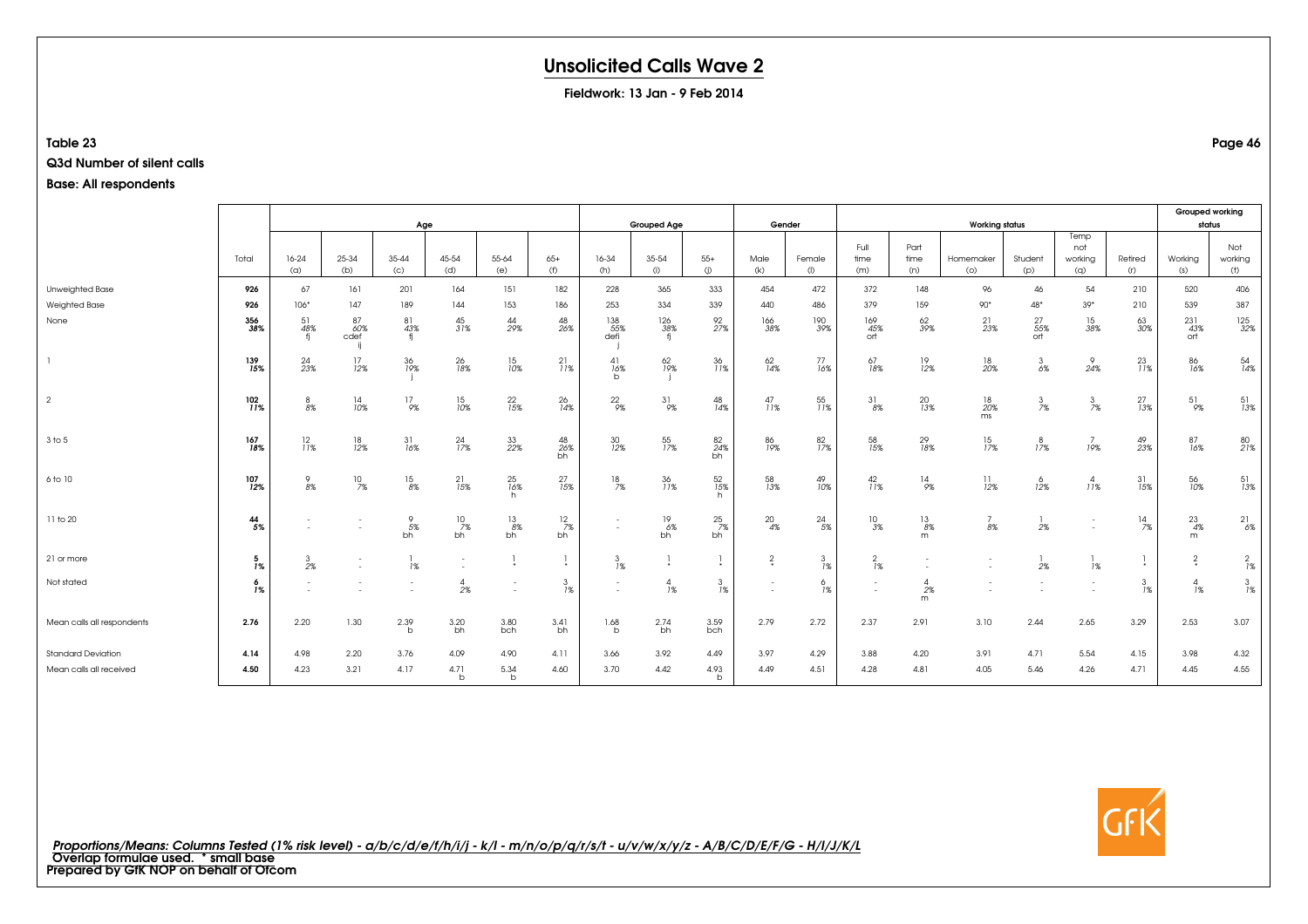Fieldwork: 13 Jan - 9 Feb 2014

Table 23

Q3d Number of silent calls

Base: All respondents

|             |              |              | Age         |              |              |              |             | Grouped Age |             |             | Gender      |                     |              | <b>Working status</b> |             |                               |                | Grouped working               | status         |
|-------------|--------------|--------------|-------------|--------------|--------------|--------------|-------------|-------------|-------------|-------------|-------------|---------------------|--------------|-----------------------|-------------|-------------------------------|----------------|-------------------------------|----------------|
| Total       | 16-24<br>(a) | 25-34<br>(b) | 35-44       | 45-54<br>(d) | 55-64<br>(e) | $65+$<br>(f) | 16-34       | 35-54       | $55+$       | Male<br>(k) | Female      | Full<br>time<br>(m) | Part<br>time | Homemaker             | Student     | Temp<br>not<br>working<br>(a) | Retired<br>(r) | Working<br>$\left( s \right)$ | Not<br>working |
| 926<br>4.48 | 106*<br>6.28 | 147<br>2.42  | 189<br>4.16 | 144<br>4.19  | 153<br>5.06  | 186<br>4.17  | 253<br>4.70 | 334<br>4.17 | 339<br>4.59 | 440<br>4.21 | 486<br>4.73 | 379<br>4.36         | 159<br>4.48  | 90*<br>4.02           | 48*<br>5.81 | $39*$<br>6.56                 | 210<br>4.24    | 539<br>4.40                   | 387<br>4.58    |

Weighted Base **Standard Deviation** 

Proportions/Means: Columns Tested (1% risk level) - a/b/c/d/e/f/h/i/j - k/l - m/n/o/p/q/r/s/t - u/v/w/x/y/z - A/B/C/D/E/F/G - H/I/J/K/L<br>Overlap formulae used. \* small base<br>Prepared by GfK NOP on behalf of Ofcom

end the set of the set of the set of the set of the set of the set of the set of the set of the set of the set of the set of the set of the set of the set of the set of the set of the set of the set of the set of the set o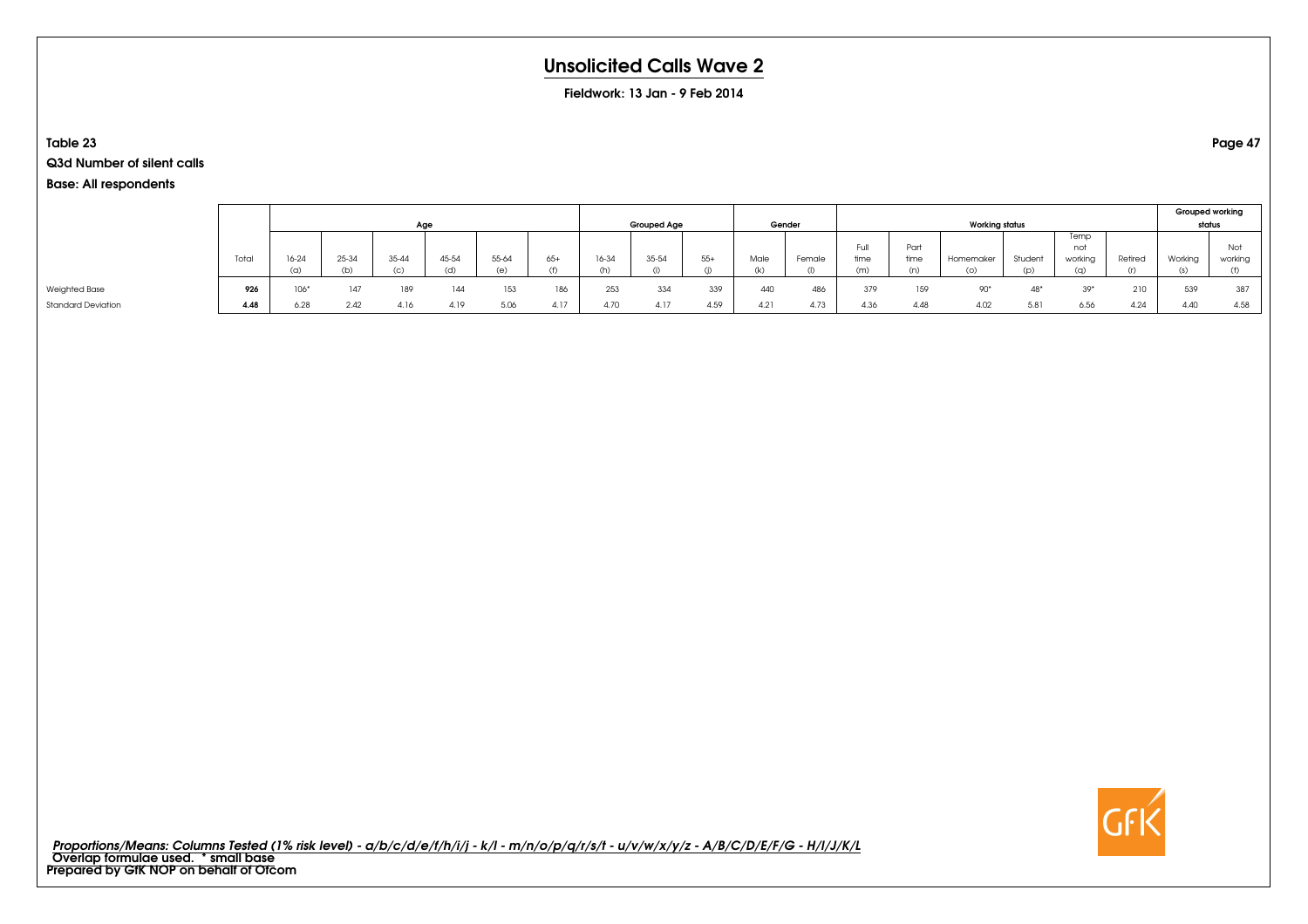Fieldwork: 13 Jan - 9 Feb 2014

#### Table 23

Q3d Number of silent calls

#### Base: All respondents

|                            |                   |                          | SEG                        |                   |                      | Grouped SEG                                |                                            |                                        |                                    |                     | Region                                     |                                            |                                   |                             |
|----------------------------|-------------------|--------------------------|----------------------------|-------------------|----------------------|--------------------------------------------|--------------------------------------------|----------------------------------------|------------------------------------|---------------------|--------------------------------------------|--------------------------------------------|-----------------------------------|-----------------------------|
|                            | Total             | AB<br>(u)                | C1<br>(v)                  | C2<br>(w)         | DE<br>(x)            | ABC1<br>(y)                                | C <sub>2</sub> DE<br>(z)                   | Scotland<br>$/$ NI $/$<br>Wales<br>(A) | North<br>(B)                       | Mid<br>(C)          | South<br>(D)                               | Total<br>England<br>(E)                    | England<br>excl.<br>London<br>(F) | London<br>$\left( G\right)$ |
| <b>Unweighted Base</b>     | 926               | 272                      | 283                        | 172               | 199                  | 555                                        | 371                                        | 150                                    | 210                                | 244                 | 322                                        | 776                                        | 675                               | 101                         |
| <b>Weighted Base</b>       | 926               | 262                      | 281                        | 174               | 209                  | 543                                        | 383                                        | 150                                    | 199                                | 235                 | 342                                        | 776                                        | 664                               | $112*$                      |
| None                       | 356<br>38%        | 107<br>41%               | 106<br>38%                 | $^{61}_{35\%}$    | 81<br>39%            | $\begin{array}{c} 214 \\ 39\% \end{array}$ | $\begin{array}{c} 142 \\ 37\% \end{array}$ | $\frac{51}{34\%}$                      | 83<br>42%                          | 89<br>38%           | $\begin{array}{c} 133 \\ 39\% \end{array}$ | $\underset{39\%}{^{304}}$                  | 253<br>38%                        | $\frac{52}{46\%}$           |
| $\mathbf{1}$               | 139<br>15%        | $\frac{42}{16\%}$        | $\frac{39}{14\%}$          | $^{24}_{14\%}$    | $\frac{33}{16\%}$    | $\frac{81}{15\%}$                          | $\frac{58}{15\%}$                          | $^{18}_{12\%}$                         | $\frac{30}{15\%}$                  | 37<br>16%           | $\frac{54}{16\%}$                          | $\frac{122}{16\%}$                         | 99<br>15%                         | $^{22}_{20\%}$              |
| $\overline{2}$             | 102<br><i>11%</i> | $^{24}_{\phantom{1}9\%}$ | $^{31}_{\hphantom{1}11\%}$ | $^{20}_{11\%}$    | 27<br>73%            | $\frac{55}{10\%}$                          | 47<br>12%                                  | $^{23}_{15\%}$                         | $^{22}_{\hbox{\scriptsize{11}}\%}$ | $^{22}_{\  \, 9\%}$ | $\frac{36}{11\%}$                          | 79<br>10%                                  | $^{73}_{11\%}$                    | $^6_{6\%}$                  |
| 3 to 5                     | 167<br>18%        | $^{47}_{18\%}$           | $\frac{55}{19\%}$          | $\frac{35}{20\%}$ | $\frac{30}{15\%}$    | $\frac{102}{19\%}$                         | 65<br>17%                                  | $\frac{30}{20\%}$                      | $\frac{33}{17\%}$                  | $\frac{39}{16\%}$   | 66<br>19%                                  | $\begin{array}{c} 138 \\ 18\% \end{array}$ | $\frac{123}{18\%}$                | $^{15}_{13\%}$              |
| 6 to 10                    | 107<br><i>12%</i> | $^{28}_{\hbox{11\%}}$    | $\frac{34}{12\%}$          | $^{24}_{14\%}$    | $^{21}_{10\%}$       | $^{62}_{11\%}$                             | $\frac{45}{12\%}$                          | $^{19}_{13\%}$                         | $^{21}_{10\%}$                     | $^{29}_{12\%}$      | $\frac{38}{11\%}$                          | $\frac{88}{11\%}$                          | $^{78}_{12\%}$                    | $^{\circ}_{\rm 8\%}$        |
| 11 to 20                   | 44<br>5%          | $11 -$<br>4%             | 10 <sup>°</sup><br>4%      | $\frac{8}{5\%}$   | 15<br>7%             | 21<br>4%                                   | 23<br>6%                                   | 9<br>6%                                | $\overline{7}$<br>$4\%$            | 17<br>7%            | $\frac{11}{3\%}$                           | 35<br>5%                                   | $\frac{32}{5\%}$                  | $^4_{3\%}$                  |
| 21 or more                 | 5<br>7%           |                          | $\frac{3}{1\%}$            | 1%                | $\sim$<br>$\sim$     | $\frac{4}{1\%}$                            | $\star$                                    | $\sim$<br>a.                           | 1%                                 | $\frac{3}{1\%}$     |                                            | $5\phantom{121}\phantom{121}$              | $5\phantom{121}\phantom{121}$     | $\sim$<br><b>Section</b>    |
| Not stated                 | 6<br>1%           | $\bullet$                | $\overline{4}$<br>1%       | $\sim$<br>$\sim$  | $\overline{2}$<br>1% | $\overline{4}$<br>1%                       | $\overline{2}$<br>1%                       |                                        | $^2_{1\%}$                         | $\sim$<br>$\sim$    | 4<br>1%                                    | 6<br>1%                                    | $\frac{2}{\epsilon}$              | $\frac{4}{3\%}$             |
| Mean calls all respondents | 2.76              | 2.51                     | 2.82                       | 3.04              | 2.75                 | 2.67                                       | 2.88                                       | 2.98                                   | 2.53                               | 3.26                | 2.45                                       | 2.71                                       | 2.84                              | 1.93                        |
| <b>Standard Deviation</b>  | 4.14              | 3.64                     | 4.65                       | 4.17              | 3.98                 | 4.19                                       | 4.06                                       | 3.79                                   | 4.15                               | 4.96                | 3.59                                       | 4.20                                       | 4.33                              | 3.21                        |
| Mean calls all received    | 4.50              | 4.26                     | 4.56                       | 4.70              | 4.51                 | 4.42                                       | 4.60                                       | 4.53                                   | 4.36                               | 5.23                | 4.03                                       | 4.49                                       | 4.60                              | 3.70                        |



Proportions/Means: Columns Tested (1% risk level) - a/b/c/d/e/f/h/i/j - k/l - m/n/o/p/q/r/s/t - u/v/w/x/y/z - A/B/C/D/E/F/G - H/l/J/K/L<br>Overlap formulae used. \* small base<br>Prepared by GfK NOP on behalf of Ofcom

en and the set of the set of the set of the set of the set of the set of the set of the set of the set of the set of the set of the set of the set of the set of the set of the set of the set of the set of the set of the se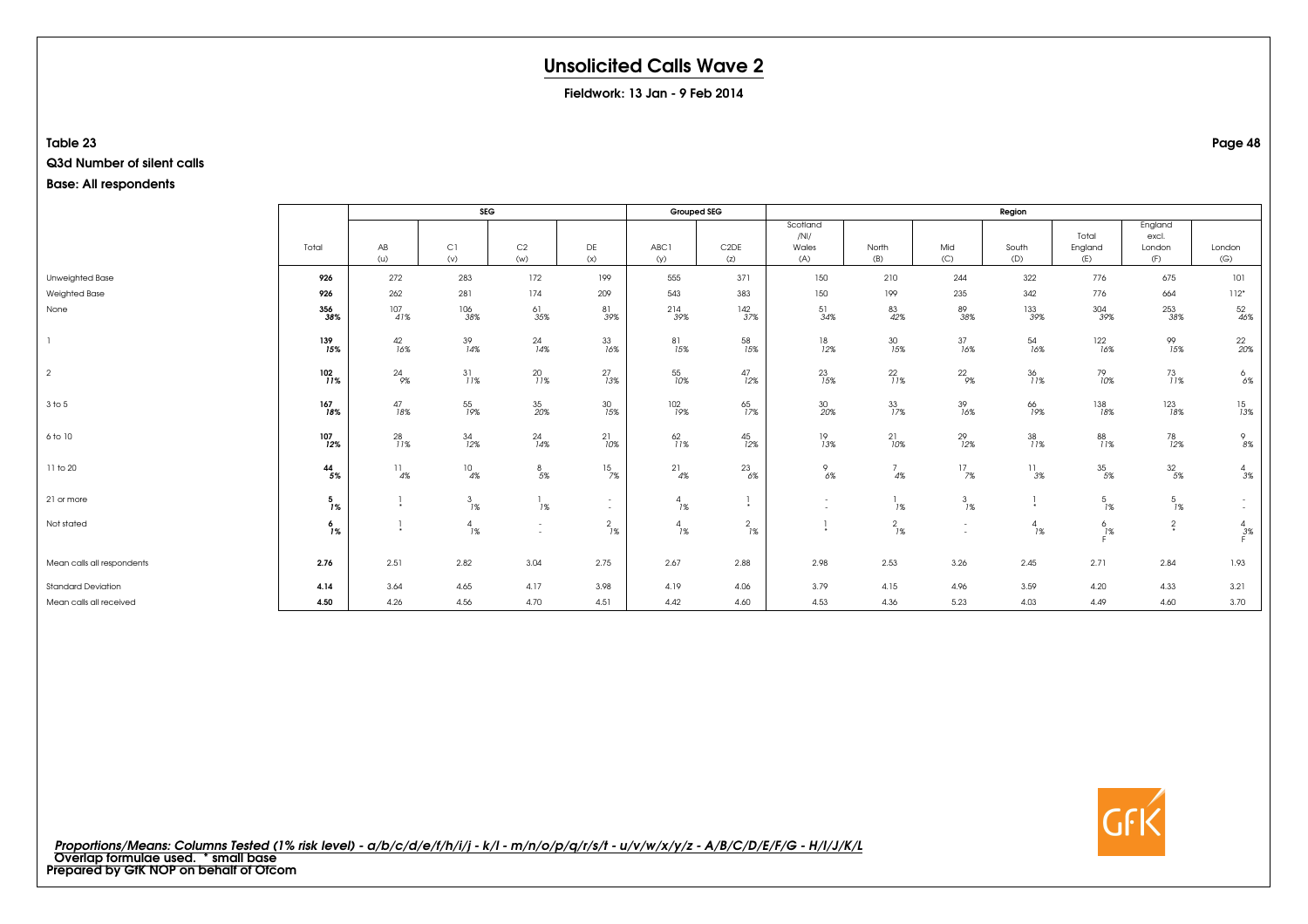Fieldwork: 13 Jan - 9 Feb 2014

Table 23

Q3d Number of silent calls

Base: All respondents

|       |      | <b>SEG</b>  |      |      |                  | Grouped SEG       |          |       |              | Region |         |         |        |  |
|-------|------|-------------|------|------|------------------|-------------------|----------|-------|--------------|--------|---------|---------|--------|--|
|       |      |             |      |      |                  |                   | Scotland |       |              |        |         | England |        |  |
|       |      |             |      |      |                  |                   | /NI/     |       |              |        | Total   | excl.   |        |  |
| Total | AB   | $\sim$<br>◡ | C2   | DE   | ABC <sup>1</sup> | C <sub>2</sub> DE | Wales    | North | Mid          | South  | England | London  | London |  |
|       | (u)  |             | (W)  | (x)  |                  | (z)               | (A)      | (B)   | $\sim$<br>いっ | $\sim$ | (E)     |         | (G)    |  |
| 926   | 262  | 281         | 174  | 209  | 543              | 383               | 150      | 199   | 235          | 342    | 776     | 664     | $112*$ |  |
| 4.48  | 3.88 | 5.20        | 4.36 | 4.24 | 4.62             | 4.29              | 3.85     | 4.67  | 5.40         | 3.85   | 4.61    | 4.72    | 3.65   |  |

Weighted Base Standard Deviation

Proportions/Means: Columns Tested (1% risk level) - a/b/c/d/e/f/h/i/j - k/l - m/n/o/p/q/r/s/t - u/v/w/x/y/z - A/B/C/D/E/F/G - H/l/J/K/L<br>Overlap formulae used. \* small base<br>Prepared by GfK NOP on behalf of Ofcom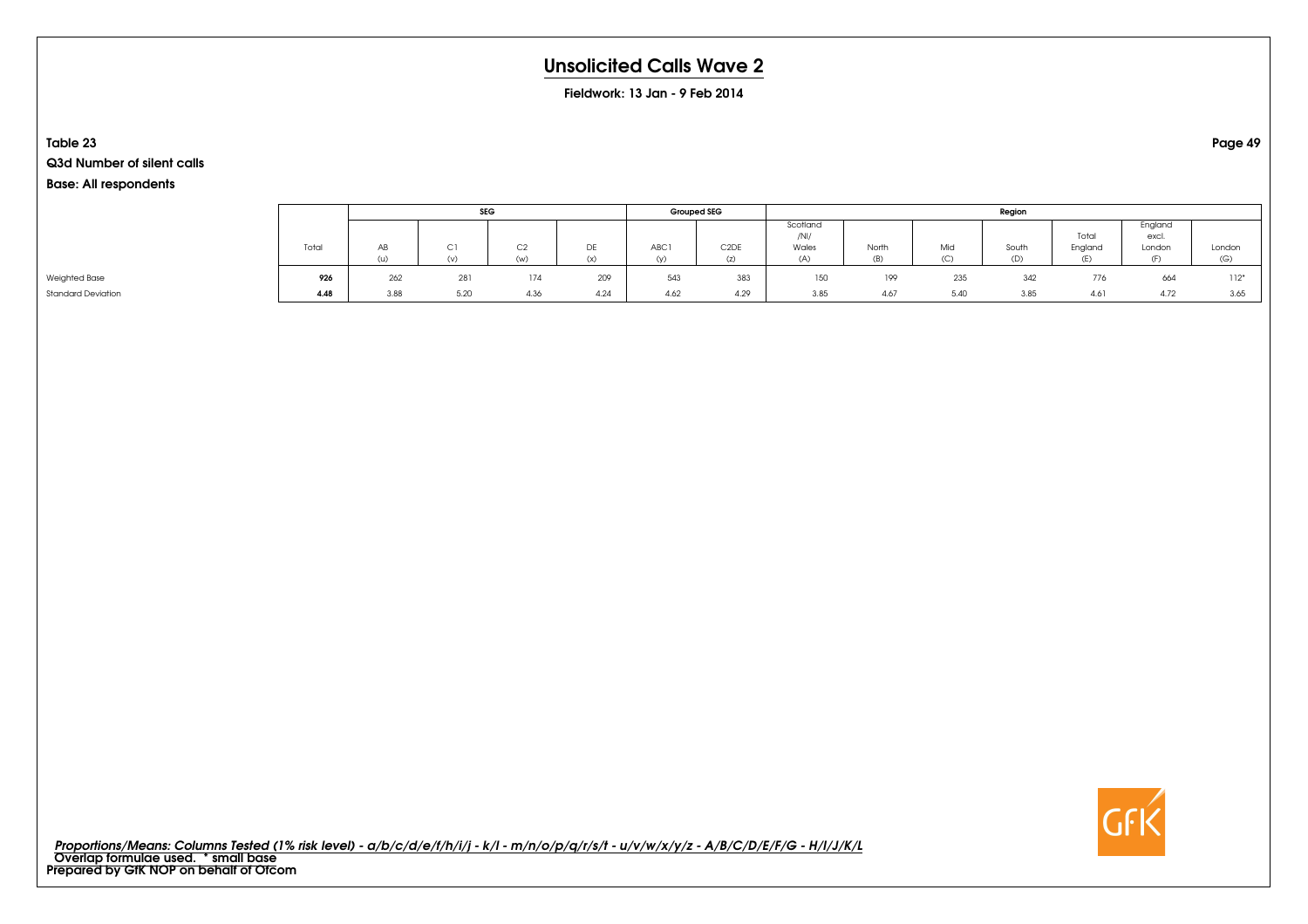Fieldwork: 13 Jan - 9 Feb 2014

#### Table 24

Q3d Number of silent calls

#### Base: All respondents

|                            |                    |                                                                                  |                                | Type of call                        |                           |                                                |
|----------------------------|--------------------|----------------------------------------------------------------------------------|--------------------------------|-------------------------------------|---------------------------|------------------------------------------------|
|                            | Total              | Silent<br>(A)                                                                    | Abandoned<br>$C$ all<br>(B)    | Recorded<br>sales<br>message<br>(C) | Live sales<br>(D)         | Other<br>(E)                                   |
| <b>Unweighted Base</b>     | 926                | 581                                                                              | 126                            | 357                                 | 641                       | 274                                            |
| Weighted Base              | 926                | 564                                                                              | 125                            | 346                                 | 624                       | 260                                            |
| None                       | 356<br>38%         | $\overline{\phantom{a}}$<br>$\sim$                                               | $\underset{\mathsf{A}}{^{25}}$ | 92<br>27%<br>A                      | 173<br>28%<br>AE          | $\frac{52}{20\%}$                              |
| $\mathbf{1}$               | 139<br>15%         | $\begin{array}{c}\n 139 \\  \underline{25\%} \\  \underline{BCDE}\n \end{array}$ | $^{17}_{\phantom{1}14\%}$      | $53 \over 15\%$                     | $^{92}_{\phantom{1}15\%}$ | $\frac{45}{17\%}$                              |
| $\overline{2}$             | $\frac{102}{11\%}$ | $\begin{array}{c}\n102 \\ 18\% \\ \hline\n\end{array}$ CDE                       | $^{17}_{\phantom{1}13\%}$      | $\substack{43 \\ 12\%}$             | $81 \over 13\%$           | $\frac{26}{10\%}$                              |
| 3 to 5                     | 167<br>18%         | $\begin{array}{c}\n167 \\ 30\% \\ \end{array}$ CDE                               | $\frac{36}{29\%}$              | $^{77}_{22\%}$                      | 140<br>22%                | $^{59}_{23\%}$                                 |
| 6 to 10                    | 107<br><i>12%</i>  | $\frac{107}{19\%}$<br>D                                                          | $^{18}_{\phantom{1}14\%}$      | $\frac{58}{17%}$                    | $\frac{95}{15\%}$         | $^{46}_{18\%}$                                 |
| 11 to 20                   | $\frac{44}{5\%}$   | $\begin{array}{c} 44 \\ 8\% \end{array}$                                         | $^{12}_{\phantom{1}9\%}$       | $\frac{22}{6\%}$                    | $^{41}$<br>7%             | $\overset{29}{\underset{\mathsf{D}}{^{11\%}}}$ |
| 21 or more                 | $^5_{1\%}$         | $\frac{5}{l}\%$                                                                  | $\frac{1}{1\%}$                | $\bullet$                           | $\frac{2}{\pi}$           | $^2_{\phantom{1}\! \gamma\! \! \gamma}$        |
| Not stated                 | 6<br>7%            | $\sim$<br>$\overline{\phantom{a}}$                                               |                                |                                     | $\sim$                    | $\sim$<br>$\sim$                               |
| Mean calls all respondents | 2.76               | $^{4.50}_{CD}$                                                                   | 4.14                           | 3.49                                | 3.42                      | $^{4.29}_{CD}$                                 |
| <b>Standard Deviation</b>  | 4.14               | 4.48                                                                             | 4.73                           | 4.10                                | 4.14                      | 4.92                                           |
| Mean calls all received    | 4.50               | 4.50                                                                             | 5.14                           | 4.75                                | $4.73 \nA$                | 5.37<br>AD                                     |
| <b>Standard Deviation</b>  | 4.48               | 4.48                                                                             | 4.76                           | 4.11                                | 4.18                      | 4.94                                           |

Proportions/Means: Columns Tested (1% risk level) - A/B/C/D/E Overlap formulae used. Prepared by GfK NOP on behalf of Ofcom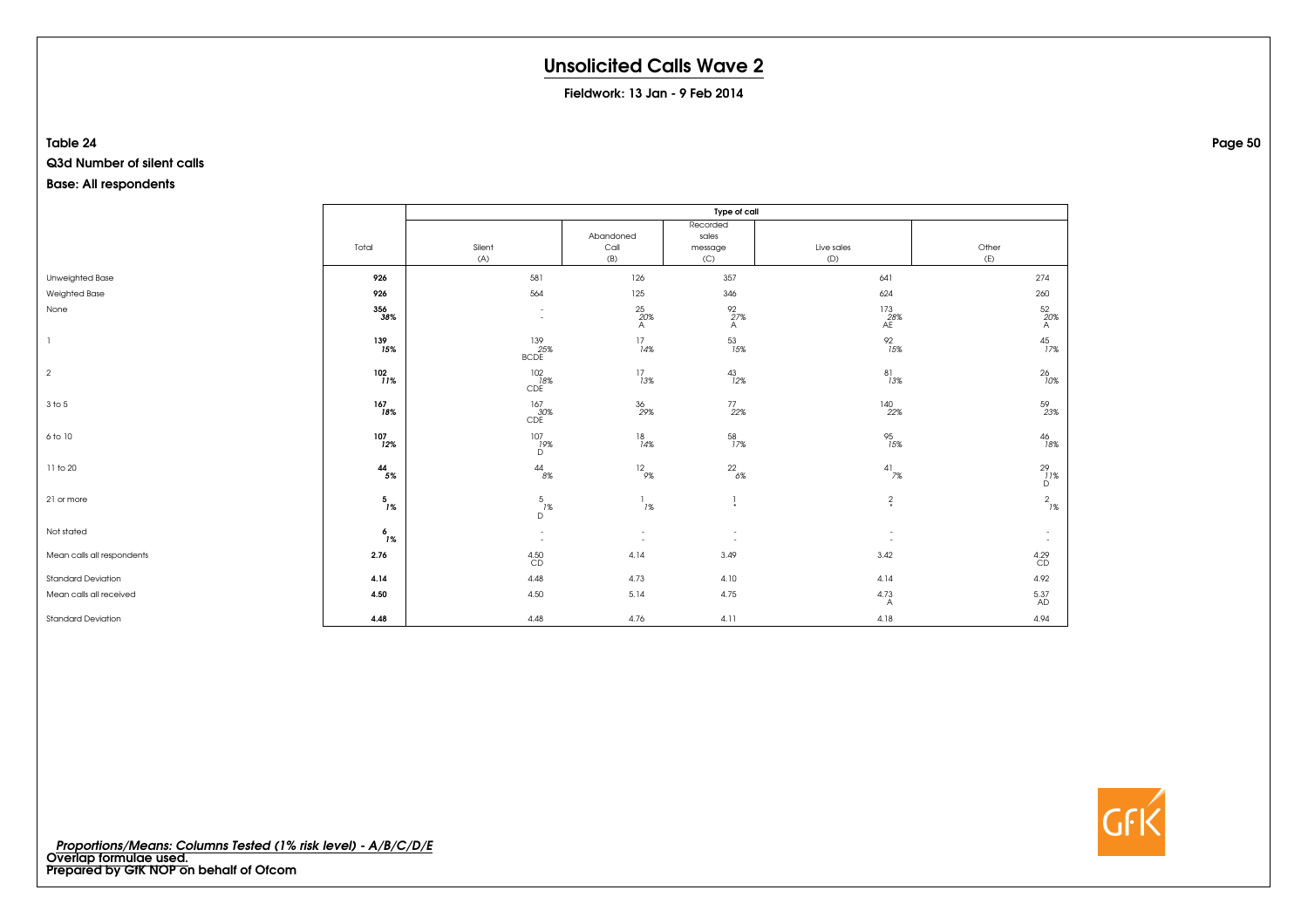Fieldwork: 13 Jan - 9 Feb 2014

#### Table 25

Q3e12 Number of Other calls (Net)

#### Base: All respondents

|                            |                    |                          |                           | Age                      |                |                                 |                         |                    | <b>Grouped Age</b>   |                          | Gender                   |                    |                     |                                     | <b>Working status</b> |                |                               |                       | Grouped working<br>status |                              |
|----------------------------|--------------------|--------------------------|---------------------------|--------------------------|----------------|---------------------------------|-------------------------|--------------------|----------------------|--------------------------|--------------------------|--------------------|---------------------|-------------------------------------|-----------------------|----------------|-------------------------------|-----------------------|---------------------------|------------------------------|
|                            | Total              | 16-24<br>(a)             | 25-34<br>(b)              | 35-44<br>(c)             | 45-54<br>(d)   | 55-64<br>(e)                    | $65+$<br>(f)            | 16-34<br>(h)       | 35-54<br>(i)         | $55+$<br>(j)             | Male<br>(k)              | Female<br>(1)      | Full<br>time<br>(m) | Part<br>time<br>(n)                 | Homemaker<br>(0)      | Student<br>(p) | Temp<br>not<br>working<br>(q) | Retired<br>(r)        | Working<br>(s)            | Not<br>working<br>(t)        |
| <b>Unweighted Base</b>     | 926                | 67                       | 161                       | 201                      | 164            | 151                             | 182                     | 228                | 365                  | 333                      | 454                      | 472                | 372                 | 148                                 | 96                    | 46             | 54                            | 210                   | 520                       | 406                          |
| <b>Weighted Base</b>       | 926                | $106*$                   | 147                       | 189                      | 144            | 153                             | 186                     | 253                | 334                  | 339                      | 440                      | 486                | 379                 | 159                                 | 90*                   | 48*            | $39*$                         | 210                   | 539                       | 387                          |
| None                       | 660<br>71%         | $\frac{92}{87%}$<br>defi | $\frac{128}{87%}$<br>cdef | $\frac{142}{75\%}$<br>fi | 97<br>67%      | 102<br>67%                      | 99<br>53%               | 220<br>87%<br>cdef | 239<br>72%<br>fj     | $^{201}_{59\%}$          | $\frac{313}{71\%}$       | $\frac{347}{72\%}$ | 299<br>79%<br>ort   | <sup>120</sup> 75%<br><sub>rt</sub> | $\frac{57}{63\%}$     | 38<br>80%      | $\frac{26}{66\%}$             | <sup>120</sup><br>57% | $^{419}_{78\%}$<br>ort    | $^{241}_{62\%}$              |
| $\mathbf{1}$               | $\frac{137}{15\%}$ | $^{10}_{9\%}$            | 15<br>10%                 | $^{27}_{14\%}$           | $^{24}_{17\%}$ | $^{22}_{14\%}$                  | $\frac{38}{21\%}$<br>h. | $^{25}_{10\%}$     | $^{51}_{15\%}$       | 60<br>18%                | 66<br>15%                | $\frac{71}{15\%}$  | $^{50}_{13\%}$      | $^{22}_{14\%}$                      | 16<br>18%             | $^{6}_{13\%}$  | $^2_{5\%}$                    | $^{40}_{19\%}$        | $^{72}_{13\%}$            | $^{65}_{17\%}$               |
| $\overline{2}$             | $\frac{52}{6\%}$   | $\sim$                   | $^2_{1\%}$                | $\overline{7}$<br>4%     | 9<br>6%<br>h   | $^{14}_{\phantom{1}9\%}$<br>abh | $^{20}_{11\%}$<br>abh   | $\frac{2}{1\%}$    | $^{16}_{-5\%}$<br>h. | $\frac{34}{10\%}$<br>abh | $\frac{30}{7\%}$         | $^{22}_{\,\,5\%}$  | $\frac{14}{4\%}$    | $\overline{4}$<br>2%                | $\circ$<br>11%<br>- S |                | $\frac{3}{7\%}$               | $^{22}_{11\%}$<br>mns | $\frac{18}{3\%}$          | $\frac{34}{9\%}$<br>ms       |
| $3$ to $5$                 | 51<br>6%           | 3<br>3%                  | $_{\rm 7\%}^2$            | 11<br>6%                 | 7<br>5%        | 9<br>6%                         | 19<br>10%<br>bh         | 5<br>2%            | $\frac{18}{5\%}$     | 28<br>8%<br>bh           | 22<br>5%                 | 30<br>6%           | $\frac{12}{3\%}$    | 6<br>4%                             | $5\overline{5}$<br>6% | 3<br>7%        | 7<br>17%<br>mns               | 18<br>8%              | 18<br>3%                  | $\substack{33 \\ 8\%}$<br>ms |
| 6 to 10                    | 17<br>2%           | 1%                       |                           | 1%                       | 4<br>3%        | 4%                              | $5^{\circ}$<br>2%       |                    | -5<br>1%             | $11 -$<br>3%             | 10<br>2%                 | 8<br>2%            | 4<br>1%             | $\overline{4}$<br>3%                | $\mathbf{3}$<br>3%    |                | 3%                            | 5<br>3%               | 8<br>1%                   | $\frac{9}{2\%}$              |
| 11 to 20                   | $\frac{2}{x}$      |                          |                           |                          |                | ٠                               | 1%                      |                    |                      |                          |                          | $\bullet$          |                     |                                     |                       |                | 2%<br>ms                      |                       | ٠.                        | $\frac{2}{\pi}$              |
| 21 or more                 |                    |                          |                           |                          |                |                                 | 1%                      |                    |                      |                          |                          |                    |                     |                                     |                       |                |                               |                       | $\overline{\phantom{a}}$  |                              |
| Not stated                 | -6<br>1%           |                          |                           |                          | 2%             | $\sim$                          | $\frac{3}{1\%}$         |                    | $\overline{A}$<br>1% | $\frac{3}{1\%}$          | $\overline{\phantom{a}}$ | $\frac{6}{1\%}$    |                     | Δ<br>2%<br>m                        |                       |                | $\sim$                        | $\frac{3}{1\%}$       | $\overline{A}$<br>1%      | $\frac{3}{1\%}$              |
| Mean calls all respondents | 0.69               | 0.25                     | 0.18                      | $0.55$ <sub>bh</sub>     | 0.68<br>bh     | $0.84$<br>abh                   | 1.36<br>bhi             | 0.21               | $0.61$ <sub>bh</sub> | $\frac{1.13}{bh}$        | 0.67                     | 0.70               | 0.40                | 0.55                                | 0.80<br>m             | 0.36           | 1.29<br>ms                    | 1.23<br>ms            | 0.45                      | $\frac{1.02}{ms}$            |
| <b>Standard Deviation</b>  | 2.23               | 0.91                     | 0.55                      | 1.50                     | 1.53           | 1.70                            | 4.13                    | 0.72               | 1.51                 | 3.26                     | 1.61                     | 2.68               | 1.10                | 1.46                                | 1.51                  | 0.86           | 2.74                          | 3.91                  | 1.22                      | 3.11                         |
| Mean calls all received    | 2.43               | 1.91                     | 1.37                      | 2.21                     | 2.21           | 2.52                            | 2.95                    | 1.60               | 2.21                 | 2.79                     | 2.32                     | 2.54               | 1.91                | 2.36                                | 2.16                  | 1.75           | 3.82                          | 2.91                  | 2.05                      | 2.74                         |
| <b>Standard Deviation</b>  | 3.67               | 1.82                     | 0.83                      | 2.33                     | 2.06           | 2.10                            | 5.70                    | 1.34               | 2.19                 | 4.67                     | 2.27                     | 4.64               | 1.69                | 2.23                                | 1.80                  | 1.13           | 3.61                          | 5.62                  | 1.88                      | 4.62                         |

Proportions/Means: Columns Tested (1% risk level) - a/b/c/d/e/f/h/i/j - k/l - m/n/o/p/q/r/s/t - u/v/w/x/y/z - A/B/C/D/E/F/G - H/I/J/K/L<br>Overlap formulae used. \* small base<br>Prepared by GfK NOP on behalf of Ofcom

Page 51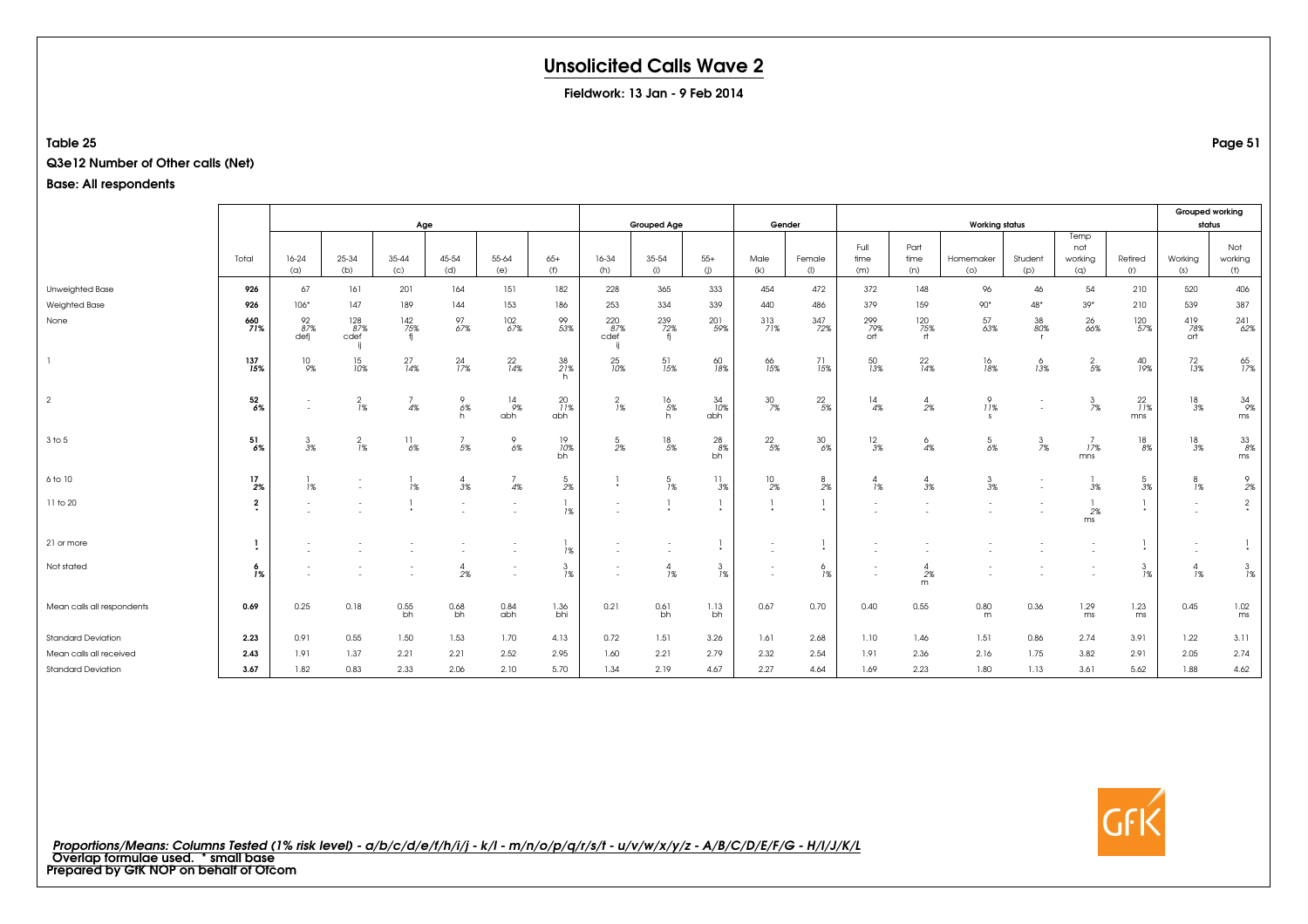Fieldwork: 13 Jan - 9 Feb 2014

#### Table 25

Q3e12 Number of Other calls (Net)

#### Base: All respondents

|                            |                         |                                            | <b>SEG</b>                |                           |                                            | <b>Grouped SEG</b>       |                          |                                  |                                     |                  | Region                                        |                                            |                                   |                             |
|----------------------------|-------------------------|--------------------------------------------|---------------------------|---------------------------|--------------------------------------------|--------------------------|--------------------------|----------------------------------|-------------------------------------|------------------|-----------------------------------------------|--------------------------------------------|-----------------------------------|-----------------------------|
|                            | Total                   | AB<br>(u)                                  | C1<br>(v)                 | C2<br>(w)                 | DE<br>(x)                                  | ABC1<br>(y)              | C <sub>2</sub> DE<br>(z) | Scotland<br>/NI/<br>Wales<br>(A) | North<br>(B)                        | Mid<br>(C)       | South<br>(D)                                  | Total<br>England<br>(E)                    | England<br>excl.<br>London<br>(F) | London<br>$\left( G\right)$ |
| Unweighted Base            | 926                     | 272                                        | 283                       | 172                       | 199                                        | 555                      | 371                      | 150                              | 210                                 | 244              | 322                                           | 776                                        | 675                               | 101                         |
| <b>Weighted Base</b>       | 926                     | 262                                        | 281                       | 174                       | 209                                        | 543                      | 383                      | 150                              | 199                                 | 235              | 342                                           | 776                                        | 664                               | $112*$                      |
| None                       | 660<br>71%              | $\begin{array}{c} 187 \\ 71\% \end{array}$ | $\frac{204}{73\%}$        | $\frac{128}{74\%}$        | $\begin{array}{c} 141 \\ 67\% \end{array}$ | 391<br>72%               | 269<br>70%               | 109<br>73%                       | 153<br>77%                          | 155<br>66%       | $\begin{array}{c}\n 243 \\  71\% \end{array}$ | $\begin{array}{c} 551 \\ 71\% \end{array}$ | 468<br>70%                        | $\frac{83}{74\%}$           |
| $\mathbf{1}$               | 137<br><i>15%</i>       | $\frac{39}{15\%}$                          | $^{41}_{\phantom{1}14\%}$ | $^{22}_{\phantom{2}13\%}$ | $\frac{35}{17\%}$                          | 80<br><i>15%</i>         | $\frac{57}{15\%}$        | $^{21}_{14\%}$                   | $^{23}_{\hbox{{\scriptsize 12\%}}}$ | $^{46}_{20\%}$   | $\frac{46}{13\%}$                             | $\begin{array}{c} 116 \\ 15\% \end{array}$ | $\frac{101}{15\%}$                | $^{14}_{13\%}$              |
| $\overline{2}$             | 52<br>6%                | 16<br>6%                                   | 15<br>5%                  | $^{14}_{\,\,8\%}$         | 8<br>4%                                    | 31<br>6%                 | 21<br>6%                 | 10<br>6%                         | $\frac{13}{7\%}$                    | 14<br>6%         | $^{16}_{-5\%}$                                | 43<br>5%                                   | 41<br>6%                          | $^2_{2\%}$                  |
| 3 to 5                     | 51<br>6%                | $11 -$<br>4%                               | $\frac{15}{5\%}$          | 8<br>5%                   | 17<br>8%                                   | $^{26}_{\phantom{1}5\%}$ | 25<br>6%                 | 8<br>5%                          | $\frac{5}{2\%}$                     | $\frac{16}{7\%}$ | $^{23}$ <sub>7%</sub>                         | 43<br>6%                                   | $\frac{38}{6\%}$                  | $5\over 5\%$                |
| 6 to 10                    | $\frac{17}{2\%}$        | $^6_{2\%}$                                 | $_{\rm 7\%}^3$            | $^2_{1\%}$                | $\frac{6}{3\%}$                            | $\frac{9}{2\%}$          | $\frac{8}{2\%}$          | $^2_{1\%}$                       | $\frac{3}{1\%}$                     | $^{4}_{2\%}$     | $\frac{9}{3\%}$                               | $\frac{16}{2\%}$                           | $\frac{12}{2\%}$                  | $\frac{4}{4\%}$             |
| 11 to 20                   | $\overline{\mathbf{2}}$ |                                            | $\overline{\phantom{a}}$  | $\sim$<br>$\sim$          |                                            |                          |                          |                                  | $\sim$                              | $\sim$<br>$\sim$ |                                               |                                            | $\bullet$                         | $\sim$<br><b>Section</b>    |
| 21 or more                 | $\bullet$               | $\bullet$                                  |                           | $\overline{\phantom{a}}$  | $\sim$<br>$\sim$                           | $\bullet$                | $\sim$<br>$\sim$         |                                  |                                     |                  |                                               | $\cdot$                                    | $\cdot$                           | $\sim$                      |
| Not stated                 | 6<br>1%                 |                                            | $\overline{4}$<br>1%      | $\sim$<br>$\sim$          | $^2_{1\%}$                                 | $\overline{4}$<br>1%     | $^2_{1\%}$               |                                  | $^2_{1\%}$                          | $\sim$<br>$\sim$ | 4<br>1%                                       | $^6_{1\%}$                                 | $\frac{2}{1}$                     | $\frac{4}{3\%}$             |
| Mean calls all respondents | 0.69                    | 0.84                                       | 0.53                      | 0.54                      | 0.82                                       | 0.68                     | 0.69                     | 0.65                             | 0.46                                | 0.66             | 0.86                                          | 0.69                                       | 0.71                              | 0.60                        |
| <b>Standard Deviation</b>  | 2.23                    | 3.49                                       | 1.18                      | 1.26                      | 1.90                                       | 2.57                     | 1.64                     | 1.76                             | 1.29                                | 1.25             | 3.18                                          | 2.31                                       | 2.42                              | 1.56                        |
| Mean calls all received    | 2.43                    | 2.97                                       | 2.01                      | 2.07                      | 2.56                                       | 2.49                     | 2.36                     | 2.41                             | 2.07                                | 1.92             | 3.04                                          | 2.44                                       | 2.42                              | 2.57                        |
| <b>Standard Deviation</b>  | 3.67                    | 6.08                                       | 1.51                      | 1.69                      | 2.62                                       | 4.44                     | 2.29                     | 2.71                             | 2.06                                | 1.45             | 5.43                                          | 3.82                                       | 3.98                              | 2.32                        |

Proportions/Means: Columns Tested (1% risk level) - a/b/c/d/e/f/h/i/j - k/l - m/n/o/p/q/r/s/t - u/v/w/x/y/z - A/B/C/D/E/F/G - H/l/J/K/L<br>Overlap formulae used. \* small base<br>Prepared by GfK NOP on behalf of Ofcom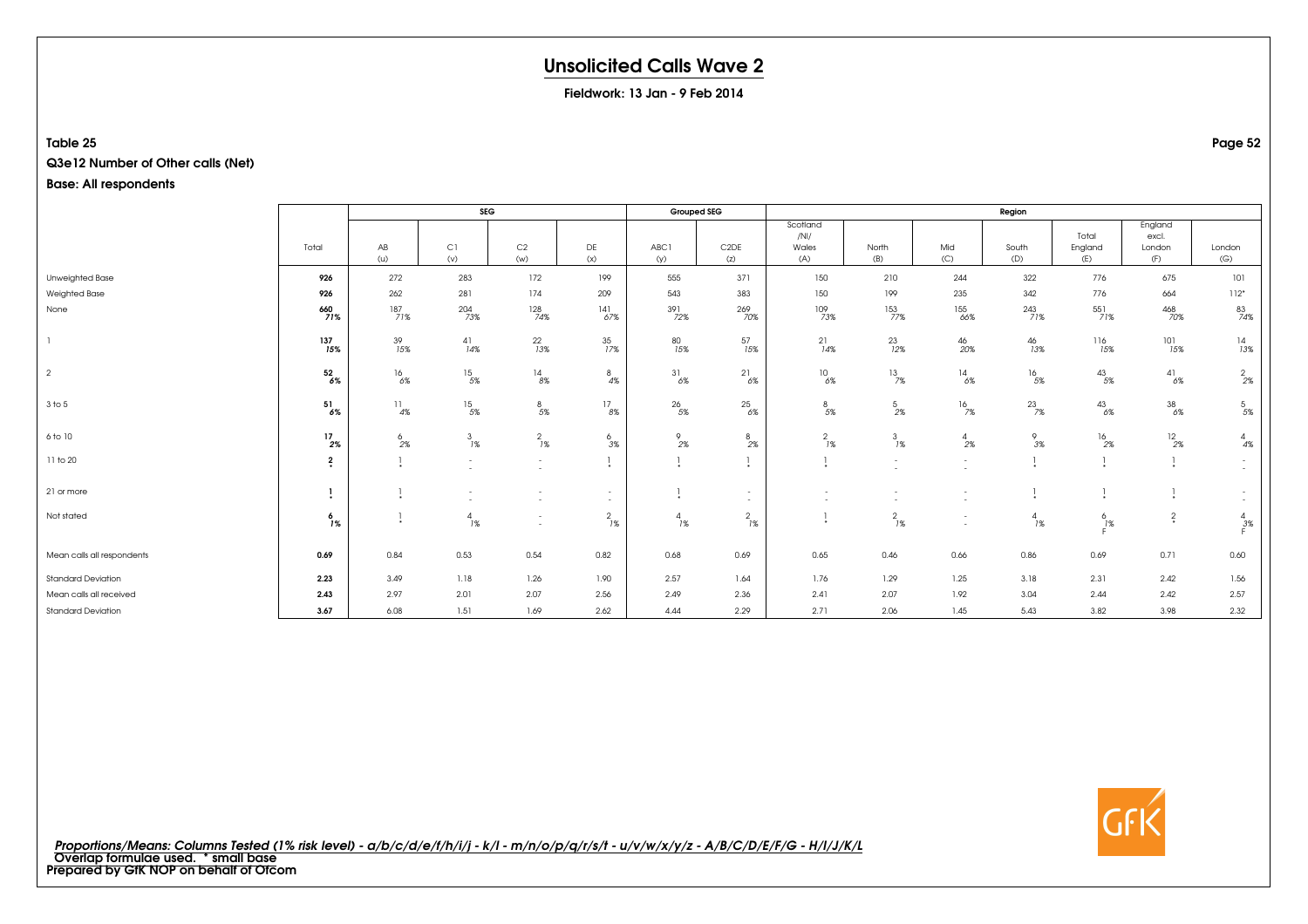Fieldwork: 13 Jan - 9 Feb 2014

#### Table 26

Q3e12 Number of Other calls (Net)

#### Base: All respondents

|                            |                                      |                                                                             |                                    | Type of call                        |                                            |                                                        |
|----------------------------|--------------------------------------|-----------------------------------------------------------------------------|------------------------------------|-------------------------------------|--------------------------------------------|--------------------------------------------------------|
|                            | Total                                | Silent<br>(A)                                                               | Abandoned<br>$C$ all<br>(B)        | Recorded<br>sales<br>message<br>(C) | Live sales<br>(D)                          | Other<br>(E)                                           |
| <b>Unweighted Base</b>     | 926                                  | 581                                                                         | 126                                | 357                                 | 641                                        | 274                                                    |
| Weighted Base              | 926                                  | 564                                                                         | 125                                | 346                                 | 624                                        | 260                                                    |
| None                       | 660<br>71%                           | 356<br>63%<br>E                                                             | 91<br>73%<br>E                     | $\frac{232}{67\%}$                  | $407$<br>65%<br>E                          | $\sim$                                                 |
| $\mathbf{1}$               | $\frac{137}{15\%}$                   | 106<br><i>19%</i>                                                           | $^{17}_{\phantom{1}14\%}$          | $^{63}_{18\%}$                      | $\begin{array}{c} 112 \\ 18\% \end{array}$ | $\frac{137}{53\%}$<br>ABCD                             |
| $\overline{2}$             | $\frac{52}{6\%}$                     | $\frac{39}{7\%}$                                                            | $^{10}_{\,\,8\%}$                  | $^{21}_{6\%}$                       | $45$ <sub>7%</sub>                         | $\begin{matrix}52&1\\20\%\\ \mathrm{ABCD}\end{matrix}$ |
| 3 to 5                     | $\frac{51}{6\%}$                     | $\begin{smallmatrix} 46 & & \\ & 8\% & \\ & \mathsf{B} & \end{smallmatrix}$ | $^3_{2\%}$                         | $\overset{20}{\phantom{1}0\%}$      | $^{43}$ <sub>7%</sub>                      | $51$ $1$<br>$20\%$                                     |
| 6 to 10                    | $\frac{17}{2\%}$                     | $^{17}$ $^{3\%}$                                                            | $^4_{3\%}$                         | $^{10}$ $^{3\%}$                    | $\frac{16}{3\%}$                           | $^{17}$ 7%<br>ACD                                      |
| 11 to 20                   | $\overline{\mathbf{2}}$<br>$\bullet$ |                                                                             | 1<br>1%                            |                                     | $\cdot$                                    | $\sqrt{2}_{1\%}$                                       |
| 21 or more                 | ٠                                    | $\cdot$                                                                     |                                    |                                     | ٠                                          | ٠                                                      |
| Not stated                 | $^{6}$ 1%                            | $\overline{\phantom{a}}$<br>$\overline{\phantom{a}}$                        | $\overline{\phantom{a}}$<br>$\sim$ | $\sim$<br>$\sim$                    | $\overline{\phantom{a}}$                   | $\overline{\phantom{a}}$<br>$\overline{\phantom{a}}$   |
| Mean calls all respondents | 0.69                                 | 0.94                                                                        | 0.68                               | 0.74                                | 0.88                                       | $2.43$<br>ABCD                                         |
| <b>Standard Deviation</b>  | 2.23                                 | 2.67                                                                        | 1.88                               | 1.62                                | 2.58                                       | 3.67                                                   |
| Mean calls all received    | 2.43                                 | 2.55                                                                        | 2.47                               | 2.25                                | 2.51                                       | 2.43                                                   |
| <b>Standard Deviation</b>  | 3.67                                 | 3.92                                                                        | 2.94                               | 2.14                                | 3.87                                       | 3.67                                                   |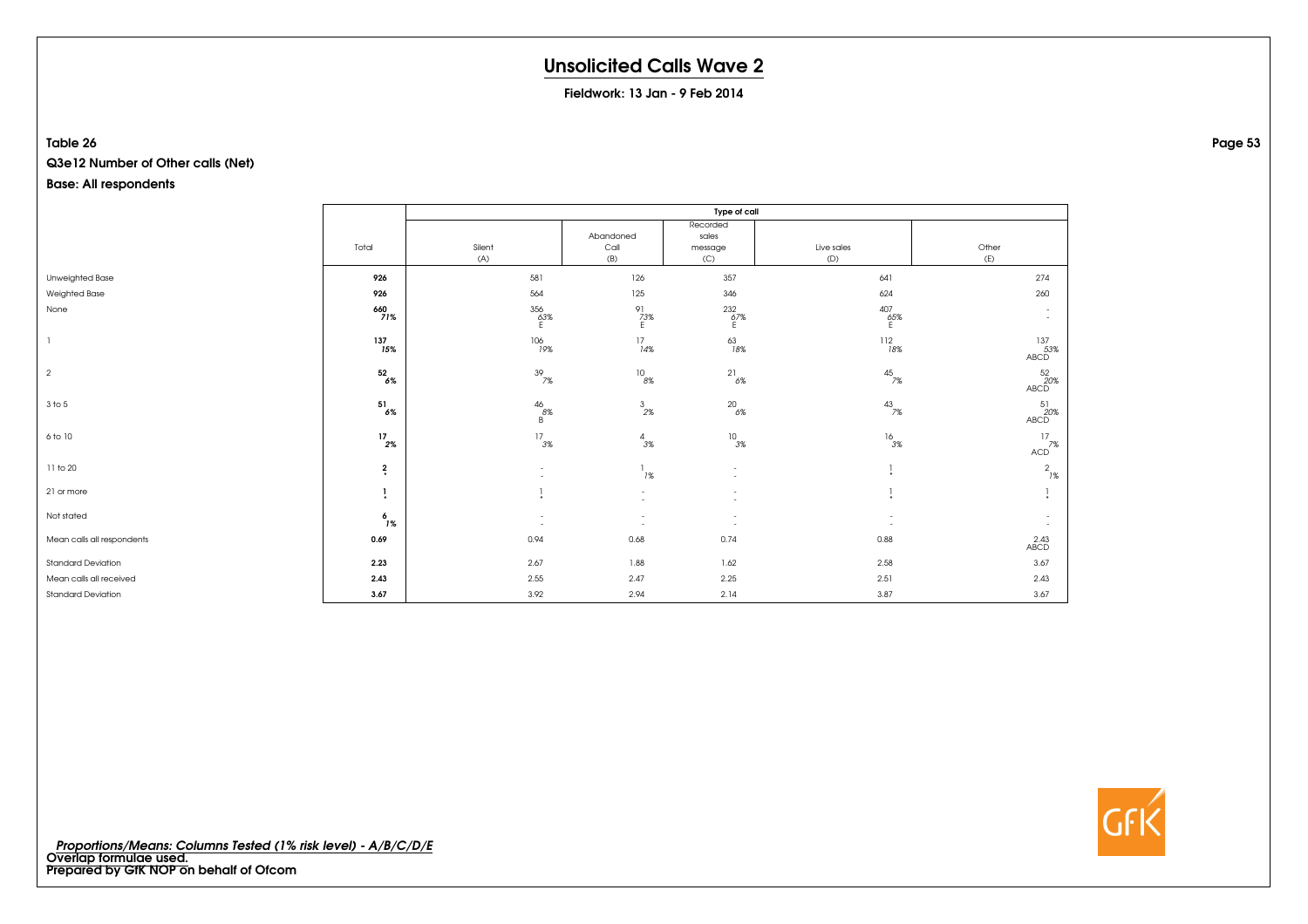Fieldwork: 13 Jan - 9 Feb 2014

#### Table 27

#### Q3net Number of Unwanted calls (Net)

#### Base: All respondents

|                            |                       |                      |                       | Age                          |                          |                                    |                          |                                 | <b>Grouped Age</b>       |                        | Gender                                               |                        |                           |                                      | <b>Working status</b> |                       |                               |                          | Grouped working<br>status                  |                         |
|----------------------------|-----------------------|----------------------|-----------------------|------------------------------|--------------------------|------------------------------------|--------------------------|---------------------------------|--------------------------|------------------------|------------------------------------------------------|------------------------|---------------------------|--------------------------------------|-----------------------|-----------------------|-------------------------------|--------------------------|--------------------------------------------|-------------------------|
|                            | Total                 | 16-24<br>(a)         | 25-34<br>(b)          | 35-44<br>$\left( c\right)$   | 45-54<br>(d)             | 55-64<br>(e)                       | $65+$<br>(f)             | 16-34<br>(h)                    | 35-54<br>(i)             | $55+$<br>(j)           | Male<br>(k)                                          | Female<br>(            | Full<br>time<br>(m)       | Part<br>time<br>(n)                  | Homemaker<br>(0)      | Student<br>(p)        | Temp<br>not<br>working<br>(q) | Retired<br>(r)           | Working<br>(s)                             | Not<br>working<br>$(+)$ |
| Unweighted Base            | 926                   | 67                   | 161                   | 201                          | 164                      | 151                                | 182                      | 228                             | 365                      | 333                    | 454                                                  | 472                    | 372                       | 148                                  | 96                    | 46                    | 54                            | 210                      | 520                                        | 406                     |
| <b>Weighted Base</b>       | 926                   | $106*$               | 147                   | 189                          | 144                      | 153                                | 186                      | 253                             | 334                      | 339                    | 440                                                  | 486                    | 379                       | 159                                  | 90*                   | 48*                   | $39*$                         | 210                      | 539                                        | 387                     |
| None                       | $\frac{143}{15\%}$    | $^{24}_{23\%}$<br>fi | 40<br>27%<br>defi     | $\frac{32}{17\%}$            | $^{16}_{11\%}$           | 19<br>13%                          | 11<br>6%                 | $^{65}_{26\%}$<br>defi          | $\frac{48}{14\%}$        | $\frac{31}{9\%}$       | $^{75}_{17\%}$                                       | 68<br>14%              | $\frac{85}{22\%}$<br>nors | 17<br>io%                            | $\circ$<br>10%        | $^{12}_{25\%}$<br>-rt | $\frac{3}{8\%}$               | 18<br>8%                 | $\frac{101}{19\%}$<br>nrt                  | $^{42}_{11\%}$          |
| $\mathbf{1}$               | 86<br>9%              | 13<br><i>12%</i>     | 18<br>12%<br>$\theta$ | $^{23}_{12\%}$<br>$\epsilon$ | $\frac{12}{8\%}$         | $\frac{5}{3\%}$                    | $\frac{14}{8\%}$         | $\frac{31}{12\%}$<br>$\epsilon$ | $\frac{35}{10\%}$        | 20<br>6%               | $\frac{32}{7\%}$                                     | $\frac{53}{11\%}$      | $^{40}_{11\%}$            | $\frac{16}{10\%}$                    | $\overline{A}$<br>4%  | $^{6}_{13\%}$         | $\overline{4}$<br>10%         | $\frac{16}{7\%}$         | 56<br>10%                                  | $^{29}_{\,\,8\%}$       |
| $\overline{2}$             | 71<br>8%              | 17<br>16%            | 11<br>8%              | $^{17}_{9\%}$                | 9<br>6%                  | $\frac{11}{7\%}$                   | $\overline{7}$<br>4%     | $^{28}_{11\%}$<br>b             | $^{26}_{\,\,8\%}$        | $^{17}_{-5\%}$         | $\frac{32}{7\%}$                                     | $\substack{39 \\ 8\%}$ | $\frac{33}{9\%}$          | $\frac{12}{8\%}$                     | $\frac{6}{7\%}$       | $\frac{3}{6\%}$       | $\frac{5}{14\%}$              | $\frac{12}{6\%}$         | $\substack{45 \\ 8\%}$                     | $^{26}_{7\%}$           |
| 3 to 5                     | 199<br>21%            | 28<br>26%            | 35<br>24%             | $\frac{37}{19\%}$            | $\frac{33}{23\%}$        | 29<br>79%                          | 36<br>19%                | 63<br>25%                       | 70<br>21%                | 65<br>19%              | $\frac{82}{19%}$                                     | 116<br>24%             | 75<br>20%                 | 38<br>24%                            | $^{25}_{27\%}$        | 12<br>25%             | 10 <sup>°</sup><br>25%        | 39<br>18%                | 113<br>21%                                 | $\frac{85}{22\%}$       |
| 6 to 10                    | 196<br>21%            | 14<br>13%            | 32<br>22%             | 49<br>26%                    | $^{29}_{20\%}$           | 31<br>20%                          | 42<br>23%                | 46<br>18%                       | 77<br>23%                | 73<br>22%              | $\frac{98}{22\%}$                                    | 99<br>20%              | 73<br>19%                 | 42<br>27%                            | $^{19}_{22\%}$        | 8<br>17%              | 8<br>20%                      | 45<br>21%                | $\begin{array}{c} 116 \\ 21\% \end{array}$ | $^{80}_{21\%}$          |
| 11 to 20                   | 159<br>17%            | 8<br>7%              | 9<br>6%               | $^{23}_{12\%}$               | $\frac{32}{22\%}$<br>abh | 38<br>25%<br>abch                  | $\frac{50}{27%}$<br>abch | $\frac{16}{6\%}$                | $\frac{55}{17\%}$<br>bch | 88<br>26%<br>abch      | 91<br>21%                                            | 69<br>14%              | $^{58}_{15\%}$            | 17<br>11%                            | $\frac{18}{20\%}$     | 5<br>9%               | $\overline{7}$<br>18%         | $\frac{55}{26\%}$<br>mns | $\frac{75}{14\%}$                          | $\frac{84}{22\%}$<br>ns |
| 21 or more                 | 66<br>7%              | $\frac{3}{2\%}$      | $^2_{1\%}$            | 9<br>5%                      | $^{10}_{7\%}$            | $^{20}_{13\%}$<br>bh               | $^{23}_{12\%}$<br>bh     | $^{4}_{2\%}$                    | 19<br>6%                 | $^{43}_{13\%}$<br>bchi | $\frac{30}{7\%}$                                     | $\frac{36}{7\%}$       | 14<br>4%                  | $^{14}_{\phantom{1}\mathcal{O}\!\%}$ | $^{10}_{11\%}$<br>m   | $^2_{5\%}$            | $\frac{2}{4\%}$               | $^{24}_{11\%}$<br>ms     | $^{28}_{\,\,5\%}$                          | $\frac{37}{10\%}$<br>m  |
| Not stated                 | 6<br>$\overline{1}\%$ |                      |                       |                              | $^4_{2\%}$               | $\overline{\phantom{a}}$<br>$\sim$ | $\frac{3}{1\%}$          | i zi                            | $^4_{1\%}$               | $\frac{3}{1\%}$        | $\overline{\phantom{a}}$<br>$\overline{\phantom{a}}$ | $^6_{1\%}$             |                           | $^4_{2\%}$<br>m                      |                       |                       |                               | $\frac{3}{1\%}$          | $\frac{4}{1\%}$                            | $\frac{3}{1\%}$         |
| Mean calls all respondents | 7.34                  | 4.59                 | 4.02                  | $6.02$<br>bh                 | 8.18<br>abc<br>hi        | $\frac{9.78}{ab}$<br>chi           | 10.28<br>abc<br>hi       | 4.26                            | 6.94<br>bc<br>h          | 10.06<br>abc<br>hi     | 7.68                                                 | 7.04                   | 5.82                      | 7.40                                 | 8.74<br>ms            | 5.94                  | 6.89                          | 9.88<br>ms               | 6.28                                       | 8.82<br>ms              |
| <b>Standard Deviation</b>  | 7.99                  | 7.06                 | 4.78                  | 6.59                         | 8.10                     | 8.69                               | 9.34                     | 5.84                            | 7.34                     | 9.04                   | 8.05                                                 | 7.93                   | 6.55                      | 7.97                                 | 8.19                  | 9.23                  | 7.27                          | 9.36                     | 7.02                                       | 8.97                    |
| Mean calls all received    | 8.70                  | 5.96                 | 5.54                  | 7.25                         | 9.22<br>bh               | 11.20<br>ab<br>chi                 | 10.96<br>abc<br>hi       | 5.72                            | 8.12<br>bh               | 11.06<br>abc<br>hi     | 9.26                                                 | 8.20                   | 7.50                      | 8.29                                 | 9.67                  | 7.95                  | 7.49                          | 10.81<br>ms              | 7.76                                       | 9.89<br>ms              |
| <b>Standard Deviation</b>  | 7.99                  | 7.53                 | 4.81                  | 6.58                         | 8.02                     | 8.40                               | 9.25                     | 6.13                            | 7.31                     | 8.88                   | 7.97                                                 | 7.99                   | 6.54                      | 7.99                                 | 8.07                  | 9.92                  | 7.28                          | 9.27                     | 7.03                                       | 8.93                    |

Proportions/Means: Columns Tested (1% risk level) - a/b/c/d/e/f/h/i/j - k/l - m/n/o/p/q/r/s/t - u/v/w/x/y/z - A/B/C/D/E/F/G - H/I/J/K/L<br>Overlap formulae used. \* small base<br>Prepared by GfK NOP on behalf of Ofcom

Page 54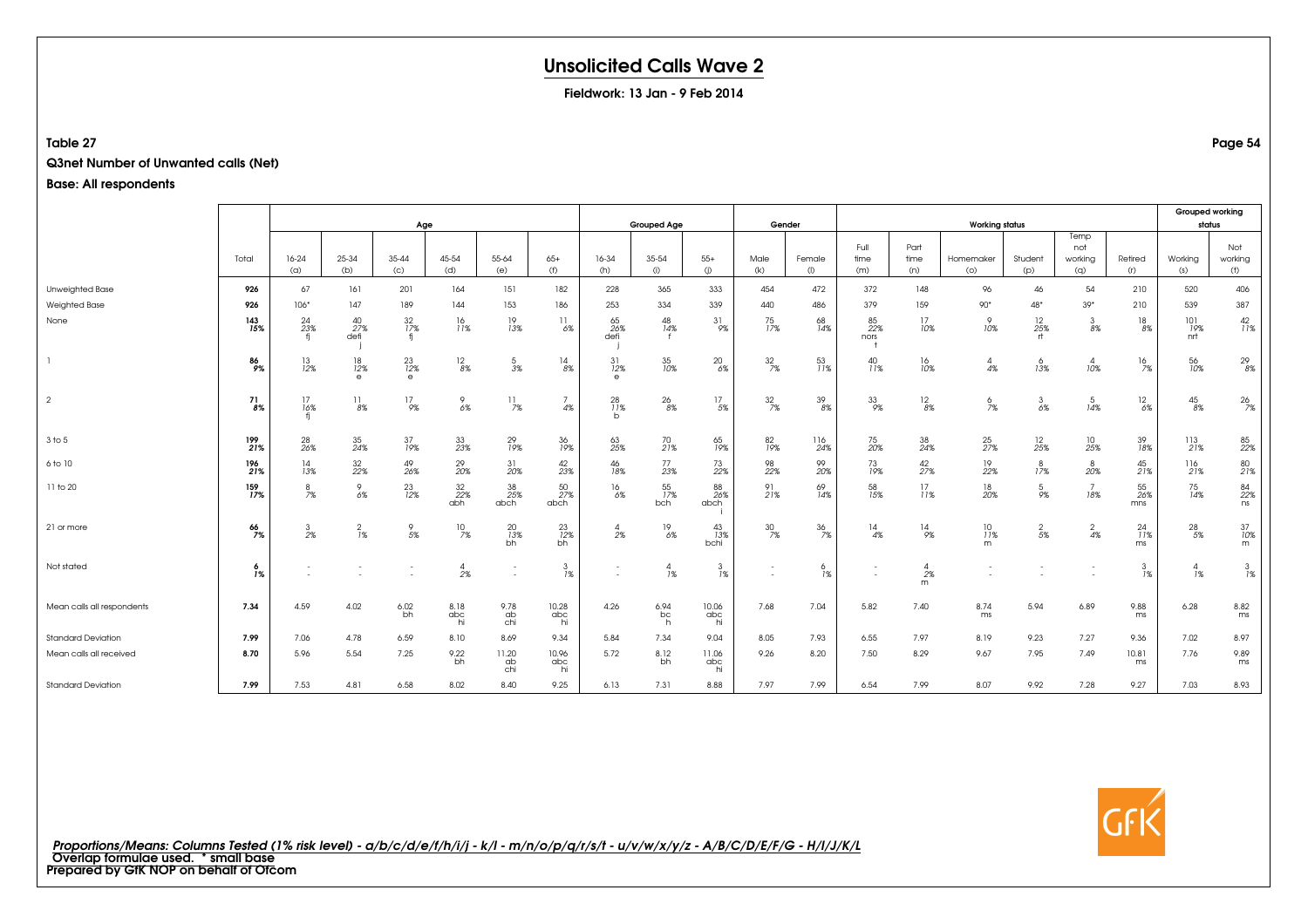Fieldwork: 13 Jan - 9 Feb 2014

#### Table 27

Q3net Number of Unwanted calls (Net)

#### Base: All respondents

|                            |                   |                          | <b>SEG</b>                |                   |                   | <b>Grouped SEG</b>                         |                          |                                  |                   |                     | Region                                    |                                            |                                            |                                                     |
|----------------------------|-------------------|--------------------------|---------------------------|-------------------|-------------------|--------------------------------------------|--------------------------|----------------------------------|-------------------|---------------------|-------------------------------------------|--------------------------------------------|--------------------------------------------|-----------------------------------------------------|
|                            | Total             | AB<br>(u)                | C1<br>(v)                 | C2<br>(w)         | DE<br>(x)         | ABC1<br>(y)                                | C <sub>2</sub> DE<br>(z) | Scotland<br>/NI/<br>Wales<br>(A) | North<br>(B)      | Mid<br>(C)          | South<br>(D)                              | Total<br>England<br>(E)                    | England<br>excl.<br>London<br>(F)          | London<br>(G)                                       |
| Unweighted Base            | 926               | 272                      | 283                       | 172               | 199               | 555                                        | 371                      | 150                              | 210               | 244                 | 322                                       | 776                                        | 675                                        | 101                                                 |
| <b>Weighted Base</b>       | 926               | 262                      | 281                       | 174               | 209               | 543                                        | 383                      | 150                              | 199               | 235                 | 342                                       | 776                                        | 664                                        | $112*$                                              |
| None                       | 143<br><i>15%</i> | 34<br>13%                | $\frac{52}{19\%}$         | 31<br>18%         | 26<br>13%         | 86<br>16%                                  | 57<br>15%                | 24<br>16%                        | $\frac{34}{17\%}$ | $\frac{36}{15\%}$   | 50<br>14%                                 | $\begin{array}{c} 119 \\ 15\% \end{array}$ | 102<br>15%                                 | $^{17}_{\phantom{1}15\%}$                           |
| $\mathbf{1}$               | 86<br>9%          | $^{26}_{10\%}$           | $^{24}_{\ \ 9\%}$         | $\frac{13}{7\%}$  | $^{22}_{11\%}$    | $^{51}_{9\%}$                              | $\frac{35}{9\%}$         | $\frac{11}{8\%}$                 | $\frac{16}{8\%}$  | $\frac{19}{8\%}$    | $\begin{array}{c} 39 \\ 11\% \end{array}$ | $^{74}_{^{10\%}}$                          | $56$ $8\%$                                 | $\frac{18}{16\%}$                                   |
| $\overline{2}$             | $\frac{71}{8\%}$  | $^{22}_{\phantom{2}8\%}$ | $^{21}_{7\%}$             | $\frac{12}{7\%}$  | $\frac{16}{8\%}$  | $^{43}_{8\%}$                              | $^{29}$ 7%               | $^6_{4\%}$                       | $^{23}_{11\%}$    | $^{21}_{9\%}$       | $^{21}_{6\%}$                             | $^{65}_{\phantom{1}8\%}$                   | $^{57}_{9\%}$                              | $\frac{8}{7\%}$                                     |
| $3$ to $5$                 | 199<br>21%        | 60<br>23%                | 56<br>20%                 | $\frac{34}{20\%}$ | $^{49}_{23\%}$    | $\begin{array}{c} 115 \\ 21\% \end{array}$ | 83<br>22%                | $^{26}_{18\%}$                   | $^{43}_{22\%}$    | $\frac{51}{22\%}$   | 78<br>23%                                 | 172<br>22%                                 | <sup>152</sup> <sub>23%</sub>              | $^{20}_{\hphantom{0} \bar{1}8\%}$                   |
| 6 to 10                    | 196<br>21%        | 64<br>24%                | $^{63}_{22\%}$            | $^{35}_{20\%}$    | $\frac{35}{17\%}$ | 126<br>23%                                 | 70<br>18%                | $^{43}_{29\%}$                   | 39<br>19%         | $^{48}_{20\%}$      | 67<br>20%                                 | 153<br>20%                                 | $\begin{array}{c} 131 \\ 20\% \end{array}$ | $^{23}_{\ 20\%}$                                    |
| 11 to 20                   | 159<br>17%        | $\frac{38}{14\%}$        | $^{44}_{\phantom{1}16\%}$ | $\frac{34}{19\%}$ | $^{44}_{21\%}$    | 82<br>15%                                  | 78<br>20%                | $^{22}_{14\%}$                   | $\frac{31}{16\%}$ | 39<br>16%           | 68<br>20%                                 | $\begin{array}{c} 138 \\ 18\% \end{array}$ | $\begin{array}{c} 122 \\ 18\% \end{array}$ | $^{16}_{14\%}$                                      |
| 21 or more                 | 66<br>7%          | $\frac{18}{7\%}$         | $\frac{18}{7\%}$          | $\frac{15}{9\%}$  | 14<br>7%          | $\frac{36}{7\%}$                           | $^{29}_{\phantom{1}8\%}$ | $^{17}_{\hphantom{1}11\%}$       | $\frac{12}{6\%}$  | $^{22}_{\  \, 9\%}$ | 15<br>4%                                  | 49<br>6%                                   | $\frac{42}{6\%}$                           | $\frac{7}{6\%}$                                     |
| Not stated                 | 6<br>1%           | $\cdot$                  | $\frac{4}{1\%}$           | $\sim$<br>$\sim$  | $\frac{2}{1\%}$   | $\overline{4}$<br>1%                       | $^2_{1\%}$               | $\cdot$                          | $\frac{2}{1\%}$   | $\sim$              | $\overline{4}$<br>1%                      | 6<br>1%<br>F.                              | $\frac{2}{\ast}$                           | $\begin{array}{c} 4 \\ 3\% \\ \text{F} \end{array}$ |
| Mean calls all respondents | 7.34              | 7.31                     | 6.83                      | 7.88              | 7.62              | 7.06                                       | 7.74                     | 8.12                             | 6.66              | 7.94                | 6.99                                      | 7.19                                       | 7.25                                       | 6.85                                                |
| <b>Standard Deviation</b>  | 7.99              | 8.10                     | 7.39                      | 8.69              | 8.03              | 7.74                                       | 8.33                     | 7.83                             | 7.58              | 8.87                | 7.63                                      | 8.02                                       | 8.00                                       | 8.18                                                |
| Mean calls all received    | 8.70              | 8.40                     | 8.41                      | 9.59              | 8.73              | 8.40                                       | 9.11                     | 9.69                             | 8.04              | 9.36                | 8.19                                      | 8.51                                       | 8.57                                       | 8.15                                                |
| <b>Standard Deviation</b>  | 7.99              | 8.14                     | 7.35                      | 8.69              | 8.02              | 7.75                                       | 8.32                     | 7.61                             | 7.63              | 8.91                | 7.64                                      | 8.05                                       | 8.02                                       | 8.31                                                |

Proportions/Means: Columns Tested (1% risk level) - a/b/c/d/e/f/h/i/j - k/l - m/n/o/p/q/r/s/t - u/v/w/x/y/z - A/B/C/D/E/F/G - H/l/J/K/L<br>Overlap formulae used. \* small base<br>Prepared by GfK NOP on behalf of Ofcom

7 and the contract of the contract of the contract of the contract of the contract of the contract of the contract of the contract of the contract of the contract of the contract of the contract of the contract of the cont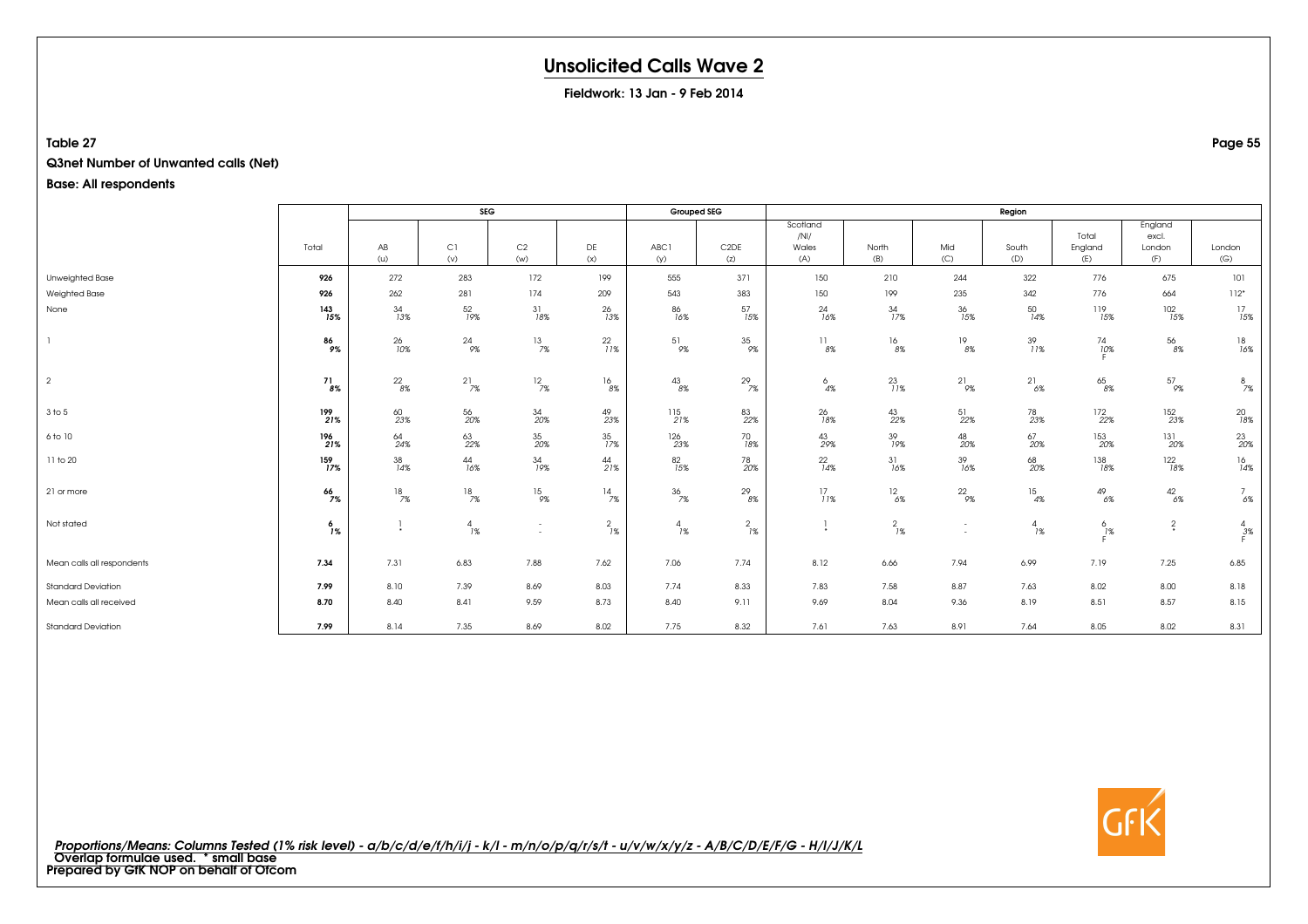Fieldwork: 13 Jan - 9 Feb 2014

#### Table 28

Q3net Number of Unwanted calls (Net)

#### Base: All respondents

|                            |                    |                                            |                             | Type of call                               |                                     |                                         |
|----------------------------|--------------------|--------------------------------------------|-----------------------------|--------------------------------------------|-------------------------------------|-----------------------------------------|
|                            | Total              | Silent<br>(A)                              | Abandoned<br>$C$ all<br>(B) | Recorded<br>sales<br>message<br>(C)        | Live sales<br>(D)                   | Other<br>(E)                            |
| <b>Unweighted Base</b>     | 926                | 581                                        | 126                         | 357                                        | 641                                 | 274                                     |
| <b>Weighted Base</b>       | 926                | 564                                        | 125                         | 346                                        | 624                                 | 260                                     |
| None                       | $\frac{143}{15\%}$ | $\sim$<br>$\sim$                           | $\sim$                      | $\overline{\phantom{a}}$<br>$\overline{a}$ | $\sim$                              | $\sim$<br>$\sim$                        |
| $\mathbf{1}$               | 86<br>9%           | $^{24}_{\  \, 4\%}$                        | $1\%$                       | $^{10}_{\phantom{1}3\%}$                   | $^{46}$ <sub>7%</sub><br><b>BCE</b> | $^5_{2\%}$                              |
| $\overline{2}$             | $\frac{71}{8\%}$   | $\begin{array}{c} 35 \\ 6\% \end{array}$   | $^4_{3\%}$                  | $\frac{16}{5\%}$                           | 41<br>6%                            | $\frac{12}{5\%}$                        |
| 3 to 5                     | 199<br>21%         | $\begin{array}{c} 131 \\ 23\% \end{array}$ | $\substack{30 \\ 24\%}$     | $^{78}_{\phantom{1}23\%}$                  | 146<br>23%                          | $^{59}_{\phantom{1}23\%}$               |
| 6 to 10                    | 196<br>21%         | 157<br>28%                                 | $\underset{32\%}{^{41}}$    | $\frac{102}{29\%}$                         | $^{175}_{\phantom{1}28\%}$          | $^{64}_{25\%}$                          |
| 11 to 20                   | 159<br><i>17%</i>  | $\frac{152}{27\%}$                         | $\frac{34}{27\%}$           | 97<br>28%                                  | <sup>154</sup> <sub>25%</sub>       | 75<br>29%                               |
| 21 or more                 | 66<br>7%           | 66<br><i>12</i> %                          | $\frac{15}{12\%}$           | $\substack{43 \\ 12\%}$                    | $^{63}_{10\%}$                      | $^{44}_{\hbox{\scriptsize\it 17\%}}$ AD |
| Not stated                 | $^{6}$ 1%          | $\overline{\phantom{a}}$                   |                             |                                            | $\overline{\phantom{a}}$            | $\sim$<br>$\sim$                        |
| Mean calls all respondents | 7.34               | $10.60$<br>D                               | 11.25                       | $\overset{11.05}{_{\text D}}$              | 9.78                                | $\frac{12.40}{AD}$                      |
| <b>Standard Deviation</b>  | 7.99               | 8.44                                       | 8.40                        | 8.36                                       | 8.20                                | 9.51                                    |
| Mean calls all received    | 8.70               | $10.60$<br>D                               | 11.25                       | $\overset{11.05}{_{\text D}}$              | 9.78                                | $^{12.40}_{\Lambda \text{D}}$           |
| <b>Standard Deviation</b>  | 7.99               | 8.44                                       | 8.40                        | 8.36                                       | 8.20                                | 9.51                                    |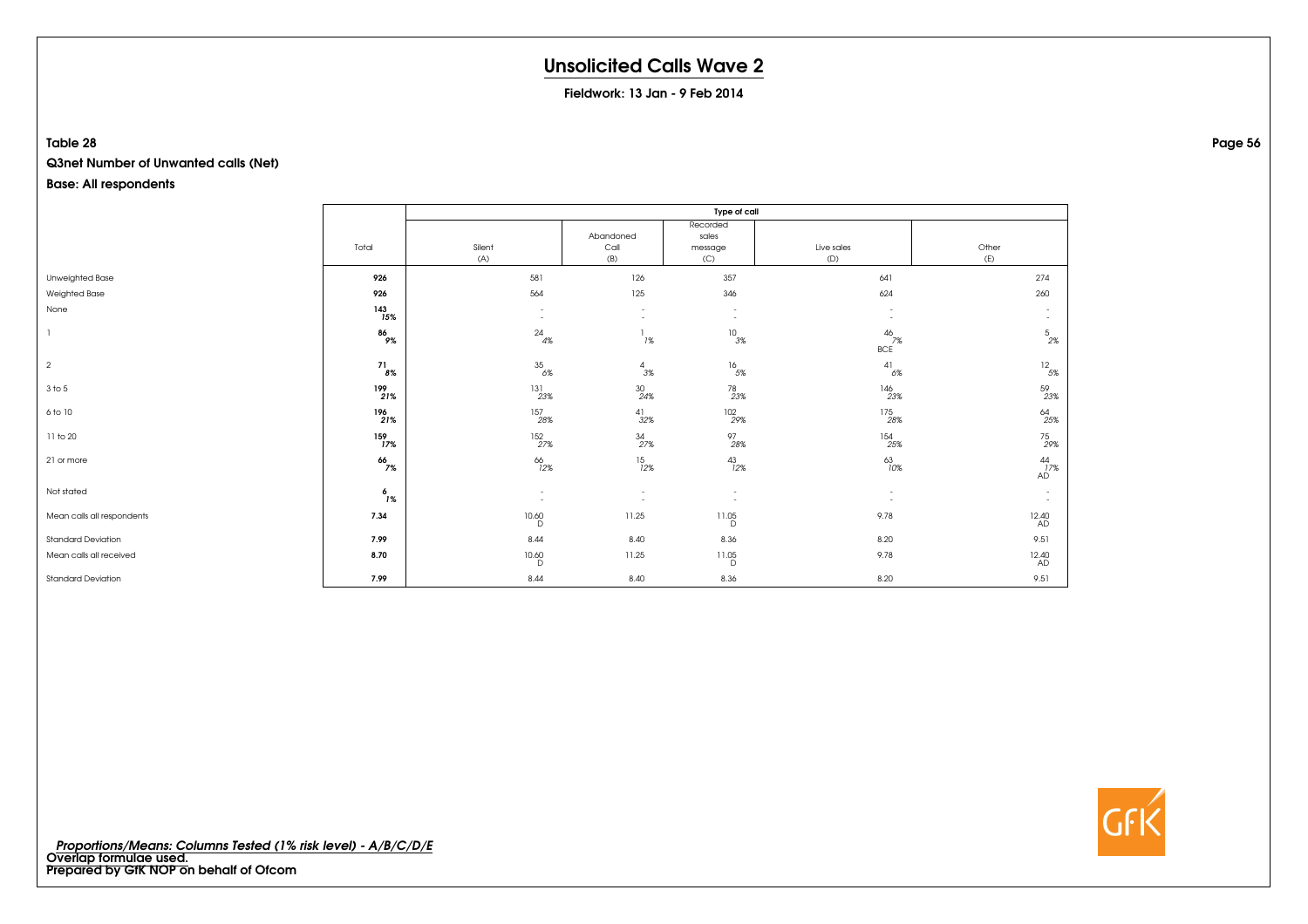Fieldwork: 13 Jan - 9 Feb 2014

Table 29

Q3a Number of live sales calls

#### Base: All respondents who received (live sales calls)

|                            |                   |                                    |                 | Age                  |                   |                          |                        |                  | Grouped Age                |                         | Gender           |                    |             |                   | <b>Working status</b> |                |                  |                | Grouped working<br>status |                   |
|----------------------------|-------------------|------------------------------------|-----------------|----------------------|-------------------|--------------------------|------------------------|------------------|----------------------------|-------------------------|------------------|--------------------|-------------|-------------------|-----------------------|----------------|------------------|----------------|---------------------------|-------------------|
|                            |                   |                                    |                 |                      |                   |                          |                        |                  |                            |                         |                  |                    | Full        | Part              |                       |                | Temp<br>not      |                |                           | Not               |
|                            | Total             | 16-24<br>(a)                       | 25-34<br>(b)    | 35-44<br>(c)         | 45-54<br>(d)      | 55-64<br>(e)             | $65+$<br>(f)           | 16-34<br>(h)     | 35-54<br>(i)               | $55+$<br>(i)            | Male<br>(k)      | Female<br>(1)      | time<br>(m) | time<br>(n)       | Homemaker<br>(0)      | Student<br>(p) | working<br>(q)   | Retired<br>(r) | Working<br>(s)            | working<br>(t)    |
| Unweighted Base            | 641               | 33                                 | 83              | 126                  | 126               | 120                      | 153                    | 116              | 252                        | 273                     | 314              | 327                | 221         | 118               | 74                    | 21             | 34               | 173            | 339                       | 302               |
| <b>Weighted Base</b>       | 624               | $53*$                              | $76*$           | 117                  | 109               | 116                      | 154                    | 129              | 226                        | 269                     | 297              | 327                | 217         | 125               | 68*                   | $22**$         | $22^{\star}$     | 170            | 342                       | 282               |
|                            | 177<br>28%        | 24<br>46%<br>ej                    | 27<br>36%<br>ej | $^{40}_{34\%}$<br>ej | 31<br>28%         | $^{20}_{17\%}$           | $\frac{35}{23\%}$      | 52<br>40%<br>efi | $^{71}_{31\%}$<br>ej       | 54<br>20%               | 74<br>25%        | $\frac{103}{32\%}$ | 69<br>32%   | 37<br>30%         | $^{16}_{23\%}$        | 10<br>44%      | $\frac{7}{30\%}$ | 38<br>22%      | 107<br>31%                | $^{70}_{25\%}$    |
| $\overline{2}$             | 120<br><i>19%</i> | $\circ$<br>17%                     | $^{20}_{26\%}$  | $^{20}_{17\%}$       | $^{20}_{18\%}$    | $^{23}_{19\%}$           | $^{29}_{19\%}$         | $^{29}_{22\%}$   | $^{40}_{\hphantom{1}18\%}$ | $\frac{52}{19\%}$       | 57<br>19%        | 64<br>20%          | 42<br>20%   | $^{28}_{22\%}$    | 12<br>17%             | 6%             | $^{4}_{18\%}$    | 33<br>20%      | 70<br>20%                 | $^{50}_{18\%}$    |
| 3 to 5                     | 177<br>28%        | 14<br>27%                          | 20<br>27%       | $36$<br>$31%$        | 32<br>29%         | 36<br>31%                | 39<br>25%              | 35<br>27%        | 67<br>30%                  | 75<br>28%               | 89<br>30%        | 88<br>27%          | 67<br>31%   | 33<br>27%         | 21<br>31%             | 6<br>28%       | 6<br>29%         | 43<br>25%      | 101<br>29%                | $^{76}_{27\%}$    |
| 6 to 10                    | 102<br>16%        | 4<br>8%                            | 9%              | 16<br>14%            | $\frac{18}{16\%}$ | 24<br>21%<br>h           | $\frac{33}{21\%}$<br>h | 11<br>9%         | 34<br>15%                  | 57<br>21%<br>h.         | 51<br>17%        | 51<br>16%          | 26<br>12%   | $\frac{19}{15\%}$ | 13<br>18%             | 3<br>13%       | 5<br>20%         | 37<br>22%      | 45<br>13%                 | $\frac{57}{20\%}$ |
| 11 to 20                   | $^{46}_{7\%}$     | 2%                                 |                 | 5<br>4%              | 9<br>8%<br>bh     | 13<br>11%<br>bh          | 17<br>11%<br>bh        | 1%               | $\frac{14}{6\%}$           | $\frac{31}{11\%}$<br>bh | $\frac{25}{8\%}$ | 21<br>6%           | 10<br>4%    | 8<br>6%           | 10%                   | $_{\rm 9\%}^2$ | 2%               | 18<br>11%      | $\frac{18}{5\%}$          | $^{28}_{10\%}$    |
| 21 or more                 | 3                 | $\overline{\phantom{a}}$<br>$\sim$ | 1%              | 1%                   |                   | $\overline{\phantom{a}}$ |                        | 1%               |                            |                         | 3<br>1%          | $\sim$<br>$\sim$   | 1%          |                   |                       |                |                  |                | $\frac{2}{1\%}$           |                   |
| Mean calls all respondents | 4.13              | 2.55                               | 2.93            | 3.51                 | 4.14<br>-h        | 5.16<br>abc<br>hi        | 4.95<br>abc<br>hi      | 2.77             | 3.81<br>h                  | 5.04<br>abc<br>hi       | 4.46             | 3.83               | 3.61        | 3.83              | 4.70                  | 3.79           | 3.48             | 4.92<br>ms     | 3.69                      | 4.66<br>ms        |
| <b>Standard Deviation</b>  | 3.95              | 2.34                               | 3.27            | 3.28                 | 3.72              | 4.55                     | 4.43                   | 2.92             | 3.51                       | 4.48                    | 4.15             | 3.73               | 3.51        | 3.77              | 4.20                  | 3.73           | 3.13             | 4.49           | 3.60                      | 4.28              |
| Mean calls all received    | 4.13              | 2.55                               | 2.93            | 3.51                 | 4.14<br>-h        | 5.16<br>abc<br>hi        | 4.95<br>abc<br>hi      | 2.77             | 3.81<br>h                  | 5.04<br>abc             | 4.46             | 3.83               | 3.61        | 3.83              | 4.70                  | 3.79           | 3.48             | 4.92<br>ms     | 3.69                      | 4.66<br>ms        |
| <b>Standard Deviation</b>  | 3.95              | 2.34                               | 3.27            | 3.28                 | 3.72              | 4.55                     | 4.43                   | 2.92             | 3.51                       | 4.48                    | 4.15             | 3.73               | 3.51        | 3.77              | 4.20                  | 3.73           | 3.13             | 4.49           | 3.60                      | 4.28              |

Proportions/Means: Columns Tested (1% risk level) - a/b/c/d/e/t/h/i/j - k/l - m/n/o/p/q/r/s/t - u/v/w/x/y/z - A/B/C/D/E/F/G - H/l/J/K/L<br>Overlap formulae used. \* small base; \*\* very small base (under 30) ineligible for sig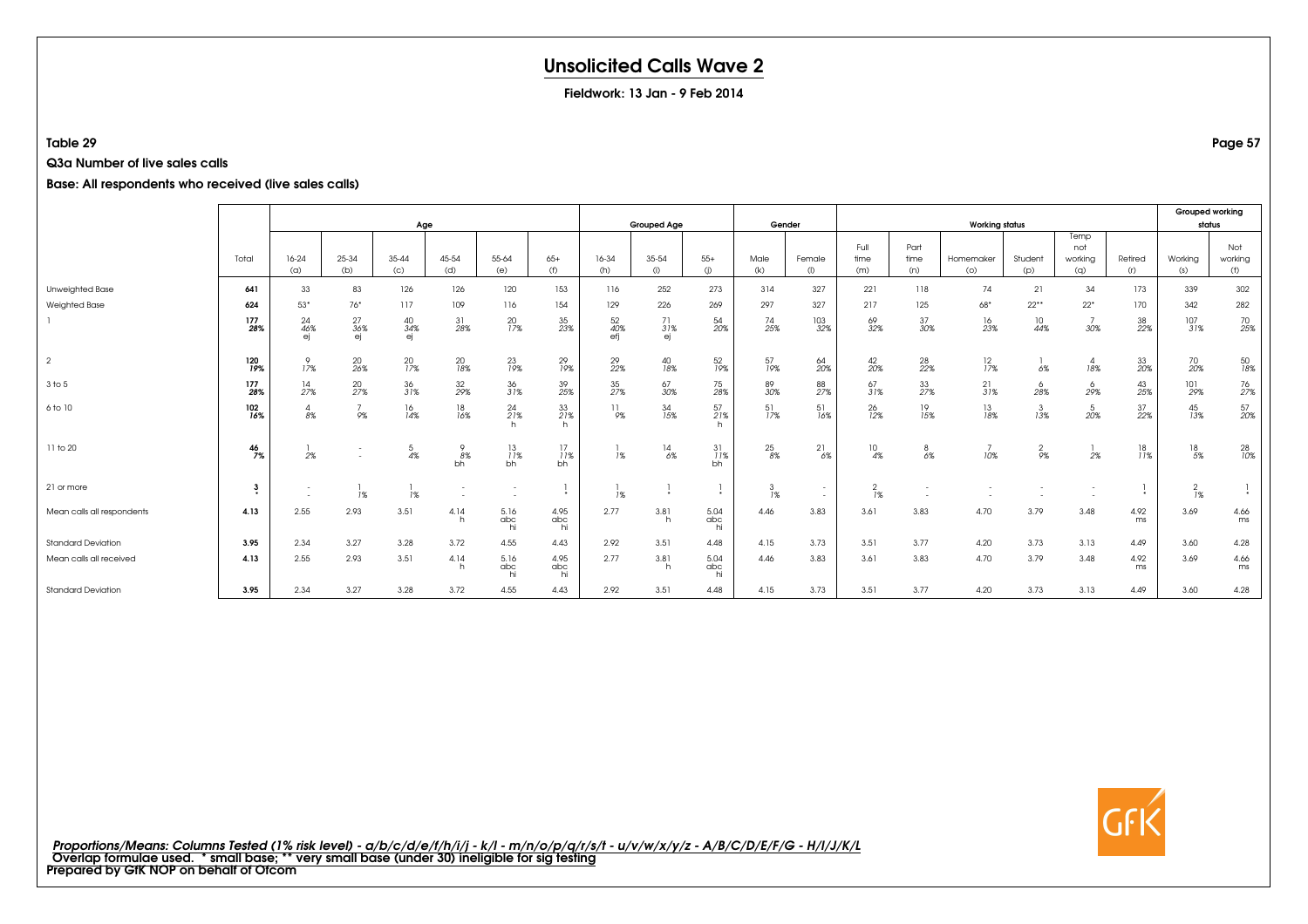Fieldwork: 13 Jan - 9 Feb 2014

Table 29

Q3a Number of live sales calls

Base: All respondents who received (live sales calls)

|                            |                     |                           | <b>SEG</b>        |                   |                  | <b>Grouped SEG</b> |                          |                                  |                                      |                      | Region            |                                            |                                        |                                           |
|----------------------------|---------------------|---------------------------|-------------------|-------------------|------------------|--------------------|--------------------------|----------------------------------|--------------------------------------|----------------------|-------------------|--------------------------------------------|----------------------------------------|-------------------------------------------|
|                            | Total               | AB<br>(u)                 | C1<br>(v)         | C2<br>(w)         | DE<br>(x)        | ABC1<br>(y)        | C <sub>2</sub> DE<br>(z) | Scotland<br>/NI/<br>Wales<br>(A) | North<br>(B)                         | Mid<br>(C)           | South<br>(D)      | Total<br>England<br>(E)                    | England<br>excl.<br>London<br>(F)      | London<br>(G)                             |
| Unweighted Base            | 641                 | 195                       | 182               | 122               | 142              | 377                | 264                      | 108                              | 138                                  | 174                  | 221               | 533                                        | 467                                    | 66                                        |
| Weighted Base              | 624                 | 184                       | 171               | 122               | 147              | 356                | 269                      | $109*$                           | 128                                  | 159                  | 229               | 515                                        | 444                                    | $71*$                                     |
|                            | 177<br>28%          | 51<br>28%                 | $\frac{51}{30\%}$ | $\frac{33}{27\%}$ | $^{42}_{28\%}$   | 102<br>29%         | 75<br>28%                | $\frac{26}{24\%}$                | $\frac{40}{31\%}$                    | $^{48}_{\ 30\%}$     | 63<br>28%         | $\begin{array}{c} 151 \\ 29\% \end{array}$ | 129<br>29%                             | $^{22}_{\rm 31\%}$                        |
| $\overline{2}$             | 120<br><i>19%</i>   | $^{40}_{22\%}$            | 31<br>18%         | $\frac{19}{15\%}$ | 31<br>21%        | $\frac{71}{20\%}$  | $\frac{50}{18\%}$        | $\frac{26}{24\%}$                | $^{26}_{20\%}$                       | $^{23}_{14\%}$       | $^{45}_{20\%}$    | 94<br>18%                                  | 82<br>18%                              | $\begin{array}{c} 13 \\ 18\% \end{array}$ |
| 3 to 5                     | 177<br>28%          | $\frac{55}{30\%}$         | $\frac{44}{25\%}$ | $\frac{37}{30\%}$ | $^{41}_{28\%}$   | 99<br>28%          | 78<br>29%                | $\frac{30}{27\%}$                | $\frac{34}{27\%}$                    | $\frac{42}{26\%}$    | $\frac{70}{31\%}$ | 147<br>29%                                 | $\frac{129}{29\%}$                     | $^{18}_{25\%}$                            |
| 6 to 10                    | 102<br><i>16%</i>   | $^{27}_{\phantom{1}15\%}$ | $\frac{33}{19\%}$ | $^{21}_{17\%}$    | 21<br>14%        | 60<br>17%          | 42<br>16%                | 14<br>13%                        | $^{21}_{\hbox{\scriptsize\it 17\%}}$ | 29<br>19%            | 37<br>16%         | 88<br>17%                                  | $^{76}_{17\%}$                         | $^{12}_{17\%}$                            |
| 11 to 20                   | $^{46}$<br>$^{7\%}$ | $^{\mathrm{9}}_{5\%}$     | $^{12}$ 7%        | $^{12}_{10\%}$    | $\frac{12}{8\%}$ | $^{22}_{6\%}$      | $^{24}_{\rm -9\%}$       | $\frac{13}{12\%}$                | $\frac{5}{4\%}$                      | $^{16}_{10\%}$       | $\frac{12}{5\%}$  | $\frac{33}{6\%}$                           | $^{27}_{6\%}$                          | $^{\rm 6}_{\rm 8\%}$                      |
| 21 or more                 | 3                   | $^2_{1\%}$                | $\cdot$           | $\sim$<br>$\sim$  | $\sim$<br>$\sim$ | $\mathbf{3}$<br>1% | $\sim$<br>$\sim$         |                                  | 1%                                   | $\ddot{\phantom{1}}$ |                   | 3<br>1%                                    | $\overline{2}$<br>$\ddot{\phantom{1}}$ | 2%                                        |
| Mean calls all respondents | 4.13                | 3.92                      | 4.14              | 4.46              | 4.10             | 4.03               | 4.26                     | 4.52                             | 3.77                                 | 4.49                 | 3.88              | 4.05                                       | 4.00                                   | 4.34                                      |
| <b>Standard Deviation</b>  | 3.95                | 3.90                      | 3.91              | 4.12              | 3.93             | 3.90               | 4.01                     | 4.33                             | 3.72                                 | 4.33                 | 3.58              | 3.86                                       | 3.75                                   | 4.54                                      |
| Mean calls all received    | 4.13                | 3.92                      | 4.14              | 4.46              | 4.10             | 4.03               | 4.26                     | 4.52                             | 3.77                                 | 4.49                 | 3.88              | 4.05                                       | 4.00                                   | 4.34                                      |
| <b>Standard Deviation</b>  | 3.95                | 3.90                      | 3.91              | 4.12              | 3.93             | 3.90               | 4.01                     | 4.33                             | 3.72                                 | 4.33                 | 3.58              | 3.86                                       | 3.75                                   | 4.54                                      |

Proportions/Means: Columns Tested (1% risk level) - a/b/c/d/e/f/h/i/j - k/l - m/n/o/p/q/r/s/t - u/v/w/x/y/z - A/B/C/D/E/F/G - H/l/J/K/L<br>Overlap formulae used. \* small base; \*\* very small base (under 30) ineligible for sig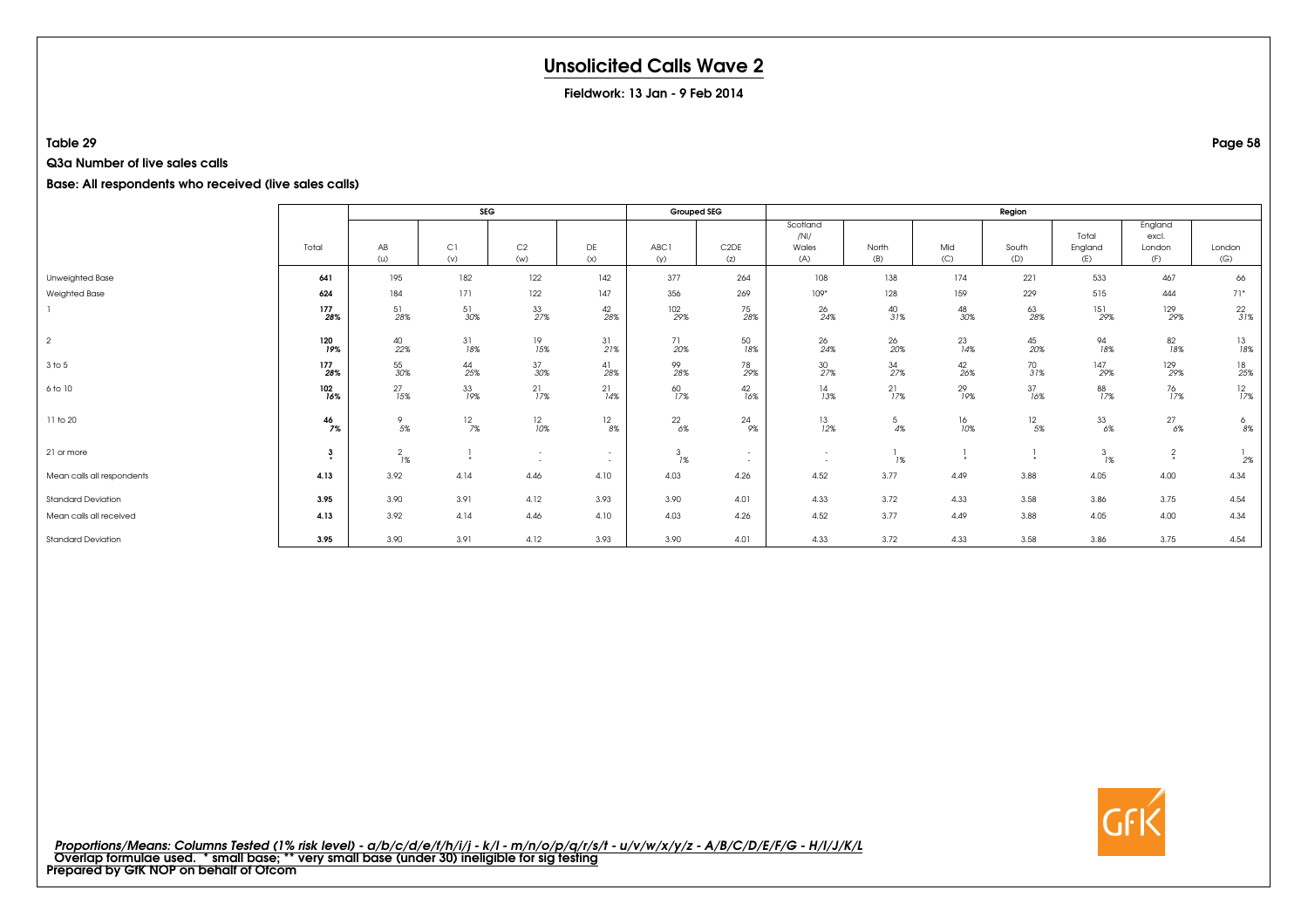Fieldwork: 13 Jan - 9 Feb 2014

Table 30

Q3a Number of live sales calls

Base: All respondents who received (live sales calls)

|                            |                       |                            |                          | Type of call                        |                       |                                        |
|----------------------------|-----------------------|----------------------------|--------------------------|-------------------------------------|-----------------------|----------------------------------------|
|                            | Total                 | Silent<br>(A)              | Abandoned<br>Call<br>(B) | Recorded<br>sales<br>message<br>(C) | Live sales<br>(D)     | Other<br>(E)                           |
| Unweighted Base            | 641                   | 471                        | 100                      | 298                                 | 641                   | 234                                    |
| <b>Weighted Base</b>       | 624                   | 451                        | $100*$                   | 287                                 | 624                   | 218                                    |
| $\mathbf{1}$               | 177<br>28%            | 104<br>23%                 | $\frac{16}{16\%}$        | $\frac{53}{18\%}$                   | 177<br>28%<br>ABCE    | $^{42}_{19\%}$                         |
| $\overline{2}$             | 120<br><i>19%</i>     | $\frac{77}{17\%}$          | $^{24}_{24\%}$           | $\frac{53}{19\%}$                   | $\frac{120}{19\%}$    | $\frac{32}{15\%}$                      |
| 3 to 5                     | 177<br>28%            | $^{135}_{\phantom{1}30\%}$ | $\substack{34 \\ 34\%}$  | 96<br>34%                           | 177<br>28%            | 64<br>29%                              |
| 6 to 10                    | 102<br><i>16%</i>     | 89<br>20%<br>D             | $^{18}_{18\%}$           | $\frac{52}{18\%}$                   | $\frac{102}{16\%}$    | 50<br>23%<br>D                         |
| 11 to 20                   | $^{46}$ <sub>7%</sub> | $\frac{44}{10\%}$<br>D     | $^7$ 7%                  | $\frac{31}{11\%}$<br>D              | $^{46}$ <sub>7%</sub> | $^{28}_{13\%}$<br>D                    |
| 21 or more                 | 3<br>$\bullet$        | $\frac{3}{1\%}$            | 1%                       | $2$ <sub>1%</sub>                   | $\frac{3}{\epsilon}$  | $^2_{\phantom{1}\! \gamma\!\!\!\beta}$ |
| Mean calls all respondents | 4.13                  | $4.75$<br>D                | 4.45                     | $^{4.94}_{\rm D}$                   | 4.13                  | $5.30$<br>D                            |
| <b>Standard Deviation</b>  | 3.95                  | 4.30                       | 3.83                     | 4.38                                | 3.95                  | 4.41                                   |
| Mean calls all received    | 4.13                  | $4.75$<br>D                | 4.45                     | $^{4.94}_{\rm D}$                   | 4.13                  | $5.30$<br>D                            |
| <b>Standard Deviation</b>  | 3.95                  | 4.30                       | 3.83                     | 4.38                                | 3.95                  | 4.41                                   |

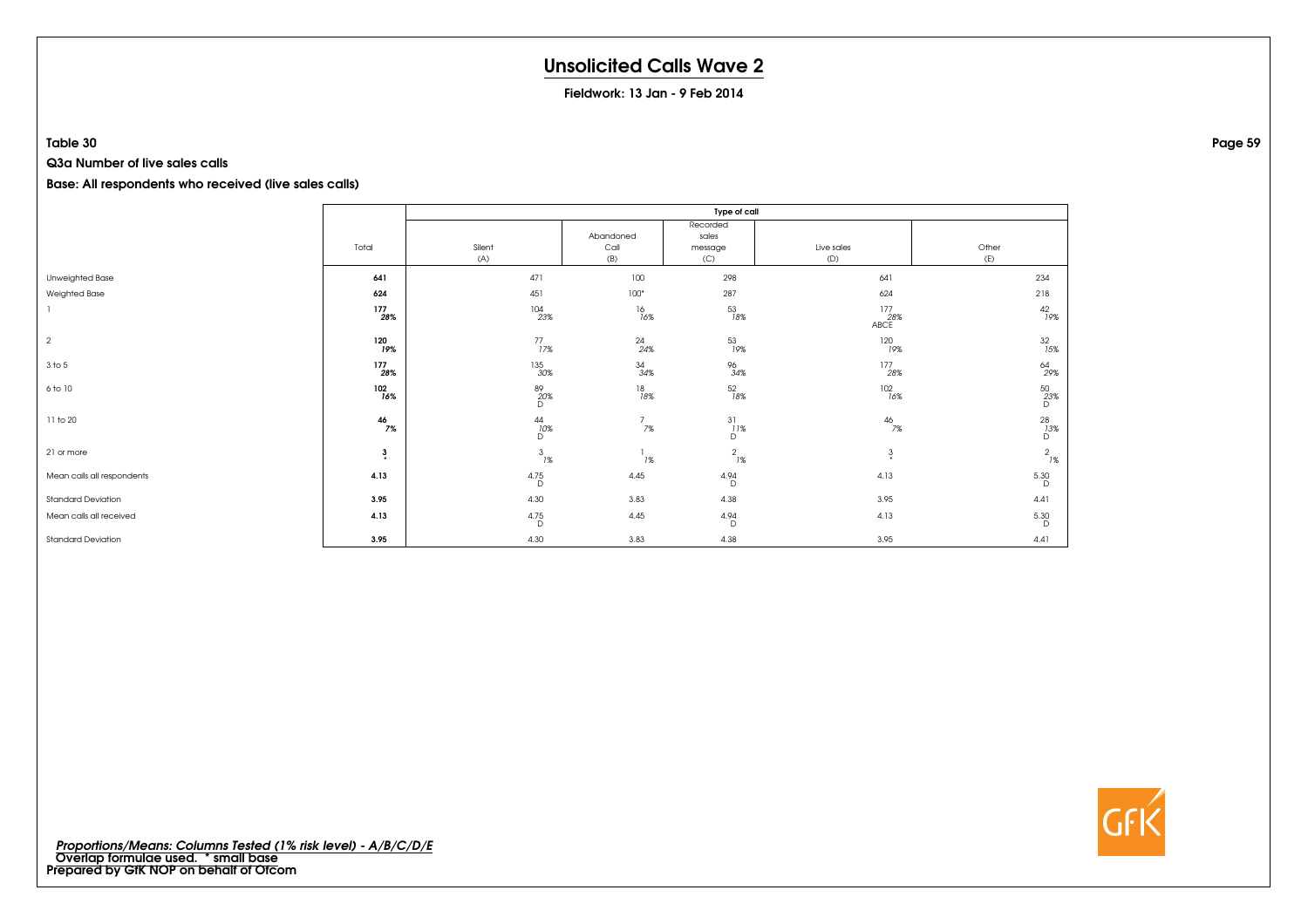Fieldwork: 13 Jan - 9 Feb 2014

Table 31

Q3b Number of recorded sales calls

Base: All respondents who received (recorded sales calls)

|                            |                               |                      |                          | Age              |                        |              |                          |                      | Grouped Age                     |                      | Gender                             |                                            |                     |                     | <b>Working status</b> |                       |                                    |                      | Grouped working<br>status |                          |
|----------------------------|-------------------------------|----------------------|--------------------------|------------------|------------------------|--------------|--------------------------|----------------------|---------------------------------|----------------------|------------------------------------|--------------------------------------------|---------------------|---------------------|-----------------------|-----------------------|------------------------------------|----------------------|---------------------------|--------------------------|
|                            | Total                         | 16-24<br>(a)         | 25-34<br>(b)             | 35-44<br>(c)     | 45-54<br>(d)           | 55-64<br>(e) | $65+$<br>(f)             | 16-34<br>(h)         | 35-54<br>(i)                    | $55+$<br>(i)         | Male<br>(k)                        | Female<br>$($ l $)$                        | Full<br>time<br>(m) | Part<br>time<br>(n) | Homemaker<br>(0)      | Student<br>(p)        | Temp<br>not<br>working<br>(q)      | Retired<br>(r)       | Workina<br>(s)            | Not<br>working<br>(t)    |
| <b>Unweighted Base</b>     | 357                           | 21                   | 64                       | 66               | 55                     | 67           | 84                       | 85                   | 121                             | 151                  | 184                                | 173                                        | 131                 | 51                  | 42                    | 18                    | 20                                 | 95                   | 182                       | 175                      |
| <b>Weighted Base</b>       | 346                           | $32***$              | $58*$                    | $63*$            | $46*$                  | 66*          | $81*$                    | 90*                  | 109                             | 147                  | 174                                | 172                                        | 129                 | $53^{\star}$        | $39*$                 | $19**$                | $16***$                            | $91*$                | 182                       | 164                      |
|                            | 150<br>43%                    | 18<br>54%            | 24<br>41%                | $\frac{31}{49%}$ | 16<br>35%              | 30<br>46%    | 31<br>38%                | 41<br>46%            | $\frac{47}{43\%}$               | 61<br>42%            | $\frac{73}{42\%}$                  | 77<br>45%                                  | 57<br>44%           | 27<br>51%           | 15<br>39%             | 8<br>42%              | $\frac{10}{63\%}$                  | 33<br>36%            | 84<br>46%                 | 66<br>40%                |
| $\overline{2}$             | 74<br>21%                     | 8<br>25%             | 17<br>29%                | 11<br>18%        | $\overline{11}$<br>23% | 16<br>25%    | $11 -$<br>14%            | 25<br>28%            | $^{22}_{20\%}$                  | 27<br>19%            | 33<br>19%                          | 42<br>24%                                  | 29<br>22%           | $^{12}_{22\%}$      | 12<br>30%             | 3<br>16%              | $\frac{3}{22\%}$                   | 15<br>17%            | 41<br>22%                 | $\substack{33 \ 20\%}$   |
| $3$ to $5$                 | 100<br>29%                    | $5^{\circ}$<br>16%   | 17<br>29%                | 17<br>27%        | 17<br>37%              | 15<br>23%    | 29<br>36%                | 22<br>24%            | 34<br>31%                       | 44<br>30%            | 57<br>33%                          | 43<br>25%                                  | 36<br>28%           | 13<br>24%           | $10-10$<br>24%        | 6<br>30%              | $\overline{2}$<br>12%              | 34<br>38%            | 49<br>27%                 | $\frac{52}{31\%}$        |
| 6 to 10                    | 20<br>6%                      | $\overline{2}$<br>5% | $\overline{\phantom{a}}$ | 6%               | $\sim$<br>5%           | 5<br>7%      | 10%                      | $\overline{2}$<br>2% | $^{\rm 6}_{\rm 5\%}$            | 13<br>9%             | 10<br>6%                           | 10<br>6%                                   | 6%                  | 2%                  | 6%                    | $\overline{2}$<br>12% | 3%                                 | -6<br>7%             | 8<br>5%                   | $\frac{12}{7\%}$         |
| 11 to 20                   | $\overline{\mathbf{2}}$<br>1% |                      |                          |                  |                        | -            | $\overline{2}$<br>2%     |                      | $\sim$<br>$\sim$                | $\overline{2}$<br>1% | $\overline{2}$<br>1%               | $\sim$<br>$\sim$                           |                     |                     |                       |                       | $\overline{\phantom{a}}$<br>$\sim$ | $\overline{2}$<br>2% |                           | $\frac{2}{1\%}$          |
| 21 or more                 |                               |                      |                          |                  |                        |              | $\overline{\phantom{a}}$ |                      | $\overline{\phantom{a}}$<br>. . | $\sim$               | $\overline{\phantom{a}}$<br>$\sim$ | $\overline{\phantom{a}}$<br>$\overline{a}$ |                     |                     |                       |                       | $\sim$                             | $\sim$               |                           | <b>Section</b><br>$\sim$ |
| Mean calls all respondents | 2.36                          | 1.97                 | 1.97                     | 2.23             | 2.50                   | 2.29         | 2.85<br>bh               | 1.97                 | 2.35                            | 2.60                 | 2.47                               | 2.24                                       | 2.23                | 1.99                | 2.31                  | 2.53                  | 1.94                               | 2.81                 | 2.16                      | 2.58                     |
| <b>Standard Deviation</b>  | 1.80                          | 1.45                 | 1.01                     | 1.66             | 1.75                   | 1.88         | 2.28                     | 1.18                 | 1.70                            | 2.12                 | 1.88                               | 1.71                                       | 1.55                | 1.55                | 1.62                  | 1.75                  | 1.85                               | 2.23                 | 1.55                      | 2.02                     |
| Mean calls all received    | 2.36                          | 1.97                 | 1.97                     | 2.23             | 2.50                   | 2.29         | 2.85<br>bh               | 1.97                 | 2.35                            | 2.60                 | 2.47                               | 2.24                                       | 2.23                | 1.99                | 2.31                  | 2.53                  | 1.94                               | 2.81                 | 2.16                      | 2.58                     |
| <b>Standard Deviation</b>  | 1.80                          | 1.45                 | 1.01                     | 1.66             | 1.75                   | 1.88         | 2.28                     | 1.18                 | 1.70                            | 2.12                 | 1.88                               | 1.71                                       | 1.55                | 1.55                | 1.62                  | 1.75                  | 1.85                               | 2.23                 | 1.55                      | 2.02                     |



Proportions/Means: Columns Tested (1% risk level) - a/b/c/d/e/t/h/i/j - k/l - m/n/o/p/q/r/s/t - u/v/w/x/y/z - A/B/C/D/E/F/G - H/l/J/K/L<br>Overlap formulae used. \* small base; \*\* very small base (under 30) ineligible for sig

la and the contract of the contract of the contract of the contract of the contract of the contract of the contract of the contract of the contract of the contract of the contract of the contract of the contract of the con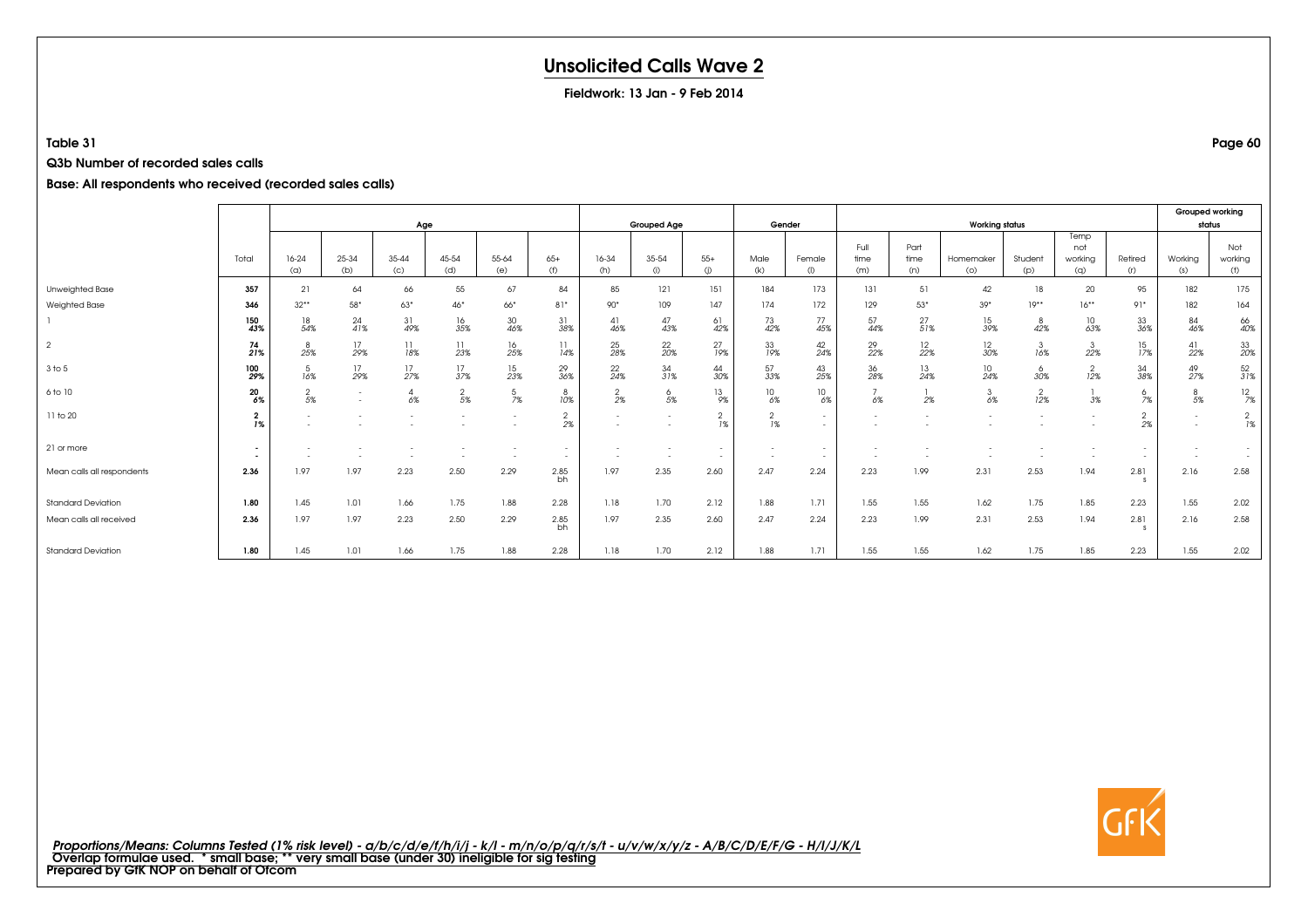Fieldwork: 13 Jan - 9 Feb 2014

Table 31

Q3b Number of recorded sales calls

Base: All respondents who received (recorded sales calls)

|                            |                                    |                                    | <b>SEG</b>           |                  |                      | <b>Grouped SEG</b> |                          |                                  |                         |                         | Region            |                         |                                    |                                           |
|----------------------------|------------------------------------|------------------------------------|----------------------|------------------|----------------------|--------------------|--------------------------|----------------------------------|-------------------------|-------------------------|-------------------|-------------------------|------------------------------------|-------------------------------------------|
|                            | Total                              | AB<br>(u)                          | C1<br>(v)            | C2<br>(w)        | DE<br>(x)            | ABC1<br>(y)        | C <sub>2</sub> DE<br>(z) | Scotland<br>/NI/<br>Wales<br>(A) | North<br>(B)            | Mid<br>(C)              | South<br>(D)      | Total<br>England<br>(E) | England<br>excl.<br>London<br>(F)  | London<br>(G)                             |
| Unweighted Base            | 357                                | 114                                | 96                   | 63               | 84                   | 210                | 147                      | 52                               | 94                      | 90                      | 121               | 305                     | 261                                | 44                                        |
| Weighted Base              | 346                                | 108                                | 89*                  | $63*$            | 86*                  | 197                | 149                      | $51*$                            | $84*$                   | $87*$                   | 124               | 295                     | 250                                | $45*$                                     |
|                            | 150<br>43%                         | 41<br>38%                          | 41<br>46%            | 27<br>43%        | 41<br>48%            | $\frac{82}{41\%}$  | 68<br>46%                | 20<br>39%                        | $\frac{31}{37\%}$       | $\substack{47 \\ 55\%}$ | $\frac{52}{42\%}$ | 130<br>44%              | 115<br>46%                         | $\begin{array}{c} 15 \\ 33\% \end{array}$ |
| $\overline{2}$             | 74<br>21%                          | $^{27}_{25\%}$                     | $^{19}_{21\%}$       | $^{13}_{20\%}$   | $\frac{16}{18\%}$    | $^{46}_{23\%}$     | $^{28}_{19\%}$           | $\frac{8}{16\%}$                 | 19<br>23%               | $\frac{15}{17\%}$       | 32<br>26%         | 66<br>22%               | 56<br>22%                          | $^{10}_{23\%}$                            |
| 3 to 5                     | 100<br>29%                         | $\frac{31}{28\%}$                  | $^{25}_{28\%}$       | $^{18}_{29\%}$   | $^{26}_{30\%}$       | $\frac{56}{28\%}$  | $\substack{44 \\ 30\%}$  | $^{17}_{33\%}$                   | $\substack{29 \\ 35\%}$ | $^{20}_{24\%}$          | $\frac{33}{27\%}$ | 83<br>28%               | $^{68}_{27\%}$                     | $\frac{15}{34\%}$                         |
| 6 to 10                    | $\frac{20}{6\%}$                   | $\frac{10}{9\%}$                   | $\overline{4}$<br>4% | $\frac{3}{5\%}$  | $\overline{4}$<br>4% | $\frac{14}{7%}$    | $\overline{7}$<br>4%     | $\frac{5}{9\%}$                  | $^4_{\,5\%}$            | $\overline{4}$<br>4%    | 6%                | $\frac{16}{5\%}$        | $\frac{11}{4\%}$                   | $\frac{4}{10\%}$                          |
| 11 to 20                   | $\overline{2}$<br>7%               | $\sim$<br>$\sim$                   | $\sim$<br>$\sim$     | $^2_{3\%}$       | $\sim$<br>$\sim$     | $\sim$             | $\frac{2}{1\%}$          | $^2_{4\%}$<br>EF                 | $\sim$                  | $\sim$                  |                   | $\sim$                  | $\sim$<br>$\overline{\phantom{a}}$ | $\sim$ 100 $\pm$<br><b>Section</b>        |
| 21 or more                 | $\overline{\phantom{a}}$<br>$\sim$ | $\overline{\phantom{a}}$<br>$\sim$ |                      | $\sim$<br>$\sim$ | $\sim$<br>$\sim$     | $\sim$<br>$\sim$   | $\sim$<br>$\sim$         | $\sim$                           |                         | $\sim$                  |                   |                         | $\overline{\phantom{a}}$<br>$\sim$ |                                           |
| Mean calls all respondents | 2.36                               | 2.44                               | 2.20                 | 2.58             | 2.25                 | 2.33               | 2.39                     | 2.97                             | 2.39                    | 2.07                    | 2.29              | 2.25                    | 2.18                               | 2.64                                      |
| <b>Standard Deviation</b>  | 1.80                               | 1.64                               | 1.66                 | 2.36             | 1.65                 | 1.65               | 1.98                     | 2.63                             | 1.49                    | 1.63                    | 1.63              | 1.59                    | 1.54                               | 1.85                                      |
| Mean calls all received    | 2.36                               | 2.44                               | 2.20                 | 2.58             | 2.25                 | 2.33               | 2.39                     | 2.97                             | 2.39                    | 2.07                    | 2.29              | 2.25                    | 2.18                               | 2.64                                      |
| <b>Standard Deviation</b>  | 1.80                               | 1.64                               | 1.66                 | 2.36             | 1.65                 | 1.65               | 1.98                     | 2.63                             | 1.49                    | 1.63                    | 1.63              | 1.59                    | 1.54                               | 1.85                                      |



Proportions/Means: Columns Tested (1% risk level) - a/b/c/d/e/f/h/i/j - k/l - m/n/o/p/q/r/s/t - u/v/w/x/y/z - A/B/C/D/E/F/G - H/l/J/K/L<br>Overlap formulae used. \* small base; \*\* very small base (under 30) ineligible for sig

l and the contract of the contract of the contract of the contract of the contract of the contract of the contract of the contract of the contract of the contract of the contract of the contract of the contract of the cont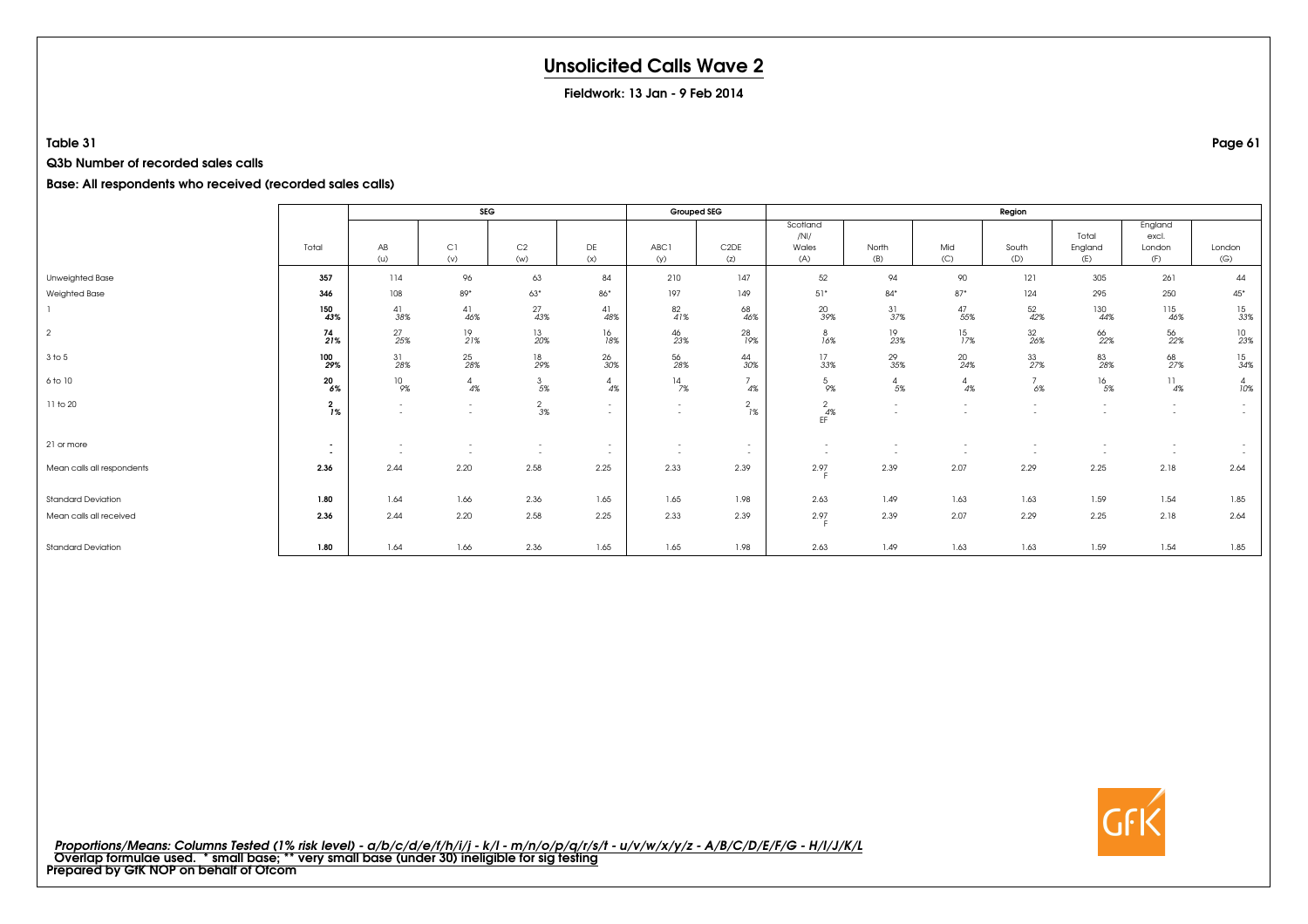Fieldwork: 13 Jan - 9 Feb 2014

Table 32

Q3b Number of recorded sales calls

Base: All respondents who received (recorded sales calls)

|                            |                               |                                            |                                                     | Type of call                        |                   |                   |
|----------------------------|-------------------------------|--------------------------------------------|-----------------------------------------------------|-------------------------------------|-------------------|-------------------|
|                            | Total                         | Silent<br>(A)                              | Abandoned<br>Call<br>(B)                            | Recorded<br>sales<br>message<br>(C) | Live sales<br>(D) | Other<br>(E)      |
| <b>Unweighted Base</b>     | 357                           | 266                                        | 80                                                  | 357                                 | 298               | 122               |
| <b>Weighted Base</b>       | 346                           | 254                                        | 78*                                                 | 346                                 | 287               | 114               |
|                            | 150<br>43%                    | $\begin{array}{c} 110 \\ 43\% \end{array}$ | $\frac{29}{37%}$                                    | 150<br>43%                          | 120<br>42%        | $^{47}_{42\%}$    |
| $\overline{2}$             | 74<br>21%                     | $\frac{54}{21\%}$                          | $\overset{26}{\underset{\text{33\%}}{\text{33\%}}}$ | $\frac{74}{21\%}$                   | $^{59}_{21\%}$    | $^{26}_{23\%}$    |
| 3 to 5                     | 100<br>29%                    | 71<br>28%                                  | $^{20}_{\phantom{1}26\%}$                           | 100<br>29%                          | $\frac{88}{31\%}$ | $\frac{30}{27\%}$ |
| 6 to 10                    | $\frac{20}{6\%}$              | $\frac{17}{7\%}$                           | $\frac{3}{4\%}$                                     | $\overset{20}{\phantom{1}0\%}$      | 19<br>6%          | $\frac{10}{8\%}$  |
| 11 to 20                   | $\overline{\mathbf{2}}$<br>1% | $\sqrt{2}_{1\%}$                           | $\sim$<br>$\sim$                                    | $^2_{\hbox{{\scriptsize 1\%}}}$     | $\sqrt{2}_{1\%}$  |                   |
| 21 or more                 | $\sim$                        |                                            |                                                     |                                     |                   |                   |
| Mean calls all respondents | 2.36                          | 2.37                                       | 2.19                                                | 2.36                                | 2.45              | 2.34              |
| <b>Standard Deviation</b>  | 1.80                          | 1.89                                       | 1.43                                                | 1.80                                | 1.88              | 1.67              |
| Mean calls all received    | 2.36                          | 2.37                                       | 2.19                                                | 2.36                                | 2.45              | 2.34              |
| <b>Standard Deviation</b>  | 1.80                          | 1.89                                       | 1.43                                                | 1.80                                | 1.88              | 1.67              |

en and the state of the state of the state of the state of the state of the state of the state of the state of the state of the state of the state of the state of the state of the state of the state of the state of the sta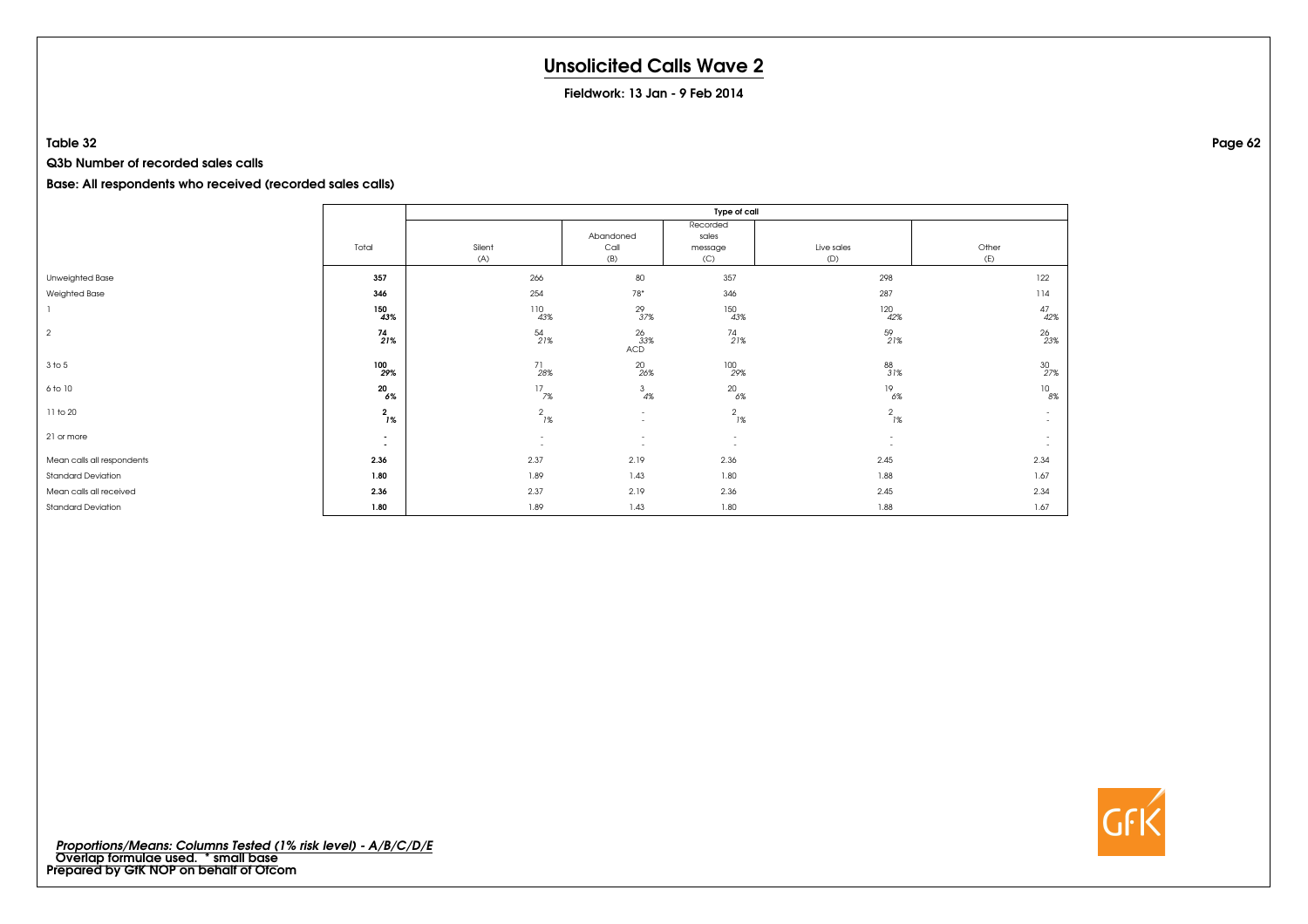Fieldwork: 13 Jan - 9 Feb 2014

Table 33

Q3c Number of recorded messages

#### Base: All respondents who received (recorded messages)

|                            |                      |                   |                          | Age                   |                |              |                     |                     | <b>Grouped Age</b>       |               | Gender                   |                                    |                     |                         | <b>Working status</b>    |                       |                                                      |                        | Grouped working<br>status |                          |
|----------------------------|----------------------|-------------------|--------------------------|-----------------------|----------------|--------------|---------------------|---------------------|--------------------------|---------------|--------------------------|------------------------------------|---------------------|-------------------------|--------------------------|-----------------------|------------------------------------------------------|------------------------|---------------------------|--------------------------|
|                            | Total                | 16-24<br>(a)      | 25-34<br>(b)             | 35-44<br>(c)          | 45-54<br>(d)   | 55-64<br>(e) | $65+$<br>(f)        | 16-34<br>(h)        | 35-54<br>(i)             | $55+$<br>(i)  | Male<br>(k)              | Female<br>$($ l                    | Full<br>time<br>(m) | Part<br>time<br>(n)     | Homemaker<br>(0)         | Student<br>(p)        | Temp<br>not<br>working<br>(q)                        | Retired<br>(r)         | Working<br>(s)            | Not<br>working<br>(t)    |
| Unweighted Base            | 126                  | 13                | 24                       | 27                    | 23             | 25           | 14                  | 37                  | 50                       | 39            | 65                       | 61                                 | 50                  | 23                      | 19                       | ε                     | $\circ$                                              | 17                     | 73                        | 53                       |
| <b>Weighted Base</b>       | 125                  | $20**$            | $21**$                   | $25***$               | $20**$         | $26***$      | $13***$             | $42*$               | 45*                      | $39*$         | $63*$                    | $63*$                              | $51*$               | $25***$                 | $18***$                  | $^{\bullet\ast}$      | $7**$                                                | $16***$                | $76*$                     | 49*                      |
|                            | 89<br>71%            | $\frac{16}{80\%}$ | 13<br>63%                | $^{20}_{79\%}$        | $^{12}_{57\%}$ | 20<br>76%    | 8<br>66%            | 30<br>71%           | $\frac{31}{69\%}$        | $^{28}_{73%}$ | $^{44}_{70\%}$           | 45<br>72%                          | 32<br>63%           | $\substack{22 \\ 88\%}$ | $\frac{14}{78\%}$        | $\overline{4}$<br>44% | $\overline{ }$<br>91%                                | 10 <sup>°</sup><br>67% | $\frac{54}{71\%}$         | $\frac{35}{70\%}$        |
| $\overline{2}$             | 18<br>14%            | 7%                | $\overline{4}$<br>20%    | $\overline{A}$<br>17% | 17%            | 13%          | 8%                  | 6<br>14%            | 8<br>17%                 | 4<br>11%      | $\circ$<br>15%           | 8<br>13%                           | $\circ$<br>18%      | $\overline{2}$<br>$8\%$ | 2<br>13%                 | 17%                   | 9%                                                   | $\overline{2}$<br>12%  | 11<br>15%                 | 6<br>13%                 |
| 3 to 5                     | 17<br>14%            | $\frac{3}{13\%}$  | $\sim$<br>$\frac{2}{9%}$ | 4%                    | 5<br>26%       | 11%          | $\mathbf{3}$<br>26% | 11%                 | $\frac{6}{14\%}$         | 6<br>16%      | $\circ$<br>14%           | $\circ$<br>14%                     | $\circ$<br>17%      | 4%                      | $\overline{2}$<br>9%     | 3<br>32%              | $\sim$<br>$\sim$                                     | 21%                    | $\circ$<br>12%            | 8<br>16%                 |
| 6 to 10                    | $\overline{2}$<br>1% | $\sim$<br>$\sim$  | $\frac{2}{8\%}$          |                       |                |              | $\sim$<br>$\sim$    | $\mathcal{P}$<br>4% | $\sim$<br>$\sim$         | $\sim$        | 2%                       | 1%                                 | 2%                  | <b>.</b>                | $\overline{\phantom{a}}$ | 7%                    | $\overline{\phantom{a}}$<br>$\overline{\phantom{a}}$ | ۰.<br>$\sim$           | 1%                        | 1%                       |
| 11 to 20                   | $\sim$<br>. .        |                   |                          |                       |                |              |                     |                     | $\sim$                   | $\sim$        |                          | $\sim$<br>$\overline{\phantom{a}}$ |                     |                         |                          |                       |                                                      | $\sim$                 |                           | <b>Section</b><br>$\sim$ |
| 21 or more                 | . .<br>. .           |                   |                          |                       |                |              |                     |                     | $\overline{\phantom{a}}$ |               | $\overline{\phantom{a}}$ | $\sim$                             |                     |                         |                          |                       | $\overline{\phantom{a}}$                             | ۰.                     |                           | $\sim$<br><b>Section</b> |
| Mean calls all respondents | 1.53                 | 1.40              | 1.81                     | 1.25                  | 1.84           | 1.38         | 1.66                | 1.61                | 1.51                     | 1.47          | 1.59                     | 1.48                               | 1.70                | 1.19                    | 1.31                     | 2.27                  | 1.09                                                 | 1.60                   | 1.53                      | 1.54                     |
| <b>Standard Deviation</b>  | 1.03                 | 0.88              | 1.57                     | 0.53                  | 1.13           | 0.78         | 1.05                | 1.29                | 0.90                     | 0.87          | 1.14                     | 0.91                               | 1.20                | 0.62                    | 0.65                     | 1.56                  | 0.31                                                 | 0.97                   | 1.06                      | 0.98                     |
| Mean calls all received    | 1.53                 | 1.40              | 1.81                     | 1.25                  | 1.84           | 1.38         | 1.66                | 1.61                | 1.51                     | 1.47          | 1.59                     | 1.48                               | 1.70                | 1.19                    | 1.31                     | 2.27                  | 1.09                                                 | 1.60                   | 1.53                      | 1.54                     |
| <b>Standard Deviation</b>  | 1.03                 | 0.88              | 1.57                     | 0.53                  | 1.13           | 0.78         | 1.05                | 1.29                | 0.90                     | 0.87          | 1.14                     | 0.91                               | 1.20                | 0.62                    | 0.65                     | 1.56                  | 0.31                                                 | 0.97                   | 1.06                      | 0.98                     |

Proportions/Means: Columns Tested (1% risk level) - a/b/c/d/e/t/h/i/j - k/l - m/n/o/p/q/r/s/t - u/v/w/x/y/z - A/B/C/D/E/F/G - H/l/J/K/L<br>Overlap formulae used. \* small base; \*\* very small base (under 30) ineligible for sig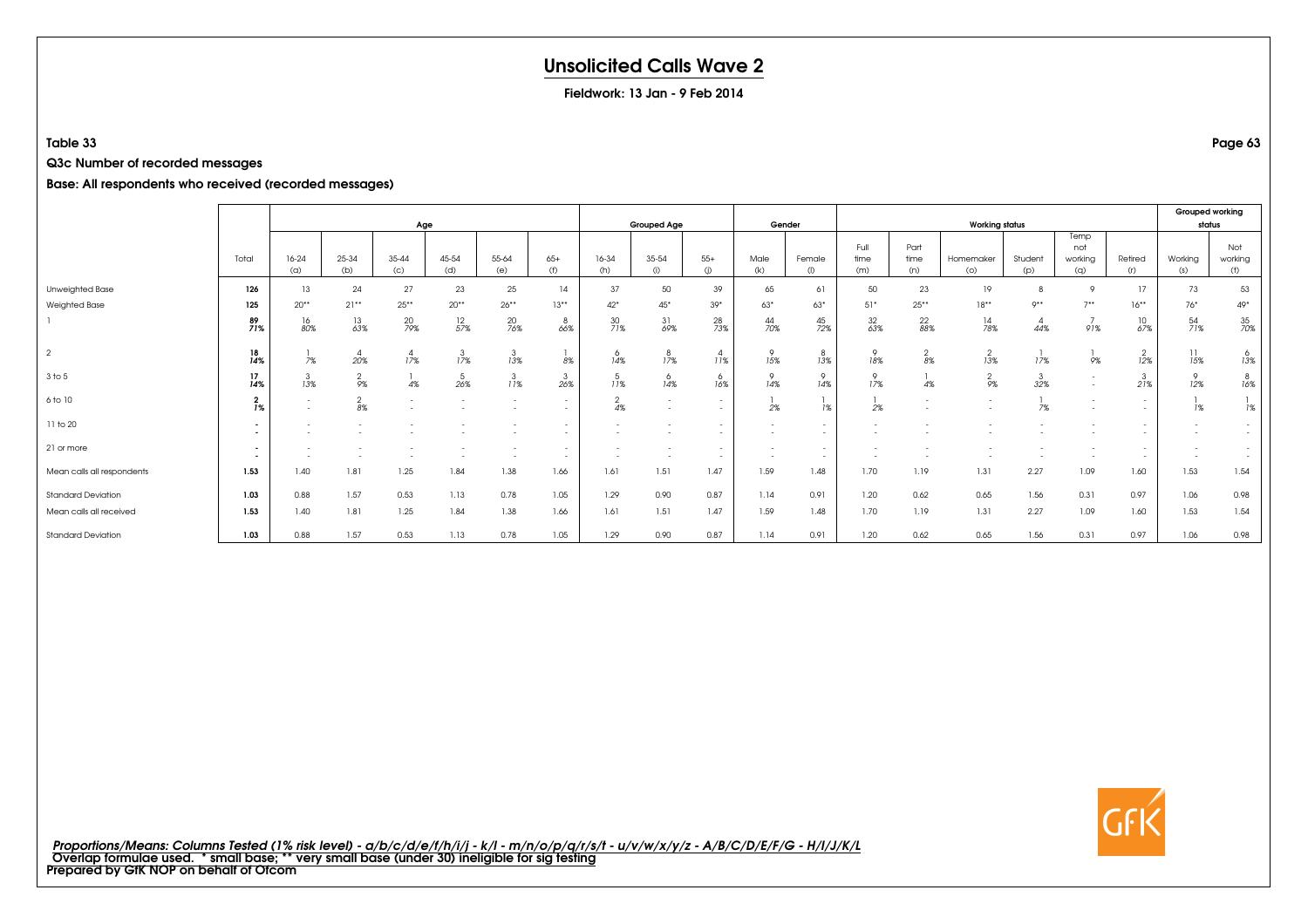Fieldwork: 13 Jan - 9 Feb 2014

Table 33

Q3c Number of recorded messages

Base: All respondents who received (recorded messages)

|                            |                                    |                        | <b>SEG</b>       |                                           |                       | <b>Grouped SEG</b>   |                          |                                           |                    |                       | Region                   |                         |                                    |                                  |
|----------------------------|------------------------------------|------------------------|------------------|-------------------------------------------|-----------------------|----------------------|--------------------------|-------------------------------------------|--------------------|-----------------------|--------------------------|-------------------------|------------------------------------|----------------------------------|
|                            | Total                              | AB<br>(u)              | C1<br>(v)        | C2<br>(w)                                 | DE<br>(x)             | ABC1<br>(y)          | C <sub>2</sub> DE<br>(z) | Scotland<br>/Nl/<br>Wales<br>(A)          | North<br>(B)       | Mid<br>(C)            | South<br>(D)             | Total<br>England<br>(E) | England<br>excl.<br>London<br>(F)  | London<br>(G)                    |
| <b>Unweighted Base</b>     | 126                                | 41                     | 34               | 20                                        | 31                    | 75                   | 51                       | 19                                        | 33                 | 30 <sup>°</sup>       | 44                       | 107                     | 88                                 | 19                               |
| Weighted Base              | 125                                | $40^*$                 | $33*$            | $22***$                                   | $30**$                | $73*$                | $52*$                    | $21***$                                   | $29*$              | $28**$                | 47*                      | $104*$                  | $84*$                              | $20**$                           |
|                            | 89<br>71%                          | $\frac{35}{86\%}$<br>v | 19<br>58%        | $\begin{array}{c} 13 \\ 58\% \end{array}$ | $^{22}_{75\%}$        | 54<br>74%            | 35 <sub>5</sub><br>67%   | $\begin{array}{c} 18 \\ 87\% \end{array}$ | $\frac{22}{75\%}$  | 18<br>64%             | 31<br>66%                | 71<br>68%               | 61<br>72%                          | $\frac{10}{51\%}$                |
| $\overline{2}$             | 18<br><i>14%</i>                   | $5\phantom{.0}$<br>11% | $\frac{7}{20\%}$ | 3<br>14%                                  | $\mathbf{3}$<br>11%   | $\frac{11}{15\%}$    | $^{6}_{12\%}$            | 13%                                       | $\frac{5}{17\%}$   | $\frac{2}{8\%}$       | 8<br>16%                 | $\frac{15}{14\%}$       | 9<br>11%                           | $^{\,6}_{\,29\%}$                |
| $3$ to $5$                 | 17<br>14%                          | 3%                     | 6<br>17%         | 6<br>28%                                  | $\overline{A}$<br>14% | 9%                   | $11 -$<br>20%            | $\sim$<br>$\sim$                          | $\mathbf{3}$<br>9% | $\overline{7}$<br>26% | 16%                      | 17<br>16%               | 14<br>17%                          | $\frac{3}{15\%}$                 |
| 6 to 10                    | $\overline{2}$<br>1%               | $\sim$<br>$\sim$       | $^2_{\bf 5\%}$   | $\sim$<br>$\sim$                          | $\sim$<br>$\sim$      | $\frac{2}{2\%}$      | $\sim$<br>$\sim$         | $\sim$                                    | $\sim$<br>$\sim$   | 2%                    | $2\%$                    | $^2_{2\%}$              | 1%                                 | 5%                               |
| 11 to 20                   | $\sim$<br>. .                      |                        | $\sim$<br>$\sim$ | $\sim$                                    | $\sim$<br>$\sim$      | $\sim$<br>$\sim$     | $\sim$<br>$\sim$         |                                           | $\sim$<br>$\sim$   | $\sim$                | $\overline{\phantom{a}}$ | $\sim$<br>$\sim$        | $\overline{\phantom{a}}$<br>$\sim$ | $\sim$<br><b>Section</b>         |
| 21 or more                 | $\overline{\phantom{a}}$<br>$\sim$ |                        | $\sim$           | $\sim$<br>$\sim$                          | $\sim$<br>$\sim$      | $\sim$<br>$\sim$     | $\sim$<br>$\sim$         |                                           | $\sim$             | $\sim$                |                          |                         | $\overline{\phantom{a}}$<br>$\sim$ | <b>Section</b><br><b>Section</b> |
| Mean calls all respondents | 1.53                               | 1.16                   | 1.90<br>$\cup$   | 1.83                                      | 1.40                  | 1.50<br>$\mathbf{u}$ | 1.58                     | 1.13                                      | 1.37               | 1.80                  | 1.65                     | 1.61                    | 1.52                               | 2.00                             |
| <b>Standard Deviation</b>  | 1.03                               | 0.44                   | 1.46             | 1.13                                      | 0.74                  | 1.09                 | 0.94                     | 0.35                                      | 0.73               | 1.24                  | 1.19                     | 1.10                    | 0.95                               | 1.55                             |
| Mean calls all received    | 1.53                               | 1.16                   | 1.90<br>$\cup$   | 1.83                                      | 1.40                  | 1.50<br>$\cup$       | 1.58                     | 1.13                                      | 1.37               | 1.80                  | 1.65                     | 1.61                    | 1.52                               | 2.00                             |
| <b>Standard Deviation</b>  | 1.03                               | 0.44                   | 1.46             | 1.13                                      | 0.74                  | 1.09                 | 0.94                     | 0.35                                      | 0.73               | 1.24                  | 1.19                     | 1.10                    | 0.95                               | 1.55                             |



Proportions/Means: Columns Tested (1% risk level) - a/b/c/d/e/f/h/i/j - k/l - m/n/o/p/q/r/s/t - u/v/w/x/y/z - A/B/C/D/E/F/G - H/l/J/K/L<br>Overlap formulae used. \* small base; \*\* very small base (under 30) ineligible for sig

en and the state of the state of the state of the state of the state of the state of the state of the state of the state of the state of the state of the state of the state of the state of the state of the state of the sta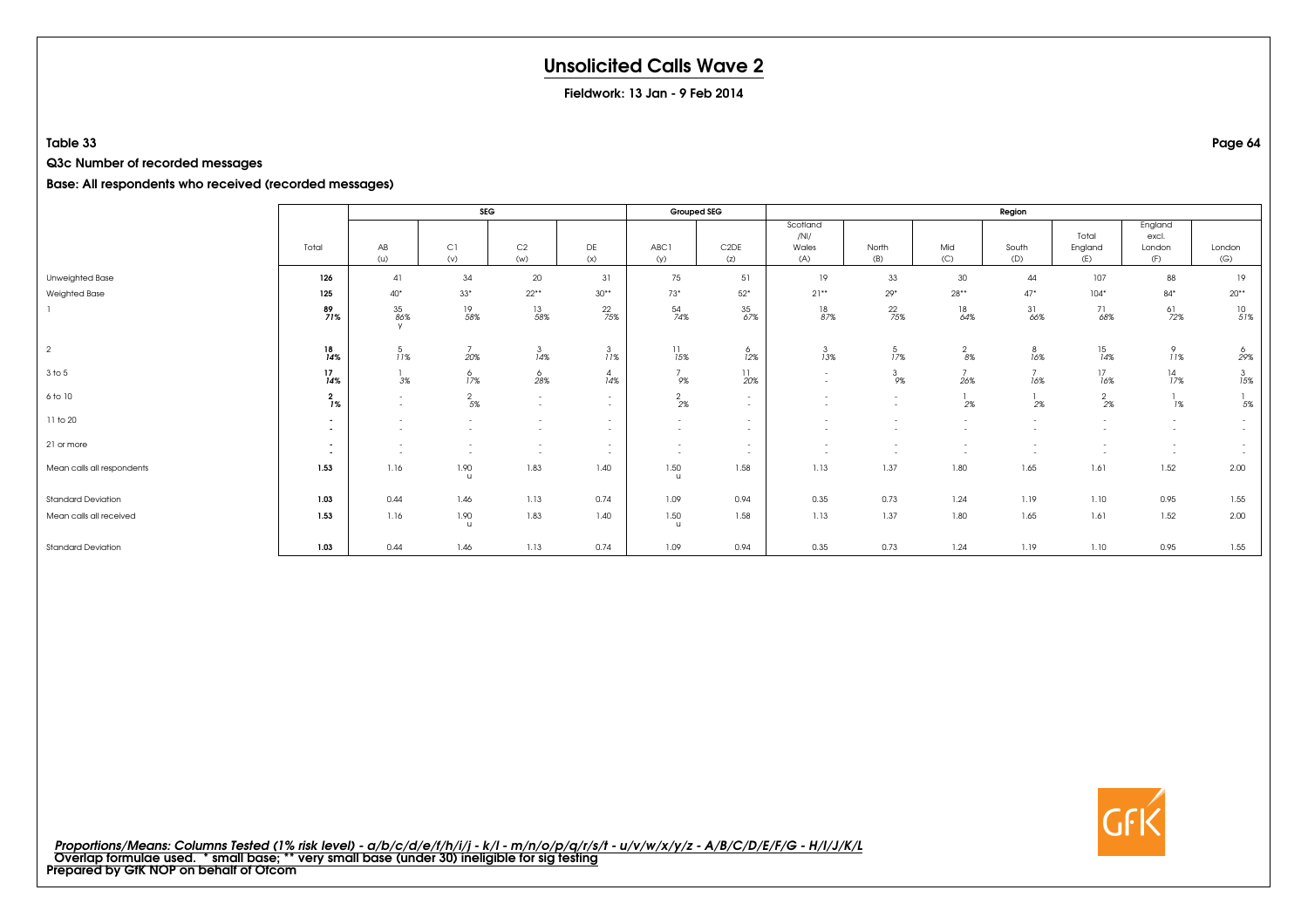Fieldwork: 13 Jan - 9 Feb 2014

Table 34

Q3c Number of recorded messages

Base: All respondents who received (recorded messages)

|                            |                  |                                                      |                           | Type of call                        |                                           |                                    |
|----------------------------|------------------|------------------------------------------------------|---------------------------|-------------------------------------|-------------------------------------------|------------------------------------|
|                            | Total            | Silent<br>(A)                                        | Abandoned<br>Call<br>(B)  | Recorded<br>sales<br>message<br>(C) | Live sales<br>(D)                         | Other<br>(E)                       |
| <b>Unweighted Base</b>     | 126              | 102                                                  | 126                       | 80                                  | 100                                       | 38                                 |
| Weighted Base              | 125              | $101*$                                               | 125                       | $78*$                               | $100*$                                    | $34*$                              |
|                            | 89<br>71%        | 68<br>68%                                            | $\frac{89}{71\%}$         | 53<br>68%                           | 73<br>73%                                 | $\frac{22}{65\%}$                  |
| $\overline{2}$             | 18<br><i>14%</i> | $^{14}_{14\%}$                                       | $^{18}_{14\%}$            | $^{11}_{\hphantom{1}15\%}$          | $\begin{array}{c} 13 \\ 13\% \end{array}$ | 20%                                |
| 3 to 5                     | 17<br>14%        | $\frac{17}{17\%}$                                    | $^{17}_{\phantom{1}14\%}$ | $^{12}_{\phantom{1}75\%}$           | $^{13}_{\hphantom{1}73\%}$                | $\frac{5}{15\%}$                   |
| 6 to 10                    | $2\frac{2}{1\%}$ | $^2_{2\%}$                                           | $2^{18}$                  | $2\phantom{1}2\%$                   | $1\%$                                     | $\sim$<br>$\overline{\phantom{a}}$ |
| 11 to 20                   | $\sim$<br>$\sim$ | $\overline{\phantom{a}}$<br>$\overline{\phantom{a}}$ | $\sim$<br>$\sim$          | $\sim$<br>$\sim$                    | $\sim$<br>$\sim$                          |                                    |
| 21 or more                 | $\sim$<br>$\sim$ | $\overline{\phantom{a}}$<br>$\overline{\phantom{a}}$ | $\sim$<br>$\sim$          | $\sim$<br>$\overline{\phantom{a}}$  |                                           |                                    |
| Mean calls all respondents | 1.53             | $1.62$<br>D                                          | 1.53                      | 1.63                                | 1.45                                      | 1.56                               |
| <b>Standard Deviation</b>  | 1.03             | 1.11                                                 | 1.03                      | 1.16                                | 0.88                                      | 0.91                               |
| Mean calls all received    | 1.53             | $1.62$<br>D                                          | 1.53                      | 1.63                                | 1.45                                      | 1.56                               |
| <b>Standard Deviation</b>  | 1.03             | 1.11                                                 | 1.03                      | 1.16                                | 0.88                                      | 0.91                               |





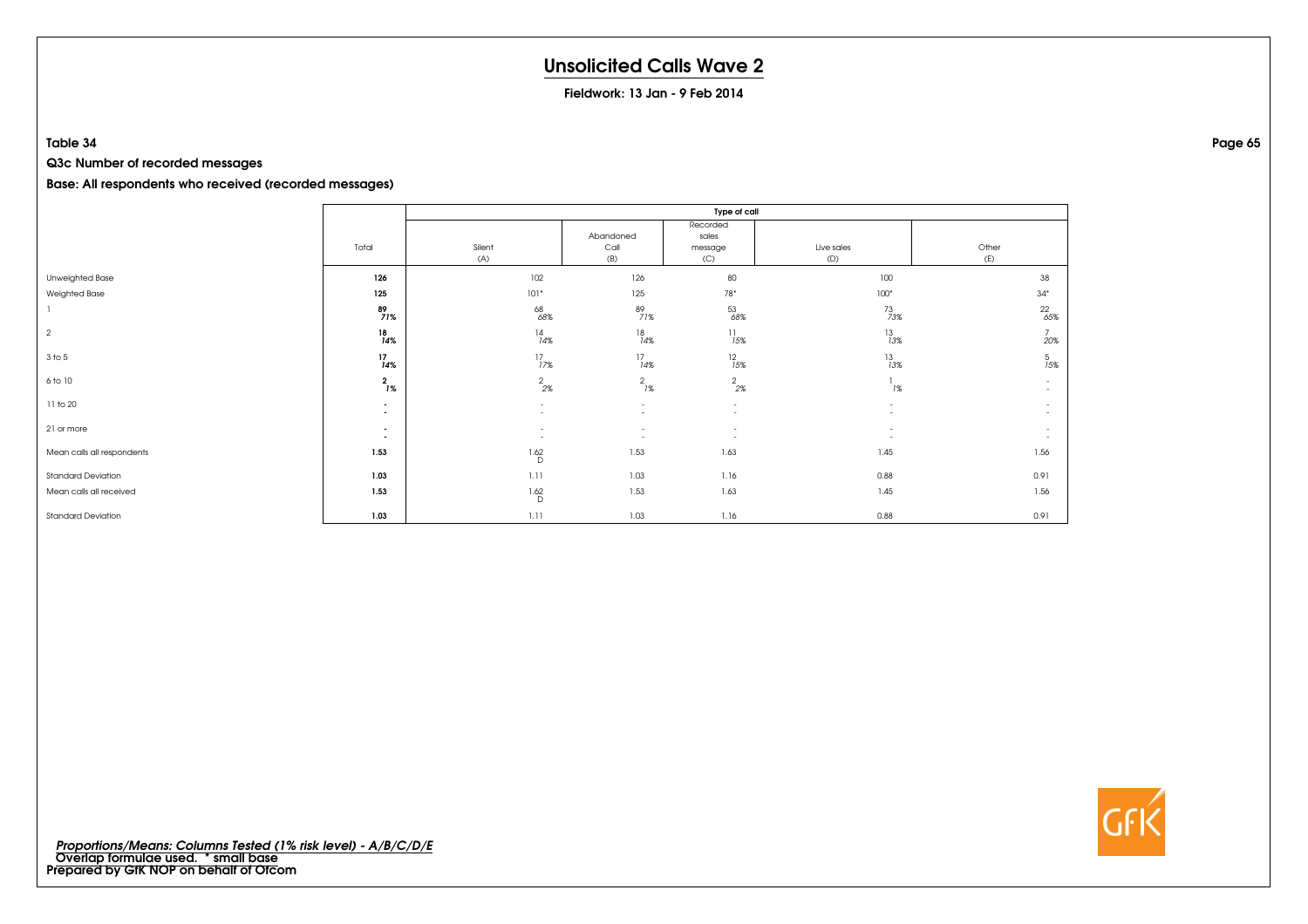Fieldwork: 13 Jan - 9 Feb 2014

Table 35

Q3d Number of silent calls

Base: All respondents who received (silent calls)

|                            |                    |                  |                        |                    |                     |                                           |                |                  |                          |                      |                      |                   |                      |                   |                       |          |                       |           | Grouped working      |                          |
|----------------------------|--------------------|------------------|------------------------|--------------------|---------------------|-------------------------------------------|----------------|------------------|--------------------------|----------------------|----------------------|-------------------|----------------------|-------------------|-----------------------|----------|-----------------------|-----------|----------------------|--------------------------|
|                            |                    |                  |                        | Age                |                     |                                           |                |                  | Grouped Age              |                      | Gender               |                   |                      |                   | <b>Working status</b> |          |                       |           | status               |                          |
|                            |                    |                  |                        |                    |                     |                                           |                |                  |                          |                      |                      |                   |                      |                   |                       |          | Temp                  |           |                      |                          |
|                            | Total              | 16-24            | 25-34                  | 35-44              | 45-54               | 55-64                                     | $65+$          | 16-34            | 35-54                    | $55+$                | Male                 | Female            | Full<br>time         | Part<br>time      | Homemaker             | Student  | not<br>working        | Retired   | Working              | Not<br>working           |
|                            |                    | (a)              | (b)                    | (c)                | (d)                 | (e)                                       | (f)            | (h)              | (i)                      | (i)                  | (k)                  | (1)               | (m)                  | (n)               | (o)                   | (p)      | (q)                   | (r)       | (s)                  | (t)                      |
| <b>Unweighted Base</b>     | 581                | 35               | 67                     | 118                | 111                 | 113                                       | 137            | 102              | 229                      | 250                  | 290                  | 291               | 212                  | 90                | 71                    | 22       | 35                    | 151       | 302                  | 279                      |
| <b>Weighted Base</b>       | 564                | $55"$            | 59*                    | 109                | 96                  | 109                                       | 136            | $115*$           | 205                      | 245                  | 274                  | 290               | 210                  | 94*               | 69*                   | $22**$   | $24*$                 | 145       | 304                  | 260                      |
|                            | 139<br>25%         | 24<br>44%<br>efj | 17<br>29%              | 36<br>33%<br>efj   | 26<br>27%           | 15<br>14%                                 | 21<br>16%      | 41<br>36%<br>efi | $\frac{62}{30\%}$<br>efj | 36<br>15%            | $^{62}_{23\%}$       | $^{77}_{27\%}$    | 67<br>32%            | $\frac{19}{20\%}$ | 18<br>27%             | 13%      | $\frac{9}{38\%}$      | 23<br>16% | 86<br>28%            | $^{54}_{21\%}$           |
| 2                          | $\frac{102}{18\%}$ | 8<br>15%         | 14<br>24%              | $^{17}_{15\%}$     | 15<br>15%           | $^{22}_{20\%}$                            | 26<br>79%      | 22<br>79%        | 31<br>15%                | 48<br>20%            | 47<br>17%            | 55<br>19%         | 31<br>15%            | 20<br>21%         | 18<br>26%             | 15%      | 3<br>11%              | 27<br>19% | 51<br>17%            | $^{51}_{20\%}$           |
| 3 to 5                     | 167<br>30%         | 12<br>22%        | 18<br>31%              | 31<br>29%          | 24<br>25%           | $\begin{array}{c} 33 \\ 31\% \end{array}$ | 48<br>36%      | 30<br>26%        | 55<br>27%                | 82<br>33%            | 86<br>31%            | $\frac{82}{28\%}$ | 58<br>28%            | 29<br>30%         | 15<br>23%             | 8<br>37% | 30%                   | 49<br>34% | 87<br>29%            | $\substack{80\\31\%}$    |
| 6 to 10                    | 107<br>19%         | 9<br>15%         | 10 <sup>°</sup><br>17% | 15<br>14%          | 21<br>22%           | 25<br>23%                                 | 27<br>20%      | 18<br>16%        | $\frac{36}{18\%}$        | 52<br>21%            | 58<br>21%            | 49<br>17%         | 42<br>20%            | 14<br>15%         | 11<br>15%             | 6<br>26% | $\overline{4}$<br>18% | 31<br>21% | 56<br>18%            | 51<br>20%                |
| 11 to 20                   | 44<br>8%           |                  |                        | $\circ$<br>8%<br>h | 10<br>11%<br>bh     | 13<br>12%<br>bh                           | 12<br>9%<br>h. |                  | $\frac{19}{9\%}$<br>h    | 25<br>10%<br>bh      | $20\,$<br>7%         | 24<br>8%          | 10<br>5%             | 13<br>14%<br>m    | $\overline{7}$<br>10% | 3%       | $\sim$                | 14<br>10% | 23<br>7%<br>m        | $^{21}_{\substack{8\%}}$ |
| 21 or more                 | 5<br>1%            | 3<br>5%          |                        | 1%                 |                     | 1%                                        | 1%             | 3<br>2%          | $\cdot$                  | 1%                   | $\overline{2}$<br>1% | 3<br>1%           | $\overline{2}$<br>1% | $\sim$            |                       | 5%       | 2%                    | 1%        | $\overline{2}$<br>1% | $\frac{2}{1\%}$          |
| Mean calls all respondents | 4.50               | 4.23             | 3.21                   | 4.17               | 4.71<br>$\mathbf b$ | 5.34                                      | 4.60           | 3.70             | 4.42                     | 4.93<br>$\mathsf{b}$ | 4.49                 | 4.51              | 4.28                 | 4.81              | 4.05                  | 5.46     | 4.26                  | 4.71      | 4.45                 | 4.55                     |
| <b>Standard Deviation</b>  | 4.48               | 6.28             | 2.42                   | 4.16               | 4.19                | 5.06                                      | 4.17           | 4.70             | 4.17                     | 4.59                 | 4.21                 | 4.73              | 4.36                 | 4.48              | 4.02                  | 5.81     | 6.56                  | 4.24      | 4.40                 | 4.58                     |
| Mean calls all received    | 4.50               | 4.23             | 3.21                   | 4.17               | 4.71<br>-b          | 5.34                                      | 4.60           | 3.70             | 4.42                     | 4.93<br>b            | 4.49                 | 4.51              | 4.28                 | 4.81              | 4.05                  | 5.46     | 4.26                  | 4.71      | 4.45                 | 4.55                     |
| <b>Standard Deviation</b>  | 4.48               | 6.28             | 2.42                   | 4.16               | 4.19                | 5.06                                      | 4.17           | 4.70             | 4.17                     | 4.59                 | 4.21                 | 4.73              | 4.36                 | 4.48              | 4.02                  | 5.81     | 6.56                  | 4.24      | 4.40                 | 4.58                     |

Proportions/Means: Columns Tested (1% risk level) - a/b/c/d/e/t/h/i/j - k/l - m/n/o/p/q/r/s/t - u/v/w/x/y/z - A/B/C/D/E/F/G - H/l/J/K/L<br>Overlap formulae used. \* small base; \*\* very small base (under 30) ineligible for sig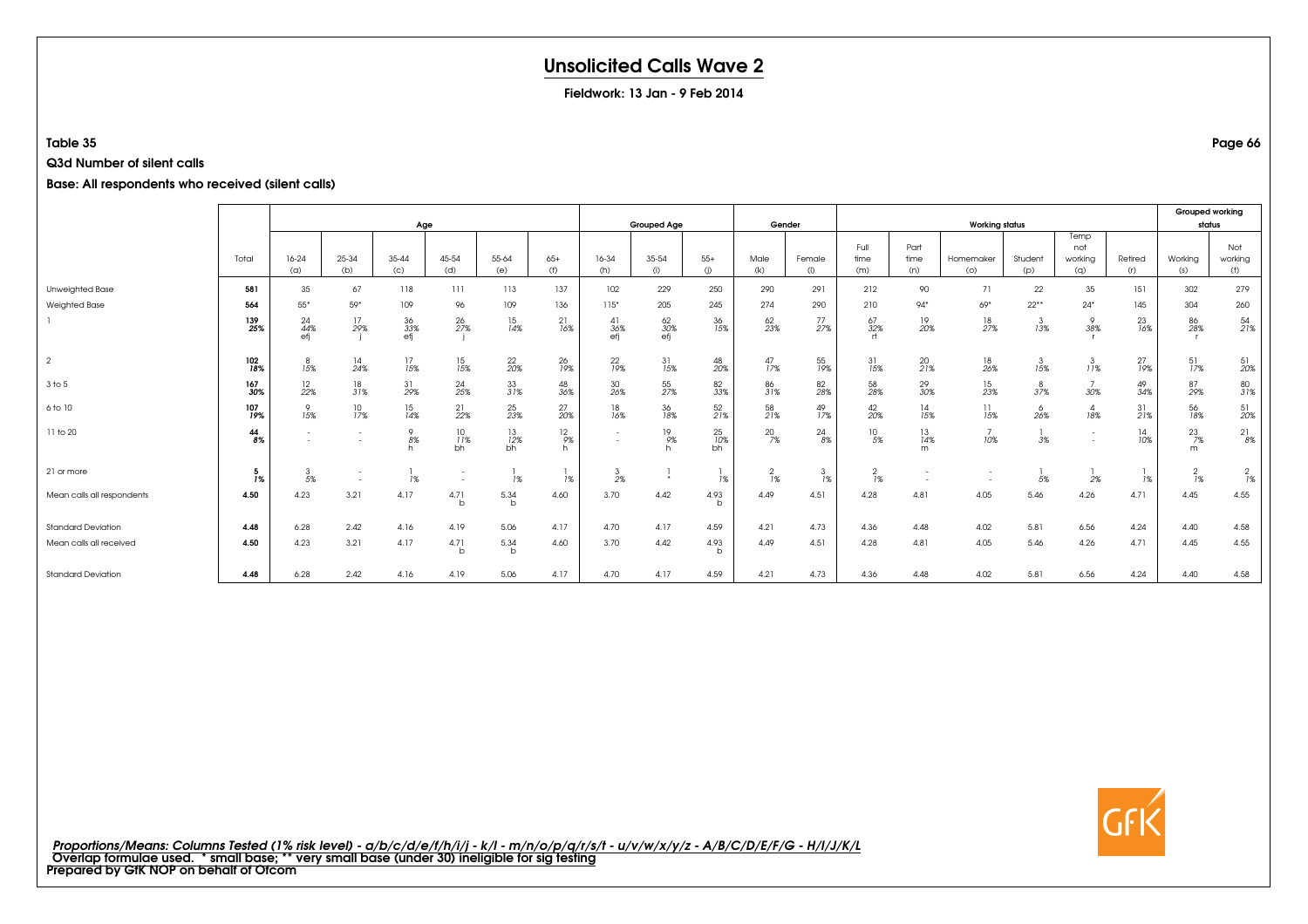Fieldwork: 13 Jan - 9 Feb 2014

Table 35

Q3d Number of silent calls

Base: All respondents who received (silent calls)

|                            |                   |                         | <b>SEG</b>        |                   |                        | <b>Grouped SEG</b>                         |                          |                                           |                      |                   | Region            |                                            |                                   |                                |
|----------------------------|-------------------|-------------------------|-------------------|-------------------|------------------------|--------------------------------------------|--------------------------|-------------------------------------------|----------------------|-------------------|-------------------|--------------------------------------------|-----------------------------------|--------------------------------|
|                            | Total             | AB<br>(u)               | C1<br>(v)         | C2<br>(w)         | DE<br>(x)              | ABC1<br>(y)                                | C <sub>2</sub> DE<br>(z) | Scotland<br>/NI/<br>Wales<br>(A)          | North<br>(B)         | Mid<br>(C)        | South<br>(D)      | Total<br>England<br>(E)                    | England<br>excl.<br>London<br>(F) | London<br>$\left( G\right)$    |
| Unweighted Base            | 581               | 163                     | 181               | 112               | 125                    | 344                                        | 237                      | 95                                        | 126                  | 158               | 202               | 486                                        | 430                               | 56                             |
| Weighted Base              | 564               | 154                     | 172               | 113               | 126                    | 325                                        | 239                      | 98*                                       | 114                  | 146               | 206               | 466                                        | 410                               | $57*$                          |
|                            | 139<br>25%        | $\frac{42}{27\%}$       | 39<br>23%         | $^{24}_{22\%}$    | $\frac{33}{27\%}$      | 81<br>25%                                  | $\frac{58}{24\%}$        | $\begin{array}{c} 18 \\ 18\% \end{array}$ | 30<br>26%            | $\frac{37}{25\%}$ | 54<br>26%         | $\begin{array}{c} 122 \\ 26\% \end{array}$ | 99<br>24%                         | $\underset{\mathsf{A}}{^{22}}$ |
| $\overline{2}$             | 102<br>18%        | 24<br>76%               | 31<br>18%         | $^{20}_{18\%}$    | 27<br>21%              | $\frac{55}{17\%}$                          | 47<br>20%                | $^{23}_{23\%}$                            | $^{22}_{19\%}$       | $^{22}_{15\%}$    | 36<br>18%         | 79<br>17%                                  | 73<br><i>18%</i>                  | $_{11\%}^6$                    |
| $3$ to $5$                 | 167<br>30%        | $\substack{47 \\ 31\%}$ | $\frac{55}{32\%}$ | $\frac{35}{31\%}$ | 30 <sub>o</sub><br>24% | $\begin{array}{c} 102 \\ 31\% \end{array}$ | 65<br>27%                | $\frac{30}{30\%}$                         | 33<br>29%            | 39<br>26%         | 66<br>32%         | $\frac{138}{30\%}$                         | $\frac{123}{30\%}$                | $\frac{15}{26\%}$              |
| 6 to 10                    | 107<br><i>19%</i> | $^{28}_{18\%}$          | $\frac{34}{20\%}$ | $^{24}_{22\%}$    | $^{21}_{16\%}$         | 62<br>19%                                  | $\frac{45}{19\%}$        | 19<br>20%                                 | $^{21}_{18\%}$       | $^{29}_{20\%}$    | $\frac{38}{18\%}$ | 88<br>19%                                  | 78<br>19%                         | $^{9}_{17\%}$                  |
| 11 to 20                   | $\frac{44}{8%}$   | $\frac{11}{7\%}$        | $\frac{10}{6\%}$  | $\frac{8}{7\%}$   | $^{15}_{12\%}$         | $^{21}$ 7%                                 | $^{23}_{10\%}$           | $\overset{\circ}{\mathcal{G}\mathcal{H}}$ | $\overline{7}$<br>6% | $^{17}_{12\%}$    | $\frac{11}{5\%}$  | $\substack{35 \\ 8\%}$                     | $\substack{32 \\ 8\%}$            | $^4_{6\%}$                     |
| 21 or more                 | 5<br>1%           | 1%                      | $\frac{3}{2\%}$   | 1%                | $\sim$<br>$\sim$       | 4<br>1%                                    | $\cdot$                  | $\sim$                                    | 1%                   | $\frac{3}{2\%}$   | $\bullet$         | 5<br>1%                                    | $\frac{5}{1\%}$                   | $\sim$<br><b>Section</b>       |
| Mean calls all respondents | 4.50              | 4.26                    | 4.56              | 4.70              | 4.51                   | 4.42                                       | 4.60                     | 4.53                                      | 4.36                 | 5.23              | 4.03              | 4.49                                       | 4.60                              | 3.70                           |
| <b>Standard Deviation</b>  | 4.48              | 3.88                    | 5.20              | 4.36              | 4.24                   | 4.62                                       | 4.29                     | 3.85                                      | 4.67                 | 5.40              | 3.85              | 4.61                                       | 4.72                              | 3.65                           |
| Mean calls all received    | 4.50              | 4.26                    | 4.56              | 4.70              | 4.51                   | 4.42                                       | 4.60                     | 4.53                                      | 4.36                 | 5.23              | 4.03              | 4.49                                       | 4.60                              | 3.70                           |
| <b>Standard Deviation</b>  | 4.48              | 3.88                    | 5.20              | 4.36              | 4.24                   | 4.62                                       | 4.29                     | 3.85                                      | 4.67                 | 5.40              | 3.85              | 4.61                                       | 4.72                              | 3.65                           |



Proportions/Means: Columns Tested (1% risk level) - a/b/c/d/e/f/h/i/j - k/l - m/n/o/p/q/r/s/t - u/v/w/x/y/z - A/B/C/D/E/F/G - H/l/J/K/L<br>Overlap formulae used. \* small base; \*\* very small base (under 30) ineligible for sig

Page 67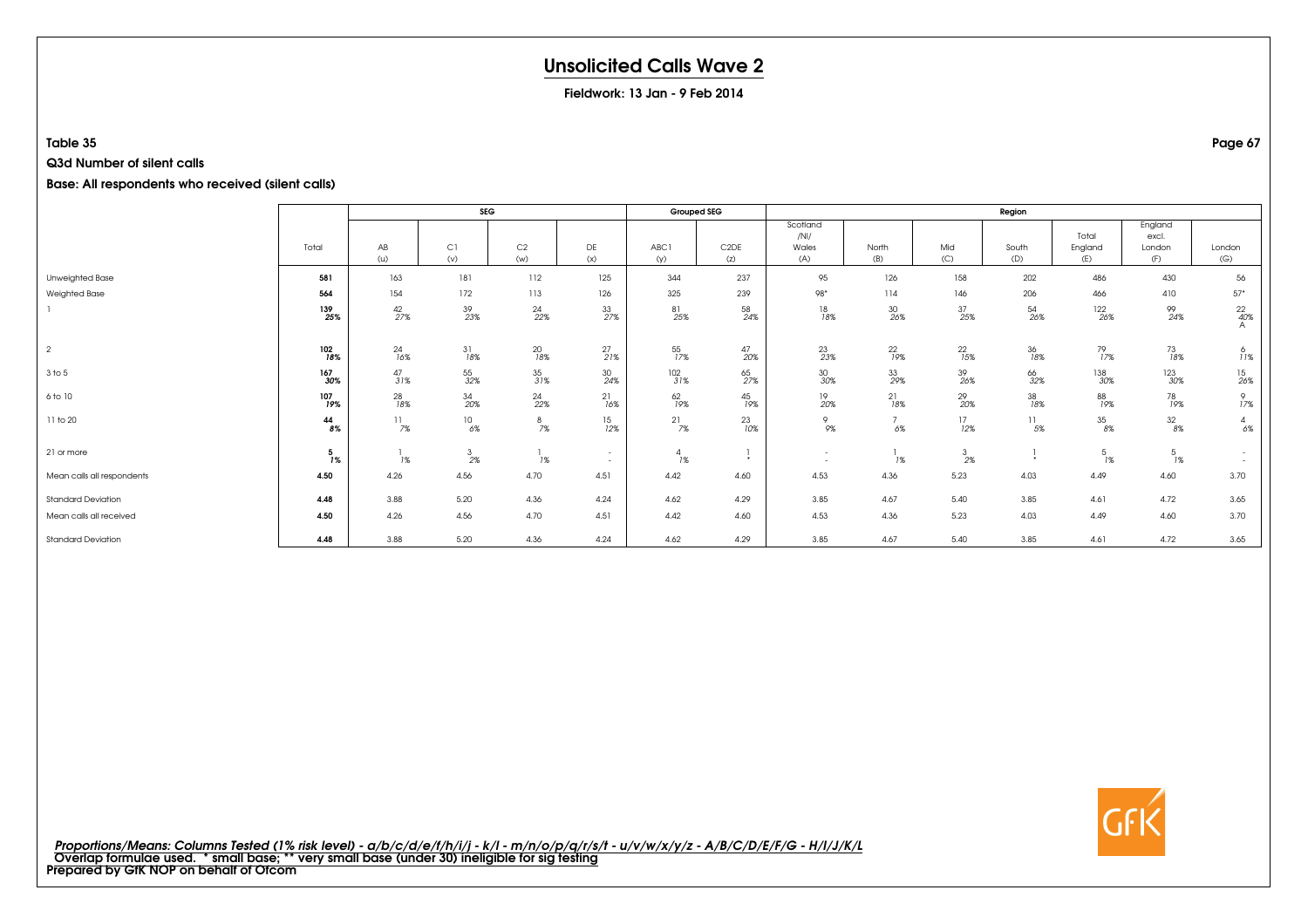Fieldwork: 13 Jan - 9 Feb 2014

Table 36

Q3d Number of silent calls

Base: All respondents who received (silent calls)

|                            |                    |                                                                          |                                     | Type of call                        |                                                           |                      |
|----------------------------|--------------------|--------------------------------------------------------------------------|-------------------------------------|-------------------------------------|-----------------------------------------------------------|----------------------|
|                            | Total              | Silent<br>(A)                                                            | Abandoned<br>$C$ all<br>(B)         | Recorded<br>sales<br>message<br>(C) | Live sales<br>(D)                                         | Other<br>(E)         |
| Unweighted Base            | 581                | 581                                                                      | 102                                 | 266                                 | 471                                                       | 219                  |
| <b>Weighted Base</b>       | 564                | 564                                                                      | $101*$                              | 254                                 | 451                                                       | 208                  |
|                            | 139<br>25%         | 139<br>25%<br>D                                                          | $^{17}_{\phantom{1}77\%}$           | $\frac{53}{21\%}$                   | $^{92}_{20\%}$                                            | $^{45}_{22\%}$       |
| $\overline{2}$             | 102<br><i>18%</i>  | $\begin{array}{r} 102 \\ \frac{18}{\sqrt{2}} \\ \varepsilon \end{array}$ | 17<br>16%                           | $^{43}_{17\%}$                      | $\begin{array}{c} 81 \\ 18\% \\ \hline \to 8 \end{array}$ | $\frac{26}{13\%}$    |
| $3$ to $5$                 | $\frac{167}{30\%}$ | $\frac{167}{30\%}$                                                       | $\frac{36}{36\%}$                   | 77<br>30%                           | $\begin{array}{c} 140 \\ 31\% \end{array}$                | 59<br>28%            |
| 6 to 10                    | 107<br><i>19%</i>  | $\frac{107}{19\%}$                                                       | $^{18}_{18\%}$                      | $\underset{23\%}{^{58}}$            | $^{95}_{21\%}$<br>A                                       | 46<br>22%            |
| 11 to 20                   | $\frac{44}{8\%}$   | $^{44}_{\phantom{1}8\%}$                                                 | $^{12}_{\hbox{{\scriptsize 12\%}}}$ | $^{22}_{\,9\%}$                     | $^{41}_{9\%}$                                             | $^{29}_{14\%}$<br>AD |
| 21 or more                 | $\frac{5}{1\%}$    | $5$ $_{\rm 1\%}$                                                         | '1%                                 | $\bullet$                           | $\frac{2}{x}$                                             | $2_{1\%}$            |
| Mean calls all respondents | 4.50               | 4.50                                                                     | 5.14                                | 4.75                                | $^{4.73}_{A}$                                             | 5.37<br>AD           |
| <b>Standard Deviation</b>  | 4.48               | 4.48                                                                     | 4.76                                | 4.11                                | 4.18                                                      | 4.94                 |
| Mean calls all received    | 4.50               | 4.50                                                                     | 5.14                                | 4.75                                | $^{4.73}_{\hbox{{\small \; A}}}$                          | 5.37<br>AD           |
| <b>Standard Deviation</b>  | 4.48               | 4.48                                                                     | 4.76                                | 4.11                                | 4.18                                                      | 4.94                 |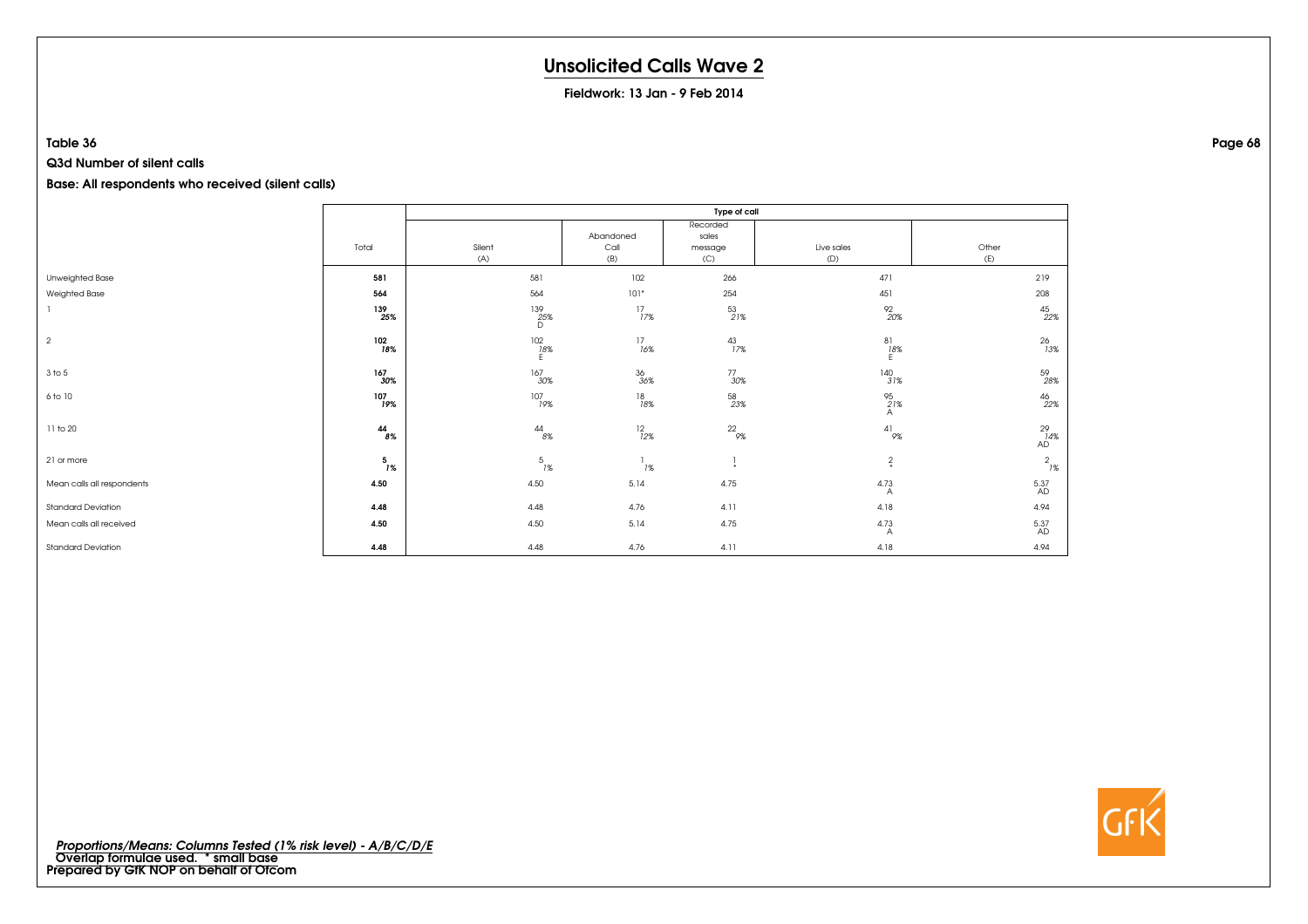Fieldwork: 13 Jan - 9 Feb 2014

Table 37

Q3e12 Number of Other calls (Net)

## Base: All respondents who received (Other calls (Net))

|                            |                               |                          |                          | Age            |                |                          |              |                      | <b>Grouped Age</b>            |              | Gender      |                     |                     |                       | <b>Working status</b> |                |                                                      |                | Grouped working<br>status |                       |
|----------------------------|-------------------------------|--------------------------|--------------------------|----------------|----------------|--------------------------|--------------|----------------------|-------------------------------|--------------|-------------|---------------------|---------------------|-----------------------|-----------------------|----------------|------------------------------------------------------|----------------|---------------------------|-----------------------|
|                            | Total                         | 16-24<br>(a)             | 25-34<br>(b)             | 35-44<br>(c)   | 45-54<br>(d)   | 55-64<br>(e)             | $65+$<br>(f) | 16-34<br>(h)         | 35-54<br>(i)                  | $55+$<br>(i) | Male<br>(k) | Female<br>$($ l $)$ | Full<br>time<br>(m) | Part<br>time<br>(n)   | Homemaker<br>(0)      | Student<br>(p) | Temp<br>not<br>working<br>(q)                        | Retired<br>(r) | Working<br>(s)            | Not<br>working<br>(t) |
| Unweighted Base            | 274                           | $\circ$                  | 23                       | 49             | 52             | 54                       | 87           | 32                   | 101                           | 4            | 136         | 138                 | 82                  | 36                    | 36                    | $\circ$        | 18                                                   | 93             | 118                       | 156                   |
| <b>Weighted Base</b>       | 260                           | $14***$                  | $19***$                  | $47*$          | 44*            | $51*$                    | $85*$        | $33***$              | $91*$                         | 136          | 128         | 132                 | $80*$               | $36*$                 | $33*$                 | $10**$         | $13***$                                              | $87*$          | 116                       | 144                   |
|                            | 137<br>53%                    | 10<br>72%                | 15<br>79%                | $^{27}_{58\%}$ | 24<br>55%      | 22<br>43%                | 38<br>45%    | 25<br>76%            | $\frac{51}{56\%}$             | 60<br>44%    | 66<br>52%   | 71<br>54%           | 50<br>63%           | $^{22}_{60\%}$        | 16<br>48%             | 6<br>66%       | 15%                                                  | 40<br>46%      | 72<br>62%                 | $\frac{65}{45\%}$     |
| 2                          | 52<br>20%                     | $\sim$                   | $\Omega$<br>10%          | 15%            | $\circ$<br>20% | 14<br>27%                | 20<br>24%    | $\overline{2}$<br>6% | $\frac{16}{18\%}$             | 34<br>25%    | 30<br>23%   | 22<br>17%           | 14<br>17%           | $\overline{4}$<br>11% | $\Omega$<br>28%       |                | $\frac{3}{20\%}$                                     | 22<br>25%      | 18<br>15%                 | $\frac{34}{24\%}$     |
| 3 to 5                     | 51<br>20%                     | 3<br>19%                 | $\overline{2}$<br>11%    | 11<br>24%      | 16%            | $\circ$<br>17%           | 19<br>23%    | -5<br>14%            | 18<br>20%                     | 28<br>21%    | 22<br>17%   | 30<br>22%           | 12<br>15%           | 6<br>18%              | -5<br>16%             | 3<br>34%       | $\overline{7}$<br>51%                                | 18<br>20%      | 18<br>16%                 | 33<br>23%             |
| 6 to 10                    | 17<br>7%                      | 9%                       | $\overline{\phantom{a}}$ | 2%             | 9%             | 13%                      | 5<br>5%      | 4%                   | $\frac{5}{5\%}$               | 11<br>8%     | 10<br>7%    | 8<br>6%             | .5%                 | $\overline{A}$<br>12% | 8%                    | $\sim$         | 9%                                                   | 6%             | 8<br>7%                   | 9<br>6%               |
| 11 to 20                   | $\overline{\mathbf{2}}$<br>1% | $\overline{\phantom{a}}$ |                          | 1%             |                | $\overline{\phantom{a}}$ | 1%           |                      | 1%                            | 1%           | 1%          | 1%                  |                     |                       |                       |                | 5%                                                   | 1%             |                           | $\overline{2}$<br>1%  |
| 21 or more                 |                               | .                        |                          |                |                |                          | 1%           |                      | ٠<br>$\overline{\phantom{a}}$ | 1%           |             | 1%                  |                     |                       |                       |                | $\overline{\phantom{a}}$<br>$\overline{\phantom{a}}$ | 1%             |                           | 1%                    |
| Mean calls all respondents | 2.43                          | 1.91                     | 1.37                     | 2.21           | 2.21           | 2.52                     | 2.95         | 1.60                 | 2.21                          | 2.79         | 2.32        | 2.54                | 1.91                | 2.36                  | 2.16                  | 1.75           | 3.82                                                 | 2.91           | 2.05                      | 2.74                  |
| <b>Standard Deviation</b>  | 3.67                          | 1.82                     | 0.83                     | 2.33           | 2.06           | 2.10                     | 5.70         | 1.34                 | 2.19                          | 4.67         | 2.27        | 4.64                | 1.69                | 2.23                  | 1.80                  | 1.13           | 3.61                                                 | 5.62           | 1.88                      | 4.62                  |
| Mean calls all received    | 2.43                          | 1.91                     | 1.37                     | 2.21           | 2.21           | 2.52                     | 2.95         | 1.60                 | 2.21                          | 2.79         | 2.32        | 2.54                | 1.91                | 2.36                  | 2.16                  | 1.75           | 3.82                                                 | 2.91           | 2.05                      | 2.74                  |
| <b>Standard Deviation</b>  | 3.67                          | 1.82                     | 0.83                     | 2.33           | 2.06           | 2.10                     | 5.70         | 1.34                 | 2.19                          | 4.67         | 2.27        | 4.64                | 1.69                | 2.23                  | 1.80                  | 1.13           | 3.61                                                 | 5.62           | 1.88                      | 4.62                  |

Proportions/Means: Columns Tested (1% risk level) - a/b/c/d/e/t/h/i/j - k/l - m/n/o/p/q/r/s/t - u/v/w/x/y/z - A/B/C/D/E/F/G - H/l/J/K/L<br>Overlap formulae used. \* small base; \*\* very small base (under 30) ineligible for sig



7 August 2014 and 2016 and 2017 and 2018 and 2018 and 2018 and 2018 and 2019 and 2018 and 2019 and 2019 and 20<br>The contract of the contract of the contract of the contract of the contract of the contract of the contract o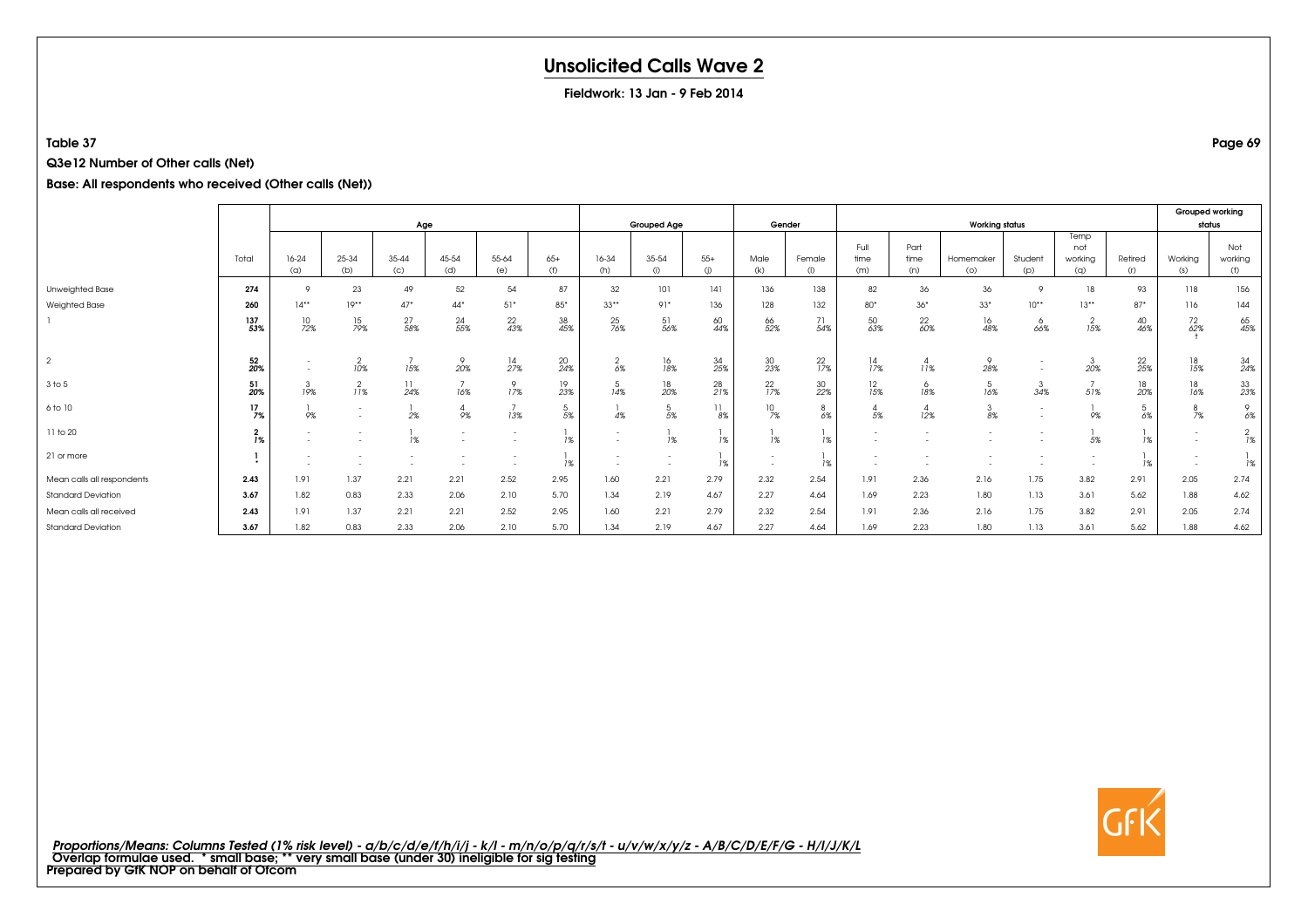Fieldwork: 13 Jan - 9 Feb 2014

Table 37

Q3e12 Number of Other calls (Net)

Base: All respondents who received (Other calls (Net))

|                            |                      |                   | SEG                |                |                   |                   | Grouped SEG       |                           |                          |                  | Region           |                   |                                            |                   |
|----------------------------|----------------------|-------------------|--------------------|----------------|-------------------|-------------------|-------------------|---------------------------|--------------------------|------------------|------------------|-------------------|--------------------------------------------|-------------------|
|                            | Total                | AB                | C1                 | C2             | DE                | ABC1              | C <sub>2</sub> DE | Scotland<br>/NI/<br>Wales | North                    | Mid              | South            | Total<br>England  | England<br>excl.<br>London                 | London            |
|                            |                      | (u)               | (v)                | (w)            | (x)               | (y)               | (z)               | (A)                       | (B)                      | (C)              | (D)              | (E)               | (F)                                        | (G)               |
| Unweighted Base            | 274                  | 79                | 79                 | 47             | 69                | 158               | 116               | 43                        | 49                       | 85               | 97               | 231               | 206                                        | 25                |
| Weighted Base              | 260                  | $74*$             | $74*$              | $46*$          | 66*               | 148               | 112               | $40*$                     | $44*$                    | $80*$            | 95*              | 219               | 194                                        | $25***$           |
|                            | 137<br>53%           | 39<br>52%         | $^{41}_{55\%}$     | $^{22}_{48\%}$ | $\frac{35}{53\%}$ | 80<br>54%         | 57<br>51%         | $^{21}_{52\%}$            | $^{23}_{\ 53\%}$         | $^{46}_{58\%}$   | 46<br>48%        | 116<br>53%        | $\begin{array}{c} 101 \\ 52\% \end{array}$ | $\frac{14}{57\%}$ |
| $\overline{2}$             | $^{52}_{20\%}$       | $\frac{16}{22\%}$ | $\frac{15}{20\%}$  | $^{14}_{30\%}$ | 8<br>12%          | $\frac{31}{21\%}$ | $^{21}_{19\%}$    | $\frac{10}{24\%}$         | $\frac{13}{30\%}$        | 14<br>17%        | 16<br><i>16%</i> | $\frac{43}{19\%}$ | $^{41}_{21\%}$                             | $\frac{2}{7\%}$   |
| $3$ to $5$                 | 51<br>20%            | $\frac{11}{15\%}$ | $\frac{15}{21\%}$  | $^{8}_{17\%}$  | 17<br>25%         | $\frac{26}{18\%}$ | $\frac{25}{22\%}$ | 8<br>19%                  | $\frac{5}{11\%}$         | 16<br>20%        | $^{23}_{24\%}$   | 43<br>20%         | $\frac{38}{20\%}$                          | $\frac{5}{21\%}$  |
| 6 to 10                    | 17<br>7%             | $\frac{6}{8\%}$   | $\mathbf{3}$<br>4% | $^2_{\,5\%}$   | 6<br>9%           | 9<br>6%           | 8<br>7%           | $\frac{2}{4\%}$           | 3<br>6%                  | 5%               | $\circ$<br>10%   | $\frac{16}{7%}$   | $\frac{12}{6\%}$                           | 16%               |
| 11 to 20                   | $\overline{2}$<br>1% | 1%                | $\sim$             | $\sim$         | 1%                | 1%                | 1%                | 2%                        |                          |                  | 1%               |                   |                                            |                   |
| 21 or more                 |                      | 1%                | $\sim$             | $\sim$         | $\sim$<br>$\sim$  | 1%                | $\sim$<br>$\sim$  | $\sim$                    | $\overline{\phantom{a}}$ | $\sim$<br>$\sim$ | 7%               |                   |                                            |                   |
| Mean calls all respondents | 2.43                 | 2.97              | 2.01               | 2.07           | 2.56              | 2.49              | 2.36              | 2.41                      | 2.07                     | 1.92             | 3.04             | 2.44              | 2.42                                       | 2.57              |
| <b>Standard Deviation</b>  | 3.67                 | 6.08              | 1.51               | 1.69           | 2.62              | 4.44              | 2.29              | 2.71                      | 2.06                     | 1.45             | 5.43             | 3.82              | 3.98                                       | 2.32              |
| Mean calls all received    | 2.43                 | 2.97              | 2.01               | 2.07           | 2.56              | 2.49              | 2.36              | 2.41                      | 2.07                     | 1.92             | 3.04             | 2.44              | 2.42                                       | 2.57              |
| <b>Standard Deviation</b>  | 3.67                 | 6.08              | 1.51               | 1.69           | 2.62              | 4.44              | 2.29              | 2.71                      | 2.06                     | 1.45             | 5.43             | 3.82              | 3.98                                       | 2.32              |

Proportions/Means: Columns Tested (1% risk level) - a/b/c/d/e/f/h/i/j - k/l - m/n/o/p/q/r/s/t - u/v/w/x/y/z - A/B/C/D/E/F/G - H/l/J/K/L<br>Overlap formulae used. \* small base; \*\* very small base (under 30) ineligible for sig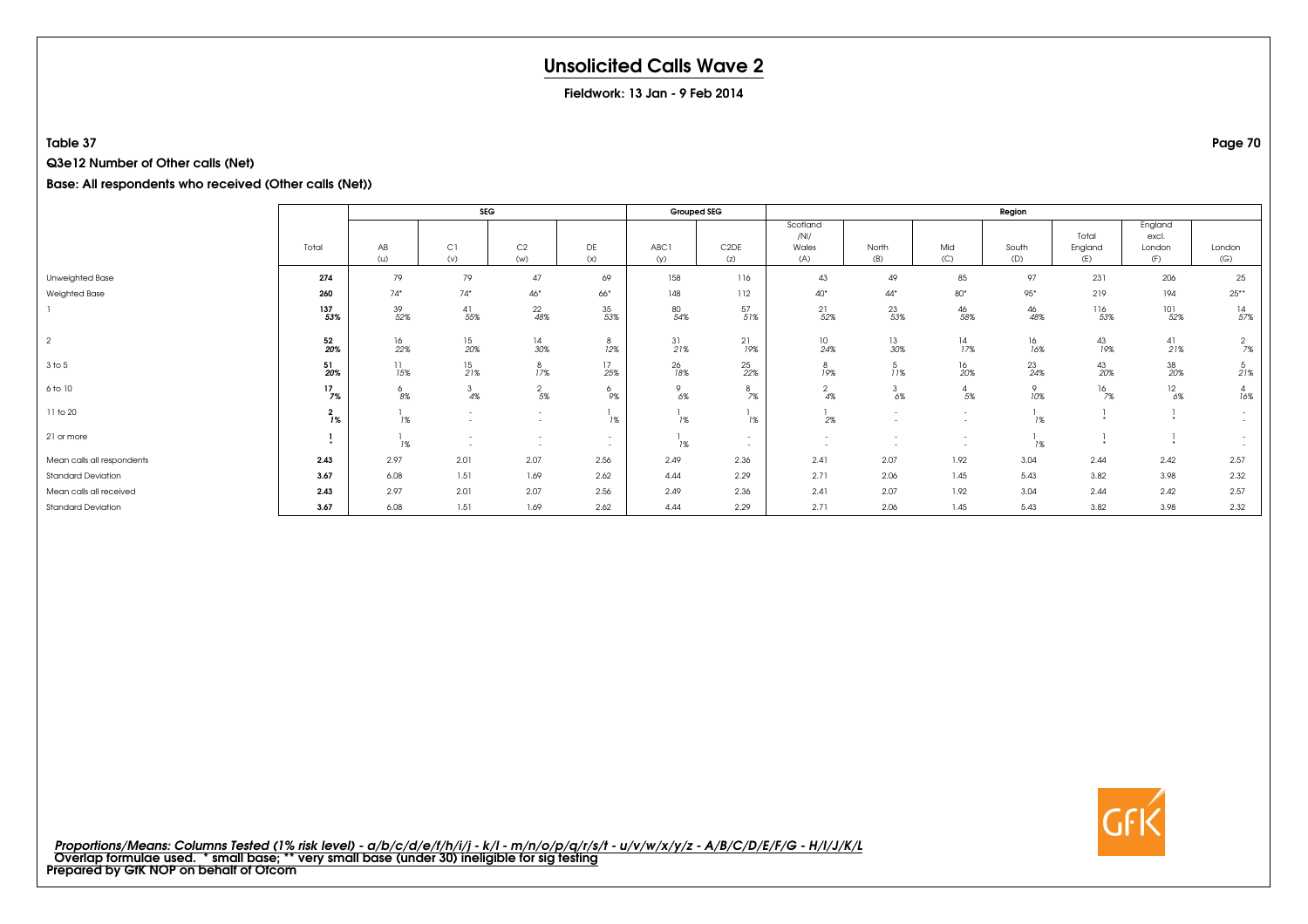Fieldwork: 13 Jan - 9 Feb 2014

Table 38

Q3e12 Number of Other calls (Net)

Base: All respondents who received (Other calls (Net))

|                            |                  |                          |                          | Type of call                        |                                            |                   |
|----------------------------|------------------|--------------------------|--------------------------|-------------------------------------|--------------------------------------------|-------------------|
|                            | Total            | Silent<br>(A)            | Abandoned<br>Call<br>(B) | Recorded<br>sales<br>message<br>(C) | Live sales<br>(D)                          | Other<br>(E)      |
| Unweighted Base            | 274              | 219                      | 38                       | 122                                 | 234                                        | 274               |
| <b>Weighted Base</b>       | 260              | 208                      | $34*$                    | 114                                 | 218                                        | 260               |
|                            | 137<br>53%       | $\frac{106}{51\%}$       | 17<br>50%                | 63<br>56%                           | $\begin{array}{c} 112 \\ 51\% \end{array}$ | 137<br>53%        |
| $\overline{2}$             | 52<br>20%        | $\frac{39}{19\%}$        | $^{10}_{30\%}$           | $^{21}_{18\%}$                      | $^{45}_{\phantom{2}21\%}$                  | $\frac{52}{20\%}$ |
| 3 to 5                     | 51<br>20%        | $^{46}_{22\%}$           | $^3_{\,\,8\%}$           | $^{20}_{17\%}$                      | $^{43}_{\phantom{1}\phantom{1}20\%}$       | $^{51}_{20\%}$    |
| 6 to 10                    | $\frac{17}{7\%}$ | $^{17}$ $^{8\%}$         | $^{\,4}_{\,11\%}$        | $\frac{10}{9\%}$                    | $\frac{16}{7%}$                            | $^{17}$ 7%        |
| 11 to 20                   | $\frac{2}{1\%}$  | $\overline{\phantom{a}}$ | 2%                       | $\overline{\phantom{a}}$            |                                            | $\frac{2}{1\%}$   |
| 21 or more                 | $\bullet$        | $\bullet$                | $\sim$                   | $\sim$                              |                                            |                   |
| Mean calls all respondents | 2.43             | 2.55                     | 2.47                     | 2.25                                | 2.51                                       | 2.43              |
| <b>Standard Deviation</b>  | 3.67             | 3.92                     | 2.94                     | 2.14                                | 3.87                                       | 3.67              |
| Mean calls all received    | 2.43             | 2.55                     | 2.47                     | 2.25                                | 2.51                                       | 2.43              |
| <b>Standard Deviation</b>  | 3.67             | 3.92                     | 2.94                     | 2.14                                | 3.87                                       | 3.67              |

Page 71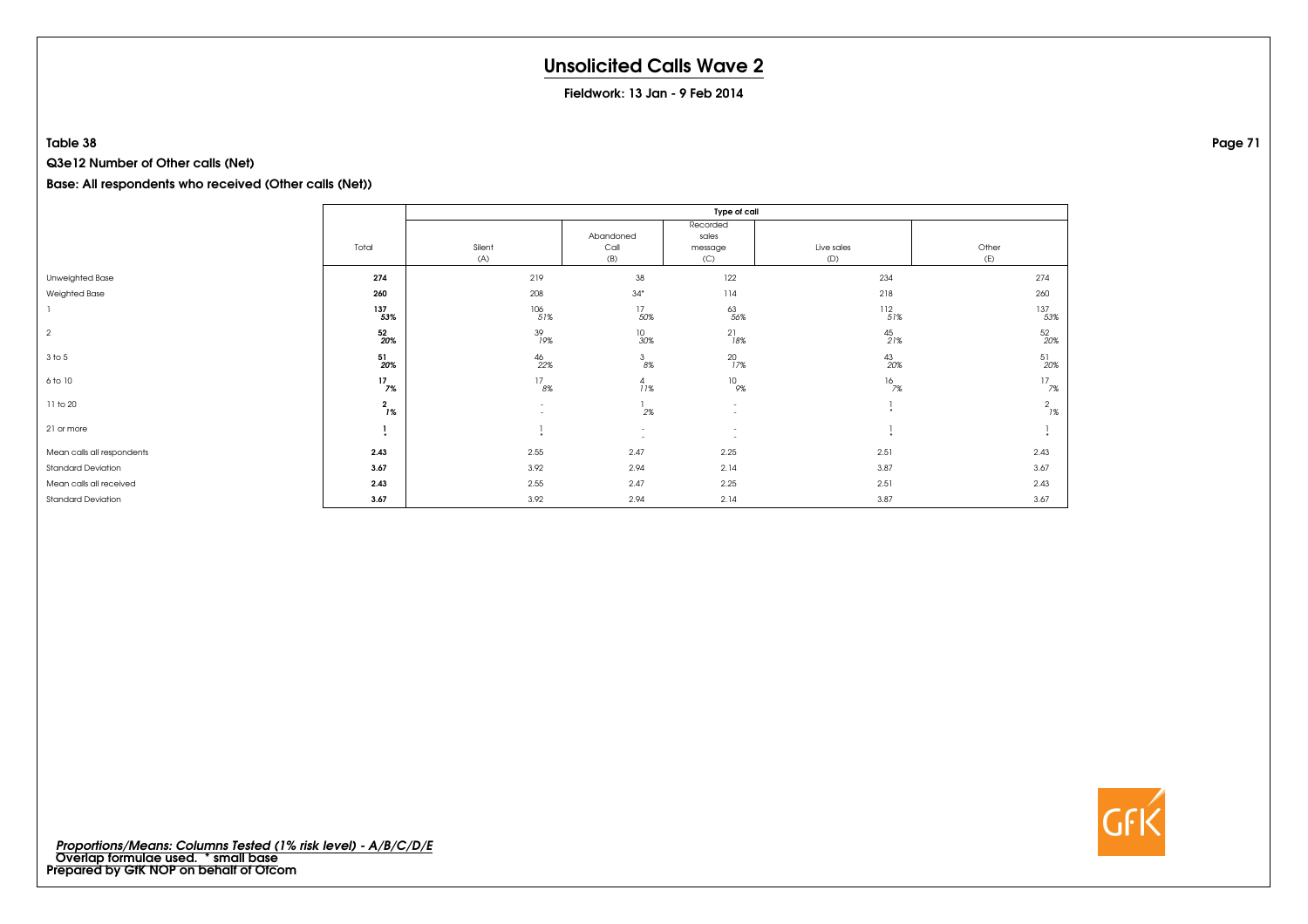Fieldwork: 13 Jan - 9 Feb 2014

Table 39

Q3net Number of Unwanted calls (Net)

### Base: All respondents who received (Unwanted calls (Net))

|                            |                         | Age                |                         |                      |                        |                          |                      |                         | <b>Grouped Age</b>         |                    | Gender            |                                            |                          |                          | <b>Working status</b> |                   |                               |                         | Grouped working<br>status                  |                          |
|----------------------------|-------------------------|--------------------|-------------------------|----------------------|------------------------|--------------------------|----------------------|-------------------------|----------------------------|--------------------|-------------------|--------------------------------------------|--------------------------|--------------------------|-----------------------|-------------------|-------------------------------|-------------------------|--------------------------------------------|--------------------------|
|                            | Total                   | 16-24<br>(a)       | 25-34<br>(b)            | 35-44<br>(c)         | 45-54<br>(d)           | 55-64<br>(e)             | $65+$<br>(f)         | 16-34<br>(h)            | 35-54<br>(i)               | $55+$<br>(j)       | Male<br>(k)       | Female<br>(1)                              | Full<br>time<br>(m)      | Part<br>time<br>(n)      | Homemaker<br>(0)      | Student<br>(p)    | Temp<br>not<br>working<br>(q) | Retired<br>(r)          | Working<br>(s)                             | Not<br>working<br>(t)    |
| <b>Unweighted Base</b>     | 790                     | 52                 | 119                     | 168                  | 145                    | 138                      | 168                  | 171                     | 313                        | 306                | 381               | 409                                        | 297                      | 132                      | 86                    | 36                | 49                            | 190                     | 429                                        | 361                      |
| <b>Weighted Base</b>       | 777                     | $82*$              | 107                     | 157                  | 125                    | 133                      | 172                  | 188                     | 282                        | 306                | 365               | 412                                        | 294                      | 139                      | $81*$                 | $36*$             | $36*$                         | 190                     | 434                                        | 343                      |
|                            | 86<br>$\overline{11}\%$ | 13<br>16%          | $^{18}_{17\%}$<br>ei    | $^{23}_{14\%}$<br>ej | 12<br>10%              | 5<br>4%                  | $^{14}_{8\%}$        | 31<br>16%<br>ei         | $^{35}_{12\%}$<br>$\theta$ | 20<br>6%           | 32<br>9%          | 53<br>13%                                  | 40<br>14%                | 16<br>11%                | $\overline{4}$<br>4%  | 6<br>17%          | $\overline{4}$<br>11%         | 16<br>8%                | $\frac{56}{13%}$                           | $^{29}_{\phantom{1}9\%}$ |
| $\overline{2}$             | $^{71}_{9\%}$           | $\frac{17}{20\%}$  | $^{11}_{11\%}$          | 17<br>11%            | 9<br>7%                | $^{11}_{\,\,8\%}$        | $7^{\circ}$<br>4%    | $^{28}_{\ 15\%}$<br>bfj | $^{26}_{\phantom{1}9\%}$   | 17<br>6%           | $\frac{32}{9\%}$  | 39<br>9%                                   | 33<br>11%                | $^{12}_{\phantom{1}9\%}$ | $\frac{6}{7\%}$       | $\frac{3}{8\%}$   | $\frac{5}{15%}$               | $\frac{12}{6\%}$        | $^{45}_{10\%}$                             | $^{26}_{\,\,8\%}$        |
| $3$ to $5$                 | 199<br>26%              | $\frac{28}{34\%}$  | $\substack{35 \\ 33\%}$ | $\frac{37}{23\%}$    | $\frac{33}{27\%}$      | $^{29}_{22\%}$           | $\frac{36}{21\%}$    | $^{63}_{34\%}$          | $^{70}_{25\%}$             | $^{65}_{21\%}$     | $\frac{82}{23\%}$ | $\begin{array}{c} 116 \\ 28\% \end{array}$ | $^{75}_{26\%}$           | $\frac{38}{27%}$         | $^{25}_{30\%}$        | $\frac{12}{33\%}$ | $^{10}_{28\%}$                | $\substack{39 \\ 20\%}$ | $\begin{array}{c} 113 \\ 26\% \end{array}$ | $\frac{85}{25\%}$        |
| 6 to 10                    | 196<br>25%              | 14<br>17%          | 32<br>30%<br>h          | 49<br>31%            | $^{29}_{23\%}$         | 31<br>23%                | 42<br>25%            | $\frac{46}{24\%}$       | $\frac{77}{27\%}$          | $\frac{73}{24\%}$  | 98<br>27%         | 99<br>24%                                  | $\frac{73}{25\%}$        | $\frac{42}{30\%}$        | 19<br>24%             | 8<br>23%          | 8<br>22%                      | 45<br>24%               | $\begin{array}{c} 116 \\ 27\% \end{array}$ | 80<br>23%                |
| 11 to 20                   | 159<br>21%              | 8<br>10%           | 9<br>8%                 | 23<br>15%            | 32<br>$\frac{26}{8}$   | 38<br>28%<br>abch        | 50<br>29%<br>abch    | 16<br>9%                | $\frac{55}{20\%}$ bh       | 88<br>29%<br>abch  | 91<br>25%         | 69<br>17%                                  | 58<br>20%                | 17<br>12%                | 18<br>22%             | -5<br>13%         | $\overline{7}$<br>19%         | 55<br>29%<br>ns         | $^{75}_{17\%}$                             | $\frac{84}{24\%}$<br>n   |
| 21 or more                 | 66<br>8%                | $\mathbf{3}$<br>3% | $\frac{2}{2\%}$         | 9<br>6%              | 10 <sup>10</sup><br>8% | $\frac{20}{15\%}$<br>bhi | $^{23}_{13\%}$<br>bh | $\overline{A}$<br>2%    | $\frac{19}{7\%}$           | 43<br>14%<br>bchi  | 30<br>8%          | 36<br>9%                                   | $^{14}_{\phantom{1}5\%}$ | 14<br>10%                | $^{10}_{12\%}$        | $^2_{7\%}$        | $_{\rm 4\%}^2$                | $^{24}_{12\%}$<br>m     | $\frac{28}{6\%}$                           | $\frac{37}{11\%}$<br>m   |
| Mean calls all respondents | 8.70                    | 5.96               | 5.54                    | 7.25                 | 9.22<br>bh             | 11.20<br>ab<br>chi       | 10.96<br>abc<br>hi   | 5.72                    | 8.12<br>bh                 | 11.06<br>abc<br>hi | 9.26              | 8.20                                       | 7.50                     | 8.29                     | 9.67                  | 7.95              | 7.49                          | 10.81<br>ms             | 7.76                                       | 9.89<br>ms               |
| <b>Standard Deviation</b>  | 7.99                    | 7.53               | 4.81                    | 6.58                 | 8.02                   | 8.40                     | 9.25                 | 6.13                    | 7.31                       | 8.88               | 7.97              | 7.99                                       | 6.54                     | 7.99                     | 8.07                  | 9.92              | 7.28                          | 9.27                    | 7.03                                       | 8.93                     |
| Mean calls all received    | 8.70                    | 5.96               | 5.54                    | 7.25                 | 9.22<br>bh             | 11.20<br>ab<br>chi       | 10.96<br>abc<br>hi   | 5.72                    | 8.12<br>bh                 | 11.06<br>abc<br>hi | 9.26              | 8.20                                       | 7.50                     | 8.29                     | 9.67                  | 7.95              | 7.49                          | 10.81<br>ms             | 7.76                                       | 9.89<br>ms               |
| <b>Standard Deviation</b>  | 7.99                    | 7.53               | 4.81                    | 6.58                 | 8.02                   | 8.40                     | 9.25                 | 6.13                    | 7.31                       | 8.88               | 7.97              | 7.99                                       | 6.54                     | 7.99                     | 8.07                  | 9.92              | 7.28                          | 9.27                    | 7.03                                       | 8.93                     |

Proportions/Means: Columns Tested (1% risk level) - a/b/c/d/e/f/h/i/j - k/l - m/n/o/p/q/r/s/t - u/v/w/x/y/z - A/B/C/D/E/F/G - H/I/J/K/L<br>Overlap formulae used. \* small base<br>Prepared by GfK NOP on behalf of Ofcom

en de la provincia de la provincia de la provincia de la provincia de la provincia de la provincia de la provi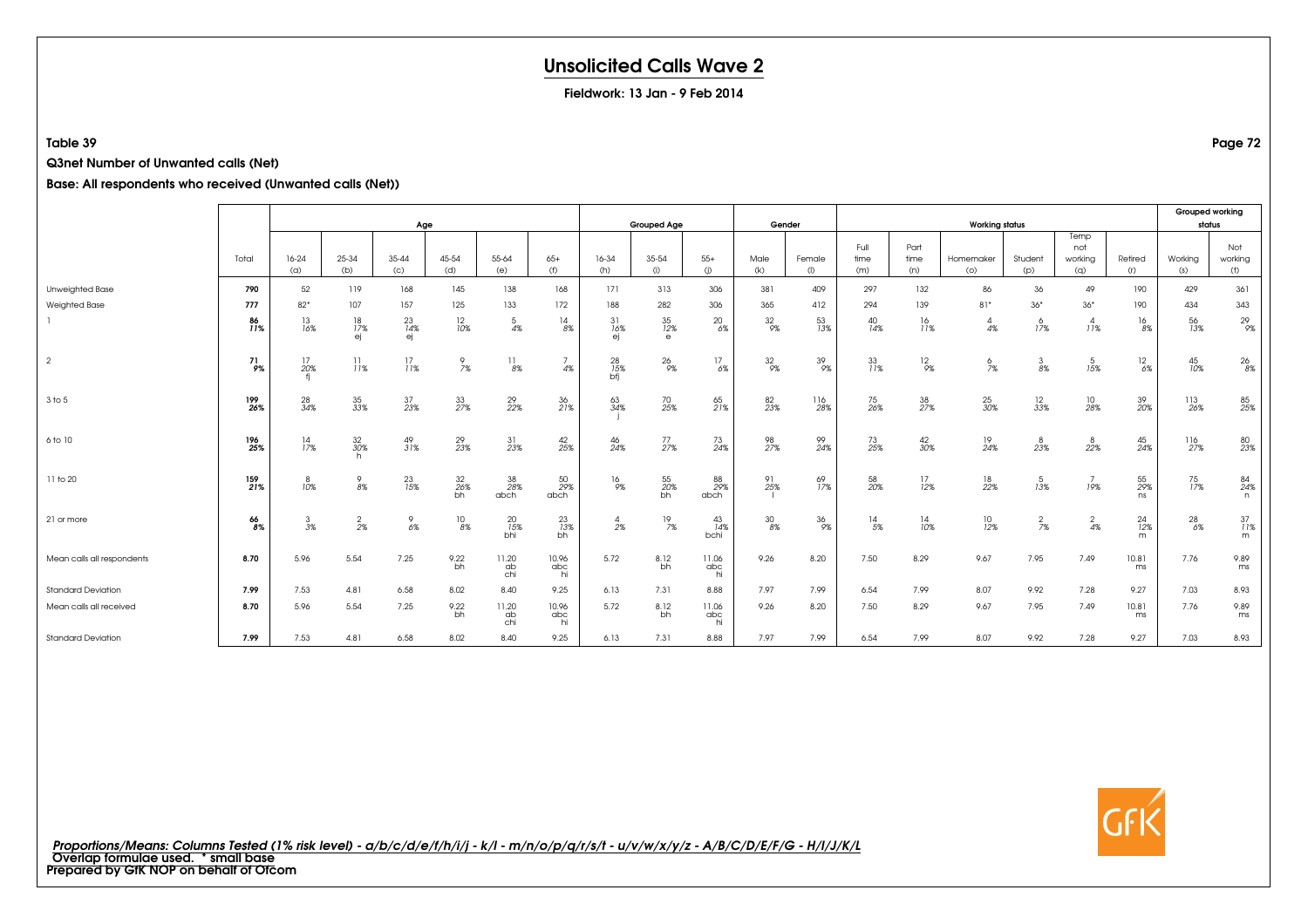Fieldwork: 13 Jan - 9 Feb 2014

Table 39

Q3net Number of Unwanted calls (Net)

### Base: All respondents who received (Unwanted calls (Net))

|                            |               |                   | SEG                                |                   |                   |                   | Grouped SEG                    |                                  |                   |                   | Region         |                                            |                                            |                   |
|----------------------------|---------------|-------------------|------------------------------------|-------------------|-------------------|-------------------|--------------------------------|----------------------------------|-------------------|-------------------|----------------|--------------------------------------------|--------------------------------------------|-------------------|
|                            | Total         | AB<br>(u)         | C1<br>(v)                          | C2<br>(w)         | DE<br>(x)         | ABC1<br>(y)       | C <sub>2</sub> DE<br>(z)       | Scotland<br>/NI/<br>Wales<br>(A) | North<br>(B)      | Mid<br>(C)        | South<br>(D)   | Total<br>England<br>(E)                    | England<br>excl.<br>London<br>(F)          | London<br>(G)     |
| Unweighted Base            | 790           | 237               | 236                                | 145               | 172               | 473               | 317                            | 123                              | 176               | 211               | 280            | 667                                        | 582                                        | 85                |
| <b>Weighted Base</b>       | 777           | 227               | 226                                | 143               | 180               | 453               | 324                            | 125                              | 163               | 199               | 289            | 652                                        | 560                                        | $91*$             |
|                            | 86<br>11%     | $^{26}_{12\%}$    | $^{24}_{\hbox{\scriptsize{11}}\%}$ | $\frac{13}{9\%}$  | $\frac{22}{12\%}$ | $\frac{51}{11\%}$ | $\frac{35}{11\%}$              | $\frac{11}{9\%}$                 | $^{16}_{10\%}$    | 19<br><i>10</i> % | 39<br>14%      | 74<br>11%                                  | 56<br>10%                                  | $^{18}_{\ 20\%}$  |
| $\overline{2}$             | $^{71}_{9\%}$ | $^{22}_{10\%}$    | $^{21}_{9\%}$                      | $^{12}_{-9\%}$    | $\frac{16}{9\%}$  | $^{43}_{9\%}$     | $\overset{29}{\phantom{1}9\%}$ | $^6$ 5%                          | $^{23}_{14\%}$    | $^{21}_{10\%}$    | $^{21}_{7\%}$  | 65<br>10%                                  | $\frac{57}{10\%}$                          | $\frac{8}{9\%}$   |
| $3$ to $5$                 | 199<br>26%    | 60<br>26%         | 56<br>25%                          | $\frac{34}{24\%}$ | $^{49}_{27\%}$    | 115<br>25%        | $\frac{83}{26\%}$              | $^{26}_{21\%}$                   | $^{43}_{26\%}$    | $^{51}_{25\%}$    | 78<br>27%      | 172<br>26%                                 | $\begin{array}{c} 152 \\ 27\% \end{array}$ | 20<br>22%         |
| 6 to 10                    | 196<br>25%    | 64<br>28%         | $^{63}_{28\%}$                     | $\frac{35}{24\%}$ | $\frac{35}{19\%}$ | 126<br>28%        | 70<br>22%                      | $\frac{43}{34\%}$                | 39<br>24%         | $\frac{48}{24\%}$ | 67<br>23%      | 153<br>24%                                 | $\begin{array}{c} 131 \\ 23\% \end{array}$ | $\frac{23}{25\%}$ |
| 11 to 20                   | 159<br>21%    | $\frac{38}{17\%}$ | $^{44}_{19\%}$                     | $\frac{34}{23\%}$ | $\frac{44}{25\%}$ | $\frac{82}{18\%}$ | 78<br>24%                      | $^{22}_{17\%}$                   | $\frac{31}{19\%}$ | 39<br>19%         | 68<br>23%      | $\begin{array}{c} 138 \\ 21\% \end{array}$ | $\frac{122}{22\%}$                         | $\frac{16}{17\%}$ |
| 21 or more                 | 66<br>8%      | $^{18}_{\,\,8\%}$ | $^{18}_{\phantom{1}8\%}$           | $\frac{15}{11\%}$ | $\frac{14}{8\%}$  | $36$ $8\%$        | $^{29}_{\phantom{1}9\%}$       | $^{17}_{13\%}$<br>D              | $\frac{12}{7\%}$  | $^{22}_{11\%}$    | $^{15}_{-5\%}$ | $\begin{array}{c} 49 \\ 8\% \end{array}$   | $\substack{42\\8\%}$                       | $\frac{7}{8\%}$   |
| Mean calls all respondents | 8.70          | 8.40              | 8.41                               | 9.59              | 8.73              | 8.40              | 9.11                           | 9.69                             | 8.04              | 9.36              | 8.19           | 8.51                                       | 8.57                                       | 8.15              |
| <b>Standard Deviation</b>  | 7.99          | 8.14              | 7.35                               | 8.69              | 8.02              | 7.75              | 8.32                           | 7.61                             | 7.63              | 8.91              | 7.64           | 8.05                                       | 8.02                                       | 8.31              |
| Mean calls all received    | 8.70          | 8.40              | 8.41                               | 9.59              | 8.73              | 8.40              | 9.11                           | 9.69                             | 8.04              | 9.36              | 8.19           | 8.51                                       | 8.57                                       | 8.15              |
| <b>Standard Deviation</b>  | 7.99          | 8.14              | 7.35                               | 8.69              | 8.02              | 7.75              | 8.32                           | 7.61                             | 7.63              | 8.91              | 7.64           | 8.05                                       | 8.02                                       | 8.31              |



Proportions/Means: Columns Tested (1% risk level) - a/b/c/d/e/f/h/i/j - k/l - m/n/o/p/q/r/s/t - u/v/w/x/y/z - A/B/C/D/E/F/G - H/l/J/K/L<br>Overlap formulae used. \* small base<br>Prepared by GfK NOP on behalf of Ofcom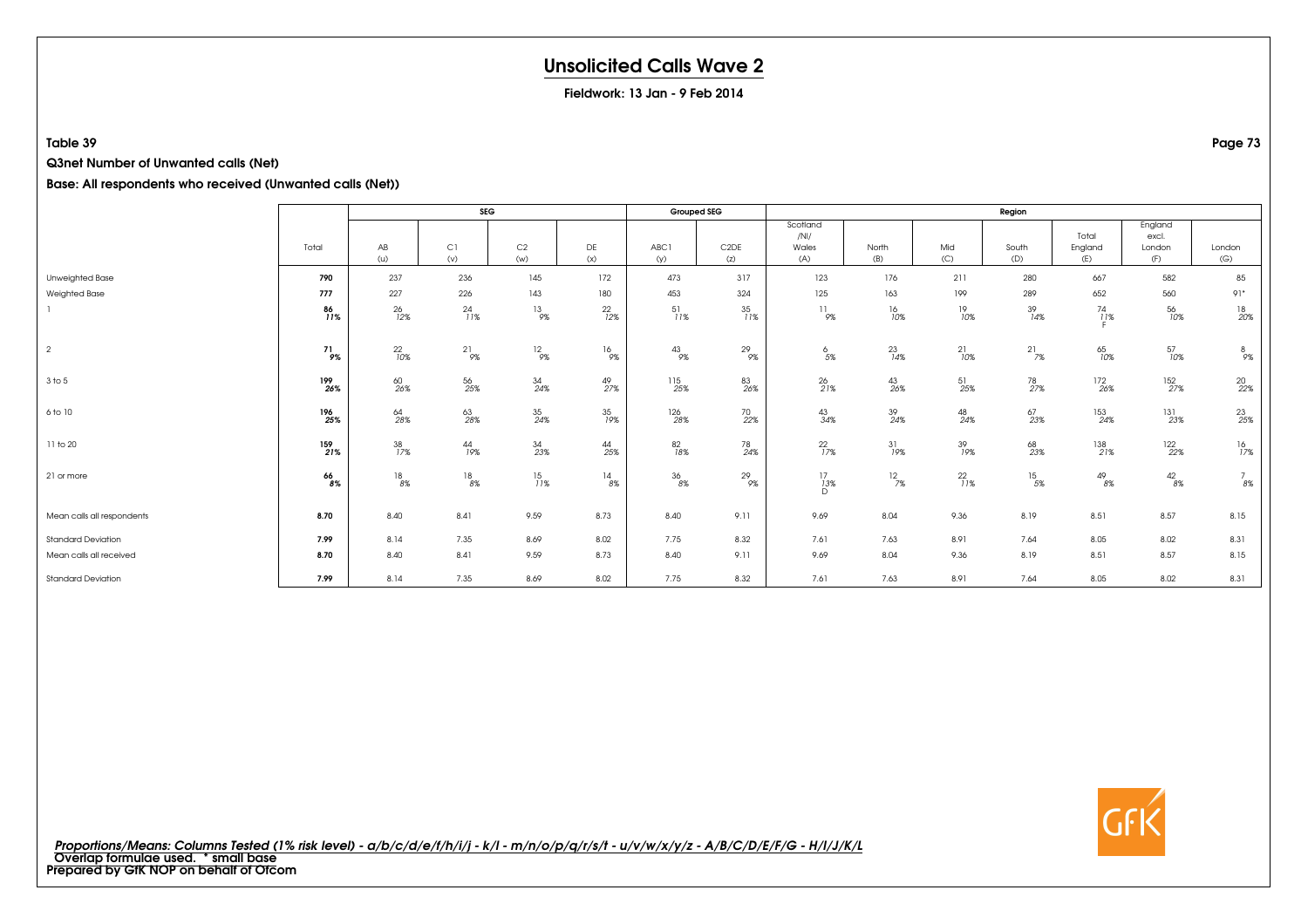Fieldwork: 13 Jan - 9 Feb 2014

Table 40

Q3net Number of Unwanted calls (Net)

Base: All respondents who received (Unwanted calls (Net))

|                            |                  |                                            |                          | Type of call                              |                   |                                    |
|----------------------------|------------------|--------------------------------------------|--------------------------|-------------------------------------------|-------------------|------------------------------------|
|                            | Total            | Silent<br>(A)                              | Abandoned<br>Call<br>(B) | Recorded<br>sales<br>message<br>(C)       | Live sales<br>(D) | Other<br>(E)                       |
| Unweighted Base            | 790              | 581                                        | 126                      | 357                                       | 641               | 274                                |
| Weighted Base              | 777              | 564                                        | 125                      | 346                                       | 624               | 260                                |
|                            | 86<br><i>11%</i> | $\overset{24}{_{4\%}}$                     | $1\%$                    | $\frac{10}{3\%}$                          | $rac{46}{7\%}$    | $^5_{2\%}$                         |
| $\overline{2}$             | $^{71}$ 9%       | $\begin{array}{c} 35 \\ 6\% \end{array}$   | $\frac{4}{3\%}$          | $\frac{16}{5\%}$                          | $^{41}_{6\%}$     | $\frac{12}{5\%}$                   |
| $3$ to $5$                 | 199<br>26%       | $\begin{array}{c} 131 \\ 23\% \end{array}$ | $\substack{30 \\ 24\%}$  | $^{78}_{\phantom{1}23\%}$                 | 146<br>23%        | 59<br>23%                          |
| 6 to 10                    | 196<br>25%       | 157<br>28%                                 | $\underset{32\%}{^{41}}$ | 102<br>29%                                | 175<br>28%        | 64<br>25%                          |
| 11 to 20                   | 159<br>21%       | 152<br>27%                                 | $\frac{34}{27%}$         | 97<br>28%                                 | 154<br>25%        | 75<br>29%                          |
| 21 or more                 | 66<br>8%         | 66<br>12%                                  | $\frac{15}{12\%}$        | $^{43}_{12\%}$                            | $^{63}_{10\%}$    | $\frac{44}{17\%}$<br>AD            |
| Mean calls all respondents | 8.70             | $\overset{10.60}{_{\text{D}}}$             | 11.25                    | $\overset{11.05}{_{\circ}}$               | 9.78              | $\overset{12.40}{\mathsf{AD}}$     |
| <b>Standard Deviation</b>  | 7.99             | 8.44                                       | 8.40                     | 8.36                                      | 8.20              | 9.51                               |
| Mean calls all received    | 8.70             | $\overset{10.60}{_{\text{D}}}$             | 11.25                    | $\begin{array}{c} 11.05 \\ D \end{array}$ | 9.78              | $^{12.40}_{\hbox{\scriptsize AD}}$ |
| <b>Standard Deviation</b>  | 7.99             | 8.44                                       | 8.40                     | 8.36                                      | 8.20              | 9.51                               |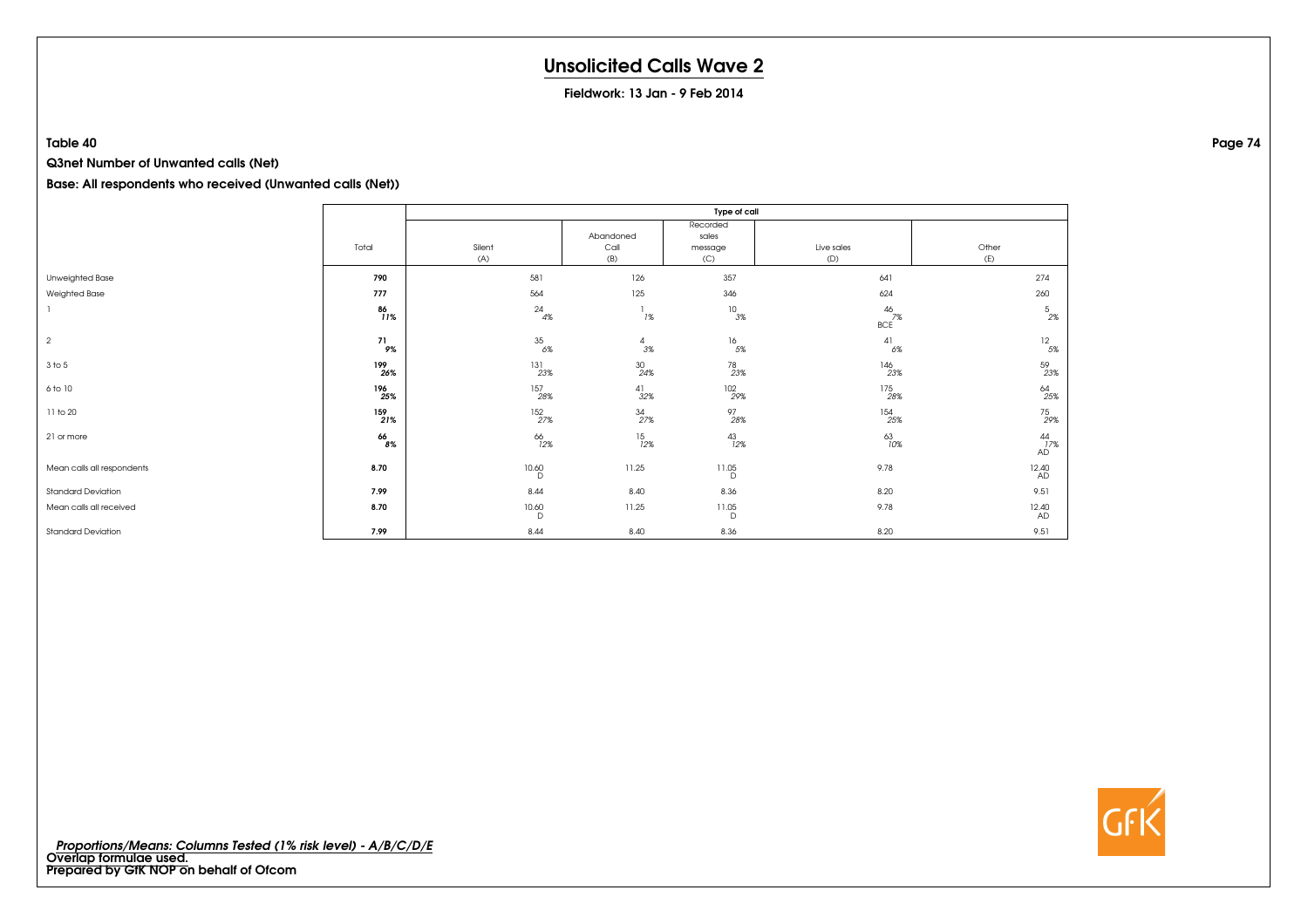Fieldwork: 13 Jan - 9 Feb 2014

Table 41

Q4 Product/service promoted

### Base: All Calls aware of product/service

|                                                                |                   |                    |                        | Age                   |                       |                      |                                                     |                          | Grouped Age           |                            | Gender            |                                           |                          |                         | <b>Working status</b>     |                           |                                             |                                     | Grouped working<br>status |                                                 |
|----------------------------------------------------------------|-------------------|--------------------|------------------------|-----------------------|-----------------------|----------------------|-----------------------------------------------------|--------------------------|-----------------------|----------------------------|-------------------|-------------------------------------------|--------------------------|-------------------------|---------------------------|---------------------------|---------------------------------------------|-------------------------------------|---------------------------|-------------------------------------------------|
|                                                                | Total             | 16-24<br>(a)       | 25-34<br>(b)           | 35-44<br>(c)          | 45-54<br>(d)          | 55-64<br>(e)         | $65+$<br>(f)                                        | 16-34<br>(h)             | 35-54<br>(i)          | $55+$<br>(j)               | Male<br>(k)       | Female<br>(1)                             | Full<br>time<br>(m)      | Part<br>time<br>(n)     | Homemaker<br>(0)          | Student<br>(p)            | Temp<br>not<br>working<br>$\left( q\right)$ | Retired<br>(r)                      | Working<br>(s)            | Not<br>working<br>(t)                           |
| Unweighted Base                                                | 3220              | 105                | 283                    | 533                   | 639                   | 728                  | 932                                                 | 388                      | 1172                  | 1660                       | 1687              | 1533                                      | 1024                     | 491                     | 421                       | 101                       | 143                                         | 1040                                | 1515                      | 1705                                            |
| <b>Weighted Base</b>                                           | 3055              | 155                | 259                    | 497                   | 540                   | 696                  | 907                                                 | 414                      | 1037                  | 1603                       | 1606              | 1449                                      | 1000                     | 493                     | 382                       | $110*$                    | 88                                          | 983                                 | 1493                      | 1562                                            |
| PPI                                                            | 389<br>13%        | $^{24}_{15\%}$     | $^{62}_{24\%}$<br>defh | 93<br>19%<br>efj      | $^{84}_{15\%}$<br>efj | 65<br>9%             | $^{63}_{7\%}$                                       | 85<br>21%<br>efj         | 176<br>17%<br>efj     | 128<br>8%                  | 219<br>14%        | 171<br>12%                                | 186<br>19%<br>nort       | $^{65}_{13\%}$<br>rt.   | 40<br>11%                 | 18<br>16%                 | 13<br>15%<br>$\mathbf{r}$                   | 67<br>7%                            | $^{251}_{17\%}$<br>nort   | $^{138}_{-9\%}$<br>$\mathsf{r}$                 |
| Insurance (car/ health/ life<br>etc.                           | $\frac{263}{9\%}$ | $\frac{8}{5\%}$    | 37<br>14%<br>defh      | 61<br>12%             | 44<br>8%              | $^{58}_{\,\,8\%}$    | $^{55}_{\,\,6\%}$                                   | 45<br>11%                | $^{105}_{10\%}$<br>fj | $\frac{113}{7\%}$          | $\frac{146}{9\%}$ | $\begin{array}{c} 118 \\ 8\% \end{array}$ | 103<br><i>10%</i><br>rt. | $^{46}_{9\%}$           | 46<br>12%<br><sup>-</sup> | 3%                        | $\frac{6}{7\%}$                             | 59<br>6%                            | 149<br>10%<br>rt.         | $^{114}_{7\%}$<br>$\mathsf{r}$                  |
| Home/loft insulation                                           | $^{253}_{8\%}$    | $\circ$<br>6%      | $^{20}_{\,\,8\%}$      | $^{29}_{\,\,6\%}$     | $\frac{33}{6\%}$      | 43<br>6%             | $\begin{array}{c} 118 \\ 13\% \end{array}$<br>cdehi | $\frac{30}{7\%}$         | $^{63}_{6\%}$         | $\frac{160}{10\%}$<br>cdei | $\frac{136}{8\%}$ | 117<br>8%                                 | 54<br>5%                 | $^{28}_{\,\,\delta\%}$  | $^{28}_{7\%}$             | $^{12}_{11\%}$            | $\frac{7}{7\%}$                             | $^{124}_{\phantom{1}73\%}$<br>mnost | $\frac{82}{5\%}$          | 171<br>11%<br>mnos                              |
| Market research/Survey                                         | 235<br>8%         | 9<br>6%            | $\frac{5}{2\%}$        | 39<br>8%<br>bh        | 31<br>6%              | 78<br>11%<br>bdhi    | 73<br>8%<br>bh                                      | 14<br>3%<br>$\mathsf{b}$ | $^{69}_{7\%}$<br>b    | 151<br>9%<br>bdh           | 120<br>7%         | 114<br>8%                                 | 58<br>6%                 | $\frac{52}{10\%}$<br>ms | $\substack{31 \\ 8\%}$    | -5<br>5%                  | $\circ$<br>10%                              | 80<br>8%                            | 109<br>7%<br>m            | $\frac{125}{8\%}$                               |
| Energy company                                                 | 215<br>7%         | 15<br>10%          | 10<br>4%               | 30 <sup>°</sup><br>6% | 27<br>5%              | $^{62}_{9\%}$<br>bdi | 71<br>8%                                            | 25<br>6%<br>$\mathsf{b}$ | 57<br>5%              | 133<br>8%<br>di            | 105<br>7%         | 111<br>8%                                 | 58<br>6%                 | 36<br>7%                | $^{34}_{\phantom{1}9\%}$  | 10<br>9%                  | $\overline{4}$<br>5%                        | 73<br>7%                            | 94<br>6%                  | $\underset{\mathcal{B}\mathcal{L}}{\text{121}}$ |
| Home (other home)<br>improvement e.g. kitchen/<br>windows      | 199<br>7%         | 13<br>9%           | $22\,$<br>9%<br>di     | 24<br>5%              | 18<br>3%              | 45<br>6%<br>d        | 76<br>8%<br>di                                      | 36<br>9%<br>di           | 42<br>4%              | 121<br>8%<br>di            | 92<br>6%          | 107<br>7%                                 | 50<br>5%                 | 31<br>6%                | $^{26}_{7\%}$             | $\circ$<br>8%             | 8<br>9%                                     | 76<br>8%                            | 80<br>5%                  | 118<br>8%                                       |
| Solar panels                                                   | 173<br>6%         | 7<br>4%            | 5<br>2%                | 12<br>2%              | 28<br>5%              | 36<br>5%             | 86<br>9%<br>bcdeh                                   | 11<br>3%                 | 39<br>4%              | 123<br>8%<br>bcehi         | 85<br>5%          | 88<br>6%                                  | 37<br>4%                 | 16<br>3%                | 23<br>6%                  | 6<br>5%                   | $\overline{A}$<br>4%                        | 88<br>9%<br>mns                     | 53<br>4%                  | 120<br>8%<br>mns                                |
| Communications/ Phone<br>company e.g. Free calls/<br>Broadband | 151<br>5%         | 19<br>12%<br>cefij | 12<br>5%               | 25<br>5%              | 32<br>6%              | 38<br>5%             | 25<br>3%                                            | 32<br>8%<br>bfj          | 57<br>5%              | 62<br>4%                   | 79<br>5%          | 72<br>5%                                  | 53<br>5%                 | 19<br>4%                | 22<br>6%                  | 16<br>15%<br>mnogr<br>-st | 3<br>3%                                     | 37<br>4%                            | 72<br>5%                  | 79<br>5%<br>$\mathsf{r}$                        |
| Financial Services/ products                                   | 149<br>5%         | $\sim$<br>$\sim$   | 8<br>3%                | 21<br>4%              | 35<br>6%<br>ah        | 43<br>6%<br>ah       | 43<br>5%                                            | 8<br>2%                  | 56<br>5%<br>h         | 86<br>5%<br>h              | 98<br>6%          | 51<br>4%                                  | 52<br>5%                 | 28<br>6%                | 16<br>4%                  |                           | 3<br>3%                                     | 51<br>5%                            | 80<br>5%                  | 70<br>4%                                        |
| Debt repayment/advice/<br>consolidation                        | 128<br>4%         | $\circ$<br>6%      | 14<br>5%               | 28<br>6%              | 22<br>4%              | 23<br>3%             | 32<br>4%                                            | 22<br>5%                 | 50<br>5%              | 55<br>3%                   | 59<br>4%          | 69<br>5%                                  | 52<br>5%<br>ns           | $\circ$<br>2%           | 18<br>5%                  | 8%<br>n.                  | $\overline{2}$<br>2%                        | 38<br>4%                            | 61<br>4%<br>n             | 67<br>4%                                        |

Proportions/Means: Columns Tested (1% risk level) - a/b/c/d/e/f/h/i/j - k/l - m/n/o/p/q/r/s/t - u/v/w/x/y/z - A/B/C/D/E/F/G - H/I/J/K/L<br>Overlap formulae used. \* small base<br>Prepared by GfK NOP on behalf of Ofcom

la a comparativa de la construction de la construction de la construction de la construction de la construction de la construction de la construction de la construction de la construction de la construction de la construct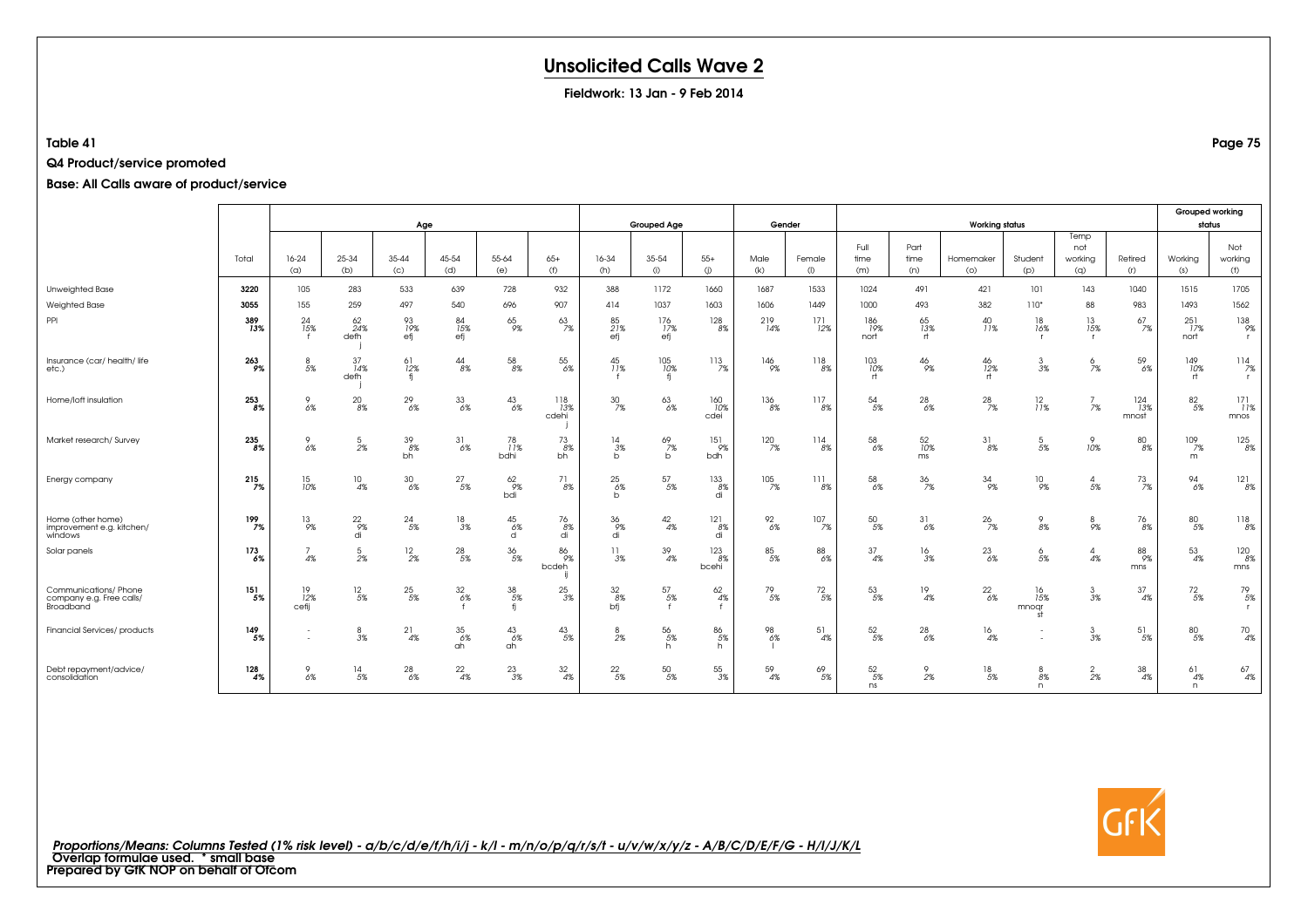Fieldwork: 13 Jan - 9 Feb 2014

Table 41la a comparativa de la construction de la construction de la construction de la construction de la construction<br>Design de la construction de la construction de la construction de la construction de la construction de la co

Q4 Product/service promoted

### Base: All Calls aware of product/service

|                                                      |                 | Age                  |                      |                            |                   |                      |                          |                          | Grouped Age             |                             | Gender                 |                  |                                                   |                             | <b>Working status</b> |                      |                                                      |                           | Grouped working<br>status |                                  |
|------------------------------------------------------|-----------------|----------------------|----------------------|----------------------------|-------------------|----------------------|--------------------------|--------------------------|-------------------------|-----------------------------|------------------------|------------------|---------------------------------------------------|-----------------------------|-----------------------|----------------------|------------------------------------------------------|---------------------------|---------------------------|----------------------------------|
|                                                      | Total           | 16-24<br>(a)         | 25-34<br>(b)         | 35-44<br>$\left( c\right)$ | 45-54<br>(d)      | 55-64<br>(e)         | $65+$<br>(f)             | 16-34<br>(h)             | 35-54<br>(i)            | $55+$<br>(i)                | Male<br>(k)            | Female<br>(      | Full<br>time<br>(m)                               | Part<br>time<br>(n)         | Homemaker<br>(0)      | Student<br>(p)       | Temp<br>not<br>working<br>$\mathsf{q}$               | Retired<br>(r)            | Working<br>(s)            | Not<br>working<br>(t)            |
| Weighted Base                                        | 3055            | 155                  | 259                  | 497                        | 540               | 696                  | 907                      | 414                      | 1037                    | 1603                        | 1606                   | 1449             | 1000                                              | 493                         | 382                   | $110*$               | 88                                                   | 983                       | 1493                      | 1562                             |
| Accident claims/<br>compensation                     | 124<br>4%       | $\frac{2}{2\%}$      | $\frac{12}{5\%}$     | $\frac{22}{4\%}$           | 30<br>5%          | 23<br>3%             | 35<br>4%                 | 15<br>4%                 | 51<br>5%                | 58<br>4%                    | 67<br>4%               | 57<br>4%         | 51<br>5%                                          | $17\,$<br>3%                | 16<br>4%              |                      | $\overline{7}$<br>8%<br>p.                           | 34<br>3%                  | 68<br>5%                  | $\frac{56}{4\%}$                 |
| Computer/ maintenance/<br>support                    | 117<br>4%       | 9<br>6%              | $\overline{4}$<br>1% | 8<br>2%                    | 15<br>3%          | 27<br>4%             | 54<br>6%<br>bcdi         | 13<br>3%<br>b            | $\frac{23}{2\%}$        | 81<br>5%<br>bci             | 69<br>4%               | 49<br>3%         | 30<br>3%                                          | 16<br>3%                    | 8<br>2%               | 3<br>3%              | $_{\rm 3\%}^2$                                       | 58<br>6%<br>most          | 45<br>3%                  | $^{72}_{\,5\%}$<br>$\circ$       |
| Charity                                              | 78<br>3%        | $\frac{2}{1\%}$      | 3<br>1%              | $\frac{22}{4\%}$<br>hj     | 17<br>3%          | 15<br>2%             | $^{20}_{\phantom{1}2\%}$ | $\overline{4}$<br>1%     | 38<br>$4\%$             | $\frac{36}{2\%}$            | 33<br>2%               | 45<br>3%         | 24<br>2%                                          | 15<br>3%                    | 14<br>4%              |                      | $\overline{4}$<br>$4\%$                              | $^{22}_{\phantom{2}2\%}$  | 38<br>3%                  | $\substack{40 \\ 3\%}$           |
| <b>Banking/ Credit card</b>                          | $\frac{44}{1%}$ | $\frac{3}{2\%}$      | $\overline{A}$<br>1% | 9<br>2%                    | $^{10}_{2\%}$     | $^{12}_{2\%}$        | $\frac{6}{1\%}$          | 6<br>2%                  | $\frac{19}{2\%}$        | $\frac{19}{1\%}$            | 22<br>$\overline{1}\%$ | $^{22}_{\ 2\%}$  | $^{18}_{2\%}$                                     | 10<br>2%                    | $\overline{A}$<br>1%  | $^2_{2\%}$           | $_{2\%}^2$                                           | 8<br>1%                   | 28<br>2%                  | $\frac{16}{1\%}$                 |
| Pension entitlement/rebate/<br>refund                | 44<br>1%        |                      |                      | $\overline{7}$<br>1%       | 25<br>5%<br>bcefh | $\overline{A}$<br>1% | 8<br>1%                  | $\overline{\phantom{a}}$ | 32<br>3%<br>bcefh       | 12<br>1%                    | 24<br>2%               | 20<br>1%         | 14<br>1%                                          | 9<br>2%                     | 6<br>$2\%$            |                      | $\overline{A}$<br>4%<br>rt                           | 11.<br>1%                 | 23<br>2%                  | $2^1_{1\%}$                      |
| Newspaper/ magazine<br>subscriptions                 | 44<br>1%        | $\overline{2}$<br>1% | 5<br>2%              | 8<br>2%                    | $\circ$<br>2%     | $\circ$<br>1%        | $\overline{11}$<br>1%    | 2%                       | 17<br>2%                | 19<br>1%                    | 19<br>1%               | 25<br>2%         | 14<br>1%                                          | $\overline{7}$<br>1%        | $\overline{7}$<br>2%  | 1%                   | $\overline{2}$<br>2%                                 | 12<br>1%                  | 22<br>1%                  | $\frac{22}{1\%}$                 |
| Medical/health/health<br>products                    | 43<br>1%        | $\frac{2}{1\%}$      | $\overline{2}$<br>1% | $\overline{4}$<br>1%       | 6<br>1%           | 6<br>1%              | 23<br>3%                 | $\overline{A}$<br>1%     | 10<br>1%                | 29<br>2%<br>$\epsilon$      | 19<br>1%               | 24<br>2%         | 1%                                                | $\overline{4}$<br>1%        | 5<br>1%               | $\overline{2}$<br>1% | 1%                                                   | 23<br>2%<br>ms            | 12<br>1%                  | $\substack{30 \\ 2\%}$<br>s.     |
| Cable/ Satellite TV/<br>Insurance                    | 39<br>1%        | $\frac{3}{2\%}$      |                      | -5<br>1%                   | 6<br>1%           | 6<br>1%              | $^{18}_{2\%}$            | $\overline{A}$<br>1%     | 11<br>1%                | 24<br>1%                    | 23<br>1%               | $\frac{16}{1\%}$ | $^{10}_{\hphantom{1}\hphantom{1}\hphantom{1}7\%}$ | $\frac{13}{3\%}$<br>$\circ$ | $\bullet$             |                      |                                                      | $\frac{15}{2\%}$          | $^{23}_{\phantom{2}2\%}$  | $\frac{16}{1\%}$                 |
| Scam calls (e.g. banking/<br>computer/passwords etc. | 34<br>1%        | 1%                   | 1%                   |                            | 1%                | 13<br>2%<br>$\sim$   | $\circ$<br>1%            | $\overline{4}$<br>1%     | 8<br>1%<br>$\mathbf{C}$ | 22<br>1%                    | 20<br>1%               | 14<br>1%         | 1%                                                | 8<br>2%                     | 3<br>1%               | $\overline{2}$<br>2% | $\overline{\phantom{a}}$<br>$\overline{\phantom{a}}$ | 13<br>1%                  | 16<br>1%                  | $^{18}_{\hbox{1\%}}$             |
| Loans/loans refund                                   | 31<br>1%        | 8<br>5%<br>defi      | 1%<br>$\Theta$       | 11<br>$2\%$<br>efj         | 4<br>1%           |                      | $\mathbf{3}$             | $\frac{12}{3\%}$<br>befi | 15<br>1%<br>ej          | $\overline{A}$<br>$\bullet$ | 11<br>1%               | 20<br>1%         | $11 -$<br>1%                                      | 5<br>1%                     | $\frac{2}{1\%}$       | 7%<br>mnors          | 1%                                                   | $\overline{A}$<br>$\cdot$ | 16<br>1%                  | $\frac{15}{1\%}$<br>$\mathsf{r}$ |



Proportions/Means: Columns Tested (1% risk level) - a/b/c/d/e/f/h/i/j - k/l - m/n/o/p/q/r/s/t - u/v/w/x/y/z - A/B/C/D/E/F/G - H/I/J/K/L<br>Overlap formulae used. \* small base<br>Prepared by GfK NOP on behalf of Ofcom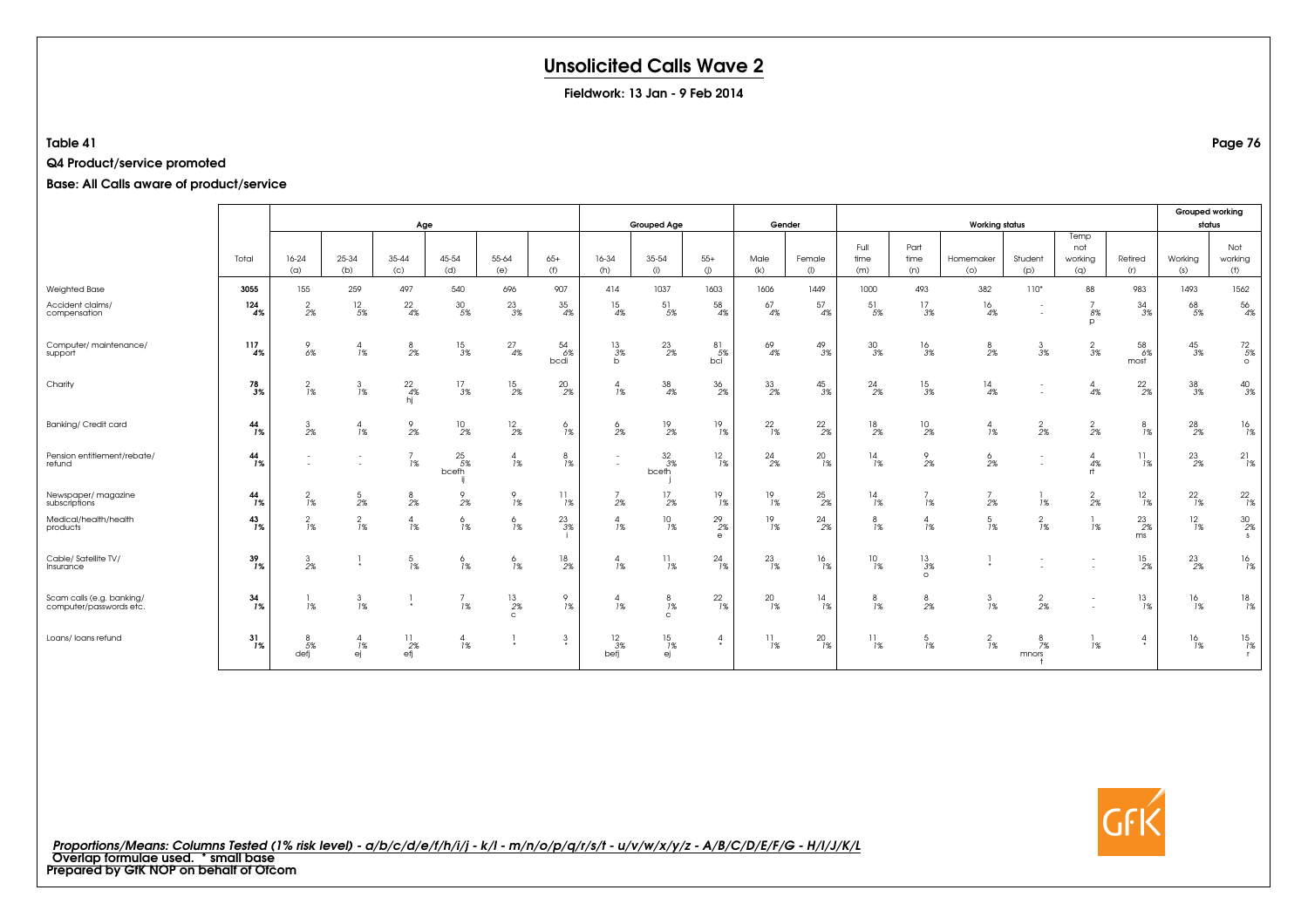Fieldwork: 13 Jan - 9 Feb 2014

Table 41

Q4 Product/service promoted

### Base: All Calls aware of product/service

|                                         |                |            |                  | Age                         |            |                              |                  |                  | <b>Grouped Age</b>                                |                       | Gender                            |                             |                  |                      | <b>Working status</b> |               |                                                      |                                                      | Grouped working<br>status                    |                  |
|-----------------------------------------|----------------|------------|------------------|-----------------------------|------------|------------------------------|------------------|------------------|---------------------------------------------------|-----------------------|-----------------------------------|-----------------------------|------------------|----------------------|-----------------------|---------------|------------------------------------------------------|------------------------------------------------------|----------------------------------------------|------------------|
|                                         | Total          | 16-24      | 25-34            | 35-44                       | 45-54      | 55-64                        | $65+$            | 16-34            | 35-54                                             | $55+$<br>(1)          | Male                              | Female                      | Full<br>time     | Part<br>time         | Homemaker             | Student       | Temp<br>not<br>working                               | Retired                                              | Working                                      | Not<br>working   |
| <b>Weighted Base</b>                    | 3055           | (a)<br>155 | (b)<br>259       | (c)<br>497                  | (d)<br>540 | (e)<br>696                   | (f)<br>907       | (h)<br>414       | $\sqrt{r}$<br>1037                                | 1603                  | (k)<br>1606                       | $($ l $)$<br>1449           | (m)<br>1000      | (n)<br>493           | (0)<br>382            | (p)<br>$110*$ | (n)<br>88                                            | 983                                                  | (s)<br>1493                                  | (t)<br>1562      |
| <b>Legal Services</b>                   | 26<br>1%       | 1%         |                  | $\cdot$                     | 1%         | 13<br>2%<br>ci               | 1%               | ∠<br>1%          | 4<br>$\cdot$                                      | 20<br>1%              | 14<br>1%                          | 12<br>1%                    |                  | $\overline{4}$<br>1% | 1%                    | $\sim$        | 1%                                                   | 13<br>1%                                             | 8<br>1%                                      | $\frac{18}{1\%}$ |
| Claim refund                            | 22<br>1%       | 1%         | 1%               | .c<br>1%                    | 1%         |                              | $\circ$<br>1%    | 1%               | $^{10}_{\hphantom{1}\hphantom{1}\hphantom{1}7\%}$ | 9<br>1%               | 12<br>1%                          | 10 <sup>°</sup><br>1%       | $\circ$<br>1%    | 3<br>1%              | 1%                    |               | $\overline{c}$<br>2%                                 | $\bullet$                                            | 12<br>1%                                     | $\frac{10}{1\%}$ |
| Wine/ wine investments                  | 19<br>1%       | $\sim$     |                  | $\overline{2}$<br>$\bullet$ | 5<br>1%    | $\sqrt{2}$<br>∠<br>$\bullet$ | 9<br>1%          | $\sim$           | 8<br>1%                                           | $\overline{11}$<br>1% | 14<br>1%                          | 4<br>$\bullet$              | $\circ$<br>1%    | 3<br>1%              | $\sim$<br>$\bullet$   |               | $\sim$<br>$\overline{a}$                             | 8<br>1%                                              | $\circ$<br>1%                                | 9<br>1%          |
| Won holiday/money/bonus/<br>cruise etc. | $\bullet$      |            |                  |                             |            | 1%                           |                  |                  | $\sim$<br>$\sim$                                  | 6<br>$\cdot$          | 4<br>$\bullet$                    | $\mathcal{L}$<br>∠          |                  |                      |                       |               | $\overline{\phantom{a}}$<br>$\overline{\phantom{a}}$ | $\Omega$<br>$\epsilon$                               | -3                                           | $\frac{3}{4}$    |
| Debt collection                         |                | <b>.</b>   |                  |                             |            |                              | $\sim$<br>$\sim$ |                  | $\overline{\phantom{a}}$                          | $\cdot$               | $\overline{\phantom{a}}$<br>. .   | 4<br>$\bullet$              |                  | $\sim$               |                       |               | $\overline{\phantom{a}}$                             | $\overline{\phantom{a}}$<br>$\overline{\phantom{a}}$ | 4<br>$\bullet$                               | $\sim$<br>$\sim$ |
| Timeshare                               |                | 1%         |                  |                             |            |                              | $\bullet$        |                  |                                                   | 2<br>$\bullet$        | $\sim$<br>$\epsilon$<br>$\bullet$ | $\overline{2}$<br>$\bullet$ |                  |                      |                       | 1%            | $\sim$<br>$\sim$                                     | $\bullet$                                            |                                              | $\frac{3}{2}$    |
| Others                                  | $^{272}_{9\%}$ | 4%         | $\frac{23}{9\%}$ | $\frac{36}{7\%}$            | 50<br>9%   | 77<br>11%                    | 80<br>9%         | $\frac{30}{7\%}$ | $\frac{85}{8\%}$                                  | $\frac{156}{10\%}$    | 139<br>9%                         | 133<br>9%                   | $\frac{91}{9\%}$ | $\frac{53}{11\%}$    | 27<br>7%              | 4<br>4%       | 8%                                                   | 89<br>9%                                             | $\begin{array}{c}\n144 \\ 10\%\n\end{array}$ | $^{127}_{8\%}$   |

Proportions/Means: Columns Tested (1% risk level) - a/b/c/d/e/f/h/i/j - k/l - m/n/o/p/q/r/s/t - u/v/w/x/y/z - A/B/C/D/E/F/G - H/I/J/K/L<br>Overlap formulae used. \* small base<br>Prepared by GfK NOP on behalf of Ofcom



l and the contract of the contract of the contract of the contract of the contract of the contract of the contract of the contract of the contract of the contract of the contract of the contract of the contract of the cont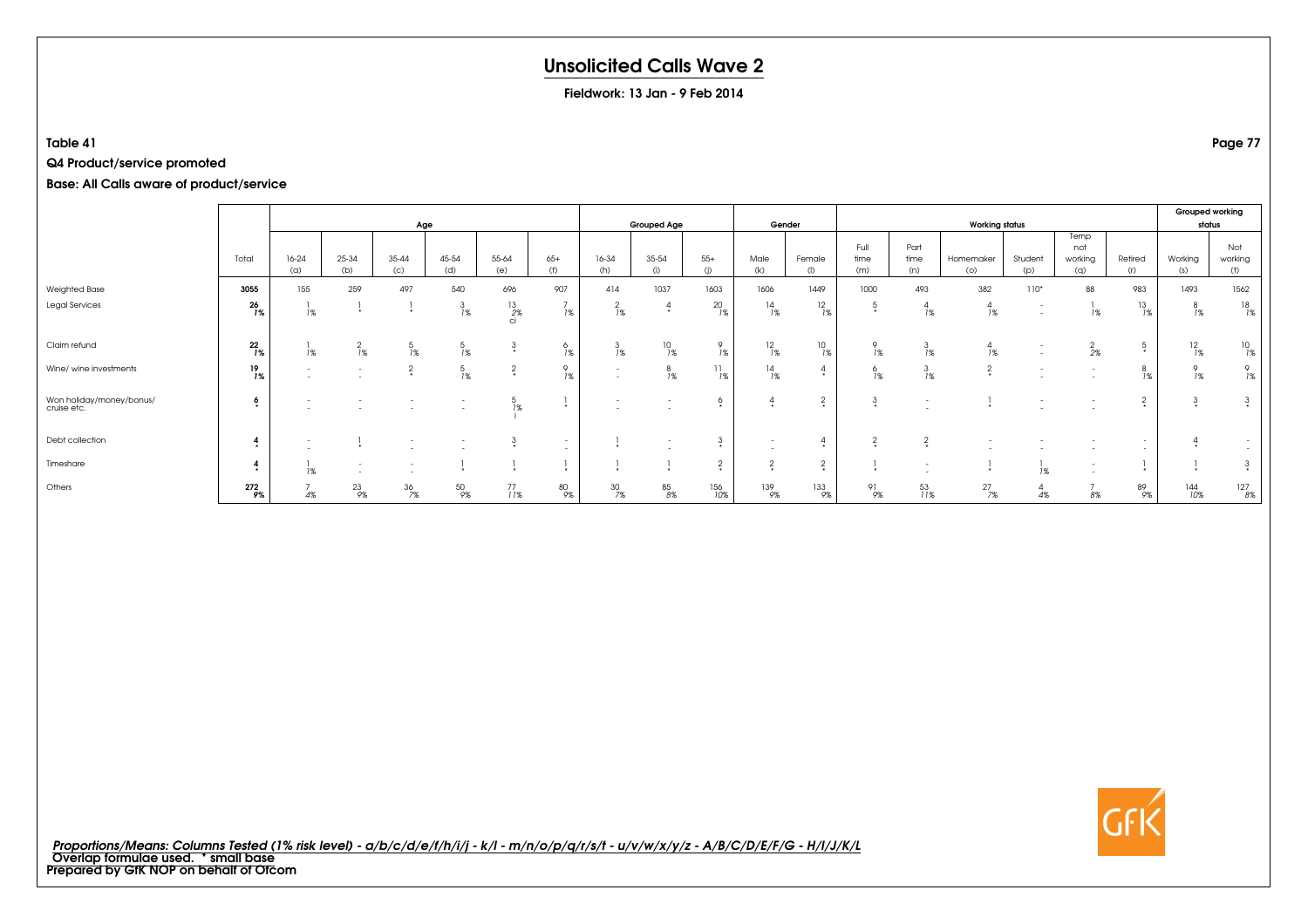Fieldwork: 13 Jan - 9 Feb 2014

Table 41

Q4 Product/service promoted

### Base: All Calls aware of product/service

|                                                               |                   |                                            | <b>SEG</b>                                 |                                    |                          | <b>Grouped SEG</b>                        |                                            |                                  |                                         |                          | Region                |                                                         |                                                             |                                                  |
|---------------------------------------------------------------|-------------------|--------------------------------------------|--------------------------------------------|------------------------------------|--------------------------|-------------------------------------------|--------------------------------------------|----------------------------------|-----------------------------------------|--------------------------|-----------------------|---------------------------------------------------------|-------------------------------------------------------------|--------------------------------------------------|
|                                                               | Total             | AB<br>(u)                                  | C1<br>(v)                                  | C2<br>(w)                          | DE<br>(x)                | ABC1<br>(y)                               | C <sub>2</sub> DE<br>(z)                   | Scotland<br>/Nl/<br>Wales<br>(A) | North<br>(B)                            | Mid<br>(C)               | South<br>(D)          | Total<br>England<br>(E)                                 | England<br>excl.<br>London<br>(F)                           | London<br>$\left( G\right)$                      |
| Unweighted Base                                               | 3220              | 963                                        | 891                                        | 659                                | 707                      | 1854                                      | 1366                                       | 554                              | 676                                     | 913                      | 1077                  | 2666                                                    | 2286                                                        | 380                                              |
| <b>Weighted Base</b>                                          | 3055              | 894                                        | 815                                        | 664                                | 682                      | 1708                                      | 1346                                       | 571                              | 603                                     | 808                      | 1073                  | 2484                                                    | 2104                                                        | 381                                              |
| PPI                                                           | 389<br>13%        | $\begin{array}{c} 108 \\ 12\% \end{array}$ | $\begin{array}{c} 113 \\ 14\% \end{array}$ | $^{70}_{11\%}$                     | 98<br>14%                | $^{221}_{\phantom{1}13\%}$                | $\begin{array}{c} 168 \\ 12\% \end{array}$ | $^{62}_{11\%}$                   | 59<br>10%                               | $\frac{92}{11\%}$        | 177<br>16%<br>ABCE    | $\begin{array}{c} 328 \\ 13\% \\ \text{BF} \end{array}$ | 247<br>12%                                                  | $\frac{81}{21\%}$<br><b>ABCDEF</b>               |
| Insurance (car/ health/ life<br>etc.)                         | 263<br>9%         | 66<br>7%                                   | 77<br>9%                                   | 77<br>12%<br><b>UXZ</b>            | 43<br>6%                 | 143<br>8%                                 | 120<br>9%<br>$\times$                      | 46<br>8%                         | 36<br>6%                                | 90<br>11%<br><b>BEF</b>  | 91<br>8%              | 217<br>9%<br>B                                          | 184<br>9%<br>B                                              | $^{33}_{\phantom{1}9\%}$                         |
| Home/loft insulation                                          | 253<br>8%         | 88<br>70%                                  | 57<br>7%                                   | $55\atop8\%$                       | 52<br>8%                 | 145<br>8%                                 | 107<br>8%                                  | $^{42}$ <sub>7%</sub><br>D       | $\frac{112}{19\%}$<br><b>ACDEF</b><br>G | 57<br>7%<br>D            | 42<br>4%              | 211<br>8%<br>DG                                         | 197<br>9%<br>CDEG                                           | $^{14}_{\ 4\%}$                                  |
| Market research/ Survey                                       | 235<br>8%         | 61<br>7%                                   | 63<br>8%                                   | 57<br>9%                           | $54\,$<br>8%             | 124<br>7%                                 | $111 -$<br>8%                              | 30 <sup>°</sup><br>5%            | 46<br>8%                                | 74<br>9%                 | 84<br>8%              | 204<br>8%                                               | 180<br>9%                                                   | $\frac{25}{6\%}$                                 |
| Energy company                                                | $^{215}_{7\%}$    | $^{60}$ 7%                                 | $^{50}_{\phantom{1}6\%}$                   | $^{50}_{\phantom{0}8\%}$           | $^{55}_{\phantom{1}8\%}$ | $\begin{array}{c} 110 \\ 6\% \end{array}$ | $^{105}_{\phantom{1}8\%}$                  | $\frac{55}{10\%}$<br>D           | $^{40}$ <sub>7%</sub>                   | $^{62}_{\phantom{1}8\%}$ | $58$ $5\%$            | $\frac{160}{6\%}$                                       | $\begin{array}{c} 141 \\ 7\% \end{array}$                   | $^{20}_{\phantom{1}5\%}$                         |
| Home (other home)<br>improvement e.g. kitchen/<br>windows     | 199<br>7%         | $65$ <sub>7%</sub>                         | $^{62}_{8\%}$                              | $\substack{30 \\ 5\%}$             | 42<br>6%                 | $\frac{127}{7\%}$                         | $^{72}_{\phantom{1}5\%}$                   | 77<br>14%<br><b>BCDEF</b><br>G   | 37<br>6%                                | $\frac{32}{4\%}$         | $53 \atop 5\%$        | $^{122}_{\phantom{1}5\%}$                               | $\begin{array}{c} 108 \\ 5\% \end{array}$                   | $\frac{13}{4\%}$                                 |
| Solar panels                                                  | 173<br>6%         | 57<br>6%                                   | 47<br>6%                                   | 31/5%                              | 39<br>6%                 | 103<br>6%                                 | 70<br>5%                                   | $\frac{19}{3\%}$<br>G            | 70<br>12%<br>ACDEF<br>Ĝ.                | 48<br>6%<br><b>DG</b>    | $\frac{36}{3\%}$<br>G | 154<br>6%<br><b>DG</b>                                  | $\begin{array}{c}\n152 \\ 7\% \n\end{array}$<br><b>ADEG</b> | $^2_{1\%}$                                       |
| Communications/Phone<br>company e.g. Free calls/<br>Broadband | $\frac{151}{5\%}$ | $^{30}_{\phantom{1}3\%}$                   | $\begin{array}{c} 44 \\ 5\% \end{array}$   | $^{43}_{\phantom{1}6\%}$<br>$\cup$ | $^{34}_{\phantom{1}5\%}$ | $^{74}_{4\%}$                             | 77<br>6%<br>$\cup$                         | $^{27}_{\phantom{1}5\%}$         | $^{22}_{4\%}$                           | $^{41}_{-5\%}$           | $62 \atop 6\%$        | $\frac{124}{5\%}$                                       | $\frac{93}{4\%}$                                            | $\begin{array}{c} 31 \\ -8\% \\ \end{array}$ BEF |
| Financial Services/ products                                  | 149<br>5%         | 57<br>6%                                   | 32<br>4%                                   | 33<br>5%                           | 26<br>4%                 | $89 \atop 5\%$                            | 60<br>4%                                   | 28<br>5%                         | 22<br>4%                                | 43<br>5%                 | 56<br>5%              | 121<br>5%                                               | $\frac{96}{5\%}$                                            | 25<br>6%                                         |
| Debt repayment/advice/<br>consolidation                       | 128<br>4%         | 40<br>5%                                   | $\frac{32}{4\%}$                           | $\frac{19}{3\%}$                   | 36<br>5%                 | 73<br>4%                                  | 55<br>4%                                   | 21<br>4%                         | 21<br>$4\%$                             | 26<br>3%                 | 59<br>6%              | 107<br>4%                                               | 81<br>4%                                                    | $\overset{25}{\underset{\text{C}}{7\%}}$         |

Proportions/Means: Columns Tested (1% risk level) - a/b/c/d/e/f/h/i/j - k/l - m/n/o/p/q/r/s/t - u/v/w/x/y/z - A/B/C/D/E/F/G - H/l/J/K/L<br>Overlap formulae used. \* small base<br>Prepared by GfK NOP on behalf of Ofcom

la a comparativa de la construction de la construction de la construction de la construction de la construction de la construction de la construction de la construction de la construction de la construction de la construct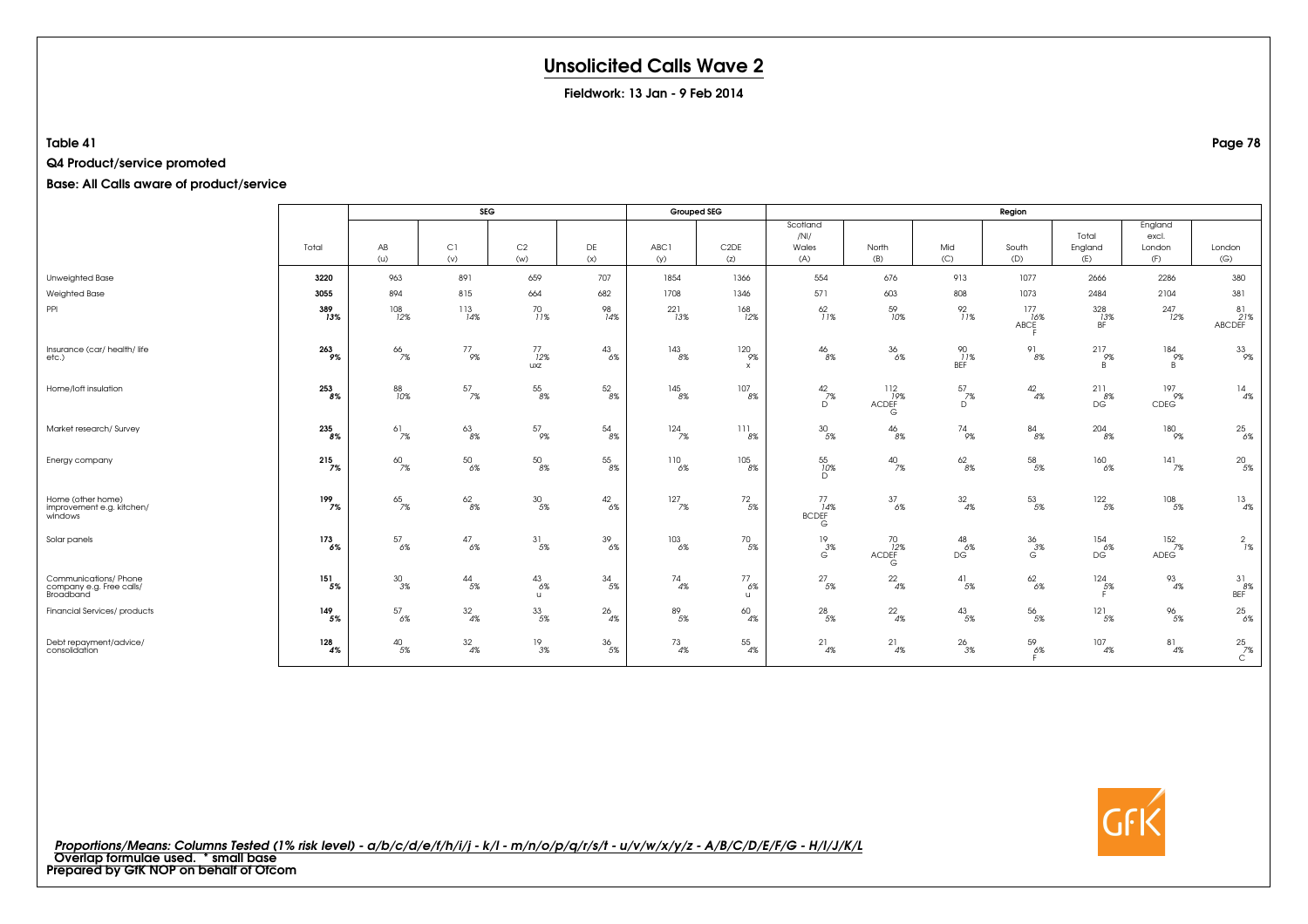Fieldwork: 13 Jan - 9 Feb 2014

Table 41

Q4 Product/service promoted

### Base: All Calls aware of product/service

|                                                      |                    | SEG              |                          |                                 |                       | <b>Grouped SEG</b>         |                                         |                                  |                               |                                    | Region                          |                                                |                                   |                                      |
|------------------------------------------------------|--------------------|------------------|--------------------------|---------------------------------|-----------------------|----------------------------|-----------------------------------------|----------------------------------|-------------------------------|------------------------------------|---------------------------------|------------------------------------------------|-----------------------------------|--------------------------------------|
|                                                      | Total              | AB<br>(u)        | C1<br>(v)                | C2<br>(w)                       | DE<br>(x)             | ABC1<br>(y)                | C <sub>2</sub> DE<br>(z)                | Scotland<br>/NI/<br>Wales<br>(A) | North<br>(B)                  | Mid<br>(C)                         | South<br>(D)                    | Total<br>England<br>(E)                        | England<br>excl.<br>London<br>(F) | London<br>$\left( \mathbb{G}\right)$ |
| Weighted Base                                        | 3055               | 894              | 815                      | 664                             | 682                   | 1708                       | 1346                                    | 571                              | 603                           | 808                                | 1073                            | 2484                                           | 2104                              | 381                                  |
| Accident claims/<br>compensation                     | $\frac{124}{4\%}$  | 37<br>4%         | $\frac{33}{4\%}$         | $^{22}_{\phantom{2}3\%}$        | $\frac{32}{5\%}$      | $^{70}_{4\%}$              | $\frac{55}{4\%}$                        | $\frac{9}{2\%}$                  | 21<br>4%                      | $\frac{35}{4\%}$<br>$\overline{A}$ | 59<br>6%<br>A                   | $\begin{array}{c} 115 \\ 5\% \end{array}$<br>A | $^{94}_{\phantom{1}4\%}$<br>A     | $^{21}_{6\%}$<br>$\mathsf{A}$        |
| Computer/ maintenance/<br>support                    | 117<br>4%          | $\frac{33}{4\%}$ | $\frac{32}{4\%}$         | $^{32}_{\phantom{1}5\%}$        | 19<br>3%              | $^{66}_{4\%}$              | 51<br>4%                                | 31<br>6%                         | $^{18}_{3\%}$                 | $^{27}_{\phantom{1}3\%}$           | 41<br>4%                        | $\frac{86}{3%}$                                | $\frac{76}{4\%}$                  | $^{\mathrm{Q}}_{2\%}$                |
| Charity                                              | 78<br>3%           | 21<br>2%         | $^{18}_{\phantom{1}2\%}$ | $^{20}_{\phantom{1}3\%}$        | 18<br>3%              | $\frac{39}{2\%}$           | 39<br>3%                                | $\frac{16}{3\%}$                 | $\frac{16}{3\%}$              | $^{22}_{\phantom{2}3\%}$           | $\frac{23}{2\%}$                | $^{62}_{2\%}$                                  | $\frac{48}{2\%}$                  | $\frac{14}{4\%}$                     |
| <b>Banking/Credit card</b>                           | $\frac{44}{1\%}$   | $\frac{12}{1\%}$ | $^6_{1\%}$               | $\frac{19}{3\%}$<br>vy          | $\overline{7}$<br>1%  | $\frac{18}{1\%}$           | $^{26}_{2\%}$<br>$\times$               | $\frac{8}{1\%}$                  | $\frac{4}{1\%}$               | $\frac{17}{2\%}$                   | $\frac{15}{1\%}$                | $\frac{36}{1\%}$                               | $\frac{31}{1\%}$                  | $5$ $_{1\%}$                         |
| Pension entitlement/rebate/<br>refund                | $rac{44}{1%}$      | $\frac{12}{1\%}$ | $7_{1\%}$                | $^4_{\hbox{{\scriptsize 7\%}}}$ | $^{22}_{3\%}$<br>vwyz | $\frac{19}{1\%}$           | $^{26}_{2\%}$<br>W                      | $^{15}_{\phantom{1}3\%}$         | 7/36                          | $\frac{7}{1\%}$                    | $\frac{15}{1\%}$                | $29$ $_{\rm 1\%}$                              | $22$ $_{\rm 7\%}$                 | $7\atop{2\%}$                        |
| Newspaper/magazine<br>subscriptions                  | $\frac{44}{1\%}$   | 13<br>7%         | $^{12}$ 1%               | $^8_{1\%}$                      | $\frac{10}{2\%}$      | $^{25}$ <sup>1%</sup>      | 18<br>7%                                | $7\overline{ }$<br>1%            | $^{6}$ 1%                     | 10<br>7%                           | $^{20}_{\phantom{1}2\%}$        | $\frac{36}{1\%}$                               | $\frac{31}{1\%}$                  | $5\phantom{121}\phantom{121}$        |
| Medical/health/health<br>products                    | 43<br>7%           | $\frac{10}{1\%}$ | $^{12}_{\phantom{1}2\%}$ | $\frac{3}{2}$                   | 17<br>2%<br>WZ        | $^{23}$ <sub>1%</sub>      | $^{20}_{\hbox{{\scriptsize 7\%}}}$<br>W | 11<br>2%                         | 11<br>2%                      | $\overline{7}$<br>1%               | 14<br>1%                        | $\frac{32}{1\%}$                               | $^{29}$ 1%                        | $3\phantom{121}\phantom{121}$        |
| Cable/ Satellite TV/<br>Insurance                    | 39<br>1%           | 11<br>7%         | $^{14}_{\phantom{1}2\%}$ | $^4_{\hbox{{\scriptsize 1\%}}}$ | 10<br>7%              | $^{25}$ <sub>1%</sub>      | 14<br>1%                                | $^{6}$ 1%                        | $^{13}_{\phantom{1}2\%}$<br>D | $\frac{15}{2\%}$<br>D              | 5                               | $\frac{33}{1\%}$<br>D                          | $\frac{32}{2\%}$<br>D             | $\frac{1}{\pi}$                      |
| Scam calls (e.g. banking/<br>computer/passwords etc. | 34<br>1%           | $^{6}$ 1%        | $^{14}_{\phantom{1}2\%}$ | $^5_{1\%}$                      | 9<br>1%               | $^{20}_{\hbox{{\it 1\%}}}$ | 14<br>1%                                |                                  | $^{13}_{\phantom{1}2\%}$<br>A | $\overline{7}$<br>่ 1%             | 14<br>1%<br>A                   | $\frac{34}{1\%}$<br>$\overline{A}$             | $\frac{31}{1\%}$<br>A             | $\frac{3}{1\%}$                      |
| Loans/loans refund                                   | $31$ <sub>1%</sub> | $^6_{1\%}$       | $\frac{2}{3}$            | $\frac{16}{2\%}$<br>uvy         | 8<br>1%               | 8<br>$\ddot{}$             | $^{23}_{\phantom{1}2\%}$<br>vy          |                                  | $\sim$<br>$\sim$              | 11<br>1%<br>B                      | $^{20}_{\phantom{1}2\%}$<br>ABG | $\frac{30}{1\%}$<br>B                          | $^{29}$ $^{1\%}$<br>B             | $\frac{2}{\pi}$                      |



Proportions/Means: Columns Tested (1% risk level) - a/b/c/d/e/f/h/i/j - k/l - m/n/o/p/q/r/s/t - u/v/w/x/y/z - A/B/C/D/E/F/G - H/l/J/K/L<br>Overlap formulae used. \* small base<br>Prepared by GfK NOP on behalf of Ofcom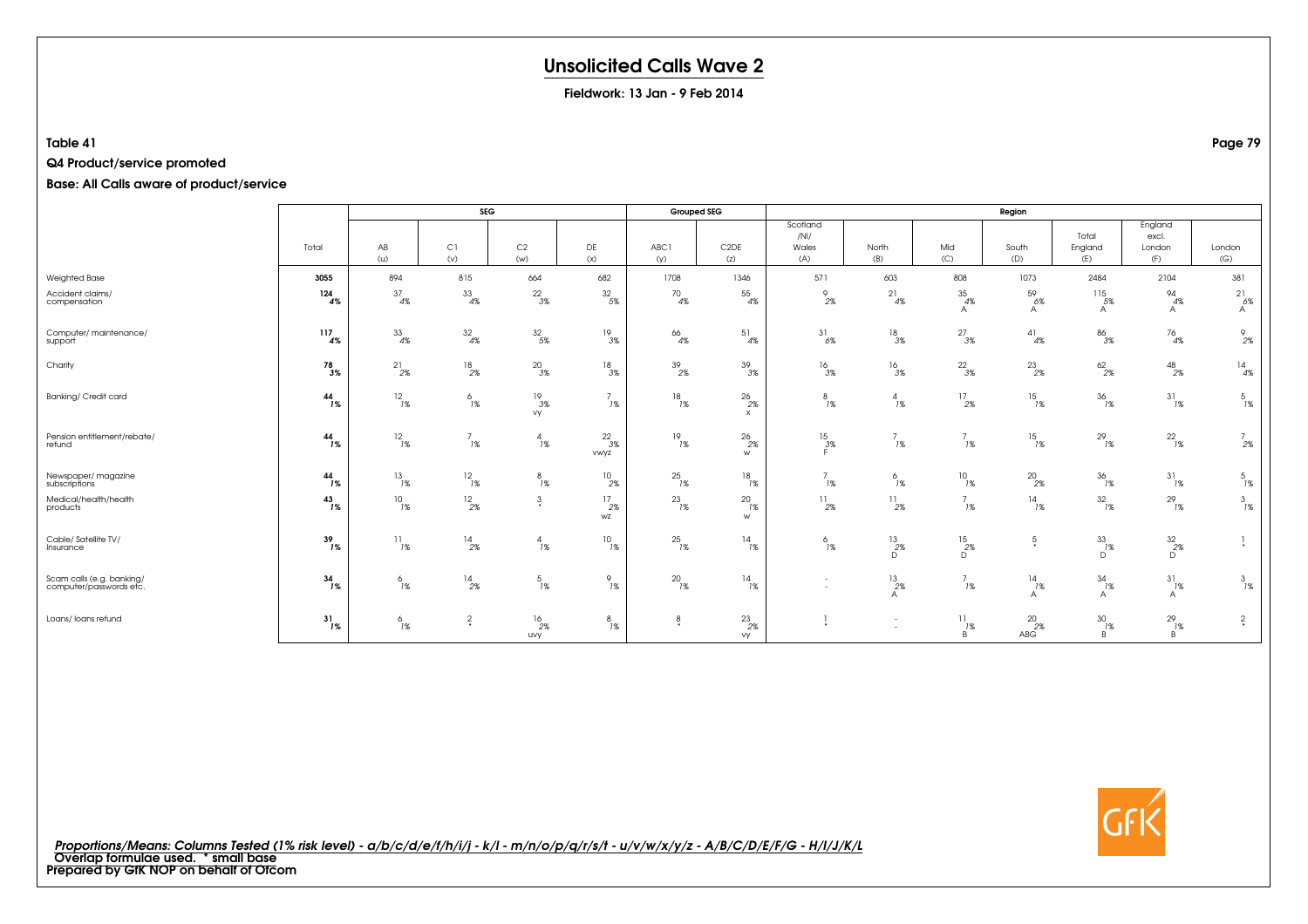Fieldwork: 13 Jan - 9 Feb 2014

Table 41

Q4 Product/service promoted

### Base: All Calls aware of product/service

|                                         |                   |                       |                          | $\sf{SEG}$                        |                           |                        | Grouped SEG              |                                  |                                    |                  | Region             |                         |                                   |                                  |
|-----------------------------------------|-------------------|-----------------------|--------------------------|-----------------------------------|---------------------------|------------------------|--------------------------|----------------------------------|------------------------------------|------------------|--------------------|-------------------------|-----------------------------------|----------------------------------|
|                                         | Total             | AB<br>(u)             | C1<br>(v)                | C2<br>(w)                         | DE<br>(x)                 | ABC1<br>(y)            | C <sub>2</sub> DE<br>(z) | Scotland<br>/NI/<br>Wales<br>(A) | North<br>(B)                       | Mid<br>(C)       | South<br>(D)       | Total<br>England<br>(E) | England<br>excl.<br>London<br>(F) | London<br>(G)                    |
| Weighted Base                           | 3055              | 894                   | 815                      | 664                               | 682                       | 1708                   | 1346                     | 571                              | 603                                | 808              | 1073               | 2484                    | 2104                              | 381                              |
| Legal Services                          | $\frac{26}{1\%}$  | $\frac{11}{1\%}$      | 9<br>1%                  | $\frac{2}{3}$                     | $\frac{5}{1\%}$           | $\frac{19}{1\%}$       | 7%                       | $\sim$<br>$\bullet$              | $\frac{5}{1\%}$                    | $^{6}$ 1%        | $\frac{13}{1\%}$   | $^{24}$ <sub>1%</sub>   | $\frac{17}{1\%}$                  | 2%                               |
| Claim refund                            | $\frac{22}{1\%}$  | 5<br>1%               | 5<br>1%                  | $\circ$<br>1%                     | 1%                        | 9<br>1%                | $\frac{13}{1\%}$         | 1%                               |                                    | 1%               | $\circ$<br>1%      | $\frac{15}{1\%}$        | $\frac{11}{1\%}$                  | 4<br>1%                          |
| Wine/ wine investments                  | 19<br>1%          | $\rightarrow$<br>1%   | 3<br>$\cdot$             | 6<br>1%                           | 3<br>$\cdot$              | 10 <sup>10</sup><br>1% | 9<br>1%                  | $\overline{2}$<br>$\cdot$        | $\sim$<br>$\overline{\phantom{a}}$ | 8<br>1%          | $\circ$<br>1%      | 17<br>1%                | 12<br>1%                          | $\frac{5}{1\%}$<br>B             |
| Won holiday/money/bonus/<br>cruise etc. | 6<br>$\bullet$    |                       | 3<br>$\cdot$             |                                   | $\overline{2}$<br>$\cdot$ | J.                     | J.<br>$\cdot$            | $\frac{3}{1\%}$                  |                                    | $\sim$           | $\overline{2}$     | 3                       | $\frac{2}{1}$                     | $\star$                          |
| Debt collection                         |                   |                       | $\sim$<br>∠<br>$\bullet$ | $\sim$<br>$\epsilon$<br>$\bullet$ | $\sim$<br>$\sim$          | $\sim$<br>$\epsilon$   | $\sim$                   |                                  | $\sim$<br>$\sim$                   |                  |                    | 4                       | 3<br>$\bullet$                    | $\ddot{\phantom{1}}$             |
| Timeshare                               |                   | $\sim$<br>∠           |                          |                                   | $\sim$                    |                        |                          |                                  | $\sim$                             | $\sim$<br>∠      |                    | 3                       | 3                                 | <b>Section</b><br><b>Section</b> |
| Others                                  | $\frac{272}{9\%}$ | 92<br>10%<br>$\times$ | 79<br>10%                | 56<br>8%                          | 45<br>7%                  | 171<br>10%             | 101<br>7%                | $49$<br>$9\%$                    | $\overset{48}{\phantom{1}8\%}$     | $\frac{71}{9\%}$ | $\frac{104}{10\%}$ | $\frac{223}{9%}$        | $\frac{195}{9\%}$                 | $^{27}_{7\%}$                    |



Proportions/Means: Columns Tested (1% risk level) - a/b/c/d/e/f/h/i/j - k/l - m/n/o/p/q/r/s/t - u/v/w/x/y/z - A/B/C/D/E/F/G - H/l/J/K/L<br>Overlap formulae used. \* small base<br>Prepared by GfK NOP on behalf of Ofcom

la a comparativa de la construction de la construction de la construction de la construction de la construction de la construction de la construction de la construction de la construction de la construction de la construct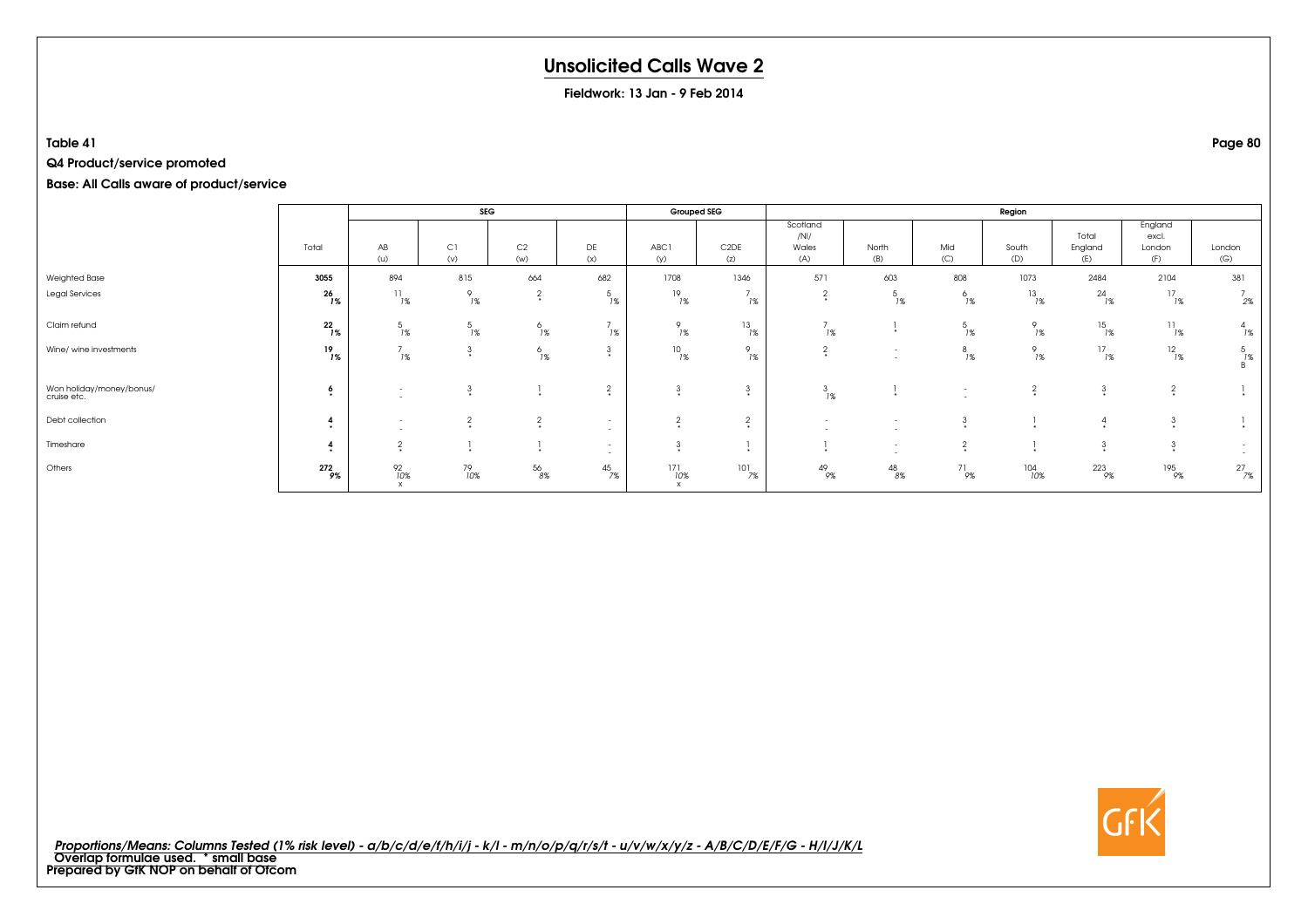Fieldwork: 13 Jan - 9 Feb 2014

#### Table 42

Q4 Product/service promoted

### Base: All Calls aware of product/service

|                                                               |                                           |                                    |                                    | Type of call                                            |                                     |                                                  |
|---------------------------------------------------------------|-------------------------------------------|------------------------------------|------------------------------------|---------------------------------------------------------|-------------------------------------|--------------------------------------------------|
|                                                               | Total                                     | Silent<br>(A)                      | Abandoned<br>$_{\rm{Call}}$<br>(B) | Recorded<br>sales<br>message<br>(C)                     | Live sales<br>(D)                   | Other<br>(E)                                     |
| Unweighted Base                                               | 3220                                      | 23                                 | 99                                 | 688                                                     | 2161                                | 245                                              |
| <b>Weighted Base</b>                                          | 3055                                      | $19**$                             | $101*$                             | 653                                                     | 2044                                | 235                                              |
| PPI                                                           | 389<br>13%                                | $\mathbf{3}$<br>18%                | 28<br>$28%$<br>DE                  | 185<br>$\frac{28}{}{}$ DE                               | 163<br>8%                           | $\circ$<br>4%                                    |
| Insurance (car/ health/ life<br>etc.)                         | 263<br>9%                                 | $\frac{3}{13\%}$                   | 8<br>8%<br>$\mathsf{C}$            | 17<br>3%                                                | 229<br>71%<br>CE                    | $7^{\circ}$<br>3%                                |
| Home/loft insulation                                          | 253<br>8%                                 | $\sim$<br>$\overline{\phantom{a}}$ | 17<br>17%                          | 122<br>$\frac{1}{1}$ 9%                                 | $^{106}_{-5\%}$                     | 8<br>3%                                          |
| Market research/ Survey                                       | $\begin{array}{c} 235 \ 8\% \end{array}$  | $\mathbf{1}$<br>3%                 | $\sim$<br>in 1919.                 | $\overline{4}$<br>1%                                    | 158<br>8%<br>BC                     | $\frac{73}{31\%}$<br><b>BCD</b>                  |
| Energy company                                                | $^{215}$<br>$^{7\%}$                      | $^{\,4}_{\,19\%}$                  | $3\over 3\%$                       | $36$ $5\%$                                              | $^{157}_{\phantom{1}8\%}$           | $\frac{16}{7%}$                                  |
| Home (other home)<br>improvement e.g. kitchen/<br>windows     | 199<br>7%                                 | $\sim$<br>$\sim$                   | $3\over 3\%$                       | $61$ $9\%$<br>DE                                        | 129<br>6%                           | $\overline{7}$<br>3%                             |
| Solar panels                                                  | 173<br>6%                                 |                                    | 3<br>3%                            | 57<br>9%<br>DE                                          | 109<br>5%<br>E                      | $\mathbf{3}$<br>-1%                              |
| Communications/Phone<br>company e.g. Free calls/<br>Broadband | 151<br>5%                                 | 5%                                 | 6<br>6%                            | 20<br>3%                                                | 119<br>$\sigma$ <sup>6%</sup>       | $\overline{5}$<br>2%                             |
| <b>Financial Services/ products</b>                           | $\begin{array}{c} 149 \\ 5\% \end{array}$ | $\sim$<br>$\sim$                   | $^3_{3\%}$                         | $\ensuremath{\mathcal{P}_{1\%}}$                        | 129<br>6%<br>$\mathsf{C}$           | 8<br>4%                                          |
| Debt repayment/advice/<br>consolidation                       | 128<br>4%                                 |                                    | $^3_{3\%}$                         | $\begin{array}{c} 93 \\ 14\% \\ \text{BDE} \end{array}$ | $\frac{25}{1\%}$                    | $^6_{2\%}$                                       |
| Accident claims/<br>compensation                              | 124<br>4%                                 |                                    | $3\over 3\%$                       | 9<br>1%                                                 | $\frac{105}{5\%}$<br>$\overline{C}$ | $^8_{3\%}$                                       |
| Computer/maintenance/<br>support                              | 117<br>4%                                 |                                    | $\sim$                             | $\overline{4}$<br>7%                                    | $rac{88}{4%}$<br>$\mathbb C$        | $^{25}_{\hbox{\scriptsize{11}}\%}$<br><b>BCD</b> |





en and the set of the set of the set of the set of the set of the set of the set of the set of the set of the set of the set of the set of the set of the set of the set of the set of the set of the set of the set of the se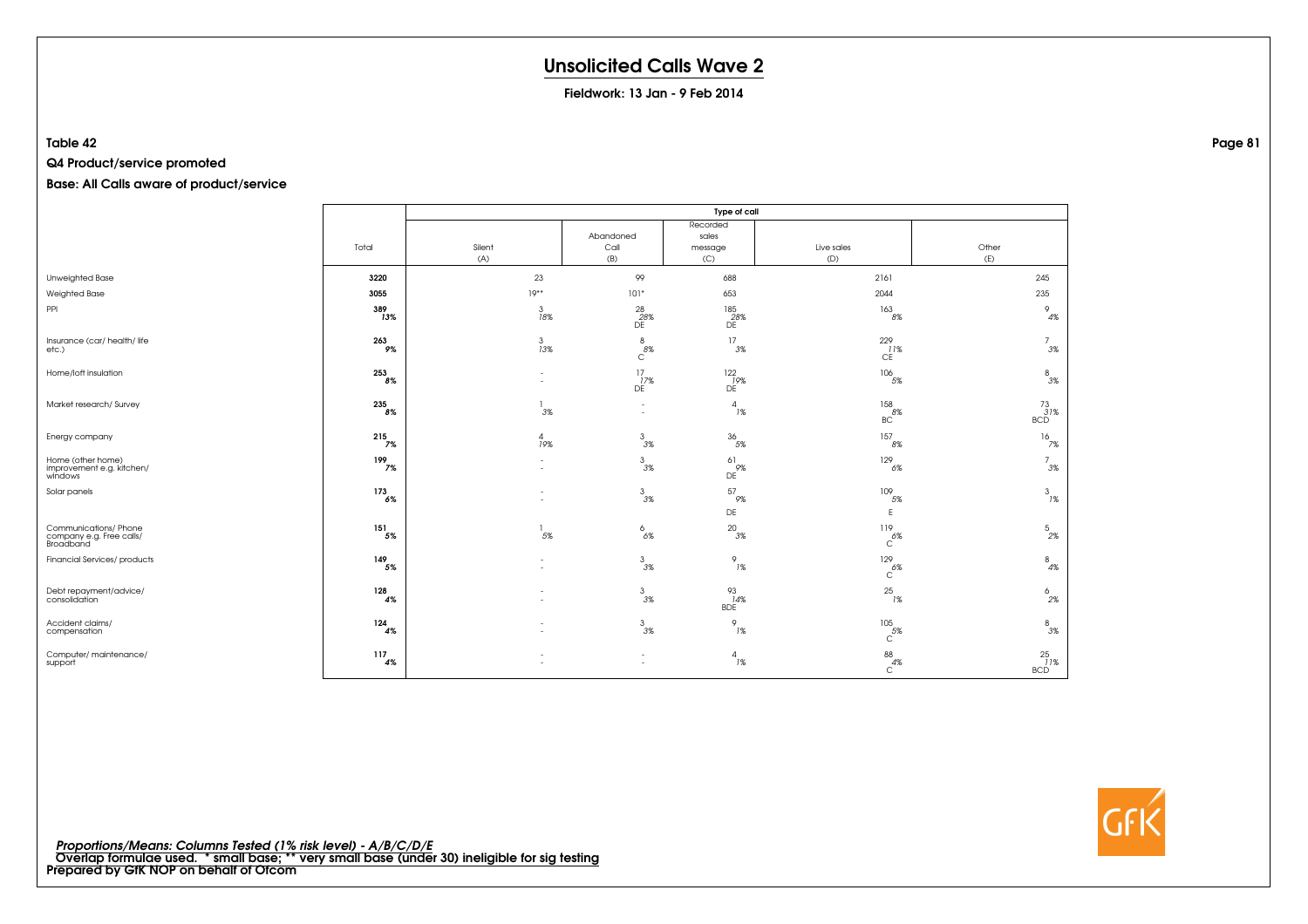Fieldwork: 13 Jan - 9 Feb 2014

### Table 42

Q4 Product/service promoted

### Base: All Calls aware of product/service

|                                                      |                       |                                    |                          | Type of call                        |                                                                                         |                                      |
|------------------------------------------------------|-----------------------|------------------------------------|--------------------------|-------------------------------------|-----------------------------------------------------------------------------------------|--------------------------------------|
|                                                      | Total                 | Silent<br>(A)                      | Abandoned<br>Call<br>(B) | Recorded<br>sales<br>message<br>(C) | Live sales<br>(D)                                                                       | Other<br>(E)                         |
| Weighted Base                                        | 3055                  | $19**$                             | $101*$                   | 653                                 | 2044                                                                                    | 235                                  |
| Charity                                              | 78<br>3%              | $\overline{\phantom{a}}$<br>$\sim$ | $\frac{1}{1\%}$          | $\frac{2}{\ast}$                    | 67<br>$3\%$<br>$\mathsf{C}$                                                             | 8<br>$\sigma$ <sup>3%</sup>          |
| <b>Banking/Credit card</b>                           | 44<br>1%              | 5%                                 | $^3_{3\%}$               | $^{14}_{\phantom{1}2\%}$            | $21$<br>$_{\rm 1\%}$                                                                    | $5\phantom{.0}$<br>2%                |
| Pension entitlement/rebate/<br>refund                | 44<br>1%              | 3<br>18%                           | 1%                       | $\frac{2}{\epsilon}$                | $rac{36}{C}$                                                                            | $\overline{2}$<br>7%                 |
| Newspaper/magazine<br>subscriptions                  | $44$ <sub>1%</sub>    |                                    | $\sim$<br>$\sim$         | $\frac{2}{\ast}$                    | $^{40}_{2\%}$<br>$\mathsf C$                                                            | $^2_{\phantom{1}\! \gamma\! \rm g}$  |
| Medical/health/health<br>products                    | 43<br>1%              |                                    | 1%                       | $\frac{2}{\ast}$                    | 40<br>$\check{c}^{2\%}$                                                                 | $\sim$<br>$\sim$                     |
| Cable/ Satellite TV/<br>Insurance                    | 39<br>1%              |                                    | $\sim$                   |                                     | 34<br>$C^{2\%}$                                                                         | $5\phantom{.0}$<br>$\check{c}^{2\%}$ |
| Scam calls (e.g. banking/<br>computer/passwords etc. | $34$ <sub>1%</sub>    |                                    | $\sim$                   |                                     | 25<br>7%<br>$\mathsf{C}$                                                                | 10<br>4%<br>CD                       |
| Loans/loans refund                                   | 31<br>1%              |                                    | 8<br>8%<br>CDE           | $7\overline{ }$<br>1%               | 15<br>7%                                                                                | $\cdot$                              |
| Legal Services                                       | $^{26}$ <sup>1%</sup> |                                    | $\sim$<br>$\sim$         |                                     | $^{23}_{\phantom{1}\phantom{1}\phantom{1}\phantom{1}\phantom{1}\phantom{1}\phantom{1}}$ | $^2_{\phantom{1}\! \gamma\! \rm g}$  |
| Claim refund                                         | 22<br>7%              | 1<br>5%                            | 1%                       |                                     | 18<br>7%                                                                                | 2<br>1%                              |
| Wine/ wine investments                               | 19<br>1%              |                                    | $\overline{\phantom{a}}$ |                                     | 19<br>1%                                                                                | $\overline{\phantom{a}}$<br>$\sim$   |
| Won holiday/money/bonus/<br>cruise etc.              | 6<br>$\bullet$        |                                    |                          |                                     | $\overline{4}$<br>$\cdot$                                                               | $\mathbf{1}$<br>٠                    |
| Debt collection                                      | 4                     |                                    | 1%<br>D                  | 3<br>D                              | ×,                                                                                      | $\sim$                               |
| Timeshare                                            | $\frac{4}{1}$         |                                    | $\sim$<br>$\sim$         |                                     | $\frac{3}{4}$                                                                           | $\overline{\phantom{a}}$<br>$\sim$   |



2 and the set of the set of the set of the set of the set of the set of the set of the set of the set of the set of the set of the set of the set of the set of the set of the set of the set of the set of the set of the set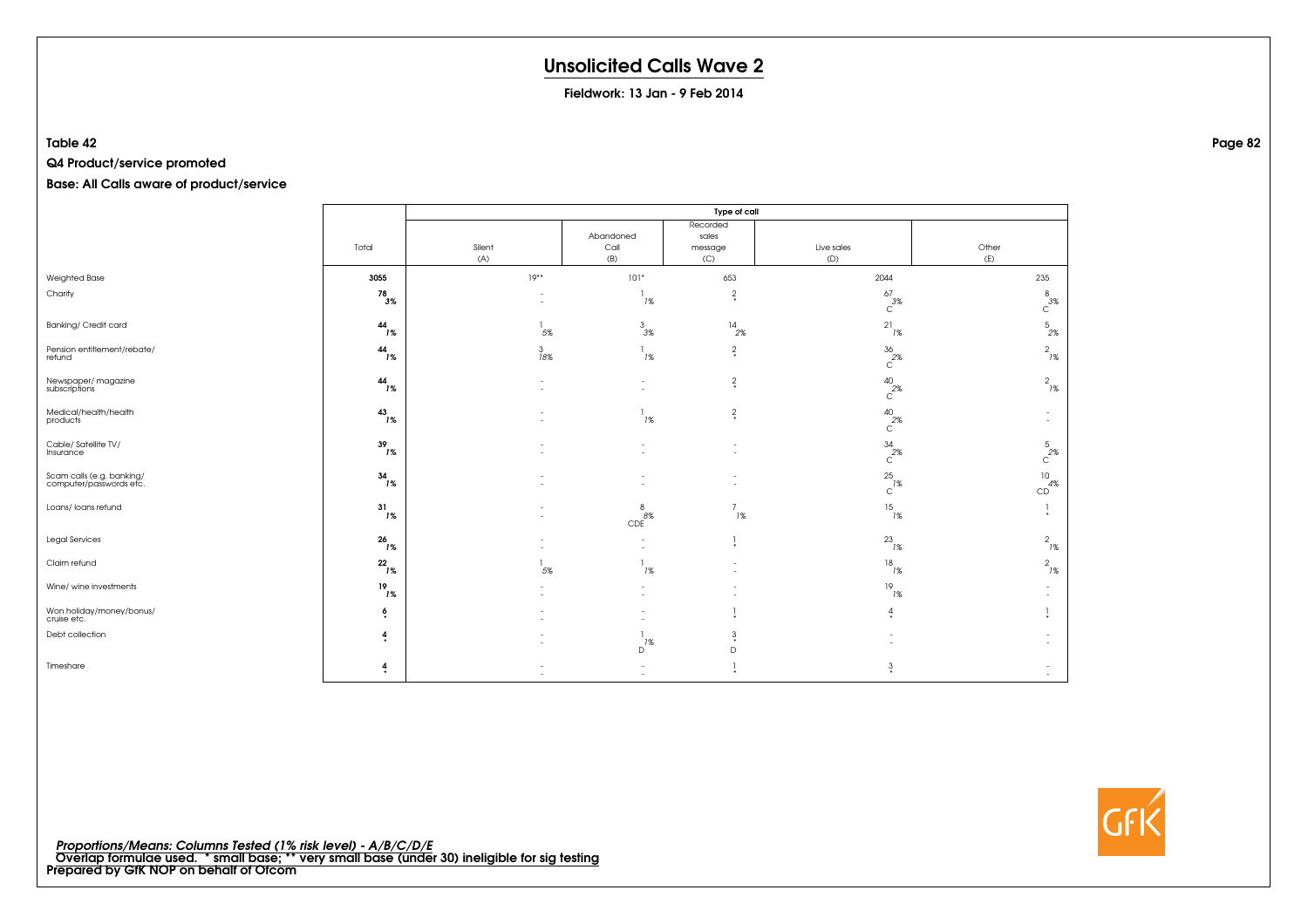Fieldwork: 13 Jan - 9 Feb 2014

Table 42

Q4 Product/service promoted

Base: All Calls aware of product/service

| Type of call<br>Recorded<br>Abandoned<br>sales<br>Silent<br>Call<br>Other<br>Total<br>Live sales<br>message<br>(D)<br>(C)<br>(A)<br>(E)<br>2044<br>3055<br>$19**$<br>$101*$<br>653<br>Weighted Base<br>Others<br>272<br>202<br>21<br>9%<br>10%<br>3%<br>14%<br>11%<br>$\sim$ |  |  |  |           |
|------------------------------------------------------------------------------------------------------------------------------------------------------------------------------------------------------------------------------------------------------------------------------|--|--|--|-----------|
|                                                                                                                                                                                                                                                                              |  |  |  |           |
|                                                                                                                                                                                                                                                                              |  |  |  |           |
|                                                                                                                                                                                                                                                                              |  |  |  |           |
|                                                                                                                                                                                                                                                                              |  |  |  |           |
|                                                                                                                                                                                                                                                                              |  |  |  |           |
|                                                                                                                                                                                                                                                                              |  |  |  | 235       |
|                                                                                                                                                                                                                                                                              |  |  |  | 34<br>14% |
|                                                                                                                                                                                                                                                                              |  |  |  |           |

Weighted Base

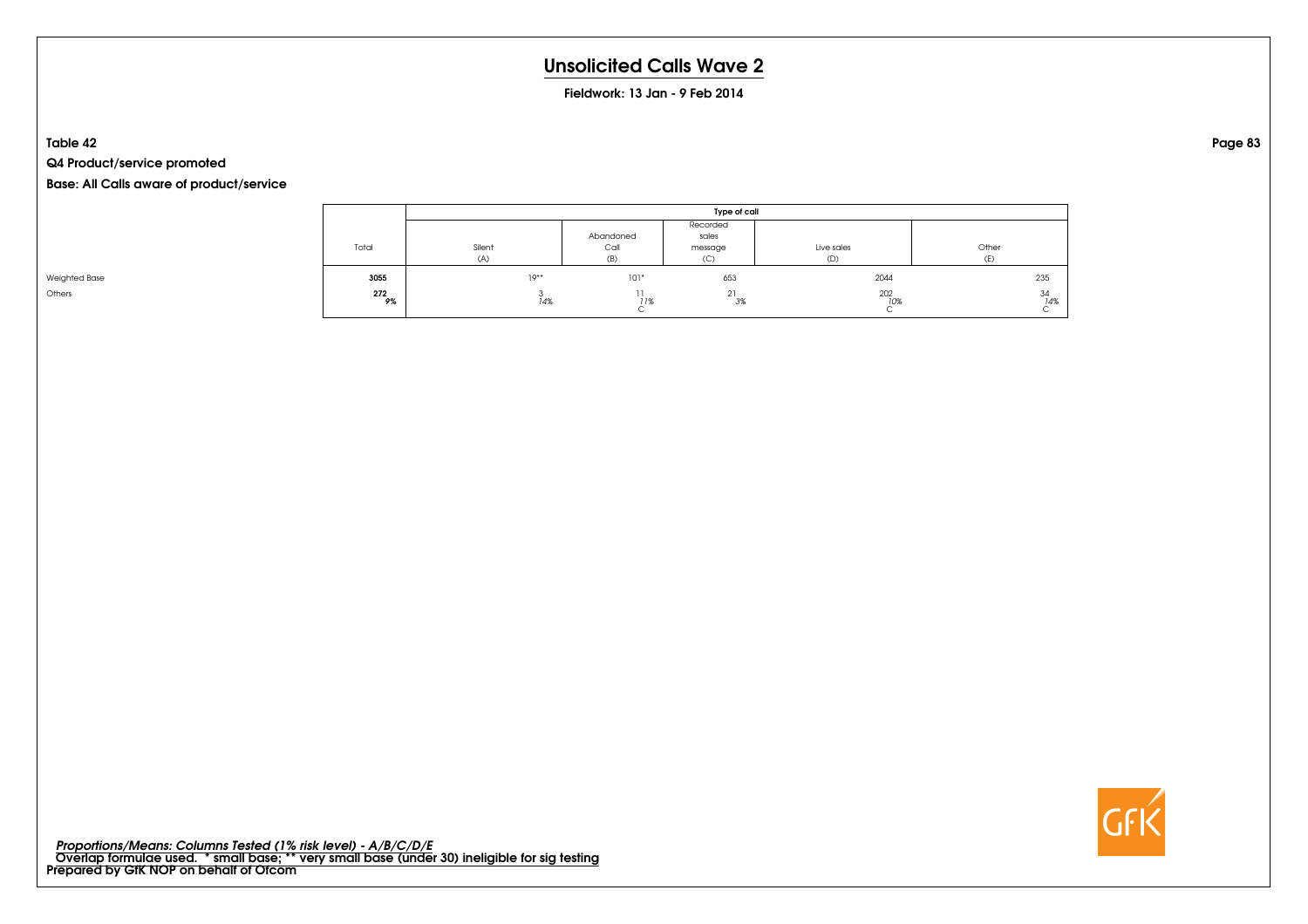Fieldwork: 13 Jan - 9 Feb 2014

### Table 43

### Q5 Name of company calling

### Base: All Calls

|                       |                    |                     |                    | Age                          |                            |                                                    |                            |                       | <b>Grouped Age</b>      |                           | Gender             |                    |                     |                            | <b>Working status</b>                                                        |                          |                            |                                 | Grouped working<br>status |                          |
|-----------------------|--------------------|---------------------|--------------------|------------------------------|----------------------------|----------------------------------------------------|----------------------------|-----------------------|-------------------------|---------------------------|--------------------|--------------------|---------------------|----------------------------|------------------------------------------------------------------------------|--------------------------|----------------------------|---------------------------------|---------------------------|--------------------------|
|                       |                    |                     |                    |                              |                            |                                                    |                            |                       |                         |                           |                    |                    | Full                | Part                       |                                                                              |                          | Temp<br>not                |                                 |                           | Not                      |
|                       | Total              | 16-24<br>(a)        | 25-34<br>(b)       | 35-44<br>(c)                 | 45-54<br>(d)               | 55-64<br>(e)                                       | $65+$<br>(f)               | 16-34<br>(h)          | 35-54<br>(i)            | $55+$<br>(i)              | Male<br>(k)        | Female<br>(1)      | time<br>(m)         | time<br>(n)                | Homemaker<br>(0)                                                             | Student<br>(p)           | working<br>(q)             | Retired<br>(r)                  | Working<br>(s)            | working<br>(t)           |
| Unweighted Base       | 7112               | 326                 | 666                | 1231                         | 1355                       | 1575                                               | 1959                       | 992                   | 2586                    | 3534                      | 3573               | 3539               | 2256                | 1127                       | 862                                                                          | 274                      | 412                        | 2181                            | 3383                      | 3729                     |
| Weighted Base         | 6802               | 487                 | 591                | 1141                         | 1154                       | 1496                                               | 1933                       | 1078                  | 2295                    | 3429                      | 3393               | 3409               | 2216                | 1154                       | 788                                                                          | 286                      | 268                        | 2089                            | 3370                      | 3432                     |
| Company type provided | 688<br>10%         | $\frac{14}{3\%}$    | 39<br>7%           | $\substack{89 \\ 8\%}$<br>ah | $\frac{138}{12\%}$<br>abch | $\begin{array}{c} 174 \\ 12\% \end{array}$<br>abch | $^{235}_{12\%}$<br>abch    | $^{52}_{\,5\%}$       | $^{227}_{10\%}$<br>abch | 409<br>12%<br>abch        | $\frac{349}{10\%}$ | $\frac{340}{10\%}$ | $^{200}_{9\%}$<br>n | $\frac{142}{12\%}$<br>mps  | 78<br>10%<br>$\circ$                                                         | 2%                       | $^{28}_{10\%}$<br>$\circ$  | $^{234}_{11\%}$<br>$\mathsf{D}$ | $\frac{342}{10\%}$<br>mp  | $\frac{347}{10\%}$<br>p. |
| Company name provided | 1258<br><i>19%</i> | 73<br>15%           | 84<br>14%          | $\frac{202}{18\%}$           | $\frac{205}{18\%}$         | $\begin{array}{c} 307 \\ 21\% \end{array}$<br>bh   | 387<br>20%<br>bh           | 157<br><i>15%</i>     | $^{407}_{18\%}$         | 695<br>20%<br>bh          | 637<br>19%         | $^{621}_{18\%}$    | $\frac{372}{17\%}$  | $^{225}_{19\%}$            | 146<br><i>19</i> %                                                           | $^{43}_{15\%}$           | $^{41}_{15\%}$             | $^{432}_{21\%}$<br>ms           | 596<br>18%                | 662<br>19%               |
| Others                | 97<br>1%           |                     | 1%                 | $\frac{15}{1\%}$             | $\frac{10}{1\%}$           | 31<br>2%                                           | $\frac{35}{2\%}$<br>h      | 5                     | $^{25}_{1\%}$           | 66<br>2%                  | $^{50}_{1\%}$      | 48<br>1%           | $\frac{26}{1\%}$    | $\frac{11}{1\%}$           | $^{12}_{\phantom{1}\phantom{1}\phantom{1}\phantom{1}\phantom{1}\phantom{1}}$ |                          | $\frac{5}{2\%}$            | 44<br>2%                        | 37<br>1%                  | $^{60}_{2\%}$            |
| Don't know/not given  | 706<br>70%         | $^{22}_{\  \, 4\%}$ | 1%                 | 57<br>5%<br>$\mathsf{b}$     | 59<br>5%<br>bh             | 148<br>10%<br>abcd                                 | 412<br>21%<br>abcde<br>hii | $\frac{30}{3\%}$<br>h | $\frac{116}{5\%}$<br>bh | 560<br>16%<br>abcd<br>ehi | $\frac{351}{10\%}$ | 355<br>10%         | $\frac{98}{4\%}$    | 67<br>6%                   | 94<br>12%<br>mnps                                                            | 17<br>6%                 | $\frac{22}{8\%}$<br>ms     | 407<br>19%<br>mnopg             | $\frac{166}{5\%}$         | 540<br>16%<br>mnopqs     |
| Don't know (tick box) | 4052<br>60%        | 378<br>78%<br>cdef  | 456<br>77%<br>cdef | 778<br>68%<br>efj            | 742<br>64%<br>efj          | 835<br>56%                                         | 863<br>45%                 | 834<br>77%<br>cdef    | 1520<br>66%<br>efj      | 1698<br>50%               | 2007<br>59%        | 2045<br>60%        | 1521<br>69%<br>nors | 709<br>61%<br><sup>-</sup> | 458<br>58%                                                                   | 219<br>76%<br>noar<br>st | 173<br>64%<br><sup>-</sup> | 973<br>47%                      | 2230<br>66%<br>nort       | 1822<br>53%              |

Proportions/Means: Columns Tested (1% risk level) - a/b/c/d/e/f/h/i/j - k/l - m/n/o/p/q/r/s/t - u/v/w/x/y/z - A/B/C/D/E/F/G - H/I/J/K/L<br>Overlap formulae used.<br>Prepared by GfK NOP on behalf of Ofcom



Page 84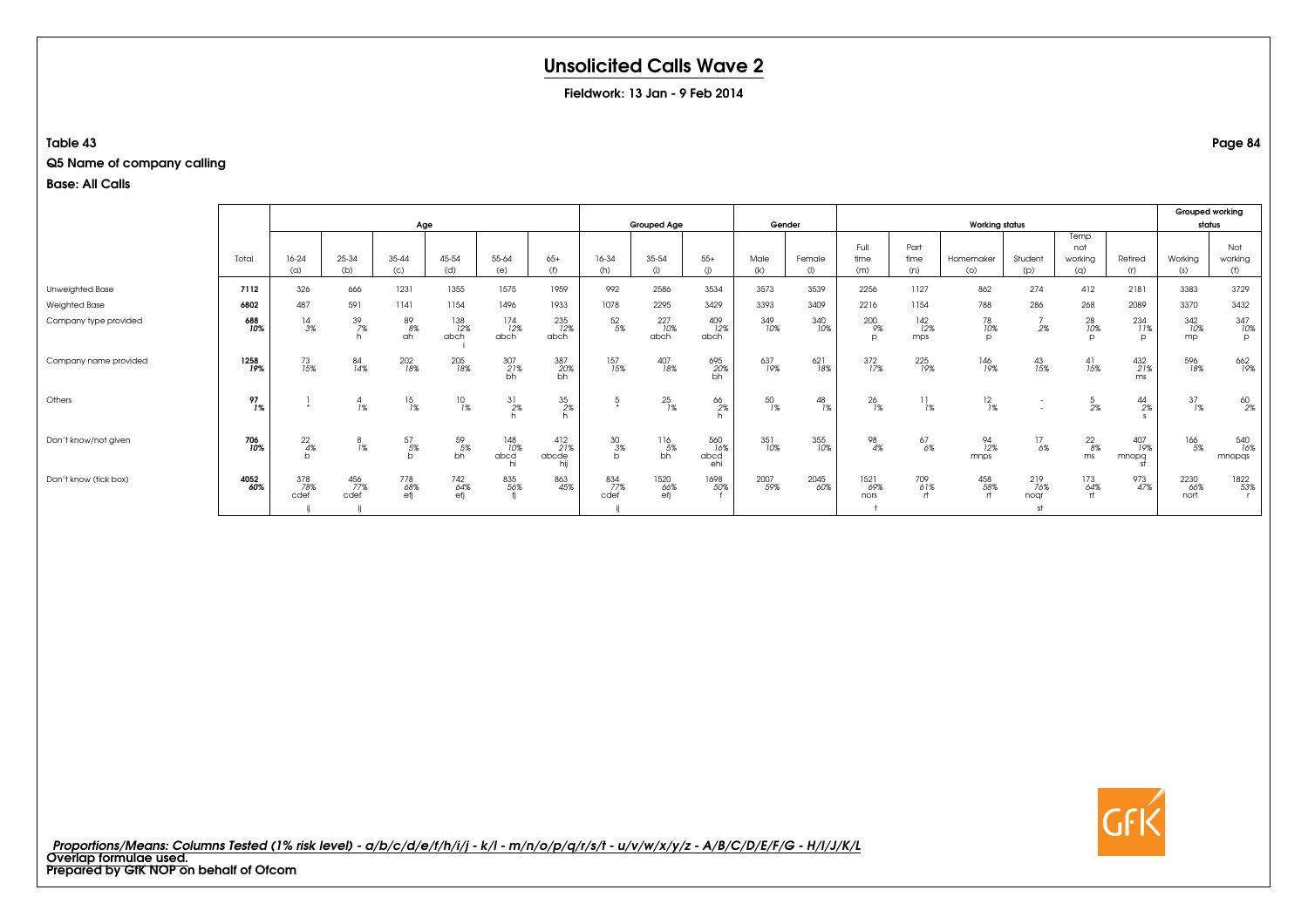Fieldwork: 13 Jan - 9 Feb 2014

### Table 43

### Q5 Name of company calling

### Base: All Calls

|                        |             |                   | SEG                       |                    |                             | Grouped SEG              |                             |                                                                       |                                 |                                             | Region                                     |                                             |                                   |                                                    |
|------------------------|-------------|-------------------|---------------------------|--------------------|-----------------------------|--------------------------|-----------------------------|-----------------------------------------------------------------------|---------------------------------|---------------------------------------------|--------------------------------------------|---------------------------------------------|-----------------------------------|----------------------------------------------------|
|                        | Total       | AB<br>(u)         | C1<br>(v)                 | C2<br>(w)          | DE<br>(x)                   | ABC1<br>(y)              | C <sub>2</sub> DE<br>(z)    | Scotland<br>$/$ NI $/$<br>Wales<br>(A)                                | North<br>(B)                    | Mid<br>(C)                                  | South<br>(D)                               | Total<br>England<br>(E)                     | England<br>excl.<br>London<br>(F) | London<br>(G)                                      |
| <b>Unweighted Base</b> | 7112        | 2063              | 2073                      | 1370               | 1606                        | 4136                     | 2976                        | 1205                                                                  | 1440                            | 2086                                        | 2381                                       | 5907                                        | 5173                              | 734                                                |
| Weighted Base          | 6802        | 1918              | 1902                      | 1377               | 1605                        | 3820                     | 2982                        | 1225                                                                  | 1340                            | 1865                                        | 2372                                       | 5577                                        | 4835                              | 743                                                |
| Company type provided  | 688<br>70%  | 196<br>10%        | 199<br><i>10%</i>         | $\frac{143}{10\%}$ | 150<br>9%                   | 395<br>10%               | 293<br>10%                  | $\frac{109}{9\%}$                                                     | $\frac{104}{8\%}$               | 204<br>$\frac{718}{B}$                      | 271<br>11%                                 | 579<br>10%                                  | $^{490}_{10\%}$<br>B.             | $\begin{array}{c} 89 \\ 12\% \\ B \end{array}$     |
| Company name provided  | 1258<br>19% | 377<br>20%        | $\frac{323}{17\%}$        | 272<br>20%         | $\frac{286}{18\%}$          | 700<br>18%               | 558<br>19%                  | 242<br>20%                                                            | 229<br>17%                      | 371<br>20%                                  | $\begin{array}{c} 417 \\ 18\% \end{array}$ | $\begin{array}{r} 1016 \\ 18\% \end{array}$ | $877 \over 18\%$                  | $\begin{array}{c}\n139 \\ 19\% \quad\n\end{array}$ |
| Others                 | 97<br>1%    | $^{29}_{2\%}$     | $^{29}_{\phantom{1}2\%}$  | $^{21}_{2\%}$      | $\frac{18}{1\%}$ .          | $\frac{58}{2\%}$         | $\frac{39}{1\%}$            | $^{20}_{\phantom{1}2\%}$                                              | $\frac{9}{1\%}$                 | $^{25}$ <sub>1%</sub>                       | $^{43}_{2\%}$                              | 77<br>1%                                    | $61$ <sub>1%</sub>                | $\frac{16}{2\%}$                                   |
| Don't know/not given   | 706<br>70%  | $\frac{142}{7\%}$ | $\frac{132}{7%}$          | $\frac{129}{9\%}$  | $\frac{302}{19\%}$<br>uvwyz | $^{274}$ <sub>7%</sub>   | $432$ $14\%$<br>uvwy        | $\begin{array}{c}\n 182 \\  \hline\n 15\%\n \end{array}$<br>CDEF<br>G | $^{214}_{16\%}$<br><b>CDEFG</b> | $\frac{155}{8\%}$<br>G                      | $\frac{155}{7\%}$                          | $^{524}$ %<br>DG                            | 486<br>10%<br>CDEG                | $\begin{array}{c} 38 \\ 5\% \end{array}$           |
| Don't know (tick box)  | 4052<br>60% | 1174<br>61%<br>XZ | 1219<br>64%<br><b>WXZ</b> | 812<br>59%<br>XZ   | 848<br>53%                  | 2392<br>63%<br><b>XZ</b> | 1659<br>56%<br>$\checkmark$ | 672<br>55%                                                            | 784<br>59%                      | $\begin{array}{c} 1110 \\ 59\% \end{array}$ | 1486<br>63%<br>AE                          | 3380<br>61%                                 | 2920<br>60%                       | 460<br>62%<br>A                                    |

Proportions/Means: Columns Tested (1% risk level) - a/b/c/d/e/f/h/i/j - k/l - m/n/o/p/q/r/s/t - u/v/w/x/y/z - A/B/C/D/E/F/G - H/l/J/K/L<br>Overlap formulae used.<br>Prepared by GfK NOP on behalf of Ofcom



## en and the state of the state of the state of the state of the state of the state of the state of the state of the state of the state of the state of the state of the state of the state of the state of the state of the sta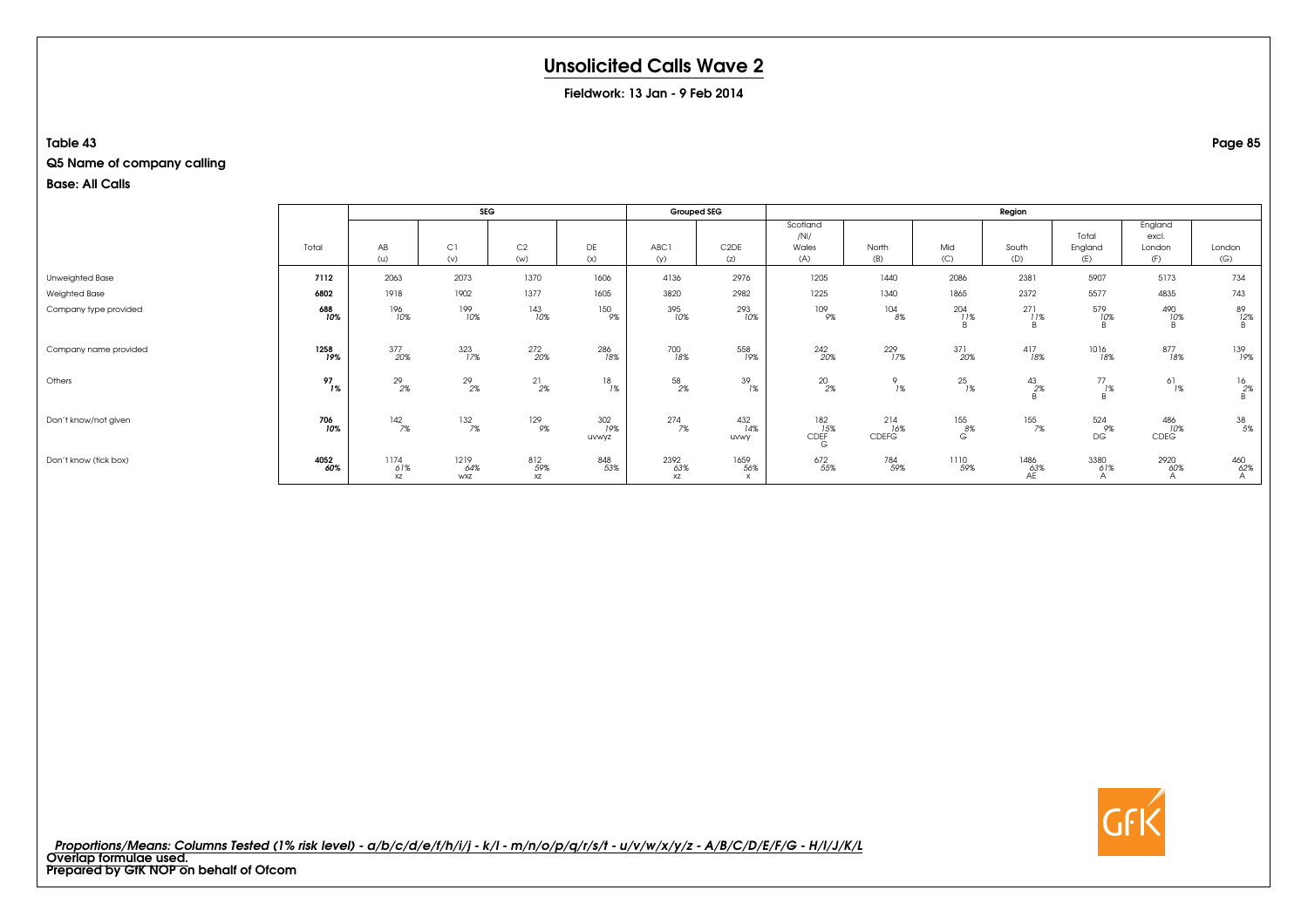Fieldwork: 13 Jan - 9 Feb 2014

#### Table 44

Q5 Name of company calling

### Base: All Calls

|                       |             |                                                            |                                                  | Type of call                   |                                                      |                                                                        |
|-----------------------|-------------|------------------------------------------------------------|--------------------------------------------------|--------------------------------|------------------------------------------------------|------------------------------------------------------------------------|
|                       | Total       | Silent                                                     | Abandoned<br>Call                                | Recorded<br>sales<br>message   | Live sales                                           | Other                                                                  |
|                       |             | (A)                                                        | (B)                                              | (C)                            | (D)                                                  | (E)                                                                    |
| Unweighted Base       | 7112        | 2668                                                       | 196                                              | 852                            | 2698                                                 | 663                                                                    |
| <b>Weighted Base</b>  | 6802        | 2536                                                       | 192                                              | 816                            | 2578                                                 | 633                                                                    |
| Company type provided | 688<br>70%  | 3<br>$\ddot{\phantom{1}}$                                  | 11<br>$A^{\delta\%}$                             | 35<br>4%<br>Α                  | $\frac{521}{20\%}$                                   | $\begin{array}{c} 118 \\ \hline \text{19\%} \\ \text{ABC} \end{array}$ |
| Company name provided | 1258<br>19% | $^{22}$ <sub>1%</sub>                                      | $\underset{\text{AC}}{39}$ 20%                   | 53<br>6%<br>Α                  | 993<br>39%<br>ABCE                                   | $\frac{148}{23\%}$ AC                                                  |
| Others                | 97<br>1%    | $\frac{2}{\ast}$                                           | $\bullet$                                        | $\frac{3}{4}$                  | $\overset{78}{\underset{\mathsf{AC}}{\mathsf{3}\%}}$ | $\overset{13}{\underset{\mathsf{AC}}{\mathsf{2\%}}}$                   |
| Don't know/not given  | 706<br>70%  | $\begin{array}{c} 352 \\ 14\% \\ \text{BD} \end{array}$    | $\frac{12}{6\%}$                                 | $^{90}_{\substack{11\% \\ D}}$ | $\begin{array}{c} 133 \\ 5\% \end{array}$            | 77<br>12%<br>D                                                         |
| Don't know (tick box) | 4052<br>60% | $\begin{array}{c} 2157 \\ 85\% \end{array}$<br><b>BCDE</b> | $\begin{array}{c} 129 \\ 67\% \end{array}$<br>DE | 635<br>78%<br><b>BDE</b>       | 853<br>33%                                           | $\frac{277}{44\%}$<br>D                                                |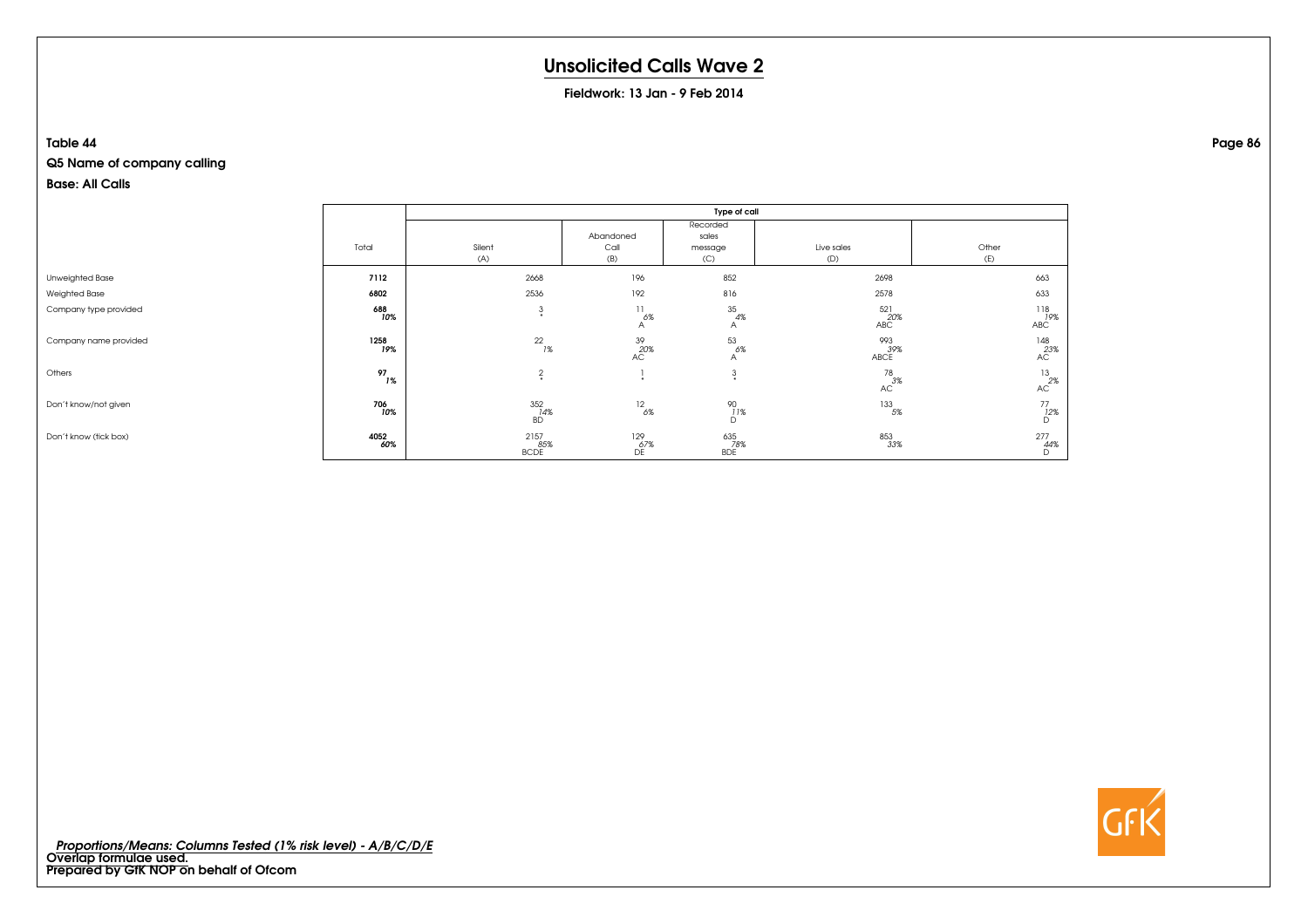Fieldwork: 13 Jan - 9 Feb 2014

### Table 45

Q5 Name of company calling

## Base: All respondents

|                       |            |                   |                   | Age                                                    |                                                      |                        |                            |                   | <b>Grouped Age</b>         |                                                    | Gender             |                               |                  |                  | <b>Working status</b>     |                   |                        |                    | Grouped working<br>status |                            |
|-----------------------|------------|-------------------|-------------------|--------------------------------------------------------|------------------------------------------------------|------------------------|----------------------------|-------------------|----------------------------|----------------------------------------------------|--------------------|-------------------------------|------------------|------------------|---------------------------|-------------------|------------------------|--------------------|---------------------------|----------------------------|
|                       |            |                   |                   |                                                        |                                                      |                        |                            |                   |                            |                                                    |                    |                               | Full             | Part             |                           |                   | Temp<br>not            |                    |                           | Not                        |
|                       | Total      | 16-24<br>(a)      | 25-34<br>(b)      | 35-44<br>(c)                                           | 45-54<br>(d)                                         | 55-64<br>(e)           | $65+$<br>(f)               | 16-34<br>(h)      | 35-54<br>$\sqrt{ }$        | $55+$<br>(1)                                       | Male<br>(k)        | Female<br>(1)                 | time<br>(m)      | time<br>(n)      | Homemaker<br>(0)          | Student<br>(p)    | working<br>(a)         | Retired<br>(r)     | Working<br>(s)            | working<br>(t)             |
| Unweighted Base       | 926        | 67                | 161               | 201                                                    | 164                                                  | 151                    | 182                        | 228               | 365                        | 333                                                | 454                | 472                           | 372              | 148              | 96                        | 46                | 54                     | 210                | 520                       | 406                        |
| <b>Weighted Base</b>  | 926        | $106*$            | 147               | 189                                                    | 144                                                  | 153                    | 186                        | 253               | 334                        | 339                                                | 440                | 486                           | 379              | 159              | $90^*$                    | 48*               | $39*$                  | 210                | 539                       | 387                        |
| Company type provided | 289<br>31% | $\frac{10}{9\%}$  | $^{26}_{18\%}$    | $^{47}_{25\%}$ ah                                      | 55<br>38%<br>abch                                    | $^{63}_{41\%}$<br>abch | 88<br>47%<br>abch          | $\frac{36}{14\%}$ | $\frac{103}{31\%}$<br>abch | $\begin{array}{c} 151 \\ 44\% \end{array}$<br>abch | $\frac{133}{30\%}$ | <sup>156</sup> <sub>32%</sub> | 87<br>23%        | 57<br>36%<br>mps | 33<br>37%<br>mp           | 9%                | $\frac{13}{35\%}$<br>p | 94<br>44%<br>mpst  | $\frac{144}{27%}$<br>mp   | 145<br>37%<br>mps          |
| Company name provided | 442<br>48% | 30<br>28%         | $\frac{46}{32\%}$ | $\frac{85}{45\%}$<br>abh                               | 70<br>49%<br>abh                                     | 95<br>62%<br>abch      | $\frac{116}{62\%}$<br>abch | 76<br>30%         | $\frac{155}{47\%}$<br>abh  | 211<br>62%<br>abcd                                 | 210<br>48%         | 232<br>48%                    | 154<br>41%       | 79<br>50%        | 49<br>54%<br>$\mathbf{D}$ | $\frac{14}{30\%}$ | $\frac{15}{38\%}$      | 131<br>62%<br>mpas | 233<br>43%                | 209<br>54%<br>mps          |
| Others                | 77<br>8%   | 1%                | 3%                | $^{11}_{6\%}$                                          | $\frac{8}{5\%}$                                      | $^{23}_{15\%}$<br>abcd | 30<br>16%<br>abcdh         | $\frac{5}{2\%}$   | $\frac{19}{6\%}$           | $\frac{52}{15\%}$<br>abcd                          | $^{42}_{10\%}$     | $\frac{35}{7\%}$              | $\frac{22}{6\%}$ | 9<br>6%          | 8<br>9%                   |                   | 10%                    | 34<br>16%<br>mnps  | $\frac{31}{6\%}$          | $^{46}_{12\%}$<br>mps      |
| Don't know/not given  | 202<br>22% | 10%               | 3%                | $\begin{array}{c} 28 \\ 15\% \\ \text{bh} \end{array}$ | $\begin{array}{c} 27 \\ 19\% \\ \rm{bh} \end{array}$ | 47<br>31%<br>abcd      | 84<br>45%<br>abcde<br>hi   | 15<br>6%<br>h     | $^{55}_{17\%}$ bh          | 132<br>39%<br>abcd<br>ehi                          | $\frac{94}{21\%}$  | 109<br>22%                    | 43<br>11%        | $^{28}_{17\%}$   | 32<br>35%<br>mnps         | 14%               | 17%                    | 86<br>41%<br>mnpq  | $^{71}_{13\%}$            | $\frac{132}{34\%}$<br>mnps |
| Don't know (tick box) | 679<br>73% | $\frac{75}{71\%}$ | 99<br>67%         | <sup>142</sup> 75%                                     | 108<br>75%                                           | 122<br>80%             | $\frac{133}{71\%}$         | 174<br>69%        | 250<br>75%                 | 255<br>75%                                         | 336<br>76%         | 343<br>71%                    | 274<br>72%       | 125<br>78%       | 71<br>79%                 | $\frac{32}{66\%}$ | 30<br>78%              | 147<br>70%         | 399<br>74%                | 280<br>72%                 |



Page 87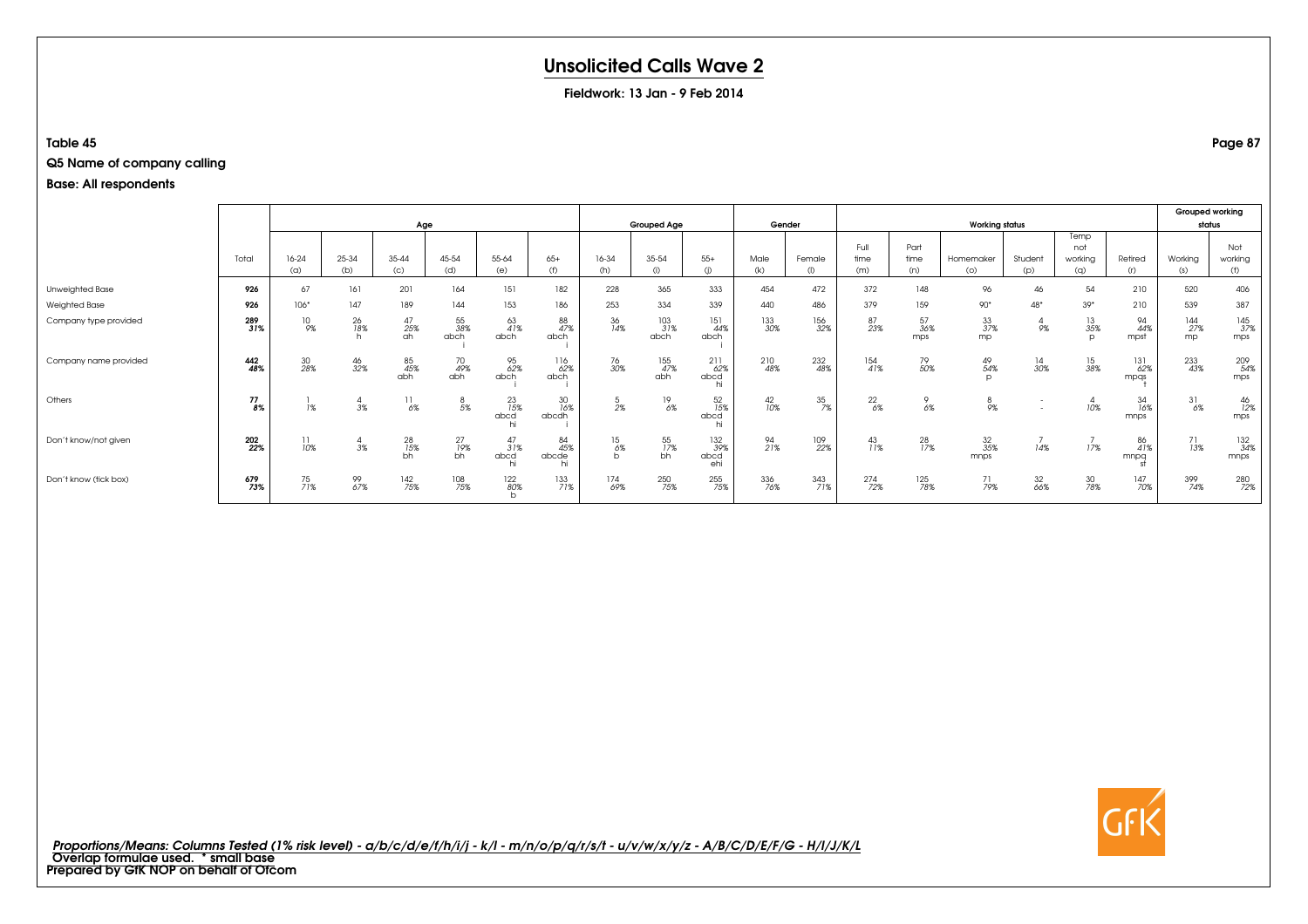Fieldwork: 13 Jan - 9 Feb 2014

#### Table 45

Q5 Name of company calling

### Base: All respondents

|                       |                  |                   | <b>SEG</b>                                   |                   |                       | <b>Grouped SEG</b> |                                               |                                  |                                            |                                              | Region            |                                                  |                                                           |                                           |
|-----------------------|------------------|-------------------|----------------------------------------------|-------------------|-----------------------|--------------------|-----------------------------------------------|----------------------------------|--------------------------------------------|----------------------------------------------|-------------------|--------------------------------------------------|-----------------------------------------------------------|-------------------------------------------|
|                       | Total            | AB<br>(u)         | C1<br>(v)                                    | C2<br>(w)         | DE<br>(x)             | ABC1<br>(y)        | C <sub>2</sub> DE<br>(z)                      | Scotland<br>/NI/<br>Wales<br>(A) | North<br>(B)                               | Mid<br>(C)                                   | South<br>(D)      | Total<br>England<br>(E)                          | England<br>excl.<br>London<br>(F)                         | London<br>(G)                             |
| Unweighted Base       | 926              | 272               | 283                                          | 172               | 199                   | 555                | 371                                           | 150                              | 210                                        | 244                                          | 322               | 776                                              | 675                                                       | 101                                       |
| Weighted Base         | 926              | 262               | 281                                          | 174               | 209                   | 543                | 383                                           | 150                              | 199                                        | 235                                          | 342               | 776                                              | 664                                                       | 112                                       |
| Company type provided | 289<br>31%       | 89<br>34%         | $\begin{array}{c} {80}\\ {28\%} \end{array}$ | $\frac{55}{32\%}$ | $^{65}_{31\%}$        | $\frac{169}{31\%}$ | $\begin{array}{c}\n120 \\ 31\% \n\end{array}$ | 51<br>34%                        | $\frac{50}{25\%}$                          | $^{72}_{31\%}$                               | 117<br>34%        | $\begin{array}{c}\n 238 \\  31\% \n \end{array}$ | 199<br>30%                                                | $\frac{39}{35\%}$                         |
| Company name provided | 442<br>48%       | 137<br>52%        | $\frac{125}{44\%}$                           | $87 \over 50\%$   | 93<br>45%             | 262<br>48%         | $\frac{180}{47\%}$                            | 75<br>50%                        | 85<br>43%                                  | $\underset{\mathsf{G}}{\overset{122}{52\%}}$ | 160<br>47%        | 367<br>47%                                       | 326<br>49%                                                | $^{41}_{37\%}$                            |
| Others                | $\frac{77}{8\%}$ | $\frac{23}{9\%}$  | $^{20}$ <sub>7%</sub>                        | $\frac{16}{9\%}$  | $\frac{18}{8\%}$      | $^{43}_{8\%}$      | $\frac{33}{9\%}$                              | $^{18}_{12\%}$<br>B              | $\frac{9}{5\%}$                            | $\frac{19}{8\%}$                             | $31$ 9%           | $59$ $8\%$                                       | $\frac{46}{7%}$                                           | $\frac{13}{11\%}$                         |
| Don't know/not given  | 202<br>22%       | $\frac{46}{18\%}$ | $\frac{53}{19\%}$                            | $^{40}_{23\%}$    | $^{63}_{30\%}$<br>uvy | 99<br>18%          | $^{104}_{27\%}$<br>uvy                        | 44<br>29%<br>DG                  | $^{52}_{\phantom{2}26\%}$ DG               | $\frac{53}{23\%}$                            | $\frac{53}{16\%}$ | 159<br>20%<br>D                                  | $\begin{array}{c} 145 \\ 22\% \\ \mathrm{DE} \end{array}$ | $\begin{array}{c} 13 \\ 12\% \end{array}$ |
| Don't know (tick box) | 679<br>73%       | 206<br>79%        | 204<br>72%                                   | 132<br>76%        | 137<br>66%            | $^{410}_{75\%}$    | 269<br>70%                                    | <sup>108</sup> 72%               | $\begin{array}{c} 134 \\ 68\% \end{array}$ | 179<br>76%                                   | 257<br>75%        | 571<br>74%                                       | 492<br>74%                                                | $^{78}_{70\%}$                            |



Proportions/Means: Columns Tested (1% risk level) - a/b/c/d/e/f/h/i/j - k/l - m/n/o/p/q/r/s/t - u/v/w/x/y/z - A/B/C/D/E/F/G - H/l/J/K/L<br>Overlap formulae used. \* small base<br>Prepared by GfK NOP on behalf of Ofcom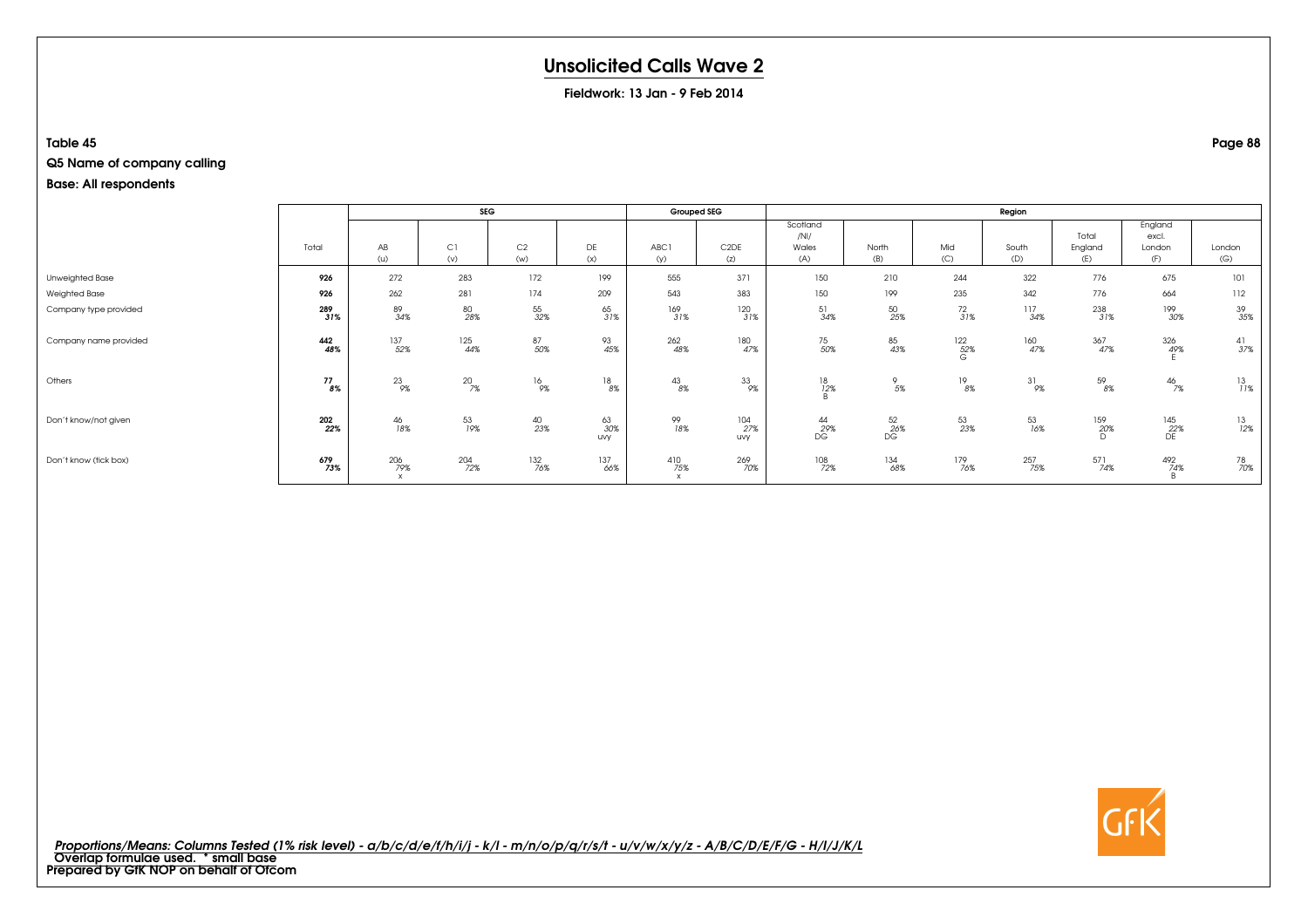Fieldwork: 13 Jan - 9 Feb 2014

#### Table 46

Q5 Name of company calling

## Base: All respondents

|                        |            |                                                                       |                   | Type of call                               |                    |                                                                                |
|------------------------|------------|-----------------------------------------------------------------------|-------------------|--------------------------------------------|--------------------|--------------------------------------------------------------------------------|
|                        |            |                                                                       |                   | Recorded                                   |                    |                                                                                |
|                        | Total      | Silent                                                                | Abandoned<br>Call | sales<br>message                           | Live sales         | Other                                                                          |
|                        |            | (A)                                                                   | (B)               | (C)                                        | (D)                | (E)                                                                            |
|                        |            |                                                                       |                   |                                            |                    |                                                                                |
| <b>Unweighted Base</b> | 926        | 581                                                                   | 126               | 357                                        | 641                | 274                                                                            |
| Weighted Base          | 926        | 564                                                                   | 125               | 346                                        | 624                | 260                                                                            |
| Company type provided  | 289<br>31% | $\frac{228}{41\%}$                                                    | $\frac{46}{37%}$  | $\begin{array}{c} 142 \\ 41\% \end{array}$ |                    |                                                                                |
|                        |            |                                                                       |                   |                                            | $\frac{276}{44\%}$ | $\begin{array}{c}\n 142 \\  \overline{55}\% \\  \overline{ABCD}\n \end{array}$ |
| Company name provided  | 442<br>48% | 340<br>60%                                                            | 77<br>62%         | 221<br>64%                                 | 423<br>68%         | 196<br>75%                                                                     |
|                        |            |                                                                       |                   |                                            | Α                  | ABCD                                                                           |
| Others                 | 77         |                                                                       |                   |                                            |                    |                                                                                |
|                        | 8%         | $^{63}_{11\%}$                                                        | $\frac{15}{12\%}$ | $\frac{36}{11\%}$                          | 75<br>12%          | $^{40}_{16\%}$                                                                 |
| Don't know/not given   | 202<br>22% | $\frac{173}{31\%}$                                                    | $\frac{39}{31\%}$ | $\begin{array}{c} 112 \\ 32\% \end{array}$ | $\frac{177}{28\%}$ | $\frac{105}{40\%}$                                                             |
|                        |            |                                                                       |                   |                                            |                    | AD                                                                             |
| Don't know (tick box)  |            |                                                                       |                   |                                            |                    |                                                                                |
|                        |            |                                                                       |                   |                                            |                    |                                                                                |
|                        | 679<br>73% | $\begin{array}{c} 535 \\ \text{\small 95\%} \\ \text{DE} \end{array}$ | 120<br>96%<br>D   | 329<br>95%<br>DE                           | 542<br>87%         | 231<br>89%                                                                     |

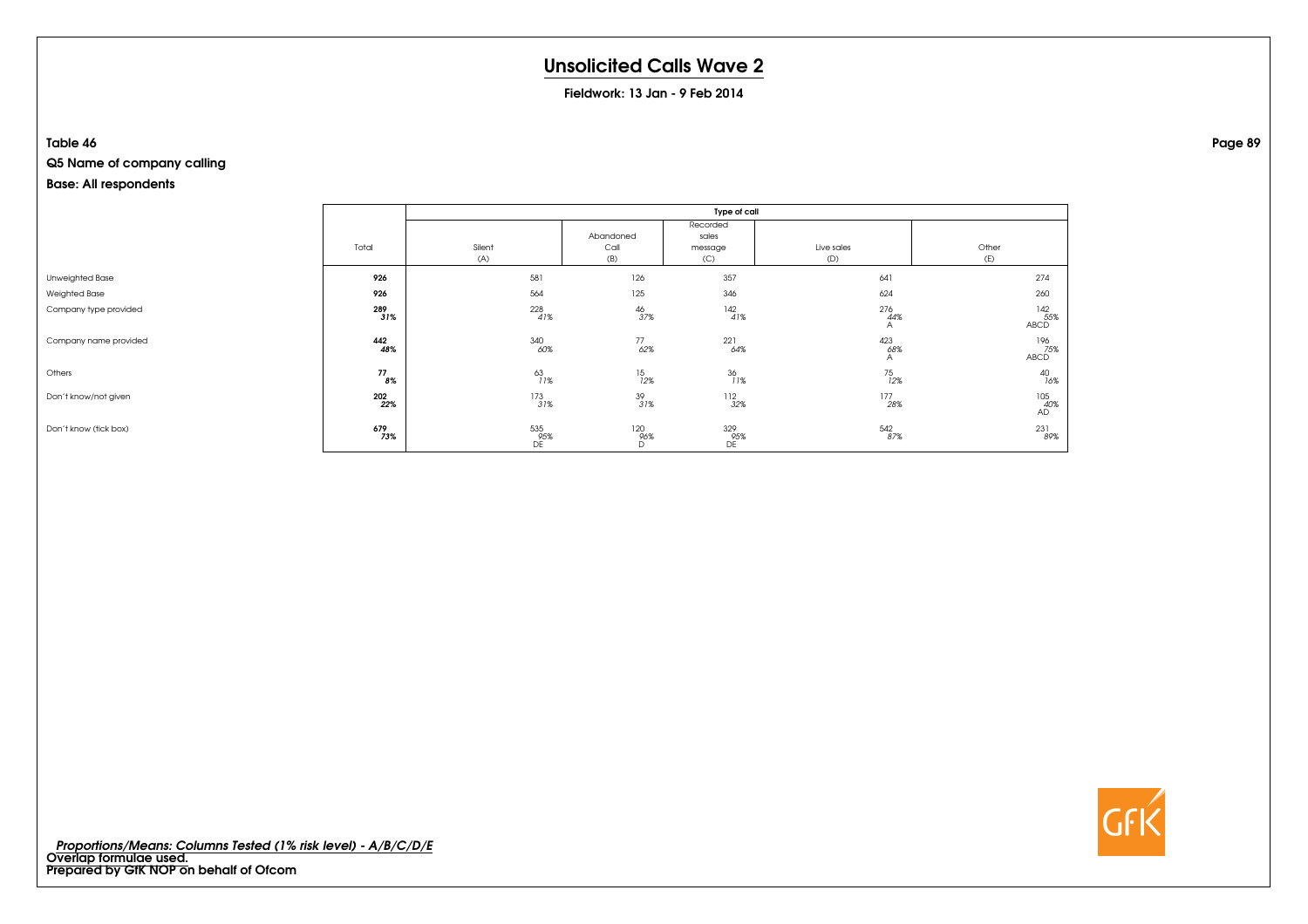Fieldwork: 13 Jan - 9 Feb 2014

### Table 47

#### Q6 Phone number of caller

## Base: All Calls

|                                      |                   |                    |                               | Age                        |                                            |                                            |                                            |                                                            | <b>Grouped Age</b>                        |                             | Gender                 |                  |                     |                     | Working status                             |                   |                                    |                                                                            | Grouped working<br>status                 |                                            |
|--------------------------------------|-------------------|--------------------|-------------------------------|----------------------------|--------------------------------------------|--------------------------------------------|--------------------------------------------|------------------------------------------------------------|-------------------------------------------|-----------------------------|------------------------|------------------|---------------------|---------------------|--------------------------------------------|-------------------|------------------------------------|----------------------------------------------------------------------------|-------------------------------------------|--------------------------------------------|
|                                      | Total             | 16-24<br>(a)       | 25-34<br>(b)                  | 35-44<br>$\left( c\right)$ | 45-54<br>(d)                               | 55-64<br>(e)                               | $65+$<br>(f)                               | 16-34<br>(h)                                               | 35-54<br>(i)                              | $55+$<br>(i)                | Male<br>(k)            | Female<br>(1)    | Full<br>time<br>(m) | Part<br>time<br>(n) | Homemaker<br>(0)                           | Student<br>(p)    | Temp<br>not<br>working<br>(a)      | Retired<br>(r)                                                             | Working<br>(s)                            | Not<br>working<br>(t)                      |
| <b>Unweighted Base</b>               | 7112              | 326                | 666                           | 1231                       | 1355                                       | 1575                                       | 1959                                       | 992                                                        | 2586                                      | 3534                        | 3573                   | 3539             | 2256                | 1127                | 862                                        | 274               | 412                                | 2181                                                                       | 3383                                      | 3729                                       |
| <b>Weighted Base</b>                 | 6802              | 487                | 591                           | 1141                       | 1154                                       | 1496                                       | 1933                                       | 1078                                                       | 2295                                      | 3429                        | 3393                   | 3409             | 2216                | 1154                | 788                                        | 286               | 268                                | 2089                                                                       | 3370                                      | 3432                                       |
| Number given                         | 2472<br>36%       | 134<br>28%         | <sup>155</sup> <sub>26%</sub> | $481$<br>$42%$<br>abfh     | 452<br>39%<br>abh                          | 560<br>37%<br>abh                          | 689<br>36%<br>abh                          | 289<br>27%                                                 | $\frac{933}{41\%}$<br>abfh                | 1249<br>36%<br>abh          | <sup>1255</sup><br>37% | 1217<br>36%      | 774<br>35%          | 404<br>35%          | 304<br>39%                                 | 116<br>41%        | $^{103}_{38\%}$                    | 771<br>37%                                                                 | 1178<br>35%                               | 1294<br>38%                                |
| Don't know/ withheld/<br>unavailable | $\frac{164}{2\%}$ | $^{15}_{3\%}$      | 5<br>7%                       | 31<br>3%<br>b              | $^{25}_{\ 2\%}$                            | $\frac{30}{2\%}$                           | 58<br>3%<br>b                              | $^{20}_{\phantom{2}\mathbf{2}\mathbf{\%}}$<br>$\mathsf{b}$ | $\frac{56}{2\%}$                          | $\substack{88 \\ 3\%}$<br>b | $^{79}_{2\%}$          | $\frac{85}{2\%}$ | $\frac{39}{2\%}$    | $\frac{31}{3\%}$    | $^{19}_{2\%}$                              | 13<br>4%<br>m     | $^6_{2\%}$                         | 57<br>3%                                                                   | $^{70}_{2\%}$                             | $\substack{95 \\ 3\%}$                     |
| NET number not given                 | $\frac{164}{2\%}$ | $^{15}_{3\%}$      | 5<br>7%                       | 31<br>3%<br>b              | $^{25}_{2\%}$                              | $\frac{30}{2\%}$                           | 58<br>3%<br>b                              | $^{20}_{\phantom{1}2\%}$<br>h                              | $\frac{56}{2\%}$                          | $\substack{88 \\ 3\%}$<br>b | $\frac{79}{2\%}$       | $\frac{85}{2\%}$ | $\frac{39}{2\%}$    | 31<br>3%            | $^{19}_{2\%}$                              | 13<br>4%<br>m     | $^6_{2\%}$                         | 57<br>3%                                                                   | $^{70}_{2\%}$                             | $\frac{95}{3\%}$                           |
| Number not available (tick<br>box)   | 1716<br>25%       | 137<br>28%         | 199<br>34%<br>cdef            | 257<br>23%                 | 300<br>26%                                 | $\begin{array}{c} 331 \\ 22\% \end{array}$ | 492<br>25%                                 | 336<br>31%<br>cdef                                         | 557<br>24%                                | 823<br>24%                  | 832<br>25%             | 884<br>26%       | 561<br>25%          | 298<br>26%          | $\begin{array}{c} 216 \\ 27\% \end{array}$ | $^{63}_{22\%}$    | $^{63}_{24\%}$                     | 515<br>25%                                                                 | 859<br>25%                                | 857<br>25%                                 |
| International number (tick<br>box)   | 388<br>6%         | $^{25}_{\,\,5\%}$  | 17<br>3%                      | 59<br>5%                   | 59<br>5%                                   | 94<br>6%<br>$\mathsf{b}$                   | 134<br>7%<br>bh                            | 42<br>4%<br>$\mathsf{b}$                                   | $\begin{array}{c} 118 \\ 5\% \end{array}$ | $^{228}_{7\%}$<br>bh        | 193<br>6%              | 195<br>6%        | 103<br>5%           | 59<br>5%            | 62<br>8%<br>ms                             | 15<br>5%          | $\frac{13}{5\%}$                   | 136<br>6%                                                                  | $\begin{array}{c} 162 \\ 5\% \end{array}$ | $\frac{225}{7\%}$<br>ms                    |
| Number withheld (tick box)           | 2006<br>29%       | 176<br>36%<br>cdfi | $\frac{215}{36\%}$<br>cdfi    | 311<br>27%                 | $\begin{array}{c} 318 \\ 28\% \end{array}$ | $\frac{474}{32\%}$                         | $\begin{array}{c} 512 \\ 26\% \end{array}$ | 391<br>36%<br>cdfi                                         | 629<br>27%                                | 985<br>29%                  | 1007<br>30%            | 999<br>29%       | 734<br>33%<br>ort   | 361<br>31%<br>ort   | 186<br>24%                                 | $\frac{80}{28\%}$ | $\substack{84 \\ 31\%}$<br>$\circ$ | 561<br>27%                                                                 | 1095<br>32%<br>ort                        | $\begin{array}{c} 911 \\ 27\% \end{array}$ |
| No Answer (fick box)                 | 60<br>1%          |                    |                               |                            | $\overline{\phantom{a}}$                   |                                            | 52<br>3%<br>abcde<br>hij                   |                                                            |                                           | 59<br>2%<br>bcdeh           | 29<br>1%               | 32<br>1%         | 6                   |                     |                                            |                   |                                    | $^{52}_{\phantom{2}\phantom{2}\phantom{2}\phantom{2}\phantom{2}}$<br>mnogs |                                           | $\frac{53}{2\%}$<br>mnos                   |



Proportions/Means: Columns Tested (1% risk level) - a/b/c/d/e/f/h/i/j - k/l - m/n/o/p/q/r/s/t - u/v/w/x/y/z - A/B/C/D/E/F/G - H/I/J/K/L<br>Overlap formulae used.<br>Prepared by GfK NOP on behalf of Ofcom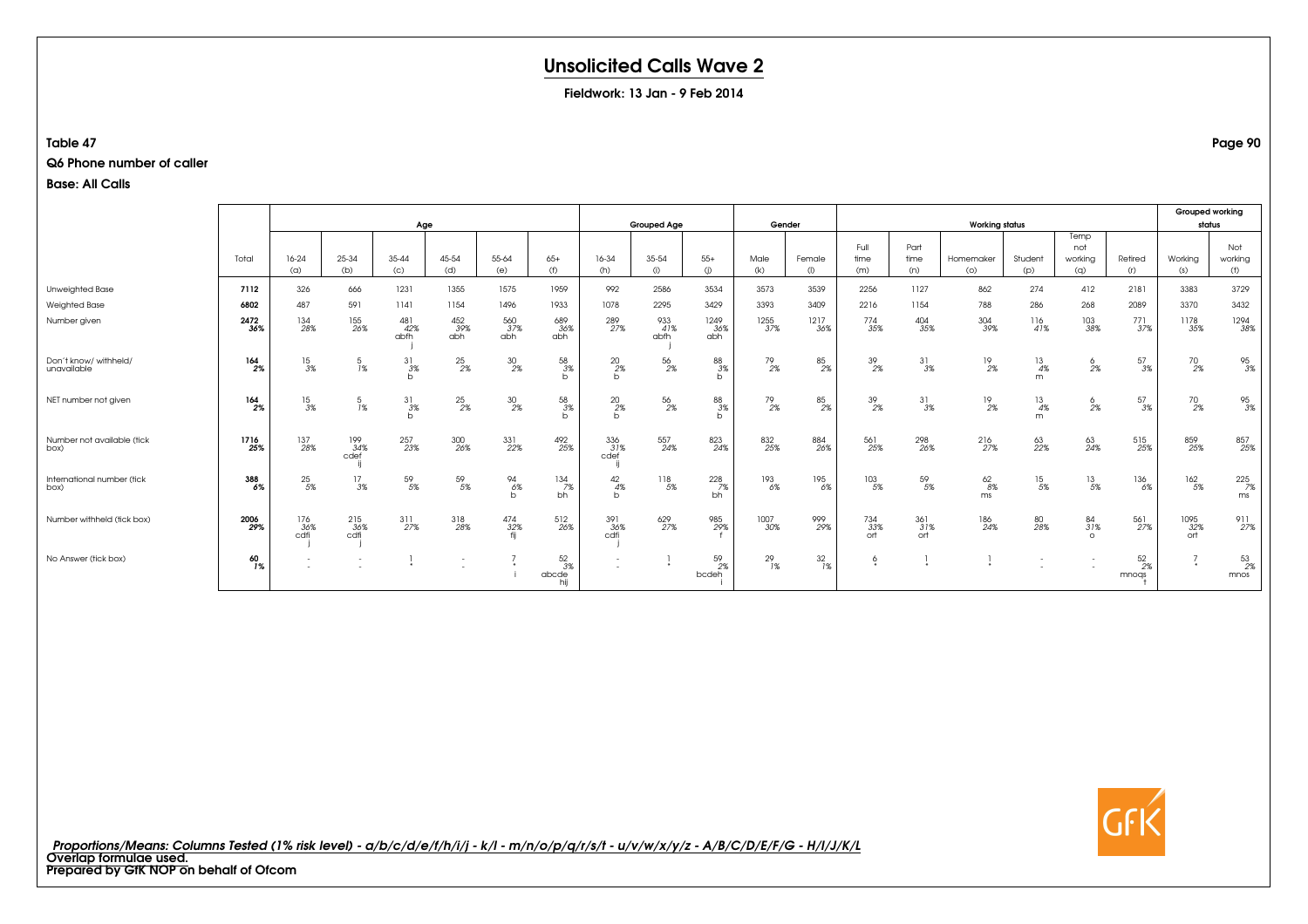Fieldwork: 13 Jan - 9 Feb 2014

#### Table 47

### Q6 Phone number of caller

### Base: All Calls

|                                      |                   |                           | <b>SEG</b>                               |                          |                                           | <b>Grouped SEG</b>                                       |                          |                                            |                                            |                         | Region                             |                                                |                                                 |                            |
|--------------------------------------|-------------------|---------------------------|------------------------------------------|--------------------------|-------------------------------------------|----------------------------------------------------------|--------------------------|--------------------------------------------|--------------------------------------------|-------------------------|------------------------------------|------------------------------------------------|-------------------------------------------------|----------------------------|
|                                      |                   |                           |                                          |                          |                                           |                                                          |                          | Scotland<br>$/$ NI $/$                     |                                            |                         |                                    | Total                                          | England<br>excl.                                |                            |
|                                      | Total             | AB<br>(u)                 | C1<br>(v)                                | C2<br>(w)                | DE<br>(x)                                 | ABC1<br>(y)                                              | C <sub>2</sub> DE<br>(z) | Wales<br>(A)                               | North<br>(B)                               | Mid<br>(C)              | South<br>(D)                       | England<br>(E)                                 | London<br>(F)                                   | London<br>(G)              |
| <b>Unweighted Base</b>               | 7112              | 2063                      | 2073                                     | 1370                     | 1606                                      | 4136                                                     | 2976                     | 1205                                       | 1440                                       | 2086                    | 2381                               | 5907                                           | 5173                                            | 734                        |
| Weighted Base                        | 6802              | 1918                      | 1902                                     | 1377                     | 1605                                      | 3820                                                     | 2982                     | 1225                                       | 1340                                       | 1865                    | 2372                               | 5577                                           | 4835                                            | 743                        |
| Number given                         | 2472<br>36%       | 740<br>39%<br><b>VV</b>   | 607<br>32%                               | 559<br>41%<br>vxyz       | 566<br>35%                                | 1347<br>35%<br>$\checkmark$                              | 1125<br>38%<br><b>VX</b> | $^{431}_{\phantom{1}35\%}$                 | $\substack{455 \\ 34\%}$                   | 652<br>35%              | 933<br>39%<br>BCEF                 | 2040<br>37%                                    | 1775<br>37%                                     | 265<br>36%                 |
| Don't know/ withheld/<br>unavailable | $\frac{164}{2\%}$ | $\frac{51}{3\%}$          | $\frac{39}{2\%}$                         | $\frac{32}{2\%}$         | $\frac{42}{3\%}$                          | $\frac{90}{2\%}$                                         | 75<br>3%                 | $\ensuremath{\mathbb{Z}_3^{3\%}}\xspace$ C | 34<br>$\int_{C}^{3\%}$                     | $^{23}$ <sub>1%</sub>   | 65<br>3%<br>C                      | $\frac{122}{2\%}$<br>С                         | $\begin{array}{c} 111 \\ -2\% \\ C \end{array}$ | $\frac{12}{2\%}$           |
| NET number not given                 | $\frac{164}{2\%}$ | $\frac{51}{3\%}$          | $\begin{array}{c} 39 \\ 2\% \end{array}$ | $\frac{32}{2\%}$         | $^{42}_{3\%}$                             | $\frac{90}{2\%}$                                         | $\frac{75}{3\%}$         | $^{42}_{3\%}$<br>C                         | 34<br>3%<br>$\mathsf{C}$                   | $\frac{23}{1\%}$        | $^{65}_{3\%}$<br>C                 | $\begin{array}{c} 122 \\ 2\% \end{array}$<br>C | $\begin{array}{c} 111 \\ -2\% \\ C \end{array}$ | $\frac{12}{2\%}$           |
| Number not available (tick<br>box)   | 1716<br>25%       | $\underset{25\%}{^{488}}$ | 499<br>26%                               | 321<br>23%               | $\underset{25\%}{^{408}}$                 | 987<br>26%                                               | 729<br>24%               | $\begin{array}{c} 318 \\ 26\% \end{array}$ | $\begin{array}{c} 314 \\ 23\% \end{array}$ | 484<br>26%              | 600<br>25%                         | 1398<br>25%                                    | 1209<br>25%                                     | 189<br>25%                 |
| International number (tick<br>box)   | 388<br>6%         | $\frac{104}{5%}$          | $\frac{103}{5\%}$                        | $^{75}_{\phantom{1}5\%}$ | $\begin{array}{c} 105 \\ 7\% \end{array}$ | $\begin{array}{l} 207 \\ 5\% \end{array}$                | 180<br>6%                | 66<br>5%                                   | $^{108}_{8\%}$<br>CDEF                     | $90\n 5%$               | $\frac{123}{5%}$                   | $321$ 6%                                       | $\frac{276}{6\%}$                               | $^{45}_{6\%}$              |
| Number withheld (tick box)           | 2006<br>29%       | 531<br>28%                | 652<br>34%<br>uwxy                       | 382<br>28%               | $^{441}_{27\%}$                           | $\begin{array}{c} 1183 \\ 31\% \end{array}$<br><b>UZ</b> | 823<br>28%               | $\frac{334}{27\%}$                         | $\underset{31\%}{^{412}}$                  | $^{618}_{33\%}$<br>ADEF | $^{641}_{27\%}$                    | $\frac{1671}{30\%}$<br>D                       | 1445<br>30%<br>D                                | $\frac{226}{30\%}$         |
| No Answer (tick box)                 | 60<br>1%          | $\dot{\circ}$             | $\frac{5}{3}$                            | $\overline{ }$<br>1%     | $^{42}_{3\%}$<br>uvwyz                    | 11                                                       | $50$ $2\%$<br>uvwy       | $\frac{34}{3\%}$<br><b>CDEFG</b>           | 17<br>1%<br>CDEF                           | $\sim$<br>$\sim$        | $\circ$<br>$\cdot$<br>$\mathsf{C}$ | $26 \overline{ }$<br>C                         | $20 \xspace$<br>$\mathsf{C}$                    | $\sigma_{\rm 1\%}^{\rm 6}$ |



Proportions/Means: Columns Tested (1% risk level) - a/b/c/d/e/f/h/i/j - k/l - m/n/o/p/q/r/s/t - u/v/w/x/y/z - A/B/C/D/E/F/G - H/l/J/K/L<br>Overlap formulae used.<br>Prepared by GfK NOP on behalf of Ofcom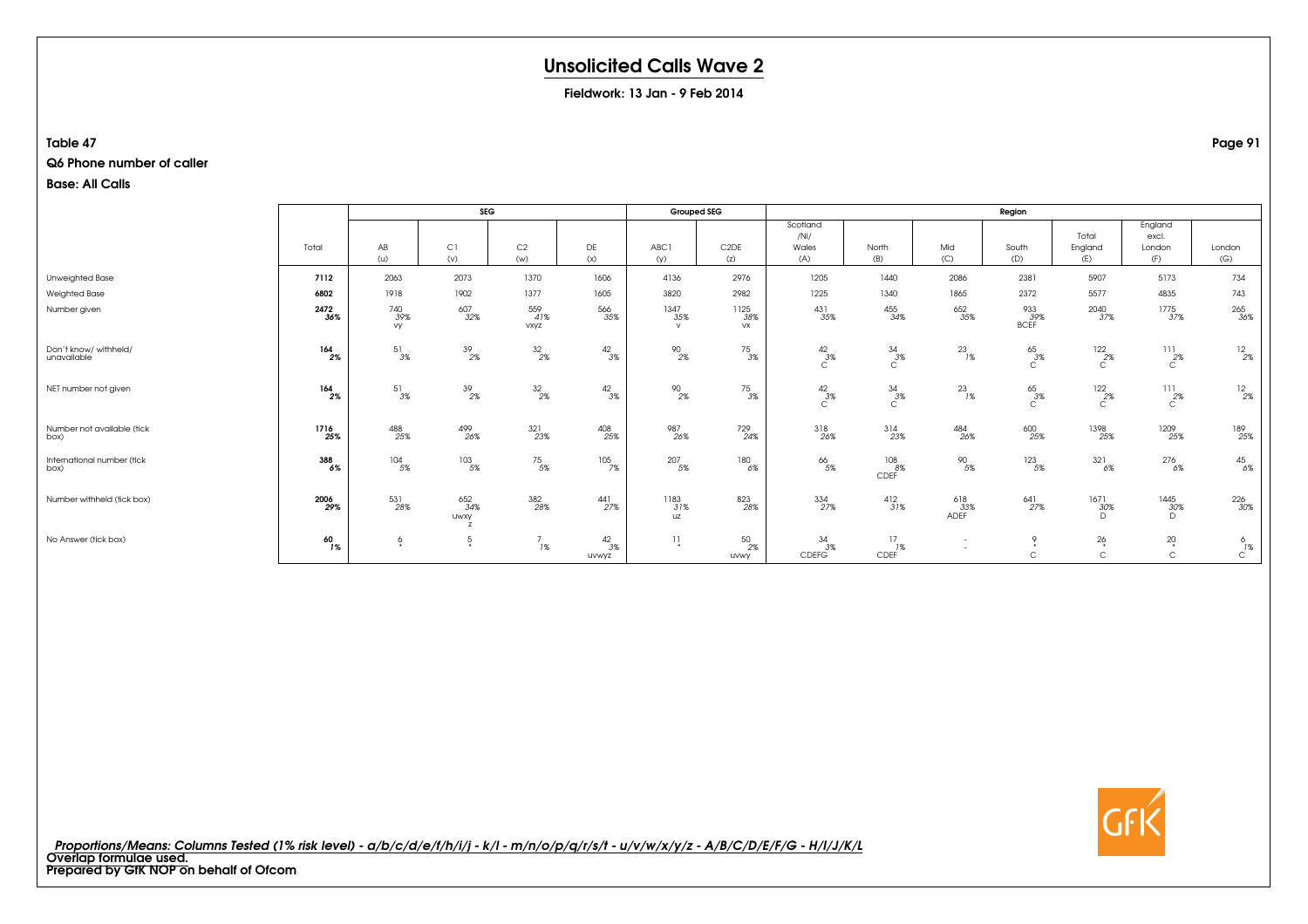Fieldwork: 13 Jan - 9 Feb 2014

#### Table 48

Q6 Phone number of caller

### Base: All Calls

|                                      |                                           |                                                          |                   | Type of call                                   |                                          |                                                        |
|--------------------------------------|-------------------------------------------|----------------------------------------------------------|-------------------|------------------------------------------------|------------------------------------------|--------------------------------------------------------|
|                                      |                                           |                                                          |                   | Recorded                                       |                                          |                                                        |
|                                      | Total                                     | Silent                                                   | Abandoned         | sales                                          | Live sales                               | Other                                                  |
|                                      |                                           | (A)                                                      | Call<br>(B)       | message<br>(C)                                 | (D)                                      | (E)                                                    |
|                                      |                                           |                                                          |                   |                                                |                                          |                                                        |
| Unweighted Base                      | 7112                                      | 2668                                                     | 196               | 852                                            | 2698                                     | 663                                                    |
| Weighted Base                        | 6802                                      | 2536                                                     | 192               | 816                                            | 2578                                     | 633                                                    |
| Number given                         | 2472<br>36%                               | 646<br>25%                                               | $\frac{59}{31\%}$ | $\frac{299}{37\%}$ A                           | 1184<br>46%<br>ABC                       | $\overset{265}{\underset{\mathsf{AB}}{\overset{42\%}}$ |
| Don't know/ withheld/<br>unavailable | $\frac{164}{2\%}$                         | 77<br>$CD$ <sup>3%</sup>                                 | $3$ <sub>1%</sub> | $\begin{smallmatrix} 8\\1\% \end{smallmatrix}$ | $\begin{array}{c} 39 \\ 2\% \end{array}$ | 38<br>6%<br><b>ACD</b>                                 |
| NET number not given                 | $\frac{164}{2\%}$                         | 77<br>$CD$ <sup>3%</sup>                                 | $\frac{3}{1\%}$   | $\begin{smallmatrix} 8\\1\% \end{smallmatrix}$ | $\begin{array}{c} 39 \\ 2\% \end{array}$ | 38<br>ACD                                              |
| Number not available (tick<br>box)   | 1716<br>25%                               | 731<br>29%                                               | 65<br>34%<br>DE   | $\overset{222}{\underset{\text{DE}}{27\%}}$    | 559<br>22%                               | 128<br>20%                                             |
| International number (tick<br>box)   | $\begin{array}{c} 388 \\ 6\% \end{array}$ | $168$ <sub>7%</sub><br>D                                 | $\frac{13}{7\%}$  | $^{48}_{6\%}$                                  | 111<br>4%                                | $45$ <sub>7%</sub><br>D                                |
| Number withheld (tick box)           | 2006<br>29%                               | $\begin{array}{c} 895 \\ 35\% \\ \text{CDE} \end{array}$ | $\frac{52}{27%}$  | 227<br>28%                                     | 658<br>26%                               | <sup>157</sup><br>25%                                  |
| No Answer (tick box)                 | 60<br>1%                                  | $\frac{18}{1\%}$                                         | $\sim$            | $11 -$<br>1%                                   | $^{28}$ $_{l\%}$                         | $\bullet$                                              |

Proportions/Means: Columns Tested (1% risk level) - A/B/C/D/E Overlap formulae used. Prepared by GfK NOP on behalf of Ofcom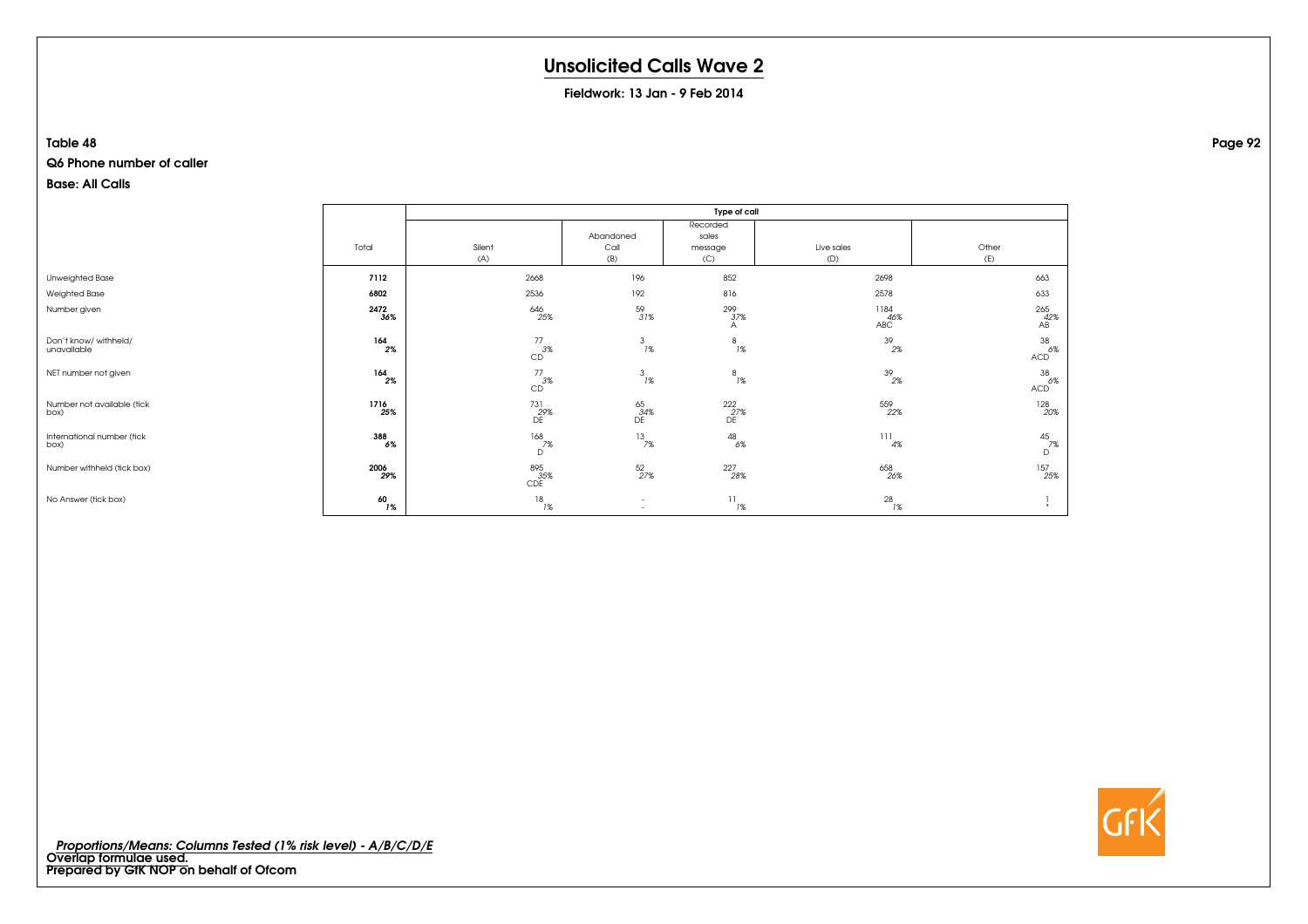### Fieldwork: 13 Jan - 9 Feb 2014

Table 49

Q7a Dealt with coy before

Base: All calls where name of company known (Q5 not DK)

|                      |             |                   |                   |                          |                   |                  |                   |                   |                    |                  |                  |                          |             |                   |                       |                        |                                                         |                   | Grouped working        |                            |
|----------------------|-------------|-------------------|-------------------|--------------------------|-------------------|------------------|-------------------|-------------------|--------------------|------------------|------------------|--------------------------|-------------|-------------------|-----------------------|------------------------|---------------------------------------------------------|-------------------|------------------------|----------------------------|
|                      |             |                   |                   | Age                      |                   |                  |                   |                   | <b>Grouped Age</b> |                  | Gender           |                          |             |                   | <b>Working status</b> |                        |                                                         |                   | status                 |                            |
|                      |             |                   |                   |                          |                   |                  |                   |                   |                    |                  |                  |                          |             |                   |                       |                        | Temp                                                    |                   |                        |                            |
|                      | Total       | 16-24             | 25-34             | 35-44                    | 45-54             | 55-64            | $65+$             | 16-34             | 35-54              | $55+$            |                  |                          | Full        | Part              |                       |                        | not                                                     |                   |                        | Not                        |
|                      |             | (a)               | (b)               | (c)                      | (d)               | (e)              | (f)               | (h)               | (1)                | (i)              | Male<br>(k)      | Female<br>(1)            | time<br>(m) | time<br>(n)       | Homemaker<br>(0)      | Student<br>(p)         | working<br>(a)                                          | Retired<br>(r)    | Working<br>(s)         | working<br>(t)             |
|                      |             |                   |                   |                          |                   |                  |                   |                   |                    |                  |                  |                          |             |                   |                       |                        |                                                         |                   |                        |                            |
| Unweighted Base      | 2143        | 60                | 143               | 331                      | 409               | 541              | 659               | 203               | 740                | 1200             | 1076             | 1067                     | 611         | 376               | 263                   | 46                     | 112                                                     | 735               | 987                    | 1156                       |
| <b>Weighted Base</b> | 2044        | 88*               | 126               | 306                      | 353               | 513              | 658               | 214               | 659                | 1170             | 1035             | 1009                     | 597         | 378               | 236                   | $50*$                  | $74*$                                                   | 710               | 975                    | 1069                       |
| Yes                  | 538<br>26%  | 37<br>43%<br>defi | 57<br>45%<br>cdef | $\frac{89}{29%}$         | $\frac{91}{26\%}$ | $^{124}_{24\%}$  | $^{140}_{21\%}$   | 95<br>44%<br>cdef | 180<br>27%         | 264<br>23%       | 284<br>27%       | $\substack{255 \\ 25\%}$ | 179<br>30%  | $\frac{91}{24\%}$ | 58<br>24%             | $^{22}_{44\%}$<br>nort | $\begin{array}{c} 28 \\ 38\% \\ \text{nor} \end{array}$ | 161<br>23%        | $^{270}_{28\%}$        | 269<br>25%                 |
| No                   | 1349<br>66% | 48<br>54%         | $^{62}_{49\%}$    | 196<br>64%<br>bh         | 248<br>70%<br>bh  | 354<br>69%<br>bh | 441<br>67%<br>bh  | $^{109}_{51\%}$   | 444<br>67%<br>bh   | 796<br>68%<br>bh | 677<br>65%       | 672<br>67%               | 381<br>64%  | 270<br>71%<br>pq  | 166<br>70%<br>pq      | $^{24}_{48\%}$         | 39<br>53%                                               | 468<br>66%        | 651<br>67%<br>$\Omega$ | 698<br>65%<br>$\mathsf{q}$ |
| Not sure             | 116<br>6%   | 3%                | 6%                | $^{21}_{7\%}$            | $\frac{14}{4\%}$  | 33<br>6%         | 38<br>6%          | $\frac{10}{5\%}$  | $\frac{35}{5\%}$   | 71<br>6%         | $\frac{52}{5\%}$ | 64<br>6%                 | 34<br>6%    | $\frac{17}{5\%}$  | $^{12}_{\,5\%}$       | 8%                     | $^{6}_{9\%}$                                            | 43<br>6%          | $^{51}_{5\%}$          | 65<br>6%                   |
| No Answer            | 40<br>2%    | $\sim$            |                   | $\overline{\phantom{a}}$ |                   | $\sim$<br>-4     | 38<br>6%<br>bcdeh | $\sim$            | $\sim$             | 40<br>3%<br>cdei | $^{22}_{2\%}$    | 18<br>2%                 |             | $\sim$            | $\sim$                |                        | $\overline{\phantom{a}}$                                | 38<br>5%<br>mnost |                        | $\frac{38}{4\%}$<br>mnos   |



Proportions/Means: Columns Tested (1% risk level) - a/b/c/d/e/f/h/i/j - k/l - m/n/o/p/q/r/s/t - u/v/w/x/y/z - A/B/C/D/E/F/G - H/I/J/K/L<br>Overlap formulae used. \* small base<br>Prepared by GfK NOP on behalf of Ofcom

en de la provincia de la provincia de la provincia de la provincia de la provincia de la provincia de la provi<br>Page 93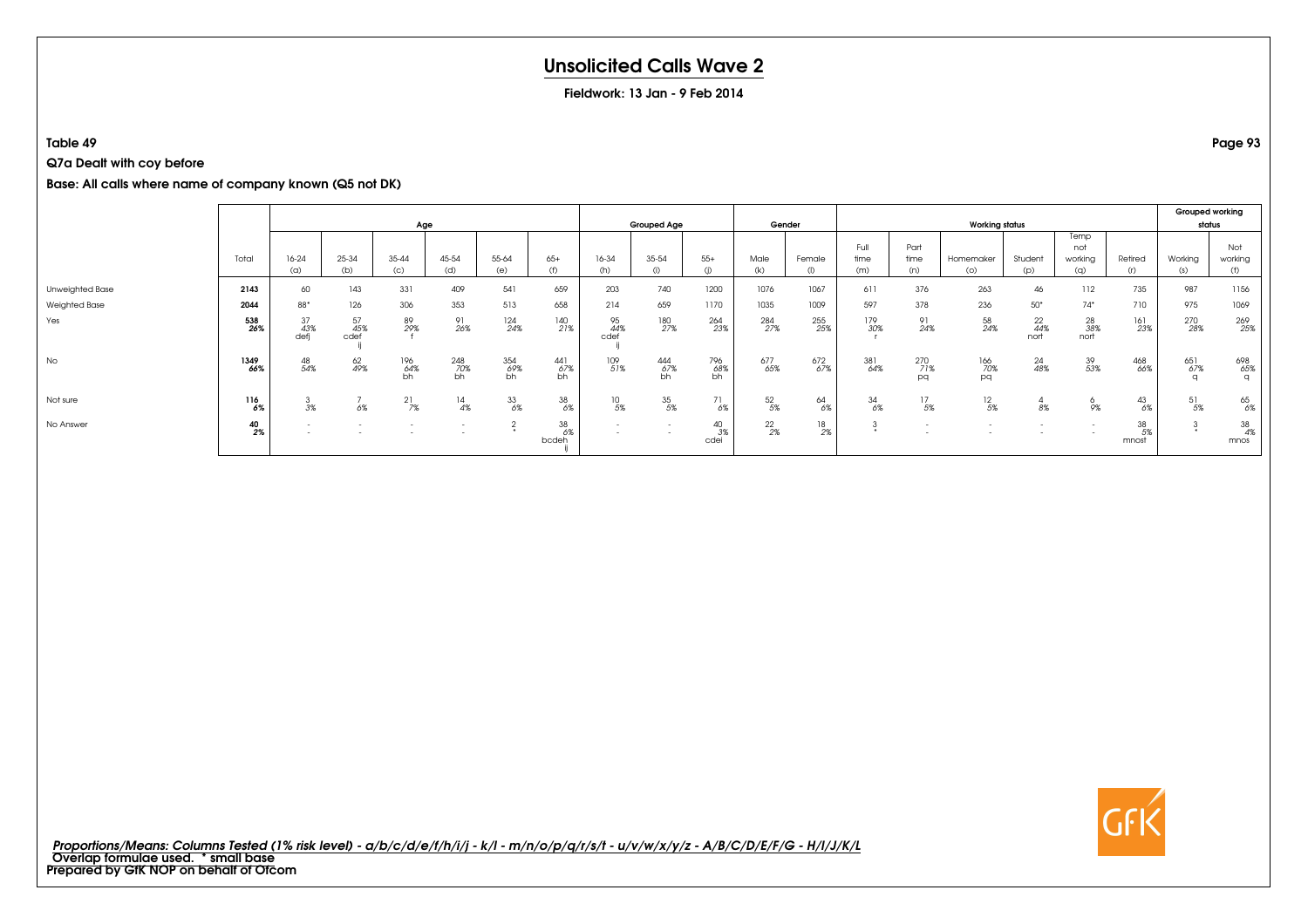Fieldwork: 13 Jan - 9 Feb 2014

Table 49

Q7a Dealt with coy before

Base: All calls where name of company known (Q5 not DK)

|                        |             |               | <b>SEG</b> |                |                                            | <b>Grouped SEG</b> |                                |                     |                                            |            | Region     |                     |                                                  |                  |
|------------------------|-------------|---------------|------------|----------------|--------------------------------------------|--------------------|--------------------------------|---------------------|--------------------------------------------|------------|------------|---------------------|--------------------------------------------------|------------------|
|                        |             |               |            |                |                                            |                    |                                | Scotland            |                                            |            |            |                     | England                                          |                  |
|                        |             |               |            |                |                                            |                    |                                | $/$ NI $/$          |                                            |            |            | Total               | excl.                                            |                  |
|                        | Total       | AB            | C1         | C2             | DE                                         | ABC1               | C <sub>2</sub> DE              | Wales               | North                                      | Mid        | South      | England             | London                                           | London           |
|                        |             | (u)           | (v)        | (w)            | (x)                                        | (y)                | (z)                            | (A)                 | (B)                                        | (C)        | (D)        | (E)                 | (F)                                              | (G)              |
| <b>Unweighted Base</b> | 2143        | 656           | 600        | 434            | 453                                        | 1256               | 887                            | 351                 | 375                                        | 679        | 738        | 1792                | 1547                                             | 245              |
| <b>Weighted Base</b>   | 2044        | 602           | 551        | 436            | 455                                        | 1154               | 890                            | 371                 | 342                                        | 600        | 731        | 1673                | 1428                                             | 245              |
| Yes                    | 538<br>26%  | 155<br>26%    | 147<br>27% | 126<br>29%     | $\begin{array}{c} 110 \\ 24\% \end{array}$ | 302<br>26%         | 236<br>27%                     | 80<br>22%           | 88<br>26%                                  | 164<br>27% | 206<br>28% | 458<br>27%          | 385<br>27%                                       | 74<br>30%        |
| No                     | 1349<br>66% | 407<br>68%    | 363<br>66% | 285<br>65%     | 295<br>65%                                 | 769<br>67%         | 580<br>65%                     | 258<br>69%          | $\begin{array}{c} 210 \\ 62\% \end{array}$ | 396<br>66% | 485<br>66% | 1091<br>65%         | 932<br>65%                                       | 159<br>65%       |
| Not sure               | 116<br>6%   | 31<br>5%      | 40<br>7%   | $^{22}_{-5\%}$ | 23<br>5%                                   | 71<br>6%           | 45<br>5%                       | 22<br>6%            | 21<br>6%                                   | 36<br>6%   | 38<br>5%   | 95<br>6%            | 82<br>6%                                         | $\frac{12}{5\%}$ |
| No Answer              | 40<br>2%    | $\circ$<br>2% |            | 1%             | 27<br>6%<br>uvwyz                          | $11 -$<br>1%       | $\frac{30}{3\%}$<br><b>vwy</b> | $^{12}_{3%}$<br>CDG | 23<br>7%<br>CDEFG                          | 1%         |            | $^{29}_{2\%}$<br>CD | $\overset{29}{_{\sim}}$ $\overset{2\%}{_{\sim}}$ | $\sim$<br>$\sim$ |
|                        |             |               |            |                |                                            |                    |                                |                     |                                            |            |            |                     |                                                  |                  |

Proportions/Means: Columns Tested (1% risk level) - a/b/c/d/e/f/h/i/j - k/l - m/n/o/p/q/r/s/t - u/v/w/x/y/z - A/B/C/D/E/F/G - H/l/J/K/L<br>Overlap formulae used. \* small base<br>Prepared by GfK NOP on behalf of Ofcom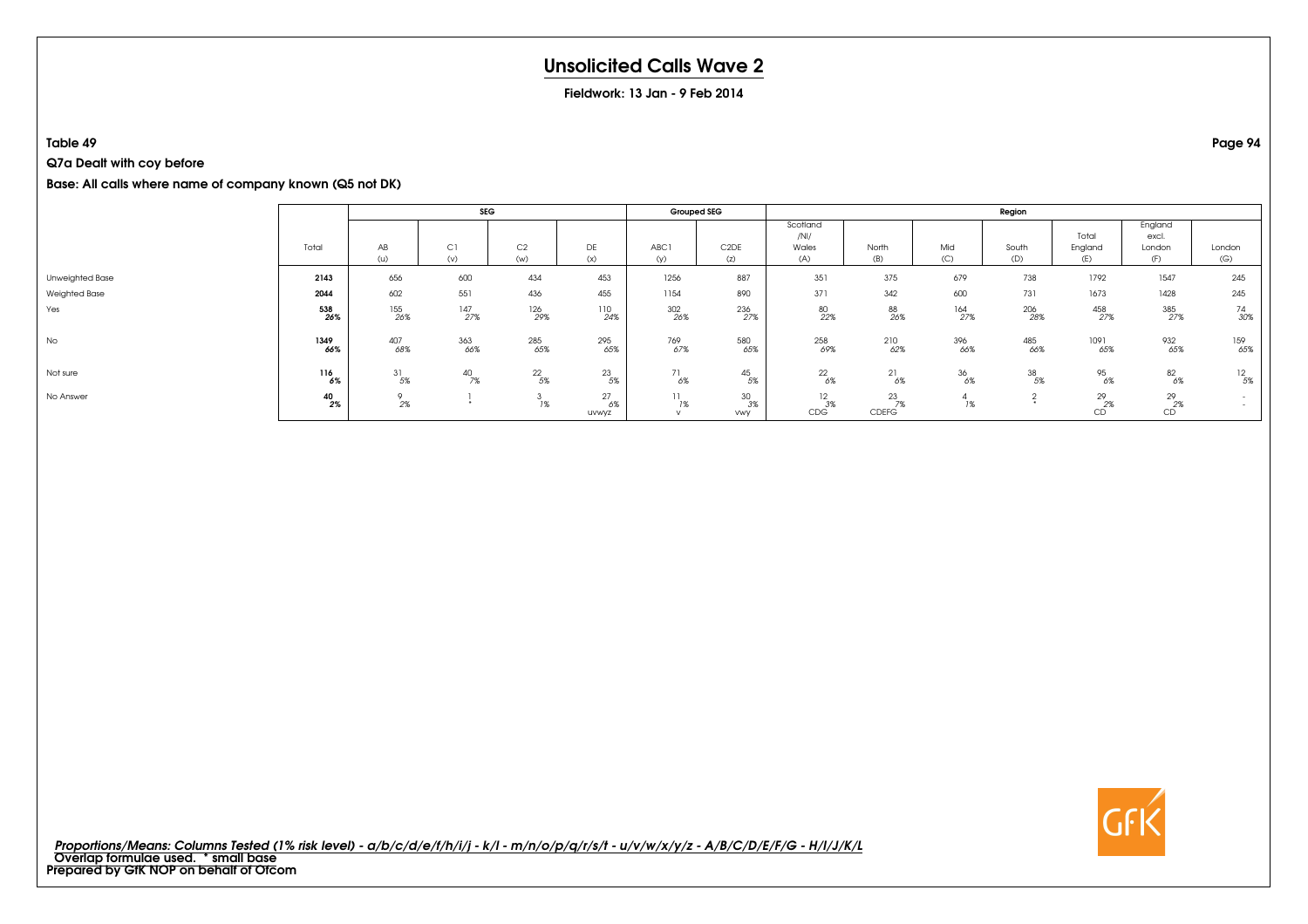### Fieldwork: 13 Jan - 9 Feb 2014

Table 50

Q7a Dealt with coy before

Base: All calls where name of company known (Q5 not DK)

|                 |                   |                          |                  | Type of call           |                                            |            |
|-----------------|-------------------|--------------------------|------------------|------------------------|--------------------------------------------|------------|
|                 |                   |                          |                  | Recorded               |                                            |            |
|                 |                   |                          | Abandoned        | sales                  |                                            |            |
|                 | Total             | Silent                   | Call             | message                | Live sales                                 | Other      |
|                 |                   | (A)                      | (B)              | (C)                    | (D)                                        | (E)        |
| Unweighted Base | 2143              | 31                       | 52               | 94                     | 1667                                       | 294        |
| Weighted Base   | 2044              | $27*$                    | $51*$            | $91*$                  | 1592                                       | 279        |
| Yes             | 538<br>26%        | $11 -$<br>40%            | 21<br>42%        | $\substack{30 \ 33\%}$ | $\begin{array}{c} 414 \\ 26\% \end{array}$ | 62<br>22%  |
|                 |                   |                          |                  |                        |                                            |            |
| No              | 1349              | $\frac{16}{57%}$         | $^{29}_{\ 57\%}$ | 52<br>57%              | 1064<br>67%                                | 186<br>67% |
|                 | 66%               |                          |                  |                        |                                            |            |
| Not sure        | $\frac{116}{6\%}$ | $\overline{\phantom{a}}$ | $\sim$           | $\circ$<br>6%          | 86<br>5%                                   | $^{24}$ %  |
|                 |                   | $\overline{\phantom{a}}$ | $\sim$           |                        |                                            |            |
| No Answer       | $\frac{40}{2\%}$  | 2%                       | 1%               | 4%                     | 27<br>2%                                   | 3%         |
|                 |                   |                          |                  |                        |                                            |            |



Page 95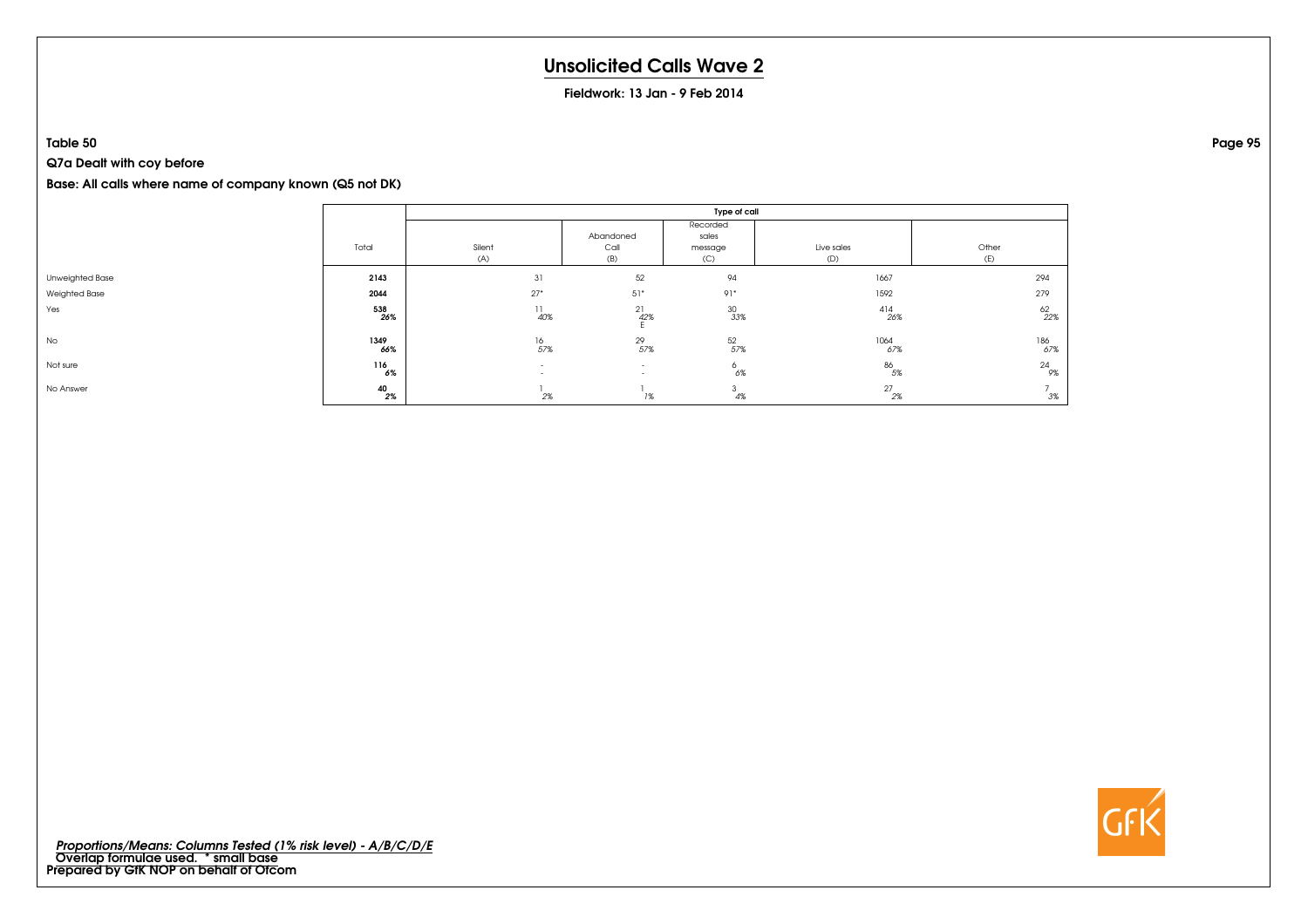### Fieldwork: 13 Jan - 9 Feb 2014

Table 51

Q7b Given permission to call

Base: All calls where name of company known (Q5 not DK)

|                 |                   |                |                  | Age                              |                    |                                 |                            |                  | <b>Grouped Age</b>                                     |                   | Gender           |                  |                                     |                     | <b>Working status</b> |                  |                               |                   | Grouped working<br>status |                          |
|-----------------|-------------------|----------------|------------------|----------------------------------|--------------------|---------------------------------|----------------------------|------------------|--------------------------------------------------------|-------------------|------------------|------------------|-------------------------------------|---------------------|-----------------------|------------------|-------------------------------|-------------------|---------------------------|--------------------------|
|                 | Total             | 16-24<br>(a)   | 25-34<br>(b)     | 35-44                            | 45-54<br>(d)       | 55-64<br>(e)                    | $65+$                      | 16-34<br>(h)     | 35-54                                                  | $55+$<br>$\circ$  | Male<br>(k)      | Female<br>(1)    | Full<br>time<br>(m)                 | Part<br>time<br>(n) | Homemaker<br>(0)      | Student<br>(p)   | Temp<br>not<br>working<br>(a) | Retired<br>(r)    | Working<br>(s)            | Not<br>working<br>(t)    |
| Unweighted Base | 2143              | 60             | 143              | 331                              | 409                | 541                             | 659                        | 203              | 740                                                    | 1200              | 1076             | 1067             | 611                                 | 376                 | 263                   | 46               | 112                           | 735               | 987                       | 1156                     |
| Weighted Base   | 2044              | 88*            | 126              | 306                              | 353                | 513                             | 658                        | 214              | 659                                                    | 1170              | 1035             | 1009             | 597                                 | 378                 | 236                   | $50*$            | $74*$                         | 710               | 975                       | 1069                     |
| Yes             | 98<br>5%          | 6<br>7%        | $\frac{10}{8\%}$ | $^{29}_{\phantom{1}9\%}$<br>dfij | 14<br>4%           | 27<br>5%                        | $^{12}_{2\%}$              | $\frac{16}{8\%}$ | $\begin{array}{c} 43 \\ 6\% \\ \text{dfj} \end{array}$ | 39<br>3%          | $\frac{52}{5\%}$ | $^{46}_{\ 5\%}$  | $\substack{45 \\ 8\%}$              | $\frac{16}{4\%}$    | $\frac{11}{5\%}$      | 9%               | 9%                            | 14<br>2%          | 61<br>6%                  | $\frac{36}{3\%}$         |
| No              | 1740<br>85%       | 69<br>79%      | 100<br>79%       | 244<br>80%                       | 314<br>89%<br>bchi | $^{444}_{87\%}$<br>$\mathbf{C}$ | 569<br>86%<br>$\mathbb{C}$ | 169<br>79%       | 558<br>85%<br>$\mathtt{C}$                             | 1013<br>87%<br>ch | 889<br>86%       | 850<br>84%       | $\frac{500}{84\%}$                  | $\frac{328}{87%}$   | 203<br>86%            | 36<br>72%        | $\frac{57}{77\%}$             | 616<br>87%<br>pq  | $\underset{85\%}{^{828}}$ | 912<br>85%               |
| Not sure        | $\frac{149}{7\%}$ | $^{12}_{14\%}$ | $^{17}_{13\%}$   | $\frac{33}{11\%}$                | $^{25}_{7\%}$      | $\substack{38 \\ 8\%}$          | $\frac{23}{4\%}$           | $^{29}_{13\%}$   | 59<br>9%                                               | $^{62}_{-5\%}$    | $^{62}_{6\%}$    | $\frac{88}{9\%}$ | $\substack{46 \\ \scriptstyle 8\%}$ | $\frac{34}{9\%}$    | $^{22}_{9\%}$         | 10<br>19%<br>mrt | $\frac{10}{14\%}$<br>rt.      | $^{28}_{4\%}$     | 79<br>8%                  | <sup>70</sup> 7%         |
| No Answer       | 57<br>3%          |                |                  |                                  |                    | 1%                              | 53<br>8%<br>bcdeh          | $\sim$           | $\overline{\phantom{a}}$<br>$\sim$                     | 57<br>5%<br>bcdeh | $\frac{33}{3\%}$ | 24<br>2%         | ó<br>1%                             |                     |                       |                  |                               | 51<br>7%<br>mnogs | Ô<br>1%                   | $\frac{51}{5\%}$<br>mnos |

Proportions/Means: Columns Tested (1% risk level) - a/b/c/d/e/f/h/i/j - k/l - m/n/o/p/q/r/s/t - u/v/w/x/y/z - A/B/C/D/E/F/G - H/I/J/K/L<br>Overlap formulae used. \* small base<br>Prepared by GfK NOP on behalf of Ofcom

la a constantin de la constantin de la constantin de la constantin de la constantin de la constantin de la constantin de la constantin de la constantin de la constantin de la constantin de la constantin de la constantin de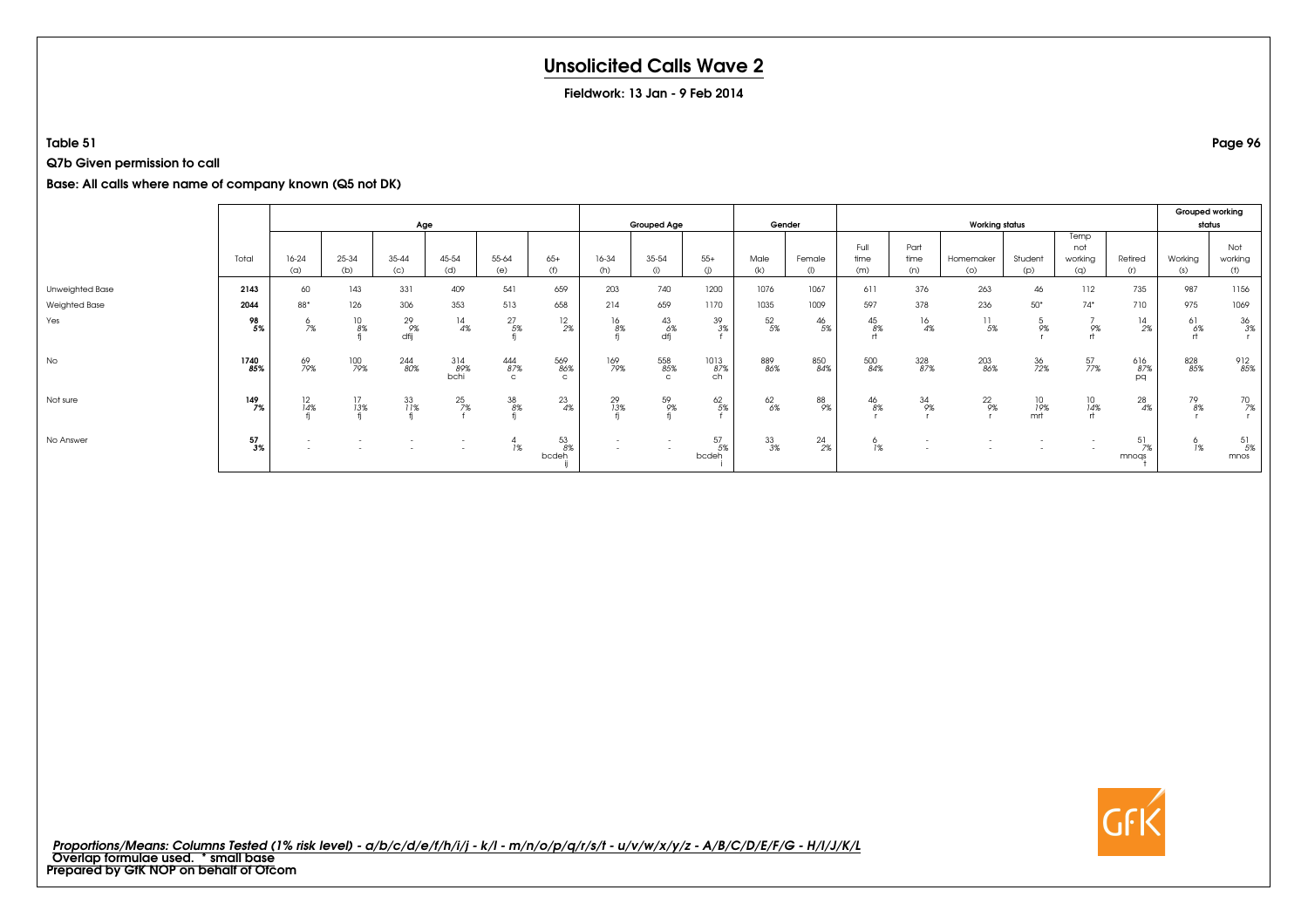Fieldwork: 13 Jan - 9 Feb 2014

Table 51

Q7b Given permission to call

Base: All calls where name of company known (Q5 not DK)

|                        |                   |                          | <b>SEG</b>       |                                                      |                           |                  | Grouped SEG               |                          |                                  |                    | Region           |                                           |                                                        |                 |
|------------------------|-------------------|--------------------------|------------------|------------------------------------------------------|---------------------------|------------------|---------------------------|--------------------------|----------------------------------|--------------------|------------------|-------------------------------------------|--------------------------------------------------------|-----------------|
|                        |                   |                          |                  |                                                      |                           |                  |                           | Scotland                 |                                  |                    |                  |                                           | England                                                |                 |
|                        |                   |                          |                  |                                                      |                           |                  |                           | /NI/                     |                                  |                    |                  | Total                                     | excl.                                                  |                 |
|                        | Total             | AB                       | C1               | C2                                                   | DE                        | ABC1             | C <sub>2</sub> DE         | Wales                    | North                            | Mid                | South            | England                                   | London                                                 | London          |
|                        |                   | (u)                      | (v)              | (w)                                                  | (x)                       | (y)              | (z)                       | (A)                      | (B)                              | (C)                | (D)              | (E)                                       | (F)                                                    | (G)             |
| <b>Unweighted Base</b> | 2143              | 656                      | 600              | 434                                                  | 453                       | 1256             | 887                       | 351                      | 375                              | 679                | 738              | 1792                                      | 1547                                                   | 245             |
| <b>Weighted Base</b>   | 2044              | 602                      | 551              | 436                                                  | 455                       | 1154             | 890                       | 371                      | 342                              | 600                | 731              | 1673                                      | 1428                                                   | 245             |
| Yes                    | 98<br>5%          | 36<br>6%                 | $\frac{26}{5\%}$ | $\frac{16}{4\%}$                                     | 20<br>4%                  | $62$ 5%          | 36<br>4%                  | $\frac{10}{3\%}$         | $\frac{18}{5\%}$                 | $\frac{30}{5\%}$   | 39<br>5%         | 88<br>5%                                  | $^{67}_{\phantom{1}5\%}$                               | $^{21}_{8\%}$   |
|                        |                   |                          |                  |                                                      |                           |                  |                           |                          |                                  |                    |                  |                                           |                                                        | A               |
| No                     | 1740<br>85%       | $\substack{513 \\ 85\%}$ | 474<br>86%       | $\underset{\mathcal{B\mathcal{B}\mathcal{B}}}{38\%}$ | 369<br>81%                | 987<br>86%       | 753<br>85%                | 305<br>82%               | $^{276}_{81\%}$                  |                    | 634<br>87%       | 1435<br>86%                               |                                                        | 201<br>82%      |
|                        |                   |                          |                  |                                                      |                           |                  |                           |                          |                                  | $\frac{524}{87\%}$ |                  |                                           | $\frac{1233}{86\%}$                                    |                 |
| Not sure               |                   |                          |                  |                                                      | 28                        |                  |                           |                          |                                  |                    |                  |                                           |                                                        |                 |
|                        | $\frac{149}{7\%}$ | $^{42}$ <sub>7%</sub>    | $^{48}_{9\%}$    | $\frac{31}{7\%}$                                     | 6%                        | 90<br>8%         | 59<br>7%                  | $\frac{37}{10\%}$        | $\frac{19}{6\%}$                 | $^{42}_{7\%}$      | $\frac{51}{7\%}$ | $\begin{array}{c} 112 \\ 7\% \end{array}$ | 89<br>6%                                               | $\frac{23}{9%}$ |
| No Answer              |                   |                          |                  | $\circ$                                              |                           |                  |                           |                          |                                  |                    |                  |                                           |                                                        | $\sim$          |
|                        | $\frac{57}{3\%}$  | $\frac{11}{2\%}$         | $\frac{3}{1\%}$  | 7%                                                   | $\frac{37}{8\%}$<br>uvwyz | $\frac{14}{1\%}$ | $^{43}_{\,\,5\%}$<br>uvwy | $\frac{18}{5\%}$<br>CDEG | $\frac{28}{8\%}$<br><b>CDEFG</b> | 1%                 | $^{\circ}$ 1%    | $\frac{39}{2\%}$<br>CD                    | $\begin{array}{c} 39 \\ 3\% \\ \text{CDE} \end{array}$ | <b>Contract</b> |
|                        |                   |                          |                  |                                                      |                           |                  |                           |                          |                                  |                    |                  |                                           |                                                        |                 |

Proportions/Means: Columns Tested (1% risk level) - a/b/c/d/e/f/h/i/j - k/l - m/n/o/p/q/r/s/t - u/v/w/x/y/z - A/B/C/D/E/F/G - H/l/J/K/L<br>Overlap formulae used. \* small base<br>Prepared by GfK NOP on behalf of Ofcom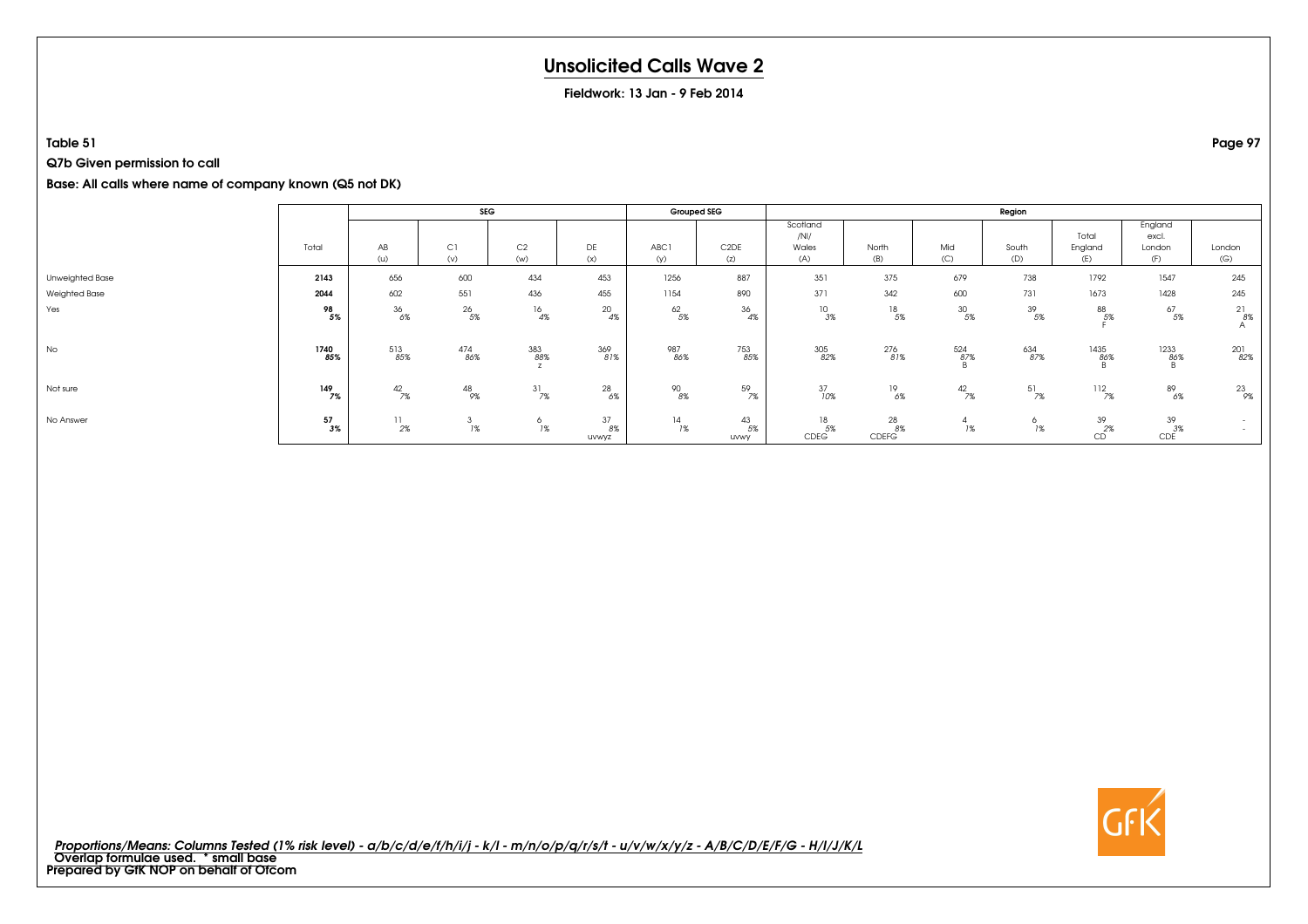### Fieldwork: 13 Jan - 9 Feb 2014

Table 52

Q7b Given permission to call

Base: All calls where name of company known (Q5 not DK)

|                 |                  |                                    |                          | Type of call                        |                                           |                     |
|-----------------|------------------|------------------------------------|--------------------------|-------------------------------------|-------------------------------------------|---------------------|
|                 | Total            | Silent<br>(A)                      | Abandoned<br>Call<br>(B) | Recorded<br>sales<br>message<br>(C) | Live sales<br>(D)                         | Other<br>(E)        |
| Unweighted Base | 2143             | 31                                 | 52                       | 94                                  | 1667                                      | 294                 |
| Weighted Base   | 2044             | $27*$                              | $51*$                    | $91*$                               | 1592                                      | 279                 |
| Yes             | 98<br>5%         | $\overline{\phantom{a}}$<br>$\sim$ | 6<br>12%<br>D            | $5\atop{6\%}$                       | $^{71}_{4\%}$                             | $\frac{15}{5\%}$    |
| No              | 1740<br>85%      | $\frac{27}{98\%}$                  | 35<br>68%                | 71<br>78%                           | 1363<br>86%<br>B                          | 242<br>87%          |
| Not sure        | 149<br>7%        | $\sim$<br>$\sim$                   | 9<br>18%                 | $\substack{8 \\ \scriptstyle 8\%}$  | $\begin{array}{c} 117 \\ 7\% \end{array}$ | $\frac{15}{5\%}$    |
| No Answer       | $\frac{57}{3\%}$ | $2\%$                              | 1%                       | 8%<br>D                             | $^{41}_{3\%}$                             | $\rightarrow$<br>3% |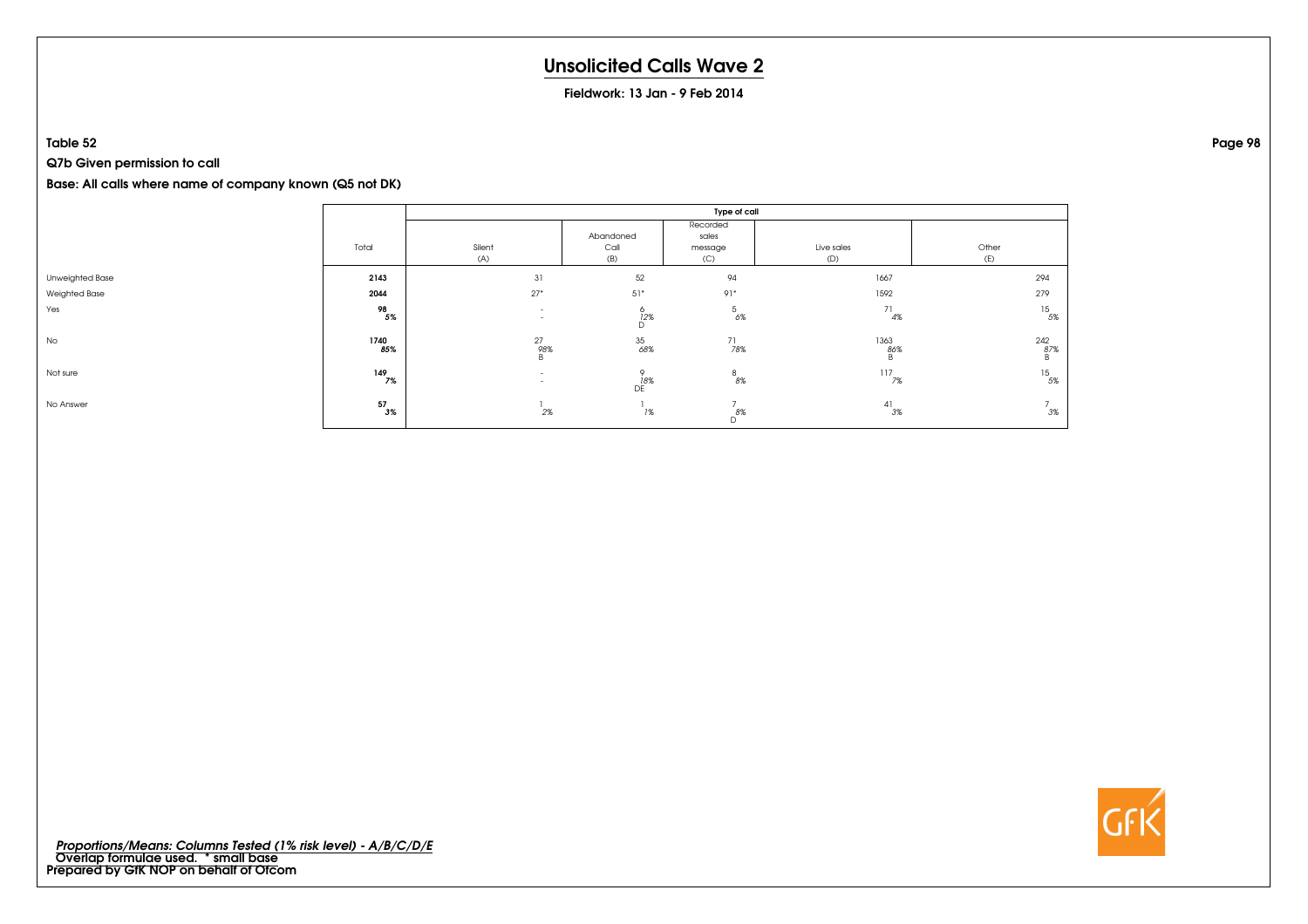Fieldwork: 13 Jan - 9 Feb 2014

### Table 53

## Q8 Feeling about calls

### Base: All calls

|                      |                   |                            |                          | Age                                                        |                                            |                  |                          |                        | <b>Grouped Age</b>                           |                    | Gender              |                                     |                     |                                          | <b>Working status</b>  |                         |                                    |                            | Grouped working<br>status |                                   |
|----------------------|-------------------|----------------------------|--------------------------|------------------------------------------------------------|--------------------------------------------|------------------|--------------------------|------------------------|----------------------------------------------|--------------------|---------------------|-------------------------------------|---------------------|------------------------------------------|------------------------|-------------------------|------------------------------------|----------------------------|---------------------------|-----------------------------------|
|                      | Total             | 16-24<br>(a)               | 25-34<br>(b)             | 35-44<br>(c)                                               | 45-54<br>(d)                               | 55-64<br>(e)     | $65+$<br>(f)             | 16-34<br>(h)           | 35-54<br>(i)                                 | $55+$<br>(i)       | Male<br>(k)         | Female<br>(                         | Full<br>time<br>(m) | Part<br>time<br>(n)                      | Homemaker<br>(0)       | Student<br>(p)          | Temp<br>not<br>working<br>(q)      | Retired<br>(r)             | Working<br>(s)            | Not<br>working<br>(t)             |
| Unweighted Base      | 7112              | 326                        | 666                      | 1231                                                       | 1355                                       | 1575             | 1959                     | 992                    | 2586                                         | 3534               | 3573                | 3539                                | 2256                | 1127                                     | 862                    | 274                     | 412                                | 2181                       | 3383                      | 3729                              |
| <b>Weighted Base</b> | 6802              | 487                        | 591                      | 1141                                                       | 1154                                       | 1496             | 1933                     | 1078                   | 2295                                         | 3429               | 3393                | 3409                                | 2216                | 1154                                     | 788                    | 286                     | 268                                | 2089                       | 3370                      | 3432                              |
| Annoying             | 5521<br>81%       | 388<br>80%                 | 488<br>83%               | 936<br>82%                                                 | 937<br>81%                                 | 1234<br>82%      | 1537<br>80%              | 876<br>81%             | 1874<br>82%                                  | 2771<br>81%        | $^{2758}_{81\%}$    | 2763<br>81%                         | 1801<br>81%         | $\substack{955 \\ 83\%}$<br>$\mathsf{D}$ | 632<br>80%             | 216<br>76%              | $^{212}_{79\%}$                    | 1704<br>82%                | 2756<br>82%               | $^{2765}_{81\%}$                  |
| Distressing          | 429<br>6%         | 113<br>23%<br>bcdef<br>hij | 40<br>7%                 | 69<br>6%                                                   | 71<br>6%                                   | $^{72}_{\,5\%}$  | $^{64}_{3\%}$            | 153<br>14%<br>bcdef    | $\begin{array}{c}\n139 \\ 6\% \n\end{array}$ | $\frac{136}{4\%}$  | 195<br>6%           | $^{234}_{7\%}$                      | 181<br>8%<br>norst  | $\substack{53 \\ 5\%}$                   | $\substack{42 \\ 5\%}$ | 47<br>16%<br>mnor<br>st | 40<br>15%<br>mnors                 | $^{66}_{3\%}$              | $^{233}_{7\%}$<br>nr      | $\frac{196}{6\%}$<br>$\mathsf{r}$ |
| Useful               | $\frac{92}{1\%}$  | 3<br>1%                    | $^{11}_{\phantom{1}2\%}$ | $^{11}_{\hphantom{1}\hphantom{1}\hphantom{1}\hphantom{1}}$ | $^{20}_{\phantom{2}\mathbf{2}\mathbf{\%}}$ | $^{28}_{\ 2\%}$  | $\frac{19}{1\%}$         | $\frac{14}{1\%}$       | 31/7%                                        | 47<br>1%           | $\frac{53}{2\%}$    | 39<br>1%                            | $\frac{32}{1\%}$    | $^{22}_{\ 2\%}$                          | $^{15}_{2\%}$          |                         | $^2_{1\%}$                         | 19<br>1%                   | $\frac{54}{2\%}$          | $\frac{37}{1\%}$                  |
| Not a problem        | 831<br>12%        | 41<br>8%                   | 71<br>12%                | 148<br>13%                                                 | 130<br>11%                                 | 176<br>12%       | 264<br>14%               | 113<br>10%             | 278<br>12%                                   | 440<br>13%         | 406<br>12%          | 425<br>12%                          | 263<br>12%          | 139<br>12%                               | 94<br>12%              | 40<br>14%               | 39<br>14%                          | 256<br>12%                 | $rac{402}{12\%}$          | $429$<br>$12%$                    |
| Don't know           | $\frac{185}{3\%}$ | $\frac{33}{7\%}$<br>cefij  | $\frac{19}{3\%}$         | $^{27}_{\ 2\%}$                                            | $\frac{39}{3\%}$                           | $\frac{37}{2\%}$ | $\frac{30}{2\%}$         | $^{51}_{5\%}$<br>bcefi | 66<br>3%                                     | $^{67}_{2\%}$      | 96<br>3%            | $\frac{89}{3\%}$                    | $^{73}_{3\%}$       | $^{24}_{2\%}$                            | $^{22}_{\bf 3\%}$      | 21<br>7%<br>mnors       | $\frac{12}{4\%}$                   | $\frac{33}{2\%}$           | $\frac{97}{3\%}$          | $\frac{88}{3\%}$<br>$\mathsf{r}$  |
| No answer            | 56<br>1%          |                            |                          |                                                            | $\frac{2}{3}$                              |                  | 54<br>3%<br>abcde<br>hij |                        | $\sim$                                       | 54<br>2%<br>bcdeh  | $2^{1}_{1\%}$       | 34<br>1%                            | -6                  |                                          | $\sim$                 |                         |                                    | 47<br>2%<br>mnogs          | 6                         | $^{49}_{1\%}$<br>mnos             |
| NET Any negative     | 5670<br>83%       | $^{412}_{84\%}$            | $\substack{500 \\ 85\%}$ | 959<br>84%                                                 | 966<br>84%                                 | 1259<br>84%      | 1574<br>81%              | 912<br>85%             | 1925<br>84%                                  | 2833<br>83%        | $\frac{2835}{84\%}$ | $\underset{\mathbf{83\%}}{^{2835}}$ | 1855<br>84%         | 973<br>84%                               | 658<br>84%             | 226<br>79%              | $^{217}_{\substack{81\%}}$         | 1741<br>83%                | 2828<br>84%               | 2842<br>83%                       |
| NET Any positive     | 919<br>14%        | $\frac{44}{9\%}$           | 80<br>14%<br>h           | $\frac{158}{14\%}$                                         | 149<br>13%                                 | 203<br>14%       | $^{283}_{15\%}$<br>a     | $\frac{125}{12\%}$     | $\underset{13\%}{308}$                       | $\frac{486}{14\%}$ | $^{456}_{13\%}$     | $\frac{463}{14\%}$                  | $^{292}_{13\%}$     | 161<br>14%                               | $\frac{110}{14\%}$     | $^{41}_{14\%}$          | $^{40}_{\hbox{\scriptsize{15}}\%}$ | $^{275}_{\phantom{1}13\%}$ | $^{453}_{13\%}$           | $\frac{465}{14\%}$                |

Proportions/Means: Columns Tested (1% risk level) - a/b/c/d/e/f/h/i/j - k/l - m/n/o/p/q/r/s/t - u/v/w/x/y/z - A/B/C/D/E/F/G - H/I/J/K/L<br>Overlap formulae used.<br>Prepared by GfK NOP on behalf of Ofcom

en and the set of the set of the set of the set of the set of the set of the set of the set of the set of the set of the set of the set of the set of the set of the set of the set of the set of the set of the set of the se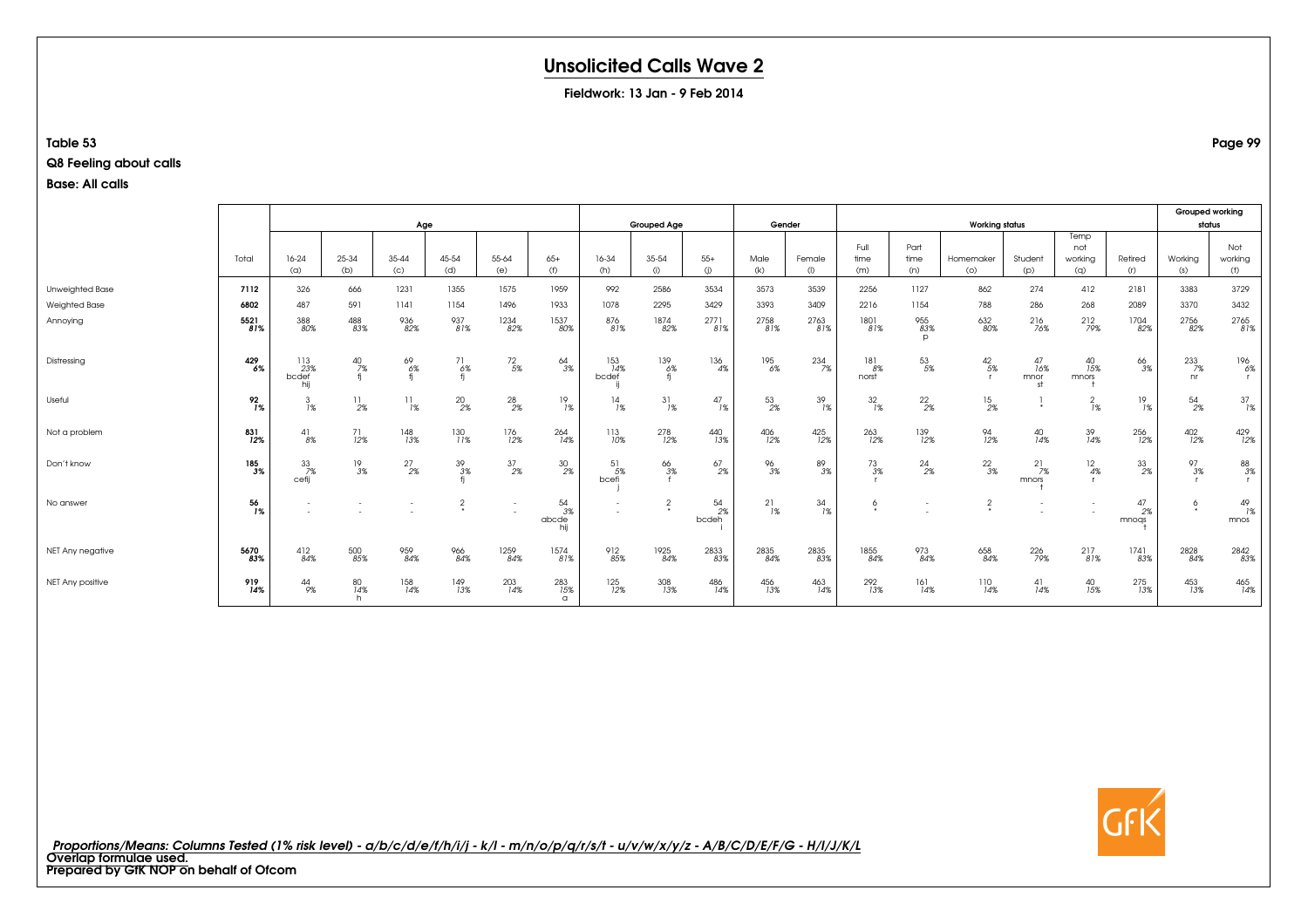Fieldwork: 13 Jan - 9 Feb 2014

### Table 53

### Q8 Feeling about calls

### Base: All calls

|                        |                     |                                                | SEG                                      |                                                   |                          | <b>Grouped SEG</b>                                      |                                           |                                                           |                                                                |                                          | Region               |                                                           |                                                                 |                                          |
|------------------------|---------------------|------------------------------------------------|------------------------------------------|---------------------------------------------------|--------------------------|---------------------------------------------------------|-------------------------------------------|-----------------------------------------------------------|----------------------------------------------------------------|------------------------------------------|----------------------|-----------------------------------------------------------|-----------------------------------------------------------------|------------------------------------------|
|                        | Total               | AB<br>(u)                                      | C1<br>(v)                                | C2<br>(w)                                         | DE<br>(x)                | ABC1<br>(y)                                             | C <sub>2</sub> DE<br>(z)                  | Scotland<br>$/$ NI $/$<br>Wales<br>(A)                    | North<br>(B)                                                   | Mid<br>(C)                               | South<br>(D)         | Total<br>England<br>(E)                                   | England<br>excl.<br>London<br>(F)                               | London<br>(G)                            |
| <b>Unweighted Base</b> | 7112                | 2063                                           | 2073                                     | 1370                                              | 1606                     | 4136                                                    | 2976                                      | 1205                                                      | 1440                                                           | 2086                                     | 2381                 | 5907                                                      | 5173                                                            | 734                                      |
| Weighted Base          | 6802                | 1918                                           | 1902                                     | 1377                                              | 1605                     | 3820                                                    | 2982                                      | 1225                                                      | 1340                                                           | 1865                                     | 2372                 | 5577                                                      | 4835                                                            | 743                                      |
| Annoying               | $\frac{5521}{81\%}$ | 1565<br>82%                                    | 1554<br>82%<br>$\times$                  | $\frac{1150}{84\%}$<br>XZ                         | 1251<br>78%              | $\begin{array}{c} 3119 \\ 82\% \end{array}$<br>$\times$ | $\frac{2402}{81\%}$<br>$\times$           | 958<br>78%                                                | 1056<br>79%                                                    | 1587<br>85%<br>ABDE<br>FG                | 1920<br>$rac{81}{9}$ | $\begin{array}{c} 4563 \\ 82\% \\ \text{ABC} \end{array}$ | $\begin{array}{r} 4012 \\ 83\% \\ \text{ABDE} \end{array}$<br>G | $\frac{550}{74\%}$                       |
| Distressing            | 429<br>6%           | $\begin{array}{c} 112 \\ 6\% \end{array}$      | $^{174}_{9\%}$<br>uwxyz                  | $^{64}_{\phantom{1}5\%}$                          | 79<br>5%                 | $^{285}_{7\%}$<br><b>UWXZ</b>                           | $\begin{array}{c} 144 \\ 5\% \end{array}$ | $^{50}_{4\%}$                                             | $\frac{94}{7\%}$<br>A                                          | $\frac{126}{7%}$<br>$\mathsf{A}$         | 159<br>7%<br>A       | 379<br>7%<br>A                                            | $\begin{array}{c}\n340 \\ 7\% \\ A\n\end{array}$                | $39$ $5\%$                               |
| Useful                 | $\frac{92}{1\%}$    | $\begin{array}{c} 35 \\ 2\% \end{array}$<br>vy | $^{14}_{\phantom{1}7\%}$                 | $\frac{20}{1\%}$                                  | $\frac{22}{1\%}$ .       | $rac{49}{1\%}$<br>$\mathsf{v}$                          | 43<br>1%                                  | $\frac{13}{1\%}$                                          | $\frac{16}{1\%}$                                               | $^{28}_{\hbox{\scriptsize 1\%}}$         | $\frac{35}{1\%}$     | $\frac{79}{1\%}$                                          | $\frac{59}{1\%}$                                                | $rac{19}{3\%}$                           |
| Not a problem          | 831<br>72%          | $\frac{239}{12\%}$                             | $\frac{228}{12\%}$                       | $\frac{156}{11\%}$                                | $\frac{208}{13\%}$       | $\frac{467}{12\%}$                                      | $\frac{364}{12\%}$                        | $\begin{array}{c} 181 \\ 15\% \\ \text{CDEF} \end{array}$ | $\begin{array}{c}\n 184 \\  14\% \\  \text{CEF}\n \end{array}$ | $\frac{195}{10\%}$                       | $\frac{271}{11\%}$   | $650$<br>$12\%$                                           | $^{524}_{\hphantom{1}11\%}$                                     | $\frac{126}{17\%}$                       |
| Don't know             | $\frac{185}{3\%}$   | $\frac{39}{2\%}$                               | $^{57}_{3\%}$                            | $\frac{36}{3\%}$                                  | $^{53}_{\phantom{1}3\%}$ | $^{97}_{3\%}$                                           | 89<br>3%                                  | $\frac{32}{3\%}$                                          | $\begin{array}{c} 38 \\ 3\% \end{array}$                       | $\begin{array}{c} 30 \\ 2\% \end{array}$ | 84<br>$4\%$<br>CEF   | 153<br>3%<br>Ć                                            | $\frac{124}{C}$                                                 | $\overset{29}{\underset{\text{C}}{4\%}}$ |
| No answer              | $\frac{56}{1\%}$    | $\frac{10}{1\%}$                               | 4<br>$\bullet$                           | $\frac{5}{4}$                                     | 36<br>2%<br>uvwyz        | 14<br>$\ddot{\phantom{1}}$                              | 42<br>1%<br>uvwy                          | $^{23}_{2\%}$<br><b>CDEFG</b>                             | $^{23}_{2\%}$<br>CDEFG                                         | 3<br>$\ddot{\phantom{1}}$                | 8                    | 33<br>1%<br>$\mathsf{C}$                                  | $\frac{33}{1\%}$<br>$\mathsf{C}$                                | $\sim$<br>$\sim$                         |
| NET Any negative       | 5670<br>83%         | 1609<br>84%<br>$\times$                        | 1605<br>84%<br>$\boldsymbol{\mathsf{x}}$ | $\begin{array}{r} 1168 \\ 85\% \end{array}$<br>XZ | 1289<br>80%              | 3214<br>84%<br>$\times$                                 | 2456<br>82%<br>$\times$                   | 977<br>80%                                                | $\frac{1086}{81\%}$                                            | 1622<br>87%<br>ABDE<br>FG                | 1985<br>84%<br>AG    | 4693<br>84%<br>ABG                                        | $4115$<br>$85\%$<br>ABEG                                        | 578<br>78%                               |
| NET Any positive       | $919$<br>$14\%$     | $^{272}_{14\%}$                                | $\substack{242 \\ 13\%}$                 | $\frac{176}{13\%}$                                | $^{229}_{14\%}$          | $514 \over 13\%$                                        | $405$ <sub>14%</sub>                      | $\frac{194}{16\%}$                                        | $\begin{array}{c} 198 \\ 15\% \end{array}$<br>F.               | $^{221}_{12\%}$                          | $\frac{306}{13\%}$   | $^{725}_{13\%}$                                           | $\frac{581}{12\%}$                                              | 144<br>19%<br><b>BCDEF</b>               |

Proportions/Means: Columns Tested (1% risk level) - a/b/c/d/e/f/h/i/j - k/l - m/n/o/p/q/r/s/t - u/v/w/x/y/z - A/B/C/D/E/F/G - H/l/J/K/L<br>Overlap formulae used.<br>Prepared by GfK NOP on behalf of Ofcom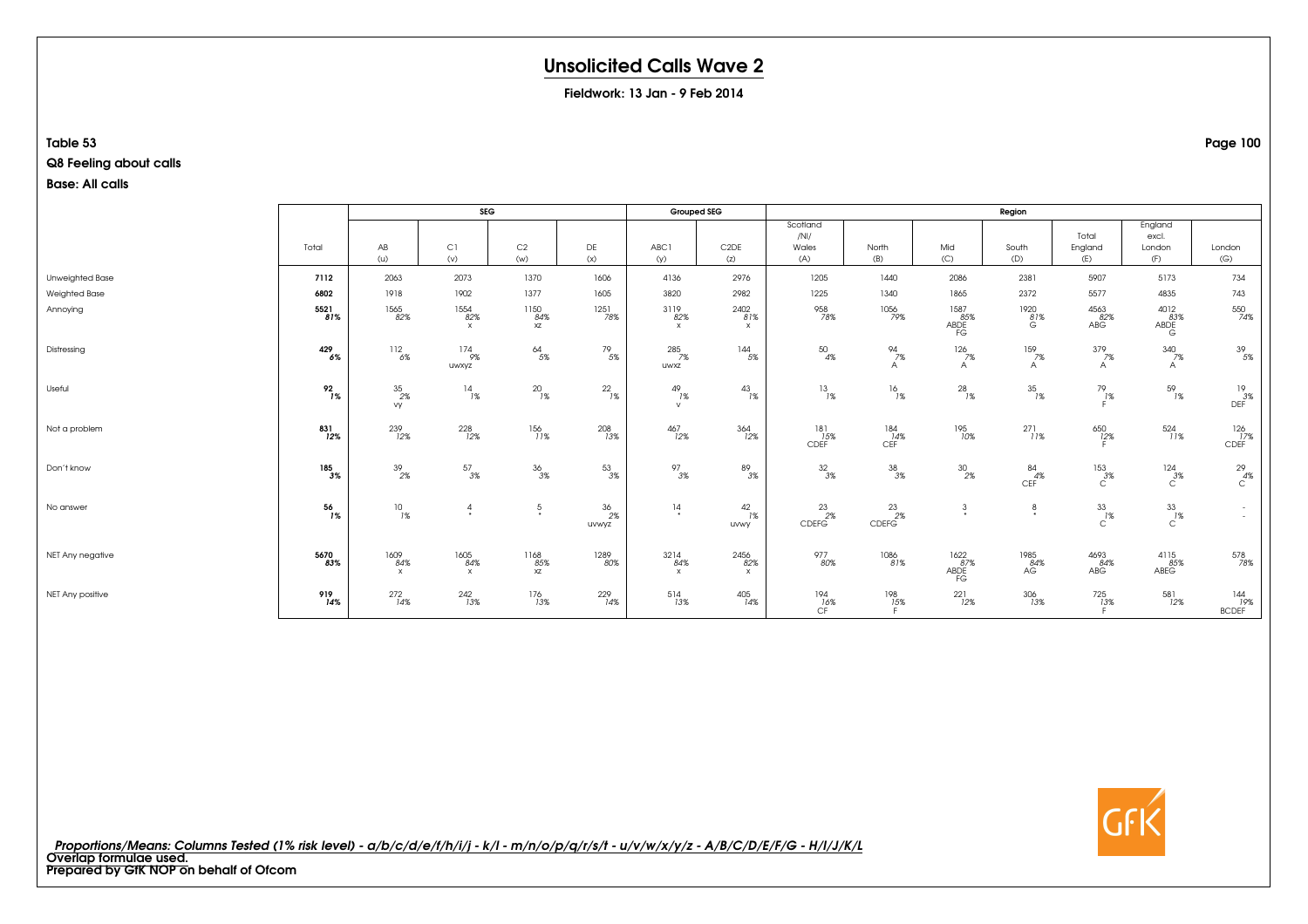Fieldwork: 13 Jan - 9 Feb 2014

### Table 54

Q8 Feeling about calls

### Base: All calls

|                  |                   |                                                            |                                               | Type of call                                       |                               |                       |
|------------------|-------------------|------------------------------------------------------------|-----------------------------------------------|----------------------------------------------------|-------------------------------|-----------------------|
|                  | Total             | Silent<br>(A)                                              | Abandoned<br>$C$ all<br>(B)                   | Recorded<br>sales<br>message<br>(C)                | Live sales<br>(D)             | Other<br>(E)          |
| Unweighted Base  | 7112              | 2668                                                       | 196                                           | 852                                                | 2698                          | 663                   |
| Weighted Base    | 6802              | 2536                                                       | 192                                           | 816                                                | 2578                          | 633                   |
| Annoying         | 5521<br>81%       | $\begin{array}{c} 2234 \\ 88\% \\ \text{BCDE} \end{array}$ | $\begin{array}{c}\n136 \\ 71\% \n\end{array}$ | $\overset{662}{\underset{\text{BD}}{\text{81\%}}}$ | 1955<br>76%                   | $\frac{512}{81\%}$ BD |
| Distressing      | 429<br>6%         | $^{232}_{9\%}$<br>$\mathsf{CD}$                            | $^{12}_{\phantom{1}6\%}$                      | $\frac{25}{3\%}$                                   | $^{120}_{-5\%}$               | 39<br>6%<br>C         |
| Useful           | $\frac{92}{1\%}$  | $\frac{2}{\epsilon}$                                       | $\frac{5}{2\%}$<br>A                          | $^{12}_{2\%}$<br>A                                 | $^{59}_{.2\%}$<br>Α           | $\frac{14}{2\%}$<br>A |
| Not a problem    | 831<br>12%        | $\begin{array}{c}\n152 \\ 6\% \n\end{array}$               | $\frac{33}{17\%}$<br>A                        | $\frac{115}{14\%}$<br>Α                            | $\frac{450}{17\%}$ AE         | $^{80}_{13\%}$<br>A   |
| Don't know       | $\frac{185}{3\%}$ | $\frac{76}{3\%}$                                           | $^{10}_{\phantom{1}5\%}$                      | $^{18}_{\phantom{1}2\%}$                           | $^{65}_{3\%}$                 | $^{16}$ 3%            |
| No answer        | 56<br>1%          | $^{18}$ $_{l\%}$                                           | $\sim$<br>$\sim$                              | $5$ $_{1\%}$                                       | $\frac{8}{3}$                 | $3$ <sub>1%</sub>     |
| NET Any negative | 5670<br>83%       | $\begin{array}{c} 2294 \\ 90\% \\ \text{BCDE} \end{array}$ | 144<br>75%                                    | 676<br>83%<br>D                                    | 2009<br>78%                   | $523 \atop 83\%$      |
| NET Any positive | 919<br>14%        | $\begin{array}{c}\n152 \\ 6\% \n\end{array}$               | $\frac{38}{20\%}$                             | 127<br>16%<br>Α                                    | $\underset{\mathsf{AE}}{507}$ | 93<br>15%<br>A        |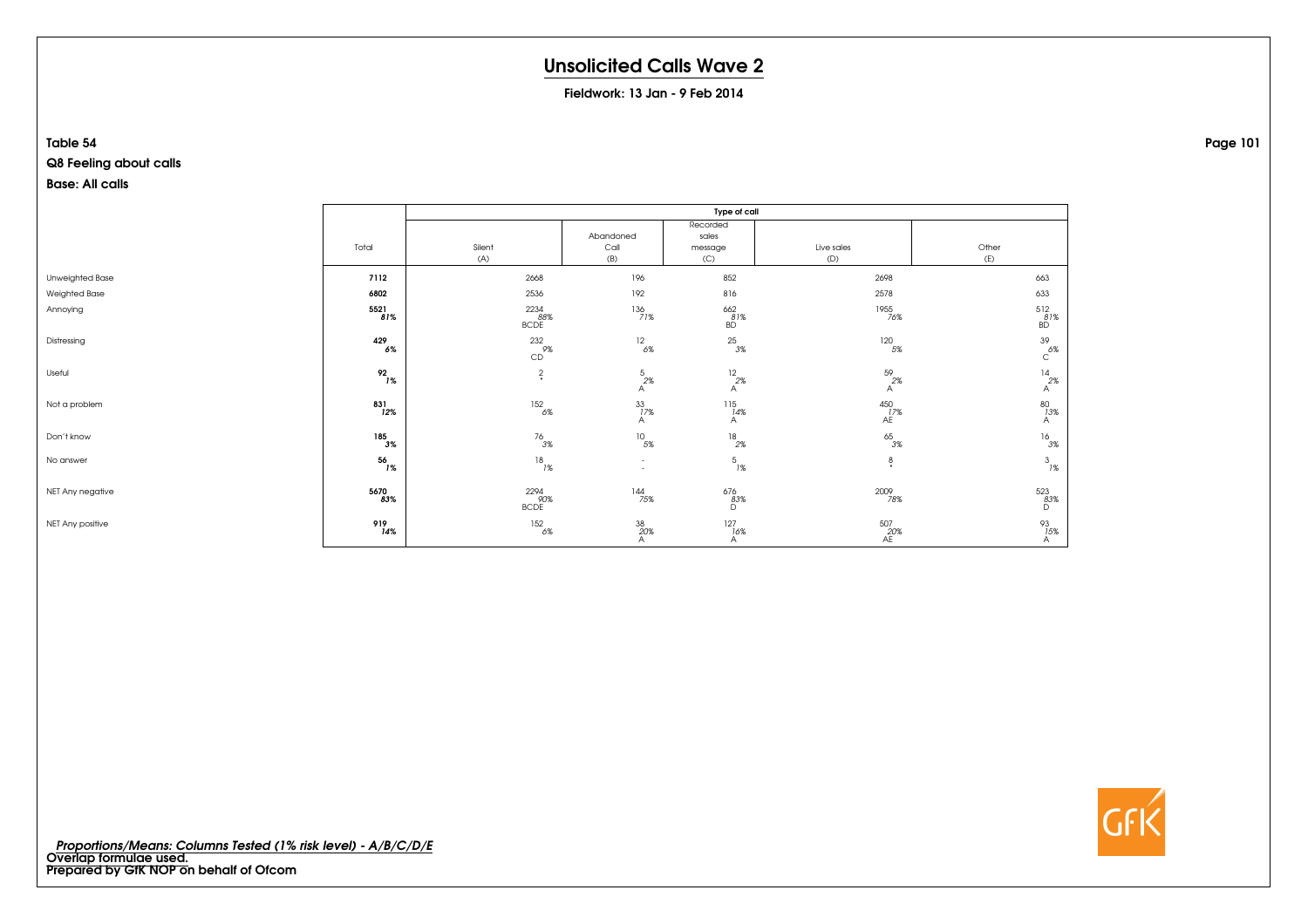Fieldwork: 13 Jan - 9 Feb 2014

### Table 55

### Q9 Other comments

### Base: All respondents

|                                                                   |                   |                |                   | Age                        |                         |                          |                         |              | Grouped Age               |                    | Gender                                     |                 |                     |                        | <b>Working status</b> |                        |                            |                  | Grouped working<br>status |                   |
|-------------------------------------------------------------------|-------------------|----------------|-------------------|----------------------------|-------------------------|--------------------------|-------------------------|--------------|---------------------------|--------------------|--------------------------------------------|-----------------|---------------------|------------------------|-----------------------|------------------------|----------------------------|------------------|---------------------------|-------------------|
|                                                                   |                   |                |                   |                            |                         |                          |                         |              |                           |                    |                                            |                 |                     | Part                   |                       |                        | Temp                       |                  |                           | Not               |
|                                                                   | Total             | 16-24<br>(a)   | 25-34<br>(b)      | 35-44<br>$\left( c\right)$ | 45-54<br>(d)            | 55-64<br>(e)             | $65+$<br>(f)            | 16-34<br>(h) | 35-54<br>(i)              | $55+$<br>(i)       | Male<br>(k)                                | Female<br>(1)   | Full<br>time<br>(m) | time<br>(n)            | Homemaker<br>(0)      | Studen<br>(p)          | not<br>working<br>$\alpha$ | Retired<br>(r)   | Working<br>(s)            | working<br>(t)    |
| Unweighted Base                                                   | 926               | 67             | 161               | 201                        | 164                     | 151                      | 182                     | 228          | 365                       | 333                | 454                                        | 472             | 372                 | 148                    | 96                    | 46                     | 54                         | 210              | 520                       | 406               |
| <b>Weighted Base</b>                                              | 926               | $106*$         | 147               | 189                        | 144                     | 153                      | 186                     | 253          | 334                       | 339                | 440                                        | 486             | 379                 | 159                    | 90*                   | 48*                    | $39*$                      | 210              | 539                       | 387               |
| They keep phoning/have had<br>many of these calls                 | 346<br>37%        | $^{24}_{23\%}$ | 37<br>25%         | 64<br>34%                  | 58<br>41%<br>abh        | 71<br>47%<br>abh         | 92<br>49%<br>abch       | 61<br>24%    | $\frac{123}{37\%}$<br>bh  | 163<br>48%<br>abch | 166<br>38%                                 | 180<br>37%      | 112<br>29%          | 63<br>39%              | 48<br>53%<br>mps      | 13<br>27%              | 15<br>38%                  | 97<br>46%<br>ms  | $\frac{175}{32\%}$<br>m   | 172<br>44%<br>mps |
| Silent calls / no reply                                           | $\frac{344}{37%}$ | 30<br>29%      | $\frac{32}{22\%}$ | 68<br>36%<br>bh            | 56<br>39%<br>bh         | 82<br>54%<br>abcd<br>hij | 76<br>41%<br>bh         | 62<br>25%    | 124<br>37%<br>bh          | 159<br>47%<br>abhi | 157<br>36%                                 | $^{188}_{39\%}$ | 119<br>31%          | 66<br>41%              | 44<br>49%<br>ms       | $\frac{14}{30\%}$      | 15<br>38%                  | 87<br>41%        | 185<br>34%<br>m           | 160<br>41%<br>m   |
| Disturbed unnecessarily<br>had to stop what I was doing           | 302<br>33%        | $^{24}_{23\%}$ | $\frac{33}{23\%}$ | 59<br>31%                  | $\frac{52}{36\%}$<br>bh | 50<br>33%                | 83<br>45%<br>abch       | 57<br>23%    | $\frac{112}{34\%}$<br>bh  | 133<br>39%<br>abeh | $\begin{array}{c} 112 \\ 25\% \end{array}$ | 190<br>39%<br>k | 88<br>23%           | 59<br>37%<br>ms        | 33<br>37%<br>m        | 14<br>30%              | 18<br>46%<br>ms            | 90<br>43%<br>ms  | 147<br>27%<br>m           | 155<br>40%<br>ms  |
| Irritating/frustrating/<br>annoying/nuisance                      | 296<br>32%        | 26<br>25%      | 34<br>23%         | 59<br>31%                  | 48<br>33%               | 56<br>36%<br>bh          | 74<br>40%<br>bh         | 60<br>24%    | 107<br>32%                | 129<br>38%<br>bh   | 127<br>29%                                 | 170<br>35%      | 101<br>27%          | 53<br>33%              | 46<br>51%<br>mngs     | 16<br>33%              | 6<br>16%                   | 74<br>35%        | 154<br>29%                | 142<br>37%<br>mqs |
| Subject/product not<br>relevant/of interest to me                 | 276<br>30%        | 25<br>24%      | 33<br>22%         | 48<br>25%                  | 44<br>31%               | 55<br>36%<br>bh          | 71<br>38%<br>bch        | 58<br>23%    | 92<br>28%                 | 126<br>37%<br>bchi | 136<br>31%                                 | 140<br>29%      | 91<br>24%           | 49<br>31%              | 32<br>35%             | 14<br>28%              | 11<br>27%                  | 80<br>38%<br>ms  | 140<br>26%                | 136<br>35%<br>ms  |
| Time wasting                                                      | 195<br>21%        | 26<br>25%      | 26<br>18%         | 32<br>17%                  | 29<br>20%               | 45<br>29%<br>bci         | 37<br>20%               | 52<br>21%    | 60<br>18%                 | 82<br>24%          | 98<br>22%                                  | 96<br>20%       | 67<br>18%           | 42<br>27%              | 20<br>22%             | 10 <sup>°</sup><br>20% | 6<br>14%                   | 50<br>24%        | 109<br>20%<br>m           | 85<br>22%         |
| Caller hung up /answered the<br>phone and you hear a click        | 182<br>20%        | 5<br>5%        | $\circ$<br>6%     | 34<br>18%<br>abh           | 37<br>26%<br>abh        | 45<br>29%<br>abch        | $\frac{52}{28%}$<br>abh | 14<br>6%     | 71<br>21%<br>abh          | 97<br>29%<br>abch  | 84<br>19%                                  | 98<br>20%       | 52<br>14%           | 30 <sup>°</sup><br>19% | 28<br>31%<br>mps      | $\overline{4}$<br>8%   | 9<br>24%                   | 59<br>28%<br>mps | 82<br>15%                 | 101<br>26%<br>mps |
| They do not listen to you<br>when you say "I'm not<br>interested" | 181<br>20%        | 10<br>9%       | 17<br>12%         | 40<br>21%<br>bh            | 31<br>21%<br>bh         | 37<br>25%<br>abh         | 46<br>24%<br>abh        | 27<br>11%    | 71<br>21%<br>bh           | 83<br>24%<br>abh   | 71<br>16%                                  | 109<br>23%      | 50<br>13%           | 33<br>21%              | 34<br>38%<br>mngs     | 9<br>19%               | 5<br>12%                   | 50<br>24%<br>m   | 83<br>15%<br>m            | 97<br>25%<br>ms   |
| I didn't ask them to call                                         | 167<br>18%        | 16<br>15%      | 18<br>12%         | 36<br>19%                  | 36<br>25%<br>bh         | 35<br>23%<br>b           | 28<br>15%               | 34<br>13%    | 71<br>21%<br>bh           | 62<br>18%          | 80<br>18%                                  | 87<br>18%       | 71<br>19%           | 36<br>22%              | 20<br>22%             | -5<br>10%              | 5<br>13%                   | 31<br>15%        | 107<br>20%                | 60<br>16%         |
| Scam call                                                         | 153<br>17%        | $12 \,$<br>12% | 11<br>8%          | 18<br>10%                  | 28<br>19%<br>bchi       | 45<br>30%<br>abch        | 38<br>20%<br>bch        | 24<br>9%     | 46<br>14%<br>$\mathbf{C}$ | 83<br>25%<br>bchi  | 80<br>18%                                  | 73<br>15%       | 47<br>12%           | 31<br>19%              | 16<br>18%             | 6<br>12%               | 6<br>16%                   | 47<br>23%<br>ms  | 78<br>14%                 | 75<br>19%<br>m    |



Proportions/Means: Columns Tested (1% risk level) - a/b/c/d/e/f/h/i/j - k/l - m/n/o/p/q/r/s/t - u/v/w/x/y/z - A/B/C/D/E/F/G - H/I/J/K/L<br>Overlap formulae used. \* small base<br>Prepared by GfK NOP on behalf of Ofcom

Page 102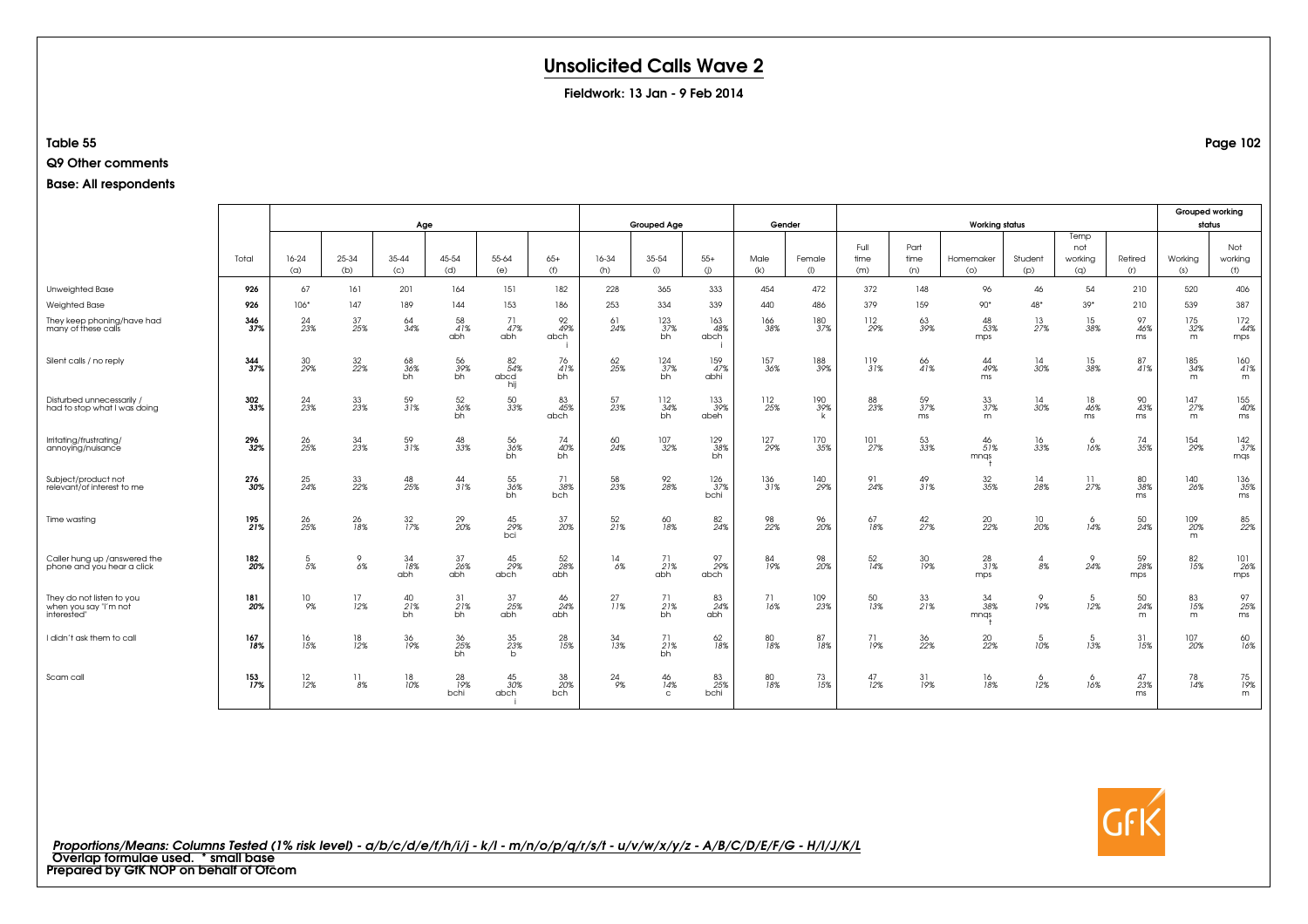Fieldwork: 13 Jan - 9 Feb 2014

#### Table 55

### Q9 Other comments

### Base: All respondents

|                                                                                        |            |                       |                   | Age             |                       |                   |                          |                   | <b>Grouped Age</b> |                          |                | Gender      |                     |                     | <b>Working status</b> |                      |                                    |                    | Grouped working<br>status |                          |
|----------------------------------------------------------------------------------------|------------|-----------------------|-------------------|-----------------|-----------------------|-------------------|--------------------------|-------------------|--------------------|--------------------------|----------------|-------------|---------------------|---------------------|-----------------------|----------------------|------------------------------------|--------------------|---------------------------|--------------------------|
|                                                                                        | Total      | 16-24<br>(a)          | 25-34<br>(b)      | 35-44<br>(c)    | 45-54<br>(d)          | 55-64<br>(e)      | $65+$<br>(f)             | 16-34<br>(h)      | 35-54<br>(i)       | $55+$<br>(j)             | Male<br>(k)    | Female<br>( | Full<br>time<br>(m) | Part<br>time<br>(n) | Homemaker<br>(0)      | Student<br>(p)       | Temp<br>not<br>working<br>(q)      | Retired<br>(r)     | Working<br>(s)            | Not<br>working<br>(t)    |
| <b>Weighted Base</b>                                                                   | 926        | $106*$                | 147               | 189             | 144                   | 153               | 186                      | 253               | 334                | 339                      | 440            | 486         | 379                 | 159                 | 90*                   | 48*                  | $39*$                              | 210                | 539                       | 387                      |
| They try to sell you<br>something / sales calls                                        | 153<br>16% | 5<br>5%               | 15<br>10%         | 30<br>16%<br>ah | 30<br>21%<br>abh      | 36<br>23%<br>abh  | 37<br>20%<br>ah          | $^{20}_{\,\,8\%}$ | 60<br>18%<br>ah    | 73<br>21%<br>abh         | $^{74}_{17\%}$ | 79<br>16%   | 47<br>12%           | 29<br>18%           | 21<br>23%<br>m        | 4<br>9%              | 18%                                | 44<br>21%<br>m     | 76<br>14%                 | 77<br>20%<br>m           |
| Unknown caller                                                                         | 151<br>16% | 10<br>9%              | $\frac{18}{12\%}$ | 26<br>14%       | 30<br>21%<br><b>h</b> | 37<br>24%<br>abch | 30<br>16%                | $^{28}_{11\%}$    | 56<br>17%          | 67<br>20%                | $^{78}_{18\%}$ | 73<br>15%   | 55<br>14%           | $\frac{25}{16\%}$   | 16<br>18%             | $\circ$<br>18%       | 8<br>21%                           | 39<br>19%          | 79<br>15%                 | $^{72}_{18\%}$           |
| Call was not at a suitable<br>time (e.g. Sunday, late at<br>night, early morning etc.) | 138<br>15% | $\circ$<br>8%         | 16<br>11%         | $20\,$<br>11%   | 23<br>16%             | 32<br>21%<br>bch  | 37<br>20%<br>h           | 25<br>10%         | $^{43}_{13\%}$     | 69<br>20%<br>bchi        | 67<br>15%      | 72<br>15%   | 41<br>11%           | 19<br>12%           | $^{22}_{25\%}$<br>mns | 14%                  | $^{6}_{15\%}$                      | 44<br>21%<br>ms    | 60<br>11%                 | 78<br>20%<br>ms          |
| Could not understand caller/<br>accent                                                 | 129<br>14% | 5<br>5%               | 3<br>2%           | 19<br>10%<br>bh | 15<br>10%<br>bh       | 28<br>18%<br>abhi | 58<br>31%<br>abcde<br>hi | 8<br>3%<br>h      | 34<br>10%<br>bh    | 87<br>26%<br>abcd<br>ehi | 60<br>14%      | 69<br>14%   | 27<br>7%            | 20<br>13%<br>p      | 20<br>22%<br>mps      |                      | -5<br>13%<br><b>p</b>              | 57<br>27%<br>mnpst | 47<br>9%                  | 82<br>21%<br>mps         |
| It was a recorded message                                                              | 120<br>13% | $12 \,$<br>11%        | 16<br>11%         | 22<br>12%       | 16<br>11%             | 31<br>20%<br>bhi  | 24<br>13%                | 28<br>11%         | 37<br>11%          | 55<br>16%                | 61<br>14%      | 59<br>12%   | 41<br>11%           | 18<br>11%           | 22<br>25%<br>mns      | 5<br>10%             | $\boldsymbol{\vartriangle}$<br>10% | 30<br>14%          | 59<br>11%                 | 61<br>16%                |
| Where did they get my number<br>from (name and address)                                | 80<br>9%   | 8<br>7%               | 10<br>7%          | 22<br>12%       | 13<br>9%              | 16<br>10%         | $\overline{11}$<br>6%    | 18<br>7%          | 35<br>11%          | 27<br>8%                 | 40<br>9%       | 41<br>8%    | 36<br>9%            | 15<br>9%            | 8<br>9%               | 3<br>7%              | $\overline{2}$<br>6%               | 17<br>8%           | 51<br>9%                  | 30 <sup>°</sup><br>8%    |
| Insurance / PPI                                                                        | 77<br>8%   | 2<br>$\overline{2}\%$ | $\circ$<br>6%     | 16<br>8%        | 4<br>10%              | 24<br>15%<br>abhj | 13<br>7%                 | 11<br>4%          | 30<br>9%           | 36<br>11%<br>ah          | 46<br>10%      | 31<br>6%    | 23<br>6%            | 20<br>13%<br>m      | 11<br>13%             | 3%                   | 3<br>8%                            | 18<br>8%           | 44<br>8%<br>m             | $^{33}_{\phantom{1}9\%}$ |
| Caller was polite/courteous/<br>pleasant                                               | 72<br>8%   | $\mathbf{3}$<br>3%    | 6<br>4%           | 14<br>7%        | 11<br>8%              | 13<br>8%          | 25<br>14%<br>abh         | $\circ$<br>$3\%$  | 25<br>8%           | 38<br>11%<br>bh          | 30<br>7%       | 42<br>9%    | 21<br>5%            | 11<br>7%            | $\overline{7}$<br>7%  | $\overline{4}$<br>8% | 3<br>9%                            | 26<br>12%<br>ms    | 32<br>6%                  | $^{40}_{10\%}$<br>m      |
| They weren't pushy/no hard<br>sell/accepted not for an<br>answer                       | 69<br>7%   | $\overline{4}$<br>4%  | 8<br>6%           | 14<br>7%        | 11.<br>8%             | 18<br>12%<br>h.   | 13<br>7%                 | 13<br>5%          | 25<br>8%           | 31<br>9%                 | 24<br>6%       | 45<br>9%    | 15<br>4%            | 12<br>7%            | 16<br>18%<br>ms       | 6<br>12%<br>m        | $\overline{2}$<br>6%               | 18<br>9%           | 27<br>5%                  | $^{42}_{11\%}$<br>ms     |
| They asked for personal<br>details / financial details                                 | 62<br>7%   | $\overline{4}$<br>4%  | 3<br>2%           | 11<br>6%        | 10<br>7%              | 13<br>8%<br>b     | 20<br>11%<br>bh          | 3%                | 22<br>6%           | 33<br>10%<br>bh          | 28<br>6%       | 34<br>7%    | 21<br>5%            | 10<br>6%            | 10<br>11%             | 3<br>6%              | 2%                                 | 18<br>9%           | 30<br>6%                  | 31<br>8%                 |

Proportions/Means: Columns Tested (1% risk level) - a/b/c/d/e/f/h/i/j - k/l - m/n/o/p/q/r/s/t - u/v/w/x/y/z - A/B/C/D/E/F/G - H/I/J/K/L<br>Overlap formulae used. \* small base<br>Prepared by GfK NOP on behalf of Ofcom

Page 103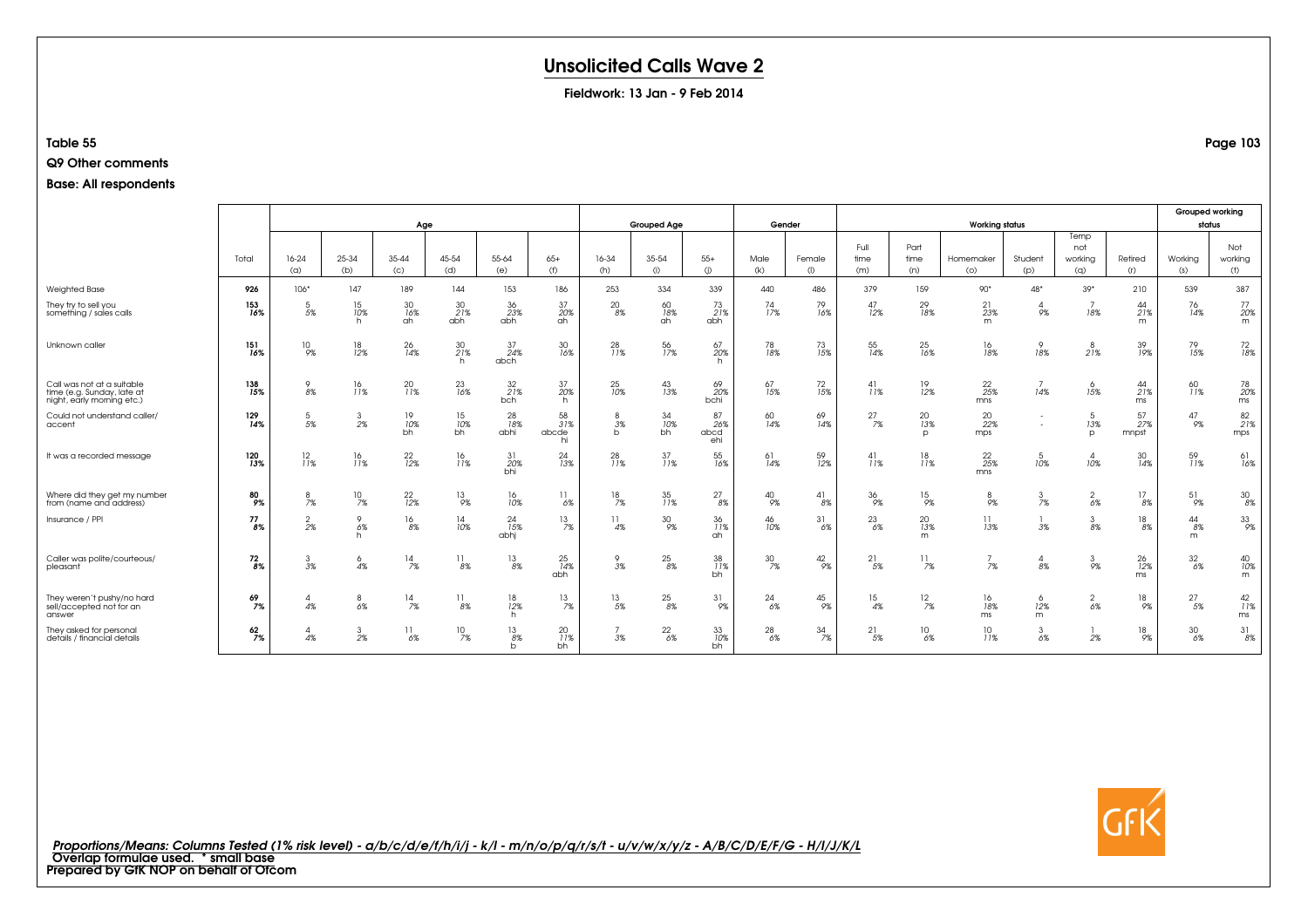Fieldwork: 13 Jan - 9 Feb 2014

#### Table 55

### Q9 Other comments

### Base: All respondents

|                                                                     |          |                         |                      | Age                         |                      |                  |                             |               | Grouped Age              |                        | Gender        |                      |                     |                       | <b>Working status</b> |                      |                                                      |                      | Grouped working<br>status |                                  |
|---------------------------------------------------------------------|----------|-------------------------|----------------------|-----------------------------|----------------------|------------------|-----------------------------|---------------|--------------------------|------------------------|---------------|----------------------|---------------------|-----------------------|-----------------------|----------------------|------------------------------------------------------|----------------------|---------------------------|----------------------------------|
|                                                                     | Total    | 16-24<br>(a)            | 25-34<br>(b)         | 35-44<br>$\left( c\right)$  | 45-54<br>(d)         | 55-64<br>(e)     | $65+$<br>(f)                | 16-34<br>(h)  | 35-54<br>(i)             | $55+$<br>(j)           | Male<br>(k)   | Female<br>(          | Full<br>time<br>(m) | Part<br>time<br>(n)   | Homemaker<br>(0)      | Student<br>(p)       | Temp<br>not<br>working<br>(q)                        | Retired<br>(r)       | Working<br>(s)            | Not<br>working<br>(t)            |
| Weighted Base                                                       | 926      | $106*$                  | 147                  | 189                         | 144                  | 153              | 186                         | 253           | 334                      | 339                    | 440           | 486                  | 379                 | 159                   | 90*                   | 48*                  | $39*$                                                | 210                  | 539                       | 387                              |
| Upsetting/distressing/<br>frightening                               | 61<br>7% | 8%                      | 5%                   | 10<br>5%                    | 4%                   | 14<br>9%         | 17<br>9%                    | 15<br>6%      | 15<br>5%                 | 31<br>9%               | 22<br>5%      | 39<br>8%             | 15<br>4%            | $\overline{11}$<br>7% | 9%                    | -6<br>12%<br>m       | 4<br>11%                                             | 17<br>8%             | 26<br>5%                  | $^{35}_{\phantom{1}\!9\%}$<br>ms |
| Caller withheld number                                              | 57<br>6% | -5<br>5%                | $\overline{A}$<br>3% | $^{\rm 6}_{\rm 3\%}$        | 14<br>9%<br>bchi     | 15<br>10%<br>bch | 13<br>7%                    | $\circ$<br>4% | 20<br>6%<br>$\mathbf{C}$ | 28<br>8%               | 24<br>6%      | 32<br>7%             | 14<br>4%            | 11<br>7%              | 12<br>13%<br>ms       | 4<br>7%              | $\overline{2}$<br>5%                                 | 14<br>7%             | 25<br>5%                  | $\frac{32}{8\%}$<br>m            |
| Wrong number/name                                                   | 52<br>6% | $\overline{2}$<br>$2\%$ | 8<br>5%              | $\frac{12}{6\%}$            | $\circ$<br>6%        | 11<br>7%         | $\overline{11}$<br>6%       | 10<br>4%      | 21<br>6%                 | 21<br>6%               | 17<br>4%      | 35<br>7%             | 17<br>5%            | $\frac{13}{8\%}$      | 6<br>6%               | 1%                   | 3<br>9%                                              | 12<br>6%             | 30<br>6%                  | $\frac{22}{6\%}$                 |
| They do not leave a message                                         | 45<br>5% | -5<br>4%                | 4<br>3%              | 10<br>5%                    | 5%                   | 10<br>7%         | $\circ$<br>5%               | $\circ$<br>4% | 17<br>5%                 | 19<br>6%               | 20<br>4%      | 26<br>5%             | 21<br>5%            | 5<br>3%               | $\overline{A}$<br>4%  | 3<br>5%              | 3<br>7%                                              | 10<br>5%             | 26<br>5%                  | $^{20}_{\,\,5\%}$                |
| Invasion of privacy/<br>intrusive                                   | 38<br>4% | 4<br>4%                 | 3<br>2%              | $\circ$<br>5%               | 3<br>2%              | 6<br>4%          | 12<br>6%                    | 3%            | 13<br>4%                 | 18<br>5%               | 17<br>4%      | 20<br>4%             | 16<br>4%            | 6<br>4%               | $\overline{2}$<br>2%  | 3%                   | 3%                                                   | 12<br>6%             | 21<br>4%                  | $\frac{16}{4\%}$                 |
| Caller was rude/abusive/<br>swore at me                             | 32<br>3% | 1%                      | 5<br>3%              | 6<br>3%                     | 10<br>7%             | 5<br>4%          | 5<br>3%                     | 6<br>2%       | 16<br>5%                 | 10 <sup>10</sup><br>3% | 15<br>3%      | 17<br>4%             | 11<br>3%            | 5<br>3%               | $\overline{7}$<br>8%  | $\overline{2}$<br>5% | $\overline{2}$<br>4%                                 | 6<br>3%              | 15<br>3%                  | 17<br>$4\%$                      |
| I didn't answer the call/ I<br>didn't pick up the phone             | 29<br>3% | -5<br>4%                | $\frac{2}{1\%}$      | $\overline{4}$<br>2%        | 5<br>3%              | 3<br>2%          | $\overline{11}$<br>6%       | 6<br>2%       | 8<br>2%                  | 14<br>4%               | 11<br>3%      | 17<br>4%             | 11<br>3%            | $\overline{4}$<br>2%  | $^2_{2\%}$            | 3<br>5%              | 1%                                                   | 9<br>4%              | 14<br>3%                  | $\frac{14}{4\%}$                 |
| Not in when they called.                                            | 27<br>3% | 1%                      | $_{7\%}^2$           | $_{\gamma_{\%}}^{2}$        | 5<br>3%              | 5<br>3%          | $\overline{11}$<br>6%<br>ch | 3<br>1%       | 2%                       | 17<br>5%               | $^{15}_{3\%}$ | $^{12}_{2\%}$        | $\frac{13}{3\%}$    | 1%                    | $^2_{2\%}$            | 2%                   | $\overline{\phantom{a}}$<br>$\overline{\phantom{a}}$ | 10<br>5%             | 14<br>3%                  | $^{13}_{3\%}$                    |
| Why are they calling me?/I<br>don't know why they are<br>calling me | 19<br>2% |                         | 1%                   | $\boldsymbol{\Delta}$<br>2% | 6<br>4%<br>h         | 3%               | $\overline{4}$<br>2%        |               | $\circ$<br>3%            | 8<br>2%                | $^{10}_{2\%}$ | 9<br>2%              | 2%                  | $^2_{1\%}$            | 4%                    |                      | 2%                                                   | 5<br>3%              | $\circ$<br>2%             | 9<br>2%                          |
| They should at least say<br>'Hello'                                 | 6<br>1%  |                         |                      | $\star$                     | $\overline{2}$<br>2% |                  | 3<br>1%                     |               | 1%                       | 3<br>1%                | 3<br>1%       | $\overline{4}$<br>1% |                     | <b>.</b>              | 3<br>3%<br>ms         |                      | 3%<br>s                                              | $\overline{2}$<br>1% |                           | 5<br>1%                          |



Proportions/Means: Columns Tested (1% risk level) - a/b/c/d/e/f/h/i/j - k/l - m/n/o/p/q/r/s/t - u/v/w/x/y/z - A/B/C/D/E/F/G - H/I/J/K/L<br>Overlap formulae used. \* small base<br>Prepared by GfK NOP on behalf of Ofcom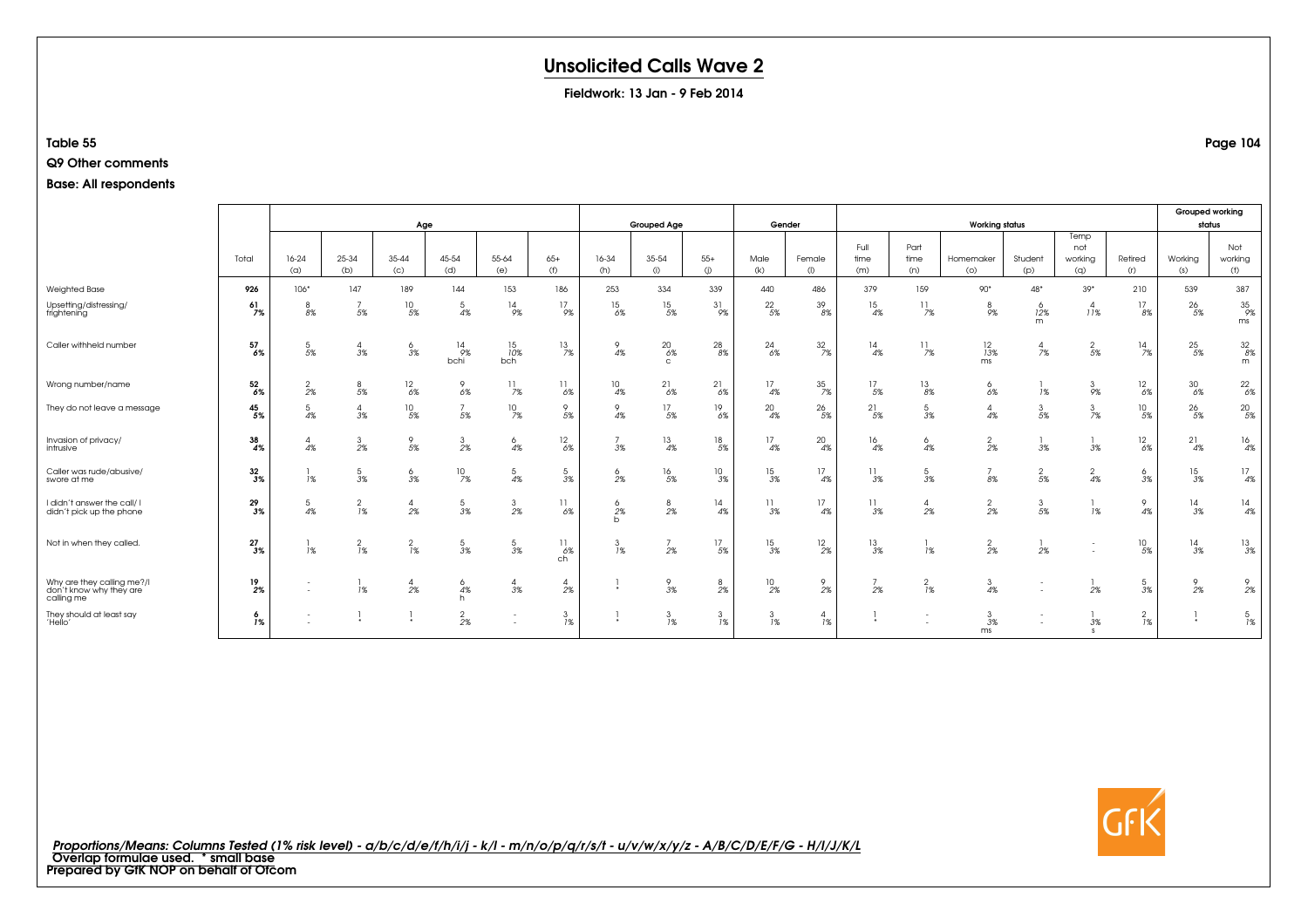Fieldwork: 13 Jan - 9 Feb 2014

#### Table 55

### Q9 Other comments

### Base: All respondents

|                                  |                    |                |                   | Age               |                                                   |                           |                           |                | <b>Grouped Age</b>                                     |                        | Gender                                     |                               |                     |                           | <b>Working status</b> |                   |                               |                      | Grouped working<br>status                  |                          |
|----------------------------------|--------------------|----------------|-------------------|-------------------|---------------------------------------------------|---------------------------|---------------------------|----------------|--------------------------------------------------------|------------------------|--------------------------------------------|-------------------------------|---------------------|---------------------------|-----------------------|-------------------|-------------------------------|----------------------|--------------------------------------------|--------------------------|
|                                  | Total              | 16-24<br>(a)   | 25-34<br>(b)      | 35-44<br>(c)      | 45-54<br>(d)                                      | 55-64<br>(e)              | $65+$<br>(f)              | 16-34<br>(h)   | 35-54<br>(i)                                           | $55+$<br>(i)           | Male<br>(k)                                | Female<br>$($ l $)$           | Full<br>time<br>(m) | Part<br>time<br>(n)       | Homemaker<br>(0)      | Student<br>(p)    | Temp<br>not<br>working<br>(a) | Retired<br>(r)       | Working<br>(s)                             | Not<br>working<br>(t)    |
| <b>Weighted Base</b>             | 926                | $106*$         | 147               | 189               | 144                                               | 153                       | 186                       | 253            | 334                                                    | 339                    | 440                                        | 486                           | 379                 | 159                       | 90*                   | 48*               | $39*$                         | 210                  | 539                                        | 387                      |
| Others                           | $\frac{104}{11\%}$ | 5<br>4%        | 3%                | $\frac{14}{7\%}$  | 18<br>13%<br>bh                                   | 29<br>79%<br>abch         | $\frac{33}{18%}$<br>abchi | 10<br>4%       | $\begin{array}{c} 32 \\ 10\% \\ \rm{bh} \end{array}$   | $^{62}_{18\%}$<br>abch | $^{48}_{11\%}$                             | 56<br>12%                     | $\frac{30}{8\%}$    | $^{24}_{15\%}$<br>m       | 12<br>13%             | $\frac{2}{4\%}$   | $\frac{4}{10\%}$              | 33<br>16%<br>m       | $\frac{53}{10\%}$<br>m                     | $^{51}_{13\%}$           |
| Don't know                       | 35<br>4%           | 5<br>5%        | $\circ$<br>4%     | 3<br>1%           | 9<br>6%                                           | 8<br>5%                   | 4<br>2%                   | 11<br>4%       | $^{11}_{\ 3\%}$<br>$\mathbf{C}$                        | 12<br>4%               | $^{21}_{5\%}$                              | 14<br>3%                      | 14<br>4%            | 9<br>6%                   | $\frac{2}{3\%}$       | $\epsilon$<br>4%  | $^2_{5\%}$                    | 5<br>2%              | 23<br>4%                                   | $\frac{12}{3\%}$         |
| None/no problem with the<br>call | 156<br>17%         | $^{12}_{12\%}$ | 16<br>11%         | $\frac{32}{17\%}$ | $^{27}_{19\%}$                                    | $\frac{31}{20\%}$         | $\frac{37}{20\%}$         | $^{28}_{11\%}$ | 59<br>18%                                              | $^{68}_{20\%}$<br>bh   | 82<br>19%                                  | 73<br>15%                     | $\frac{58}{15\%}$   | $^{28}_{17\%}$            | 17<br>19%             | 5<br>10%          | 9<br>23%                      | 40<br>19%            | 86<br>16%                                  | 70<br>18%                |
| No Comment                       | 190<br>21%         | 17<br>16%      | $^{25}_{17\%}$    | $\frac{33}{17\%}$ | 36<br>25%<br>$\theta$                             | $^{21}_{14\%}$            | 58<br>31%<br>bceh         | $^{42}_{17\%}$ | $^{69}_{21\%}$                                         | 78<br>23%<br>$\theta$  | $\frac{104}{24\%}$                         | 86<br>18%                     | 78<br>20%           | $\frac{30}{19\%}$         | 15<br>16%             | 9<br>19%          | $^{6}_{16\%}$                 | 53<br>25%            | $^{108}_{20\%}$                            | $\frac{82}{21\%}$        |
| <b>NET Possitive</b>             | 236<br>25%         | 17<br>16%      | $^{24}_{16\%}$    | $^{45}_{24\%}$    | $^{40}_{28\%}$<br>bh                              | 49<br>32%<br>abh          | 61<br>33%<br>abh          | $^{41}_{16\%}$ | $\begin{array}{c} 85 \\ 26\% \\ \text{bh} \end{array}$ | 110<br>33%<br>abh      | $\begin{array}{c} 112 \\ 25\% \end{array}$ | <sup>124</sup> <sub>26%</sub> | 76<br>20%           | $^{40}_{\color{red}25\%}$ | 30<br>34%<br>m.       | $\frac{10}{21\%}$ | $\frac{12}{30\%}$             | $^{68}_{32\%}$<br>ms | $\begin{array}{c} 116 \\ 22\% \end{array}$ | $\frac{120}{31\%}$<br>ms |
| <b>NET Negative</b>              | 741<br>80%         | 73<br>69%      | $\frac{101}{69%}$ | 151<br>79%<br>h   | $\begin{array}{c} 122 \\ 85\% \end{array}$<br>abh | $\frac{131}{86\%}$<br>abh | $\frac{163}{87%}$<br>abh  | 175<br>69%     | $^{273}_{82\%}$<br>abh                                 | $^{294}_{87\%}$<br>abh | 343<br>78%                                 | 398<br>82%                    | 277<br>73%          | 134<br>84%<br>ms          | 79<br>87%<br>m        | $\frac{35}{72\%}$ | 35<br>89%                     | 181<br>86%<br>ms     | $^{412}_{76\%}$<br>m                       | 329<br>85%<br>mps        |

Proportions/Means: Columns Tested (1% risk level) - a/b/c/d/e/f/h/i/j - k/l - m/n/o/p/q/r/s/t - u/v/w/x/y/z - A/B/C/D/E/F/G - H/I/J/K/L<br>Overlap formulae used. \* small base<br>Prepared by GfK NOP on behalf of Ofcom



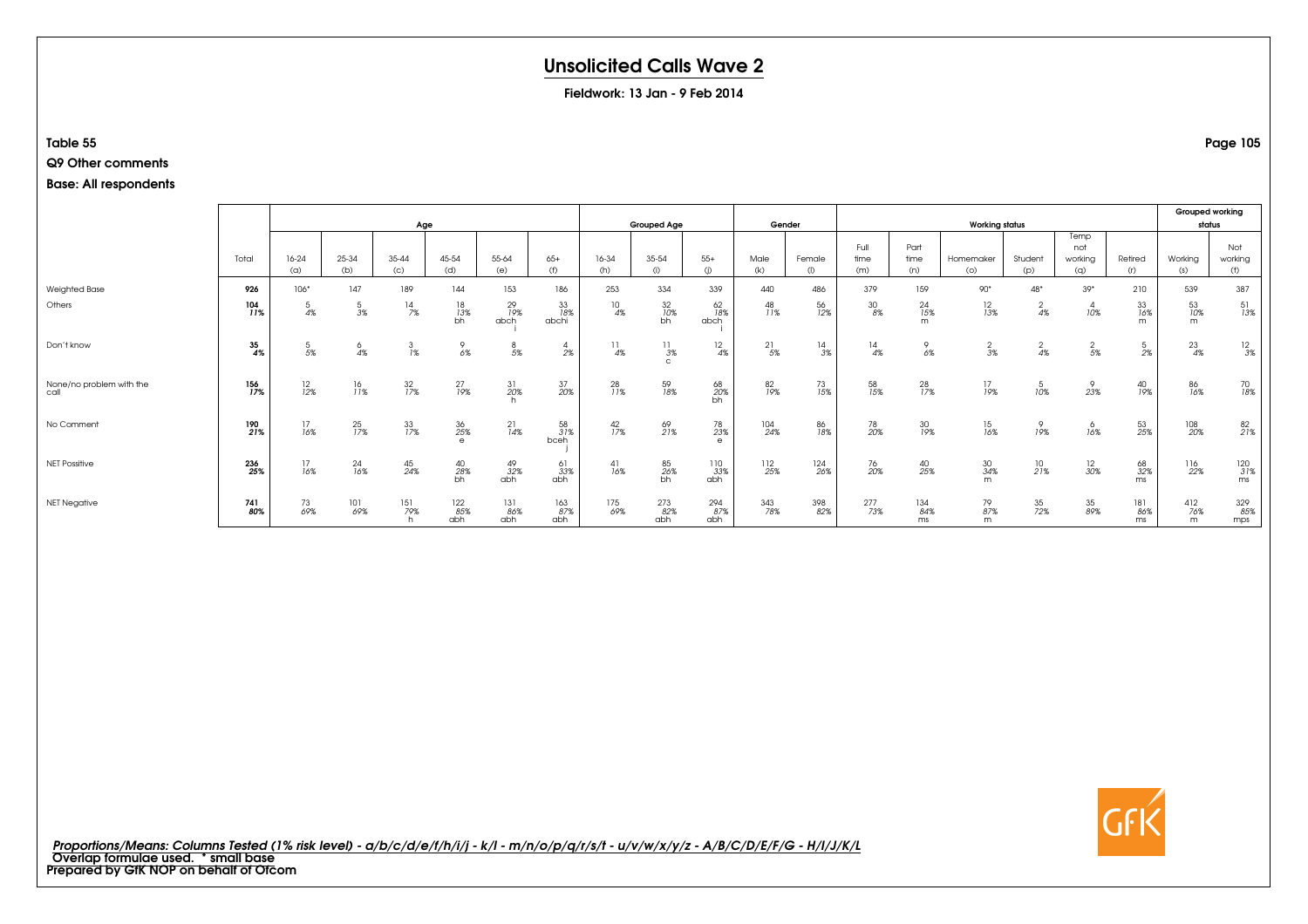Fieldwork: 13 Jan - 9 Feb 2014

#### Table 55

### Q9 Other comments

### Base: All respondents

|                                                                   |                   |                        |                   | <b>SEG</b>        |                        | <b>Grouped SEG</b> |                          |                                        |                   |                   | Region                 |                                            |                                            |                         |
|-------------------------------------------------------------------|-------------------|------------------------|-------------------|-------------------|------------------------|--------------------|--------------------------|----------------------------------------|-------------------|-------------------|------------------------|--------------------------------------------|--------------------------------------------|-------------------------|
|                                                                   | Total             | AB<br>(u)              | C1<br>(v)         | C2<br>(w)         | DE<br>(x)              | ABC1<br>(y)        | C <sub>2</sub> DE<br>(z) | Scotland<br>$/$ NI $/$<br>Wales<br>(A) | North<br>(B)      | Mid<br>(C)        | South<br>(D)           | Total<br>England<br>(E)                    | England<br>excl.<br>London<br>(F)          | London<br>(G)           |
| <b>Unweighted Base</b>                                            | 926               | 272                    | 283               | 172               | 199                    | 555                | 371                      | 150                                    | 210               | 244               | 322                    | 776                                        | 675                                        | 101                     |
| <b>Weighted Base</b>                                              | 926               | 262                    | 281               | 174               | 209                    | 543                | 383                      | 150                                    | 199               | 235               | 342                    | 776                                        | 664                                        | 112                     |
| They keep phoning/have had<br>many of these calls                 | 346<br>37%        | 95<br>36%              | 95<br>34%         | 70<br>40%         | 86<br>41%              | 190<br>35%         | 157<br>41%               | 54<br>36%                              | 78<br>39%         | 92<br>39%         | 123<br>36%             | 293<br>38%                                 | 259<br>39%                                 | $\substack{33 \ 30\%}$  |
| Silent calls / no reply                                           | 344<br>37%        | 92<br>35%              | 109<br>39%        | $\frac{73}{42\%}$ | 71<br>34%              | 201<br>37%         | $^{144}_{38\%}$          | 57<br>38%                              | 80<br>40%         | 90<br>39%         | 117<br>34%             | 287<br>37%                                 | 251<br>38%                                 | $\substack{36 \\ 32\%}$ |
| Disturbed unnecessarily /<br>had to stop what I was doing         | 302<br>33%        | 90<br>34%              | 79<br>28%         | 59<br>34%         | 74<br>35%              | 169<br>31%         | 133<br>35%               | 58<br>39%<br>B.                        | 47<br>24%         | 84<br>36%         | 112<br>33%             | 244<br>31%<br><b>B</b>                     | 209<br>32%<br>B                            | $\frac{35}{31\%}$       |
| Irritating/frustrating/<br>annoying/nuisance                      | 296<br>32%        | 86<br>33%              | 86<br>31%         | 61<br>35%         | 63<br>30%              | 172<br>32%         | 124<br>32%               | 36<br>24%                              | 60<br>30%         | 76<br>32%         | 125<br>37%<br>A        | 260<br>34%                                 | 230<br>35%<br>A                            | $\frac{30}{27\%}$       |
| Subject/product not<br>relevant/of interest to me                 | 276<br>30%        | 82<br>31%              | 75<br>27%         | 53<br>31%         | 66<br>32%              | 157<br>29%         | 119<br>31%               | 52<br>34%                              | 58<br>29%         | 73<br>31%         | 94<br>28%              | 225<br>29%                                 | 198<br>30%                                 | $\frac{27}{24\%}$       |
| Time wasting                                                      | 195<br>21%        | 71<br>27%<br><b>XZ</b> | $^{56}_{20\%}$    | $\frac{33}{19\%}$ | 35 <sub>5</sub><br>17% | 126<br>23%         | 68<br>18%                | $^{23}_{15\%}$                         | 31<br>16%         | 49<br>21%         | 92<br>27%<br>ABEF      | 171<br>22%<br>B                            | 140<br>21%                                 | $\frac{31}{28\%}$<br>B  |
| Caller hung up /answered the<br>phone and you hear a click        | 182<br>20%        | $\frac{53}{20\%}$      | $\frac{55}{19\%}$ | $\frac{35}{20\%}$ | $^{40}_{19\%}$         | 108<br>20%         | 75<br>19%                | 36<br>24%                              | 38<br>19%         | $^{47}_{20\%}$    | 61<br>18%              | 146<br><i>19</i> %                         | 129<br><i>19</i> %                         | $^{17}_{16\%}$          |
| They do not listen to you<br>when you say "I'm not<br>interested" | 181<br>20%        | 43<br>17%              | 57<br>20%         | $\frac{35}{20\%}$ | 45<br>21%              | 101<br>19%         | $^{80}_{21\%}$           | $^{32}_{21\%}$                         | $\frac{33}{16\%}$ | $\frac{51}{22\%}$ | 66<br>19%              | 149<br>19%                                 | $^{130}_{\phantom{1}20\%}$                 | $\frac{19}{17\%}$       |
| I didn't ask them to call                                         | 167<br>18%        | $\frac{56}{22\%}$      | $\frac{53}{19\%}$ | $\frac{29}{16\%}$ | $^{29}_{14\%}$         | 110<br>20%         | $\frac{58}{15\%}$        | $^{29}_{19\%}$                         | $\frac{30}{15\%}$ | $^{49}_{21\%}$    | 59<br>17%              | $\begin{array}{c} 138 \\ 18\% \end{array}$ | $\begin{array}{c} 122 \\ 18\% \end{array}$ | $\frac{16}{14\%}$       |
| Scam call                                                         | 153<br><i>17%</i> | $^{41}_{16\%}$         | $^{51}_{18\%}$    | $\frac{30}{17\%}$ | $\frac{31}{15\%}$      | $\frac{92}{17\%}$  | $^{61}_{16\%}$           | $^{16}_{10\%}$                         | $\frac{31}{16\%}$ | $\frac{35}{15\%}$ | $\frac{71}{21\%}$<br>A | 137<br>18%                                 | $\frac{116}{17\%}$                         | $^{21}_{19\%}$          |



Proportions/Means: Columns Tested (1% risk level) - a/b/c/d/e/f/h/i/j - k/l - m/n/o/p/q/r/s/t - u/v/w/x/y/z - A/B/C/D/E/F/G - H/l/J/K/L<br>Overlap formulae used. \* small base<br>Prepared by GfK NOP on behalf of Ofcom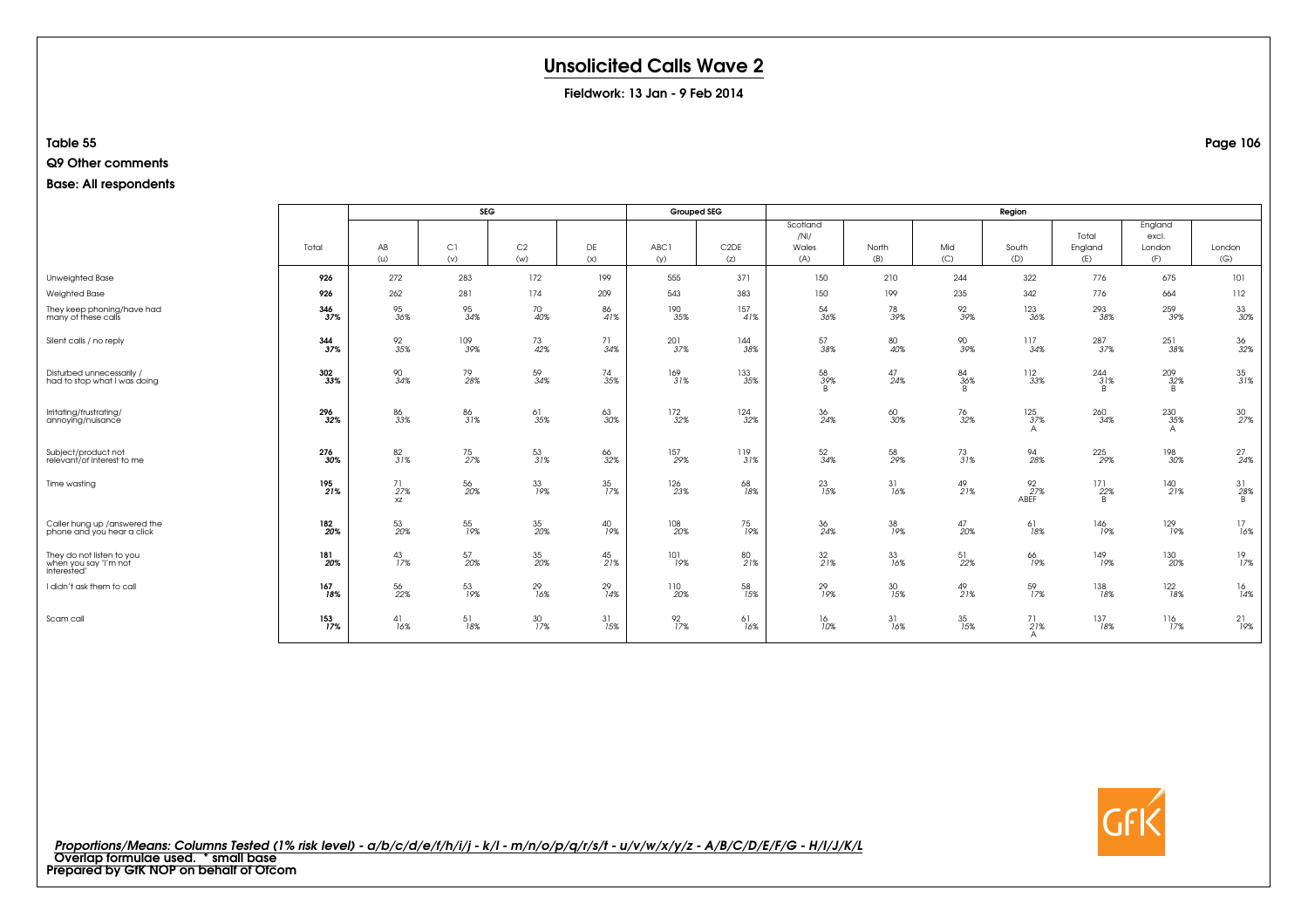Fieldwork: 13 Jan - 9 Feb 2014

#### Table 55

### Q9 Other comments

#### Base: All respondents

|                                                                                        |                    |                          | SEG                      |                         |                                    | Grouped SEG                    |                              |                                  |                                   |                     | Region            |                          |                                            |                                    |
|----------------------------------------------------------------------------------------|--------------------|--------------------------|--------------------------|-------------------------|------------------------------------|--------------------------------|------------------------------|----------------------------------|-----------------------------------|---------------------|-------------------|--------------------------|--------------------------------------------|------------------------------------|
|                                                                                        | Total              | AB<br>(u)                | C1<br>(v)                | C2<br>(w)               | DE<br>(x)                          | ABC1<br>(y)                    | C <sub>2</sub> DE<br>(z)     | Scotland<br>/Nl/<br>Wales<br>(A) | North<br>(B)                      | Mid<br>(C)          | South<br>(D)      | Total<br>England<br>(E)  | England<br>excl.<br>London<br>(F)          | London<br>(G)                      |
| Weighted Base                                                                          | 926                | 262                      | 281                      | 174                     | 209                                | 543                            | 383                          | 150                              | 199                               | 235                 | 342               | 776                      | 664                                        | 112                                |
| They try to sell you<br>something / sales calls                                        | $\frac{153}{16\%}$ | $\frac{38}{15\%}$        | 40<br>14%                | 34<br>20%               | 40<br>19%                          | 79<br>14%                      | 74<br>19%                    | $^{22}_{15\%}$                   | $^{29}_{\phantom{1}75\%}$         | 34<br>15%           | 68<br>20%         | 131<br>17%               | $\begin{array}{c} 110 \\ 17\% \end{array}$ | $^{21}_{19\%}$                     |
| Unknown caller                                                                         | 151<br>16%         | 49<br>19%                | 41<br>14%                | 34<br>20%               | 27<br>13%                          | 90<br>17%                      | 61<br>16%                    | 22<br>15%                        | 28<br>14%                         | 38<br>16%           | 63<br>19%         | 129<br>17%               | 108<br>16%                                 | $^{21}_{19\%}$                     |
| Call was not at a suitable<br>time (e.g. Sunday, late at<br>night, early morning etc.) | 138<br>15%         | $\frac{35}{13\%}$        | $^{42}_{15\%}$           | $\frac{32}{18\%}$       | 29<br>14%                          | 77<br>14%                      | 61<br>16%                    | $^{21}_{14\%}$                   | $^{27}_{\phantom{1}13\%}$         | $^{47}_{20\%}$      | 44<br>13%         | 117<br>15%               | $\frac{103}{16\%}$                         | $^{14}_{12\%}$                     |
| Could not understand caller/<br>accent                                                 | 129<br>14%         | $\frac{32}{12\%}$        | $\frac{30}{11\%}$        | $\frac{33}{19\%}$<br>vy | 33<br>16%                          | 62<br>11%                      | 66<br>17%<br>$\mathcal{U}$   | $^{23}_{\phantom{1}15\%}$        | $\frac{30}{15\%}$                 | $^{29}_{12\%}$      | 47<br>14%         | 106<br>14%               | $\frac{93}{14\%}$                          | $^{12}_{\hbox{\scriptsize{II}\%}}$ |
| It was a recorded message                                                              | 120<br>73%         | 38<br>14%                | 37<br>13%                | $^{23}_{13\%}$          | $^{23}_{\hbox{\scriptsize{11}}\%}$ | 75<br>14%                      | 45<br>12%                    | $^{20}_{13\%}$                   | $\frac{32}{16\%}$                 | $\frac{35}{15\%}$   | $\frac{33}{10\%}$ | 100<br>13%               | 88<br>13%                                  | $^{12}_{11\%}$                     |
| Where did they get my number<br>from (name and address)                                | 80<br>9%           | 25<br>9%                 | $\frac{30}{11\%}$        | $^{12}_{7\%}$           | $\frac{14}{7\%}$                   | 54<br>10%                      | $^{26}$ 7%                   | $^{16}_{11\%}$                   | $\frac{16}{8\%}$                  | $^{23}_{10\%}$      | $^{25}_{7\%}$     | $^{65}_{\phantom{1}8\%}$ | 59<br>9%                                   | $\frac{5}{5\%}$                    |
| Insurance / PPI                                                                        | 77<br>8%           | 21<br>8%                 | $\frac{19}{7\%}$         | 17<br>10%               | 20<br>10%                          | 40<br>7%                       | 38<br>10%                    | $^{14}_{10\%}$                   | $^{21}_{\hbox{\scriptsize 10\%}}$ | $^{22}_{10\%}$      | 20<br>6%          | 63<br>8%                 | 57<br>9%                                   | 6<br>6%                            |
| Caller was polite/courteous/<br>pleasant                                               | $\frac{72}{8\%}$   | $^{20}_{\phantom{1}8\%}$ | $^{22}_{\phantom{2}8\%}$ | $^{14}_{\,\,8\%}$       | $\frac{16}{8\%}$                   | $\overset{42}{\phantom{1}8\%}$ | $\overset{30}{\mathbf{8\%}}$ | $^{16}_{11\%}$                   | 9<br>4%                           | $^{22}_{\  \, 9\%}$ | $^{25}_{7\%}$     | $\frac{56}{7\%}$         | $^{46}$<br>$^{7\%}$                        | $\frac{10}{9\%}$                   |
| They weren't pushy/no hard<br>sell/accepted not for an<br>answer                       | 69<br>7%           | 18<br>7%                 | 16<br>6%                 | 17<br>10%               | 19<br>9%                           | 34<br>6%                       | $\frac{35}{9\%}$             | 14<br>9%                         | 11<br>6%                          | $^{23}_{10\%}$      | 21<br>6%          | $\frac{56}{7\%}$         | 49<br>7%                                   | $7^{\circ}$<br>6%                  |
| They asked for personal<br>details / financial details                                 | $^{62}_{7\%}$      | $\frac{13}{5\%}$         | $\frac{19}{7\%}$         | 11<br>6%                | $\frac{18}{9\%}$                   | 32<br>6%                       | 29<br>8%                     | $\frac{18}{12\%}$<br>DEF         | $11 -$<br>6%                      | $\frac{17}{7\%}$    | $\frac{16}{5\%}$  | 44<br>6%                 | 38<br>6%                                   | $^6_{5\%}$                         |



Proportions/Means: Columns Tested (1% risk level) - a/b/c/d/e/f/h/i/j - k/l - m/n/o/p/q/r/s/t - u/v/w/x/y/z - A/B/C/D/E/F/G - H/l/J/K/L<br>Overlap formulae used. \* small base<br>Prepared by GfK NOP on behalf of Ofcom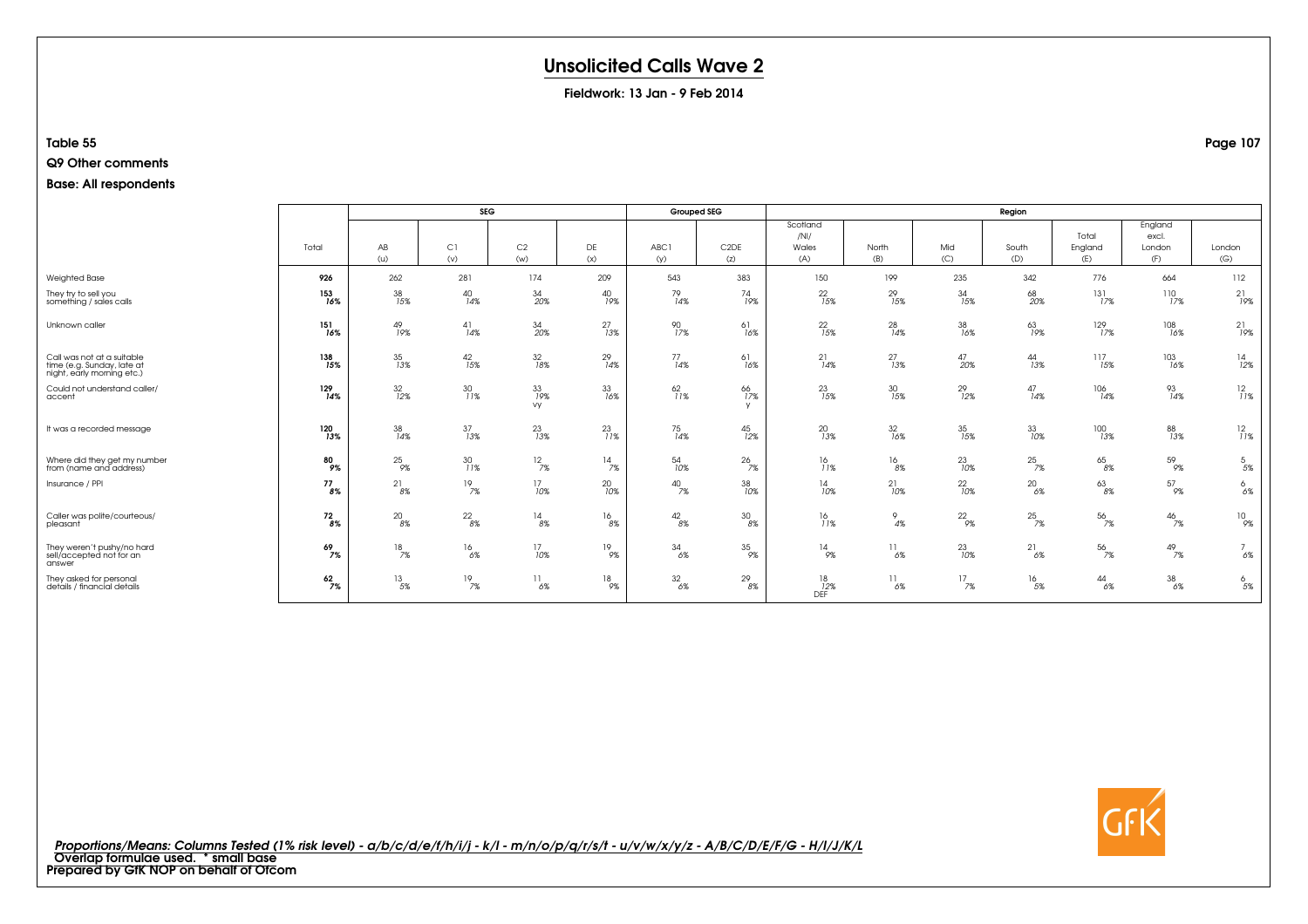Fieldwork: 13 Jan - 9 Feb 2014

#### Table 55

### Q9 Other comments

#### Base: All respondents

|                                                                     |                  |                          |                          | SEG                   |                         | <b>Grouped SEG</b>       |                          |                                        |                       |                               | Region            |                         |                                                       |                                   |
|---------------------------------------------------------------------|------------------|--------------------------|--------------------------|-----------------------|-------------------------|--------------------------|--------------------------|----------------------------------------|-----------------------|-------------------------------|-------------------|-------------------------|-------------------------------------------------------|-----------------------------------|
|                                                                     | Total            | AB<br>(u)                | C1<br>(v)                | C <sub>2</sub><br>(w) | DE<br>(x)               | ABC1<br>(y)              | C <sub>2</sub> DE<br>(z) | Scotland<br>$/$ NI $/$<br>Wales<br>(A) | North<br>(B)          | Mid<br>(C)                    | South<br>(D)      | Total<br>England<br>(E) | England<br>excl.<br>London<br>(F)                     | London<br>(G)                     |
| <b>Weighted Base</b>                                                | 926              | 262                      | 281                      | 174                   | 209                     | 543                      | 383                      | 150                                    | 199                   | 235                           | 342               | 776                     | 664                                                   | 112                               |
| Upsetting/distressing/<br>frightening                               | 61<br>7%         | $^{20}_{\phantom{1}8\%}$ | $^{16}_{6\%}$            | 13<br>8%              | $\frac{12}{6\%}$        | $\frac{36}{7\%}$         | $^{25}_{7\%}$            | 6<br>4%                                | $5\phantom{.0}$<br>3% | $^{18}_{\,\,8\%}$             | 32<br>$-9%$       | 55<br>7%<br><b>B</b>    | 44<br>7%<br>B                                         | $\frac{11}{10\%}$ B               |
| Caller withheld number                                              | 57<br>6%         | 11<br>4%                 | $^{18}_{7\%}$            | $\frac{15}{9\%}$      | $\frac{12}{6\%}$        | $\underset{5\%}{^{30}}$  | 27<br>7%                 | 9<br>6%                                | $\frac{13}{7\%}$      | $\frac{13}{6\%}$              | $^{22}_{6\%}$     | 48<br>6%                | $^{44}$<br>7%                                         | $\frac{4}{4\%}$                   |
| Wrong number/name                                                   | 52<br>6%         | 13<br>5%                 | 13<br>5%                 | 8<br>5%               | 18<br>8%                | $^{26}_{\phantom{1}5\%}$ | 26<br>7%                 | 9<br>6%                                | 12<br>6%              | 14<br>6%                      | 16<br>5%          | 43<br>6%                | 38<br>6%                                              | 5 <sub>5</sub><br>4%              |
| They do not leave a message                                         | 45<br>5%         | 19<br>7%                 | $^{15}_{\phantom{1}5\%}$ | $\overline{4}$<br>2%  | $\overline{7}$<br>$3\%$ | 34<br>6%                 | 11<br>3%                 | $\frac{13}{9\%}$                       | 7<br>$4\%$            | 11<br>5%                      | 15<br>4%          | 33<br>4%                | 29<br>4%                                              | $\overline{4}$<br>3%              |
| Invasion of privacy/<br>intrusive                                   | 38<br>4%         | 16<br>6%                 | 9<br>3%                  | $\frac{6}{4\%}$       | $\frac{6}{3\%}$         | $\substack{25 \\ 5\%}$   | 13<br>3%                 | 6<br>4%                                | $\frac{3}{2\%}$       | $\frac{16}{7\%}$<br><b>BG</b> | $\frac{12}{3\%}$  | 31<br>4%                | $\begin{array}{c} 31 \\ 5\% \\ \text{BE} \end{array}$ | $\sim 100$<br>$\omega_{\rm{eff}}$ |
| Caller was rude/abusive/<br>swore at me                             | $\frac{32}{3\%}$ | $\frac{12}{5\%}$         | 10 <sup>°</sup><br>4%    | $^2_{1\%}$            | 8<br>4%                 | $^{22}_{4\%}$            | 10<br>3%                 | $^4_{2\%}$                             | $\frac{2}{1\%}$       | 9<br>4%                       | 17<br>5%          | 29<br>4%<br><b>B</b>    | $^{21}_{3\%}$                                         | $\frac{7\%}{B}$                   |
| I didn't answer the call/ I<br>didn't pick up the phone             | 29<br>3%         | 9<br>3%                  | 10<br>4%                 | $^6_{3\%}$            | $\overline{4}$<br>2%    | $\frac{19}{3\%}$         | 10<br>3%                 | 6<br>4%                                | 6<br>3%               | 9<br>$4\%$                    | 8<br>2%           | 22<br>3%                | $^{20}_{\phantom{1}3\%}$                              | $^2_{2\%}$                        |
| Not in when they called.                                            | $^{27}_{3\%}$    | 10 <sup>°</sup><br>4%    | $\frac{9}{3\%}$          | $\frac{5}{3\%}$       | $\frac{3}{1\%}$         | $\frac{18}{3\%}$         | 8<br>2%                  | $^8_{5\%}$                             | $^6_{3\%}$            | $\frac{8}{4\%}$               | $5\phantom{1}7\%$ | $\frac{19}{2\%}$        | $^{17}_{\phantom{1}3\%}$                              | $^2_{2\%}$                        |
| Why are they calling me?/I<br>don't know why they are<br>calling me | 19<br>2%         | $\overline{7}$<br>$3\%$  | $\overline{4}$<br>1%     | $\frac{2}{1\%}$       | 6<br>3%                 | 11<br>2%                 | 8<br>2%                  | $\overline{2}$<br>1%                   | 3<br>2%               | 7<br>3%                       | 7<br>2%           | 17<br>2%                | $\frac{15}{2\%}$                                      | $^2_{2\%}$                        |
| They should at least say<br>'Hello'                                 | 6<br>1%          | $\mathbf{3}$<br>7%       | $\frac{2}{1\%}$          | $\bullet$             | $\frac{2}{1\%}$         | 4<br>1%                  | $\overline{2}$<br>1%     | $\bullet$                              | $\cdot$               | $\frac{2}{1\%}$               | 3<br>1%           | 6<br>1%                 | $^6_{1\%}$                                            | $\sim$<br>$\sim 100$              |



Proportions/Means: Columns Tested (1% risk level) - a/b/c/d/e/f/h/i/j - k/l - m/n/o/p/q/r/s/t - u/v/w/x/y/z - A/B/C/D/E/F/G - H/l/J/K/L<br>Overlap formulae used. \* small base<br>Prepared by GfK NOP on behalf of Ofcom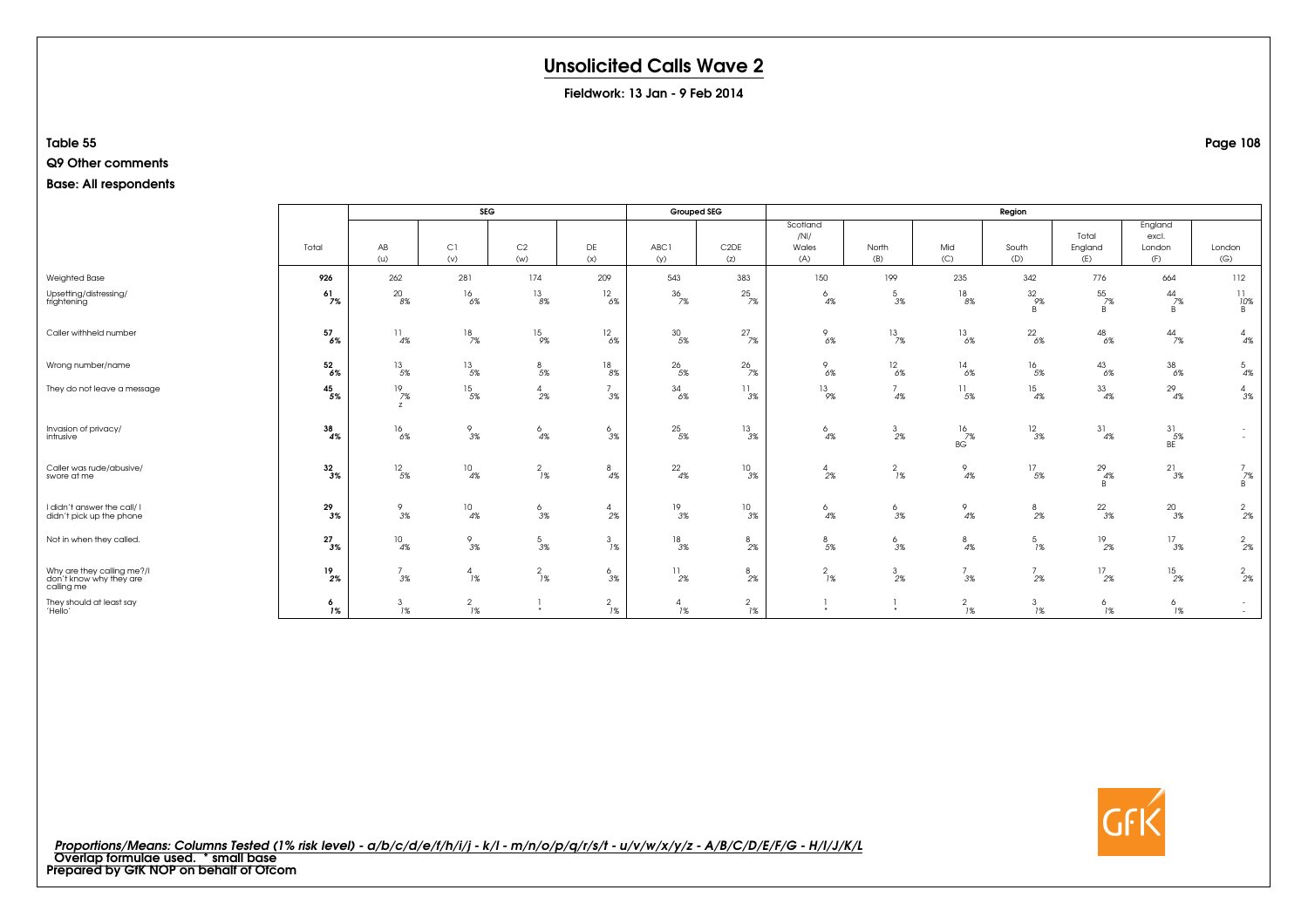Fieldwork: 13 Jan - 9 Feb 2014

#### Table 55

Q9 Other comments

### Base: All respondents

|                                  |                    |                                           | <b>SEG</b>        |                            |                                           |                    | <b>Grouped SEG</b>                         |                                        |                           |                    | Region            |                         |                                            |                                           |
|----------------------------------|--------------------|-------------------------------------------|-------------------|----------------------------|-------------------------------------------|--------------------|--------------------------------------------|----------------------------------------|---------------------------|--------------------|-------------------|-------------------------|--------------------------------------------|-------------------------------------------|
|                                  | Total              | AB<br>(u)                                 | C1<br>(v)         | C2<br>(w)                  | DE<br>(x)                                 | ABC1<br>(y)        | C <sub>2</sub> DE<br>(z)                   | Scotland<br>$/$ NI $/$<br>Wales<br>(A) | North<br>(B)              | Mid<br>(C)         | South<br>(D)      | Total<br>England<br>(E) | England<br>excl.<br>London<br>(F)          | London<br>(G)                             |
| Weighted Base                    | 926                | 262                                       | 281               | 174                        | 209                                       | 543                | 383                                        | 150                                    | 199                       | 235                | 342               | 776                     | 664                                        | 112                                       |
| Others                           | $\frac{104}{11\%}$ | $\begin{array}{c} 31 \\ 12\% \end{array}$ | $\frac{25}{9\%}$  | $^{22}_{13\%}$             | $^{26}_{12\%}$                            | $\frac{57}{10\%}$  | $\frac{48}{12\%}$                          | $^{22}_{\phantom{2}15\%}$              | $^{22}_{11\%}$            | $^{25}_{10\%}$     | $\frac{36}{10\%}$ | $\frac{82}{11\%}$       | $\frac{71}{11\%}$                          | $^{11}_{10\%}$                            |
| Don't know                       | 35<br>4%           | $\frac{6}{2\%}$                           | $\frac{15}{5\%}$  | 4%                         | $\frac{8}{4\%}$                           | $^{21}_{4\%}$      | 14<br>4%                                   | 1%                                     | 3%                        | 13<br>6%           | 14<br>$4\%$       | $\frac{34}{4\%}$        | $\frac{29}{4\%}$                           | $\frac{4}{4\%}$                           |
| None/no problem with the<br>call | 156<br>17%         | $\frac{42}{16\%}$                         | $^{50}_{18\%}$    | $\frac{27}{16\%}$          | $\begin{array}{c} 38 \\ 18\% \end{array}$ | 91<br>17%          | 65<br>17%                                  | $^{27}_{18\%}$                         | $^{29}_{15\%}$            | $\frac{37}{16\%}$  | 62<br>18%         | $\frac{128}{17\%}$      | $\frac{107}{16\%}$                         | $^{21}_{19\%}$                            |
| No Comment                       | 190<br>21%         | $\frac{52}{20\%}$                         | $\frac{45}{16\%}$ | $\frac{30}{17\%}$          | 64<br>31%<br>uvwy                         | 96<br>18%          | 94<br>24%<br><b>VW</b>                     | $\frac{32}{22\%}$                      | $\frac{44}{22\%}$         | $^{47}_{20\%}$     | 66<br>19%         | 157<br>20%              | $\begin{array}{c} 140 \\ 21\% \end{array}$ | $\begin{array}{c} 18 \\ 16\% \end{array}$ |
| NET Possitive                    | 236<br>25%         | 64<br>24%                                 | $^{68}_{24\%}$    | $^{47}_{27\%}$             | $\frac{56}{27%}$                          | $\frac{132}{24\%}$ | $\begin{array}{c} 104 \\ 27\% \end{array}$ | $^{42}_{28\%}$                         | $^{42}_{\phantom{2}21\%}$ | 67<br>29%          | 85<br>25%         | 194<br>25%              | 164<br>25%                                 | 30<br>26%                                 |
| NET Negative                     | 741<br>80%         | $^{217}_{83\%}$                           | $^{217}_{77\%}$   | $^{142}_{\substack{81\%}}$ | 166<br>79%                                | 434<br>80%         | 307<br>80%                                 | $\frac{122}{81\%}$                     | 153<br>77%                | $\frac{190}{81\%}$ | $^{276}_{81\%}$   | 619<br>80%              | 530<br>80%                                 | 89<br>79%                                 |

Proportions/Means: Columns Tested (1% risk level) - a/b/c/d/e/f/h/i/j - k/l - m/n/o/p/q/r/s/t - u/v/w/x/y/z - A/B/C/D/E/F/G - H/l/J/K/L<br>Overlap formulae used. \* small base<br>Prepared by GfK NOP on behalf of Ofcom

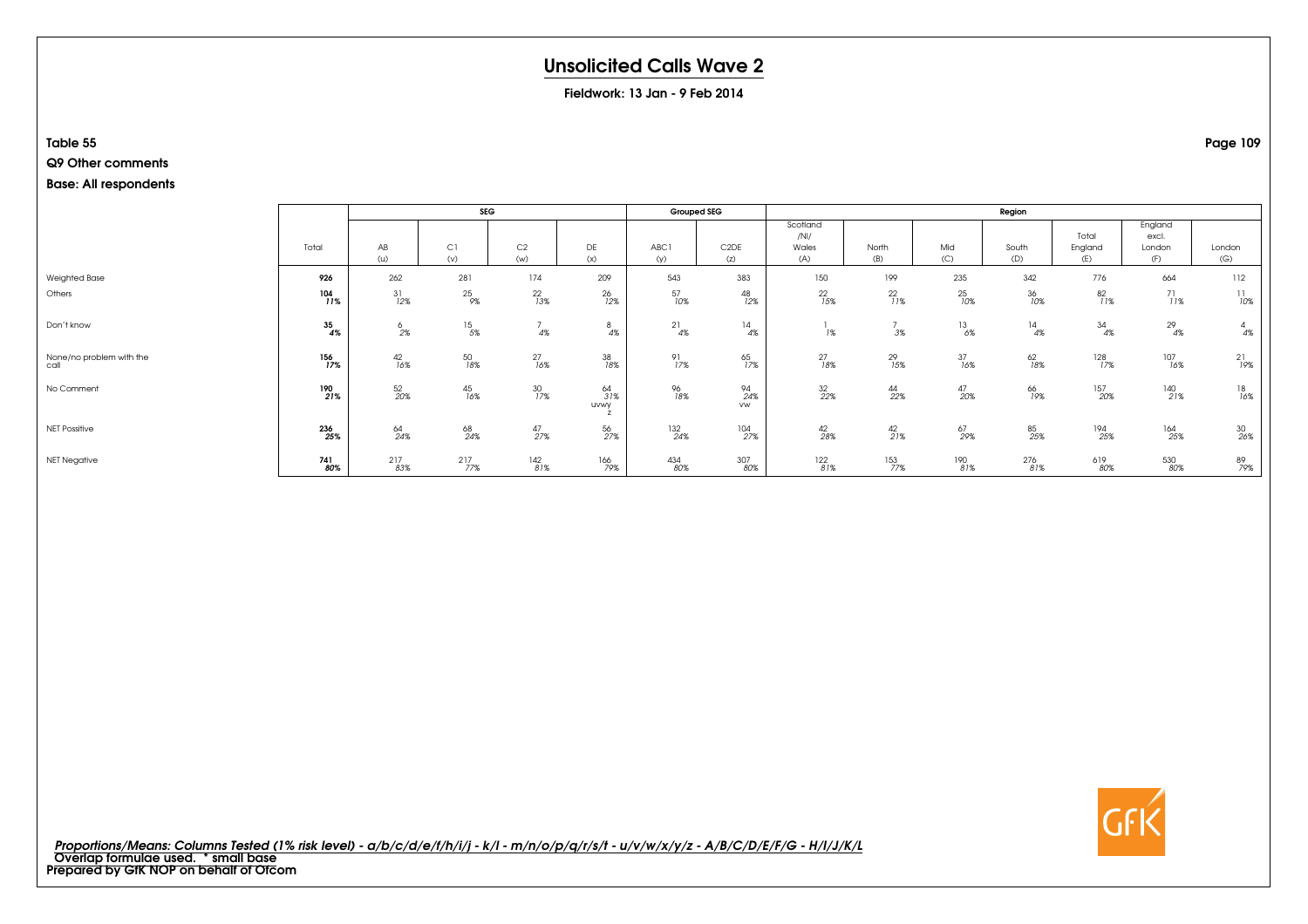Fieldwork: 13 Jan - 9 Feb 2014

#### Table 56

Q9 Other comments

### Base: All respondents

|                                                                                        |                                            |                                 |                                                        | Type of call                        |                                            |                                            |
|----------------------------------------------------------------------------------------|--------------------------------------------|---------------------------------|--------------------------------------------------------|-------------------------------------|--------------------------------------------|--------------------------------------------|
|                                                                                        | Total                                      | Silent<br>(A)                   | Abandoned<br>Call<br>(B)                               | Recorded<br>sales<br>message<br>(C) | Live sales<br>(D)                          | Other<br>(E)                               |
| Unweighted Base                                                                        | 926                                        | 581                             | 126                                                    | 357                                 | 641                                        | 274                                        |
| <b>Weighted Base</b>                                                                   | 926                                        | 564                             | 125                                                    | 346                                 | 624                                        | 260                                        |
| They keep phoning/have had<br>many of these calls                                      | 346<br>37%                                 | 280<br>50%                      | 65<br>52%                                              | 197<br>57%<br>AD                    | 300<br>48%                                 | $\frac{146}{56\%}$<br>D                    |
| Silent calls / no reply                                                                | 344<br>37%                                 | 335<br>59%<br>CDE               | $65 \over 52\%$                                        | 167<br>48%                          | 284<br>46%                                 | $^{135}_{\phantom{1}52\%}$                 |
| Disturbed unnecessarily /<br>had to stop what I was doing                              | 302<br>33%                                 | 254<br>45%                      | 48<br>38%                                              | 143<br>41%                          | 265<br>42%                                 | 112<br>43%                                 |
| Irritating/frustrating/<br>annoying/nuisance                                           | 296<br>32%                                 | 250<br>44%<br>D                 | $\overset{60}{\mathbf{48\%}}$                          | $\frac{161}{47\%}$<br>D             | $\underset{40\%}{^{248}}$                  | $\begin{array}{c} 116 \\ 45\% \end{array}$ |
| Subject/product not<br>relevant/of interest to me                                      | 276<br>30%                                 | 207<br>37%                      | $\substack{47 \\ 37\%}$                                | 174<br>$50\%$<br>ABD                | $^{256}_{41\%}$<br>A                       | $\frac{128}{49%}$<br>AD <sup>"</sup>       |
| Time wasting                                                                           | 195<br>21%                                 | $^{167}_{30\%}$                 | $\substack{40 \\ 32\%}$                                | $^{105}_{\phantom{1}30\%}$          | 166<br>27%                                 | $\frac{80}{31\%}$                          |
| Caller hung up /answered the<br>phone and you hear a click                             | 182<br>20%                                 | $\frac{162}{29\%}$              | $^{27}_{\phantom{1}21\%}$                              | $\frac{92}{27\%}$                   | 165<br>26%                                 | 99<br>38%<br>ABCD                          |
| They do not listen to you<br>when you say "I'm not<br>interested"                      | 181<br>20%                                 | $\frac{146}{26\%}$              | $^{24}_{19\%}$                                         | $\underset{25\%}{^{87}}$            | $^{172}_{-28\%}$                           | $\frac{95}{37\%}$<br>ABCD                  |
| I didn't ask them to call                                                              | 167<br>18%                                 | 130<br>23%                      | $\frac{33}{26\%}$                                      | 79<br>23%                           | 155<br>25%                                 | 60<br>23%                                  |
| Scam call                                                                              | 153<br>17%                                 | $\frac{122}{22\%}$              | $^{21}_{\hbox{{\scriptsize 17\%}}}$                    | $^{72}_{\ 21\%}$                    | $\begin{array}{c} 142 \\ 23\% \end{array}$ | 89<br>34%<br>ABCD                          |
| They try to sell you<br>something / sales calls                                        | 153<br>16%                                 | 116<br>21%                      | $^{28}_{\phantom{1}22\%}$                              | 76<br>22%                           | 147<br>24%                                 | 78<br>30%<br><b>ACD</b>                    |
| Unknown caller                                                                         | $\frac{151}{16\%}$                         | $\underset{\mathsf{D}}{^{128}}$ | $^{24}_{\phantom{1} \phantom{1} \phantom{1} \gamma\%}$ | $^{67}_{19\%}$                      | 122<br>20%                                 | $^{74}_{\,\,29\%}$ CD                      |
| Call was not at a suitable<br>time (e.g. Sunday, late at<br>night, early morning etc.) | $\begin{array}{c} 138 \\ 15\% \end{array}$ | $^{117}_{\phantom{1}21\%}$      | $\substack{30 \\ 24\%}$                                | 83<br>24%                           | $\begin{array}{c} 124 \\ 20\% \end{array}$ | $^{64}_{25\%}$                             |

Proportions/Means: Columns Tested (1% risk level) - A/B/C/D/E Overlap formulae used. Prepared by GfK NOP on behalf of Ofcom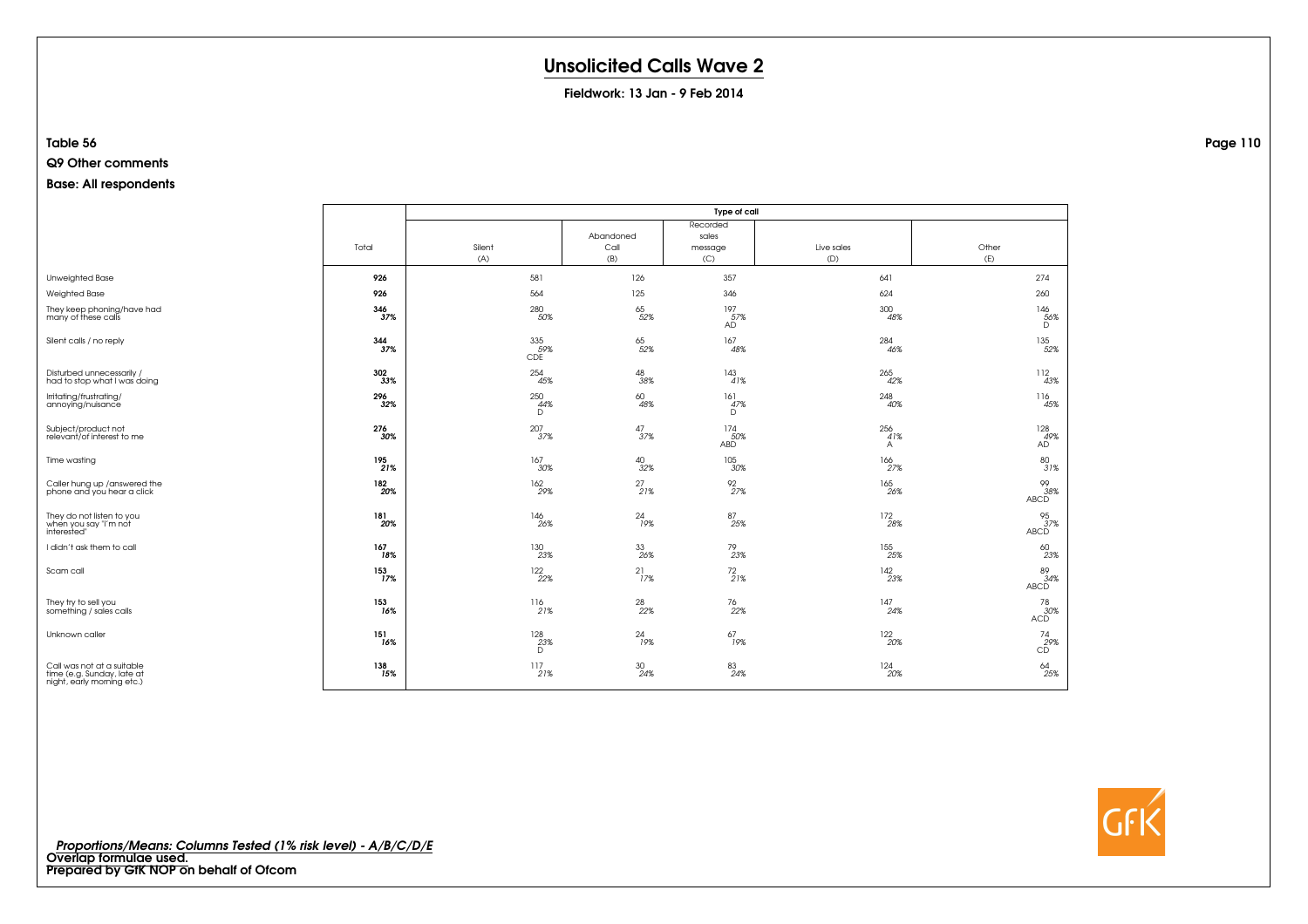Fieldwork: 13 Jan - 9 Feb 2014

#### Table 56

Q9 Other comments

#### Base: All respondents

|                                                                  |                                           |                                    |                                  | Type of call                             |                          |                                     |
|------------------------------------------------------------------|-------------------------------------------|------------------------------------|----------------------------------|------------------------------------------|--------------------------|-------------------------------------|
|                                                                  | Total                                     | Silent<br>(A)                      | Abandoned<br>Call<br>(B)         | Recorded<br>sales<br>message<br>(C)      | Live sales<br>(D)        | Other<br>(E)                        |
| <b>Weighted Base</b>                                             | 926                                       | 564                                | 125                              | 346                                      | 624                      | 260                                 |
| Could not understand caller/<br>accent                           | 129<br><i>14%</i>                         | $\frac{112}{20\%}$<br>$\mathsf{B}$ | $^{13}_{10\%}$                   | $^{65}_{19\%}$<br>B                      | $\frac{122}{20\%}$<br>B  | $^{72}_{28\%}$<br><b>ABCD</b>       |
| It was a recorded message                                        | 120<br>13%                                | 88<br>16%                          | $\underset{\mathsf{AD}}{35}$ 28% | 100<br>$\frac{29\%}{29\%}$               | 105<br>17%               | 54<br>21%                           |
| Where did they get my number<br>from (name and address)          | 80<br>9%                                  | $^{61}_{11\%}$                     | $^{12}_{10\%}$                   | $\overset{4\uparrow}{\phantom{}_{12\%}}$ | $^{68}_{11\%}$           | $\substack{39 \\ 15\%}$             |
| Insurance / PPI                                                  | 77<br>8%                                  | $66 \atop 12\%$                    | $\frac{16}{13\%}$                | $\frac{44}{13\%}$                        | $^{73}_{12\%}$           | 30 <sup>°</sup><br>72%              |
| Caller was polite/courteous/<br>pleasant                         | 72<br>8%                                  | $58$ $10\%$                        | $\overline{7}$<br>5%             | $\underset{12\%}{^{41}}$                 | 70<br>11%                | 47<br>18%<br><b>ABCD</b>            |
| They weren't pushy/no hard<br>sell/accepted not for an<br>answer | 69<br>7%                                  | $^{51}$ 9%                         | $8\atop{6\%}$                    | $\substack{40\\11\%}$                    | $^{68}_{11\%}$           | 46<br>78%<br><b>ABCD</b>            |
| They asked for personal<br>details / financial details           | 62<br>7%                                  | 47<br>8%                           | 10<br>8%                         | $^{26}$ 7%                               | 60<br>10%                | 29<br>11%                           |
| Upsetting/distressing/<br>frightening                            | 61<br>7%                                  | 54<br>10%                          | $^{10}_{\phantom{1}8\%}$         | $^{24}$ <sub>7%</sub>                    | 50<br>8%                 | $\frac{32}{12\%}$<br>CD <sub></sub> |
| Caller withheld number                                           | 57<br>6%                                  | 53<br>9%                           | $^{12}_{\phantom{1}9\%}$         | 25<br>7%                                 | 48<br>8%                 | 21<br>8%                            |
| Wrong number/name                                                | 52<br>6%                                  | 40<br>7%                           | $\frac{9}{7\%}$                  | $^{23}$ <sub>7%</sub>                    | $^{43}$ <sub>7%</sub>    | 30 <sup>°</sup><br>11%<br>AD        |
| They do not leave a message                                      | $\begin{array}{c} 45 \\ 5 \% \end{array}$ | $38$ <sub>7%</sub><br>$\mathsf C$  | $^{\circ}_{_{\mathcal{S}\%}}$    | 13<br>4%                                 | $34$ $5\%$               | 27<br>-10%<br>CD                    |
| Invasion of privacy/<br>intrusive                                | 38<br>4%                                  | 29<br>5%                           | $^7_{\,5\%}$                     | 16<br>5%                                 | 36<br>6%                 | 18<br>7%                            |
| Caller was rude/abusive/<br>swore at me                          | $32^{3}$                                  | $^{27}_{\phantom{1}5\%}$           | $^6$ 5%                          | $^{18}_{\phantom{1}5\%}$                 | $^{32}_{\phantom{1}5\%}$ | 17<br>$^{\degree}$ 6%               |

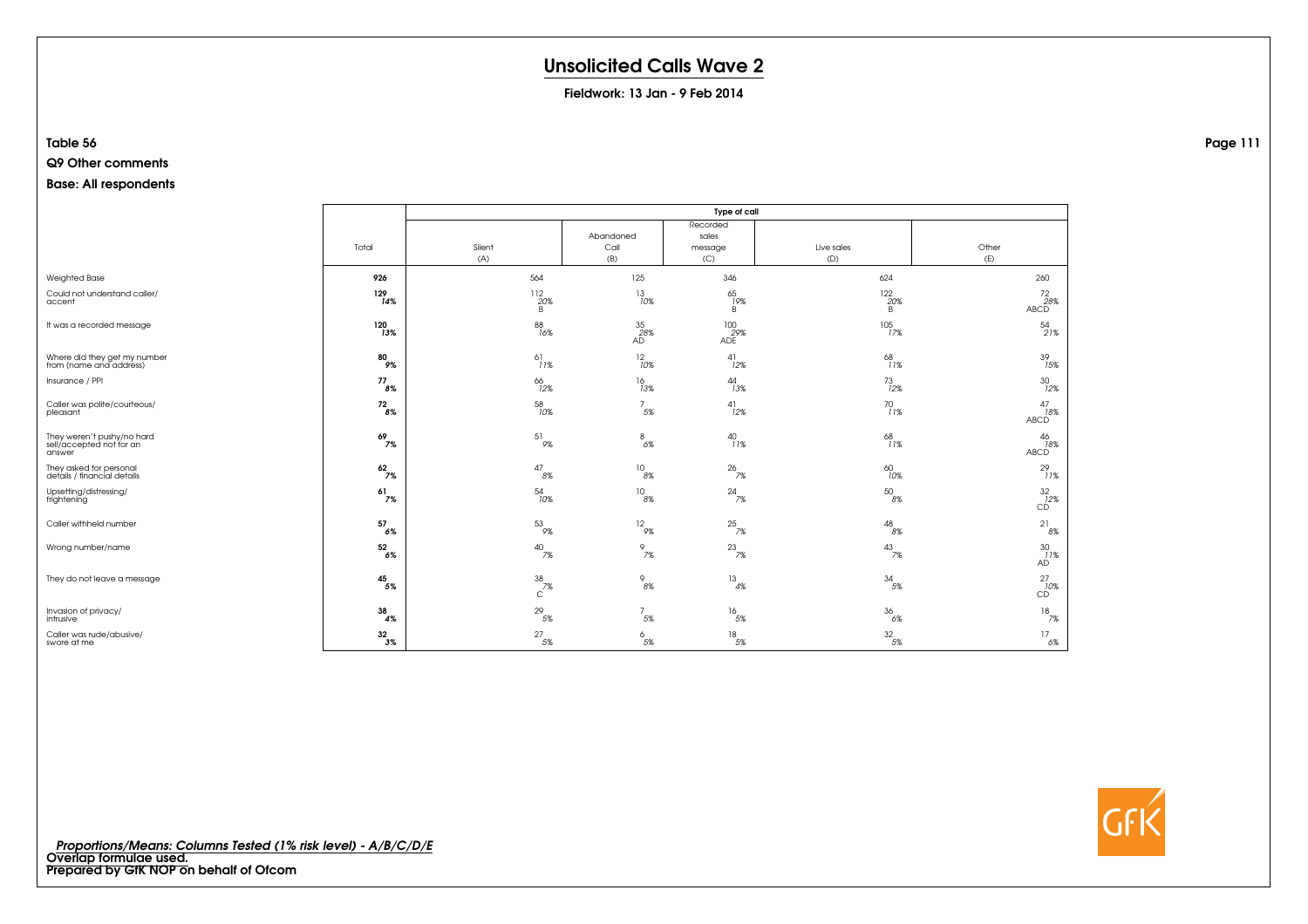Fieldwork: 13 Jan - 9 Feb 2014

#### Table 56

Q9 Other comments

### Base: All respondents

|                                                                     |                    |                                            |                                    | Type of call                        |                      |                            |
|---------------------------------------------------------------------|--------------------|--------------------------------------------|------------------------------------|-------------------------------------|----------------------|----------------------------|
|                                                                     | Total              | Silent<br>(A)                              | Abandoned<br>Call<br>(B)           | Recorded<br>sales<br>message<br>(C) | Live sales<br>(D)    | Other<br>(E)               |
| <b>Weighted Base</b>                                                | 926                | 564                                        | 125                                | 346                                 | 624                  | 260                        |
| I didn't answer the call/ I<br>didn't pick up the phone             | $^{29}$ 3%         | $^{23}_{\ \ \ 4\%}$                        | $8\atop{6\%}$                      | $^{18}$ $^{5\%}$                    | $^{23}_{4\%}$        | $\frac{18}{7\%}$<br>D      |
| Not in when they called.                                            | 27<br>3%           | $\frac{25}{4\%}$                           | $^6$ 5%                            | $^{14}_{\phantom{1}4\%}$            | $^{23}_{4\%}$        | 20<br>8%<br>AD <sup></sup> |
| Why are they calling me?/l<br>don't know why they are<br>calling me | 19<br>2%           | $^{17}$ 3%                                 | $^6$ 5%                            | $\frac{9}{3\%}$                     | $\frac{18}{3\%}$     | 11<br>4%                   |
| They should at least say<br>'Hello'                                 | 6<br>1%            | $^6$ $_{1\%}$                              | 1%                                 | $\frac{3}{1\%}$                     | $\overline{4}$<br>1% | 4<br>1%                    |
| Others                                                              | $\frac{104}{11\%}$ | $\frac{96}{17\%}$                          | $^{25}_{\color{red}\mathit{20\%}}$ | $^{65}_{19\%}$                      | 98<br>16%            | $^{47}_{\phantom{1}18\%}$  |
| Don't know                                                          | 35<br>4%           | $^{27}_{\phantom{1}5\%}$                   | $^6$ 5%                            | $^{16}$ 5%                          | $31$ 5%              | $^8_{3\%}$                 |
| None/no problem with the<br>call                                    | 156<br><i>17%</i>  | 124<br>22%                                 | $\frac{34}{27\%}$                  | $\frac{86}{25\%}$                   | 144<br>23%           | $^{64}_{25\%}$             |
| No Comment                                                          | 190<br>21%         | 164<br>29%<br>D                            | $\frac{38}{31\%}$                  | $^{95}_{\phantom{1}28\%}$           | 157<br>25%           | 66<br>26%                  |
| NET Possitive                                                       | 236<br>25%         | $\begin{array}{c} 184 \\ 33\% \end{array}$ | $^{40}_{32\%}$                     | 129<br>37%                          | 222<br>36%           | $\frac{116}{44\%}$<br>AD   |
| <b>NET Negative</b>                                                 | 741<br>80%         | 544<br>97%                                 | 123<br>98%                         | 337<br>97%                          | $605$<br>$97\%$      | 252<br>97%                 |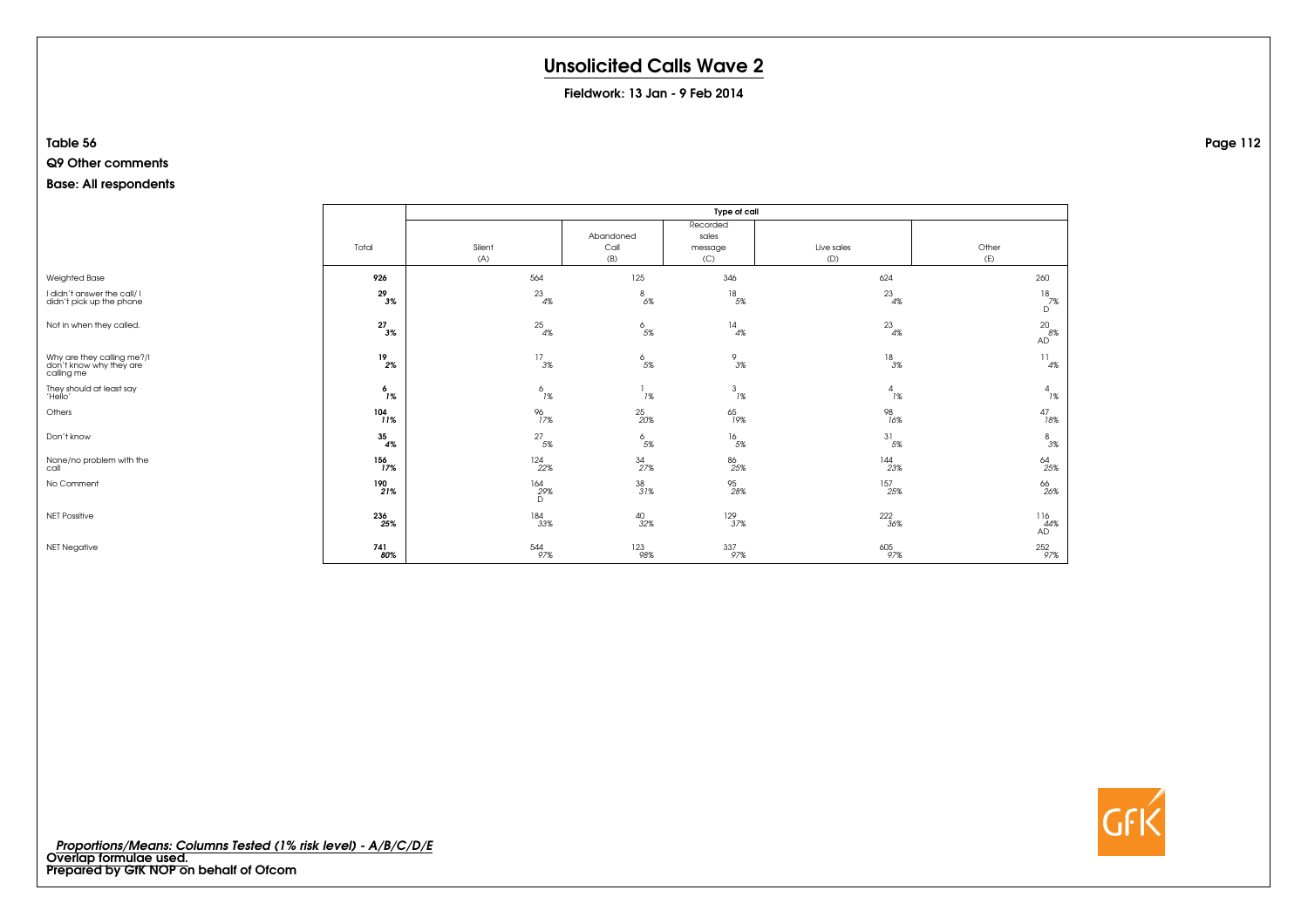Fieldwork: 13 Jan - 9 Feb 2014

## Table 57

## Q9 Other comments

# Base: All Calls

|                                                                   |            |                          |                | Age                        |                 |                   |                   |                                                  | <b>Grouped Age</b>       |                        | Gender      |                    |                        |                            | <b>Working status</b> |                          |                               |                   | Grouped working<br>status  |                           |
|-------------------------------------------------------------------|------------|--------------------------|----------------|----------------------------|-----------------|-------------------|-------------------|--------------------------------------------------|--------------------------|------------------------|-------------|--------------------|------------------------|----------------------------|-----------------------|--------------------------|-------------------------------|-------------------|----------------------------|---------------------------|
|                                                                   | Total      | 16-24<br>(a)             | 25-34<br>(b)   | 35-44<br>$\left( c\right)$ | 45-54<br>(d)    | 55-64<br>(e)      | $65+$<br>(f)      | 16-34<br>(h)                                     | 35-54<br>(i)             | $55+$<br>(j)           | Male<br>(k) | Female<br>(1)      | Full<br>time<br>(m)    | Part<br>time<br>(n)        | Homemaker<br>(0)      | Student<br>(p)           | Temp<br>not<br>working<br>(q) | Retired<br>(r)    | Working<br>(s)             | Not<br>working<br>(t)     |
| Unweighted Base                                                   | 7112       | 326                      | 666            | 1231                       | 1355            | 1575              | 1959              | 992                                              | 2586                     | 3534                   | 3573        | 3539               | 2256                   | 1127                       | 862                   | 274                      | 412                           | 2181              | 3383                       | 3729                      |
| <b>Weighted Base</b>                                              | 6802       | 487                      | 591            | 1141                       | 1154            | 1496              | 1933              | 1078                                             | 2295                     | 3429                   | 3393        | 3409               | 2216                   | 1154                       | 788                   | 286                      | 268                           | 2089              | 3370                       | 3432                      |
| They keep phoning/have had<br>many of these calls                 | 933<br>14% | 97<br>20%<br>bcde<br>hij | 66<br>11%      | 137<br>12%                 | 144<br>12%      | 204<br>14%        | 284<br>15%        | 163<br>15%<br>b                                  | 281<br>72%               | 489<br>14%             | 480<br>14%  | $\frac{452}{13\%}$ | 256<br>12%             | 146<br>13%                 | 112<br>14%            | 65<br>23%<br>mnog<br>rst | 27<br>10%                     | 327<br>16%<br>mqs | $\frac{402}{12\%}$         | $531$<br>$15\%$<br>mqs    |
| Silent calls / no reply                                           | 894<br>13% | 88<br>18%                | 87<br>15%      | $^{155}_{14\%}$            | 156<br>13%      | $^{208}_{14\%}$   | $^{200}_{10\%}$   | $\begin{array}{c} 175 \\ 16\% \end{array}$<br>fi | $\frac{310}{14\%}$       | $^{408}_{12\%}$        | 402<br>12%  | $\frac{492}{14\%}$ | $318 \atop 14\%$<br>rt | 168<br>15%<br>$\mathsf{r}$ | 114<br>15%<br>rt      | $\frac{35}{12\%}$        | 30<br>11%                     | 227<br>11%        | $\frac{486}{14\%}$<br>- rt | $^{407}_{12\%}$           |
| Disturbed unnecessarily<br>had to stop what I was doing           | 776<br>11% | 62<br>13%                | $^{68}_{12\%}$ | 146<br>13%<br>$\mathbf e$  | 112<br>10%      | 125<br>8%         | 263<br>14%<br>dej | 130<br>12%<br>$\theta$                           | 258<br>71%<br>de         | 388<br>77%<br>$\theta$ | 265<br>8%   | 510<br>15%         | 193<br>9%              | 126<br>$\overline{11}\%$   | 89<br>11%             | 37<br>13%                | 42<br>16%<br>ms               | 288<br>14%<br>ms  | 319<br>9%                  | 457<br>73%<br>ms          |
| Irritating/frustrating/<br>annoying/nuisance                      | 709<br>10% | 50<br>10%                | 73<br>12%      | 138<br>12%                 | 114<br>10%      | 161<br>11%        | 174<br>9%         | 123<br>11%                                       | 252<br>11%               | 334<br>10%             | 312<br>9%   | 397<br>12%         | 235<br>11%<br>q        | 153<br>13%<br>art          | 100<br>13%<br>art     | 36<br>12%<br>q           | 11<br>4%                      | 174<br>8%<br>q    | 388<br>12%<br>art          | 321<br>9%<br>$\mathsf{q}$ |
| Subject/product not<br>relevant/of interest to me                 | 562<br>8%  | 51<br>10%                | 48<br>8%       | 88<br>8%                   | 85<br>7%        | 142<br>9%         | 147<br>8%         | 99<br>9%                                         | 173<br>8%                | 289<br>8%              | 264<br>8%   | 298<br>9%          | 4 <br>6%               | 110<br>10%<br>ms           | 81<br>10%<br>mqs      | 40<br>14%<br>marst       | 14<br>5%                      | 176<br>8%         | 250<br>7%<br>m             | 311<br>9%<br>mq           |
| Time wasting                                                      | 443<br>7%  | 43<br>9%                 | 49<br>8%       | 97<br>9%<br>efj            | 78<br>7%        | 85<br>6%          | 90<br>5%          | 92<br>9%<br>efj                                  | 175<br>8%                | 176<br>5%              | 250<br>7%   | 192<br>6%          | 177<br>8%<br>oqrt      | 85<br>7%<br>qt             | 39<br>5%              | 24<br>8%<br>a            | 8<br>3%                       | 110<br>5%         | 262<br>8%<br>oart          | 181<br>5%                 |
| Caller hung up /answered the<br>phone and you hear a click        | 374<br>5%  | 26<br>5%                 | 14<br>2%       | 50<br>4%                   | 60<br>5%<br>b   | 101<br>7%<br>bchi | 123<br>6%<br>bh   | 40<br>4%<br>b                                    | 110<br>5%<br>b           | 224<br>7%<br>bchi      | 209<br>6%   | 165<br>5%          | 94<br>4%               | 53<br>5%                   | 42<br>5%              | 26<br>9%<br>mns          | 21<br>8%<br>ms                | 139<br>7%<br>ms   | 146<br>4%                  | 227<br>7%<br>ms           |
| They do not listen to you<br>when you say "I'm not<br>interested" | 314<br>5%  | 22<br>4%                 | 22<br>4%       | 69<br>6%                   | 59<br>5%        | 74<br>5%          | 69<br>4%          | 44<br>4%                                         | 128<br>6%                | 143<br>4%              | 130<br>4%   | 184<br>5%          | 84<br>4%               | 57<br>5%                   | 66<br>8%<br>mngrs     | 21<br>7%<br>mr           | $\circ$<br>3%                 | 79<br>4%          | 141<br>4%                  | $^{174}_{-5\%}$<br>r.     |
| I didn't ask them to call                                         | 277<br>4%  | 25<br>5%                 | 25<br>4%       | 60<br>5%                   | 69<br>6%<br>efj | 53<br>4%          | 45<br>2%          | 50<br>5%                                         | 129<br>6%<br>efj         | 98<br>3%               | 145<br>4%   | 132<br>4%          | 108<br>5%<br>rt        | 59<br>5%<br><sup>-</sup>   | 38<br>5%<br><b>rt</b> | 8<br>3%                  | 16<br>6%<br><b>rt</b>         | 48<br>2%          | 168<br>5%<br><sub>rt</sub> | 110<br>3%<br>r.           |
| Scam call                                                         | 248<br>4%  | 21<br>4%                 | 17<br>3%       | 23<br>2%                   | 50<br>4%<br>сi  | 83<br>6%<br>bcfij | 53<br>3%          | 38<br>4%                                         | 73<br>3%<br>$\mathbf{C}$ | 136<br>4%<br>cf        | 128<br>4%   | 120<br>4%          | 72<br>3%               | 59<br>5%<br>mt             | 22<br>3%              | 13<br>5%                 | $\circ$<br>3%                 | 72<br>3%          | 132<br>4%<br>m             | 116<br>3%                 |

Proportions/Means: Columns Tested (1% risk level) - a/b/c/d/e/f/h/i/j - k/l - m/n/o/p/q/r/s/t - u/v/w/x/y/z - A/B/C/D/E/F/G - H/I/J/K/L<br>Overlap formulae used.<br>Prepared by GfK NOP on behalf of Ofcom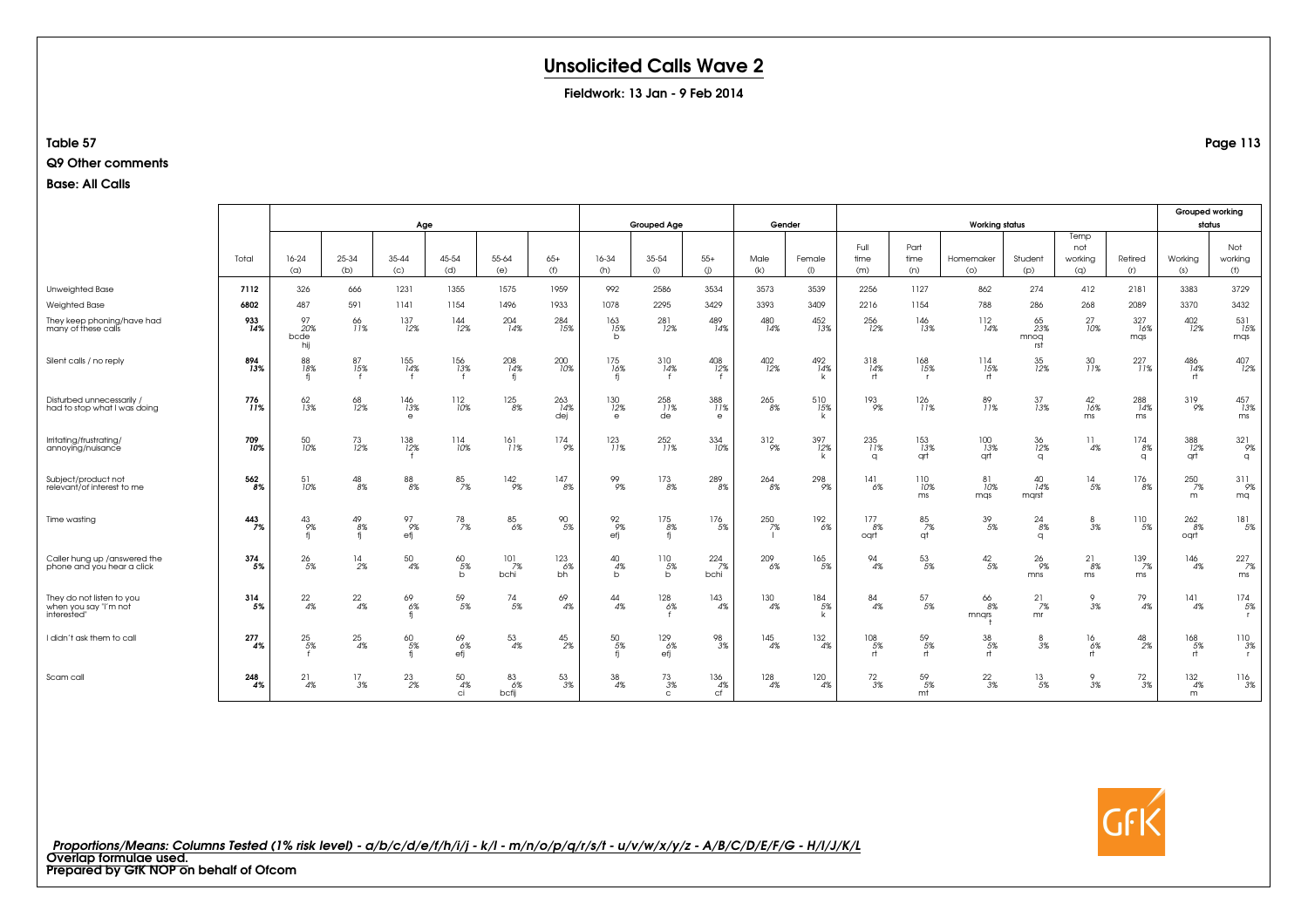Fieldwork: 13 Jan - 9 Feb 2014

### Table 57

### Q9 Other comments

# Base: All Calls

|                                                                                        |           | Age                   |                 |                          |                          |                          |                   |                       | <b>Grouped Age</b>                  |                      | Gender                                    |               |                     |                                                   | <b>Working status</b>  |                      |                               |                 | Grouped working<br>status |                                           |
|----------------------------------------------------------------------------------------|-----------|-----------------------|-----------------|--------------------------|--------------------------|--------------------------|-------------------|-----------------------|-------------------------------------|----------------------|-------------------------------------------|---------------|---------------------|---------------------------------------------------|------------------------|----------------------|-------------------------------|-----------------|---------------------------|-------------------------------------------|
|                                                                                        | Total     | 16-24<br>(a)          | 25-34<br>(b)    | 35-44<br>(c)             | 45-54<br>(d)             | 55-64<br>(e)             | $65+$<br>(f)      | 16-34<br>(h)          | 35-54<br>(i)                        | $55+$<br>(j)         | Male<br>(k)                               | Female<br>(   | Full<br>time<br>(m) | Part<br>time<br>(n)                               | Homemaker<br>(0)       | Student<br>(p)       | Temp<br>not<br>working<br>(q) | Retired<br>(r)  | Working<br>(s)            | Not<br>working<br>(t)                     |
| <b>Weighted Base</b>                                                                   | 6802      | 487                   | 591             | 1141                     | 1154                     | 1496                     | 1933              | 1078                  | 2295                                | 3429                 | 3393                                      | 3409          | 2216                | 1154                                              | 788                    | 286                  | 268                           | 2089            | 3370                      | 3432                                      |
| Unknown caller                                                                         | 242<br>4% | 14<br>3%              | 21<br>3%        | 49<br>4%                 | 47<br>4%                 | 61<br>4%                 | 50<br>3%          | 34<br>3%              | 96<br>4%                            | 111<br>3%            | 128<br>4%                                 | 114<br>3%     | 84<br>4%            | 33<br>3%                                          | 25<br>3%               | 12<br>4%             | 20<br>8%<br>mnors             | 68<br>3%        | 117<br>3%                 | 125<br>4%                                 |
| They try to sell you<br>something / sales calls                                        | 231<br>3% | $7\overline{ }$<br>1% | 20<br>3%        | 38<br>3%                 | 42<br>4%                 | 65<br>4%                 | 59<br>3%          | 27<br>2%              | 80<br>3%                            | 124<br>4%            | 114<br>3%                                 | 117<br>3%     | 61<br>3%            | 40<br>3%                                          | 41<br>5%<br>ms         | 6<br>2%              | 8<br>3%                       | 76<br>4%        | 100<br>3%                 | 131<br>4%                                 |
| Call was not at a suitable<br>time (e.g. Sunday, late at<br>night, early morning etc.) | 227<br>3% | 17<br>3%              | 28<br>5%        | 30<br>3%                 | 40<br>3%                 | 51<br>3%                 | 62<br>3%          | 45<br>4%              | 70<br>3%                            | 112<br>3%            | $\begin{array}{c} 113 \\ 3\% \end{array}$ | 114<br>3%     | 65<br>3%            | 33<br>3%                                          | 30 <sup>°</sup><br>4%  | 9<br>3%              | 14<br>5%                      | 76<br>4%        | $\frac{97}{3\%}$          | $\begin{array}{c} 130 \\ 4\% \end{array}$ |
| Could not understand caller/<br>accent                                                 | 182<br>3% | 5<br>1%               | 3               | 28<br>2%<br>bh           | 19<br>2%                 | 48<br>3%<br>bh           | 80<br>4%<br>abdhi | 8<br>1%               | 47<br>2%<br>bh                      | 127<br>4%<br>bdhi    | 80<br>2%                                  | 102<br>3%     | 37<br>2%            | 27<br>2%                                          | 31<br>4%<br>mps        |                      | $\frac{6}{2\%}$               | 81<br>4%<br>mps | 64<br>2%                  | $^{118}_{-3\%}$<br>mps                    |
| It was a recorded message                                                              | 162<br>2% | $^{15}_{3\%}$         | 18<br>3%        | $^{28}_{\phantom{1}2\%}$ | $^{28}_{\phantom{1}2\%}$ | 44<br>3%                 | 29<br>2%          | $\frac{33}{3\%}$      | $^{56}_{\phantom{1}\phantom{1}2\%}$ | 73<br>2%             | $\substack{83 \\ 2\%}$                    | 79<br>2%      | 54<br>2%            | $^{25}_{\phantom{2}\mathbf{2}\mathbf{\%}}$        | 34<br>4%<br>mnrst      | 6<br>2%              | $\frac{8}{3\%}$               | 36<br>2%        | 78<br>2%                  | $\underset{2\%}{^{84}}$<br>$\mathbf{r}$   |
| Where did they get my number<br>from (name and address)                                | 121<br>2% | 8<br>2%               | 13<br>2%        | 41<br>4%<br>defij        | $^{18}_{2\%}$            | 21<br>1%                 | 21<br>1%          | 21<br>2%              | 59<br>3%<br>dfj                     | 42<br>1%             | 63<br>2%                                  | 58<br>2%      | 53<br>2%            | 21<br>2%                                          | 13<br>2%               | 3<br>1%              | $^2_{1\%}$                    | 28<br>1%        | 74<br>2%                  | $\substack{47 \\ 1\%}$                    |
| They do not leave a message                                                            | 112<br>2% | 18<br>4%<br>deij      | 1%              | 20<br>2%                 | 14<br>1%                 | 20<br>1%                 | 33<br>2%          | $\frac{25}{2\%}$<br>h | 34<br>$1\%$                         | 53<br>2%             | 31<br>1%                                  | 81<br>2%      | 55<br>2%<br>nost    | 6<br>1%                                           | 1%                     | 3<br>1%              | 4<br>$1\%$                    | 37<br>2%<br>n.  | 61<br>2%<br>n.            | $^{51}_{1\%}$                             |
| They weren't pushy/no hard<br>sell/accepted not for an<br>answer                       | 105<br>2% | 8<br>2%               | 10<br>2%        | 16<br>1%                 | $^{18}_{\phantom{1}2\%}$ | $^{28}_{\phantom{1}2\%}$ | 25<br>1%          | $\frac{18}{2\%}$      | $\frac{34}{2\%}$                    | 53<br>2%             | 42<br>1%                                  | 63<br>2%      | 23<br>1%            | 17<br>1%                                          | $^{23}_{\ 3\%}$<br>mrs | $\circ$<br>3%<br>m   | $\overline{A}$<br>2%          | 29<br>1%        | 40<br>1%                  | $^{65}_{2\%}$<br>$\mathsf{r}$             |
| Caller was polite/courteous/<br>pleasant                                               | 105<br>2% | $\frac{3}{1\%}$       | $\frac{6}{1\%}$ | $\frac{17}{1\%}$         | $^{23}_{\ 2\%}$          | 15<br>1%                 | 40<br>2%          | $\circ$<br>1%         | 40<br>2%                            | 55<br>2%<br>$\theta$ | 41<br>1%                                  | $^{64}_{2\%}$ | 25<br>1%            | $^{15}_{\hphantom{1}\hphantom{1}\hphantom{1}7\%}$ | $^{16}_{2\%}$          | 4<br>1%              | $\frac{5}{2\%}$               | 40<br>2%        | 40<br>1%                  | $^{64}_{2\%}$                             |
| Insurance / PPI                                                                        | 101<br>1% | $\overline{2}$        | 11<br>2%<br>h   | 19<br>2%                 | $^{20}_{2\%}$            | $\frac{32}{2\%}$         | 17<br>1%          | $\frac{13}{1\%}$      | 38<br>2%                            | 49<br>1%             | $^{60}_{2\%}$                             | 41<br>1%      | 30<br>1%            | $^{28}_{\ 2\%}$<br>- rt                           | $^{12}_{2\%}$          | $\overline{2}$<br>7% | 4<br>1%                       | 24<br>1%        | 59<br>2%                  | $\frac{42}{1\%}$                          |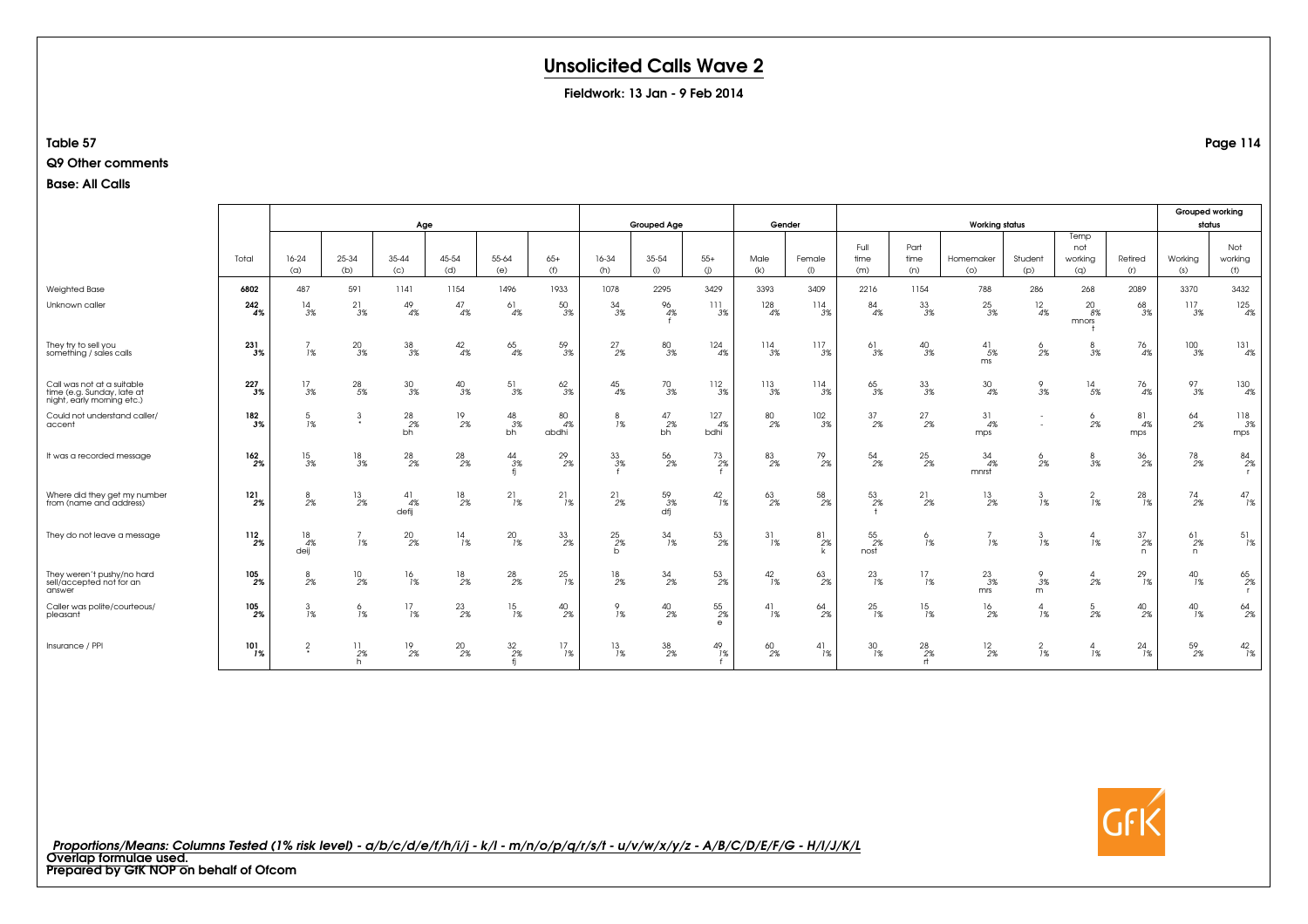Fieldwork: 13 Jan - 9 Feb 2014

### Table 57

### Q9 Other comments

# Base: All Calls

|                                                                     |          | Age                       |                       |                  |                 |                  |                      |                                   | <b>Grouped Age</b>       |                        | Gender          |               |                     |                     | <b>Working status</b> |                          |                               |                           | Grouped working<br>status |                                                           |
|---------------------------------------------------------------------|----------|---------------------------|-----------------------|------------------|-----------------|------------------|----------------------|-----------------------------------|--------------------------|------------------------|-----------------|---------------|---------------------|---------------------|-----------------------|--------------------------|-------------------------------|---------------------------|---------------------------|-----------------------------------------------------------|
|                                                                     | Total    | 16-24<br>(a)              | 25-34<br>(b)          | 35-44<br>(c)     | 45-54<br>(d)    | 55-64<br>(e)     | $65+$<br>(f)         | 16-34<br>(h)                      | 35-54<br>(i)             | $55+$<br>(j)           | Male<br>(k)     | Female<br>(1) | Full<br>time<br>(m) | Part<br>time<br>(n) | Homemaker<br>(0)      | Student<br>(p)           | Temp<br>not<br>working<br>(q) | Retired<br>(r)            | Working<br>(s)            | Not<br>working<br>(t)                                     |
| Weighted Base                                                       | 6802     | 487                       | 591                   | 1141             | 1154            | 1496             | 1933                 | 1078                              | 2295                     | 3429                   | 3393            | 3409          | 2216                | 1154                | 788                   | 286                      | 268                           | 2089                      | 3370                      | 3432                                                      |
| Upsetting/distressing/<br>frightening                               | 98<br>1% | 15<br>3%                  | 10 <sup>°</sup><br>2% | 12<br>1%         | 15<br>1%        | 17<br>1%         | 29<br>2%             | $^{25}_{\phantom{2}\mathbf{2}\%}$ | 27<br>1%                 | 46<br>1%               | 40<br>1%        | 57<br>2%      | 22<br>1%            | 16<br>1%            | 13<br>2%              | 11<br>4%<br>mrs          | 8<br>3%<br>ms                 | 28<br>1%                  | 39<br>1%                  | 59<br>2%                                                  |
| Caller withheld number                                              | 93<br>1% | 21<br>4%<br>bcdef         | 6<br>1%               | 1%               | 19<br>2%        | 18<br>1%         | 21<br>1%             | 28<br>3%<br>bcfij                 | 26<br>1%                 | 39<br>1%               | 31<br>1%        | 62<br>2%      | 36<br>2%            | 13<br>1%            | 15<br>2%              | 4<br>1%                  | $\overline{2}$<br>1%          | 23<br>1%                  | 49<br>1%                  | 43<br>1%                                                  |
| Wrong number/name                                                   | 80<br>1% | $\overline{2}$<br>$\cdot$ | 10<br>2%              | 18<br>2%         | 11<br>1%        | $\frac{22}{1\%}$ | 17<br>1%             | 13<br>1%                          | 28<br>1%                 | 39<br>1%               | 30<br>1%        | 50<br>1%      | 30<br>1%            | 14<br>1%            | 10 <sup>°</sup><br>1% |                          | $\mathbf{3}$<br>1%            | 21<br>1%                  | 45<br>1%                  | $\frac{35}{1\%}$                                          |
| They asked for personal<br>details / financial details              | 72<br>1% | 4<br>1%                   | 3                     | 11<br>1%         | 12<br>1%        | 14<br>1%         | 27<br>1%             | 1%                                | 24<br>1%                 | 41<br>1%               | 32<br>1%        | 39<br>1%      | 23<br>1%            | $11 -$<br>1%        | 10 <sup>°</sup><br>1% | 3<br>1%                  |                               | 25<br>1%                  | 33<br>1%                  | 38<br>1%                                                  |
| Invasion of privacy/<br>intrusive                                   | 52<br>1% | $\overline{A}$<br>1%      | 3<br>1%               | 9<br>1%          | 6<br>1%         | 9<br>1%          | 19<br>1%             | 8<br>1%                           | 16<br>1%                 | 28<br>1%               | 26<br>1%        | 25<br>1%      | 19<br>1%            | 8<br>1%             | 2<br>$\bullet$        |                          |                               | 21<br>1%                  | 27<br>1%                  | $^{25}_{\hbox{1\%}}$                                      |
| Not in when they called.                                            | 49<br>1% | $\overline{2}$            | $\overline{2}$        | $\overline{2}$   | 16<br>1%<br>ci  | 8<br>1%          | 19<br>1%<br>$\Omega$ |                                   | 18<br>1%<br>$\mathbf{C}$ | 27<br>1%               | 21<br>1%        | 29<br>1%      | 26<br>1%<br>ns      | $\overline{2}$      | $\overline{2}$        | $\overline{2}$<br>1%     |                               | 17<br>1%                  | 28<br>1%<br>n             | $21$ <sub>1%</sub>                                        |
| I didn't answer the call/ I<br>didn't pick up the phone             | 48<br>1% | 6<br>1%                   | 2                     |                  | 5               | 3                | 28<br>1%<br>ceij     | 8<br>1%                           | 10                       | 31<br>1%<br>$\epsilon$ | 15              | 33<br>1%      | 13<br>1%            | -4                  | 3                     | 4<br>1%                  |                               | 24<br>1%                  | 17<br>1%                  | 31<br>1%                                                  |
| Caller was rude/abusive/<br>swore at me                             | 38<br>1% | 6<br>1%                   | $\frac{5}{1\%}$       | 6<br>1%          | 11<br>1%<br>fi  | 5<br>$\bullet$   | -5                   | 11<br>1%                          | 17<br>1%                 | 10<br>$\bullet$        | 16<br>$\bullet$ | 22<br>1%      | 13<br>1%            | -5<br>$\bullet$     | 1%                    | $\frac{6}{2\%}$<br>mnrst | $_{\rm 7\%}^2$                | $\frac{6}{1}$             | 17<br>1%                  | $\begin{array}{c} 21 \\ 1 \% \end{array}$<br>$\mathsf{r}$ |
| Why are they calling me?/I<br>don't know why they are<br>calling me | 38<br>1% | $\sim$                    |                       | 16<br>1%<br>efhj | 12<br>1%<br>fhj | 5                | 4                    |                                   | 28<br>1%<br>efhj         | 9<br>$\star$           | 27<br>1%        | 11            | 15<br>1%            | $\overline{2}$      | 3                     |                          | 11<br>4%<br>mnopr<br>s1       | 6                         | 17<br>1%                  | 21<br>1%<br>$\mathbf{r}$                                  |
| They should at least say<br>'Hello'                                 | 10       |                           |                       | $\star$          | 6<br>1%<br>ej   | $\sim$<br>$\sim$ | 3<br>$\bullet$       |                                   | -7<br>$\cdot$            | $\frac{3}{4}$          | 3<br>$\bullet$  | 7<br>$\cdot$  | $\star$             |                     | 3<br>$\cdot$          | $\overline{\phantom{a}}$ | -5<br>2%<br>mnors             | $\overline{2}$<br>$\cdot$ | $\cdot$                   | 9<br>$\cdot$                                              |

Proportions/Means: Columns Tested (1% risk level) - a/b/c/d/e/f/h/i/j - k/l - m/n/o/p/q/r/s/t - u/v/w/x/y/z - A/B/C/D/E/F/G - H/I/J/K/L<br>Overlap formulae used.<br>Prepared by GfK NOP on behalf of Ofcom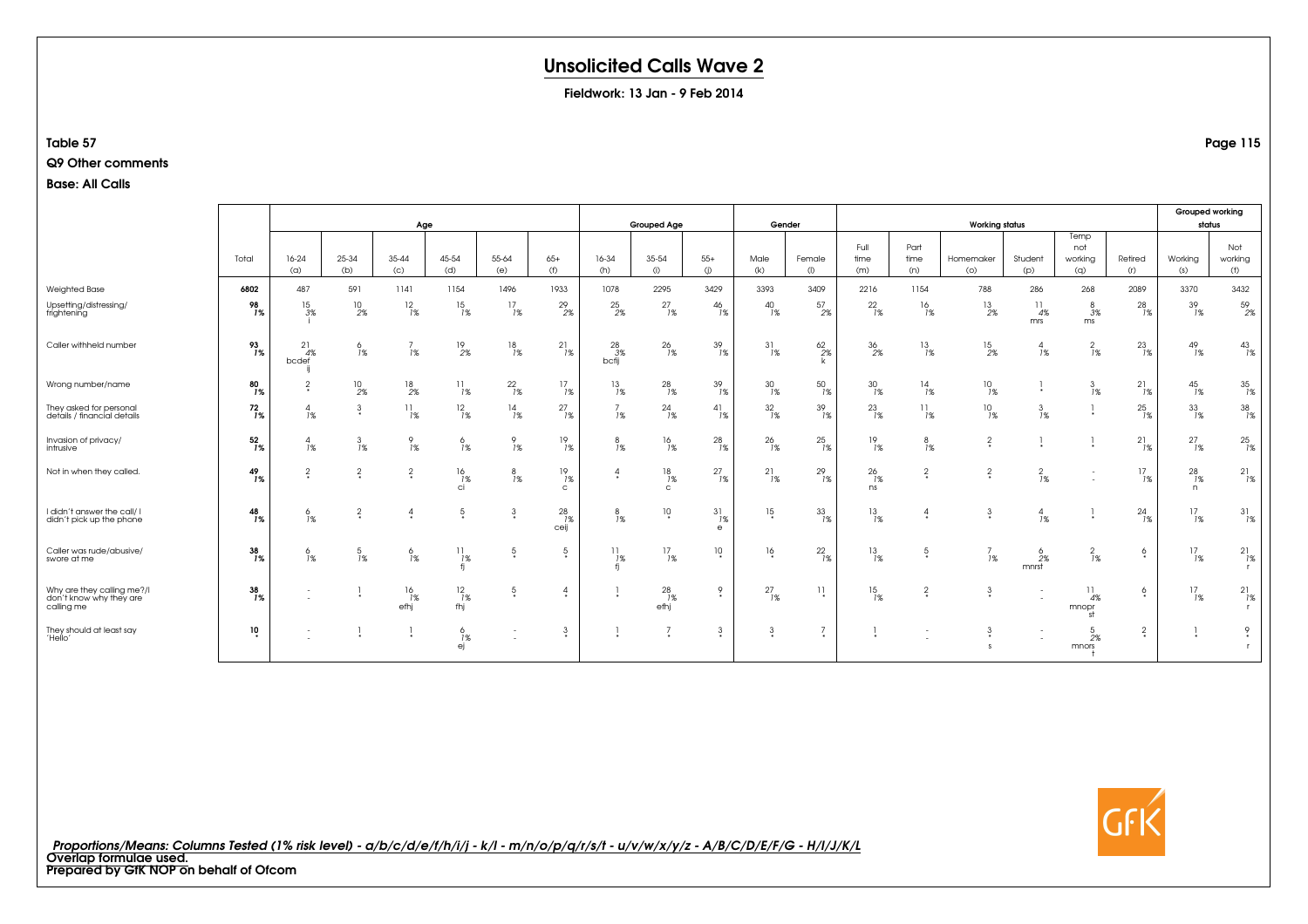Fieldwork: 13 Jan - 9 Feb 2014

### Table 57

### Q9 Other comments

# Base: All Calls

|                                  |             | Age               |                       |                          |                          |                            | Gender<br>Grouped Age |                                     |                          | <b>Working status</b>            |                  |                    |                            |                          |                  | Grouped working<br>status  |                            |                   |                             |                                           |
|----------------------------------|-------------|-------------------|-----------------------|--------------------------|--------------------------|----------------------------|-----------------------|-------------------------------------|--------------------------|----------------------------------|------------------|--------------------|----------------------------|--------------------------|------------------|----------------------------|----------------------------|-------------------|-----------------------------|-------------------------------------------|
|                                  | Total       | 16-24             | 25-34                 | 35-44                    | 45-54                    | 55-64                      | $65+$                 | 16-34                               | 35-54                    | $55+$                            | Male             | Female             | Full<br>time               | Part<br>time             | Homemaker        | Student                    | Temp<br>not<br>working     | Retired           | Working                     | Not<br>working                            |
|                                  |             | (a)               | (b)                   |                          | (d)                      | (e)                        | (f)                   | (h)                                 | (i)                      | (j)                              | (k)              | (1)                | (m)                        | (n)                      | (0)              | (p)                        | (a)                        | (r)               | (s)                         | (t)                                       |
| <b>Weighted Base</b>             | 6802        | 487               | 591                   | 1141                     | 1154                     | 1496                       | 1933                  | 1078                                | 2295                     | 3429                             | 3393             | 3409               | 2216                       | 1154                     | 788              | 286                        | 268                        | 2089              | 3370                        | 3432                                      |
| Others                           | 146<br>2%   | -5<br>1%          | 5<br>1%               | 17<br>1%                 | $^{24}_{2\%}$            | 41<br>3%<br>bh             | $^{55}_{3\%}$<br>bh   | 10<br>1%                            | $^{41}_{2\%}$            | $\frac{96}{3%}$<br>bh            | $\frac{74}{2\%}$ | $^{72}_{2\%}$      | 46<br>2%                   | $^{28}_{\phantom{1}2\%}$ | $\frac{16}{2\%}$ | $\overline{c}$<br>1%       | -5<br>2%                   | 49<br>2%          | $^{74}_{2\%}$               | $^{72}_{2\%}$                             |
| Don't know                       | 95<br>1%    | 1%                | 9<br>2%               | 12<br>1%                 | $^{21}_{2\%}$            | $\frac{39}{3\%}$<br>cfij   | 6<br>$\cdot$          | 17<br>2%                            | 33<br>1%                 | 45<br>1%                         | 67<br>2%         | 28<br>1%           | 26<br>1%                   | $\frac{19}{2\%}$         | 4<br>$\bullet$   | 1%                         | $\frac{32}{12\%}$<br>mnopr | 10                | 46<br>1%                    | $\frac{49}{1\%}$<br>or                    |
| None/no problem with the<br>call | 291<br>4%   | 27<br>6%          | 35<br>6%<br>d         | $\frac{56}{5\%}$         | 37<br>3%                 | 62<br>4%                   | 75<br>4%              | 62<br>6%<br><sub>d</sub>            | $\frac{92}{4\%}$         | 137<br>4%                        | 154<br>5%        | 137<br>4%          | 100<br>5%                  | 49<br>4%                 | 31<br>4%         | $\frac{14}{5\%}$           | 23<br>9%<br>mnors          | 74<br>4%          | 149<br>4%                   | 143<br>4%                                 |
| No Comment                       | 784<br>12%  | $^{44}_{\rm 9\%}$ | 69<br>12%<br>$\theta$ | $\frac{156}{14\%}$<br>ej | 161<br><i>14</i> %<br>ej | $\frac{103}{7\%}$          | $^{251}_{13\%}$       | $^{112}_{10\%}$<br>$\triangleright$ | 317<br><i>14%</i><br>ehj | $\frac{355}{10\%}$<br>$\epsilon$ | $^{452}_{13\%}$  | $\frac{332}{10\%}$ | $\frac{330}{15\%}$<br>nogr | $\frac{130}{11\%}$<br>oq | $\frac{58}{7\%}$ | $\frac{35}{12\%}$          | $\frac{17}{6\%}$           | $^{215}_{10\%}$   | $\frac{460}{14\%}$<br>nogrt | $\frac{324}{9\%}$                         |
| <b>NET Possitive</b>             | 466<br>7%   | $\frac{36}{7\%}$  | 47<br>8%              | $^{84}_{7\%}$            | 71<br>6%                 | 101<br>7%                  | $^{128}$ %            | $\frac{83}{8\%}$                    | $\frac{155}{7\%}$        | 229<br>7%                        | 224<br>7%        | $^{242}_{7\%}$     | 142<br>6%                  | $^{75}_{7\%}$            | $\frac{62}{8\%}$ | $^{24}_{\phantom{1}\!9\%}$ | $\frac{30}{11\%}$<br>mnrst | 132<br>6%         | 217<br>6%                   | $\frac{249}{7\%}$                         |
| NET Negative                     | 5551<br>82% | $^{407}_{84\%}$   | $^{476}_{80\%}$       | 901<br>79%               | 922<br>80%               | 1292<br>86%<br>bcdf<br>hij | $^{1554}_{80\%}$      | 883<br>82%                          | 1823<br>79%              | 2845<br>83%<br>cfi               | 2717<br>80%      | 2834<br>83%        | 1744<br>79%                | 949<br>82%               | 668<br>85%<br>ms | 227<br>79%                 | $^{221}_{82\%}$            | 1742<br>83%<br>ms | 2693<br>80%                 | $\underset{\mathbf{83\%}}{^{2858}}$<br>ms |

Proportions/Means: Columns Tested (1% risk level) - a/b/c/d/e/f/h/i/j - k/l - m/n/o/p/q/r/s/t - u/v/w/x/y/z - A/B/C/D/E/F/G - H/I/J/K/L<br>Overlap formulae used.<br>Prepared by GfK NOP on behalf of Ofcom



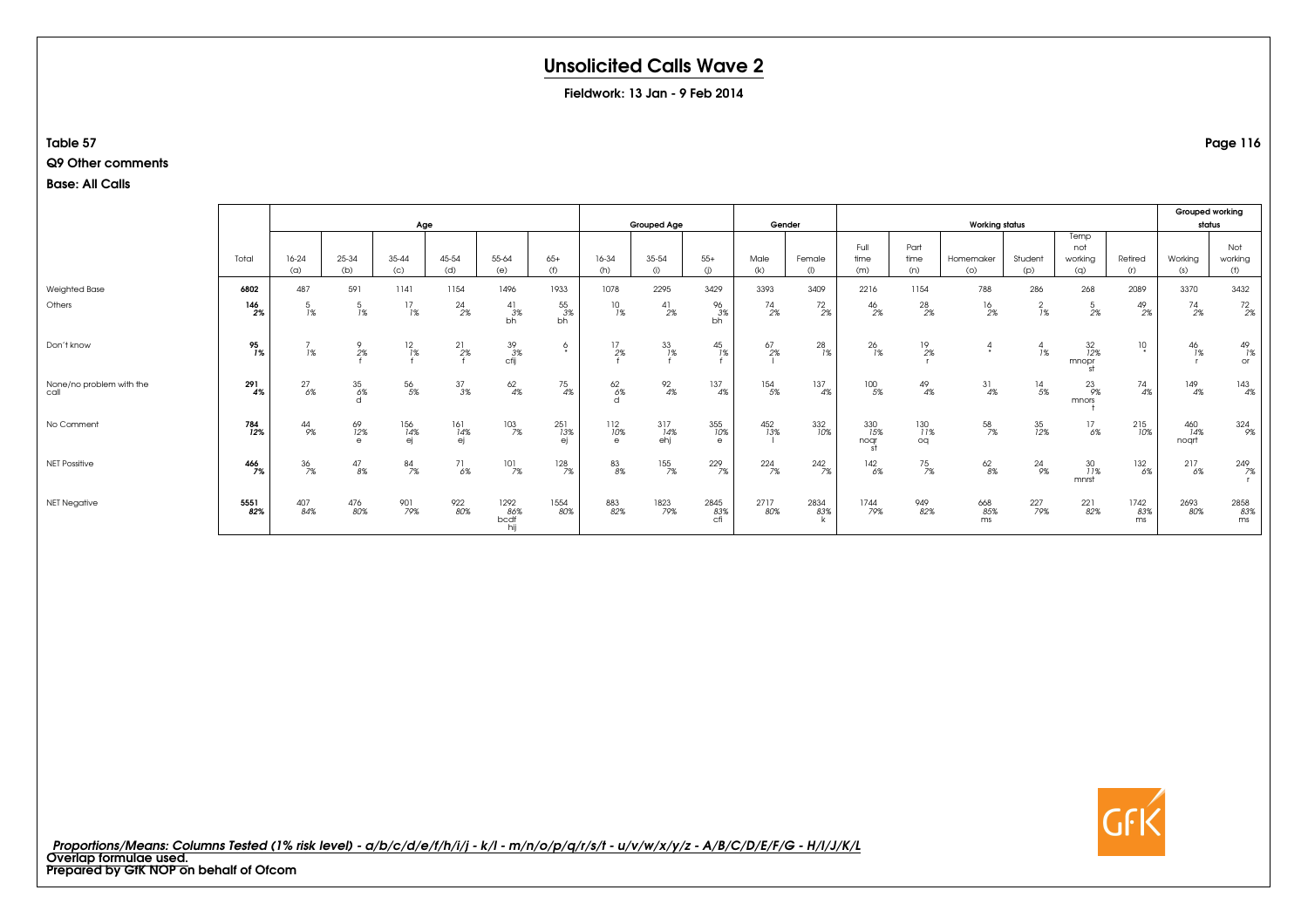Fieldwork: 13 Jan - 9 Feb 2014

#### Table 57

#### Q9 Other comments

### Base: All Calls

|                                                                   |            |                                                | <b>SEG</b>                                                             |                                            |                                            | <b>Grouped SEG</b>               |                                    |                                            |                                            |                                           | Region                                    |                                           |                                                            |                              |  |  |  |  |
|-------------------------------------------------------------------|------------|------------------------------------------------|------------------------------------------------------------------------|--------------------------------------------|--------------------------------------------|----------------------------------|------------------------------------|--------------------------------------------|--------------------------------------------|-------------------------------------------|-------------------------------------------|-------------------------------------------|------------------------------------------------------------|------------------------------|--|--|--|--|
|                                                                   | Total      | AB<br>(u)                                      | C1<br>(v)                                                              | C2<br>(w)                                  | DE<br>(x)                                  | ABC1<br>(y)                      | C <sub>2</sub> DE<br>(z)           | Scotland<br>/NI/<br>Wales<br>(A)           | North<br>(B)                               | Mid<br>(C)                                | South<br>(D)                              | Total<br>England<br>(E)                   | England<br>excl.<br>London<br>(F)                          | London<br>(G)                |  |  |  |  |
| <b>Unweighted Base</b>                                            | 7112       | 2063                                           | 2073                                                                   | 1370                                       | 1606                                       | 4136                             | 2976                               | 1205                                       | 1440                                       | 2086                                      | 2381                                      | 5907                                      | 5173                                                       | 734                          |  |  |  |  |
| <b>Weighted Base</b>                                              | 6802       | 1918                                           | 1902                                                                   | 1377                                       | 1605                                       | 3820                             | 2982                               | 1225                                       | 1340                                       | 1865                                      | 2372                                      | 5577                                      | 4835                                                       | 743                          |  |  |  |  |
| They keep phoning/have had<br>many of these calls                 | 933<br>14% | $\begin{array}{c} 240 \\ 12\% \end{array}$     | $\frac{262}{14\%}$                                                     | 188<br>14%                                 | 243<br>15%                                 | 501<br>13%                       | 431<br>14%                         | $\begin{array}{c} 145 \\ 12\% \end{array}$ | 190<br>14%                                 | 282<br>15%                                | 315<br>13%                                | 787<br>14%                                | 699<br>14%                                                 | $\underset{12\%}{^{88}}$     |  |  |  |  |
| Silent calls / no reply                                           | 894<br>13% | $\underset{l2\%}{^{225}}$                      | 294<br>15%<br>uxyz                                                     | 202<br>15%<br>XZ                           | 173<br>11%                                 | 518<br>14%<br><b>UX</b>          | $\underset{13\%}{375}$<br>$\times$ | 151<br>12%                                 | 240<br>18%<br>ACDE<br>FG                   | 217<br>12%                                | 286<br><i>12%</i>                         | 742<br>13%<br>$\mathsf{C}$                | $645$<br>$13\%$<br>$\mathsf{C}$                            | 97<br>13%                    |  |  |  |  |
| Disturbed unnecessarily /<br>had to stop what I was doing         | 776<br>11% | $^{231}_{12\%}$                                | $^{195}_{\phantom{1}10\%}$                                             | $\begin{array}{c} 158 \\ 11\% \end{array}$ | $\begin{array}{c} 191 \\ 12\% \end{array}$ | $426$ $11\%$                     | $\underset{l2\%}{^{350}}$          | $\frac{175}{14\%}$<br><b>BEFG</b>          | $^{110}_{-8\%}$                            | 211<br>11%<br><b>B</b>                    | 279<br>12%<br>BG                          | 600<br>11%<br>BG                          | $\begin{array}{c}\n542 \\ 11\%\n\end{array}$<br><b>BEG</b> | $58\atop8\%$                 |  |  |  |  |
| Irritating/frustrating/<br>annoying/nuisance                      | 709<br>70% | $\overset{203}{\underset{11\%}{\phantom{1}7}}$ | $^{175}_{-9\%}$                                                        | 193<br><i>14%</i><br>uvxyz                 | 137<br>9%                                  | $\frac{379}{10\%}$               | $\underset{11\%}{330}$<br>$\times$ | $\frac{78}{6\%}$                           | $^{130}_{\hbox{\scriptsize\it 10\%}}$<br>A | $\frac{240}{13\%}$<br>ABEG                | $\frac{261}{11\%}$<br>AG.                 | $630$ $11\%$<br>AG                        | $\frac{573}{12\%}$<br><b>ABEG</b>                          | $58$ $8\%$                   |  |  |  |  |
| Subject/product not<br>relevant/of interest to me                 | 562<br>8%  | $\frac{160}{8\%}$                              | $^{149}_{8\%}$                                                         | 117<br>8%                                  | 136<br>8%                                  | 309<br>8%                        | $^{253}_{\phantom{1}8\%}$          | $^{95}_{\phantom{1}8\%}$                   | $\frac{116}{9\%}$                          | 154<br>8%                                 | 197<br>8%                                 | 467<br>8%<br>F.                           | $385\atop8\%$                                              | $^{81}_{11\%}$<br><b>DEF</b> |  |  |  |  |
| Time wasting                                                      | 443<br>7%  | 177<br>9%<br><b>VWXVZ</b>                      | $\begin{array}{c} 122 \\ 6\% \end{array}$<br>$\boldsymbol{\mathsf{x}}$ | $\frac{82}{6\%}$                           | 62<br>4%                                   | $^{299}_{\phantom{1}8\%}$<br>VXZ | 144<br>5%                          | 68<br>6%                                   | 67<br>5%                                   | $\begin{array}{c} 135 \\ 7\% \end{array}$ | $\begin{array}{c} 173 \\ 7\% \end{array}$ | $375$ <sub>7%</sub><br>B.                 | 324<br>7%<br>B                                             | $^{51}_{7\%}$                |  |  |  |  |
| Caller hung up /answered the<br>phone and you hear a click        | 374<br>5%  | $^{103}_{\phantom{1}5\%}$                      | 107<br>6%                                                              | 85<br>6%                                   | $^{79}_{\phantom{1}5\%}$                   | $^{210}_{-5\%}$                  | $^{164}_{-5\%}$                    | $80$ <sub>7%</sub>                         | $70$ $5\%$                                 | 108<br>6%                                 | $\begin{array}{c} 115 \\ 5\% \end{array}$ | $\begin{array}{c} 293 \\ 5\% \end{array}$ | $\begin{array}{c} 265 \\ 5\% \end{array}$                  | $^{28}_{\  \, 4\%}$          |  |  |  |  |
| They do not listen to you<br>when you say "I'm not<br>interested" | 314<br>5%  | 74<br>$4\%$                                    | 88<br>5%                                                               | 71<br>5%                                   | 81<br>5%                                   | 162<br>$4\%$                     | $^{152}_{-5\%}$                    | $^{42}_{3\%}$                              | 53<br>4%                                   | 103<br>6%<br>A                            | 117<br>5%                                 | $\begin{array}{c} 273 \\ 5\% \end{array}$ | $\underset{5\%}{^{235}}$                                   | $\frac{38}{5\%}$             |  |  |  |  |
| I didn't ask them to call                                         | 277<br>4%  | 90<br>5%                                       | 84<br>4%                                                               | 43<br>3%                                   | 60<br>4%                                   | 174<br>5%                        | 103<br>3%                          | 45<br>4%                                   | 56<br>4%                                   | 83<br>4%                                  | 94<br>4%                                  | 233<br>4%                                 | 201<br>4%                                                  | 31<br>$4\%$                  |  |  |  |  |
| Scam call                                                         | 248<br>4%  | $^{73}_{4\%}$                                  | 76<br>4%                                                               | $^{46}_{3\%}$                              | $^{53}_{\phantom{1}3\%}$                   | 149<br>4%                        | 99<br>3%                           | $29$ $2\%$                                 | 37<br>3%                                   | 68<br>4%                                  | 114<br>5%<br>ABE                          | 219<br>4%<br>B                            | $\begin{array}{c} 186 \\ 4\% \end{array}$                  | $\frac{33}{4\%}$             |  |  |  |  |



Proportions/Means: Columns Tested (1% risk level) - a/b/c/d/e/f/h/i/j - k/l - m/n/o/p/q/r/s/t - u/v/w/x/y/z - A/B/C/D/E/F/G - H/l/J/K/L<br>Overlap formulae used.<br>Prepared by GfK NOP on behalf of Ofcom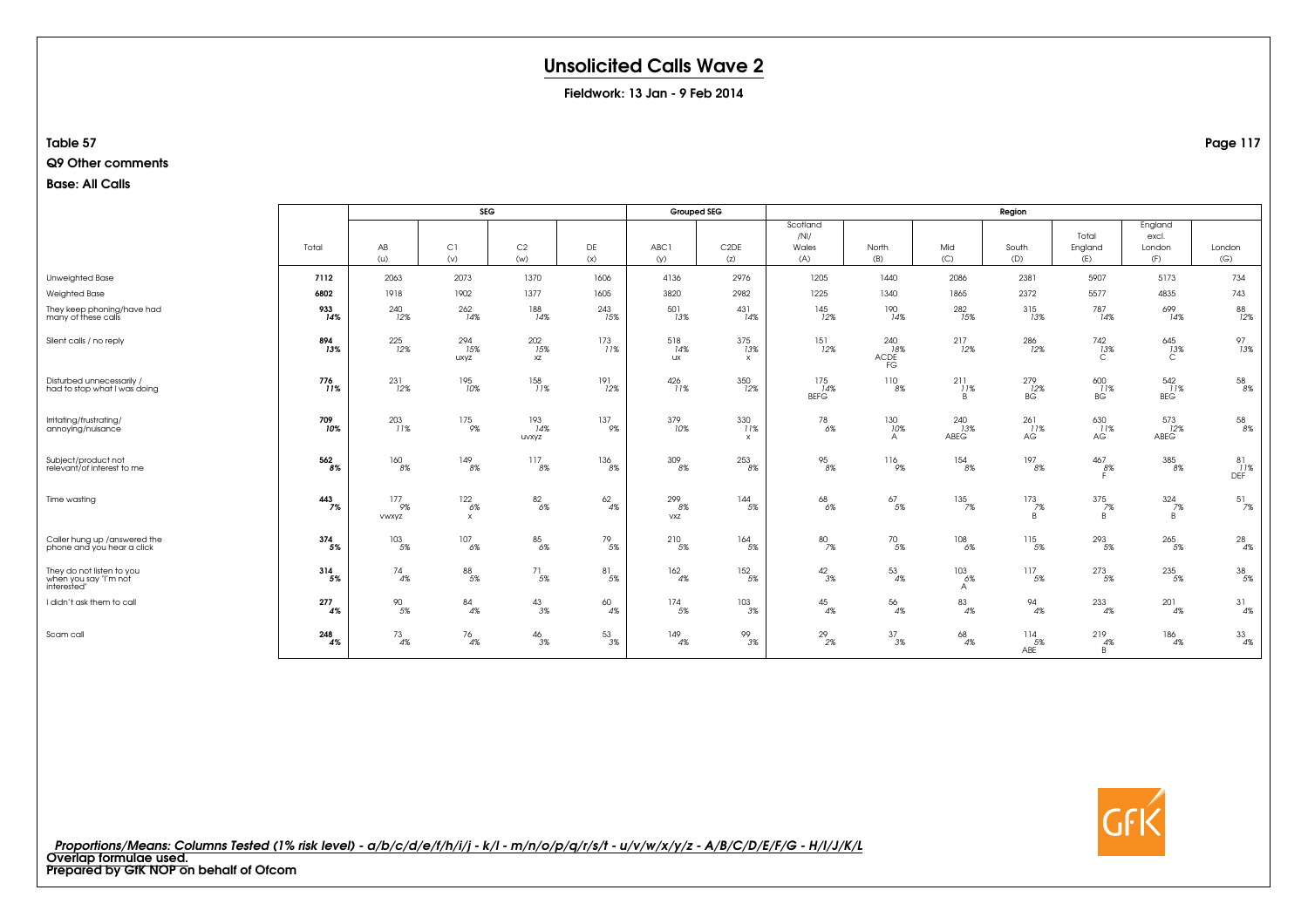Fieldwork: 13 Jan - 9 Feb 2014

#### Table 57

#### Q9 Other comments

### Base: All Calls

|                                                                                        |                   |                 | <b>SEG</b>              |                          |                  | <b>Grouped SEG</b>                                        |                           |                                          | Region              |                          |                         |                                           |                                           |                          |  |
|----------------------------------------------------------------------------------------|-------------------|-----------------|-------------------------|--------------------------|------------------|-----------------------------------------------------------|---------------------------|------------------------------------------|---------------------|--------------------------|-------------------------|-------------------------------------------|-------------------------------------------|--------------------------|--|
|                                                                                        | Total             | AB<br>(u)       | C1<br>(v)               | C2<br>(w)                | DE<br>(x)        | ABC1<br>(y)                                               | C <sub>2</sub> DE<br>(z)  | Scotland<br>/NI/<br>Wales<br>(A)         | North<br>(B)        | Mid<br>(C)               | South<br>(D)            | Total<br>England<br>(E)                   | England<br>excl.<br>London<br>(F)         | London<br>(G)            |  |
| Weighted Base                                                                          | 6802              | 1918            | 1902                    | 1377                     | 1605             | 3820                                                      | 2982                      | 1225                                     | 1340                | 1865                     | 2372                    | 5577                                      | 4835                                      | 743                      |  |
| Unknown caller                                                                         | 242<br>4%         | 79<br>4%        | $^{64}_{3\%}$           | 51<br>$4\%$              | 47<br>3%         | 144<br>4%                                                 | $^{98}_{3\%}$             | 52<br>4%                                 | 42<br>3%            | $^{52}_{\phantom{1}3\%}$ | 95<br>4%                | $^{190}_{3\%}$                            | $\begin{array}{c} 159 \\ 3\% \end{array}$ | $\frac{31}{4\%}$         |  |
| They try to sell you<br>something / sales calls                                        | 231<br>3%         | 64<br>3%        | $\frac{53}{3\%}$        | 58<br>4%                 | 57<br>4%         | 117<br>3%                                                 | 114<br>4%                 | 31<br>2%                                 | 43<br>3%            | 57<br>3%                 | 101<br>4%               | 201<br>4%                                 | 167<br>3%                                 | $\frac{33}{4\%}$         |  |
| Call was not at a suitable<br>time (e.g. Sunday, late at<br>night, early morning etc.) | 227<br>3%         | 45<br>2%        | 79<br>4%<br>uy          | 54<br>4%<br>$\cup$       | $^{49}_{3\%}$    | $\begin{array}{c} 124 \\ 3\% \end{array}$<br>$\mathbf{u}$ | $^{103}_{\phantom{1}3\%}$ | 41<br>3%                                 | $^{43}_{3\%}$       | $^{78}_{4\%}$<br>DE      | 64<br>3%                | 185<br>3%                                 | $\frac{165}{3\%}$                         | $\frac{20}{3\%}$         |  |
| Could not understand caller/<br>accent                                                 | 182<br>3%         | 47<br>2%        | 41<br>$2\%$             | 49<br>$4\%$              | $\frac{44}{3\%}$ | $\frac{88}{2\%}$                                          | $\frac{94}{3\%}$          | $\begin{array}{c} 34 \\ 3\% \end{array}$ | 43<br>3%            | $^{42}_{2\%}$            | 63<br>3%                | 148<br>3%                                 | 128<br>3%                                 | $\frac{19}{3\%}$         |  |
| It was a recorded message                                                              | $\frac{162}{2\%}$ | 50<br>3%        | $^{50}_{3\%}$           | $\frac{30}{2\%}$         | $\frac{32}{2\%}$ | $^{100}_{-3\%}$                                           | $^{62}_{2\%}$             | $^{26}_{2\%}$                            | $^{46}_{3\%}$<br>DF | $^{44}_{2\%}$            | 47<br>2%                | $\begin{array}{c} 137 \\ 2\% \end{array}$ | $^{117}_{\phantom{1}2\%}$                 | $^{20}_{\phantom{1}3\%}$ |  |
| Where did they get my number<br>from (name and address)                                | $\frac{121}{2\%}$ | 34<br>2%        | $^{45}_{2\%}$           | $\frac{17}{1\%}$         | $^{24}_{2\%}$    | $80\atop2\%$                                              | 41<br>7%                  | $^{19}_{2\%}$                            | $^{24}_{2\%}$       | $\frac{31}{2\%}$         | 47<br>2%                | $^{102}_{\phantom{1}2\%}$                 | $^{91}_{2\%}$                             | $\frac{11}{2\%}$         |  |
| They do not leave a message                                                            | 112<br>2%         | 51<br>3%<br>WXZ | $\frac{42}{2\%}$<br>WXZ | 8<br>1%                  | 11<br>1%         | 93<br>2%<br>WXZ                                           | 19<br>1%                  | 30<br>$BC$ <sup>2%</sup>                 | 12<br>1%            | 18<br>1%                 | 52<br>2%<br><b>BCEG</b> | 83<br>1%                                  | 77<br>$\vec{c}^{2\%}$                     | $\frac{6}{1\%}$          |  |
| They weren't pushy/no hard<br>sell/accepted not for an<br>answer                       | 105<br>2%         | 28<br>1%        | 23<br>1%                | 28<br>2%                 | 26<br>2%         | 51<br>1%                                                  | 54<br>2%                  | 27<br>2%                                 | 21<br>2%            | $\frac{30}{2\%}$         | 28<br>1%                | 78<br>1%                                  | 68<br>1%                                  | $\frac{10}{1\%}$         |  |
| Caller was polite/courteous/<br>pleasant                                               | 105<br>2%         | 30<br>2%        | $\frac{26}{1\%}$        | $^{24}_{\phantom{1}2\%}$ | $^{26}_{2\%}$    | 55<br>1%                                                  | $50$ $2\%$                | 29<br>2%                                 | 14<br>1%            | $\frac{31}{2\%}$         | 31<br>1%                | 76<br>1%                                  | 61<br>1%                                  | $\frac{15}{2\%}$         |  |
| Insurance / PPI                                                                        | 101<br>1%         | 29<br>1%        | 20<br>1%                | 23<br>2%                 | $\frac{29}{2\%}$ | 49<br>1%                                                  | 52<br>2%                  | $^{20}_{\phantom{1}2\%}$                 | 29<br>2%            | $^{26}$ $^{1\%}$         | 26<br>1%                | 81<br>1%                                  | $\frac{73}{2\%}$                          | $\frac{8}{1\%}$          |  |



Proportions/Means: Columns Tested (1% risk level) - a/b/c/d/e/f/h/i/j - k/l - m/n/o/p/q/r/s/t - u/v/w/x/y/z - A/B/C/D/E/F/G - H/l/J/K/L<br>Overlap formulae used.<br>Prepared by GfK NOP on behalf of Ofcom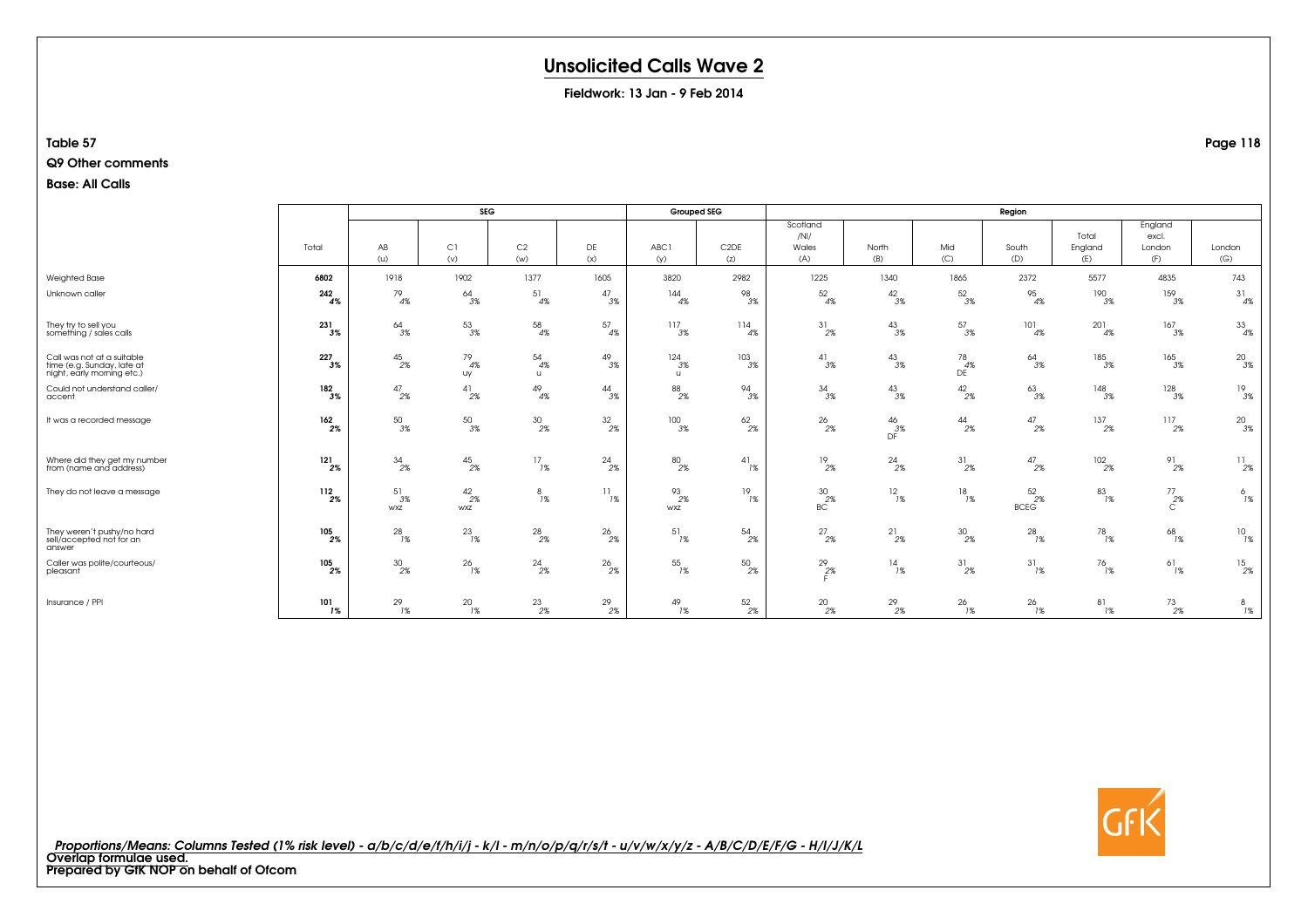Fieldwork: 13 Jan - 9 Feb 2014

#### Table 57

#### Q9 Other comments

### Base: All Calls

|                                                                     |                  |                            | SEG              |                          |                             | <b>Grouped SEG</b>    |                          | Region                                 |                           |                    |                    |                             |                                   |                         |  |
|---------------------------------------------------------------------|------------------|----------------------------|------------------|--------------------------|-----------------------------|-----------------------|--------------------------|----------------------------------------|---------------------------|--------------------|--------------------|-----------------------------|-----------------------------------|-------------------------|--|
|                                                                     | Total            | AB<br>(u)                  | C1<br>(v)        | C2<br>(w)                | DE<br>(x)                   | ABC1<br>(y)           | C <sub>2</sub> DE<br>(z) | Scotland<br>$/$ NI $/$<br>Wales<br>(A) | North<br>(B)              | Mid<br>(C)         | South<br>(D)       | Total<br>England<br>(E)     | England<br>excl.<br>London<br>(F) | London<br>(G)           |  |
| Weighted Base                                                       | 6802             | 1918                       | 1902             | 1377                     | 1605                        | 3820                  | 2982                     | 1225                                   | 1340                      | 1865               | 2372               | 5577                        | 4835                              | 743                     |  |
| Upsetting/distressing/<br>frightening                               | 98<br>1%         | $\frac{30}{2\%}$           | $^{26}$ 1%       | $^{22}_{\phantom{2}2\%}$ | $\frac{20}{1\%}$            | $\frac{56}{1\%}$      | 42<br>1%                 | 11<br>1%                               | 6                         | $rac{30}{2%}$<br>B | 51<br>2%<br>BEF    | $\frac{86}{2%}$<br><b>B</b> | 69<br>1%<br>B                     | $^{17}_{2\%}$<br>B      |  |
| Caller withheld number                                              | 93<br>1%         | 18<br>1%                   | 40<br>2%<br>uyz  | 17<br>้ 1%               | 17<br>1%                    | 59<br>2%<br>u.        | 34<br>1%                 | 11<br>1%                               | $\frac{33}{2\%}$<br>ACEF  | 17<br>1%           | 31<br>1%           | 82<br>7%                    | $\overset{75}{_{2\%}}$ C          | 6<br>7%                 |  |
| Wrong number/name                                                   | 80<br>1%         | 23<br>1%                   | 21<br>1%         | 10<br>1%                 | 27<br>2%                    | 43<br>1%              | 37<br>1%                 | 15<br>1%                               | 22<br>2%                  | 20<br>1%           | 23<br>1%           | 65<br>1%                    | 59<br>1%                          | 6<br>$1\%$              |  |
| They asked for personal<br>details / financial details              | $\frac{72}{1\%}$ | $\frac{16}{1\%}$           | $\frac{23}{1\%}$ | $\frac{11}{1\%}$         | $22$ $_{\rm J\%}$           | $\frac{39}{1\%}$      | 33<br>1%                 | $^{23}_{\phantom{1}2\%}$<br>DEF        | $\frac{13}{1\%}$          | $\frac{17}{1\%}$   | $\frac{19}{1\%}$   | $rac{48}{1%}$               | $42$ <sub>1%</sub>                | $\overline{7}$<br>$1\%$ |  |
| Invasion of privacy/<br>intrusive                                   | $\frac{52}{1\%}$ | $25$<br>$_{\rm 1\%}$<br>XZ | $\frac{13}{1\%}$ | $7_{1\%}$                | $\frac{6}{7}$               | $\frac{38}{1\%}$      | $\frac{14}{1}$           | $\frac{10}{1\%}$                       | $\frac{4}{1}$             | $\frac{17}{1\%}$   | $21$ <sub>1%</sub> | $^{41}$ 1%                  | $^{41}_{1\%}$<br>B                | $\sim$<br>$\sim$        |  |
| Not in when they called.                                            | 49<br>1%         | 21<br>1%<br>XZ             | $\frac{16}{1\%}$ | $\frac{8}{1\%}$          | $\overline{4}$              | 37<br>1%<br>XZ        | $12 \overline{ }$        | 9<br>1%                                | 7<br>1%                   | $\frac{19}{1\%}$   | 13<br>1%           | 40<br>1%                    | 36<br>1%                          | $\overline{A}$<br>1%    |  |
| I didn't answer the call/ I<br>didn't pick up the phone             | 48<br>1%         | $21$<br>$_{\rm 1\%}$<br>z  | $\frac{16}{1\%}$ | $7_{1\%}$                | $\frac{5}{3}$               | $\frac{36}{1\%}$<br>z | $\frac{12}{1}$           | $\frac{10}{1\%}$                       | $\ddot{\circ}$            | $\frac{11}{1\%}$   | $21$ <sub>1%</sub> | $38$ <sub>1%</sub>          | $37$ $_{\rm 1\%}$                 | $\frac{2}{x}$           |  |
| Caller was rude/abusive/<br>swore at me                             | 38<br>1%         | $\frac{12}{1\%}$           | $\frac{16}{1\%}$ | $\frac{2}{\epsilon}$     | 8                           | $^{28}$ <sub>1%</sub> | $10 \choose x$           | $\frac{8}{1\%}$                        | $\frac{2}{\ast}$          | $\frac{10}{1\%}$   | $\frac{18}{1\%}$   | $\frac{30}{1\%}$            | $23 \overline{)}$                 | 1%<br>B                 |  |
| Why are they calling me?/I<br>don't know why they are<br>calling me | $\frac{38}{1\%}$ | 11<br>7%                   | 8                | $\frac{3}{4}$            | $\frac{16}{1\%}$            | 19                    | 19<br>1%<br>W            | $\frac{12}{1\%}$                       | $\overline{4}$<br>$\cdot$ | $^{10}$ $_{l\%}$   | $\frac{12}{1\%}$   | $26 \n$                     | 24                                | $\frac{2}{x}$           |  |
| They should at least say<br>'Hello'                                 | 10               | -3                         | 5<br>$\bullet$   | $\bullet$                | $\overline{2}$<br>$\bullet$ | 8                     | $\sqrt{2}$<br>$\cdot$    | $\overline{4}$<br>$\bullet$            | $\bullet$                 | $\frac{2}{\pi}$    | 3                  | 6<br>$\cdot$                | $\frac{6}{1}$                     | $\sim$                  |  |

Proportions/Means: Columns Tested (1% risk level) - a/b/c/d/e/f/h/i/j - k/l - m/n/o/p/q/r/s/t - u/v/w/x/y/z - A/B/C/D/E/F/G - H/l/J/K/L<br>Overlap formulae used.<br>Prepared by GfK NOP on behalf of Ofcom

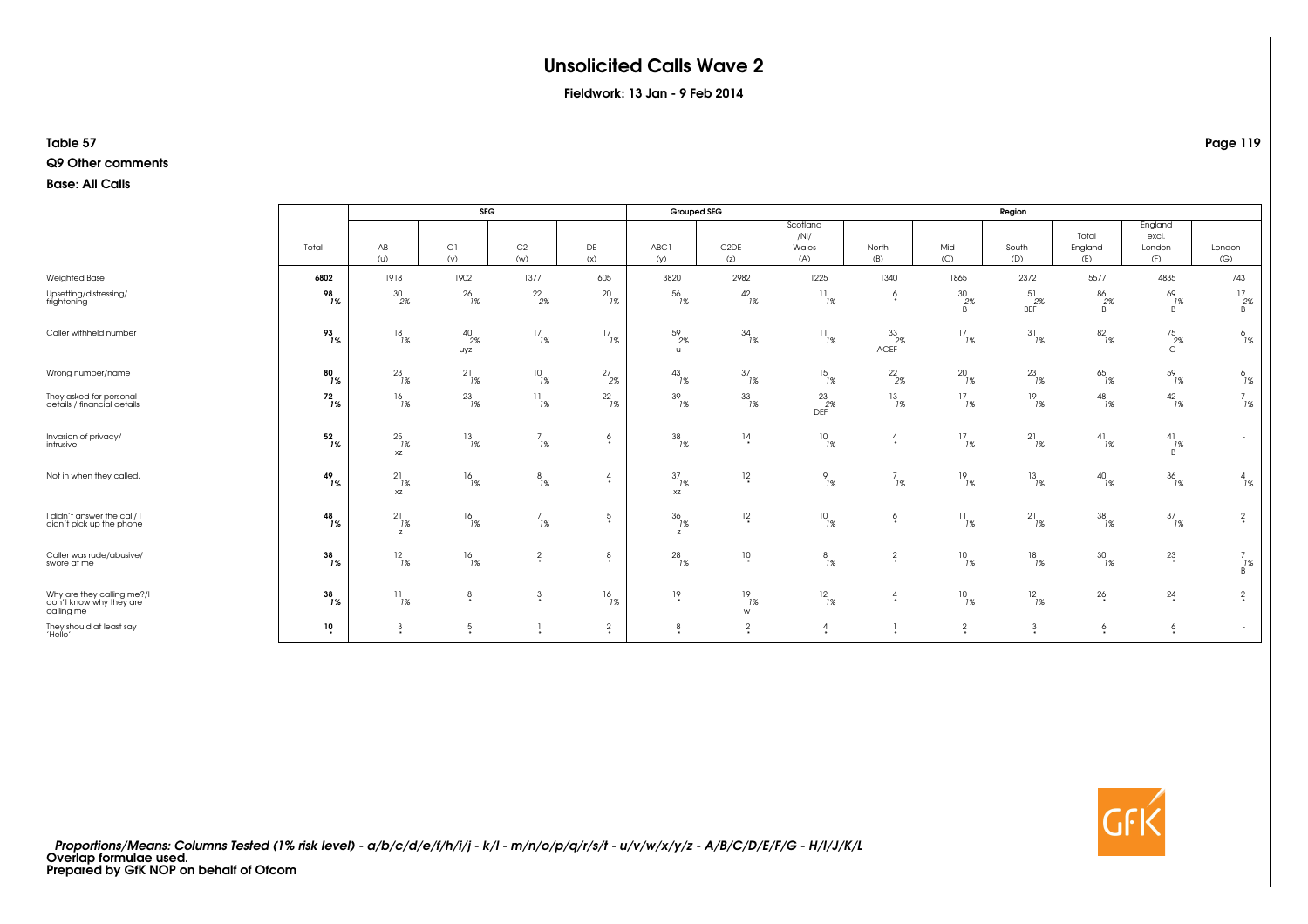Fieldwork: 13 Jan - 9 Feb 2014

#### Table 57

### Q9 Other comments

### Base: All Calls

|                                  |                   |                          | SEG                  |                                                      |                             | <b>Grouped SEG</b> |                          | Region                           |                          |                                          |                                              |                         |                                                          |                                                           |  |
|----------------------------------|-------------------|--------------------------|----------------------|------------------------------------------------------|-----------------------------|--------------------|--------------------------|----------------------------------|--------------------------|------------------------------------------|----------------------------------------------|-------------------------|----------------------------------------------------------|-----------------------------------------------------------|--|
|                                  | Total             | AB<br>(u)                | C1<br>(v)            | C2<br>(w)                                            | DE<br>(x)                   | ABC1<br>(y)        | C <sub>2</sub> DE<br>(z) | Scotland<br>/NI/<br>Wales<br>(A) | North<br>(B)             | Mid<br>(C)                               | South<br>(D)                                 | Total<br>England<br>(E) | England<br>excl.<br>London<br>(F)                        | London<br>(G)                                             |  |
| Weighted Base                    | 6802              | 1918                     | 1902                 | 1377                                                 | 1605                        | 3820               | 2982                     | 1225                             | 1340                     | 1865                                     | 2372                                         | 5577                    | 4835                                                     | 743                                                       |  |
| Others                           | $\frac{146}{2\%}$ | $\frac{53}{3\%}$         | $\frac{32}{2\%}$     | $^{27}_{\phantom{1}2\%}$                             | $\frac{33}{2\%}$            | $\frac{85}{2\%}$   | $^{61}_{2\%}$            | $\frac{37}{3\%}$                 | $^{25}_{2\%}$            | $\begin{array}{c} 34 \\ 2\% \end{array}$ | $50$ $2\%$                                   | $\frac{109}{2\%}$       | $^{94}_{2\%}$                                            | $\frac{15}{2\%}$                                          |  |
| Don't know                       | 95<br>1%          | $\frac{10}{1\%}$         | $^{46}_{2\%}$<br>uyz | $\frac{18}{1\%}$                                     | 21<br>1%                    | 56<br>1%<br>$\pm$  | 38<br>1%<br>u            | $\overline{2}$<br>$\cdot$        | 15<br>1%<br>$\mathsf{A}$ | $\frac{25}{1\%}$<br>A                    | 52<br>2%<br>A                                | 93<br>2%<br>A           | $^{76}_{2\%}$<br>$\mathsf{A}$                            | $\frac{16}{2\%}$                                          |  |
| None/no problem with the<br>call | 291<br>4%         | $\frac{73}{4\%}$         | $\frac{81}{4\%}$     | $\frac{55}{4\%}$                                     | $\frac{83}{5\%}$            | 153<br>4%          | 138<br>5%                | 47<br>4%                         | 51<br>4%                 | $^{62}_{3\%}$                            | 131<br>6%<br>CEF                             | 244<br>4%<br>CF         | $\begin{array}{c} 184 \\ 4\% \end{array}$                | $^{60}_{\phantom{1}8\%}$<br>ABCDEF                        |  |
| No Comment                       | 784<br>12%        | 196<br><i>10</i> %       | $\frac{162}{9%}$     | $\frac{156}{11\%}$<br>$\vee$                         | $\frac{270}{17\%}$<br>uvwyz | $\frac{357}{9\%}$  | 427<br>74%<br>uvwy       | 152<br>72%                       | $\frac{152}{11\%}$       | $\frac{219}{12\%}$                       | $\begin{array}{c}\n261 \\ 11\%\n\end{array}$ | $^{632}_{11\%}$         | $\begin{array}{c} 537 \\ 11\% \end{array}$               | 96<br>13%                                                 |  |
| NET Possitive                    | 466<br>7%         | $\frac{118}{6\%}$        | $\frac{123}{6\%}$    | 98<br>7%                                             | $\frac{126}{8\%}$           | $\frac{242}{6\%}$  | $\frac{225}{8\%}$        | 93<br>8%                         | 80<br>6%                 | $\frac{115}{6\%}$                        | $\begin{array}{c} 178 \\ 7\% \end{array}$    | $\frac{373}{7%}$        | 294<br>6%                                                | $\begin{array}{c} 79 \\ 11\% \\ \text{BCDEF} \end{array}$ |  |
| <b>NET Negative</b>              | 5551<br>82%       | 1604<br>84%<br><b>XZ</b> | 1617<br>85%<br>WXZ   | $\begin{array}{c}\n1122 \\ 81\% \n\end{array}$<br>XZ | 1208<br>75%                 | 3221<br>84%<br>XZ  | 2330<br>78%<br>$\times$  | 980<br>80%                       | $\frac{1108}{83\%}$      | 1531<br>82%<br>G                         | 1933<br>81%<br>G                             | 4572<br>82%<br>G        | $\begin{array}{r} 4004 \\ 83\% \\ \text{EG} \end{array}$ | 567<br>76%                                                |  |

Proportions/Means: Columns Tested (1% risk level) - a/b/c/d/e/f/h/i/j - k/l - m/n/o/p/q/r/s/t - u/v/w/x/y/z - A/B/C/D/E/F/G - H/l/J/K/L<br>Overlap formulae used.<br>Prepared by GfK NOP on behalf of Ofcom



# en die staatsland van die 120ste jaar van die 120ste jaar van die 120ste jaar 120ste jaar 120ste jaar 120ste j<br>120ste jaar 120ste jaar 120ste jaar 120ste jaar 120ste jaar 120ste jaar 120ste jaar 120ste jaar 120ste jaar 12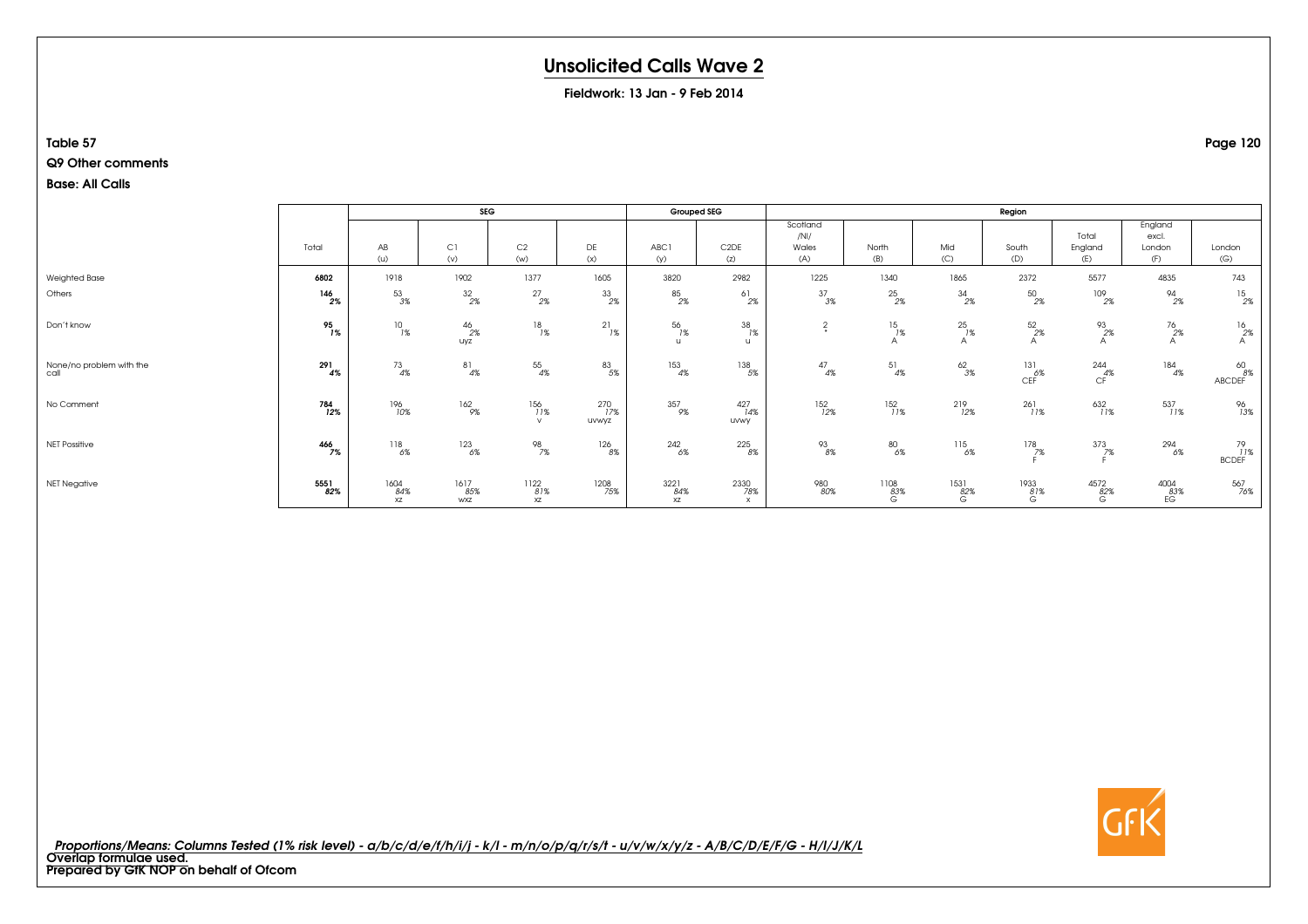Fieldwork: 13 Jan - 9 Feb 2014

#### Table 58

Q9 Other comments

# Base: All Calls

|                                                                                        |                         |                                  |                                 | Type of call                             |                               |                               |
|----------------------------------------------------------------------------------------|-------------------------|----------------------------------|---------------------------------|------------------------------------------|-------------------------------|-------------------------------|
|                                                                                        | Total                   | Silent<br>(A)                    | Abandoned<br>Call<br>(B)        | Recorded<br>sales<br>message<br>(C)      | Live sales<br>(D)             | Other<br>(E)                  |
| Unweighted Base                                                                        | 7112                    | 2668                             | 196                             | 852                                      | 2698                          | 663                           |
| Weighted Base                                                                          | 6802                    | 2536                             | 192                             | 816                                      | 2578                          | 633                           |
| They keep phoning/have had<br>many of these calls                                      | 933<br>14%              | $\underset{l1\%}{^{270}}$        | $^{22}_{\phantom{2}12\%}$       | 147<br>18%<br>A                          | 385<br>15%<br>A               | 103<br>16%<br>A               |
| Silent calls / no reply                                                                | 894<br>13%              | $832$<br>$33\%$<br><b>BCDE</b>   | 6<br>3%<br>D                    | 18<br>2%<br>D                            | 23<br>1%                      | 15<br>2%<br>D                 |
| Disturbed unnecessarily /<br>had to stop what I was doing                              | 776<br>11%              | $\frac{362}{14\%}$<br><b>BDE</b> | 8<br>4%                         | $^{90}_{\phantom{1}17\%}$<br>B           | $\frac{263}{10\%}$            | 50<br>8%                      |
| Irritating/frustrating/<br>annoying/nuisance                                           | 709<br>10%              | 360<br>14%<br>DE                 | $^{22}_{\phantom{2}11\%}$       | 91<br>11%<br>D                           | 192<br>7%                     | 45<br>7%                      |
| Subject/product not<br>relevant/of interest to me                                      | $562_{\color{red}8\%}$  | $\frac{6}{1}$                    | $^{12}_{6\%}$<br>A              | 119<br>15%<br>ABE                        | 370<br>14%<br>ABE             | $^{55}_{9\%}$<br>$\mathsf{A}$ |
| Time wasting                                                                           | 443<br>7%               | 241<br>9%<br>C <sub>D</sub>      | 21<br>11%<br>CD <sup>-</sup>    | $\begin{array}{c} 45 \\ 5\% \end{array}$ | 91<br>4%                      | 45<br>7%<br>D                 |
| Caller hung up /answered the<br>phone and you hear a click                             | 374<br>5%               | $\frac{176}{7\%}$<br><b>BCD</b>  | $^2_{\hbox{{\scriptsize 1\%}}}$ | $^{16}_{2\%}$                            | 134<br>5%<br>C                | 43<br>-7%<br>ВC               |
| They do not listen to you<br>when you say "I'm not<br>interested"                      | 314<br>5%               | $\frac{10}{1}$                   | 4<br>2%<br>A                    | 9<br>1%                                  | 251<br>10%<br>ABC <sup></sup> | 41<br>6%<br>AC                |
| I didn't ask them to call                                                              | 277<br>4%               | $^{26}$ 1%                       | 9<br>5%<br>A                    | 35<br>4%<br>A                            | 183<br>7%<br>$\mathsf{ACE}$   | 23<br>4%<br>A                 |
| Scam call                                                                              | $\overset{248}{_{4\%}}$ | 10                               | $^3_{2\%}$                      | $\frac{20}{2\%}$<br>Α                    | 149<br>6%<br>AC               | 66<br>10%<br>ABCD             |
| Unknown caller                                                                         | 242<br>4%               | 105<br>4%<br>D                   | 8<br>4%                         | 22<br>3%                                 | 61<br>2%                      | 44<br>7%<br><b>ACD</b>        |
| They try to sell you<br>something / sales calls                                        | 231<br>3%               | 9<br>٠                           | $\sqrt{2}_{1\%}$                | 13<br>2%<br>A                            | 185<br>7%<br>ABCE             | 21<br>3%<br>$\mathsf{A}$      |
| Call was not at a suitable<br>time (e.g. Sunday, late at<br>night, early morning etc.) | 227<br>3%               | 97<br>4%                         | $^5_{3\%}$                      | 34<br>4%                                 | 67<br>3%                      | 24<br>4%                      |

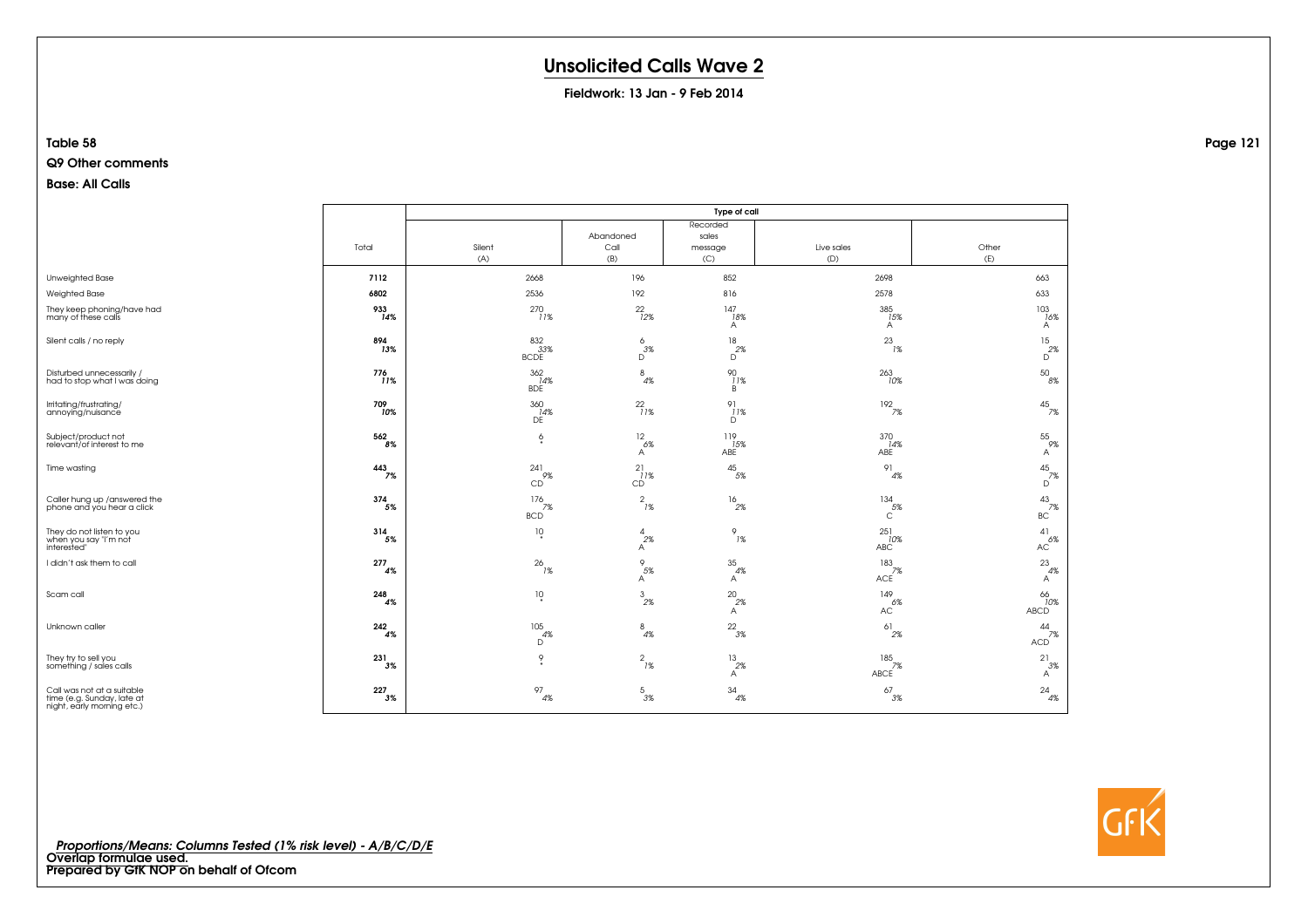Fieldwork: 13 Jan - 9 Feb 2014

#### Table 58

# Q9 Other comments

### Base: All Calls

|                                                                  |                                           |                            |                               | Type of call                        |                                       |                            |
|------------------------------------------------------------------|-------------------------------------------|----------------------------|-------------------------------|-------------------------------------|---------------------------------------|----------------------------|
|                                                                  | Total                                     | Silent<br>(A)              | Abandoned<br>Call<br>(B)      | Recorded<br>sales<br>message<br>(C) | Live sales<br>(D)                     | Other<br>(E)               |
| <b>Weighted Base</b>                                             | 6802                                      | 2536                       | 192                           | 816                                 | 2578                                  | 633                        |
| Could not understand caller/<br>accent                           | $\begin{array}{c} 182 \\ 3\% \end{array}$ |                            |                               | $5$ $_{1\%}$<br>Α                   | $\frac{133}{5\%}$<br>ABC              | $40\,$<br>6%<br><b>ABC</b> |
| It was a recorded message                                        | 162<br>2%                                 | 8<br>$\cdot$               | 26<br>14%<br>ADE              | 117<br>14%<br>ADE                   | 3<br>$\star$                          | $\overline{7}$<br>1%<br>AD |
| Where did they get my number<br>from (name and address)          | $\begin{array}{c} 121 \\ 2\% \end{array}$ | $^{15}$ $_{l\%}$           | $^4_{\phantom{1}2\%}$         | 18<br>2%<br>A                       | 68<br>3%<br>A                         | 16<br>2%<br>A              |
| They do not leave a message                                      | 112<br>2%                                 | 68<br>3%<br>CD             | $\mathbf{1}$<br>1%            |                                     | 9                                     | 33<br>5%<br><b>ABCD</b>    |
| They weren't pushy/no hard<br>sell/accepted not for an<br>answer | $\frac{105}{2\%}$                         | 3                          | $^2_{\hbox{\scriptsize 1\%}}$ | $\frac{2}{\pi}$                     | $85$ <sub>3%</sub><br>AC <sup>1</sup> | $^{12}$ 2%<br>AC           |
| Caller was polite/courteous/<br>pleasant                         | 105<br>2%                                 | ٠                          | $\sim$                        | $\frac{2}{\ast}$                    | 91<br>4%<br>AC                        | 12<br>2%<br>AC <sup></sup> |
| Insurance / PPI                                                  | 101<br>1%                                 | $\frac{2}{\ast}$           |                               | $^{24}$ 3%<br>AE                    | 68<br>3%<br>AE                        | $5\phantom{.0}$<br>1%<br>A |
| Upsetting/distressing/<br>frightening                            | 98<br>7%                                  | $^{70}$ 3%<br>CD           |                               |                                     | 19<br>1%                              | 8<br>-1%<br>C              |
| Caller withheld number                                           | 93<br>1%                                  | 58<br>2%<br>CD <sub></sub> | 6<br>3%<br>CD                 | 3<br>٠                              | 16<br>7%                              | 6<br>1%                    |
| Wrong number/name                                                | $\frac{80}{1\%}$                          | $\frac{5}{4}$              | 5<br>3%<br>AC                 |                                     | 36<br>1%<br>AC                        | 27<br>4%<br>ACD            |
| They asked for personal<br>details / financial details           | 72<br>1%                                  | ä,                         | $\sim$<br>ч.                  | $\frac{2}{\ast}$                    | 57<br>$\mathsf{AC}^{2\%}$             | 13<br>$AC$ <sup>2%</sup>   |
| Invasion of privacy/<br>intrusive                                | $^{52}$<br>$_{\rm J\%}$                   | $\frac{13}{1\%}$           |                               | 11<br>1%                            | $^{20}$ $_{l\%}$                      | 8<br>1%                    |
| Not in when they called.                                         | 49<br>1%                                  | 19<br>1%                   | $^2_{\hbox{\scriptsize 1\%}}$ | 6<br>-1%                            | $\frac{7}{4}$                         | 13<br>2%<br>AD             |